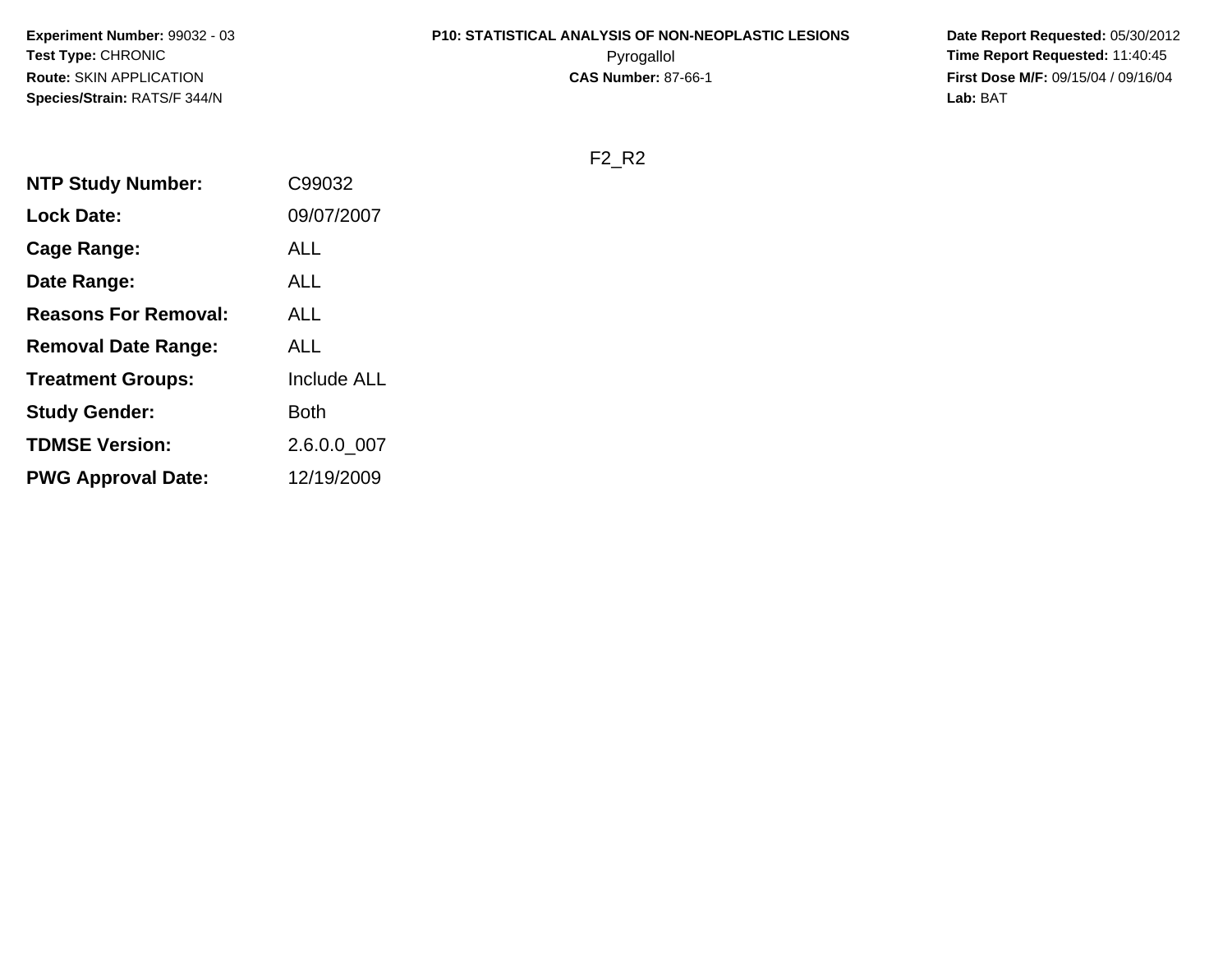**Experiment Number:** 99032 - 03**Test Type:** CHRONIC**Route:** SKIN APPLICATION**Species/Strain:** RATS/F 344/N

 **Date Report Requested:** 05/30/2012 **First Dose M/F:** 09/15/04 / 09/16/04 Lab: BAT **Lab:** BAT

#### **SUMMARY OF STATISTICALLY SIGNIFICANT (P<=.05) RESULTS IN THE ANALYSIS OF PYROGALLOL**

#### **MALE RATS**

**Organ**Adrenal Cortex

**Brain** Heart: VentricleIntestine Large, ColonKidneyr Angiectasis and the contract of the contract of the contract of the contract of the contract of the contract of the contract of the contract of the contract of the contract of the contract of the contract of the contract Liver

Liver: PortalLymph Node, Mesenteric

Lymph Node: Deep Cervicale Inflammation NosePancreas: Acinusd Hyperplasia Parathyroid GlandPituitary Gland: Pars Distalis

 Inflammation Preputial Gland**Skin** Skin: Sebaceous Gland, Site of ApplicationSkin: Site of Application

Stomach, ForestomachStomach, GlandularTestes: Interstitial Cell

#### **FEMALE RATS**

**Organ**

#### **Morphology**

 Hyperplasia Hypertrophy Vacuolization Cytoplasmic Hemorrhage **Thrombosis**  Parasite Metazoan Hyperplasia Degeneration CysticEosinophilic Focus Hematopoietic Cell Proliferation Fibrosis Degeneration Cystic HemorrhageI and the state of the Hemorrhage Hyperplasia Atrophy Cyst Hyperplasia Hyperplasia Hyperkeratosis Hyperplasia Inflammationh **Inflammation**  Inflammationl and the contract of the Hyperplasia

#### **Morphology**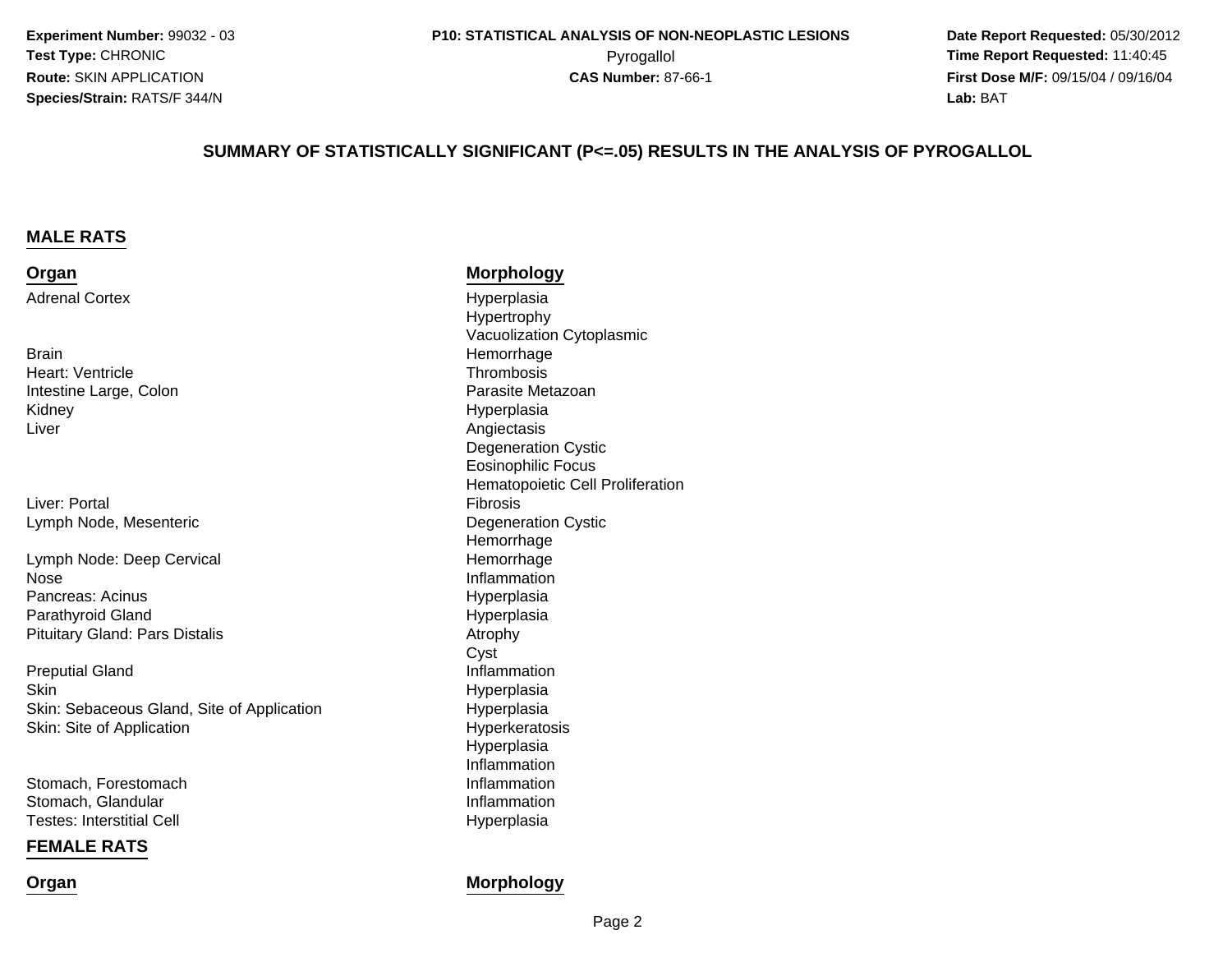**Experiment Number:** 99032 - 03**Test Type:** CHRONIC**Route:** SKIN APPLICATION**Species/Strain:** RATS/F 344/N

 **Date Report Requested:** 05/30/2012 Pyrogallol **Time Report Requested:** 11:40:45 **First Dose M/F:** 09/15/04 / 09/16/04 Lab: BAT **Lab:** BAT

#### **SUMMARY OF STATISTICALLY SIGNIFICANT (P<=.05) RESULTS IN THE ANALYSIS OF PYROGALLOL**

| <b>Adrenal Cortex</b>                      | Degeneration Cystic              |
|--------------------------------------------|----------------------------------|
|                                            | Hemorrhage                       |
| Adrenal Medulla                            | Hyperplasia                      |
| Eye: Retina                                | Atrophy                          |
| Harderian Gland                            | <b>Pigmentation Porphyrin</b>    |
| Liver                                      | <b>Clear Cell Focus</b>          |
|                                            | Hepatodiaphragmatic Nodule       |
|                                            | Inflammation                     |
| Liver: Hepatocyte                          | Vacuolization Cytoplasmic        |
| Lung                                       | <b>Fibrosis</b>                  |
|                                            | Inflammation                     |
| Lymph Node, Mesenteric                     | Degeneration Cystic              |
| Mammary Gland: Duct                        | Cyst                             |
| Mesentery                                  | <b>Necrosis</b>                  |
| Skin: Sebaceous Gland, Site of Application | Hyperplasia                      |
| Skin: Site of Application                  | <b>Hyperkeratosis</b>            |
|                                            | Hyperplasia                      |
|                                            | Inflammation                     |
|                                            |                                  |
| Spleen                                     | Hematopoietic Cell Proliferation |

Stomach, Forestomach: EpitheliumThyroid Gland: C-Cells and the contract of the contract of the contract of the contract of the contract of the contract of the contract of the contract of the contract of the contract of the contract of the contract of the contract of the cont **Uterus** Uterus: Endometrium

Nodule Infarctm<br>
Hyperplasia<br>
Hyperplasia **Hyperplasia** Hyperplasia Cystic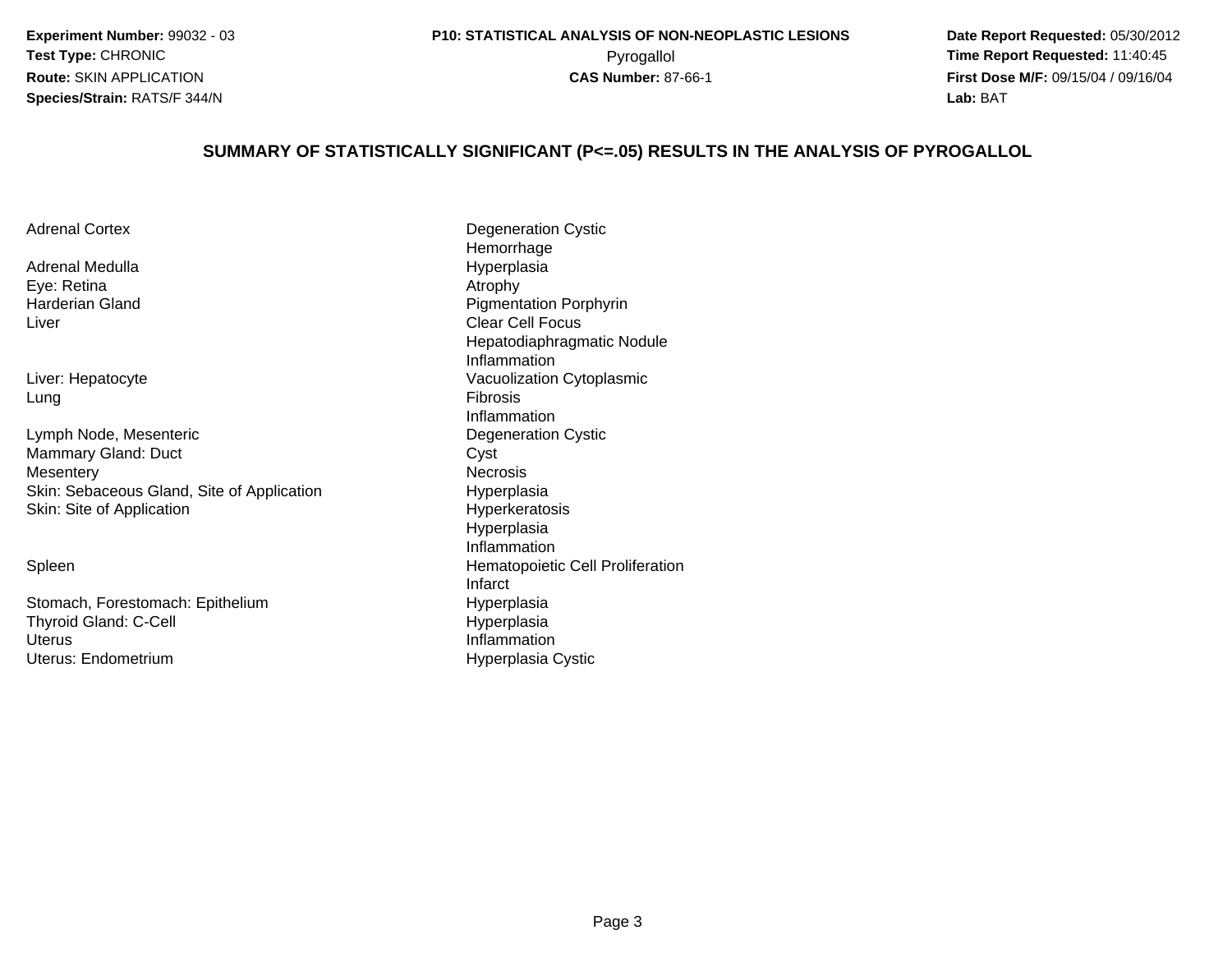|                                                     |                   |          | <b>Males</b> |                        |  |
|-----------------------------------------------------|-------------------|----------|--------------|------------------------|--|
| <b>DOSE</b>                                         | 0 MG/KG           | 5 MG/KG  | 20 MG/KG     | <b>75 MG/KG</b>        |  |
|                                                     |                   |          |              |                        |  |
| <b>Adrenal Cortex</b><br><b>Degeneration Cystic</b> |                   |          |              |                        |  |
| <b>LESION RATES</b>                                 |                   |          |              |                        |  |
| <b>OVERALL</b> (a)                                  | 0/50(0%)          | 1/50(2%) | 1/50(2%)     | 0/50(0%)               |  |
| POLY-3 RATE (b)                                     | 0/38.73           | 1/40.62  | 1/42.13      | 0/43.08                |  |
| POLY-3 PERCENT (g)                                  | $0\%$             | 2.5%     | 2.4%         | $0\%$                  |  |
| <b>TERMINAL (d)</b>                                 | 0/23(0%)          | 1/28(4%) | 1/28(4%)     | 0/28(0%)               |  |
| <b>FIRST INCIDENCE</b>                              | $\qquad \qquad -$ | 727 (T)  | 727 (T)      | $\qquad \qquad \cdots$ |  |
| <b>STATISTICAL TESTS</b>                            |                   |          |              |                        |  |
| POLY <sub>3</sub>                                   | (n)               | (n)      | (n)          | (n)                    |  |
| <b>POLY 1.5</b>                                     | (n)               | (n)      | (n)          | (n)                    |  |
| POLY <sub>6</sub>                                   | (n)               | (n)      | (n)          | (n)                    |  |
| <b>COCH-ARM / FISHERS</b>                           | (n)               | (n)      | (n)          | (n)                    |  |
| MAX-ISO-POLY-3                                      | (n)               | (n)      | (n)          | (n)                    |  |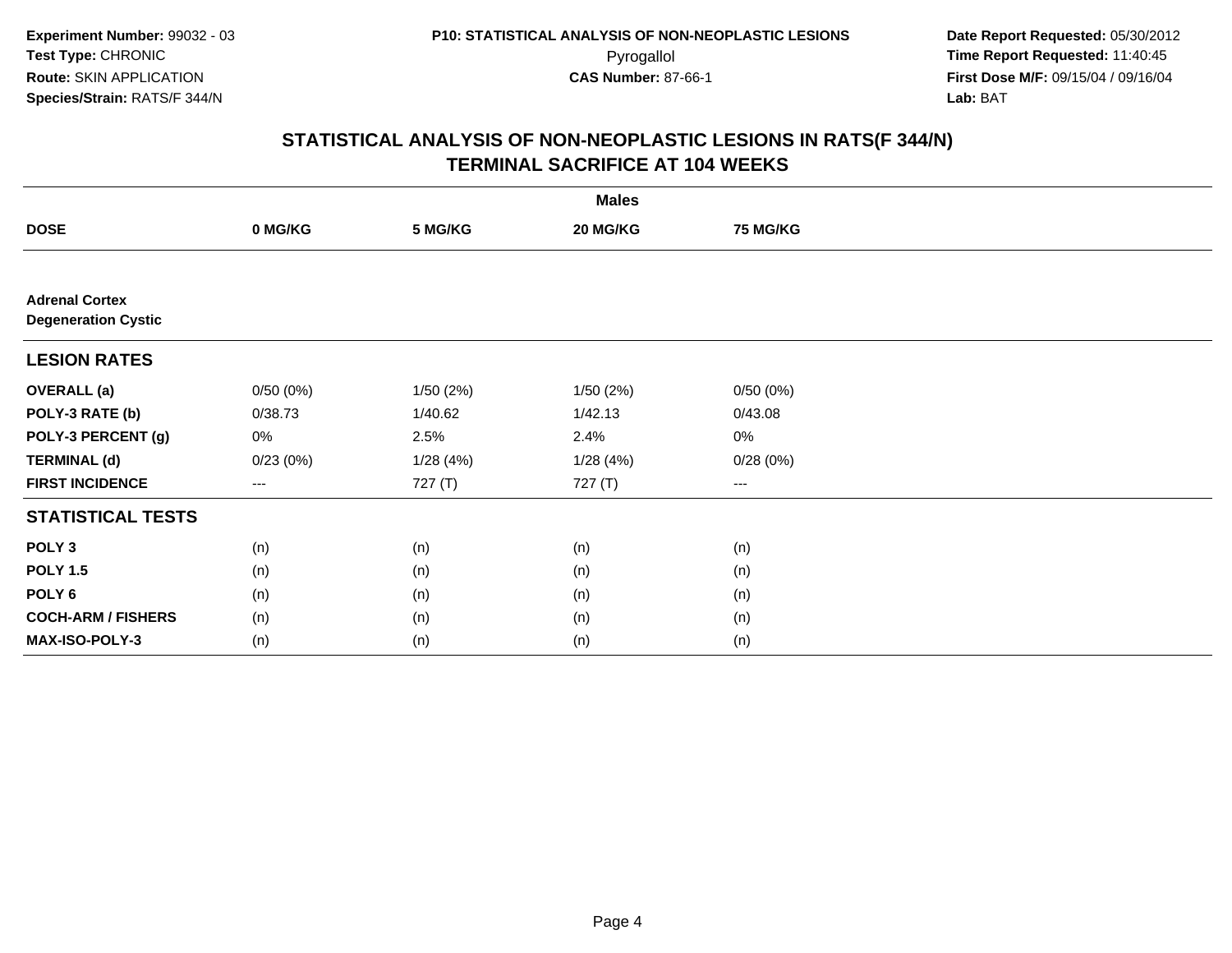|                                     |                   |          | <b>Males</b> |                 |  |
|-------------------------------------|-------------------|----------|--------------|-----------------|--|
| <b>DOSE</b>                         | 0 MG/KG           | 5 MG/KG  | 20 MG/KG     | <b>75 MG/KG</b> |  |
|                                     |                   |          |              |                 |  |
| <b>Adrenal Cortex</b><br>Hemorrhage |                   |          |              |                 |  |
| <b>LESION RATES</b>                 |                   |          |              |                 |  |
| <b>OVERALL</b> (a)                  | 0/50(0%)          | 1/50(2%) | 1/50 (2%)    | 0/50(0%)        |  |
| POLY-3 RATE (b)                     | 0/38.73           | 1/40.68  | 1/42.42      | 0/43.08         |  |
| POLY-3 PERCENT (g)                  | 0%                | 2.5%     | 2.4%         | $0\%$           |  |
| <b>TERMINAL (d)</b>                 | 0/23(0%)          | 0/28(0%) | 0/28(0%)     | 0/28(0%)        |  |
| <b>FIRST INCIDENCE</b>              | $\qquad \qquad -$ | 711      | 647          | $\cdots$        |  |
| <b>STATISTICAL TESTS</b>            |                   |          |              |                 |  |
| POLY <sub>3</sub>                   | (n)               | (n)      | (n)          | (n)             |  |
| <b>POLY 1.5</b>                     | (n)               | (n)      | (n)          | (n)             |  |
| POLY <sub>6</sub>                   | (n)               | (n)      | (n)          | (n)             |  |
| <b>COCH-ARM / FISHERS</b>           | (n)               | (n)      | (n)          | (n)             |  |
| <b>MAX-ISO-POLY-3</b>               | (n)               | (n)      | (n)          | (n)             |  |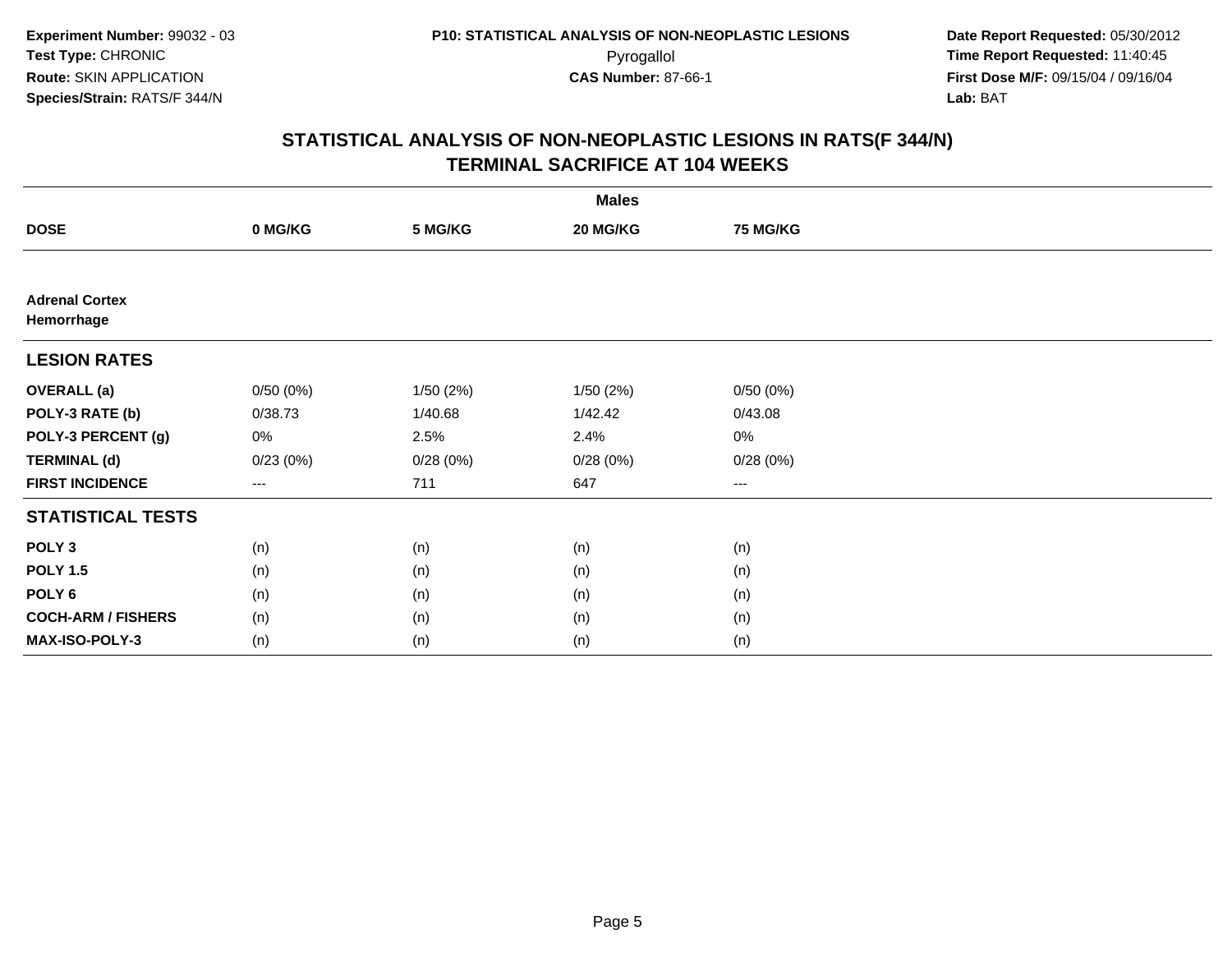|                                      |              |             | <b>Males</b> |                 |  |
|--------------------------------------|--------------|-------------|--------------|-----------------|--|
| <b>DOSE</b>                          | 0 MG/KG      | 5 MG/KG     | 20 MG/KG     | <b>75 MG/KG</b> |  |
|                                      |              |             |              |                 |  |
| <b>Adrenal Cortex</b><br>Hyperplasia |              |             |              |                 |  |
| <b>LESION RATES</b>                  |              |             |              |                 |  |
| <b>OVERALL</b> (a)                   | 19/50 (38%)  | 21/50 (42%) | 29/50 (58%)  | 20/50 (40%)     |  |
| POLY-3 RATE (b)                      | 19/41.12     | 21/42.12    | 29/46.36     | 20/44.61        |  |
| POLY-3 PERCENT (g)                   | 46.2%        | 49.9%       | 62.6%        | 44.8%           |  |
| <b>TERMINAL (d)</b>                  | 11/23 (48%)  | 17/28 (61%) | 17/28 (61%)  | 15/28 (54%)     |  |
| <b>FIRST INCIDENCE</b>               | 584          | 559         | 491          | 496             |  |
| <b>STATISTICAL TESTS</b>             |              |             |              |                 |  |
| POLY <sub>3</sub>                    | P=0.325N     | $P=0.453$   | $P = 0.085$  | P=0.536N        |  |
| <b>POLY 1.5</b>                      | P=0.382N     | $P=0.449$   | $P=0.062$    | P=0.582N        |  |
| POLY 6                               | P=0.268N     | $P=0.464$   | $P=0.127$    | P=0.482N        |  |
| <b>COCH-ARM / FISHERS</b>            | P=0.476N     | $P = 0.419$ | $P=0.036*$   | $P = 0.500$     |  |
| <b>MAX-ISO-POLY-3</b>                | $P = 0.360N$ | $P = 0.365$ | $P = 0.065$  | P=0.449N        |  |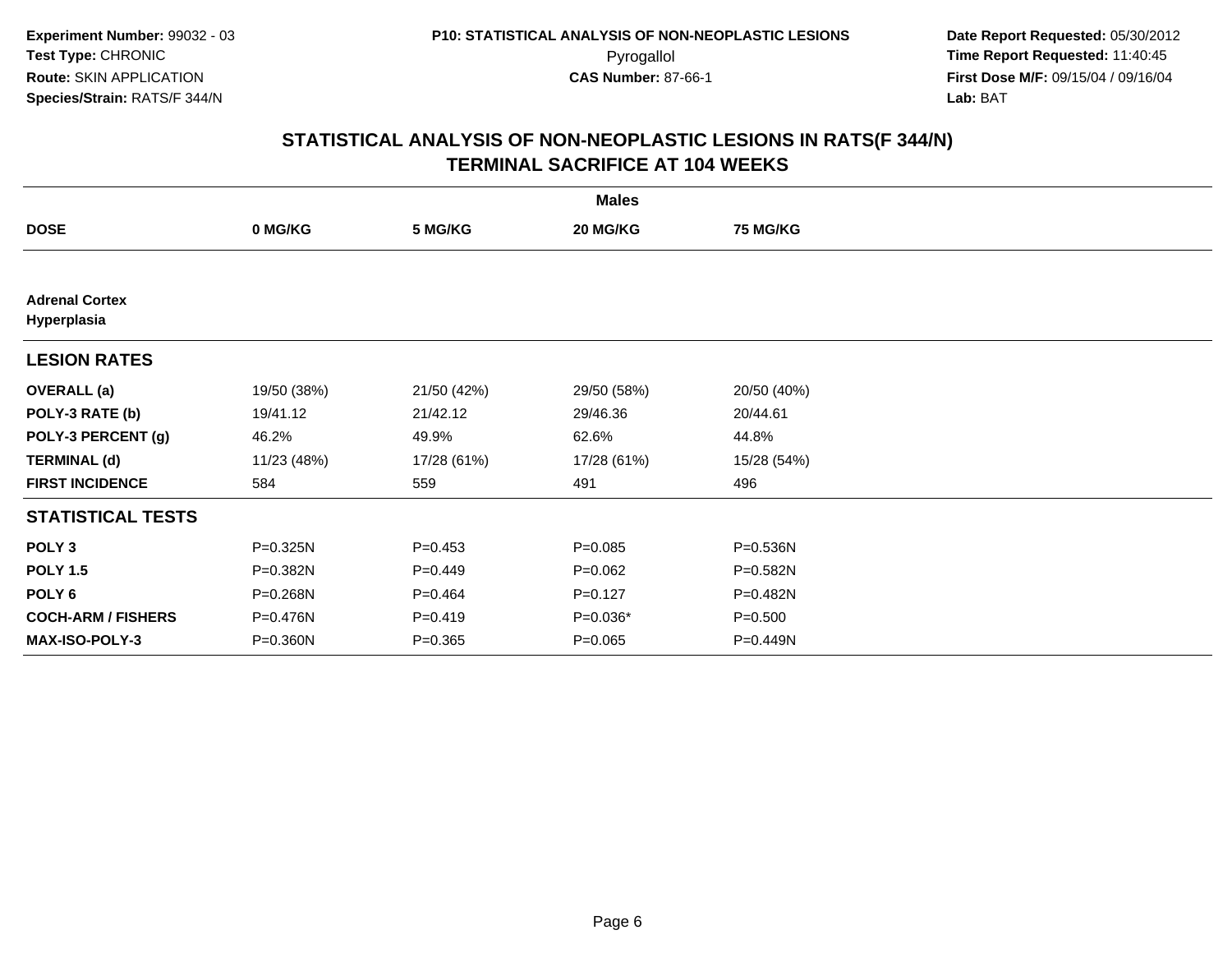|                                             |            |             | <b>Males</b> |                 |  |
|---------------------------------------------|------------|-------------|--------------|-----------------|--|
| <b>DOSE</b>                                 | 0 MG/KG    | 5 MG/KG     | 20 MG/KG     | <b>75 MG/KG</b> |  |
|                                             |            |             |              |                 |  |
| <b>Adrenal Cortex</b><br><b>Hypertrophy</b> |            |             |              |                 |  |
| <b>LESION RATES</b>                         |            |             |              |                 |  |
| <b>OVERALL</b> (a)                          | 7/50 (14%) | 10/50 (20%) | 10/50 (20%)  | 4/50 (8%)       |  |
| POLY-3 RATE (b)                             | 7/38.96    | 10/41.10    | 10/43.35     | 4/43.57         |  |
| POLY-3 PERCENT (g)                          | 18%        | 24.3%       | 23.1%        | 9.2%            |  |
| <b>TERMINAL (d)</b>                         | 5/23(22%)  | 9/28(32%)   | 7/28 (25%)   | 2/28(7%)        |  |
| <b>FIRST INCIDENCE</b>                      | 694        | 584         | 591          | 656             |  |
| <b>STATISTICAL TESTS</b>                    |            |             |              |                 |  |
| POLY <sub>3</sub>                           | P=0.058N   | $P = 0.335$ | $P = 0.382$  | P=0.198N        |  |
| <b>POLY 1.5</b>                             | P=0.073N   | $P=0.322$   | $P = 0.351$  | P=0.223N        |  |
| POLY 6                                      | P=0.043N*  | $P = 0.363$ | $P=0.428$    | P=0.165N        |  |
| <b>COCH-ARM / FISHERS</b>                   | P=0.098N   | $P = 0.298$ | $P = 0.298$  | P=0.262N        |  |
| <b>MAX-ISO-POLY-3</b>                       | P=0.095N   | $P = 0.248$ | $P = 0.293$  | P=0.132N        |  |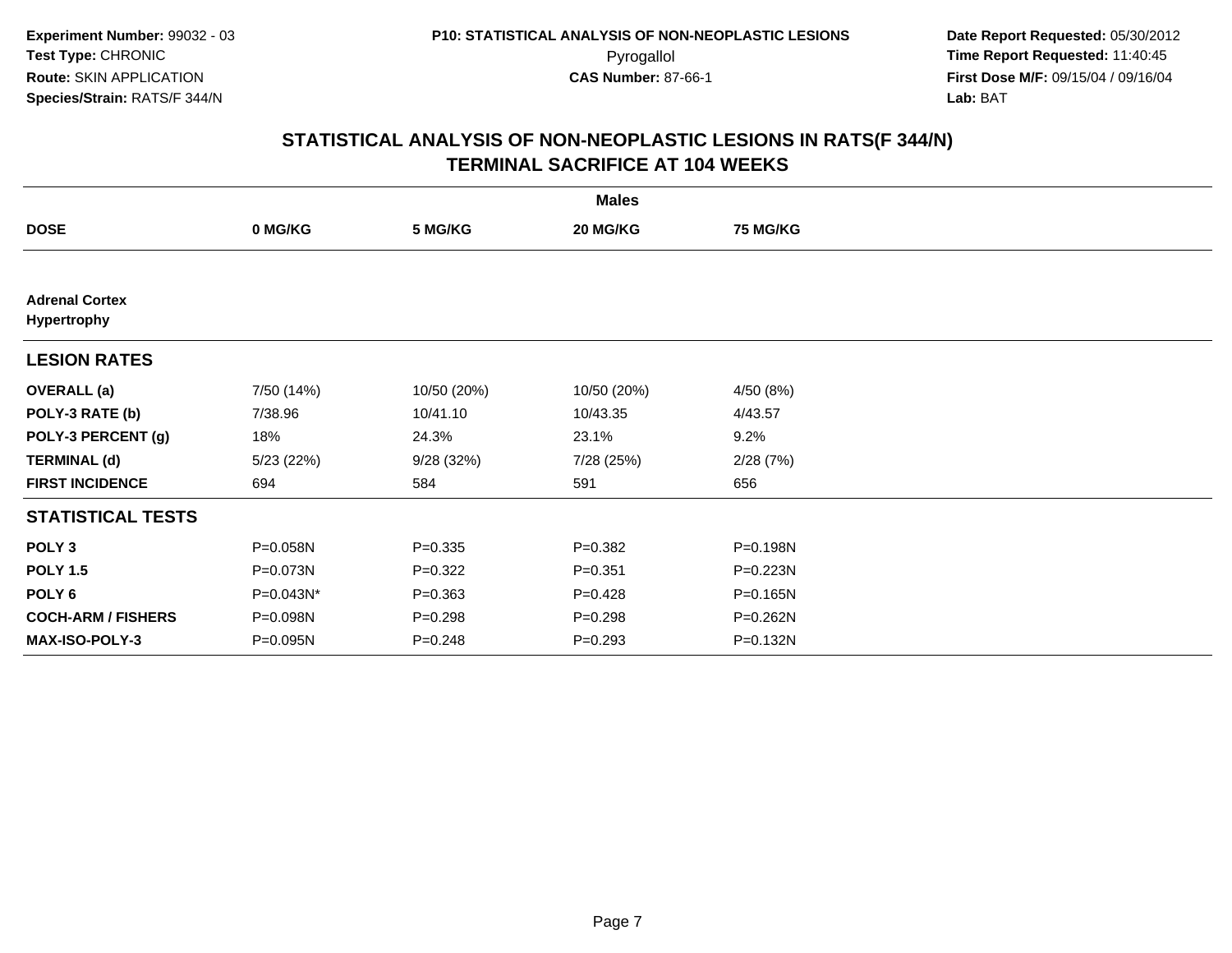|                                                           |              |             | <b>Males</b> |                 |  |  |  |
|-----------------------------------------------------------|--------------|-------------|--------------|-----------------|--|--|--|
| <b>DOSE</b>                                               | 0 MG/KG      | 5 MG/KG     | 20 MG/KG     | <b>75 MG/KG</b> |  |  |  |
|                                                           |              |             |              |                 |  |  |  |
| <b>Adrenal Cortex</b><br><b>Vacuolization Cytoplasmic</b> |              |             |              |                 |  |  |  |
| <b>LESION RATES</b>                                       |              |             |              |                 |  |  |  |
| <b>OVERALL</b> (a)                                        | 27/50 (54%)  | 18/50 (36%) | 23/50 (46%)  | 19/50 (38%)     |  |  |  |
| POLY-3 RATE (b)                                           | 27/43.35     | 18/43.66    | 23/45.38     | 19/46.06        |  |  |  |
| POLY-3 PERCENT (g)                                        | 62.3%        | 41.2%       | 50.7%        | 41.3%           |  |  |  |
| <b>TERMINAL (d)</b>                                       | 14/23 (61%)  | 9/28 (32%)  | 13/28 (46%)  | 9/28(32%)       |  |  |  |
| <b>FIRST INCIDENCE</b>                                    | 440          | 469         | 589          | 496             |  |  |  |
| <b>STATISTICAL TESTS</b>                                  |              |             |              |                 |  |  |  |
| POLY <sub>3</sub>                                         | P=0.118N     | P=0.033N*   | P=0.179N     | P=0.032N*       |  |  |  |
| <b>POLY 1.5</b>                                           | $P = 0.149N$ | P=0.038N*   | P=0.206N     | P=0.046N*       |  |  |  |
| POLY <sub>6</sub>                                         | P=0.087N     | P=0.027N*   | P=0.147N     | P=0.020N*       |  |  |  |
| <b>COCH-ARM / FISHERS</b>                                 | P=0.204N     | P=0.054N    | P=0.274N     | $P = 0.080N$    |  |  |  |
| <b>MAX-ISO-POLY-3</b>                                     | P=0.038N*    | P=0.020N*   | P=0.132N     | P=0.023N*       |  |  |  |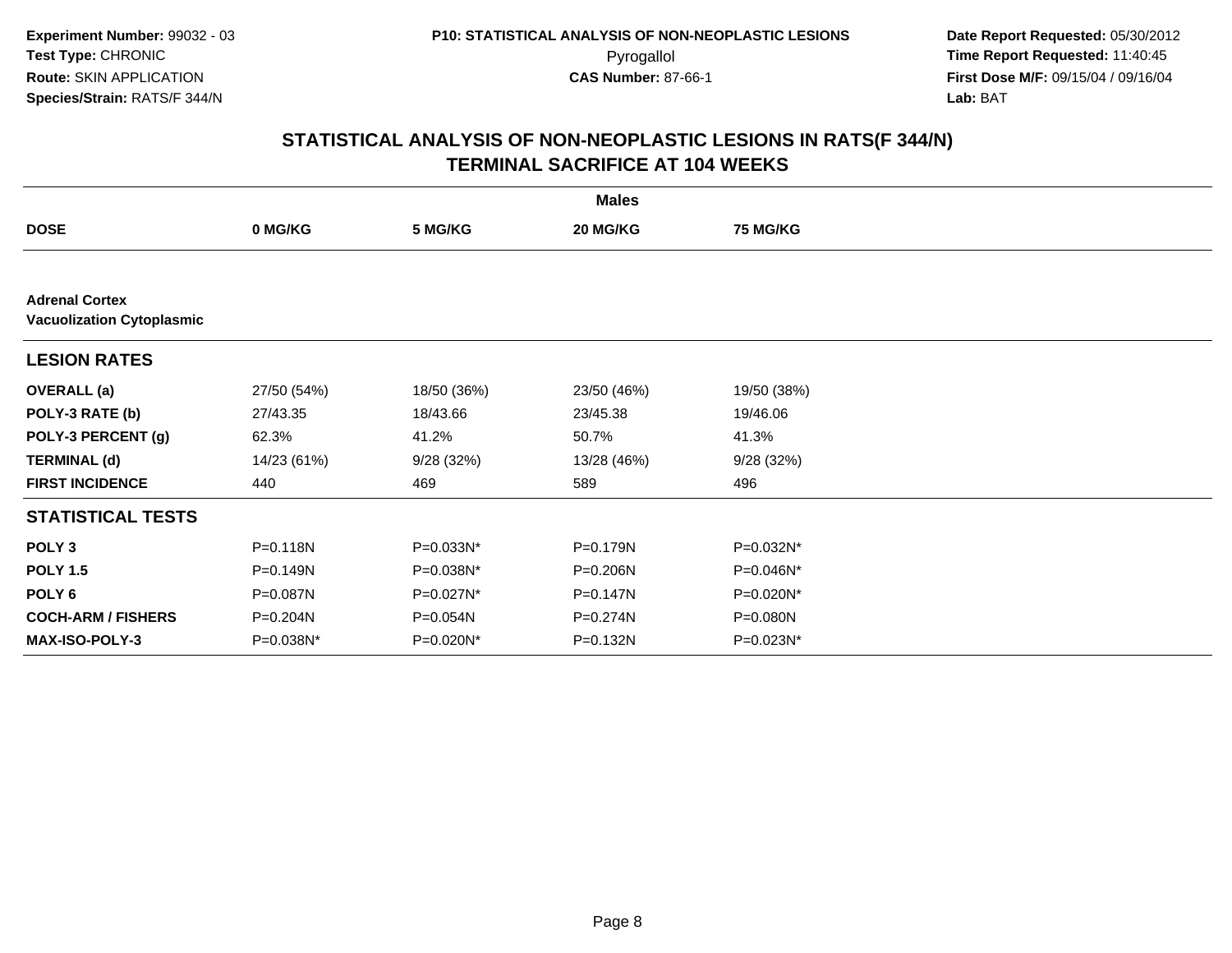| <b>Males</b>                          |             |             |             |                 |  |
|---------------------------------------|-------------|-------------|-------------|-----------------|--|
| <b>DOSE</b>                           | 0 MG/KG     | 5 MG/KG     | 20 MG/KG    | <b>75 MG/KG</b> |  |
|                                       |             |             |             |                 |  |
| <b>Adrenal Medulla</b><br>Hyperplasia |             |             |             |                 |  |
| <b>LESION RATES</b>                   |             |             |             |                 |  |
| <b>OVERALL</b> (a)                    | 16/50 (32%) | 18/50 (36%) | 20/50 (40%) | 18/50 (36%)     |  |
| POLY-3 RATE (b)                       | 16/40.63    | 18/42.78    | 20/44.92    | 18/44.74        |  |
| POLY-3 PERCENT (g)                    | 39.4%       | 42.1%       | 44.5%       | 40.2%           |  |
| <b>TERMINAL (d)</b>                   | 10/23 (44%) | 11/28 (39%) | 11/28 (39%) | 10/28 (36%)     |  |
| <b>FIRST INCIDENCE</b>                | 440         | 478         | 580         | 589             |  |
| <b>STATISTICAL TESTS</b>              |             |             |             |                 |  |
| POLY <sub>3</sub>                     | P=0.514N    | $P = 0.489$ | $P = 0.395$ | $P = 0.557$     |  |
| <b>POLY 1.5</b>                       | $P = 0.548$ | $P=0.462$   | $P=0.344$   | $P = 0.498$     |  |
| POLY 6                                | P=0.440N    | $P=0.544$   | $P=0.479$   | P=0.534N        |  |
| <b>COCH-ARM / FISHERS</b>             | $P=0.475$   | $P = 0.417$ | $P = 0.266$ | $P = 0.417$     |  |
| <b>MAX-ISO-POLY-3</b>                 | $P = 0.614$ | $P = 0.399$ | $P = 0.320$ | $P = 0.468$     |  |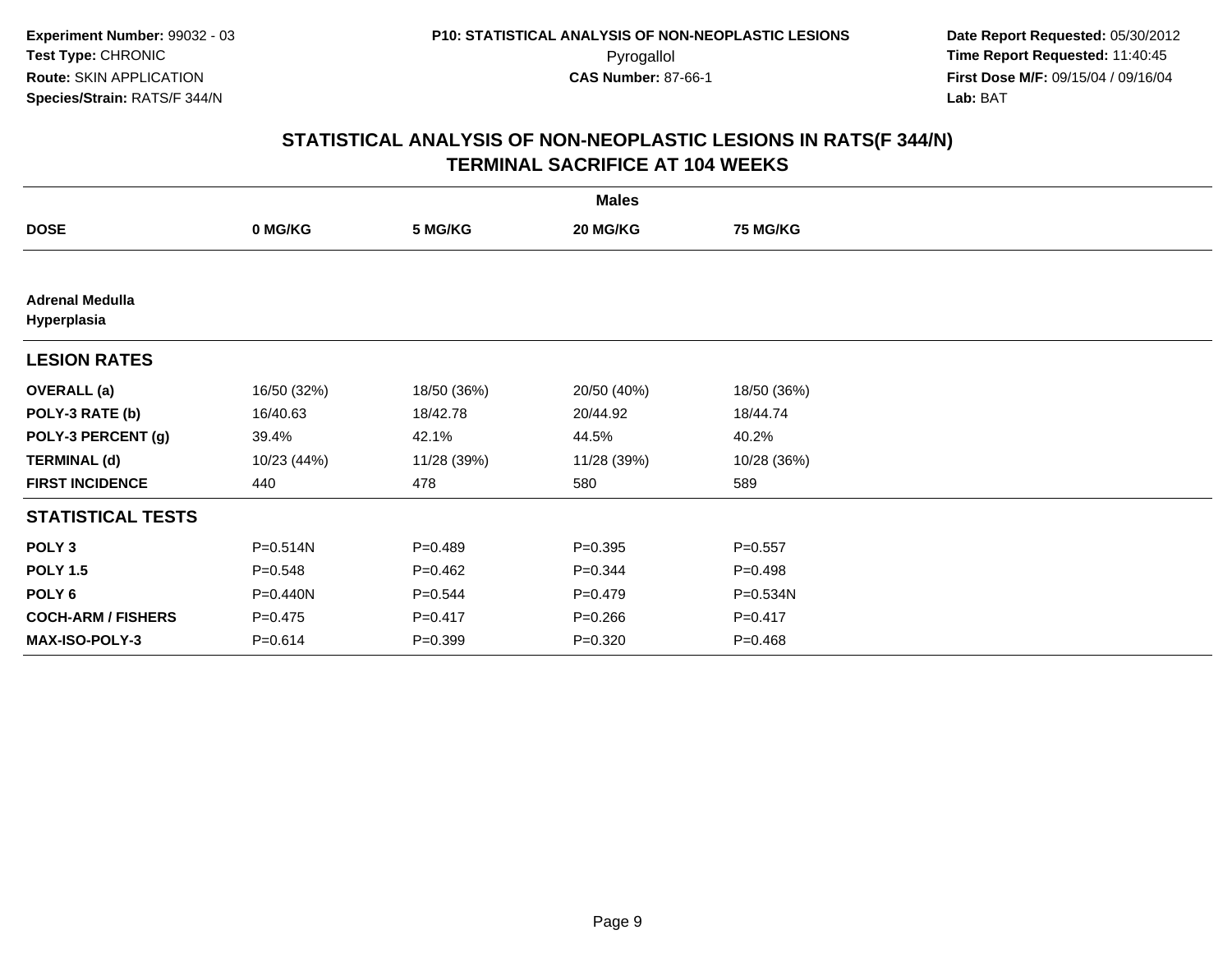|                                   |             |             | <b>Males</b> |                 |  |
|-----------------------------------|-------------|-------------|--------------|-----------------|--|
| <b>DOSE</b>                       | 0 MG/KG     | 5 MG/KG     | 20 MG/KG     | <b>75 MG/KG</b> |  |
|                                   |             |             |              |                 |  |
| <b>Bone Marrow</b><br>Hyperplasia |             |             |              |                 |  |
| <b>LESION RATES</b>               |             |             |              |                 |  |
| <b>OVERALL</b> (a)                | 10/50 (20%) | 11/50 (22%) | 11/50 (22%)  | 9/50 (18%)      |  |
| POLY-3 RATE (b)                   | 10/41.54    | 11/43.74    | 11/44.79     | 9/44.96         |  |
| POLY-3 PERCENT (g)                | 24.1%       | 25.2%       | 24.6%        | 20%             |  |
| <b>TERMINAL (d)</b>               | 2/23(9%)    | 3/28(11%)   | 3/28 (11%)   | 0/28(0%)        |  |
| <b>FIRST INCIDENCE</b>            | 507         | 469         | 580          | 451             |  |
| <b>STATISTICAL TESTS</b>          |             |             |              |                 |  |
| POLY <sub>3</sub>                 | P=0.329N    | $P = 0.554$ | $P = 0.579$  | P=0.423N        |  |
| <b>POLY 1.5</b>                   | P=0.352N    | $P = 0.536$ | $P = 0.553$  | $P = 0.451N$    |  |
| POLY 6                            | P=0.304N    | $P = 0.585$ | P=0.589N     | P=0.386N        |  |
| <b>COCH-ARM / FISHERS</b>         | P=0.390N    | $P = 0.500$ | $P = 0.500$  | P=0.500N        |  |
| <b>MAX-ISO-POLY-3</b>             | P=0.502N    | $P=0.454$   | $P = 0.478$  | P=0.330N        |  |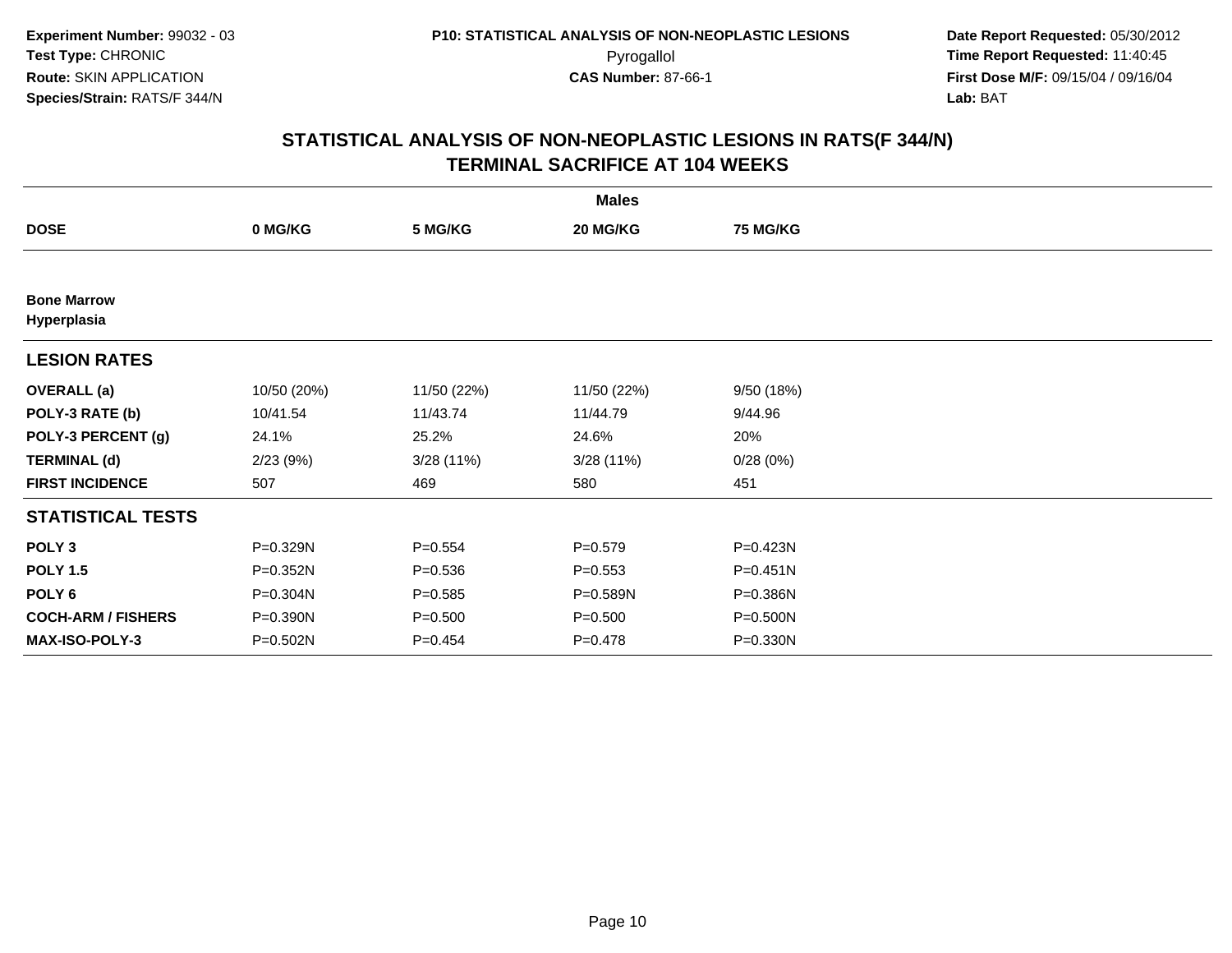|                                            |          |          | <b>Males</b> |                                          |  |
|--------------------------------------------|----------|----------|--------------|------------------------------------------|--|
| <b>DOSE</b>                                | 0 MG/KG  | 5 MG/KG  | 20 MG/KG     | <b>75 MG/KG</b>                          |  |
|                                            |          |          |              |                                          |  |
| <b>Bone Marrow</b><br><b>Myelofibrosis</b> |          |          |              |                                          |  |
| <b>LESION RATES</b>                        |          |          |              |                                          |  |
| <b>OVERALL</b> (a)                         | 0/50(0%) | 1/50(2%) | 1/50(2%)     | 0/50(0%)                                 |  |
| POLY-3 RATE (b)                            | 0/38.73  | 1/40.62  | 1/42.13      | 0/43.08                                  |  |
| POLY-3 PERCENT (g)                         | 0%       | 2.5%     | 2.4%         | 0%                                       |  |
| <b>TERMINAL (d)</b>                        | 0/23(0%) | 1/28(4%) | 1/28(4%)     | 0/28(0%)                                 |  |
| <b>FIRST INCIDENCE</b>                     | $\cdots$ | 727 (T)  | 727 (T)      | $\hspace{0.05cm} \ldots \hspace{0.05cm}$ |  |
| <b>STATISTICAL TESTS</b>                   |          |          |              |                                          |  |
| POLY <sub>3</sub>                          | (n)      | (n)      | (n)          | (n)                                      |  |
| <b>POLY 1.5</b>                            | (n)      | (n)      | (n)          | (n)                                      |  |
| POLY <sub>6</sub>                          | (n)      | (n)      | (n)          | (n)                                      |  |
| <b>COCH-ARM / FISHERS</b>                  | (n)      | (n)      | (n)          | (n)                                      |  |
| MAX-ISO-POLY-3                             | (n)      | (n)      | (n)          | (n)                                      |  |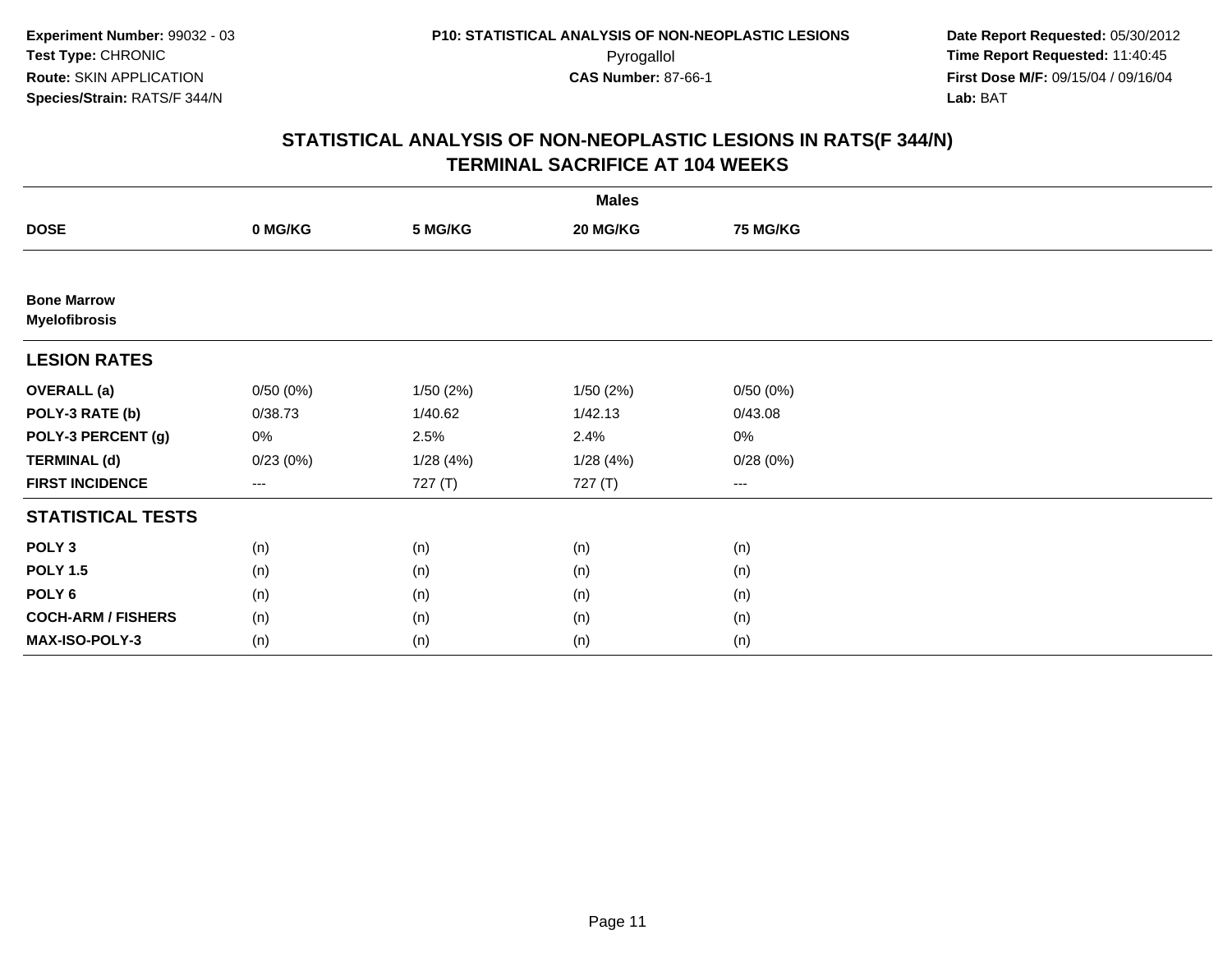|                            |          |             | <b>Males</b> |                 |  |
|----------------------------|----------|-------------|--------------|-----------------|--|
| <b>DOSE</b>                | 0 MG/KG  | 5 MG/KG     | 20 MG/KG     | <b>75 MG/KG</b> |  |
|                            |          |             |              |                 |  |
| <b>Brain</b><br>Hemorrhage |          |             |              |                 |  |
| <b>LESION RATES</b>        |          |             |              |                 |  |
| <b>OVERALL</b> (a)         | 3/50(6%) | 4/50 (8%)   | 0/50(0%)     | 2/50(4%)        |  |
| POLY-3 RATE (b)            | 3/39.15  | 4/42.56     | 0/42.13      | 2/43.46         |  |
| POLY-3 PERCENT (g)         | 7.7%     | 9.4%        | 0%           | 4.6%            |  |
| <b>TERMINAL (d)</b>        | 1/23(4%) | 0/28(0%)    | 0/28(0%)     | 0/28(0%)        |  |
| <b>FIRST INCIDENCE</b>     | 648      | 469         | $\cdots$     | 656             |  |
| <b>STATISTICAL TESTS</b>   |          |             |              |                 |  |
| POLY <sub>3</sub>          | P=0.353N | $P = 0.546$ | P=0.105N     | P=0.452N        |  |
| <b>POLY 1.5</b>            | P=0.363N | $P = 0.529$ | P=0.110N     | $P = 0.471N$    |  |
| POLY <sub>6</sub>          | P=0.339N | $P = 0.573$ | P=0.100N     | P=0.426N        |  |
| <b>COCH-ARM / FISHERS</b>  | P=0.376N | $P = 0.500$ | P=0.121N     | P=0.500N        |  |
| <b>MAX-ISO-POLY-3</b>      | P=0.192N | $P = 0.393$ | P=0.037N*    | P=0.292N        |  |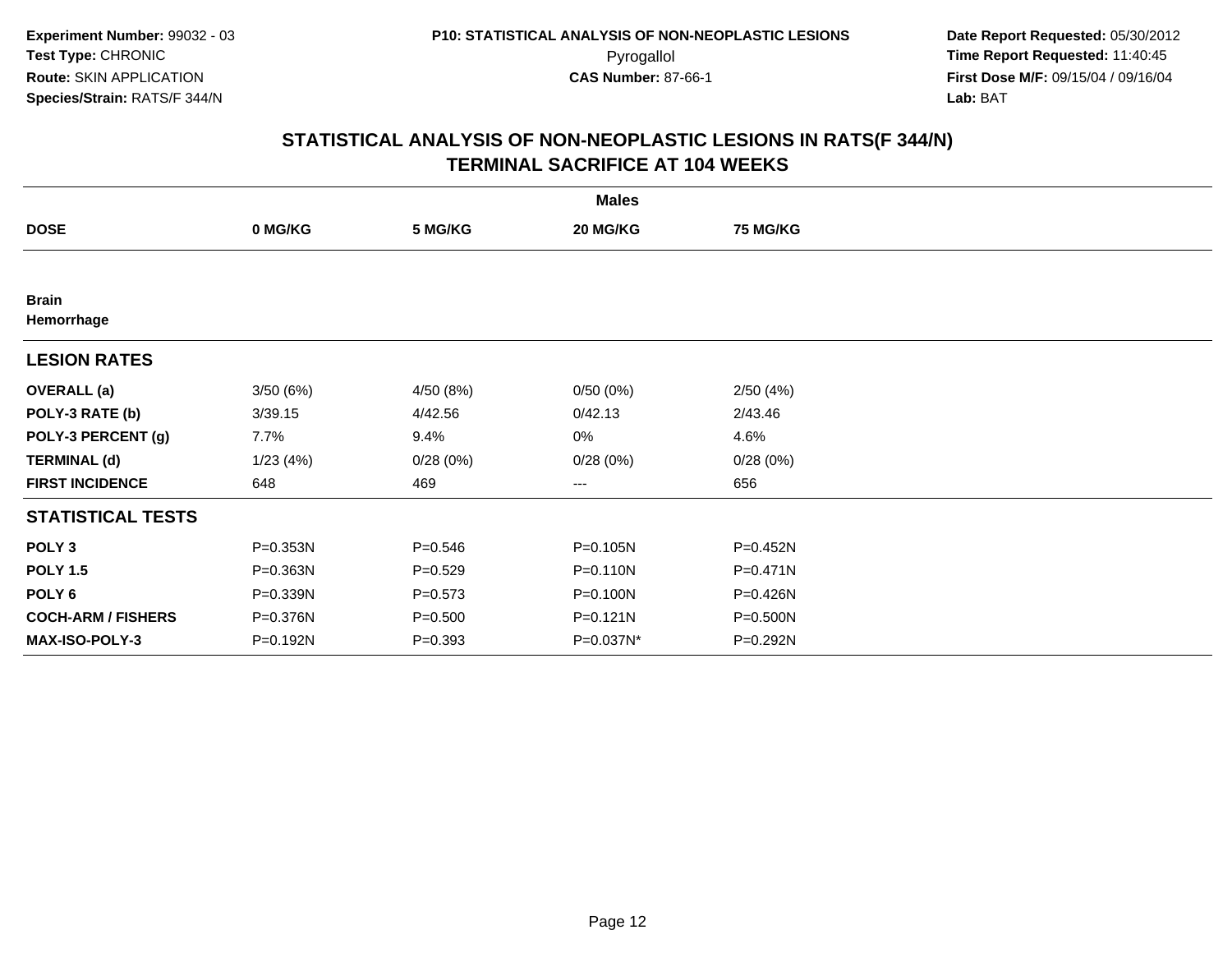|                               |          |             | <b>Males</b> |                 |  |
|-------------------------------|----------|-------------|--------------|-----------------|--|
| <b>DOSE</b>                   | 0 MG/KG  | 5 MG/KG     | 20 MG/KG     | <b>75 MG/KG</b> |  |
|                               |          |             |              |                 |  |
| <b>Brain</b><br>Hydrocephalus |          |             |              |                 |  |
| <b>LESION RATES</b>           |          |             |              |                 |  |
| <b>OVERALL</b> (a)            | 2/50(4%) | 3/50(6%)    | 4/50 (8%)    | 0/50(0%)        |  |
| POLY-3 RATE (b)               | 2/39.64  | 3/41.16     | 4/43.49      | 0/43.08         |  |
| POLY-3 PERCENT (g)            | 5.1%     | 7.3%        | 9.2%         | 0%              |  |
| <b>TERMINAL (d)</b>           | 0/23(0%) | 2/28(7%)    | 1/28(4%)     | 0/28(0%)        |  |
| <b>FIRST INCIDENCE</b>        | 584      | 559         | 589          | $---$           |  |
| <b>STATISTICAL TESTS</b>      |          |             |              |                 |  |
| POLY <sub>3</sub>             | P=0.100N | $P = 0.517$ | $P = 0.380$  | P=0.219N        |  |
| <b>POLY 1.5</b>               | P=0.108N | $P = 0.512$ | $P = 0.366$  | P=0.226N        |  |
| POLY <sub>6</sub>             | P=0.092N | $P = 0.528$ | $P=0.400$    | P=0.210N        |  |
| <b>COCH-ARM / FISHERS</b>     | P=0.120N | $P = 0.500$ | $P = 0.339$  | P=0.247N        |  |
| MAX-ISO-POLY-3                | P=0.133N | $P = 0.341$ | $P = 0.244$  | P=0.075N        |  |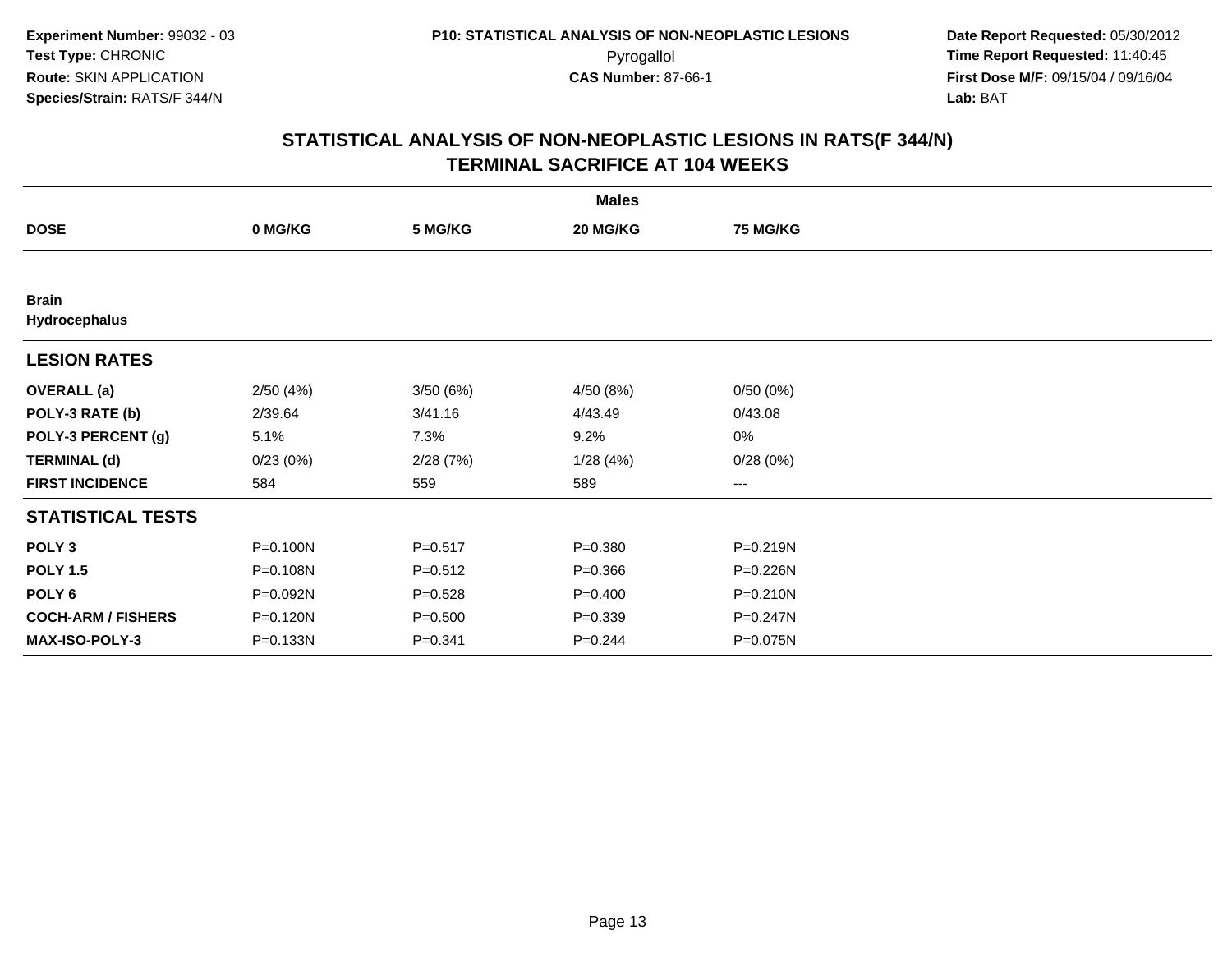|                                   |          |             | <b>Males</b> |                 |  |
|-----------------------------------|----------|-------------|--------------|-----------------|--|
| <b>DOSE</b>                       | 0 MG/KG  | 5 MG/KG     | 20 MG/KG     | <b>75 MG/KG</b> |  |
|                                   |          |             |              |                 |  |
| <b>Epididymis</b><br>Inflammation |          |             |              |                 |  |
| <b>LESION RATES</b>               |          |             |              |                 |  |
| <b>OVERALL</b> (a)                | 0/50(0%) | 1/50(2%)    | 2/50(4%)     | 0/50(0%)        |  |
| POLY-3 RATE (b)                   | 0/38.73  | 1/40.62     | 2/42.56      | 0/43.08         |  |
| POLY-3 PERCENT (g)                | 0%       | 2.5%        | 4.7%         | 0%              |  |
| <b>TERMINAL (d)</b>               | 0/23(0%) | 1/28(4%)    | 1/28(4%)     | 0/28(0%)        |  |
| <b>FIRST INCIDENCE</b>            | ---      | 727 (T)     | 603          | $---$           |  |
| <b>STATISTICAL TESTS</b>          |          |             |              |                 |  |
| POLY <sub>3</sub>                 | P=0.445N | $P = 0.510$ | $P = 0.258$  | (e)             |  |
| <b>POLY 1.5</b>                   | P=0.459N | $P = 0.506$ | $P = 0.251$  | (e)             |  |
| POLY 6                            | P=0.425N | $P = 0.516$ | $P = 0.269$  | (e)             |  |
| <b>COCH-ARM / FISHERS</b>         | P=0.481N | $P = 0.500$ | $P = 0.247$  | (e)             |  |
| MAX-ISO-POLY-3                    | P=0.353N | $P = 0.170$ | $P = 0.096$  | (e)             |  |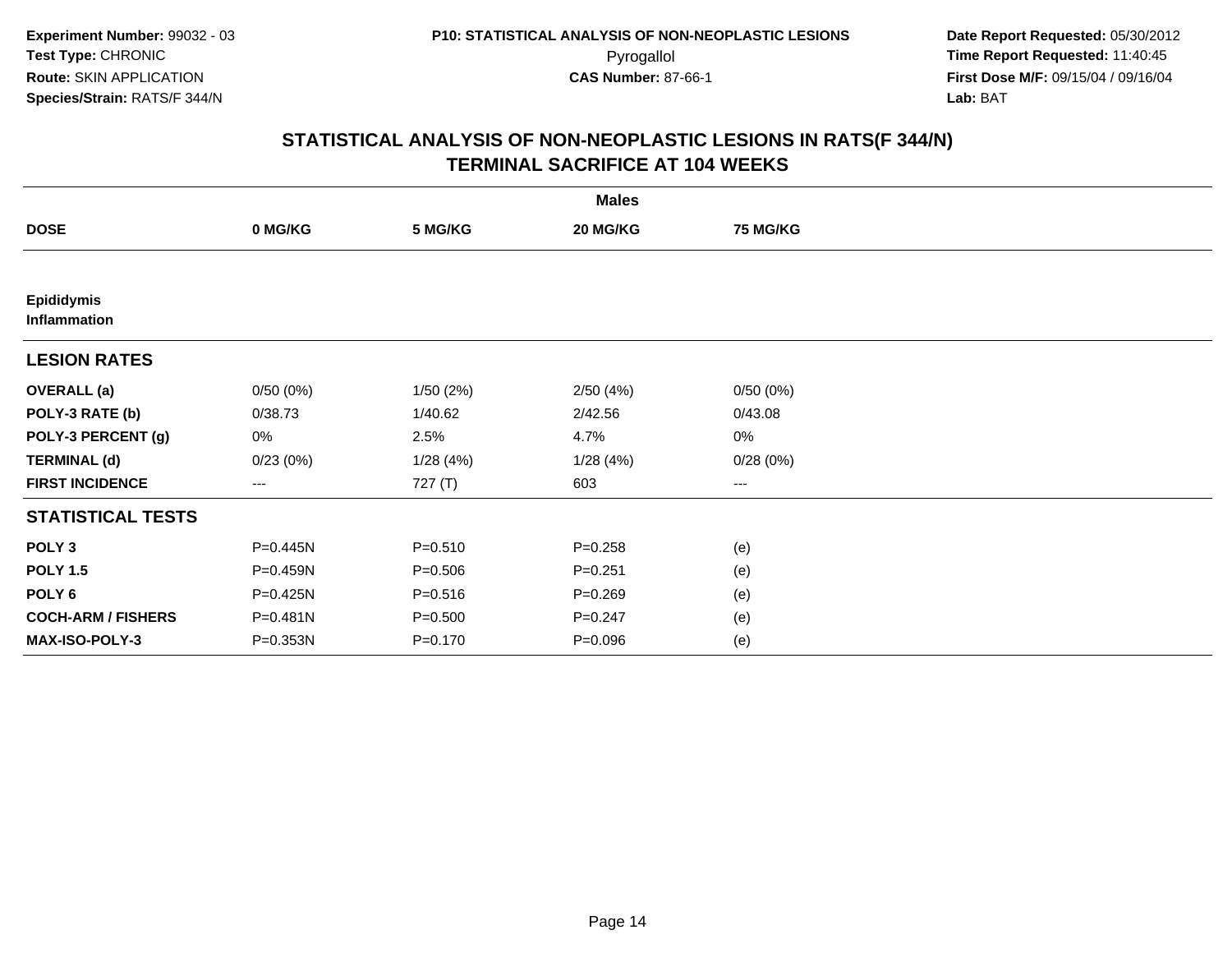|                           |             |             | <b>Males</b>           |             |  |
|---------------------------|-------------|-------------|------------------------|-------------|--|
| <b>DOSE</b>               | 0 MG/KG     | 5 MG/KG     | 20 MG/KG               | 75 MG/KG    |  |
|                           |             |             |                        |             |  |
| Eye<br>Cataract           |             |             |                        |             |  |
| <b>LESION RATES</b>       |             |             |                        |             |  |
| <b>OVERALL</b> (a)        | 0/50(0%)    | 2/50(4%)    | 0/50(0%)               | 1/50(2%)    |  |
| POLY-3 RATE (b)           | 0/38.73     | 2/40.62     | 0/42.13                | 1/43.20     |  |
| POLY-3 PERCENT (g)        | 0%          | 4.9%        | 0%                     | 2.3%        |  |
| <b>TERMINAL (d)</b>       | 0/23(0%)    | 2/28(7%)    | 0/28(0%)               | 0/28(0%)    |  |
| <b>FIRST INCIDENCE</b>    | ---         | 727 (T)     | $\qquad \qquad \cdots$ | 696         |  |
| <b>STATISTICAL TESTS</b>  |             |             |                        |             |  |
| POLY <sub>3</sub>         | $P = 0.663$ | $P=0.247$   | (e)                    | $P=0.522$   |  |
| <b>POLY 1.5</b>           | $P = 0.651$ | $P = 0.244$ | (e)                    | $P = 0.513$ |  |
| POLY <sub>6</sub>         | $P = 0.680$ | $P = 0.255$ | (e)                    | $P = 0.534$ |  |
| <b>COCH-ARM / FISHERS</b> | $P = 0.634$ | $P = 0.247$ | (e)                    | $P = 0.500$ |  |
| MAX-ISO-POLY-3            | $P = 0.365$ | $P = 0.086$ | (e)                    | $P = 0.185$ |  |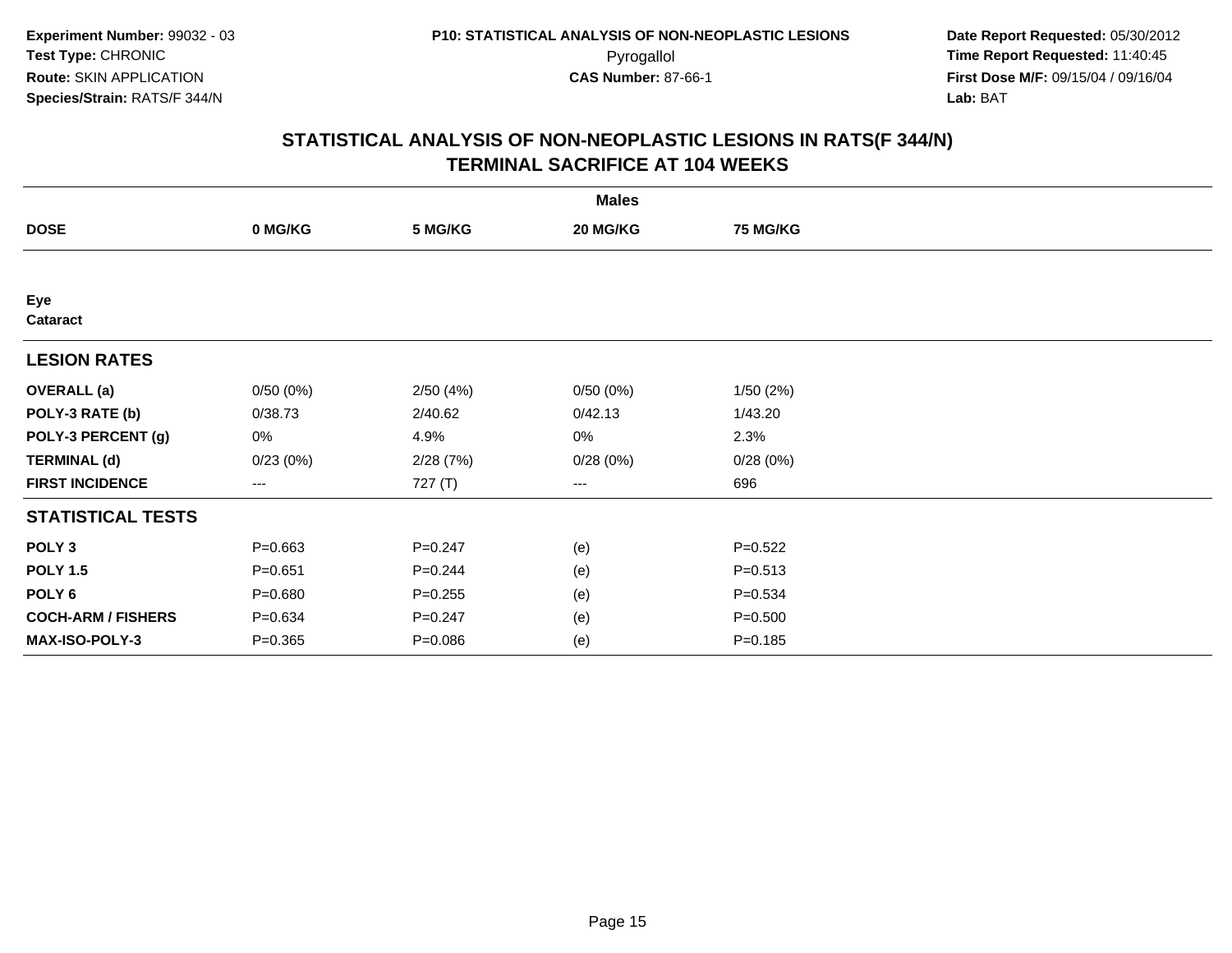| <b>Males</b>                  |          |             |                        |                 |  |  |  |
|-------------------------------|----------|-------------|------------------------|-----------------|--|--|--|
| <b>DOSE</b>                   | 0 MG/KG  | 5 MG/KG     | 20 MG/KG               | <b>75 MG/KG</b> |  |  |  |
|                               |          |             |                        |                 |  |  |  |
| Eye: Retina<br><b>Atrophy</b> |          |             |                        |                 |  |  |  |
| <b>LESION RATES</b>           |          |             |                        |                 |  |  |  |
| <b>OVERALL</b> (a)            | 1/50(2%) | 3/50(6%)    | 0/50(0%)               | 1/50(2%)        |  |  |  |
| POLY-3 RATE (b)               | 1/38.73  | 3/40.62     | 0/42.13                | 1/43.20         |  |  |  |
| POLY-3 PERCENT (g)            | 2.6%     | 7.4%        | 0%                     | 2.3%            |  |  |  |
| <b>TERMINAL (d)</b>           | 1/23(4%) | 3/28 (11%)  | 0/28(0%)               | 0/28(0%)        |  |  |  |
| <b>FIRST INCIDENCE</b>        | 727(T)   | 727 (T)     | $\qquad \qquad \cdots$ | 696             |  |  |  |
| <b>STATISTICAL TESTS</b>      |          |             |                        |                 |  |  |  |
| POLY <sub>3</sub>             | P=0.431N | $P=0.322$   | P=0.483N               | P=0.736N        |  |  |  |
| <b>POLY 1.5</b>               | P=0.441N | $P = 0.316$ | P=0.489N               | P=0.746N        |  |  |  |
| POLY <sub>6</sub>             | P=0.416N | $P = 0.334$ | P=0.476N               | P=0.721N        |  |  |  |
| <b>COCH-ARM / FISHERS</b>     | P=0.455N | $P = 0.309$ | P=0.500N               | P=0.753N        |  |  |  |
| <b>MAX-ISO-POLY-3</b>         | P=0.274N | $P = 0.171$ | P=0.158N               | P=0.470N        |  |  |  |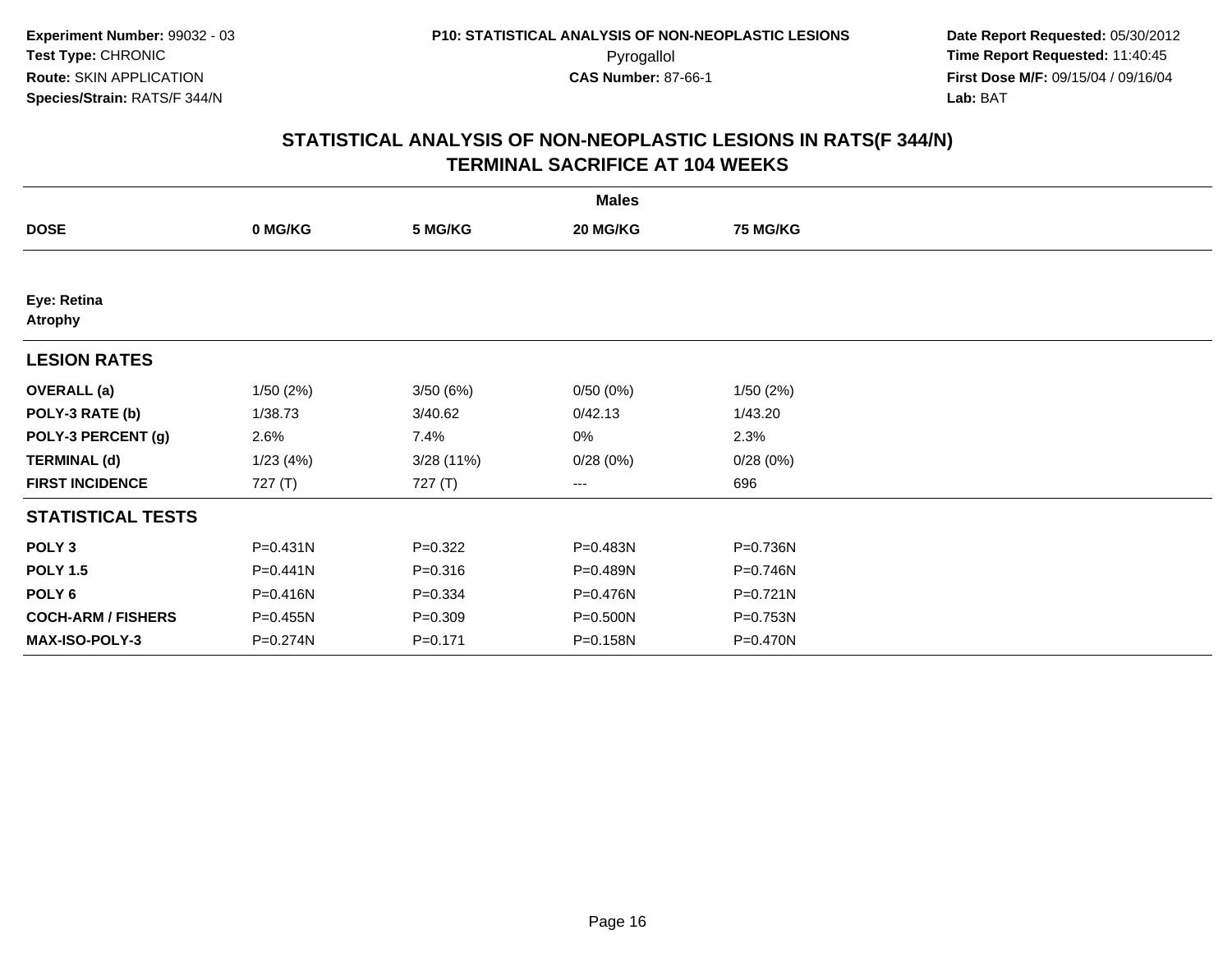|                                       |           |              | <b>Males</b> |                 |  |
|---------------------------------------|-----------|--------------|--------------|-----------------|--|
| <b>DOSE</b>                           | 0 MG/KG   | 5 MG/KG      | 20 MG/KG     | <b>75 MG/KG</b> |  |
|                                       |           |              |              |                 |  |
| <b>Harderian Gland</b><br>Hyperplasia |           |              |              |                 |  |
| <b>LESION RATES</b>                   |           |              |              |                 |  |
| <b>OVERALL</b> (a)                    | 1/50(2%)  | 1/50(2%)     | 2/50(4%)     | 0/50(0%)        |  |
| POLY-3 RATE (b)                       | 1/38.73   | 1/40.62      | 2/42.64      | 0/43.08         |  |
| POLY-3 PERCENT (g)                    | 2.6%      | 2.5%         | 4.7%         | $0\%$           |  |
| <b>TERMINAL (d)</b>                   | 1/23(4%)  | 1/28(4%)     | 0/28(0%)     | 0/28(0%)        |  |
| <b>FIRST INCIDENCE</b>                | 727 $(T)$ | 727 (T)      | 644          | ---             |  |
| <b>STATISTICAL TESTS</b>              |           |              |              |                 |  |
| POLY <sub>3</sub>                     | P=0.294N  | $P = 0.751N$ | $P = 0.534$  | P=0.479N        |  |
| <b>POLY 1.5</b>                       | P=0.305N  | P=0.754N     | $P=0.522$    | P=0.487N        |  |
| POLY 6                                | P=0.280N  | P=0.743N     | $P = 0.550$  | P=0.467N        |  |
| <b>COCH-ARM / FISHERS</b>             | P=0.321N  | P=0.753N     | $P = 0.500$  | P=0.500N        |  |
| <b>MAX-ISO-POLY-3</b>                 | P=0.298N  | P=0.486N     | $P = 0.317$  | P=0.158N        |  |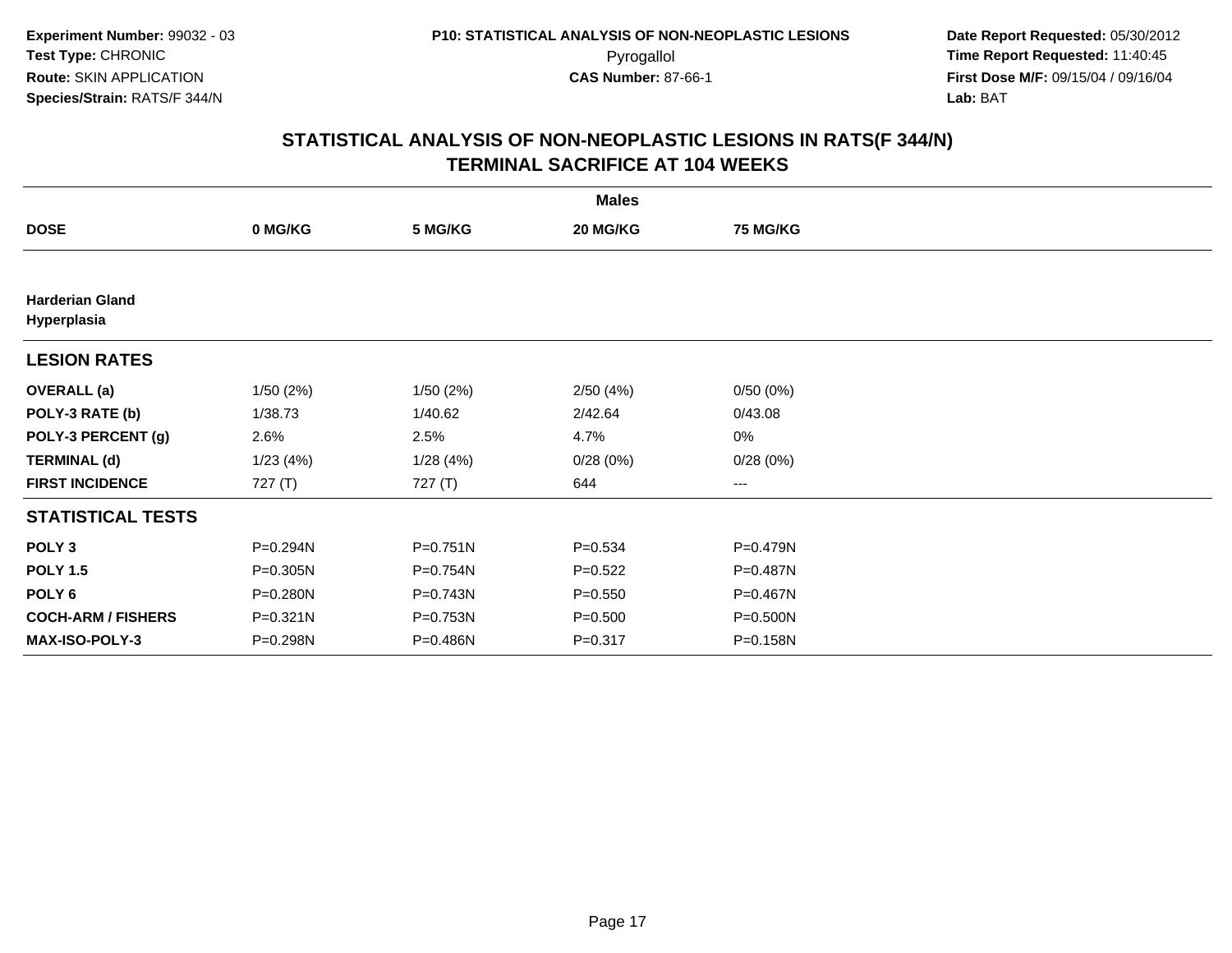|                                        |             |          | <b>Males</b> |                 |  |
|----------------------------------------|-------------|----------|--------------|-----------------|--|
| <b>DOSE</b>                            | 0 MG/KG     | 5 MG/KG  | 20 MG/KG     | <b>75 MG/KG</b> |  |
|                                        |             |          |              |                 |  |
| <b>Harderian Gland</b><br>Inflammation |             |          |              |                 |  |
| <b>LESION RATES</b>                    |             |          |              |                 |  |
| <b>OVERALL</b> (a)                     | 1/50(2%)    | 1/50(2%) | 1/50(2%)     | 2/50(4%)        |  |
| POLY-3 RATE (b)                        | 1/39.16     | 1/40.72  | 1/42.36      | 2/43.48         |  |
| POLY-3 PERCENT (g)                     | 2.6%        | 2.5%     | 2.4%         | 4.6%            |  |
| <b>TERMINAL (d)</b>                    | 0/23(0%)    | 0/28(0%) | 0/28(0%)     | 1/28(4%)        |  |
| <b>FIRST INCIDENCE</b>                 | 603         | 702      | 665          | 611             |  |
| <b>STATISTICAL TESTS</b>               |             |          |              |                 |  |
| POLY <sub>3</sub>                      | $P = 0.398$ | P=0.752N | $P = 0.743N$ | $P = 0.536$     |  |
| <b>POLY 1.5</b>                        | $P = 0.385$ | P=0.755N | P=0.749N     | $P=0.522$       |  |
| POLY 6                                 | $P = 0.415$ | P=0.746N | P=0.736N     | $P = 0.557$     |  |
| <b>COCH-ARM / FISHERS</b>              | $P = 0.366$ | P=0.753N | P=0.753N     | $P = 0.500$     |  |
| MAX-ISO-POLY-3                         | $P=0.475$   | P=0.488N | P=0.477N     | $P = 0.320$     |  |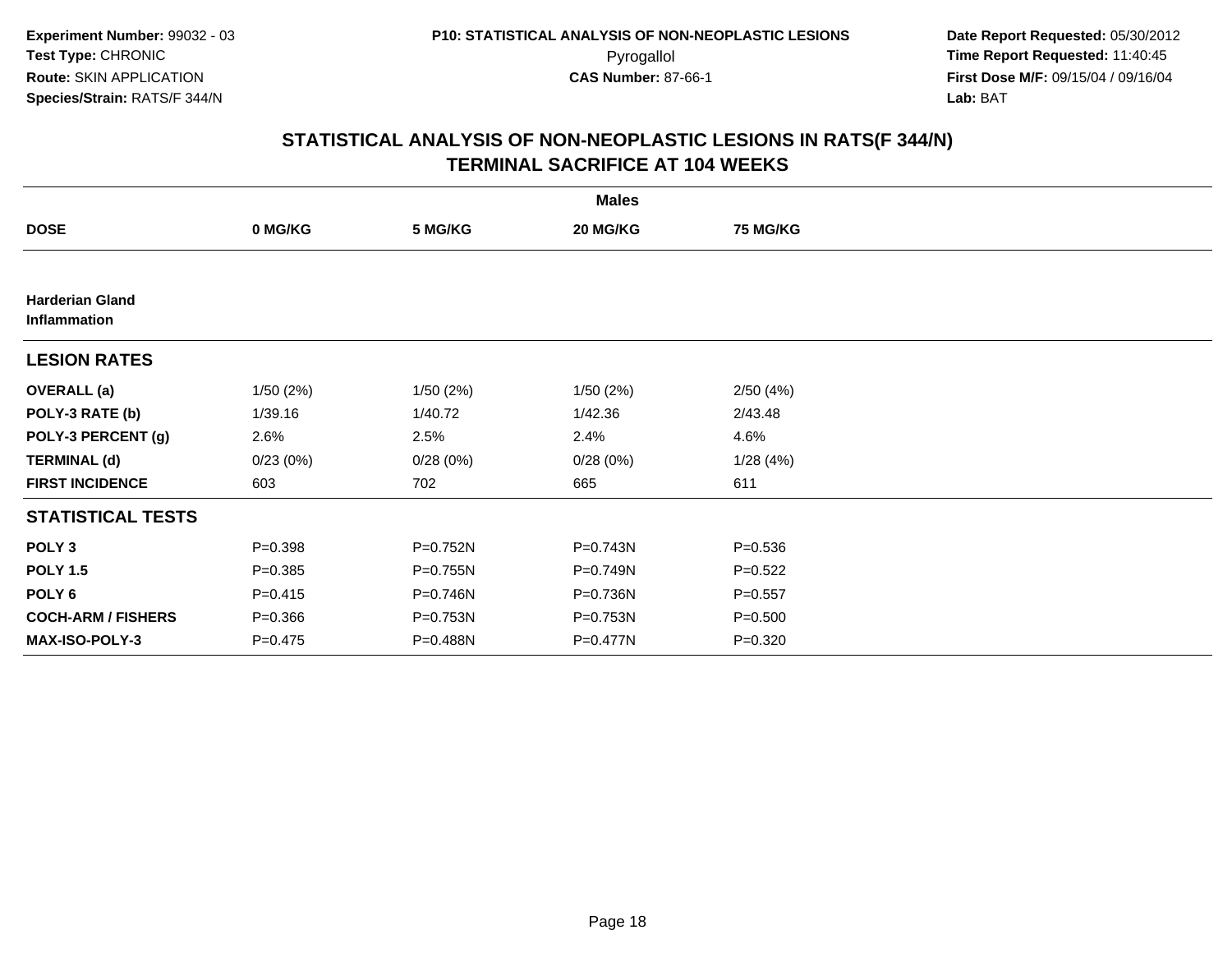|                                                         |          |          | <b>Males</b>      |                 |  |
|---------------------------------------------------------|----------|----------|-------------------|-----------------|--|
| <b>DOSE</b>                                             | 0 MG/KG  | 5 MG/KG  | 20 MG/KG          | <b>75 MG/KG</b> |  |
|                                                         |          |          |                   |                 |  |
| <b>Harderian Gland</b><br><b>Pigmentation Porphyrin</b> |          |          |                   |                 |  |
| <b>LESION RATES</b>                                     |          |          |                   |                 |  |
| <b>OVERALL</b> (a)                                      | 0/50(0%) | 0/50(0%) | 0/50(0%)          | 0/50(0%)        |  |
| POLY-3 RATE (b)                                         | 0/38.73  | 0/40.62  | 0/42.13           | 0/43.08         |  |
| POLY-3 PERCENT (g)                                      | 0%       | 0%       | 0%                | 0%              |  |
| <b>TERMINAL (d)</b>                                     | 0/23(0%) | 0/28(0%) | 0/28(0%)          | 0/28(0%)        |  |
| <b>FIRST INCIDENCE</b>                                  | $---$    | $--$     | $\qquad \qquad -$ | ---             |  |
| <b>STATISTICAL TESTS</b>                                |          |          |                   |                 |  |
| POLY <sub>3</sub>                                       | (n)      | (n)      | (n)               | (n)             |  |
| <b>POLY 1.5</b>                                         | (n)      | (n)      | (n)               | (n)             |  |
| POLY <sub>6</sub>                                       | (n)      | (n)      | (n)               | (n)             |  |
| <b>COCH-ARM / FISHERS</b>                               | (n)      | (n)      | (n)               | (n)             |  |
| <b>MAX-ISO-POLY-3</b>                                   | (n)      | (n)      | (n)               | (n)             |  |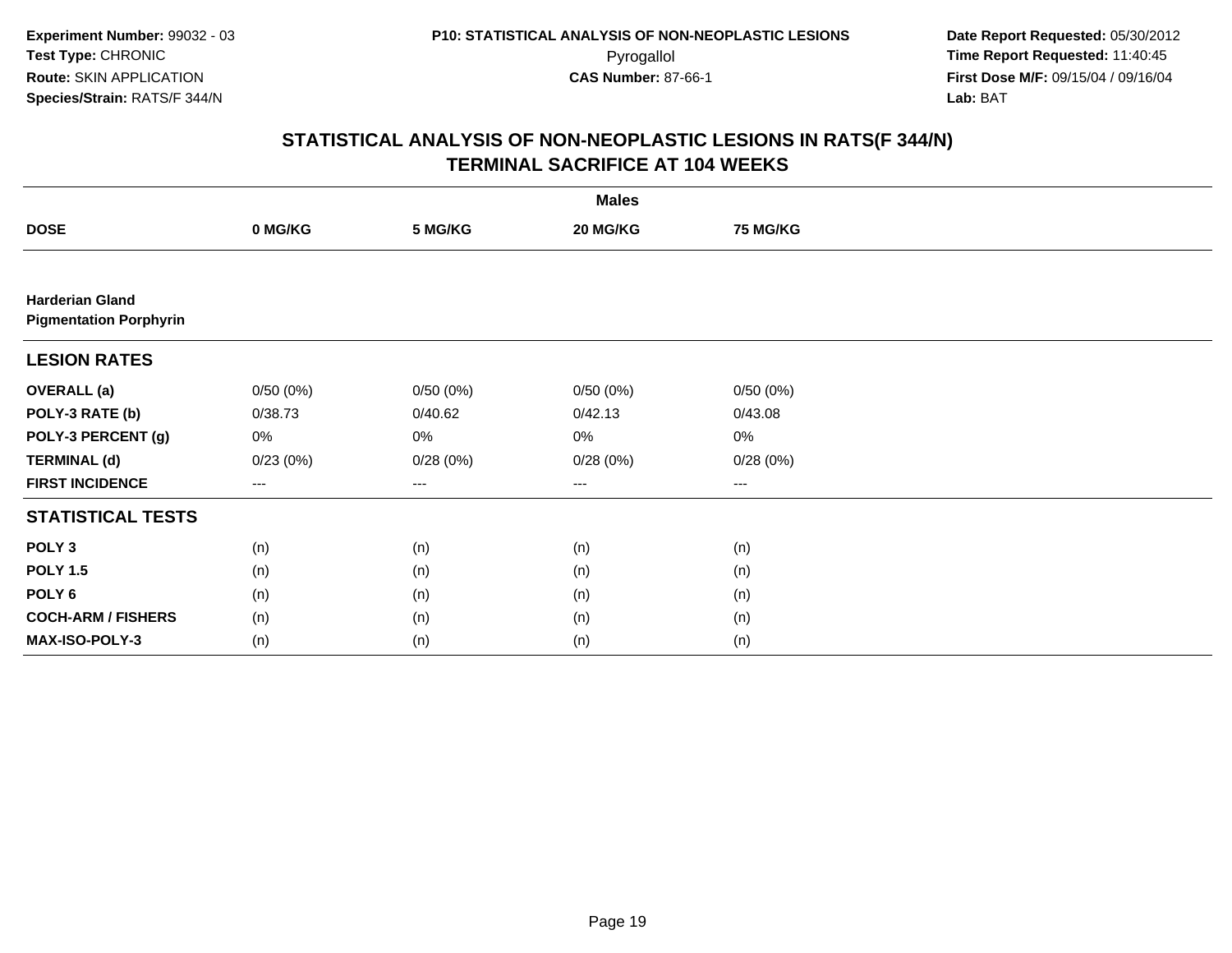| <b>Males</b>              |             |             |              |                 |  |  |  |
|---------------------------|-------------|-------------|--------------|-----------------|--|--|--|
| <b>DOSE</b>               | 0 MG/KG     | 5 MG/KG     | 20 MG/KG     | <b>75 MG/KG</b> |  |  |  |
|                           |             |             |              |                 |  |  |  |
| Heart<br>Cardiomyopathy   |             |             |              |                 |  |  |  |
| <b>LESION RATES</b>       |             |             |              |                 |  |  |  |
| <b>OVERALL</b> (a)        | 46/50 (92%) | 45/50 (90%) | 46/50 (92%)  | 47/50 (94%)     |  |  |  |
| POLY-3 RATE (b)           | 46/47.93    | 45/48.89    | 46/49.77     | 47/49.92        |  |  |  |
| POLY-3 PERCENT (g)        | 96%         | 92.1%       | 92.4%        | 94.2%           |  |  |  |
| <b>TERMINAL (d)</b>       | 22/23 (96%) | 25/28 (89%) | 25/28 (89%)  | 26/28 (93%)     |  |  |  |
| <b>FIRST INCIDENCE</b>    | 507         | 449         | 466          | 294             |  |  |  |
| <b>STATISTICAL TESTS</b>  |             |             |              |                 |  |  |  |
| POLY <sub>3</sub>         | $P = 0.594$ | P=0.341N    | P=0.372N     | P=0.522N        |  |  |  |
| <b>POLY 1.5</b>           | $P = 0.530$ | P=0.348N    | P=0.422N     | P=0.582N        |  |  |  |
| POLY <sub>6</sub>         | P=0.574N    | P=0.339N    | $P = 0.330N$ | P=0.463N        |  |  |  |
| <b>COCH-ARM / FISHERS</b> | $P = 0.355$ | P=0.500N    | P=0.643N     | $P = 0.500$     |  |  |  |
| <b>MAX-ISO-POLY-3</b>     | P=0.426N    | P=0.196N    | $P = 0.223N$ | P=0.336N        |  |  |  |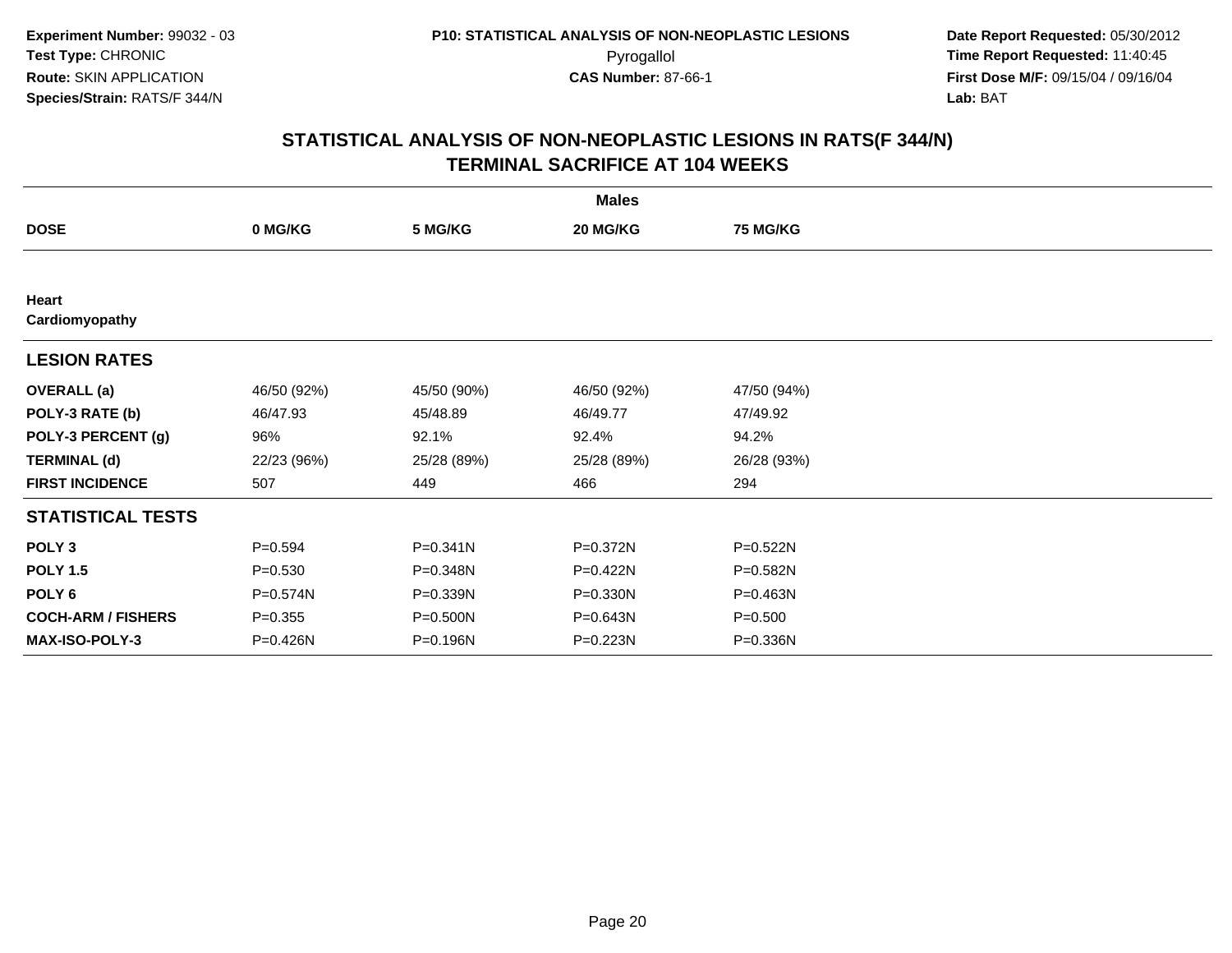|                                           |             |             | <b>Males</b> |                 |  |
|-------------------------------------------|-------------|-------------|--------------|-----------------|--|
| <b>DOSE</b>                               | 0 MG/KG     | 5 MG/KG     | 20 MG/KG     | <b>75 MG/KG</b> |  |
|                                           |             |             |              |                 |  |
| <b>Heart: Atrium</b><br><b>Thrombosis</b> |             |             |              |                 |  |
| <b>LESION RATES</b>                       |             |             |              |                 |  |
| <b>OVERALL</b> (a)                        | 0/50(0%)    | 2/50(4%)    | 0/50(0%)     | 1/50(2%)        |  |
| POLY-3 RATE (b)                           | 0/38.73     | 2/41.20     | 0/42.13      | 1/43.18         |  |
| POLY-3 PERCENT (g)                        | 0%          | 4.9%        | 0%           | 2.3%            |  |
| <b>TERMINAL (d)</b>                       | 0/23(0%)    | 0/28(0%)    | 0/28(0%)     | 0/28(0%)        |  |
| <b>FIRST INCIDENCE</b>                    | $\cdots$    | 599         | $\cdots$     | 702             |  |
| <b>STATISTICAL TESTS</b>                  |             |             |              |                 |  |
| POLY <sub>3</sub>                         | $P = 0.664$ | $P = 0.251$ | (e)          | $P = 0.522$     |  |
| <b>POLY 1.5</b>                           | $P=0.652$   | $P = 0.246$ | (e)          | $P = 0.513$     |  |
| POLY <sub>6</sub>                         | $P = 0.681$ | $P = 0.261$ | (e)          | $P = 0.534$     |  |
| <b>COCH-ARM / FISHERS</b>                 | $P = 0.634$ | $P = 0.247$ | (e)          | $P = 0.500$     |  |
| <b>MAX-ISO-POLY-3</b>                     | $P = 0.366$ | $P = 0.089$ | (e)          | $P = 0.185$     |  |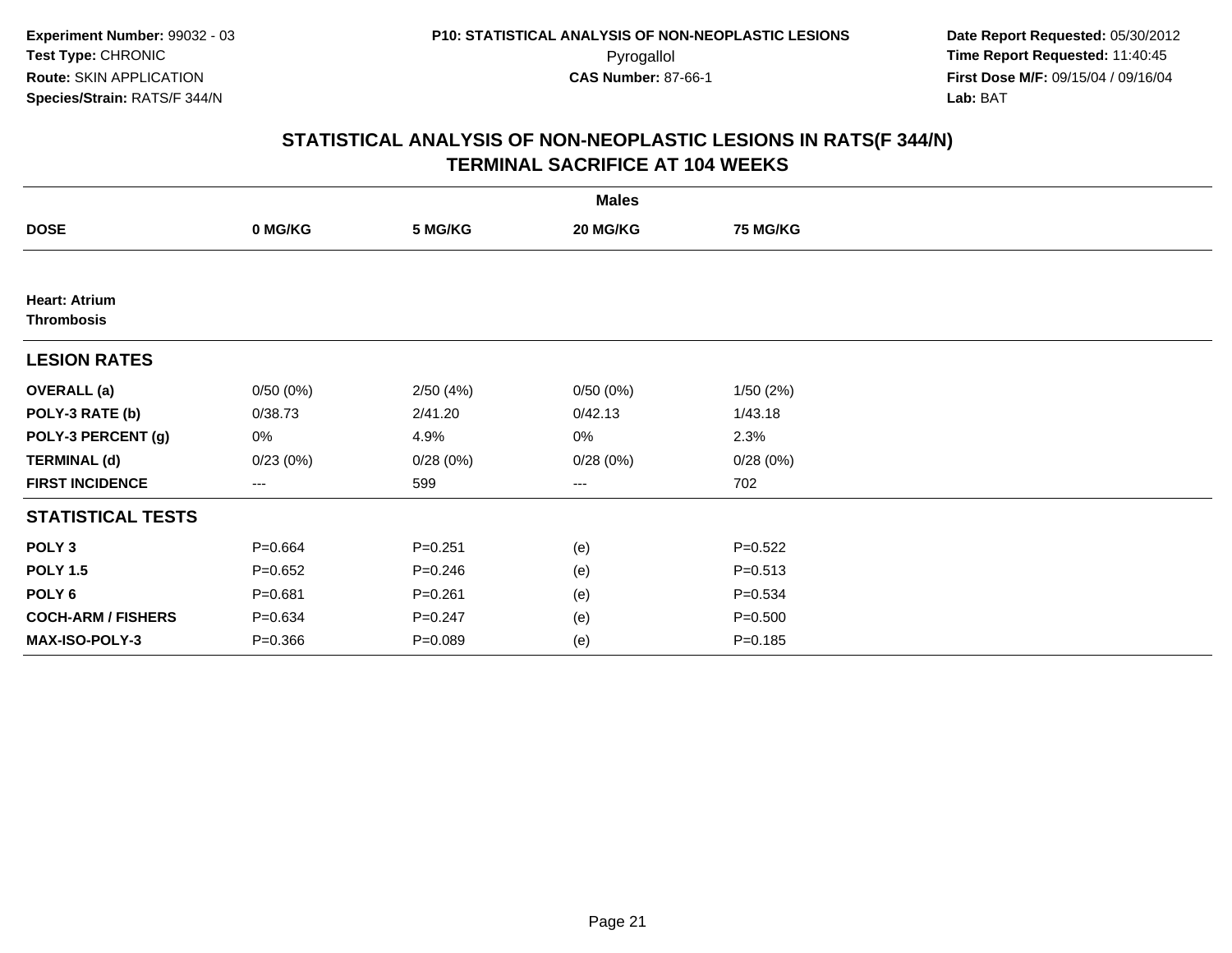|                                              |                   |          | <b>Males</b>      |                 |  |
|----------------------------------------------|-------------------|----------|-------------------|-----------------|--|
| <b>DOSE</b>                                  | 0 MG/KG           | 5 MG/KG  | 20 MG/KG          | <b>75 MG/KG</b> |  |
|                                              |                   |          |                   |                 |  |
| <b>Heart: Ventricle</b><br><b>Thrombosis</b> |                   |          |                   |                 |  |
| <b>LESION RATES</b>                          |                   |          |                   |                 |  |
| <b>OVERALL</b> (a)                           | 0/50(0%)          | 0/50(0%) | 0/50(0%)          | 2/50(4%)        |  |
| POLY-3 RATE (b)                              | 0/38.73           | 0/40.62  | 0/42.13           | 2/43.57         |  |
| POLY-3 PERCENT (g)                           | 0%                | 0%       | 0%                | 4.6%            |  |
| <b>TERMINAL (d)</b>                          | 0/23(0%)          | 0/28(0%) | 0/28(0%)          | 0/28(0%)        |  |
| <b>FIRST INCIDENCE</b>                       | $\qquad \qquad -$ | $---$    | $\qquad \qquad -$ | 611             |  |
| <b>STATISTICAL TESTS</b>                     |                   |          |                   |                 |  |
| POLY <sub>3</sub>                            | P=0.046*          | (e)      | (e)               | $P = 0.264$     |  |
| <b>POLY 1.5</b>                              | $P=0.044*$        | (e)      | (e)               | $P = 0.253$     |  |
| POLY <sub>6</sub>                            | P=0.049*          | (e)      | (e)               | $P = 0.281$     |  |
| <b>COCH-ARM / FISHERS</b>                    | P=0.042*          | (e)      | (e)               | $P = 0.247$     |  |
| <b>MAX-ISO-POLY-3</b>                        | $P = 0.059$       | (e)      | (e)               | $P = 0.101$     |  |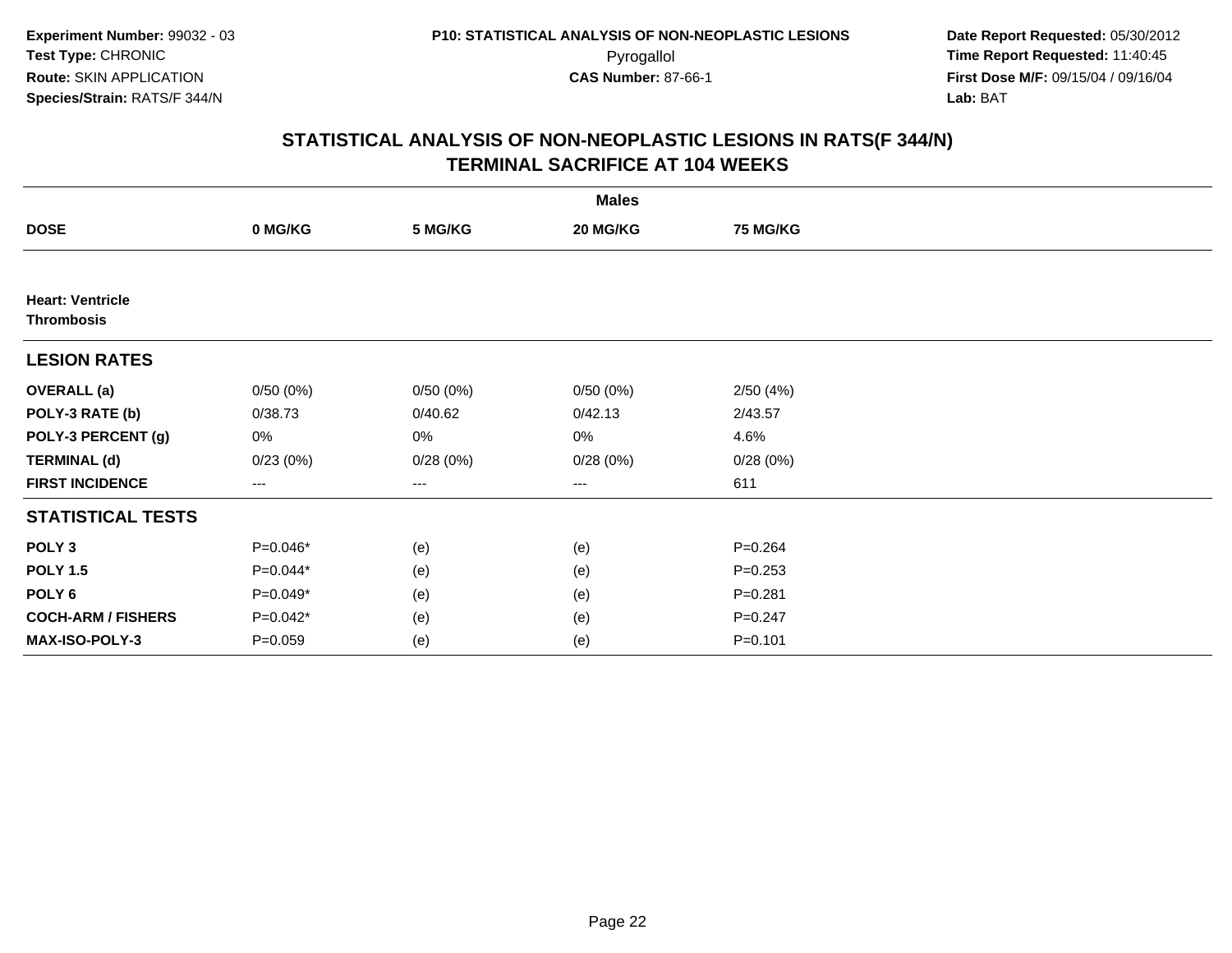|                                               |          |             | <b>Males</b> |          |  |
|-----------------------------------------------|----------|-------------|--------------|----------|--|
| <b>DOSE</b>                                   | 0 MG/KG  | 5 MG/KG     | 20 MG/KG     | 75 MG/KG |  |
|                                               |          |             |              |          |  |
| <b>Intestine Large, Cecum</b><br>Inflammation |          |             |              |          |  |
| <b>LESION RATES</b>                           |          |             |              |          |  |
| <b>OVERALL</b> (a)                            | 0/49(0%) | 2/50(4%)    | 0/50(0%)     | 0/50(0%) |  |
| POLY-3 RATE (b)                               | 0/37.73  | 2/41.12     | 0/42.13      | 0/43.08  |  |
| POLY-3 PERCENT (g)                            | 0%       | 4.9%        | 0%           | $0\%$    |  |
| <b>TERMINAL (d)</b>                           | 0/22(0%) | 0/28(0%)    | 0/28(0%)     | 0/28(0%) |  |
| <b>FIRST INCIDENCE</b>                        | ---      | 625         | ---          | ---      |  |
| <b>STATISTICAL TESTS</b>                      |          |             |              |          |  |
| POLY <sub>3</sub>                             | P=0.359N | $P = 0.256$ | (e)          | (e)      |  |
| <b>POLY 1.5</b>                               | P=0.368N | $P = 0.251$ | (e)          | (e)      |  |
| POLY <sub>6</sub>                             | P=0.345N | $P = 0.268$ | (e)          | (e)      |  |
| <b>COCH-ARM / FISHERS</b>                     | P=0.381N | $P = 0.253$ | (e)          | (e)      |  |
| MAX-ISO-POLY-3                                | P=0.269N | $P=0.093$   | (e)          | (e)      |  |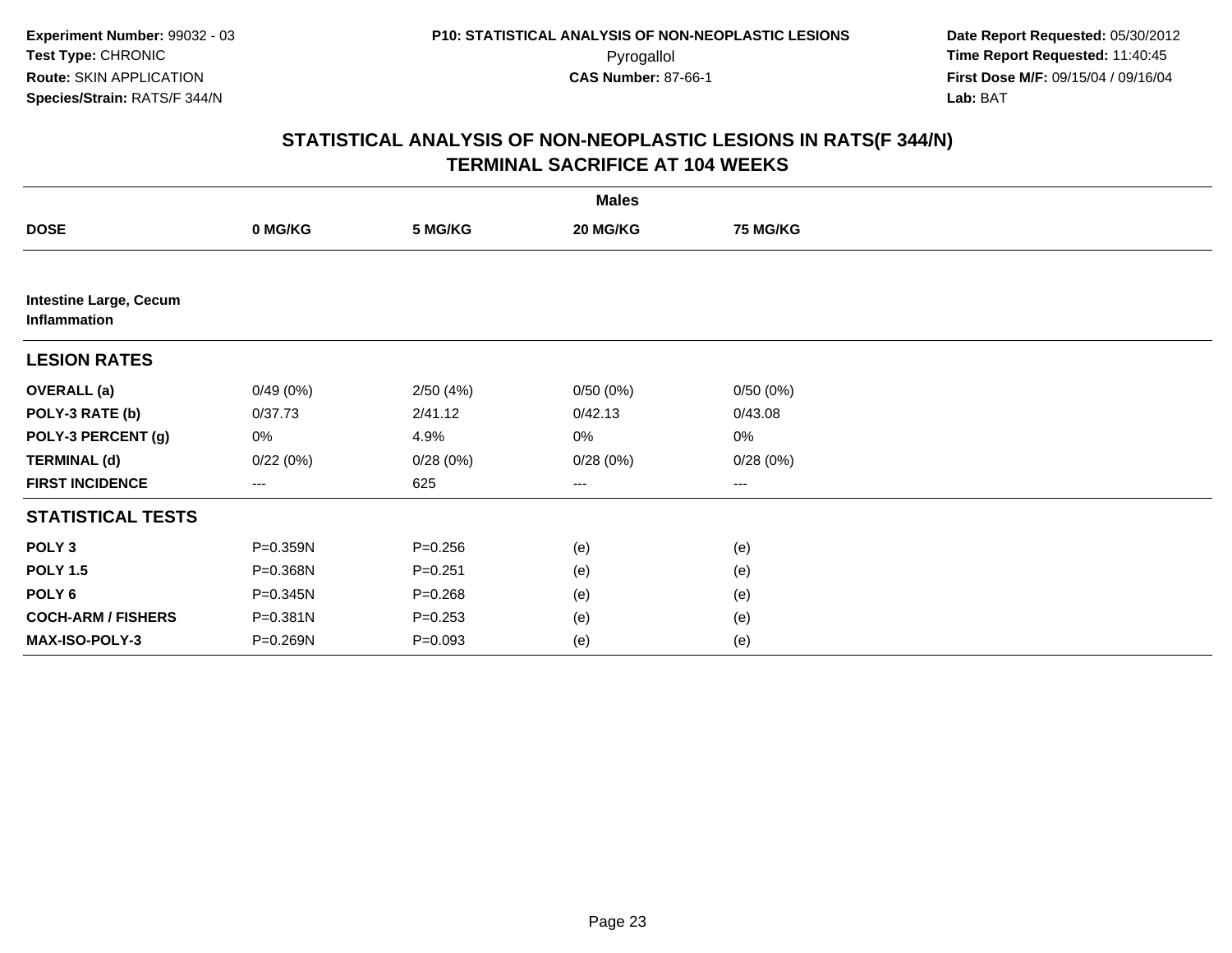|                                                           |            |          | <b>Males</b> |                 |  |
|-----------------------------------------------------------|------------|----------|--------------|-----------------|--|
| <b>DOSE</b>                                               | 0 MG/KG    | 5 MG/KG  | 20 MG/KG     | <b>75 MG/KG</b> |  |
|                                                           |            |          |              |                 |  |
| <b>Intestine Large, Colon</b><br><b>Parasite Metazoan</b> |            |          |              |                 |  |
| <b>LESION RATES</b>                                       |            |          |              |                 |  |
| <b>OVERALL</b> (a)                                        | 2/50(4%)   | 0/50(0%) | 1/50(2%)     | 6/50 (12%)      |  |
| POLY-3 RATE (b)                                           | 2/38.86    | 0/40.62  | 1/42.13      | 6/43.87         |  |
| POLY-3 PERCENT (g)                                        | 5.2%       | 0%       | 2.4%         | 13.7%           |  |
| <b>TERMINAL (d)</b>                                       | 1/23(4%)   | 0/28(0%) | 1/28(4%)     | 3/28(11%)       |  |
| <b>FIRST INCIDENCE</b>                                    | 694        | $--$     | 727 (T)      | 644             |  |
| <b>STATISTICAL TESTS</b>                                  |            |          |              |                 |  |
| POLY <sub>3</sub>                                         | P=0.007**  | P=0.227N | P=0.472N     | $P = 0.174$     |  |
| <b>POLY 1.5</b>                                           | P=0.007**  | P=0.230N | P=0.481N     | $P = 0.157$     |  |
| POLY <sub>6</sub>                                         | P=0.008**  | P=0.220N | P=0.460N     | $P = 0.203$     |  |
| <b>COCH-ARM / FISHERS</b>                                 | P=0.006**  | P=0.247N | P=0.500N     | $P = 0.134$     |  |
| <b>MAX-ISO-POLY-3</b>                                     | $P=0.012*$ | P=0.075N | P=0.264N     | $P = 0.107$     |  |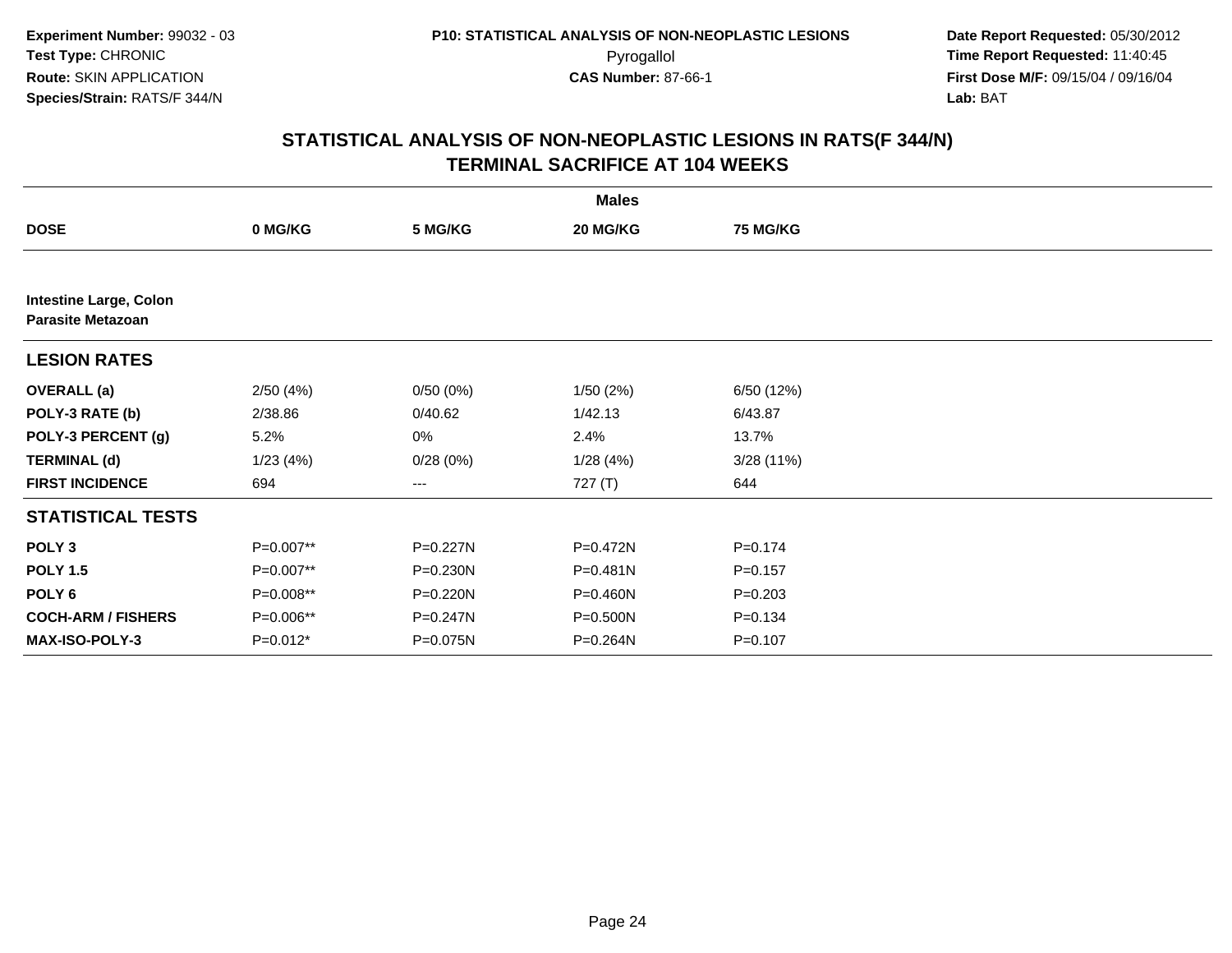|                                                            |              |             | <b>Males</b> |              |  |
|------------------------------------------------------------|--------------|-------------|--------------|--------------|--|
| <b>DOSE</b>                                                | 0 MG/KG      | 5 MG/KG     | 20 MG/KG     | 75 MG/KG     |  |
|                                                            |              |             |              |              |  |
| <b>Intestine Large, Rectum</b><br><b>Parasite Metazoan</b> |              |             |              |              |  |
| <b>LESION RATES</b>                                        |              |             |              |              |  |
| <b>OVERALL (a)</b>                                         | 4/50 (8%)    | 5/50 (10%)  | 3/50(6%)     | 4/50 (8%)    |  |
| POLY-3 RATE (b)                                            | 4/39.03      | 5/41.78     | 3/42.13      | 4/43.20      |  |
| POLY-3 PERCENT (g)                                         | 10.3%        | 12%         | 7.1%         | 9.3%         |  |
| <b>TERMINAL (d)</b>                                        | 3/23 (13%)   | 3/28(11%)   | 3/28(11%)    | 3/28(11%)    |  |
| <b>FIRST INCIDENCE</b>                                     | 645          | 497         | 727 (T)      | 696          |  |
| <b>STATISTICAL TESTS</b>                                   |              |             |              |              |  |
| POLY <sub>3</sub>                                          | $P = 0.501N$ | $P = 0.543$ | P=0.458N     | P=0.587N     |  |
| <b>POLY 1.5</b>                                            | P=0.519N     | $P=0.527$   | $P = 0.471N$ | P=0.609N     |  |
| POLY <sub>6</sub>                                          | P=0.478N     | $P = 0.570$ | $P = 0.441N$ | $P = 0.555N$ |  |
| <b>COCH-ARM / FISHERS</b>                                  | P=0.544N     | $P = 0.500$ | P=0.500N     | P=0.643N     |  |
| <b>MAX-ISO-POLY-3</b>                                      | P=0.533N     | $P = 0.404$ | P=0.315N     | P=0.441N     |  |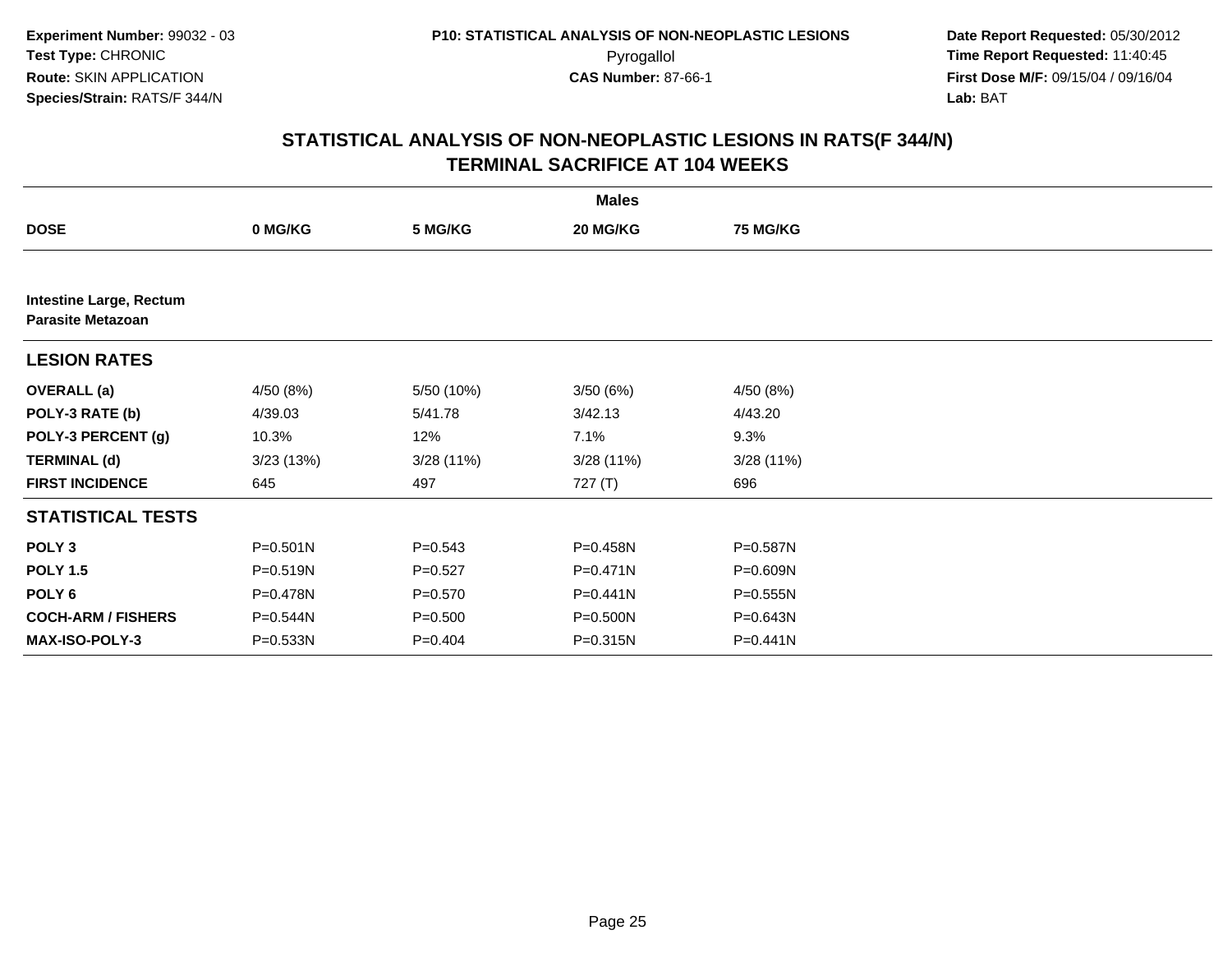| <b>Males</b>                                          |          |                   |                        |                 |  |  |
|-------------------------------------------------------|----------|-------------------|------------------------|-----------------|--|--|
| <b>DOSE</b>                                           | 0 MG/KG  | 5 MG/KG           | 20 MG/KG               | <b>75 MG/KG</b> |  |  |
|                                                       |          |                   |                        |                 |  |  |
| <b>Kidney</b><br><b>Accumulation, Hyaline Droplet</b> |          |                   |                        |                 |  |  |
| <b>LESION RATES</b>                                   |          |                   |                        |                 |  |  |
| <b>OVERALL</b> (a)                                    | 0/50(0%) | 0/50(0%)          | 0/50(0%)               | 0/50(0%)        |  |  |
| POLY-3 RATE (b)                                       | 0/38.73  | 0/40.62           | 0/42.13                | 0/43.08         |  |  |
| POLY-3 PERCENT (g)                                    | 0%       | 0%                | 0%                     | $0\%$           |  |  |
| <b>TERMINAL (d)</b>                                   | 0/23(0%) | 0/28(0%)          | 0/28(0%)               | 0/28(0%)        |  |  |
| <b>FIRST INCIDENCE</b>                                | ---      | $\qquad \qquad -$ | $\qquad \qquad \cdots$ | $---$           |  |  |
| <b>STATISTICAL TESTS</b>                              |          |                   |                        |                 |  |  |
| POLY <sub>3</sub>                                     | (n)      | (n)               | (n)                    | (n)             |  |  |
| <b>POLY 1.5</b>                                       | (n)      | (n)               | (n)                    | (n)             |  |  |
| POLY <sub>6</sub>                                     | (n)      | (n)               | (n)                    | (n)             |  |  |
| <b>COCH-ARM / FISHERS</b>                             | (n)      | (n)               | (n)                    | (n)             |  |  |
| MAX-ISO-POLY-3                                        | (n)      | (n)               | (n)                    | (n)             |  |  |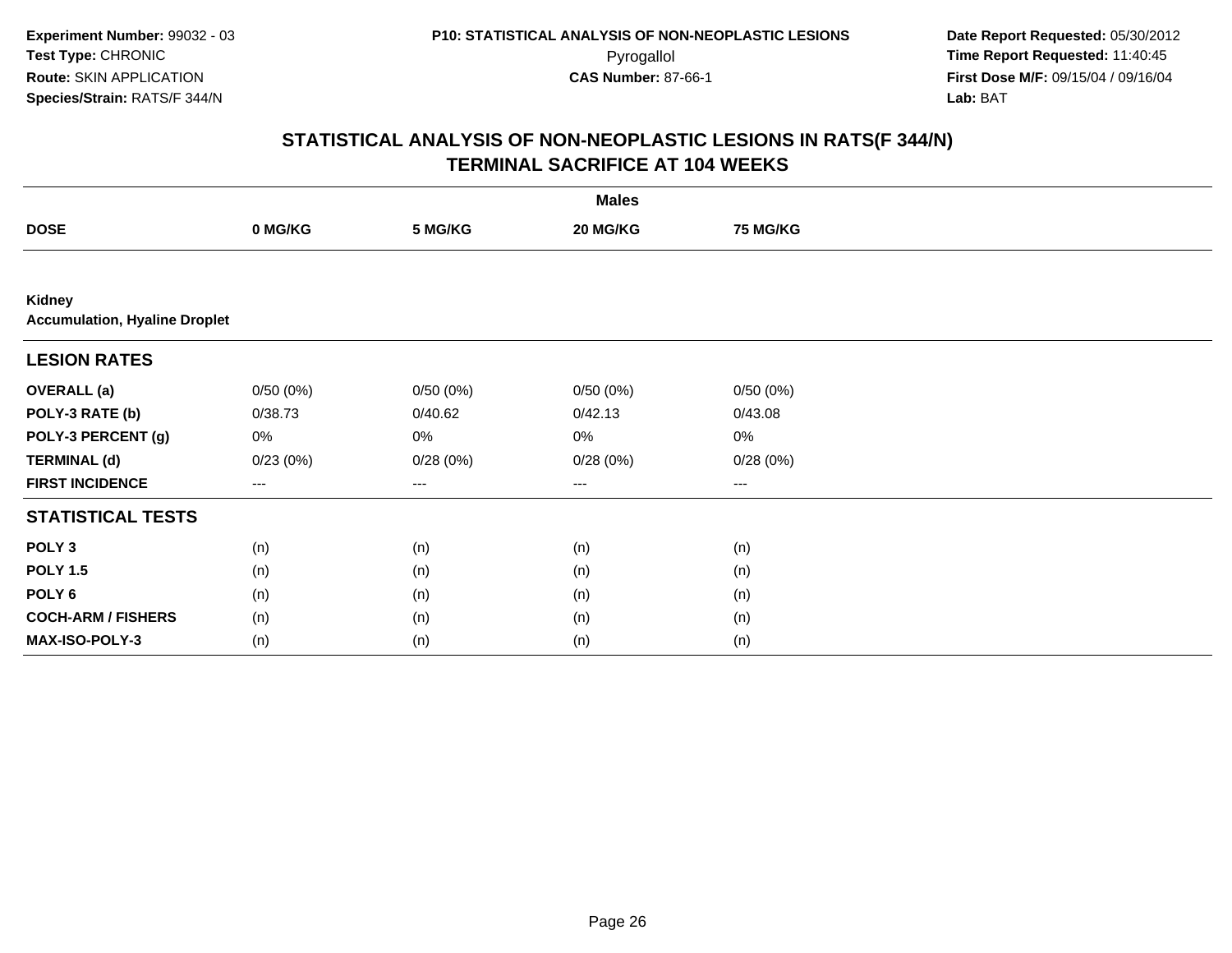| <b>Males</b>              |             |          |             |                 |  |  |
|---------------------------|-------------|----------|-------------|-----------------|--|--|
| <b>DOSE</b>               | 0 MG/KG     | 5 MG/KG  | 20 MG/KG    | <b>75 MG/KG</b> |  |  |
|                           |             |          |             |                 |  |  |
| Kidney<br>Hyperplasia     |             |          |             |                 |  |  |
| <b>LESION RATES</b>       |             |          |             |                 |  |  |
| <b>OVERALL</b> (a)        | 0/50(0%)    | 0/50(0%) | 2/50(4%)    | 3/50(6%)        |  |  |
| POLY-3 RATE (b)           | 0/38.73     | 0/40.62  | 2/42.62     | 3/43.40         |  |  |
| POLY-3 PERCENT (g)        | 0%          | 0%       | 4.7%        | 6.9%            |  |  |
| <b>TERMINAL (d)</b>       | 0/23(0%)    | 0/28(0%) | 1/28(4%)    | 1/28(4%)        |  |  |
| <b>FIRST INCIDENCE</b>    | ---         | $---$    | 580         | 667             |  |  |
| <b>STATISTICAL TESTS</b>  |             |          |             |                 |  |  |
| POLY <sub>3</sub>         | $P = 0.054$ | (e)      | $P = 0.259$ | $P = 0.140$     |  |  |
| <b>POLY 1.5</b>           | P=0.049*    | (e)      | $P = 0.251$ | $P = 0.131$     |  |  |
| POLY 6                    | $P = 0.061$ | (e)      | $P = 0.269$ | $P = 0.154$     |  |  |
| <b>COCH-ARM / FISHERS</b> | P=0.044*    | (e)      | $P = 0.247$ | $P = 0.121$     |  |  |
| MAX-ISO-POLY-3            | $P = 0.069$ | (e)      | $P = 0.096$ | $P = 0.056$     |  |  |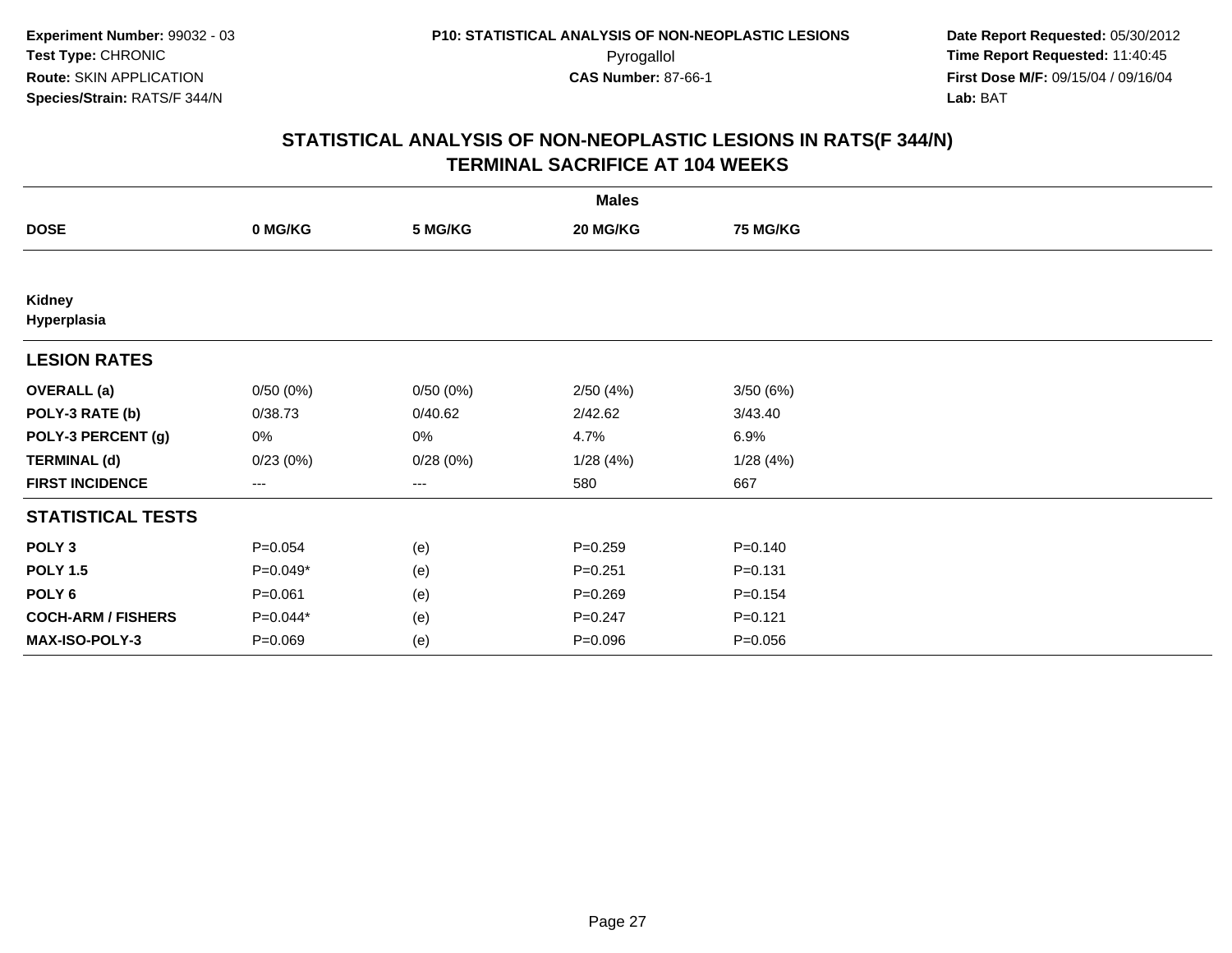|                           |             |          | <b>Males</b> |                 |  |
|---------------------------|-------------|----------|--------------|-----------------|--|
| <b>DOSE</b>               | 0 MG/KG     | 5 MG/KG  | 20 MG/KG     | <b>75 MG/KG</b> |  |
|                           |             |          |              |                 |  |
| Kidney<br>Inflammation    |             |          |              |                 |  |
| <b>LESION RATES</b>       |             |          |              |                 |  |
| <b>OVERALL</b> (a)        | 1/50(2%)    | 1/50(2%) | 0/50(0%)     | 2/50(4%)        |  |
| POLY-3 RATE (b)           | 1/38.73     | 1/41.09  | 0/42.13      | 2/43.48         |  |
| POLY-3 PERCENT (g)        | 2.6%        | 2.4%     | 0%           | 4.6%            |  |
| <b>TERMINAL (d)</b>       | 1/23(4%)    | 0/28(0%) | 0/28(0%)     | 1/28(4%)        |  |
| <b>FIRST INCIDENCE</b>    | 727(T)      | 587      | $---$        | 611             |  |
| <b>STATISTICAL TESTS</b>  |             |          |              |                 |  |
| POLY <sub>3</sub>         | $P = 0.342$ | P=0.748N | P=0.483N     | $P = 0.540$     |  |
| <b>POLY 1.5</b>           | $P = 0.333$ | P=0.752N | P=0.489N     | $P = 0.524$     |  |
| POLY <sub>6</sub>         | $P = 0.354$ | P=0.738N | P=0.476N     | $P = 0.563$     |  |
| <b>COCH-ARM / FISHERS</b> | $P = 0.321$ | P=0.753N | P=0.500N     | $P = 0.500$     |  |
| MAX-ISO-POLY-3            | $P = 0.338$ | P=0.483N | P=0.158N     | $P = 0.324$     |  |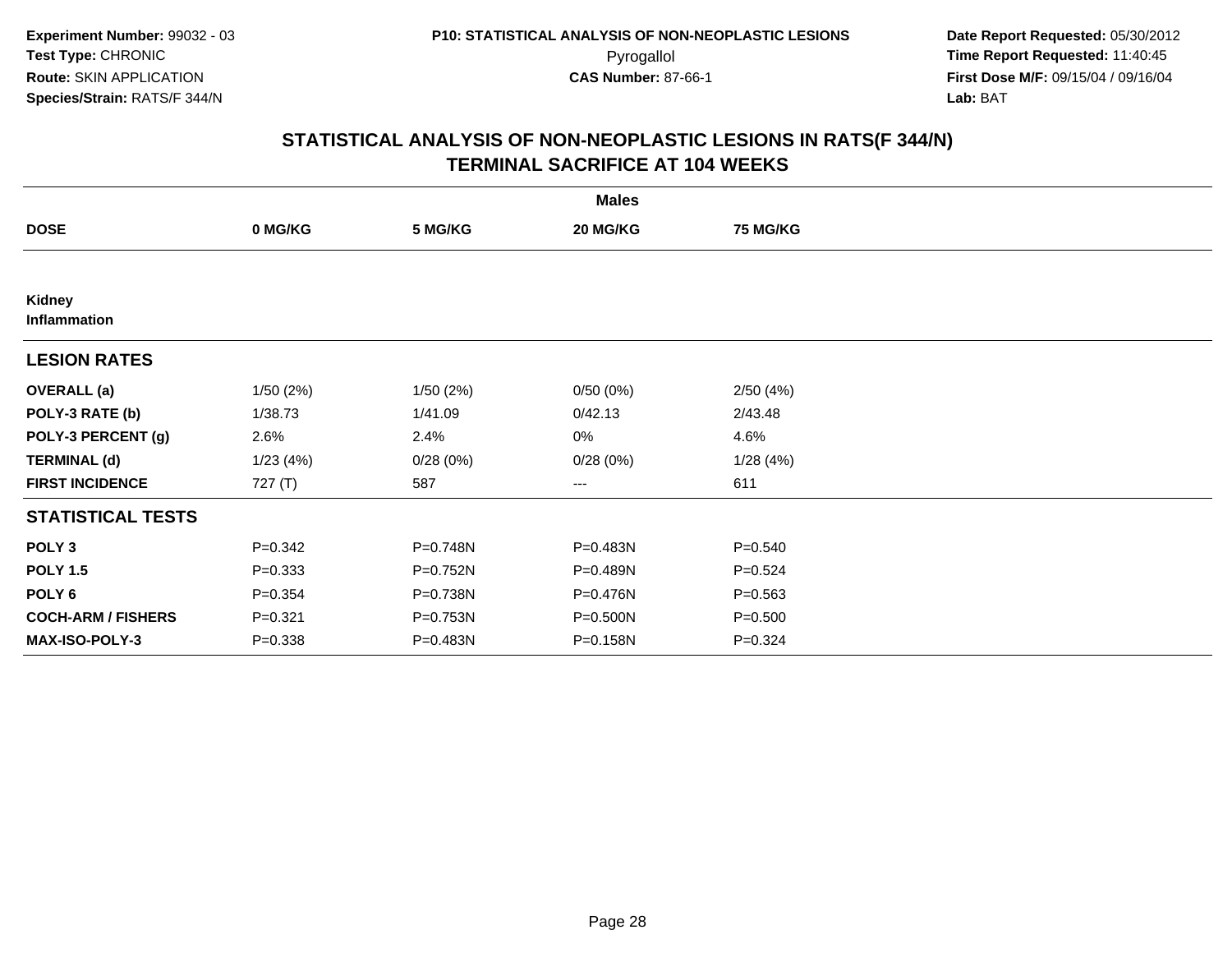| <b>Males</b>              |              |              |              |                 |  |  |
|---------------------------|--------------|--------------|--------------|-----------------|--|--|
| <b>DOSE</b>               | 0 MG/KG      | 5 MG/KG      | 20 MG/KG     | <b>75 MG/KG</b> |  |  |
|                           |              |              |              |                 |  |  |
| Kidney<br>Nephropathy     |              |              |              |                 |  |  |
| <b>LESION RATES</b>       |              |              |              |                 |  |  |
| <b>OVERALL</b> (a)        | 45/50 (90%)  | 47/50 (94%)  | 49/50 (98%)  | 48/50 (96%)     |  |  |
| POLY-3 RATE (b)           | 45/47.21     | 47/48.91     | 49/49.53     | 48/48.31        |  |  |
| POLY-3 PERCENT (g)        | 95.3%        | 96.1%        | 98.9%        | 99.4%           |  |  |
| <b>TERMINAL (d)</b>       | 23/23 (100%) | 28/28 (100%) | 28/28 (100%) | 28/28 (100%)    |  |  |
| <b>FIRST INCIDENCE</b>    | 440          | 449          | 466          | 496             |  |  |
| <b>STATISTICAL TESTS</b>  |              |              |              |                 |  |  |
| POLY <sub>3</sub>         | $P = 0.150$  | $P = 0.650$  | $P = 0.280$  | $P = 0.215$     |  |  |
| <b>POLY 1.5</b>           | $P = 0.183$  | $P=0.572$    | $P = 0.218$  | $P=0.219$       |  |  |
| POLY 6                    | $P = 0.196$  | $P=0.775$    | $P=0.445$    | $P = 0.347$     |  |  |
| <b>COCH-ARM / FISHERS</b> | $P = 0.258$  | $P = 0.357$  | $P = 0.102$  | $P = 0.218$     |  |  |
| <b>MAX-ISO-POLY-3</b>     | $P = 0.095$  | $P=0.409$    | $P = 0.091$  | $P = 0.053$     |  |  |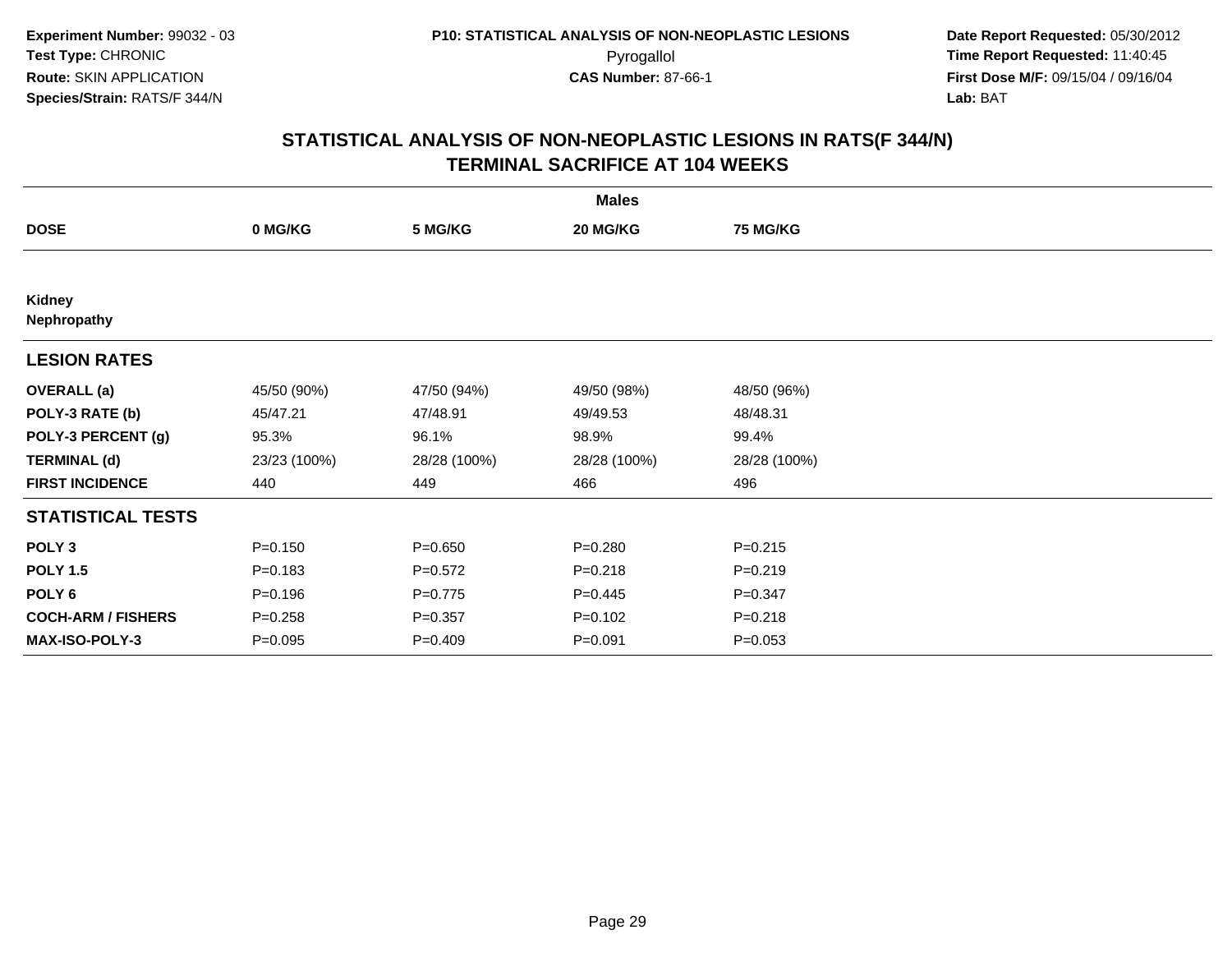|                           |          |          | <b>Males</b>           |                 |  |
|---------------------------|----------|----------|------------------------|-----------------|--|
| <b>DOSE</b>               | 0 MG/KG  | 5 MG/KG  | 20 MG/KG               | <b>75 MG/KG</b> |  |
|                           |          |          |                        |                 |  |
| Liver<br>Angiectasis      |          |          |                        |                 |  |
| <b>LESION RATES</b>       |          |          |                        |                 |  |
| <b>OVERALL</b> (a)        | 3/50(6%) | 2/50(4%) | 0/50(0%)               | 1/50(2%)        |  |
| POLY-3 RATE (b)           | 3/38.94  | 2/41.03  | 0/42.13                | 1/43.08         |  |
| POLY-3 PERCENT (g)        | 7.7%     | 4.9%     | 0%                     | 2.3%            |  |
| <b>TERMINAL (d)</b>       | 2/23(9%) | 1/28(4%) | 0/28(0%)               | 1/28(4%)        |  |
| <b>FIRST INCIDENCE</b>    | 673      | 608      | $\qquad \qquad \cdots$ | 727 (T)         |  |
| <b>STATISTICAL TESTS</b>  |          |          |                        |                 |  |
| POLY <sub>3</sub>         | P=0.290N | P=0.476N | P=0.104N               | P=0.269N        |  |
| <b>POLY 1.5</b>           | P=0.295N | P=0.484N | P=0.109N               | P=0.283N        |  |
| POLY 6                    | P=0.285N | P=0.459N | P=0.099N               | P=0.251N        |  |
| <b>COCH-ARM / FISHERS</b> | P=0.301N | P=0.500N | $P = 0.121N$           | P=0.309N        |  |
| <b>MAX-ISO-POLY-3</b>     | P=0.109N | P=0.306N | P=0.037N*              | P=0.141N        |  |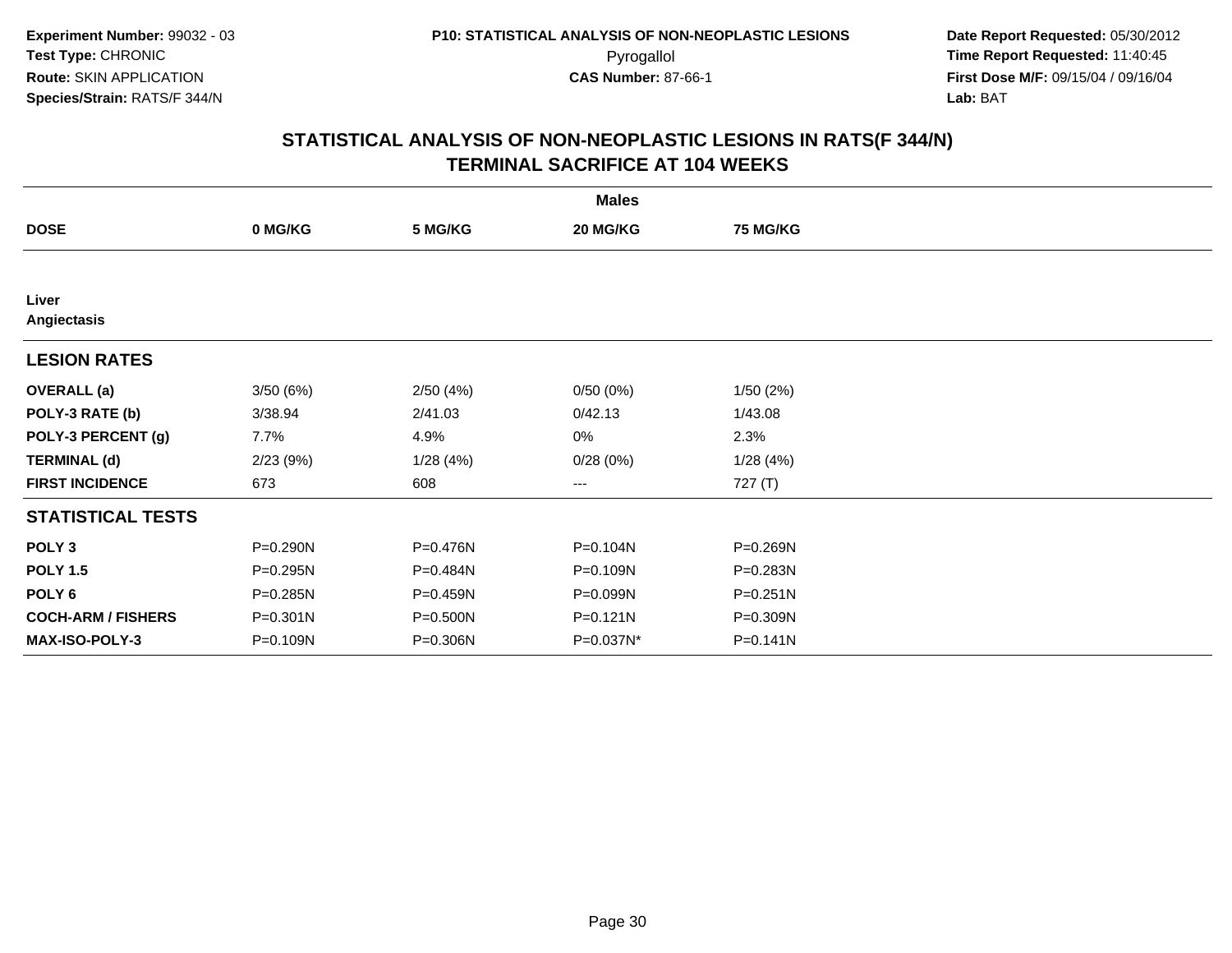| <b>Males</b>                     |            |            |             |                 |  |  |
|----------------------------------|------------|------------|-------------|-----------------|--|--|
| <b>DOSE</b>                      | 0 MG/KG    | 5 MG/KG    | 20 MG/KG    | <b>75 MG/KG</b> |  |  |
|                                  |            |            |             |                 |  |  |
| Liver<br><b>Basophilic Focus</b> |            |            |             |                 |  |  |
| <b>LESION RATES</b>              |            |            |             |                 |  |  |
| <b>OVERALL</b> (a)               | 8/50 (16%) | 8/50 (16%) | 11/50 (22%) | 8/50 (16%)      |  |  |
| POLY-3 RATE (b)                  | 8/38.86    | 8/40.99    | 11/42.61    | 8/43.34         |  |  |
| POLY-3 PERCENT (g)               | 20.6%      | 19.5%      | 25.8%       | 18.5%           |  |  |
| <b>TERMINAL (d)</b>              | 7/23 (30%) | 7/28 (25%) | 9/28(32%)   | 7/28 (25%)      |  |  |
| <b>FIRST INCIDENCE</b>           | 694        | 622        | 647         | 657             |  |  |
| <b>STATISTICAL TESTS</b>         |            |            |             |                 |  |  |
| POLY <sub>3</sub>                | P=0.440N   | P=0.564N   | $P = 0.383$ | P=0.514N        |  |  |
| <b>POLY 1.5</b>                  | P=0.478N   | P=0.579N   | $P = 0.356$ | P=0.552N        |  |  |
| POLY <sub>6</sub>                | P=0.391N   | P=0.531N   | $P=0.424$   | P=0.459N        |  |  |
| <b>COCH-ARM / FISHERS</b>        | P=0.531N   | P=0.607N   | $P = 0.306$ | P=0.607N        |  |  |
| <b>MAX-ISO-POLY-3</b>            | P=0.557N   | P=0.452N   | $P = 0.296$ | P=0.407N        |  |  |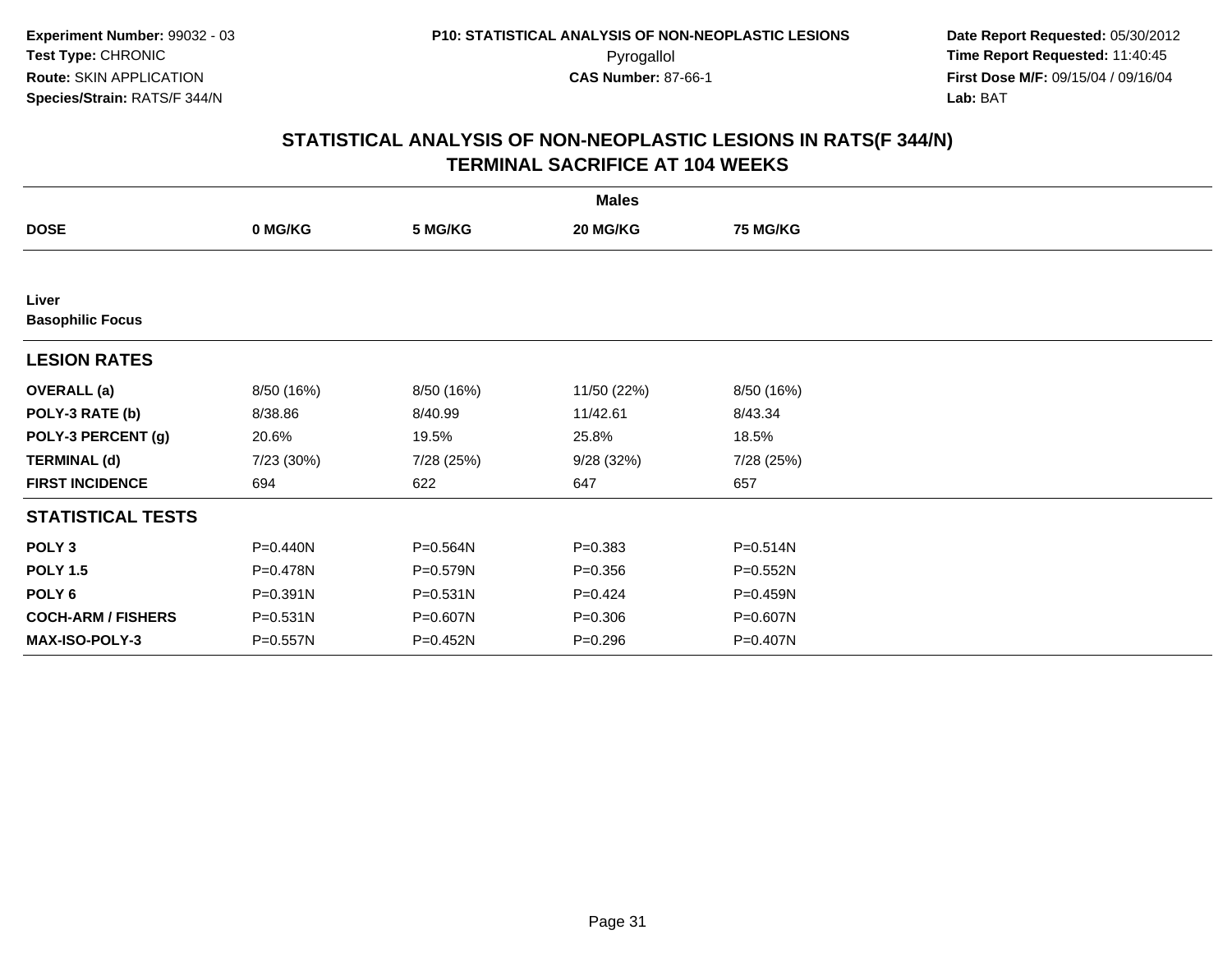| <b>Males</b>                     |             |             |             |                 |  |  |
|----------------------------------|-------------|-------------|-------------|-----------------|--|--|
| <b>DOSE</b>                      | 0 MG/KG     | 5 MG/KG     | 20 MG/KG    | <b>75 MG/KG</b> |  |  |
|                                  |             |             |             |                 |  |  |
| Liver<br><b>Clear Cell Focus</b> |             |             |             |                 |  |  |
| <b>LESION RATES</b>              |             |             |             |                 |  |  |
| <b>OVERALL</b> (a)               | 18/50 (36%) | 17/50 (34%) | 21/50 (42%) | 21/50 (42%)     |  |  |
| POLY-3 RATE (b)                  | 18/38.73    | 17/41.40    | 21/43.10    | 21/43.08        |  |  |
| POLY-3 PERCENT (g)               | 46.5%       | 41.1%       | 48.7%       | 48.8%           |  |  |
| <b>TERMINAL (d)</b>              | 18/23 (78%) | 15/28 (54%) | 18/28 (64%) | 21/28 (75%)     |  |  |
| <b>FIRST INCIDENCE</b>           | 727(T)      | 609         | 594         | 727(T)          |  |  |
| <b>STATISTICAL TESTS</b>         |             |             |             |                 |  |  |
| POLY <sub>3</sub>                | $P = 0.370$ | P=0.392N    | $P = 0.508$ | $P = 0.507$     |  |  |
| <b>POLY 1.5</b>                  | $P = 0.325$ | P=0.436N    | $P=0.441$   | $P = 0.435$     |  |  |
| POLY 6                           | $P=0.429$   | P=0.307N    | P=0.582N    | P=0.575N        |  |  |
| <b>COCH-ARM / FISHERS</b>        | $P = 0.267$ | P=0.500N    | $P = 0.341$ | $P = 0.341$     |  |  |
| MAX-ISO-POLY-3                   | $P = 0.521$ | P=0.312N    | $P = 0.418$ | $P = 0.418$     |  |  |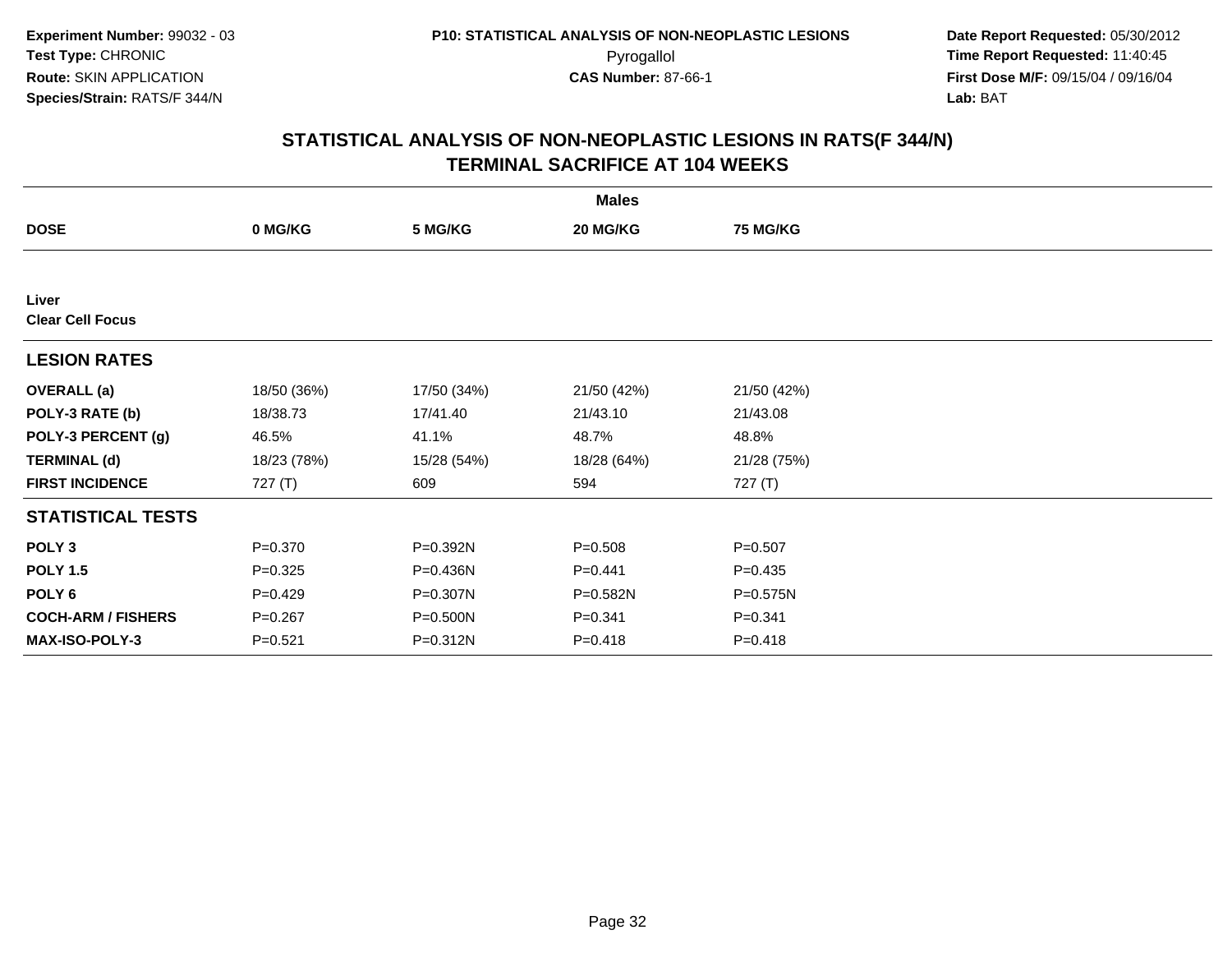| <b>Males</b>                        |              |             |              |                 |  |  |  |
|-------------------------------------|--------------|-------------|--------------|-----------------|--|--|--|
| <b>DOSE</b>                         | 0 MG/KG      | 5 MG/KG     | 20 MG/KG     | <b>75 MG/KG</b> |  |  |  |
|                                     |              |             |              |                 |  |  |  |
| Liver<br><b>Degeneration Cystic</b> |              |             |              |                 |  |  |  |
| <b>LESION RATES</b>                 |              |             |              |                 |  |  |  |
| <b>OVERALL</b> (a)                  | 1/50(2%)     | 6/50 (12%)  | 1/50(2%)     | 1/50(2%)        |  |  |  |
| POLY-3 RATE (b)                     | 1/38.73      | 6/40.72     | 1/42.41      | 1/43.08         |  |  |  |
| POLY-3 PERCENT (g)                  | 2.6%         | 14.7%       | 2.4%         | 2.3%            |  |  |  |
| <b>TERMINAL (d)</b>                 | 1/23(4%)     | 5/28 (18%)  | 0/28(0%)     | 1/28(4%)        |  |  |  |
| <b>FIRST INCIDENCE</b>              | 727 $(T)$    | 702         | 652          | 727 (T)         |  |  |  |
| <b>STATISTICAL TESTS</b>            |              |             |              |                 |  |  |  |
| POLY <sub>3</sub>                   | P=0.169N     | $P=0.062$   | $P = 0.740N$ | P=0.737N        |  |  |  |
| <b>POLY 1.5</b>                     | $P = 0.181N$ | $P = 0.060$ | P=0.747N     | P=0.746N        |  |  |  |
| POLY 6                              | P=0.152N     | $P = 0.068$ | $P = 0.731N$ | P=0.723N        |  |  |  |
| <b>COCH-ARM / FISHERS</b>           | P=0.203N     | $P = 0.056$ | P=0.753N     | P=0.753N        |  |  |  |
| <b>MAX-ISO-POLY-3</b>               | P=0.176N     | P=0.029*    | P=0.474N     | P=0.470N        |  |  |  |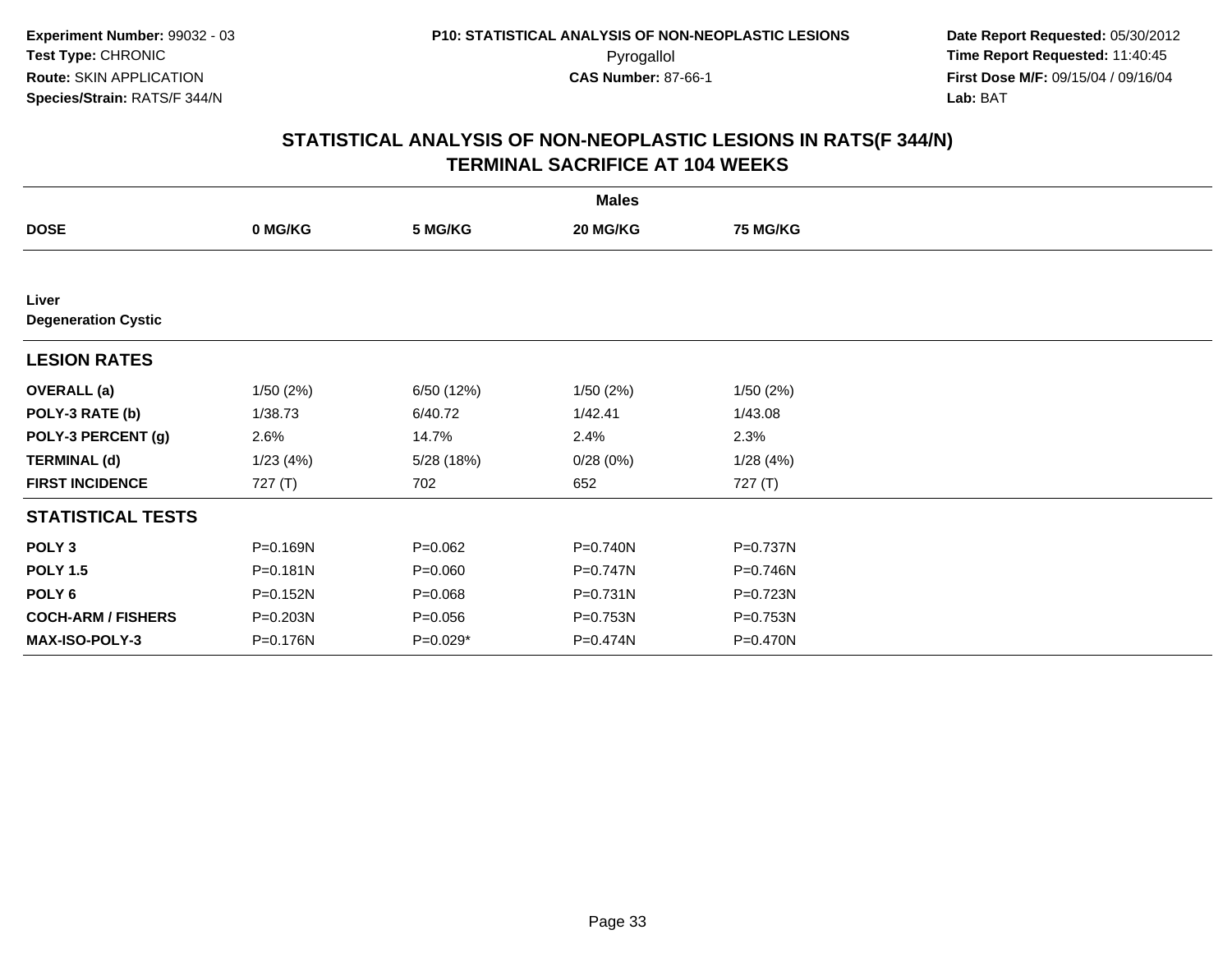|                                    |              |          | <b>Males</b> |                 |  |
|------------------------------------|--------------|----------|--------------|-----------------|--|
| <b>DOSE</b>                        | 0 MG/KG      | 5 MG/KG  | 20 MG/KG     | <b>75 MG/KG</b> |  |
|                                    |              |          |              |                 |  |
| Liver<br><b>Eosinophilic Focus</b> |              |          |              |                 |  |
| <b>LESION RATES</b>                |              |          |              |                 |  |
| <b>OVERALL</b> (a)                 | 3/50(6%)     | 2/50(4%) | 0/50(0%)     | 2/50(4%)        |  |
| POLY-3 RATE (b)                    | 3/39.02      | 2/40.62  | 0/42.13      | 2/43.08         |  |
| POLY-3 PERCENT (g)                 | 7.7%         | 4.9%     | 0%           | 4.6%            |  |
| <b>TERMINAL (d)</b>                | 2/23(9%)     | 2/28(7%) | 0/28(0%)     | 2/28(7%)        |  |
| <b>FIRST INCIDENCE</b>             | 648          | 727(T)   | ---          | 727 (T)         |  |
| <b>STATISTICAL TESTS</b>           |              |          |              |                 |  |
| POLY <sub>3</sub>                  | P=0.549N     | P=0.482N | $P = 0.105N$ | P=0.455N        |  |
| <b>POLY 1.5</b>                    | P=0.556N     | P=0.487N | P=0.109N     | P=0.472N        |  |
| POLY <sub>6</sub>                  | $P = 0.541N$ | P=0.469N | P=0.099N     | $P = 0.431N$    |  |
| <b>COCH-ARM / FISHERS</b>          | P=0.564N     | P=0.500N | P=0.121N     | P=0.500N        |  |
| <b>MAX-ISO-POLY-3</b>              | P=0.209N     | P=0.310N | P=0.037N*    | P=0.293N        |  |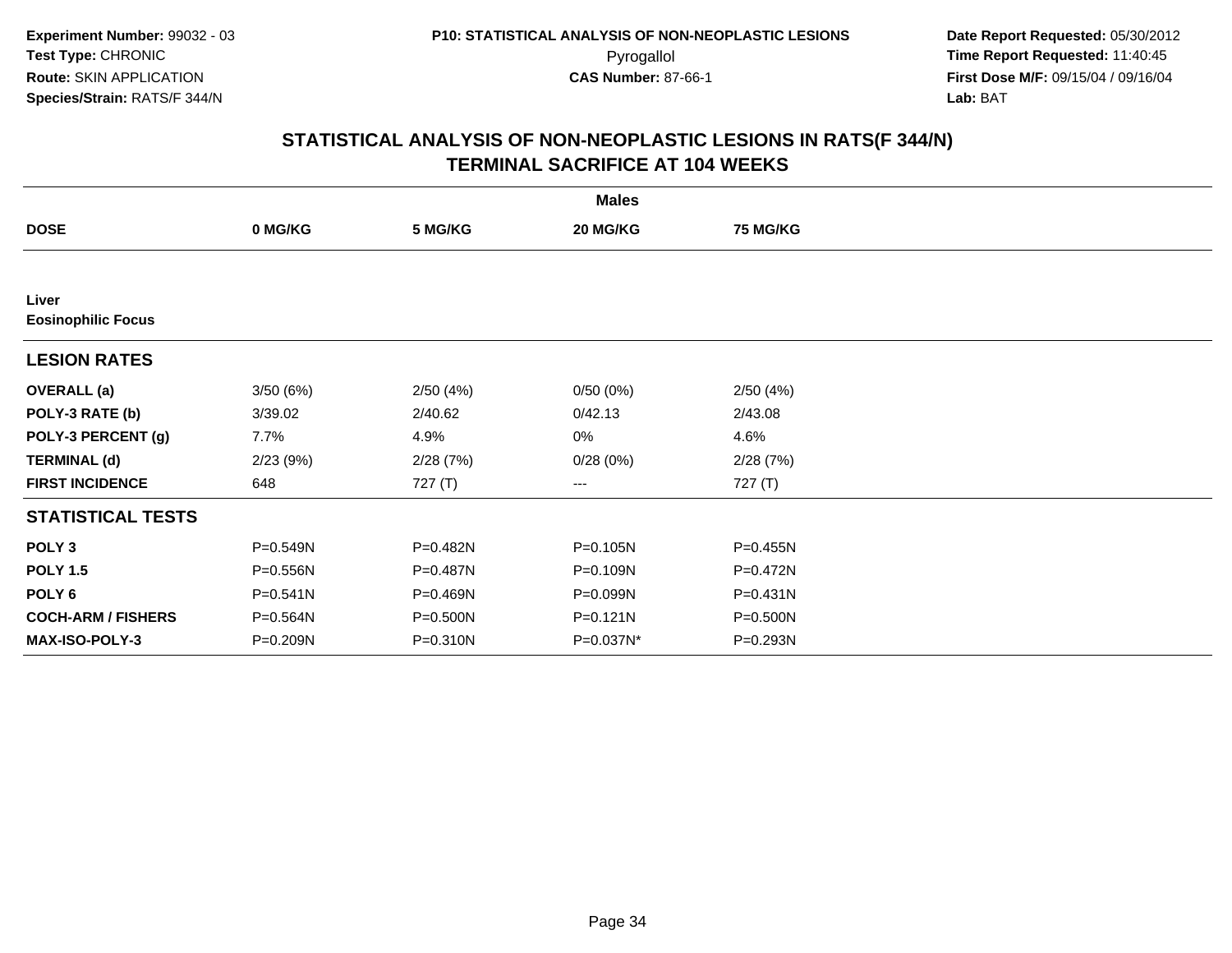|                              |             |             | <b>Males</b> |                 |  |
|------------------------------|-------------|-------------|--------------|-----------------|--|
| <b>DOSE</b>                  | 0 MG/KG     | 5 MG/KG     | 20 MG/KG     | <b>75 MG/KG</b> |  |
|                              |             |             |              |                 |  |
| Liver<br><b>Fatty Change</b> |             |             |              |                 |  |
| <b>LESION RATES</b>          |             |             |              |                 |  |
| <b>OVERALL</b> (a)           | 1/50(2%)    | 3/50(6%)    | 1/50(2%)     | 3/50(6%)        |  |
| POLY-3 RATE (b)              | 1/39.03     | 3/41.33     | 1/42.13      | 3/44.23         |  |
| POLY-3 PERCENT (g)           | 2.6%        | 7.3%        | 2.4%         | 6.8%            |  |
| <b>TERMINAL (d)</b>          | 0/23(0%)    | 0/28(0%)    | 1/28(4%)     | 1/28 (4%)       |  |
| <b>FIRST INCIDENCE</b>       | 644         | 625         | 727 (T)      | 496             |  |
| <b>STATISTICAL TESTS</b>     |             |             |              |                 |  |
| POLY <sub>3</sub>            | $P = 0.394$ | $P = 0.325$ | P=0.744N     | $P = 0.351$     |  |
| <b>POLY 1.5</b>              | $P = 0.375$ | $P = 0.318$ | P=0.749N     | $P = 0.333$     |  |
| POLY <sub>6</sub>            | $P=0.420$   | $P = 0.340$ | P=0.737N     | $P = 0.376$     |  |
| <b>COCH-ARM / FISHERS</b>    | $P = 0.347$ | $P = 0.309$ | P=0.753N     | $P = 0.309$     |  |
| <b>MAX-ISO-POLY-3</b>        | $P = 0.326$ | $P = 0.174$ | P=0.478N     | $P = 0.200$     |  |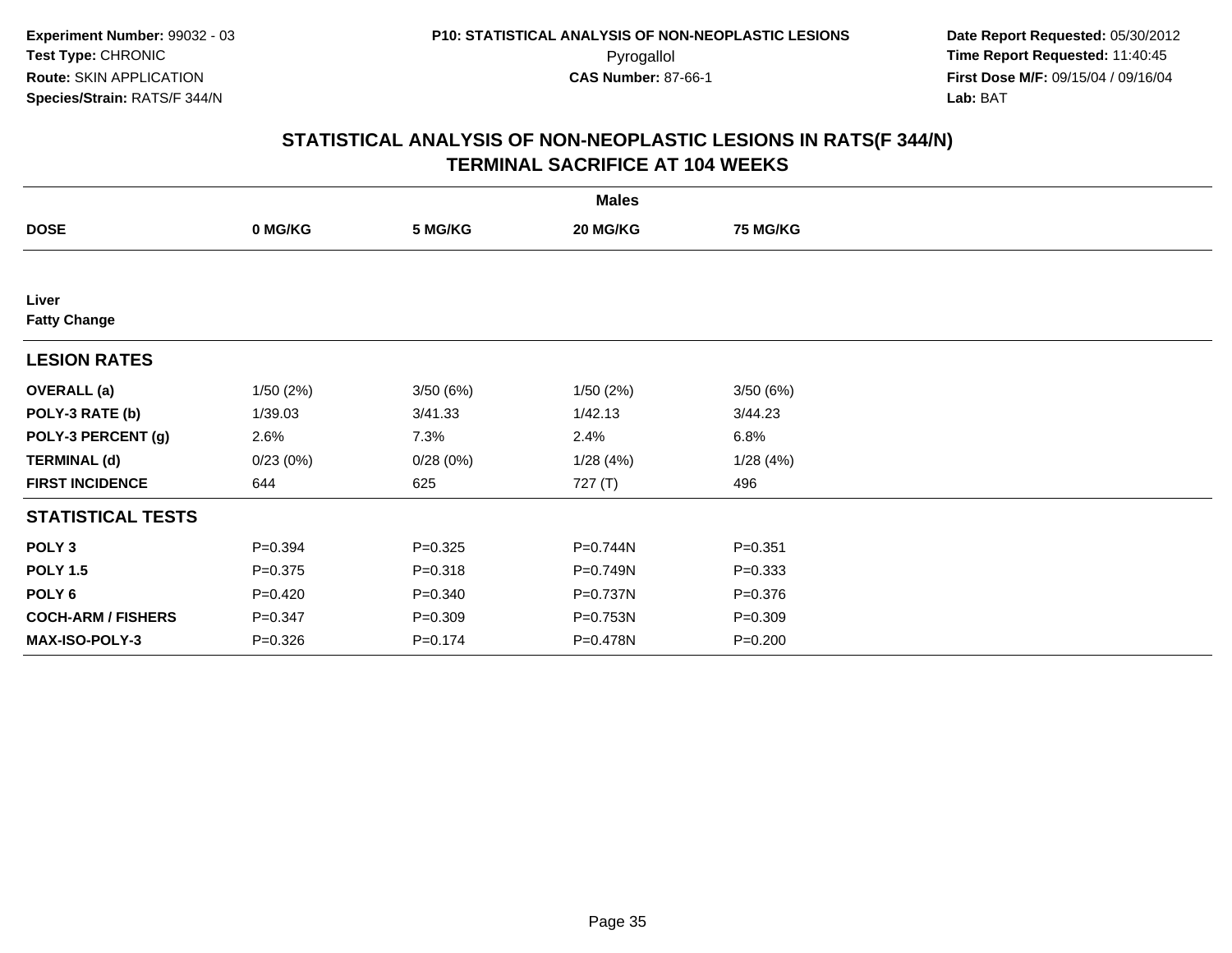| <b>Males</b>                                     |             |          |          |                 |  |  |  |
|--------------------------------------------------|-------------|----------|----------|-----------------|--|--|--|
| <b>DOSE</b>                                      | 0 MG/KG     | 5 MG/KG  | 20 MG/KG | <b>75 MG/KG</b> |  |  |  |
|                                                  |             |          |          |                 |  |  |  |
| Liver<br><b>Hematopoietic Cell Proliferation</b> |             |          |          |                 |  |  |  |
| <b>LESION RATES</b>                              |             |          |          |                 |  |  |  |
| <b>OVERALL</b> (a)                               | 0/50(0%)    | 0/50(0%) | 0/50(0%) | 2/50(4%)        |  |  |  |
| POLY-3 RATE (b)                                  | 0/38.73     | 0/40.62  | 0/42.13  | 2/43.08         |  |  |  |
| POLY-3 PERCENT (g)                               | 0%          | 0%       | 0%       | 4.6%            |  |  |  |
| <b>TERMINAL (d)</b>                              | 0/23(0%)    | 0/28(0%) | 0/28(0%) | 2/28(7%)        |  |  |  |
| <b>FIRST INCIDENCE</b>                           | ---         | $---$    | $--$     | 727 (T)         |  |  |  |
| <b>STATISTICAL TESTS</b>                         |             |          |          |                 |  |  |  |
| POLY <sub>3</sub>                                | P=0.045*    | (e)      | (e)      | $P = 0.261$     |  |  |  |
| <b>POLY 1.5</b>                                  | P=0.044*    | (e)      | (e)      | $P = 0.252$     |  |  |  |
| POLY <sub>6</sub>                                | P=0.048*    | (e)      | (e)      | $P = 0.276$     |  |  |  |
| <b>COCH-ARM / FISHERS</b>                        | P=0.042*    | (e)      | (e)      | $P = 0.247$     |  |  |  |
| MAX-ISO-POLY-3                                   | $P = 0.056$ | (e)      | (e)      | $P = 0.099$     |  |  |  |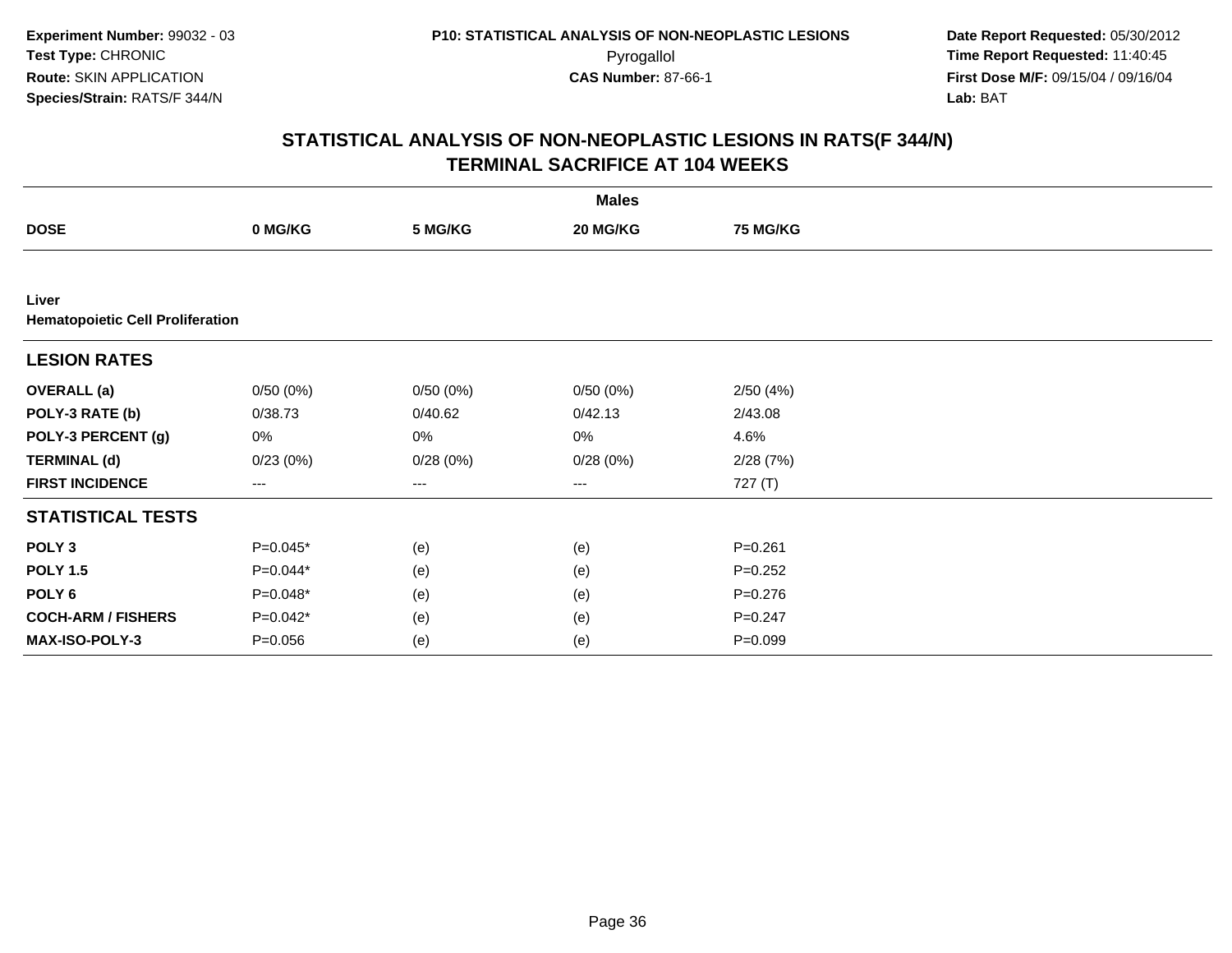|                                     |             |          | <b>Males</b> |                 |  |
|-------------------------------------|-------------|----------|--------------|-----------------|--|
| <b>DOSE</b>                         | 0 MG/KG     | 5 MG/KG  | 20 MG/KG     | <b>75 MG/KG</b> |  |
|                                     |             |          |              |                 |  |
| Liver<br>Hepatodiaphragmatic Nodule |             |          |              |                 |  |
| <b>LESION RATES</b>                 |             |          |              |                 |  |
| <b>OVERALL</b> (a)                  | 3/50(6%)    | 2/50(4%) | 5/50 (10%)   | 4/50 (8%)       |  |
| POLY-3 RATE (b)                     | 3/38.94     | 2/41.03  | 5/43.05      | 4/43.60         |  |
| POLY-3 PERCENT (g)                  | 7.7%        | 4.9%     | 11.6%        | 9.2%            |  |
| <b>TERMINAL (d)</b>                 | 2/23(9%)    | 1/28(4%) | 3/28(11%)    | 1/28(4%)        |  |
| <b>FIRST INCIDENCE</b>              | 673         | 609      | 589          | 667             |  |
| <b>STATISTICAL TESTS</b>            |             |          |              |                 |  |
| POLY <sub>3</sub>                   | $P = 0.440$ | P=0.476N | $P = 0.412$  | $P = 0.562$     |  |
| <b>POLY 1.5</b>                     | $P = 0.415$ | P=0.484N | $P = 0.393$  | $P = 0.537$     |  |
| POLY 6                              | $P=0.474$   | P=0.459N | $P=0.439$    | $P = 0.598$     |  |
| <b>COCH-ARM / FISHERS</b>           | $P = 0.381$ | P=0.500N | $P = 0.357$  | $P = 0.500$     |  |
| MAX-ISO-POLY-3                      | $P = 0.425$ | P=0.306N | $P = 0.287$  | $P = 0.409$     |  |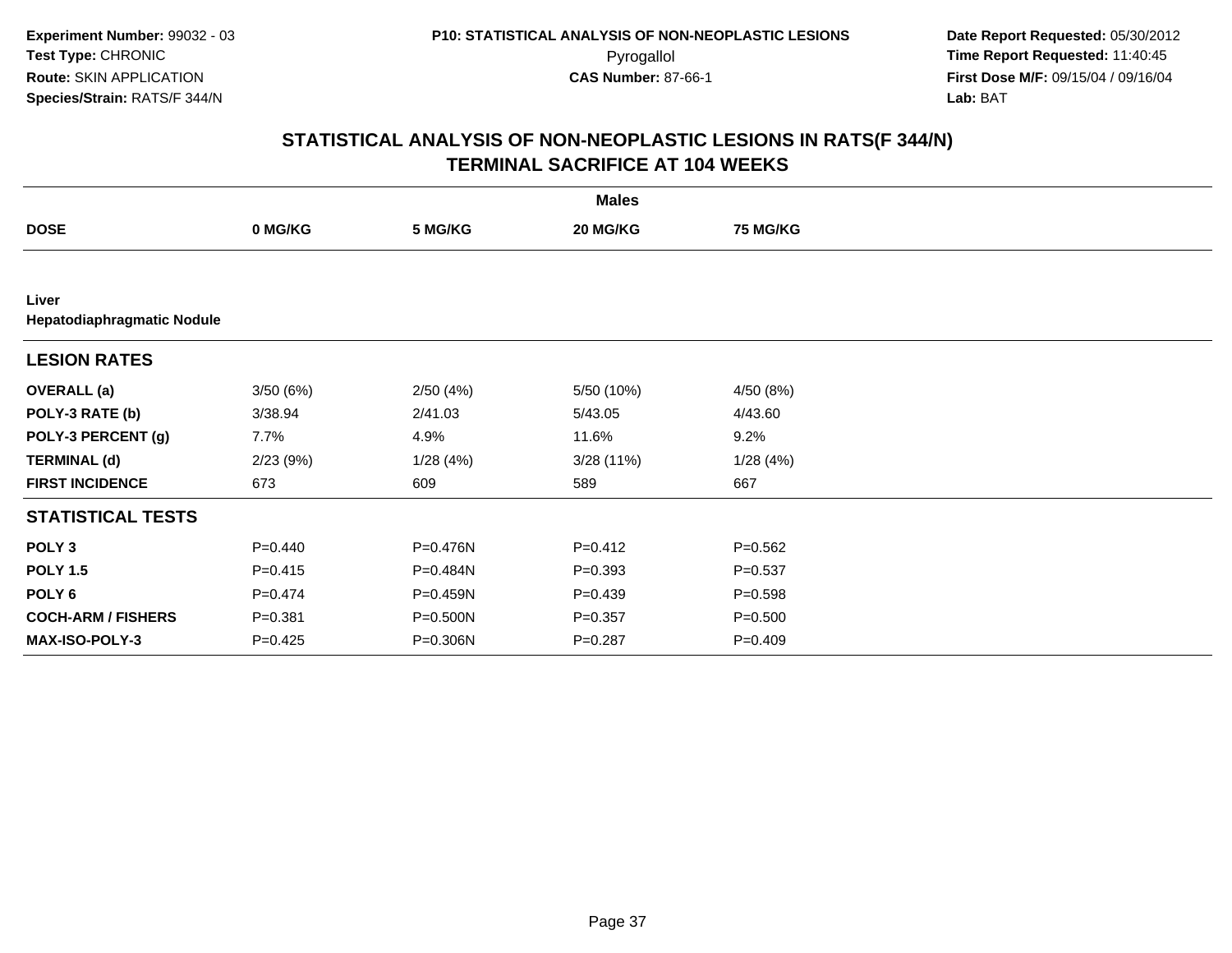|                           |             |              | <b>Males</b> |                 |
|---------------------------|-------------|--------------|--------------|-----------------|
| <b>DOSE</b>               | 0 MG/KG     | 5 MG/KG      | 20 MG/KG     | <b>75 MG/KG</b> |
|                           |             |              |              |                 |
| Liver<br>Inflammation     |             |              |              |                 |
| <b>LESION RATES</b>       |             |              |              |                 |
| <b>OVERALL (a)</b>        | 19/50 (38%) | 17/50 (34%)  | 17/50 (34%)  | 17/50 (34%)     |
| POLY-3 RATE (b)           | 19/41.94    | 17/42.88     | 17/44.17     | 17/43.89        |
| POLY-3 PERCENT (g)        | 45.3%       | 39.6%        | 38.5%        | 38.7%           |
| <b>TERMINAL (d)</b>       | 12/23 (52%) | 12/28 (43%)  | 12/28 (43%)  | 14/28 (50%)     |
| <b>FIRST INCIDENCE</b>    | 440         | 553          | 583          | 611             |
| <b>STATISTICAL TESTS</b>  |             |              |              |                 |
| POLY <sub>3</sub>         | P=0.399N    | P=0.376N     | P=0.333N     | P=0.342N        |
| <b>POLY 1.5</b>           | P=0.422N    | P=0.389N     | P=0.359N     | P=0.370N        |
| POLY 6                    | P=0.372N    | $P = 0.340N$ | P=0.297N     | P=0.299N        |
| <b>COCH-ARM / FISHERS</b> | P=0.455N    | P=0.418N     | P=0.418N     | P=0.418N        |
| MAX-ISO-POLY-3            | P=0.429N    | P=0.297N     | P=0.262N     | P=0.269N        |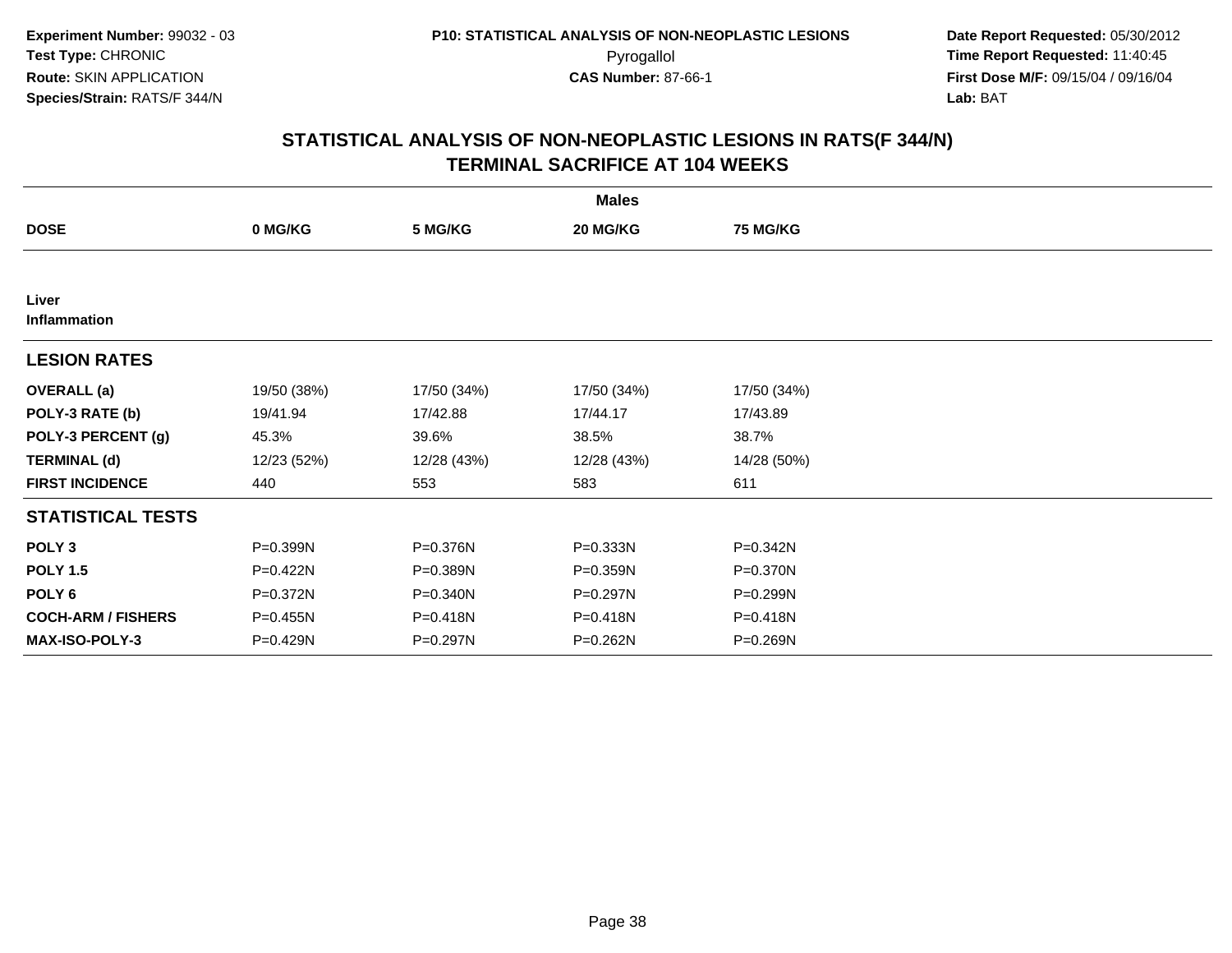|                                  | <b>Males</b> |            |              |                 |  |  |  |
|----------------------------------|--------------|------------|--------------|-----------------|--|--|--|
| <b>DOSE</b>                      | 0 MG/KG      | 5 MG/KG    | 20 MG/KG     | <b>75 MG/KG</b> |  |  |  |
|                                  |              |            |              |                 |  |  |  |
| Liver<br><b>Mixed Cell Focus</b> |              |            |              |                 |  |  |  |
| <b>LESION RATES</b>              |              |            |              |                 |  |  |  |
| <b>OVERALL</b> (a)               | 8/50 (16%)   | 6/50 (12%) | 6/50 (12%)   | 5/50 (10%)      |  |  |  |
| POLY-3 RATE (b)                  | 8/38.86      | 6/41.36    | 6/42.60      | 5/43.45         |  |  |  |
| POLY-3 PERCENT (g)               | 20.6%        | 14.5%      | 14.1%        | 11.5%           |  |  |  |
| <b>TERMINAL (d)</b>              | 7/23 (30%)   | 4/28 (14%) | 5/28 (18%)   | 3/28(11%)       |  |  |  |
| <b>FIRST INCIDENCE</b>           | 694          | 622        | 589          | 654             |  |  |  |
| <b>STATISTICAL TESTS</b>         |              |            |              |                 |  |  |  |
| POLY <sub>3</sub>                | P=0.248N     | P=0.336N   | $P = 0.314N$ | P=0.204N        |  |  |  |
| <b>POLY 1.5</b>                  | P=0.270N     | P=0.355N   | P=0.339N     | P=0.232N        |  |  |  |
| POLY 6                           | P=0.221N     | P=0.300N   | $P = 0.281N$ | P=0.167N        |  |  |  |
| <b>COCH-ARM / FISHERS</b>        | $P = 0.301N$ | P=0.387N   | P=0.387N     | P=0.277N        |  |  |  |
| <b>MAX-ISO-POLY-3</b>            | P=0.227N     | P=0.243N   | P=0.228N     | $P = 0.141N$    |  |  |  |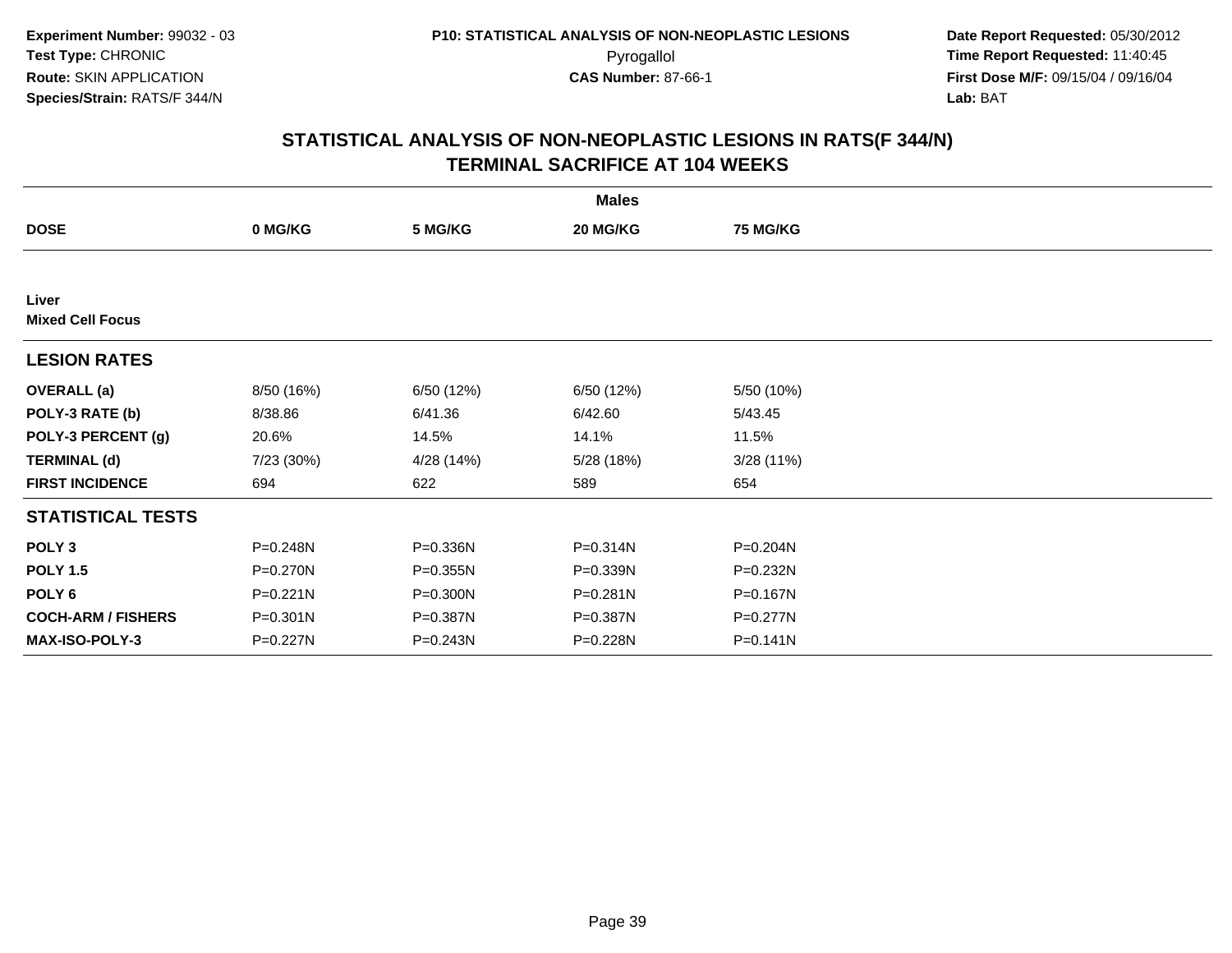|                                 | <b>Males</b> |              |             |                 |  |  |  |
|---------------------------------|--------------|--------------|-------------|-----------------|--|--|--|
| <b>DOSE</b>                     | 0 MG/KG      | 5 MG/KG      | 20 MG/KG    | <b>75 MG/KG</b> |  |  |  |
|                                 |              |              |             |                 |  |  |  |
| Liver: Bile Duct<br>Hyperplasia |              |              |             |                 |  |  |  |
| <b>LESION RATES</b>             |              |              |             |                 |  |  |  |
| <b>OVERALL</b> (a)              | 28/50 (56%)  | 24/50 (48%)  | 27/50 (54%) | 26/50 (52%)     |  |  |  |
| POLY-3 RATE (b)                 | 28/44.22     | 24/45.20     | 27/46.24    | 26/45.36        |  |  |  |
| POLY-3 PERCENT (g)              | 63.3%        | 53.1%        | 58.4%       | 57.3%           |  |  |  |
| <b>TERMINAL (d)</b>             | 15/23 (65%)  | 15/28 (54%)  | 15/28 (54%) | 19/28 (68%)     |  |  |  |
| <b>FIRST INCIDENCE</b>          | 440          | 449          | 491         | 496             |  |  |  |
| <b>STATISTICAL TESTS</b>        |              |              |             |                 |  |  |  |
| POLY <sub>3</sub>               | P=0.496N     | P=0.214N     | P=0.393N    | P=0.353N        |  |  |  |
| <b>POLY 1.5</b>                 | P=0.508N     | $P = 0.227N$ | $P=0.422N$  | P=0.373N        |  |  |  |
| POLY 6                          | P=0.476N     | P=0.192N     | P=0.349N    | P=0.318N        |  |  |  |
| <b>COCH-ARM / FISHERS</b>       | P=0.524N     | P=0.274N     | P=0.500N    | $P=0.421N$      |  |  |  |
| <b>MAX-ISO-POLY-3</b>           | P=0.402N     | P=0.158N     | P=0.314N    | P=0.277N        |  |  |  |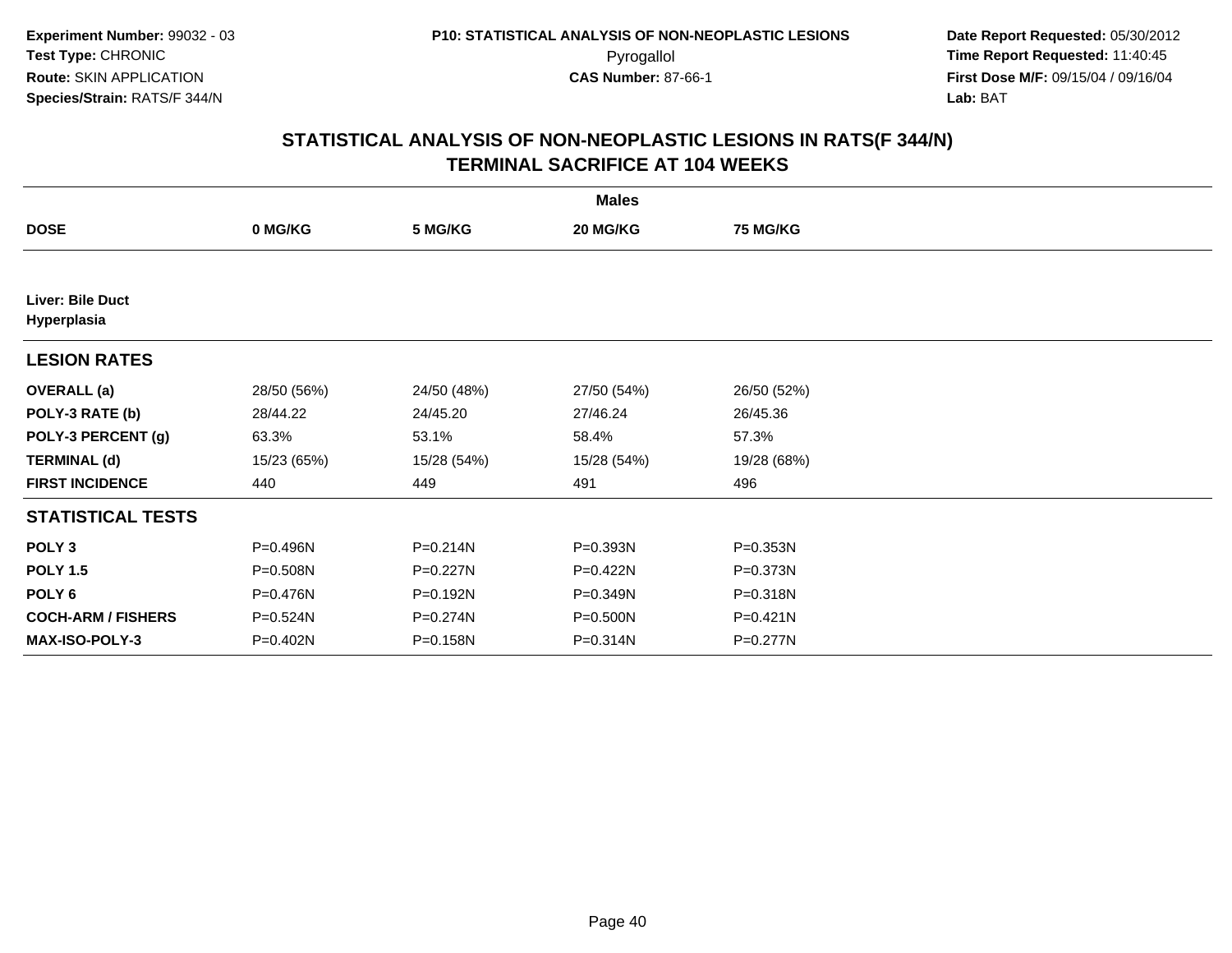|                                      | <b>Males</b> |             |             |                 |  |  |  |  |
|--------------------------------------|--------------|-------------|-------------|-----------------|--|--|--|--|
| <b>DOSE</b>                          | 0 MG/KG      | 5 MG/KG     | 20 MG/KG    | <b>75 MG/KG</b> |  |  |  |  |
|                                      |              |             |             |                 |  |  |  |  |
| Liver: Hepatocyte<br><b>Necrosis</b> |              |             |             |                 |  |  |  |  |
| <b>LESION RATES</b>                  |              |             |             |                 |  |  |  |  |
| <b>OVERALL (a)</b>                   | 1/50(2%)     | 5/50 (10%)  | 4/50 (8%)   | 5/50 (10%)      |  |  |  |  |
| POLY-3 RATE (b)                      | 1/39.09      | 5/41.70     | 4/42.85     | 5/43.61         |  |  |  |  |
| POLY-3 PERCENT (g)                   | 2.6%         | 12%         | 9.3%        | 11.5%           |  |  |  |  |
| <b>TERMINAL (d)</b>                  | 0/23(0%)     | 2/28(7%)    | 2/28(7%)    | 3/28(11%)       |  |  |  |  |
| <b>FIRST INCIDENCE</b>               | 626          | 587         | 583         | 611             |  |  |  |  |
| <b>STATISTICAL TESTS</b>             |              |             |             |                 |  |  |  |  |
| POLY <sub>3</sub>                    | $P = 0.295$  | $P = 0.115$ | $P = 0.207$ | $P = 0.128$     |  |  |  |  |
| <b>POLY 1.5</b>                      | $P = 0.273$  | $P = 0.110$ | $P = 0.197$ | $P = 0.117$     |  |  |  |  |
| POLY <sub>6</sub>                    | $P=0.325$    | $P = 0.126$ | $P=0.220$   | $P = 0.144$     |  |  |  |  |
| <b>COCH-ARM / FISHERS</b>            | $P = 0.242$  | $P=0.102$   | $P = 0.181$ | $P = 0.102$     |  |  |  |  |
| MAX-ISO-POLY-3                       | $P = 0.149$  | $P = 0.057$ | $P = 0.110$ | $P = 0.069$     |  |  |  |  |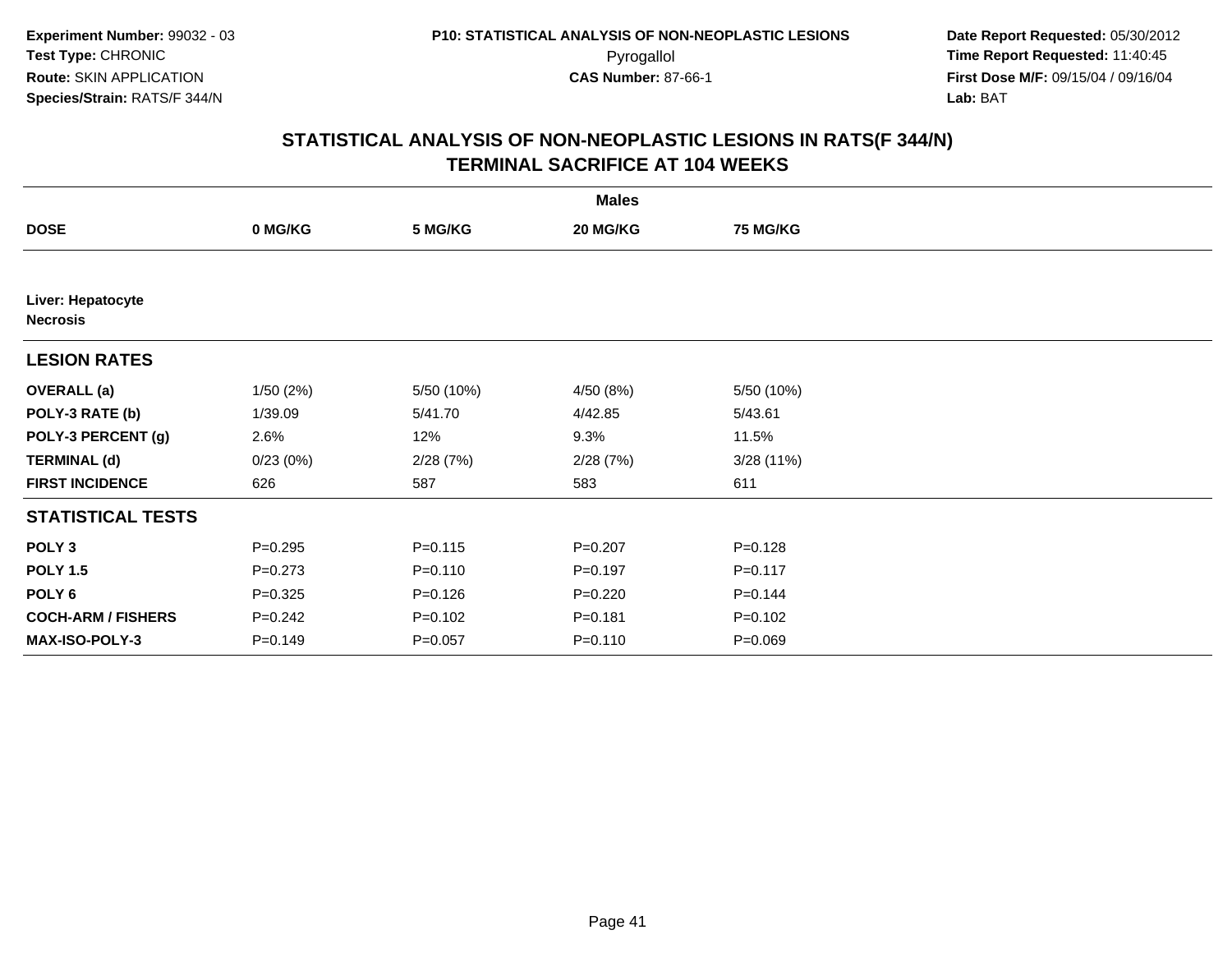|                                                       |             |             | <b>Males</b> |                 |
|-------------------------------------------------------|-------------|-------------|--------------|-----------------|
| <b>DOSE</b>                                           | 0 MG/KG     | 5 MG/KG     | 20 MG/KG     | <b>75 MG/KG</b> |
|                                                       |             |             |              |                 |
| Liver: Hepatocyte<br><b>Vacuolization Cytoplasmic</b> |             |             |              |                 |
| <b>LESION RATES</b>                                   |             |             |              |                 |
| <b>OVERALL</b> (a)                                    | 19/50 (38%) | 20/50 (40%) | 24/50 (48%)  | 18/50 (36%)     |
| POLY-3 RATE (b)                                       | 19/41.06    | 20/42.57    | 24/46.28     | 18/43.87        |
| POLY-3 PERCENT (g)                                    | 46.3%       | 47%         | 51.9%        | 41%             |
| <b>TERMINAL (d)</b>                                   | 13/23 (57%) | 17/28 (61%) | 14/28 (50%)  | 14/28 (50%)     |
| <b>FIRST INCIDENCE</b>                                | 528         | 478         | 466          | 657             |
| <b>STATISTICAL TESTS</b>                              |             |             |              |                 |
| POLY <sub>3</sub>                                     | P=0.284N    | $P = 0.563$ | $P = 0.377$  | P=0.392N        |
| <b>POLY 1.5</b>                                       | P=0.320N    | $P = 0.547$ | $P = 0.312$  | P=0.433N        |
| POLY 6                                                | P=0.236N    | $P = 0.591$ | $P=0.469$    | P=0.333N        |
| <b>COCH-ARM / FISHERS</b>                             | P=0.372N    | $P = 0.500$ | $P = 0.210$  | P=0.500N        |
| <b>MAX-ISO-POLY-3</b>                                 | P=0.404N    | $P = 0.473$ | $P = 0.307$  | $P = 0.315N$    |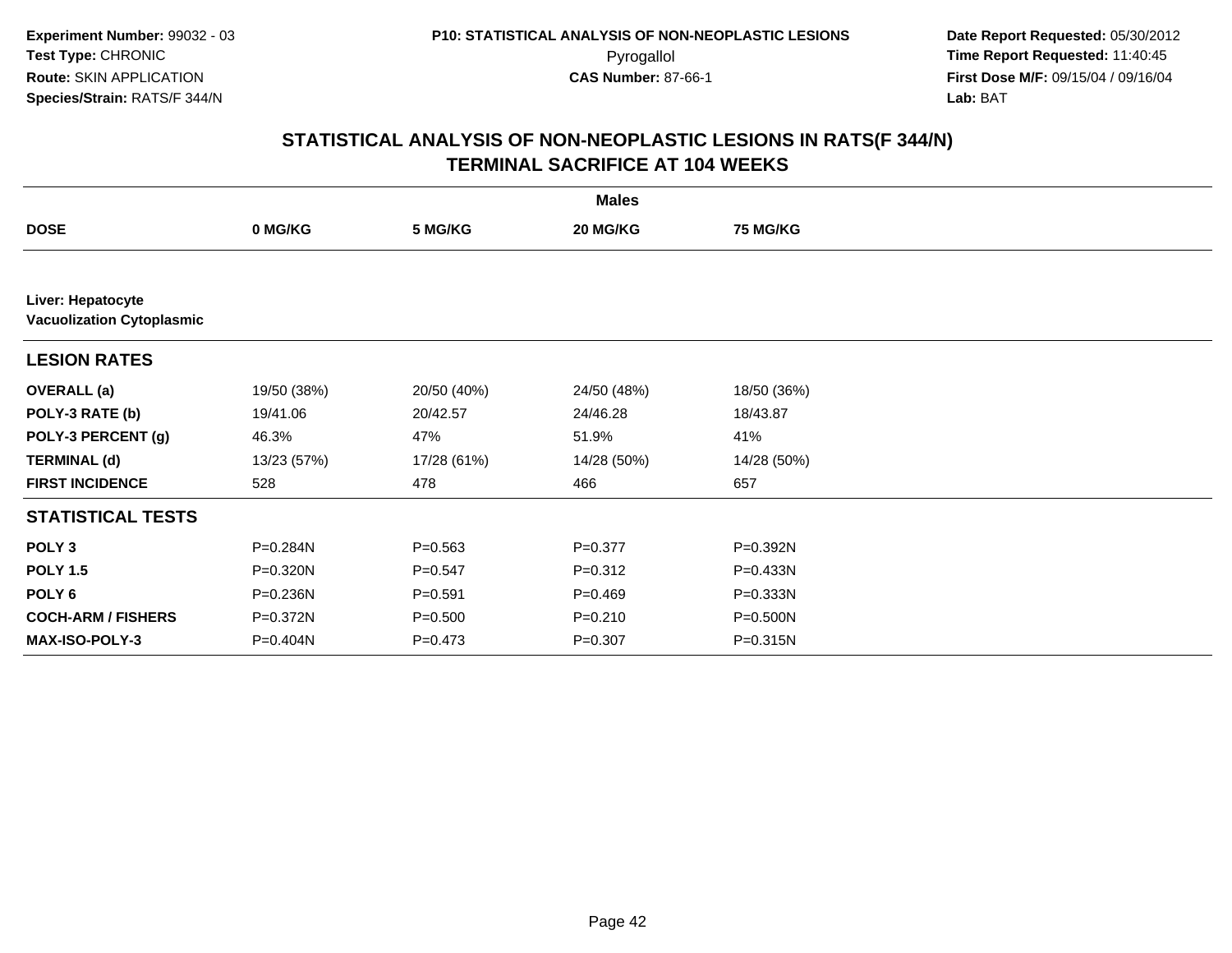|                                  |             |             | <b>Males</b> |                 |  |
|----------------------------------|-------------|-------------|--------------|-----------------|--|
| <b>DOSE</b>                      | 0 MG/KG     | 5 MG/KG     | 20 MG/KG     | <b>75 MG/KG</b> |  |
|                                  |             |             |              |                 |  |
| Liver: Portal<br><b>Fibrosis</b> |             |             |              |                 |  |
| <b>LESION RATES</b>              |             |             |              |                 |  |
| <b>OVERALL (a)</b>               | 3/50(6%)    | 6/50 (12%)  | 9/50 (18%)   | 6/50 (12%)      |  |
| POLY-3 RATE (b)                  | 3/39.51     | 6/41.54     | 9/42.36      | 6/43.08         |  |
| POLY-3 PERCENT (g)               | 7.6%        | 14.5%       | 21.3%        | 13.9%           |  |
| <b>TERMINAL (d)</b>              | 2/23(9%)    | 4/28 (14%)  | 7/28 (25%)   | 6/28(21%)       |  |
| <b>FIRST INCIDENCE</b>           | 440         | 559         | 678          | 727 (T)         |  |
| <b>STATISTICAL TESTS</b>         |             |             |              |                 |  |
| POLY <sub>3</sub>                | $P=0.472$   | $P = 0.265$ | $P = 0.073$  | $P = 0.285$     |  |
| <b>POLY 1.5</b>                  | $P=0.445$   | $P = 0.257$ | $P = 0.069$  | $P = 0.268$     |  |
| POLY 6                           | $P = 0.509$ | $P = 0.285$ | $P = 0.080$  | $P = 0.312$     |  |
| <b>COCH-ARM / FISHERS</b>        | $P = 0.406$ | $P = 0.243$ | $P = 0.061$  | $P = 0.243$     |  |
| MAX-ISO-POLY-3                   | $P = 0.177$ | $P = 0.169$ | $P=0.043*$   | $P = 0.188$     |  |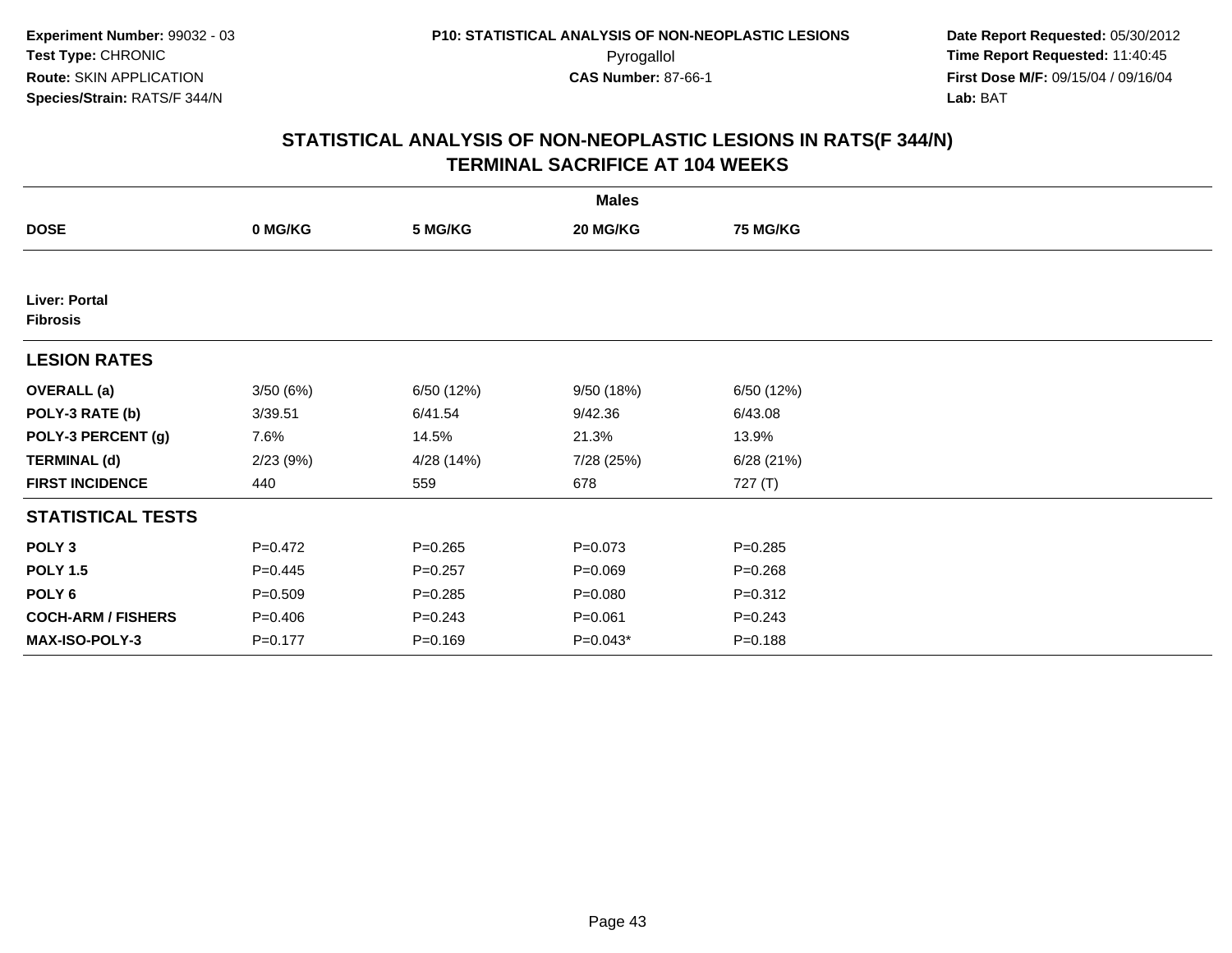| <b>Males</b>              |          |          |          |                      |  |  |
|---------------------------|----------|----------|----------|----------------------|--|--|
| <b>DOSE</b>               | 0 MG/KG  | 5 MG/KG  | 20 MG/KG | 75 MG/KG             |  |  |
|                           |          |          |          |                      |  |  |
| Lung<br><b>Fibrosis</b>   |          |          |          |                      |  |  |
| <b>LESION RATES</b>       |          |          |          |                      |  |  |
| <b>OVERALL</b> (a)        | 0/50(0%) | 0/50(0%) | 0/50(0%) | 0/50(0%)             |  |  |
| POLY-3 RATE (b)           | 0/38.73  | 0/40.62  | 0/42.13  | 0/43.08              |  |  |
| POLY-3 PERCENT (g)        | 0%       | 0%       | 0%       | 0%                   |  |  |
| <b>TERMINAL (d)</b>       | 0/23(0%) | 0/28(0%) | 0/28(0%) | 0/28(0%)             |  |  |
| <b>FIRST INCIDENCE</b>    | $---$    | $---$    | ---      | $\scriptstyle\cdots$ |  |  |
| <b>STATISTICAL TESTS</b>  |          |          |          |                      |  |  |
| POLY <sub>3</sub>         | (n)      | (n)      | (n)      | (n)                  |  |  |
| <b>POLY 1.5</b>           | (n)      | (n)      | (n)      | (n)                  |  |  |
| POLY <sub>6</sub>         | (n)      | (n)      | (n)      | (n)                  |  |  |
| <b>COCH-ARM / FISHERS</b> | (n)      | (n)      | (n)      | (n)                  |  |  |
| MAX-ISO-POLY-3            | (n)      | (n)      | (n)      | (n)                  |  |  |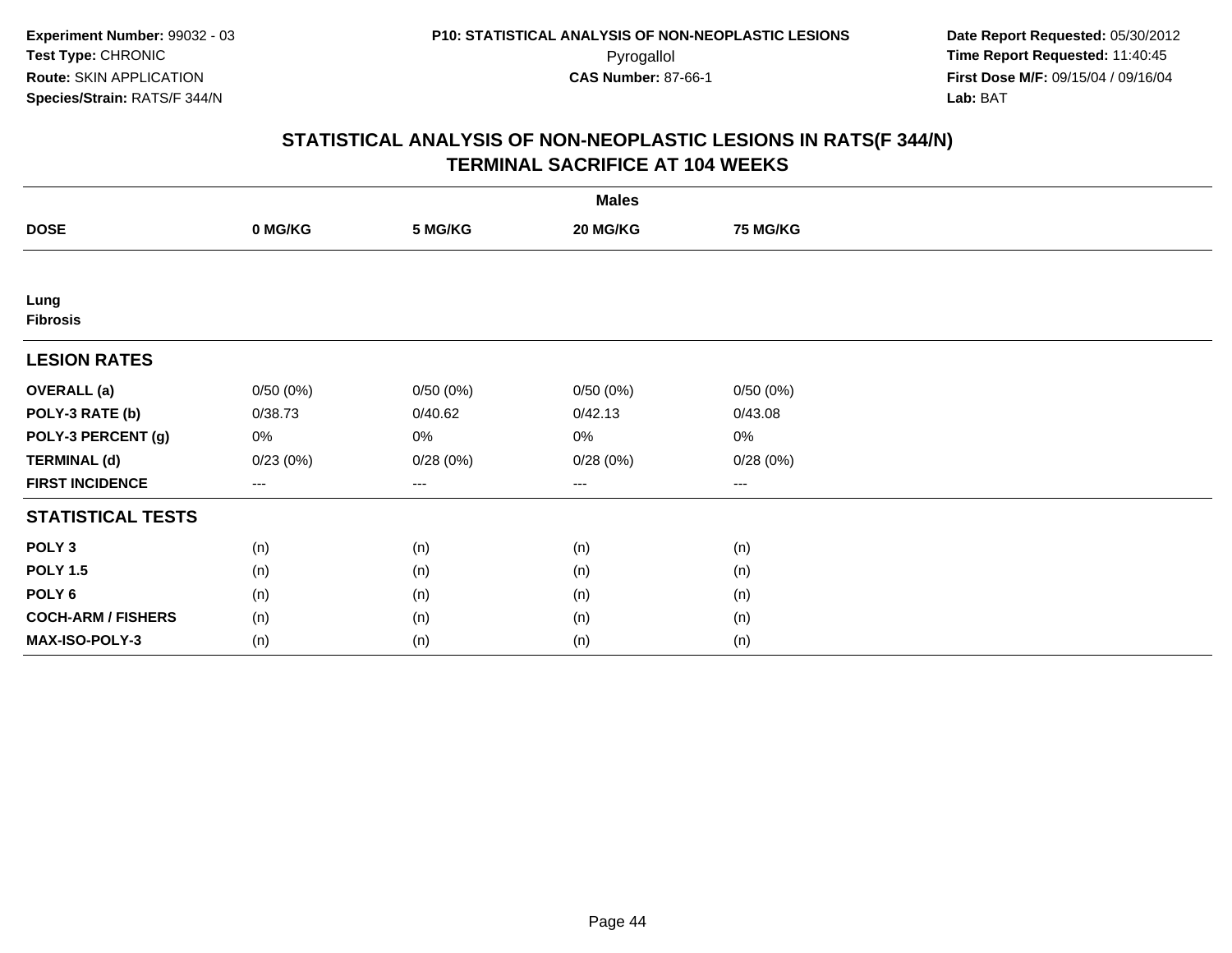|                           |          |             | <b>Males</b> |                 |  |
|---------------------------|----------|-------------|--------------|-----------------|--|
| <b>DOSE</b>               | 0 MG/KG  | 5 MG/KG     | 20 MG/KG     | <b>75 MG/KG</b> |  |
|                           |          |             |              |                 |  |
| Lung<br>Hemorrhage        |          |             |              |                 |  |
| <b>LESION RATES</b>       |          |             |              |                 |  |
| <b>OVERALL</b> (a)        | 1/50(2%) | 3/50(6%)    | 0/50(0%)     | 0/50(0%)        |  |
| POLY-3 RATE (b)           | 1/39.73  | 3/41.18     | 0/42.13      | 0/43.08         |  |
| POLY-3 PERCENT (g)        | 2.5%     | 7.3%        | 0%           | 0%              |  |
| <b>TERMINAL (d)</b>       | 0/23(0%) | 1/28(4%)    | 0/28(0%)     | 0/28(0%)        |  |
| <b>FIRST INCIDENCE</b>    | 15       | 622         | ---          | $---$           |  |
| <b>STATISTICAL TESTS</b>  |          |             |              |                 |  |
| POLY <sub>3</sub>         | P=0.153N | $P = 0.317$ | P=0.488N     | P=0.484N        |  |
| <b>POLY 1.5</b>           | P=0.158N | $P = 0.311$ | P=0.493N     | P=0.492N        |  |
| POLY <sub>6</sub>         | P=0.144N | $P = 0.332$ | P=0.482N     | P=0.473N        |  |
| <b>COCH-ARM / FISHERS</b> | P=0.165N | $P = 0.309$ | P=0.500N     | P=0.500N        |  |
| <b>MAX-ISO-POLY-3</b>     | P=0.128N | $P = 0.167$ | P=0.158N     | P=0.158N        |  |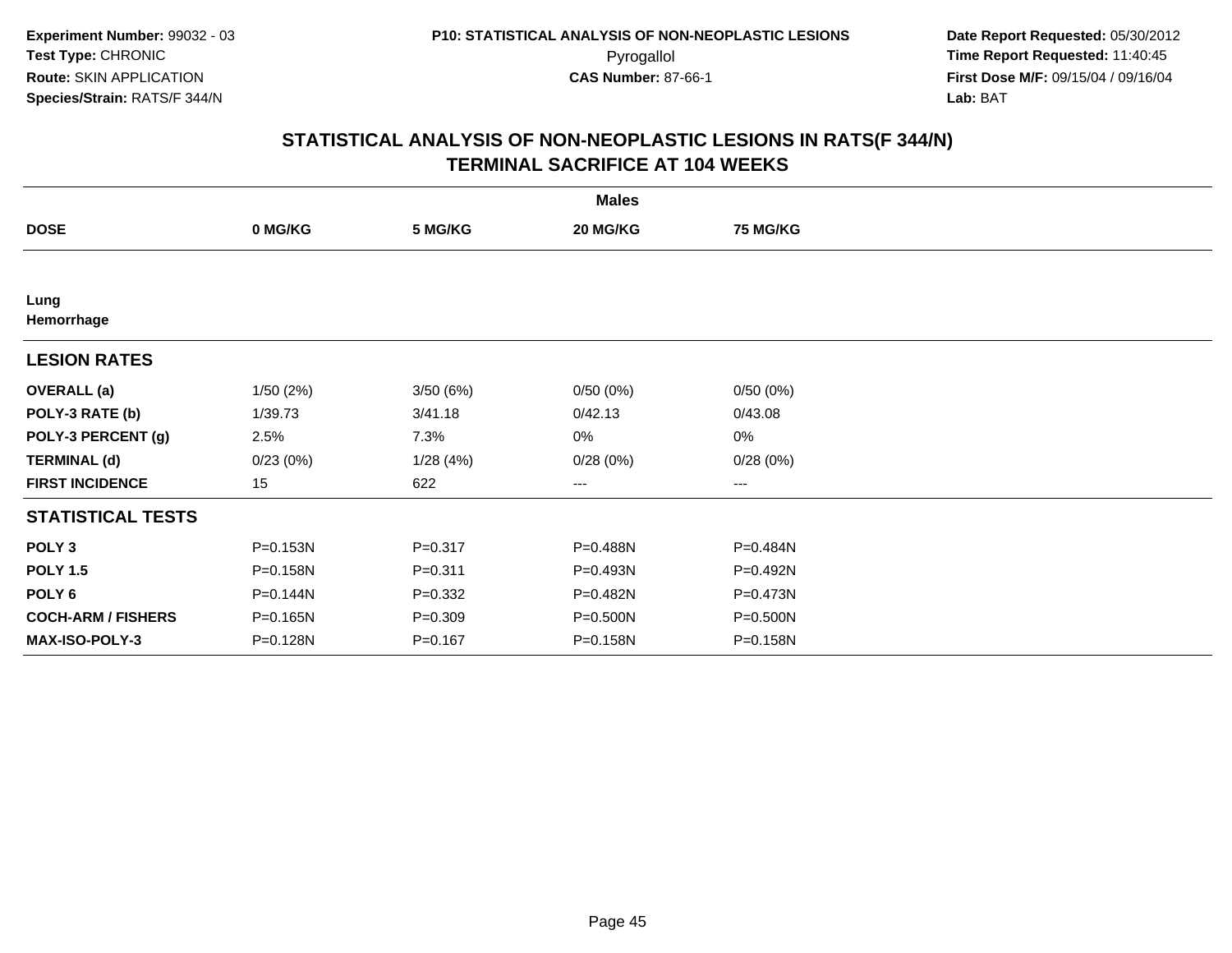|                           | <b>Males</b> |             |             |                 |  |  |  |
|---------------------------|--------------|-------------|-------------|-----------------|--|--|--|
| <b>DOSE</b>               | 0 MG/KG      | 5 MG/KG     | 20 MG/KG    | <b>75 MG/KG</b> |  |  |  |
|                           |              |             |             |                 |  |  |  |
| Lung<br>Inflammation      |              |             |             |                 |  |  |  |
| <b>LESION RATES</b>       |              |             |             |                 |  |  |  |
| <b>OVERALL</b> (a)        | 6/50 (12%)   | 12/50 (24%) | 13/50 (26%) | 8/50 (16%)      |  |  |  |
| POLY-3 RATE (b)           | 6/39.71      | 12/41.55    | 13/42.92    | 8/44.43         |  |  |  |
| POLY-3 PERCENT (g)        | 15.1%        | 28.9%       | 30.3%       | 18%             |  |  |  |
| <b>TERMINAL (d)</b>       | 4/23 (17%)   | 9/28(32%)   | 10/28 (36%) | 5/28(18%)       |  |  |  |
| <b>FIRST INCIDENCE</b>    | 440          | 609         | 583         | 496             |  |  |  |
| <b>STATISTICAL TESTS</b>  |              |             |             |                 |  |  |  |
| POLY <sub>3</sub>         | P=0.316N     | $P = 0.106$ | $P = 0.080$ | $P=0.475$       |  |  |  |
| <b>POLY 1.5</b>           | P=0.364N     | $P=0.102$   | $P=0.074$   | $P=0.439$       |  |  |  |
| POLY 6                    | $P = 0.255N$ | $P=0.120$   | $P=0.092$   | $P = 0.528$     |  |  |  |
| <b>COCH-ARM / FISHERS</b> | $P = 0.435N$ | $P = 0.096$ | $P=0.062$   | $P = 0.387$     |  |  |  |
| MAX-ISO-POLY-3            | $P=0.225$    | $P = 0.068$ | $P = 0.053$ | $P = 0.367$     |  |  |  |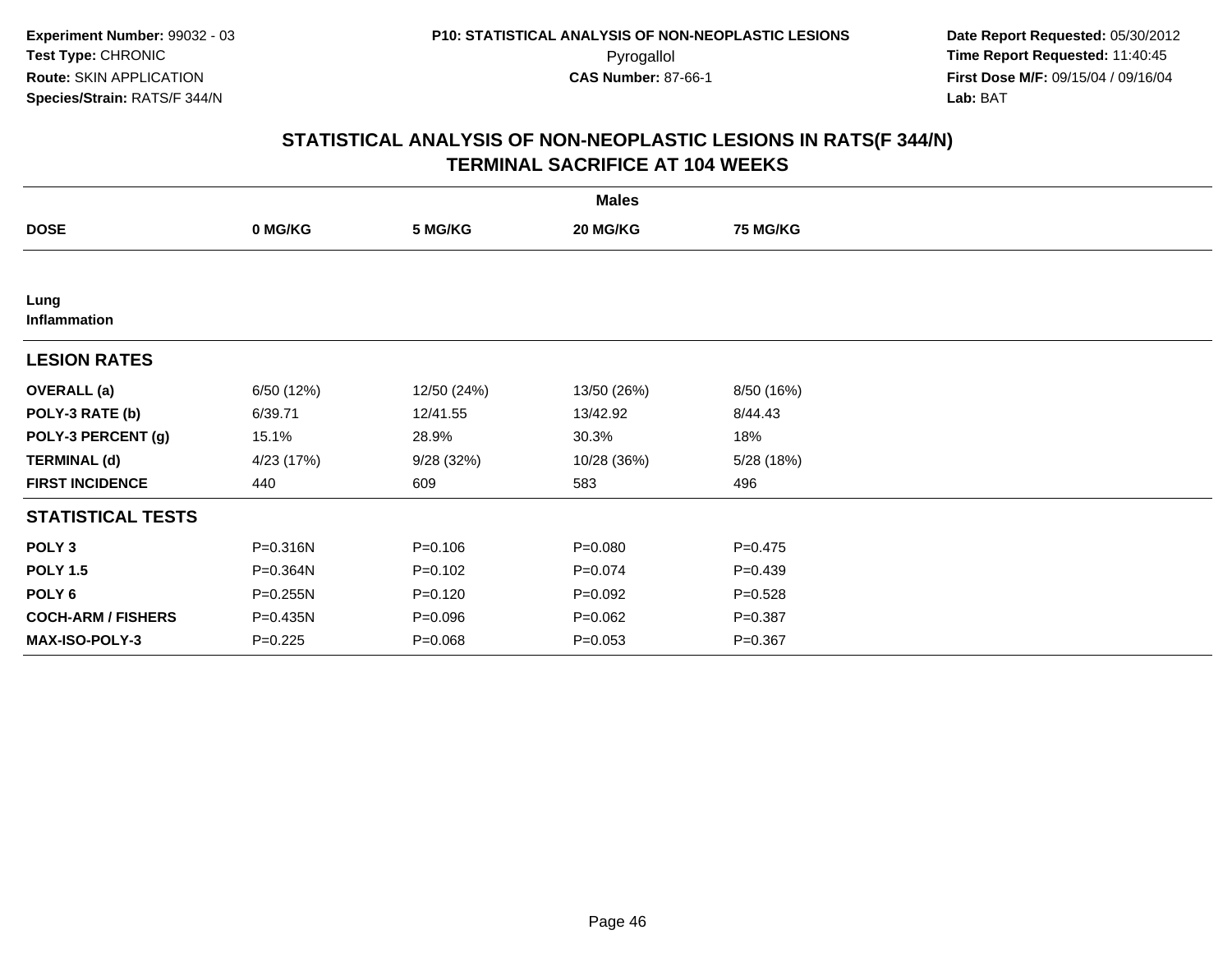|                           |              |          | <b>Males</b> |                 |  |
|---------------------------|--------------|----------|--------------|-----------------|--|
| <b>DOSE</b>               | 0 MG/KG      | 5 MG/KG  | 20 MG/KG     | <b>75 MG/KG</b> |  |
|                           |              |          |              |                 |  |
| Lung<br><b>Thrombosis</b> |              |          |              |                 |  |
| <b>LESION RATES</b>       |              |          |              |                 |  |
| <b>OVERALL</b> (a)        | 2/50(4%)     | 1/50(2%) | 0/50(0%)     | 0/50(0%)        |  |
| POLY-3 RATE (b)           | 2/39.09      | 1/40.81  | 0/42.13      | 0/43.08         |  |
| POLY-3 PERCENT (g)        | 5.1%         | 2.5%     | 0%           | 0%              |  |
| <b>TERMINAL (d)</b>       | 1/23(4%)     | 0/28(0%) | 0/28(0%)     | 0/28(0%)        |  |
| <b>FIRST INCIDENCE</b>    | 626          | 678      | $\cdots$     | $\cdots$        |  |
| <b>STATISTICAL TESTS</b>  |              |          |              |                 |  |
| POLY <sub>3</sub>         | P=0.200N     | P=0.485N | P=0.220N     | P=0.216N        |  |
| <b>POLY 1.5</b>           | P=0.202N     | P=0.490N | P=0.226N     | P=0.224N        |  |
| POLY <sub>6</sub>         | P=0.199N     | P=0.474N | $P = 0.214N$ | $P = 0.205N$    |  |
| <b>COCH-ARM / FISHERS</b> | P=0.203N     | P=0.500N | P=0.247N     | P=0.247N        |  |
| <b>MAX-ISO-POLY-3</b>     | $P = 0.081N$ | P=0.271N | P=0.075N     | P=0.075N        |  |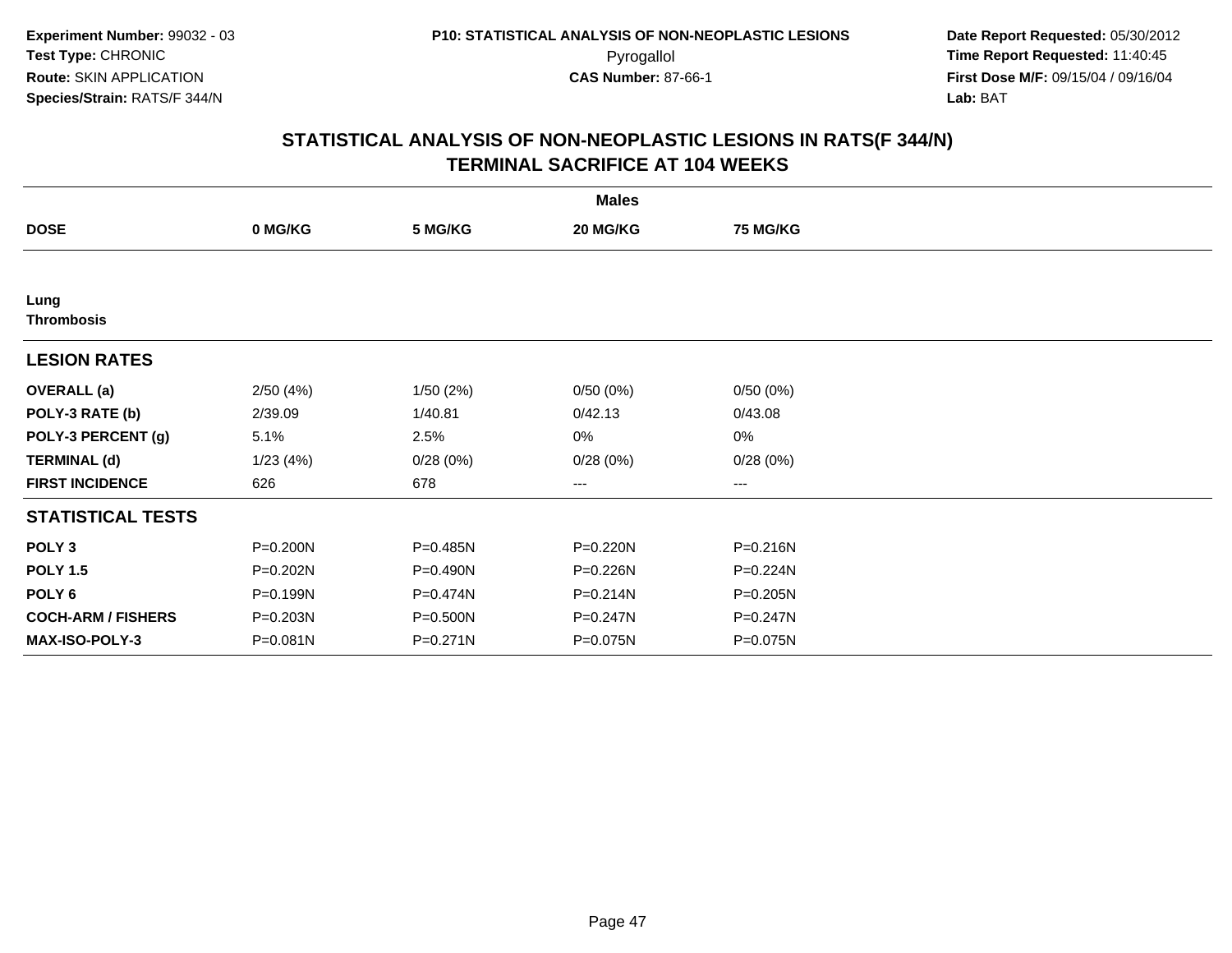|                                          | <b>Males</b> |            |             |                 |  |  |  |
|------------------------------------------|--------------|------------|-------------|-----------------|--|--|--|
| <b>DOSE</b>                              | 0 MG/KG      | 5 MG/KG    | 20 MG/KG    | <b>75 MG/KG</b> |  |  |  |
|                                          |              |            |             |                 |  |  |  |
| Lung: Alveolar Epithelium<br>Hyperplasia |              |            |             |                 |  |  |  |
| <b>LESION RATES</b>                      |              |            |             |                 |  |  |  |
| <b>OVERALL (a)</b>                       | 9/50 (18%)   | 7/50 (14%) | 10/50 (20%) | 6/50 (12%)      |  |  |  |
| POLY-3 RATE (b)                          | 9/39.42      | 7/41.17    | 10/42.44    | 6/43.58         |  |  |  |
| POLY-3 PERCENT (g)                       | 22.8%        | 17%        | 23.6%       | 13.8%           |  |  |  |
| <b>TERMINAL (d)</b>                      | 6/23(26%)    | 5/28 (18%) | 8/28 (29%)  | 4/28 (14%)      |  |  |  |
| <b>FIRST INCIDENCE</b>                   | 645          | 625        | 681         | 611             |  |  |  |
| <b>STATISTICAL TESTS</b>                 |              |            |             |                 |  |  |  |
| POLY <sub>3</sub>                        | P=0.217N     | P=0.353N   | $P = 0.573$ | P=0.215N        |  |  |  |
| <b>POLY 1.5</b>                          | P=0.245N     | P=0.366N   | $P = 0.550$ | P=0.243N        |  |  |  |
| POLY <sub>6</sub>                        | P=0.185N     | P=0.326N   | $P = 0.602$ | P=0.180N        |  |  |  |
| <b>COCH-ARM / FISHERS</b>                | P=0.286N     | P=0.393N   | $P = 0.500$ | P=0.288N        |  |  |  |
| <b>MAX-ISO-POLY-3</b>                    | P=0.259N     | P=0.259N   | $P = 0.468$ | P=0.152N        |  |  |  |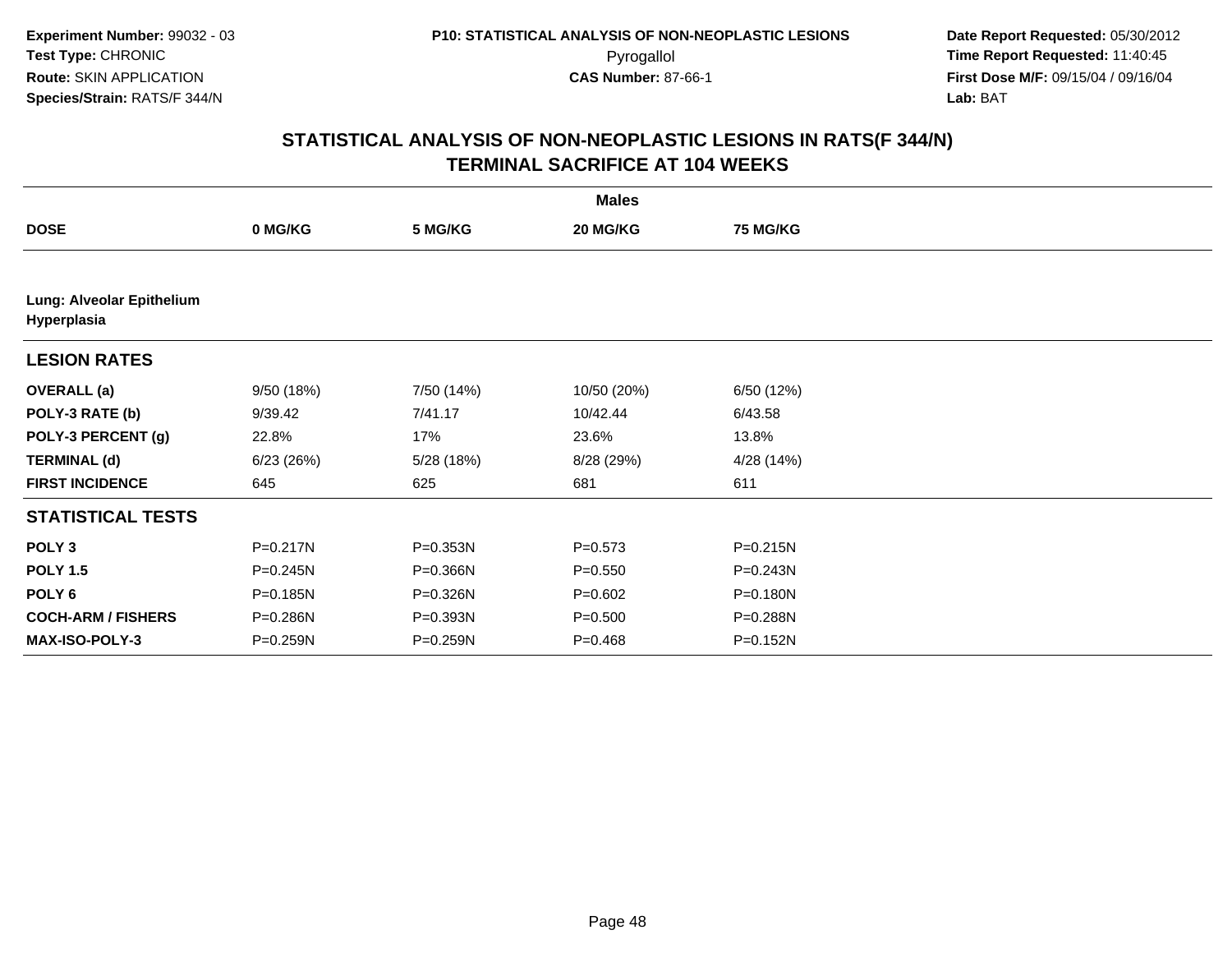|                           |                                         |            | <b>Males</b> |                 |  |  |  |  |  |
|---------------------------|-----------------------------------------|------------|--------------|-----------------|--|--|--|--|--|
| <b>DOSE</b>               | 0 MG/KG                                 | 5 MG/KG    | 20 MG/KG     | <b>75 MG/KG</b> |  |  |  |  |  |
|                           |                                         |            |              |                 |  |  |  |  |  |
| <b>Lung: Alveolus</b>     | <b>Infiltration Cellular Histiocyte</b> |            |              |                 |  |  |  |  |  |
| <b>LESION RATES</b>       |                                         |            |              |                 |  |  |  |  |  |
| <b>OVERALL</b> (a)        | 6/50 (12%)                              | 6/50 (12%) | 5/50 (10%)   | 4/50 (8%)       |  |  |  |  |  |
| POLY-3 RATE (b)           | 6/38.73                                 | 6/41.18    | 5/42.13      | 4/43.30         |  |  |  |  |  |
| POLY-3 PERCENT (g)        | 15.5%                                   | 14.6%      | 11.9%        | 9.2%            |  |  |  |  |  |
| <b>TERMINAL (d)</b>       | 6/23(26%)                               | 5/28 (18%) | 5/28 (18%)   | 2/28(7%)        |  |  |  |  |  |
| <b>FIRST INCIDENCE</b>    | 727(T)                                  | 553        | 727 (T)      | 696             |  |  |  |  |  |
| <b>STATISTICAL TESTS</b>  |                                         |            |              |                 |  |  |  |  |  |
| POLY <sub>3</sub>         | P=0.249N                                | P=0.578N   | P=0.440N     | $P = 0.300N$    |  |  |  |  |  |
| <b>POLY 1.5</b>           | P=0.271N                                | P=0.594N   | P=0.460N     | P=0.328N        |  |  |  |  |  |
| POLY <sub>6</sub>         | P=0.220N                                | P=0.548N   | $P = 0.413N$ | $P = 0.261N$    |  |  |  |  |  |
| <b>COCH-ARM / FISHERS</b> | P=0.301N                                | P=0.620N   | P=0.500N     | P=0.370N        |  |  |  |  |  |
| <b>MAX-ISO-POLY-3</b>     | P=0.346N                                | $P=0.454N$ | P=0.324N     | P=0.207N        |  |  |  |  |  |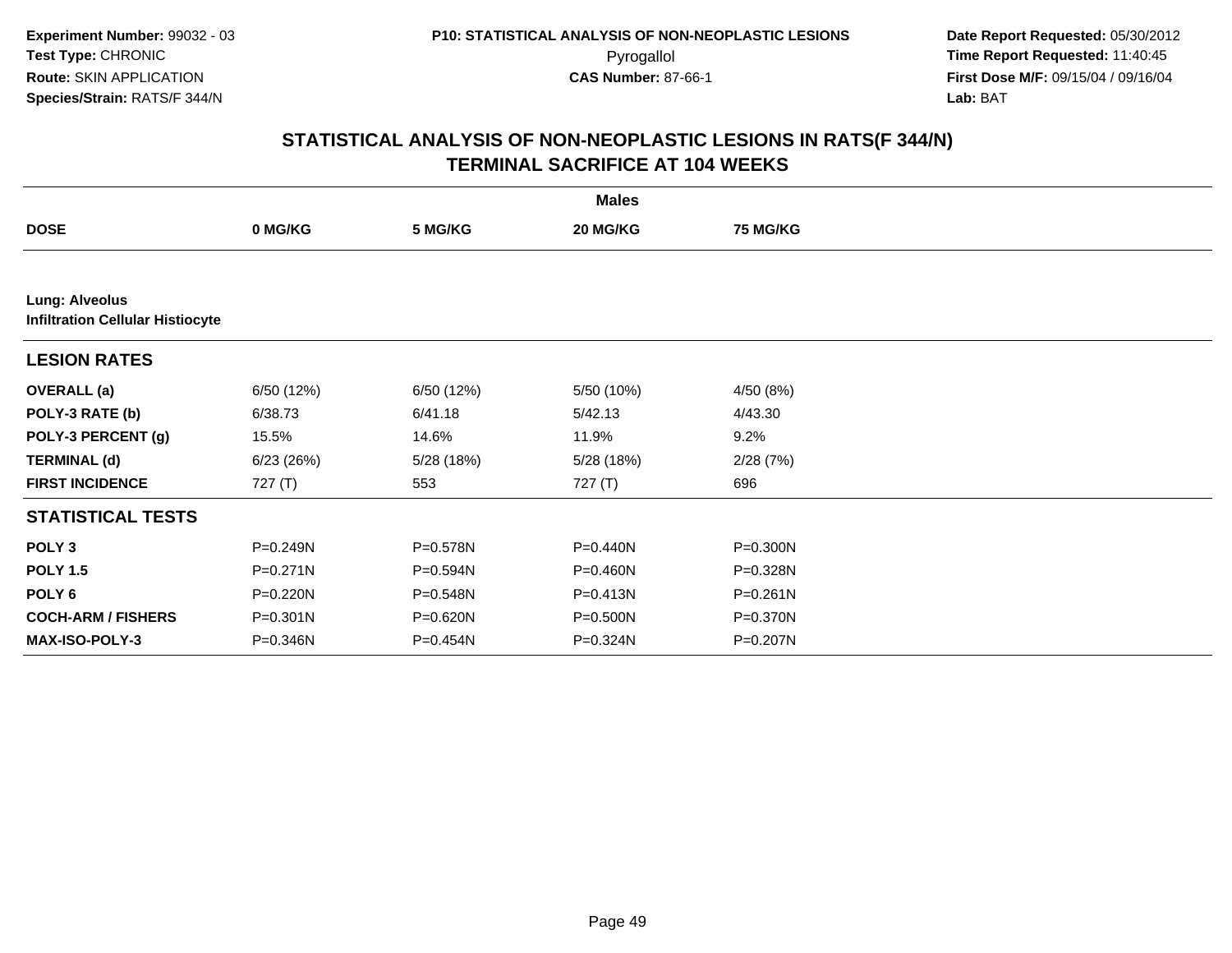|                                                      |             |             | <b>Males</b> |            |  |
|------------------------------------------------------|-------------|-------------|--------------|------------|--|
| <b>DOSE</b>                                          | 0 MG/KG     | 5 MG/KG     | 20 MG/KG     | 75 MG/KG   |  |
|                                                      |             |             |              |            |  |
| Lymph Node, Mesenteric<br><b>Degeneration Cystic</b> |             |             |              |            |  |
| <b>LESION RATES</b>                                  |             |             |              |            |  |
| <b>OVERALL</b> (a)                                   | 0/50(0%)    | 4/50 (8%)   | 1/50(2%)     | 5/50 (10%) |  |
| POLY-3 RATE (b)                                      | 0/38.73     | 4/40.62     | 1/42.13      | 5/43.32    |  |
| POLY-3 PERCENT (g)                                   | 0%          | 9.9%        | 2.4%         | 11.5%      |  |
| <b>TERMINAL (d)</b>                                  | 0/23(0%)    | 4/28 (14%)  | 1/28(4%)     | 3/28(11%)  |  |
| <b>FIRST INCIDENCE</b>                               | ---         | 727 (T)     | 727 (T)      | 696        |  |
| <b>STATISTICAL TESTS</b>                             |             |             |              |            |  |
| POLY <sub>3</sub>                                    | $P = 0.082$ | $P = 0.065$ | $P = 0.517$  | P=0.040*   |  |
| <b>POLY 1.5</b>                                      | $P = 0.075$ | $P = 0.064$ | $P = 0.511$  | P=0.036*   |  |
| POLY <sub>6</sub>                                    | $P = 0.095$ | $P = 0.069$ | $P=0.524$    | P=0.048*   |  |
| <b>COCH-ARM / FISHERS</b>                            | $P = 0.067$ | $P = 0.059$ | $P = 0.500$  | P=0.028*   |  |
| MAX-ISO-POLY-3                                       | P=0.031*    | $P=0.024*$  | $P = 0.179$  | P=0.018*   |  |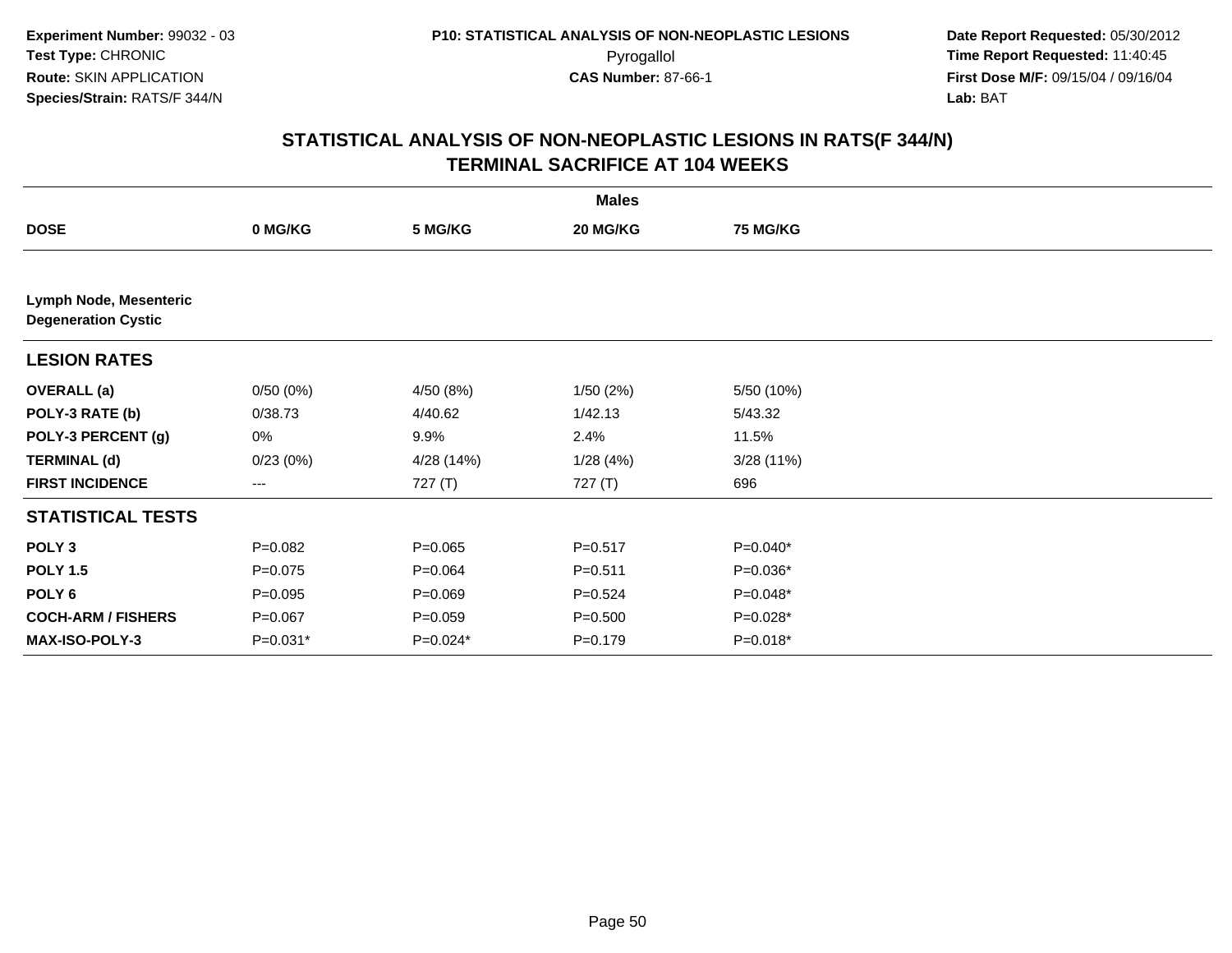|                                             |             |          | <b>Males</b> |                 |  |
|---------------------------------------------|-------------|----------|--------------|-----------------|--|
| <b>DOSE</b>                                 | 0 MG/KG     | 5 MG/KG  | 20 MG/KG     | <b>75 MG/KG</b> |  |
|                                             |             |          |              |                 |  |
| <b>Lymph Node, Mesenteric</b><br>Hemorrhage |             |          |              |                 |  |
| <b>LESION RATES</b>                         |             |          |              |                 |  |
| <b>OVERALL</b> (a)                          | 0/50(0%)    | 0/50(0%) | 0/50(0%)     | 2/50(4%)        |  |
| POLY-3 RATE (b)                             | 0/38.73     | 0/40.62  | 0/42.13      | 2/43.58         |  |
| POLY-3 PERCENT (g)                          | 0%          | 0%       | 0%           | 4.6%            |  |
| <b>TERMINAL (d)</b>                         | 0/23(0%)    | 0/28(0%) | 0/28(0%)     | 0/28(0%)        |  |
| <b>FIRST INCIDENCE</b>                      | $--$        | $---$    | $--$         | 639             |  |
| <b>STATISTICAL TESTS</b>                    |             |          |              |                 |  |
| POLY <sub>3</sub>                           | P=0.046*    | (e)      | (e)          | $P = 0.264$     |  |
| <b>POLY 1.5</b>                             | P=0.044*    | (e)      | (e)          | $P = 0.253$     |  |
| POLY <sub>6</sub>                           | $P=0.050*$  | (e)      | (e)          | $P = 0.281$     |  |
| <b>COCH-ARM / FISHERS</b>                   | $P=0.042*$  | (e)      | (e)          | $P = 0.247$     |  |
| <b>MAX-ISO-POLY-3</b>                       | $P = 0.059$ | (e)      | (e)          | $P = 0.101$     |  |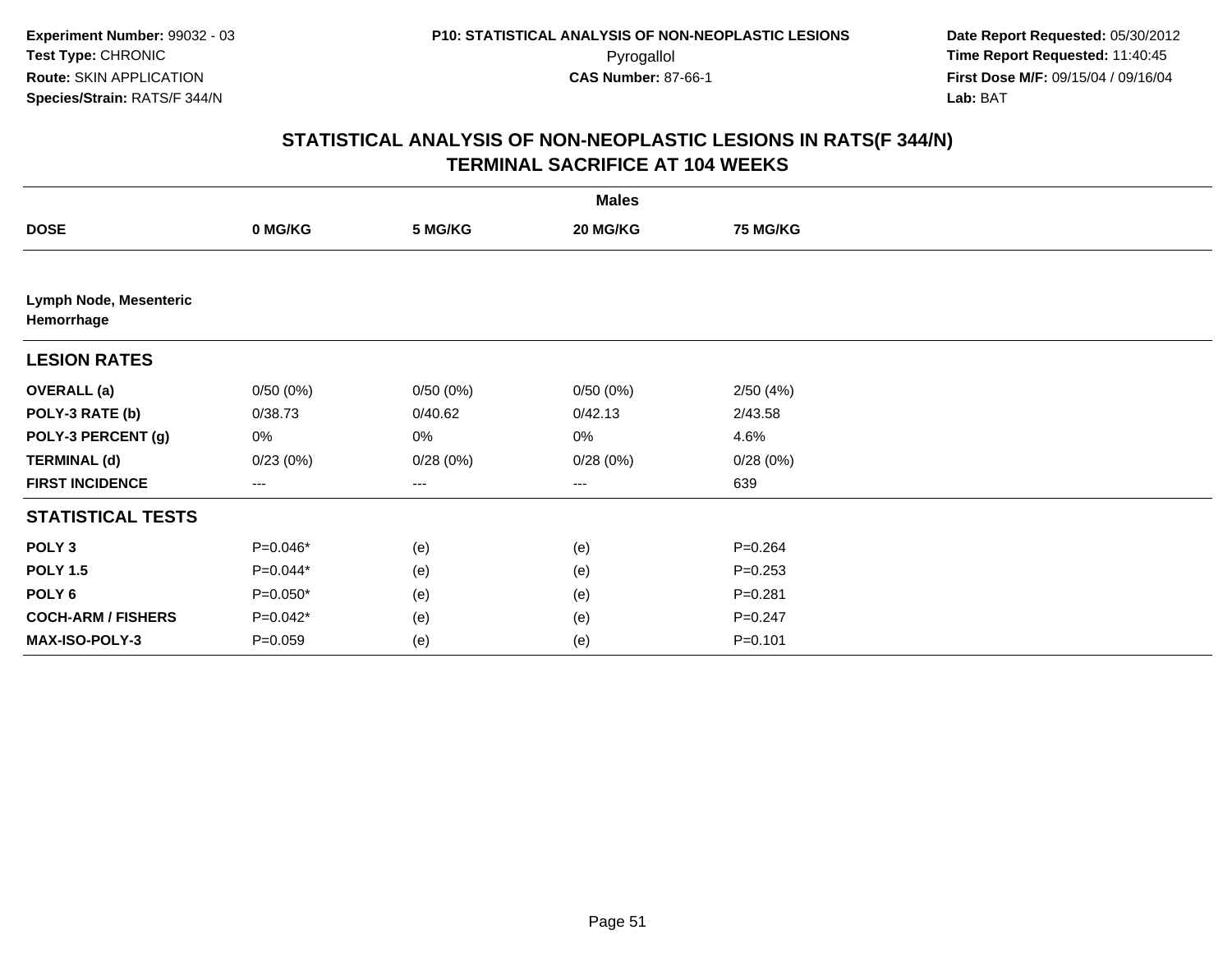|                                       |             |          | <b>Males</b> |                        |  |
|---------------------------------------|-------------|----------|--------------|------------------------|--|
| <b>DOSE</b>                           | 0 MG/KG     | 5 MG/KG  | 20 MG/KG     | <b>75 MG/KG</b>        |  |
|                                       |             |          |              |                        |  |
| Lymph Node, Mesenteric<br>Hyperplasia |             |          |              |                        |  |
| <b>LESION RATES</b>                   |             |          |              |                        |  |
| <b>OVERALL (a)</b>                    | 0/50(0%)    | 0/50(0%) | 3/50(6%)     | 0/50(0%)               |  |
| POLY-3 RATE (b)                       | 0/38.73     | 0/40.62  | 3/42.46      | 0/43.08                |  |
| POLY-3 PERCENT (g)                    | 0%          | 0%       | 7.1%         | $0\%$                  |  |
| <b>TERMINAL (d)</b>                   | 0/23(0%)    | 0/28(0%) | 2/28(7%)     | 0/28(0%)               |  |
| <b>FIRST INCIDENCE</b>                | ---         | $--$     | 637          | $\qquad \qquad \cdots$ |  |
| <b>STATISTICAL TESTS</b>              |             |          |              |                        |  |
| POLY <sub>3</sub>                     | P=0.556N    | (e)      | $P = 0.135$  | (e)                    |  |
| <b>POLY 1.5</b>                       | P=0.573N    | (e)      | $P = 0.130$  | (e)                    |  |
| POLY <sub>6</sub>                     | P=0.534N    | (e)      | $P = 0.144$  | (e)                    |  |
| <b>COCH-ARM / FISHERS</b>             | P=0.596N    | (e)      | $P = 0.121$  | (e)                    |  |
| MAX-ISO-POLY-3                        | $P = 0.210$ | (e)      | $P=0.052$    | (e)                    |  |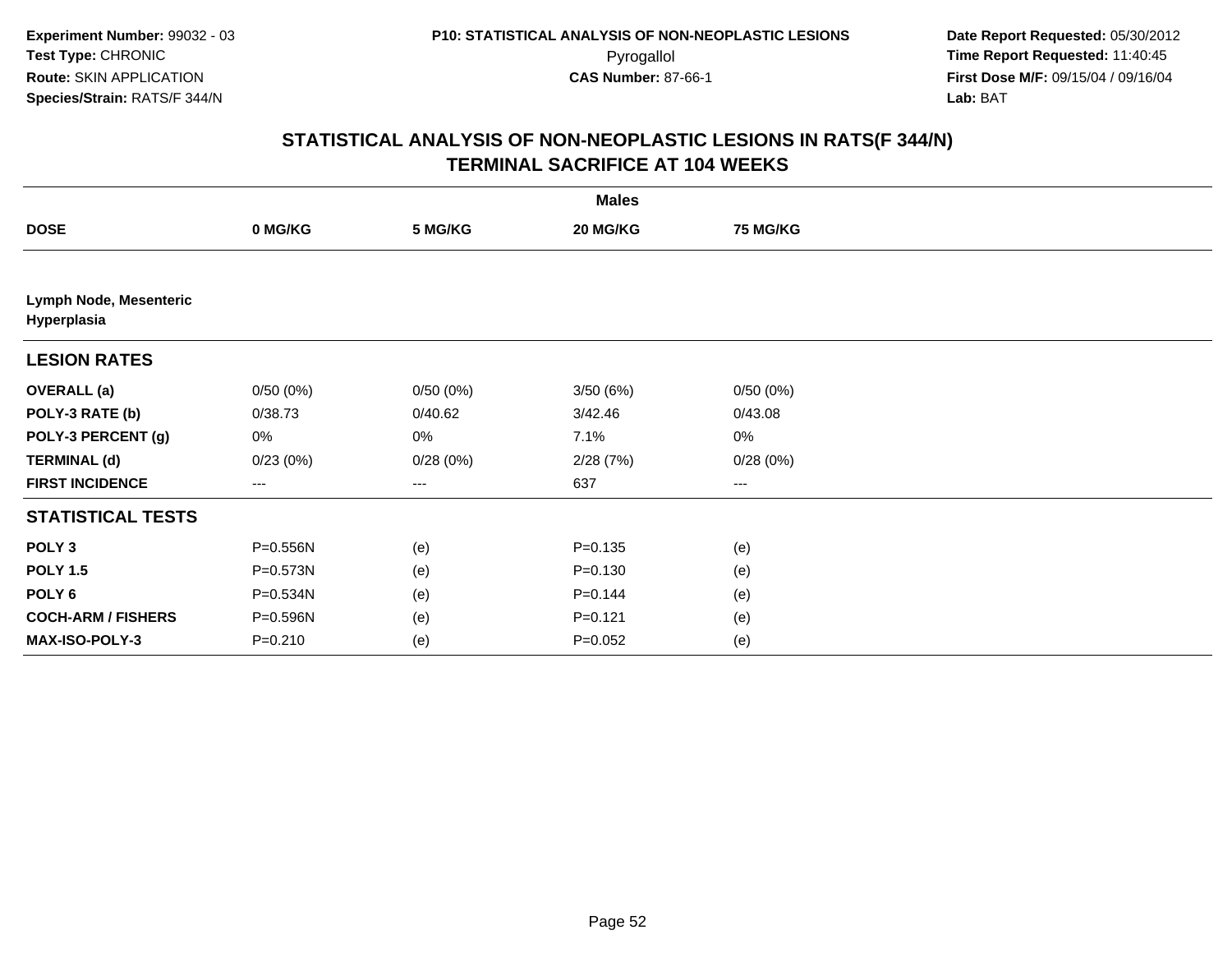|                                               |          |                        | <b>Males</b> |                 |  |
|-----------------------------------------------|----------|------------------------|--------------|-----------------|--|
| <b>DOSE</b>                                   | 0 MG/KG  | 5 MG/KG                | 20 MG/KG     | <b>75 MG/KG</b> |  |
|                                               |          |                        |              |                 |  |
| <b>Lymph Node, Mesenteric</b><br>Inflammation |          |                        |              |                 |  |
| <b>LESION RATES</b>                           |          |                        |              |                 |  |
| <b>OVERALL (a)</b>                            | 0/50(0%) | 0/50(0%)               | 0/50(0%)     | 0/50(0%)        |  |
| POLY-3 RATE (b)                               | 0/38.73  | 0/40.62                | 0/42.13      | 0/43.08         |  |
| POLY-3 PERCENT (g)                            | 0%       | 0%                     | $0\%$        | 0%              |  |
| <b>TERMINAL (d)</b>                           | 0/23(0%) | 0/28(0%)               | 0/28(0%)     | 0/28(0%)        |  |
| <b>FIRST INCIDENCE</b>                        | ---      | $\qquad \qquad \cdots$ | $\cdots$     | ---             |  |
| <b>STATISTICAL TESTS</b>                      |          |                        |              |                 |  |
| POLY <sub>3</sub>                             | (n)      | (n)                    | (n)          | (n)             |  |
| <b>POLY 1.5</b>                               | (n)      | (n)                    | (n)          | (n)             |  |
| POLY <sub>6</sub>                             | (n)      | (n)                    | (n)          | (n)             |  |
| <b>COCH-ARM / FISHERS</b>                     | (n)      | (n)                    | (n)          | (n)             |  |
| MAX-ISO-POLY-3                                | (n)      | (n)                    | (n)          | (n)             |  |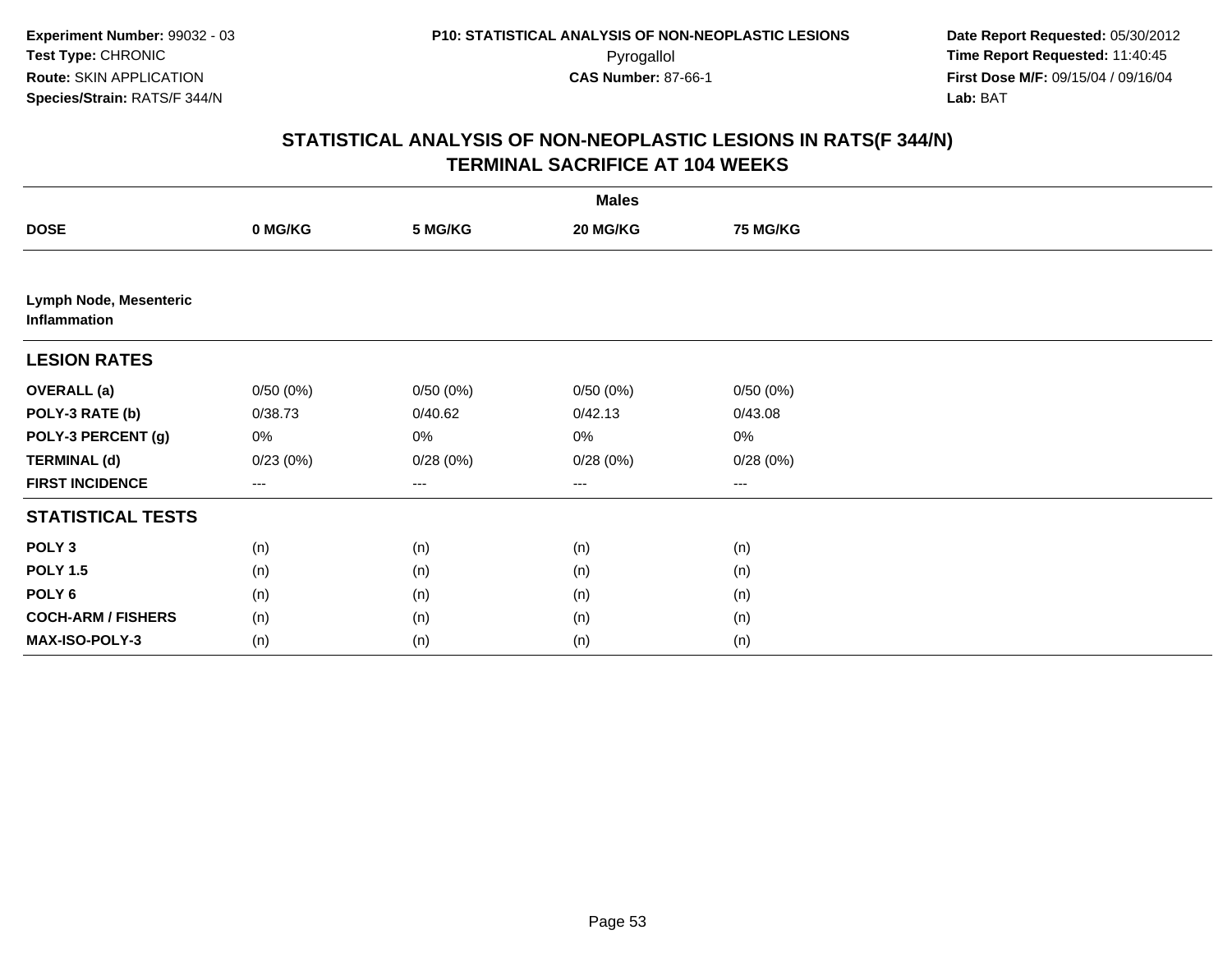|                                                           |          |             | <b>Males</b> |                 |  |
|-----------------------------------------------------------|----------|-------------|--------------|-----------------|--|
| <b>DOSE</b>                                               | 0 MG/KG  | 5 MG/KG     | 20 MG/KG     | <b>75 MG/KG</b> |  |
|                                                           |          |             |              |                 |  |
| <b>Lymph Node, Mesenteric</b><br><b>Necrosis Lymphoid</b> |          |             |              |                 |  |
| <b>LESION RATES</b>                                       |          |             |              |                 |  |
| <b>OVERALL</b> (a)                                        | 0/50(0%) | 2/50(4%)    | 0/50(0%)     | 0/50(0%)        |  |
| POLY-3 RATE (b)                                           | 0/38.73  | 2/40.81     | 0/42.13      | 0/43.08         |  |
| POLY-3 PERCENT (g)                                        | 0%       | 4.9%        | 0%           | 0%              |  |
| <b>TERMINAL (d)</b>                                       | 0/23(0%) | 1/28(4%)    | 0/28(0%)     | 0/28(0%)        |  |
| <b>FIRST INCIDENCE</b>                                    | $---$    | 678         | $--$         | ---             |  |
| <b>STATISTICAL TESTS</b>                                  |          |             |              |                 |  |
| POLY <sub>3</sub>                                         | P=0.364N | $P = 0.248$ | (e)          | (e)             |  |
| <b>POLY 1.5</b>                                           | P=0.371N | $P = 0.245$ | (e)          | (e)             |  |
| POLY <sub>6</sub>                                         | P=0.352N | $P = 0.257$ | (e)          | (e)             |  |
| <b>COCH-ARM / FISHERS</b>                                 | P=0.383N | $P = 0.247$ | (e)          | (e)             |  |
| MAX-ISO-POLY-3                                            | P=0.265N | $P = 0.087$ | (e)          | (e)             |  |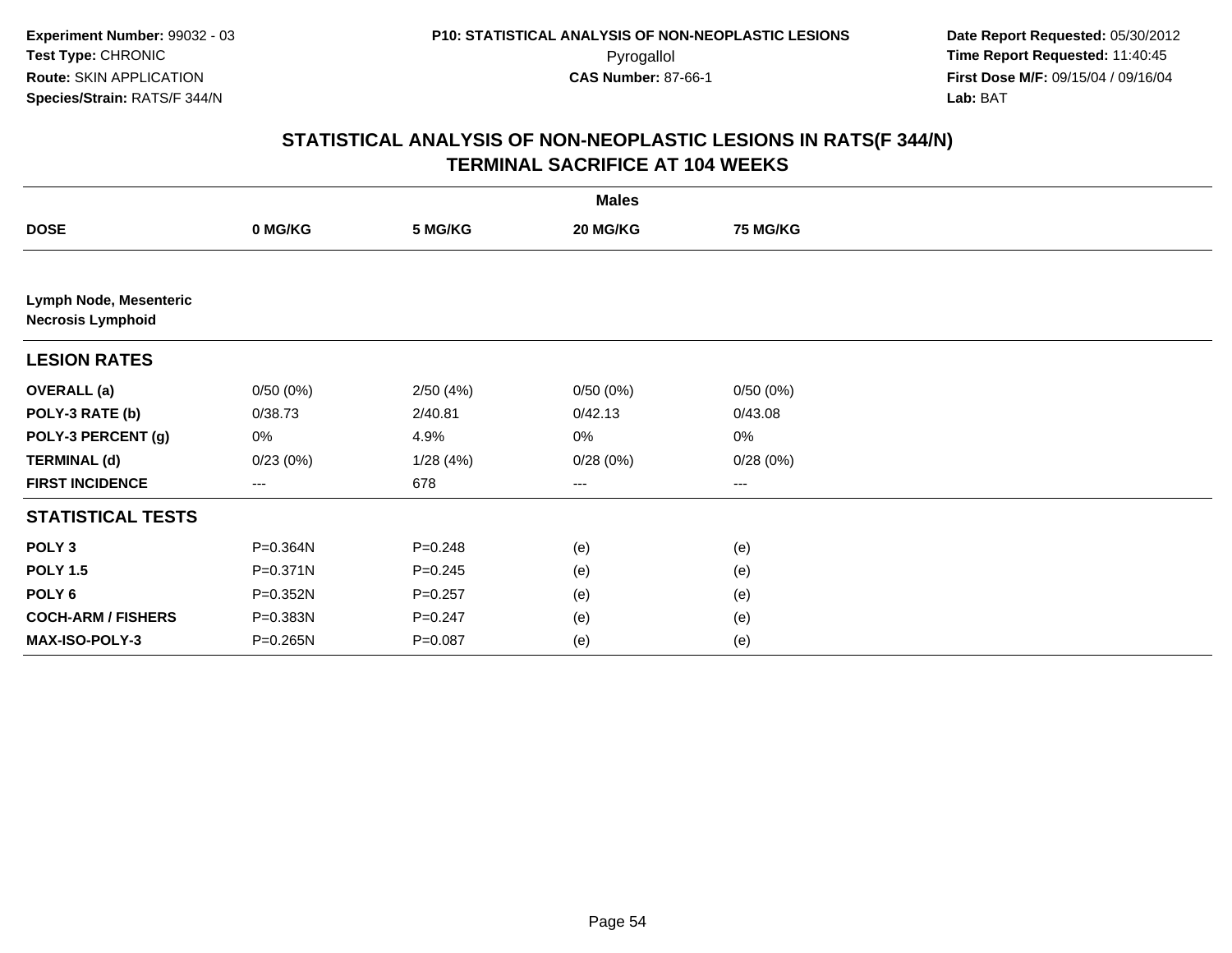|                                                |              |                   | <b>Males</b>      |                 |  |
|------------------------------------------------|--------------|-------------------|-------------------|-----------------|--|
| <b>DOSE</b>                                    | 0 MG/KG      | 5 MG/KG           | 20 MG/KG          | <b>75 MG/KG</b> |  |
|                                                |              |                   |                   |                 |  |
| <b>Lymph Node: Deep Cervical</b><br>Hemorrhage |              |                   |                   |                 |  |
| <b>LESION RATES</b>                            |              |                   |                   |                 |  |
| <b>OVERALL (a)</b>                             | $0/10(0\%)$  | 0/8(0%)           | 0/4(0%)           | 2/7(29%)        |  |
| POLY-3 RATE (b)                                | 0/6.74       | 0/6.11            | 0/3.06            | 2/5.75          |  |
| POLY-3 PERCENT (g)                             | 0%           | 0%                | 0%                | 34.8%           |  |
| <b>TERMINAL (d)</b>                            | $0/1$ $(0%)$ | 0/5(0%)           | $0/1$ $(0%)$      | $0/1$ $(0%)$    |  |
| <b>FIRST INCIDENCE</b>                         | ---          | $\qquad \qquad -$ | $\qquad \qquad -$ | 552             |  |
| <b>STATISTICAL TESTS</b>                       |              |                   |                   |                 |  |
| POLY <sub>3</sub>                              | P=0.027*     | (e)               | (e)               | $P = 0.171$     |  |
| <b>POLY 1.5</b>                                | P=0.025*     | (e)               | (e)               | $P = 0.152$     |  |
| POLY <sub>6</sub>                              | P=0.032*     | (e)               | (e)               | $P = 0.217$     |  |
| <b>COCH-ARM / FISHERS</b>                      | $P=0.030*$   | (e)               | (e)               | $P = 0.154$     |  |
| MAX-ISO-POLY-3                                 | P=0.021*     | (e)               | (e)               | $P=0.039*$      |  |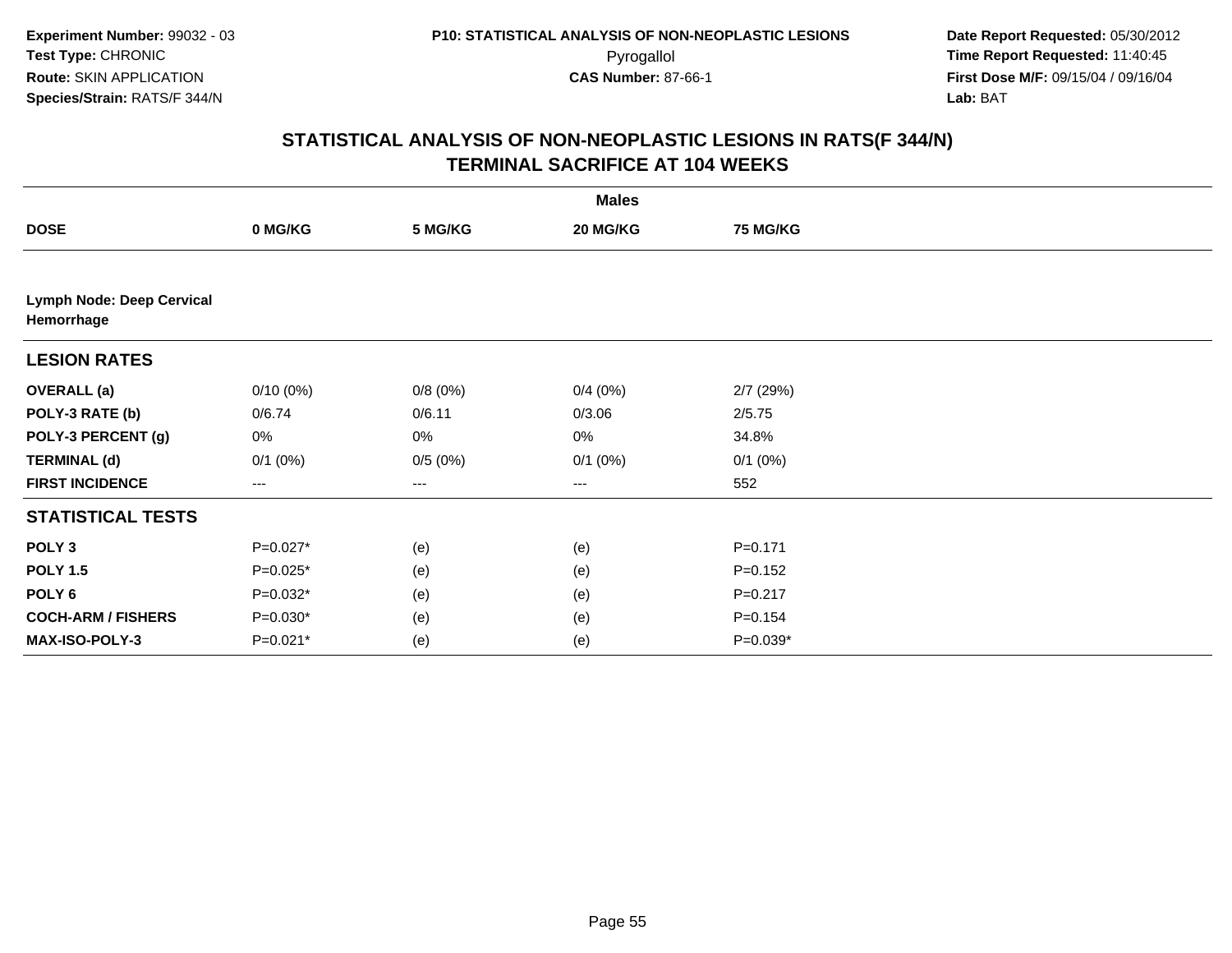|                                                              |              |              | <b>Males</b>      |                 |  |
|--------------------------------------------------------------|--------------|--------------|-------------------|-----------------|--|
| <b>DOSE</b>                                                  | 0 MG/KG      | 5 MG/KG      | 20 MG/KG          | <b>75 MG/KG</b> |  |
|                                                              |              |              |                   |                 |  |
| <b>Lymph Node: Mediastinal</b><br><b>Degeneration Cystic</b> |              |              |                   |                 |  |
| <b>LESION RATES</b>                                          |              |              |                   |                 |  |
| <b>OVERALL</b> (a)                                           | 2/10 (20%)   | 1/8 (13%)    | 0/4(0%)           | 0/7(0%)         |  |
| POLY-3 RATE (b)                                              | 2/7.48       | 1/6.11       | 0/3.06            | 0/5.01          |  |
| POLY-3 PERCENT (g)                                           | 26.7%        | 16.4%        | 0%                | 0%              |  |
| <b>TERMINAL (d)</b>                                          | $0/1$ $(0%)$ | 1/5(20%)     | $0/1$ (0%)        | $0/1$ $(0%)$    |  |
| <b>FIRST INCIDENCE</b>                                       | 598          | 727 (T)      | $\qquad \qquad -$ | ---             |  |
| <b>STATISTICAL TESTS</b>                                     |              |              |                   |                 |  |
| POLY <sub>3</sub>                                            | P=0.255N     | P=0.577N     | P=0.445N          | P=0.317N        |  |
| <b>POLY 1.5</b>                                              | P=0.254N     | P=0.584N     | P=0.448N          | P=0.317N        |  |
| POLY <sub>6</sub>                                            | $P = 0.261N$ | $P = 0.543N$ | P=0.449N          | P=0.313N        |  |
| <b>COCH-ARM / FISHERS</b>                                    | P=0.246N     | P=0.588N     | P=0.495N          | P=0.331N        |  |
| <b>MAX-ISO-POLY-3</b>                                        | P=0.195N     | P=0.334N     | $P = 0.201N$      | P=0.126N        |  |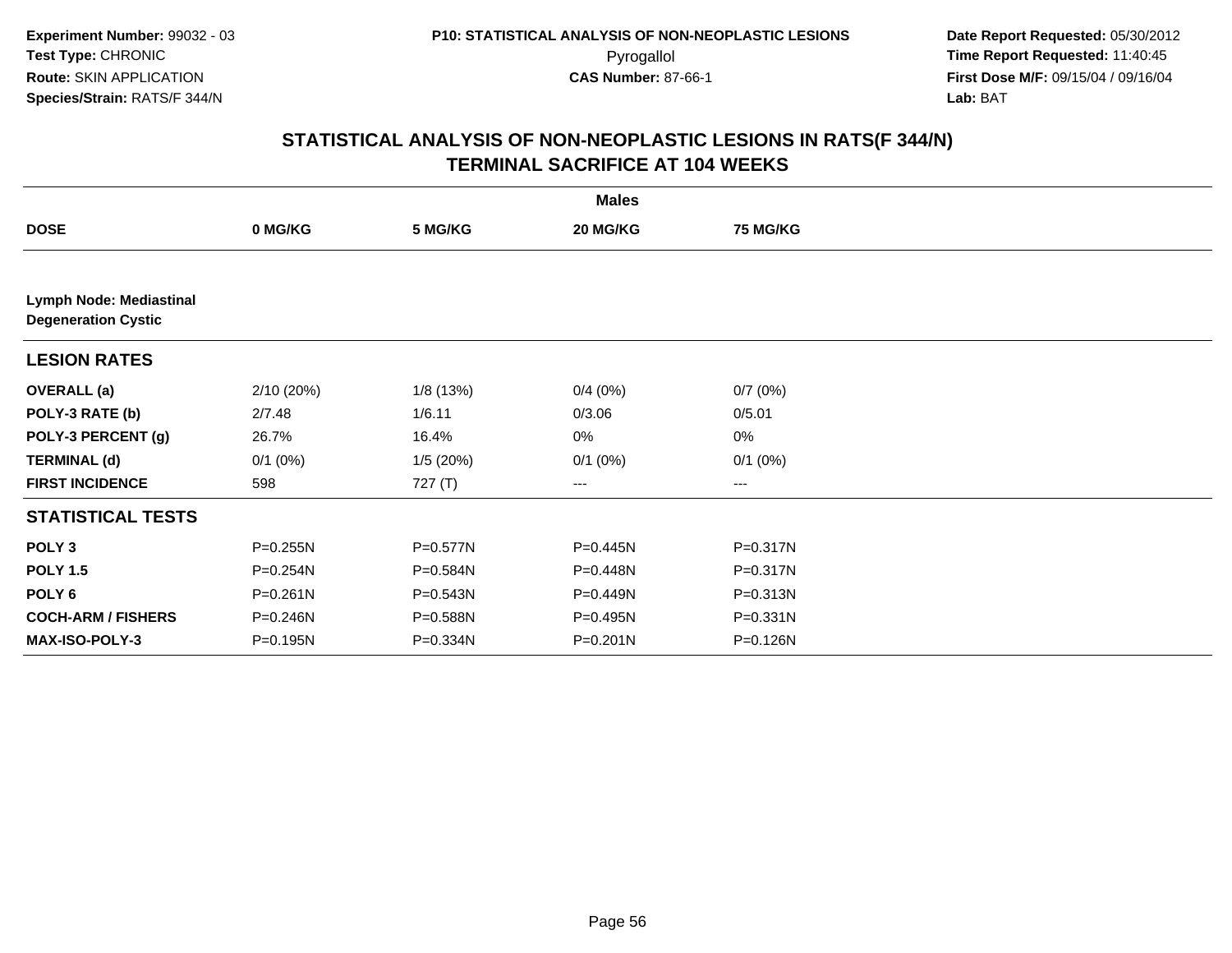|                                              |              |             | <b>Males</b>           |                 |  |
|----------------------------------------------|--------------|-------------|------------------------|-----------------|--|
| <b>DOSE</b>                                  | 0 MG/KG      | 5 MG/KG     | 20 MG/KG               | <b>75 MG/KG</b> |  |
|                                              |              |             |                        |                 |  |
| <b>Lymph Node: Mediastinal</b><br>Hemorrhage |              |             |                        |                 |  |
| <b>LESION RATES</b>                          |              |             |                        |                 |  |
| <b>OVERALL</b> (a)                           | $0/10(0\%)$  | $2/8$ (25%) | 0/4(0%)                | 0/7(0%)         |  |
| POLY-3 RATE (b)                              | 0/6.74       | 2/6.83      | 0/3.06                 | 0/5.01          |  |
| POLY-3 PERCENT (g)                           | 0%           | 29.3%       | 0%                     | 0%              |  |
| <b>TERMINAL (d)</b>                          | $0/1$ $(0%)$ | 1/5(20%)    | $0/1$ $(0%)$           | $0/1$ $(0%)$    |  |
| <b>FIRST INCIDENCE</b>                       | ---          | 478         | $\qquad \qquad \cdots$ | $\cdots$        |  |
| <b>STATISTICAL TESTS</b>                     |              |             |                        |                 |  |
| POLY <sub>3</sub>                            | P=0.391N     | $P = 0.219$ | (e)                    | (e)             |  |
| <b>POLY 1.5</b>                              | P=0.413N     | $P = 0.192$ | (e)                    | (e)             |  |
| POLY <sub>6</sub>                            | P=0.354N     | $P = 0.284$ | (e)                    | (e)             |  |
| <b>COCH-ARM / FISHERS</b>                    | P=0.433N     | $P = 0.183$ | (e)                    | (e)             |  |
| MAX-ISO-POLY-3                               | P=0.338N     | $P = 0.070$ | (e)                    | (e)             |  |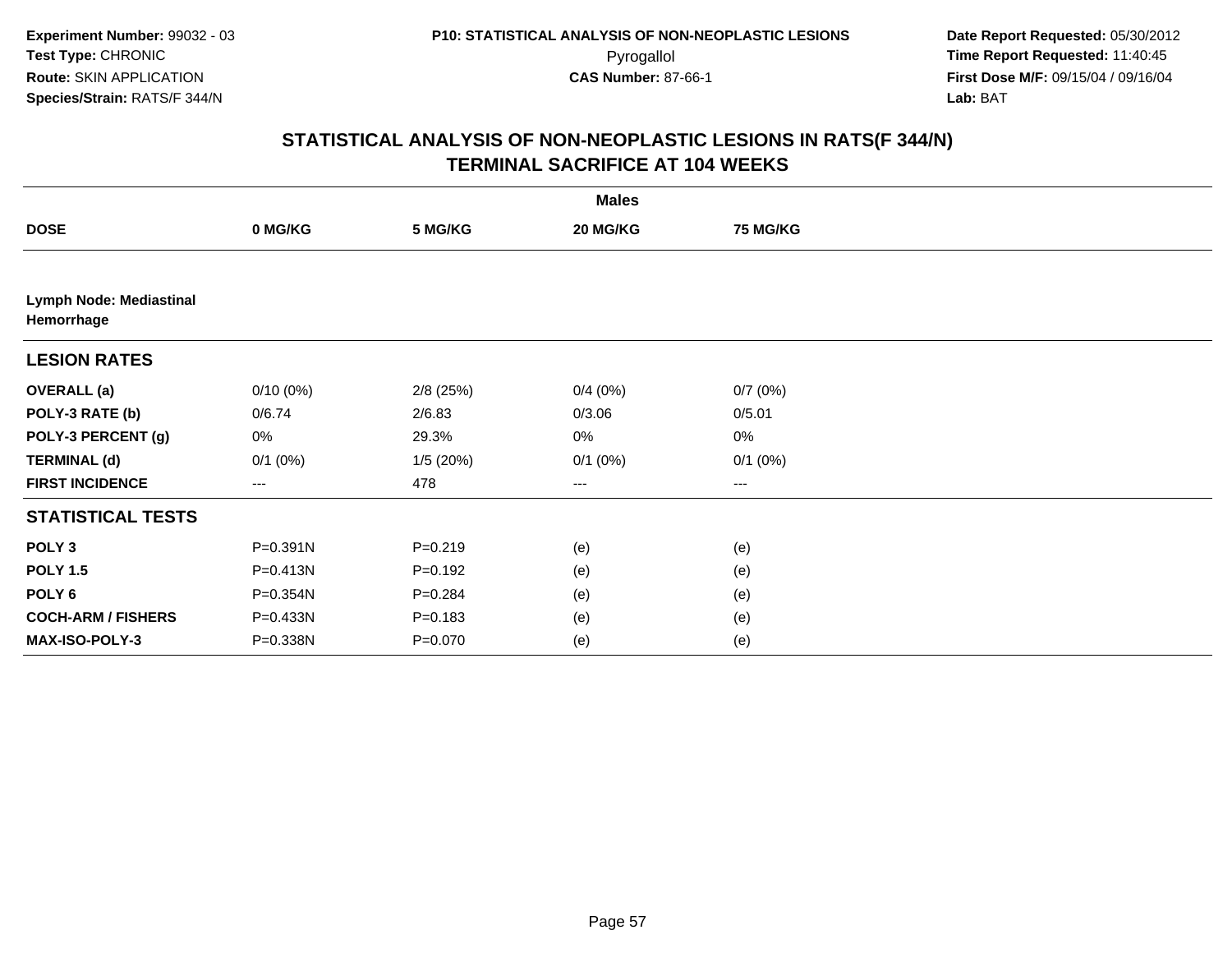|                                        |              |             | <b>Males</b> |              |  |
|----------------------------------------|--------------|-------------|--------------|--------------|--|
| <b>DOSE</b>                            | 0 MG/KG      | 5 MG/KG     | 20 MG/KG     | 75 MG/KG     |  |
|                                        |              |             |              |              |  |
| Lymph Node: Mediastinal<br>Hyperplasia |              |             |              |              |  |
| <b>LESION RATES</b>                    |              |             |              |              |  |
| <b>OVERALL</b> (a)                     | 2/10 (20%)   | $2/8$ (25%) | $1/4$ (25%)  | 0/7(0%)      |  |
| POLY-3 RATE (b)                        | 2/7.17       | 2/6.11      | 1/3.39       | 0/5.01       |  |
| POLY-3 PERCENT (g)                     | 27.9%        | 32.7%       | 29.5%        | 0%           |  |
| <b>TERMINAL (d)</b>                    | $0/1$ $(0%)$ | 2/5(40%)    | $0/1$ $(0%)$ | $0/1$ $(0%)$ |  |
| <b>FIRST INCIDENCE</b>                 | 645          | 727(T)      | 637          | ---          |  |
| <b>STATISTICAL TESTS</b>               |              |             |              |              |  |
| POLY <sub>3</sub>                      | P=0.194N     | $P = 0.656$ | $P=0.748$    | P=0.304N     |  |
| <b>POLY 1.5</b>                        | P=0.198N     | $P = 0.631$ | $P = 0.718$  | $P = 0.310N$ |  |
| POLY <sub>6</sub>                      | P=0.192N     | $P=0.718$   | P=0.762N     | P=0.289N     |  |
| <b>COCH-ARM / FISHERS</b>              | P=0.193N     | $P = 0.618$ | $P = 0.670$  | P=0.331N     |  |
| MAX-ISO-POLY-3                         | P=0.224N     | $P=0.425$   | $P=0.480$    | P=0.114N     |  |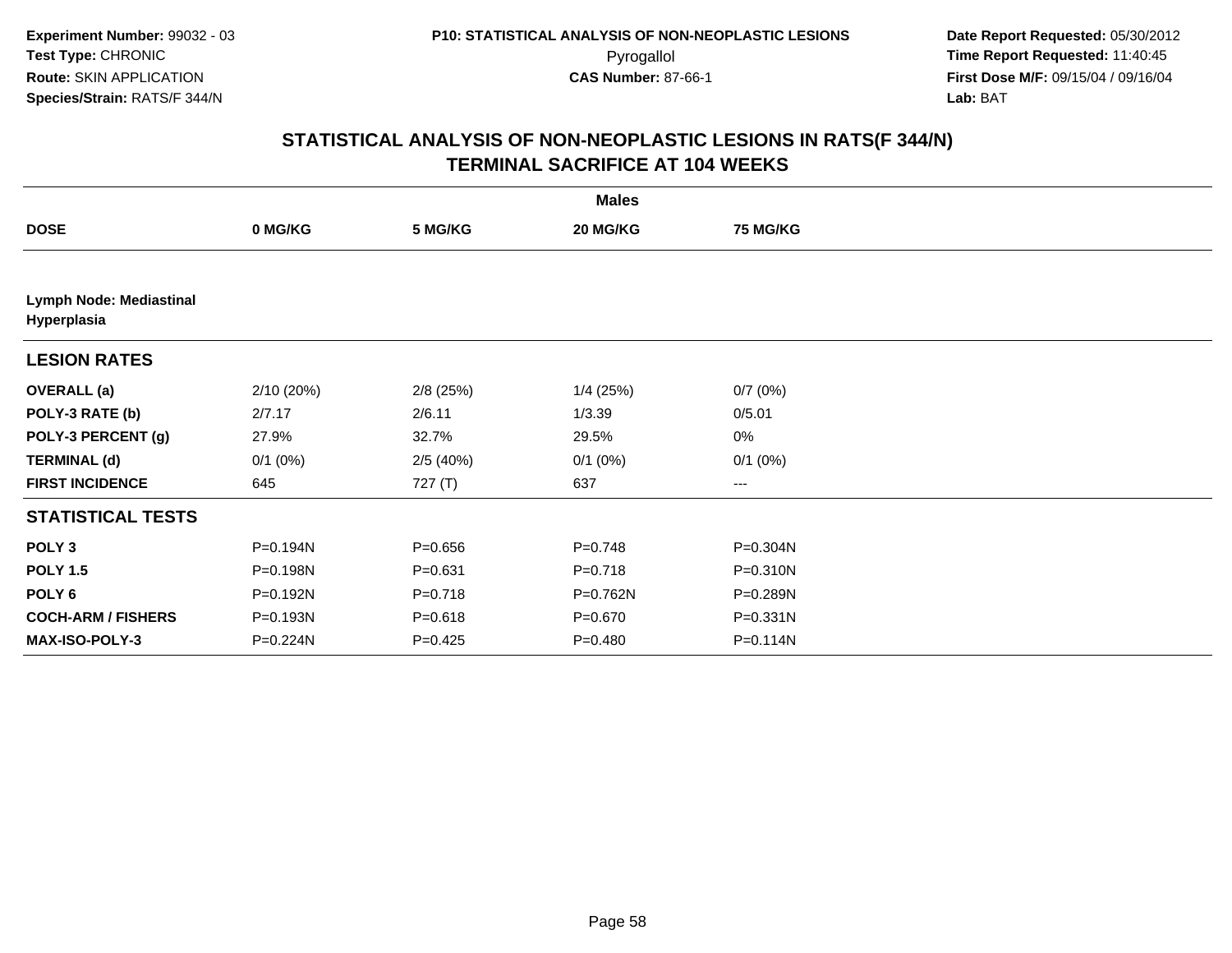|                                      |                   |          | <b>Males</b> |          |  |
|--------------------------------------|-------------------|----------|--------------|----------|--|
| <b>DOSE</b>                          | 0 MG/KG           | 5 MG/KG  | 20 MG/KG     | 75 MG/KG |  |
|                                      |                   |          |              |          |  |
| <b>Mammary Gland</b><br>Inflammation |                   |          |              |          |  |
| <b>LESION RATES</b>                  |                   |          |              |          |  |
| <b>OVERALL</b> (a)                   | 0/50(0%)          | 1/49(2%) | 0/50(0%)     | 0/50(0%) |  |
| POLY-3 RATE (b)                      | 0/38.73           | 1/39.62  | 0/42.13      | 0/43.08  |  |
| POLY-3 PERCENT (g)                   | 0%                | 2.5%     | $0\%$        | $0\%$    |  |
| <b>TERMINAL (d)</b>                  | 0/23(0%)          | 1/27(4%) | 0/28(0%)     | 0/28(0%) |  |
| <b>FIRST INCIDENCE</b>               | $\qquad \qquad -$ | 727 (T)  | $\cdots$     | $\cdots$ |  |
| <b>STATISTICAL TESTS</b>             |                   |          |              |          |  |
| POLY <sub>3</sub>                    | (n)               | (n)      | (n)          | (n)      |  |
| <b>POLY 1.5</b>                      | (n)               | (n)      | (n)          | (n)      |  |
| POLY <sub>6</sub>                    | (n)               | (n)      | (n)          | (n)      |  |
| <b>COCH-ARM / FISHERS</b>            | (n)               | (n)      | (n)          | (n)      |  |
| <b>MAX-ISO-POLY-3</b>                | (n)               | (n)      | (n)          | (n)      |  |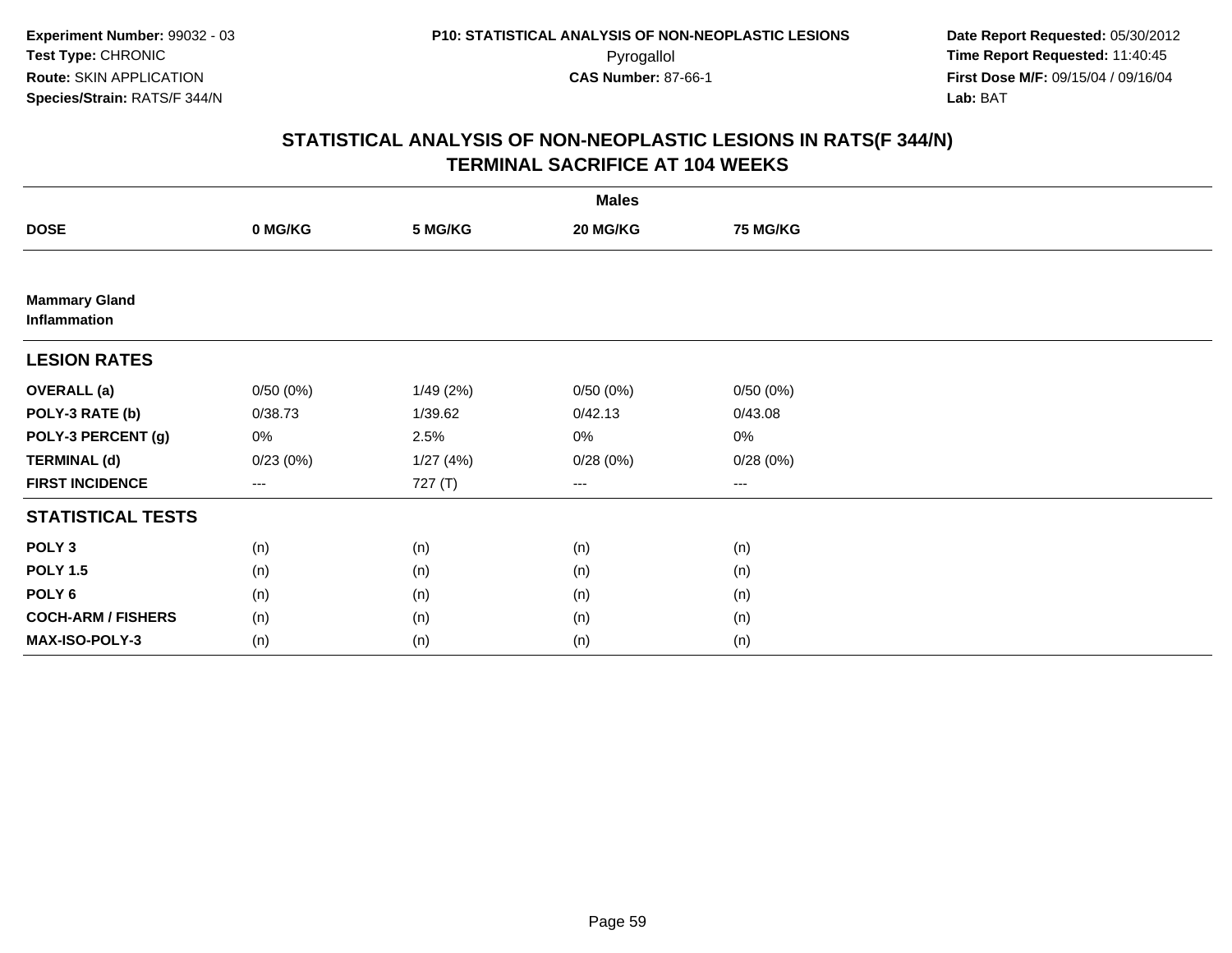|                                    |          |          | <b>Males</b>           |                 |  |
|------------------------------------|----------|----------|------------------------|-----------------|--|
| <b>DOSE</b>                        | 0 MG/KG  | 5 MG/KG  | 20 MG/KG               | <b>75 MG/KG</b> |  |
|                                    |          |          |                        |                 |  |
| <b>Mammary Gland: Duct</b><br>Cyst |          |          |                        |                 |  |
| <b>LESION RATES</b>                |          |          |                        |                 |  |
| <b>OVERALL</b> (a)                 | 1/50(2%) | 0/49(0%) | 0/50(0%)               | 0/50(0%)        |  |
| POLY-3 RATE (b)                    | 1/38.73  | 0/39.62  | 0/42.13                | 0/43.08         |  |
| POLY-3 PERCENT (g)                 | 2.6%     | 0%       | 0%                     | 0%              |  |
| <b>TERMINAL (d)</b>                | 1/23(4%) | 0/27(0%) | 0/28(0%)               | 0/28(0%)        |  |
| <b>FIRST INCIDENCE</b>             | 727 (T)  | ---      | $\qquad \qquad \cdots$ | $--$            |  |
| <b>STATISTICAL TESTS</b>           |          |          |                        |                 |  |
| POLY <sub>3</sub>                  | (n)      | (n)      | (n)                    | (n)             |  |
| <b>POLY 1.5</b>                    | (n)      | (n)      | (n)                    | (n)             |  |
| POLY <sub>6</sub>                  | (n)      | (n)      | (n)                    | (n)             |  |
| <b>COCH-ARM / FISHERS</b>          | (n)      | (n)      | (n)                    | (n)             |  |
| MAX-ISO-POLY-3                     | (n)      | (n)      | (n)                    | (n)             |  |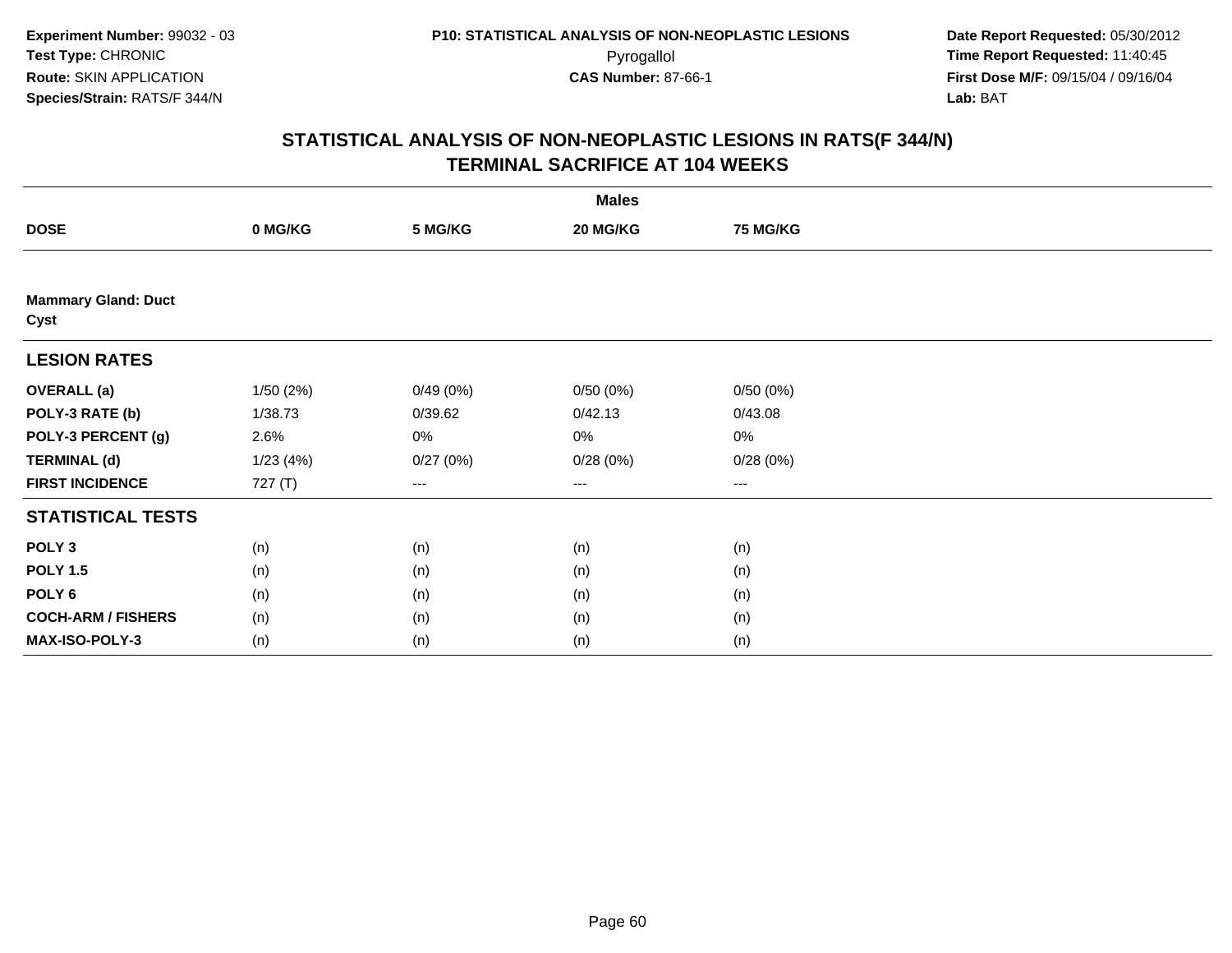| <b>Males</b>                        |            |             |             |                 |  |  |  |
|-------------------------------------|------------|-------------|-------------|-----------------|--|--|--|
| <b>DOSE</b>                         | 0 MG/KG    | 5 MG/KG     | 20 MG/KG    | <b>75 MG/KG</b> |  |  |  |
|                                     |            |             |             |                 |  |  |  |
| <b>Mesentery</b><br><b>Necrosis</b> |            |             |             |                 |  |  |  |
| <b>LESION RATES</b>                 |            |             |             |                 |  |  |  |
| <b>OVERALL</b> (a)                  | 7/9 (78%)  | 2/2 (100%)  | 3/3 (100%)  | 4/5 (80%)       |  |  |  |
| POLY-3 RATE (b)                     | 7/8.12     | 2/2.00      | 3/3.00      | 4/4.88          |  |  |  |
| POLY-3 PERCENT (g)                  | 86.2%      | 100%        | 100%        | 82%             |  |  |  |
| <b>TERMINAL (d)</b>                 | 2/2 (100%) | 2/2 (100%)  | 1/1 (100%)  | 2/2(100%)       |  |  |  |
| <b>FIRST INCIDENCE</b>              | 440        | 727 $(T)$   | 599         | 675             |  |  |  |
| <b>STATISTICAL TESTS</b>            |            |             |             |                 |  |  |  |
| POLY <sub>3</sub>                   | P=0.598N   | $P = 0.803$ | $P = 0.708$ | P=0.739N        |  |  |  |
| <b>POLY 1.5</b>                     | P=0.628N   | $P = 0.697$ | $P = 0.594$ | P=0.751N        |  |  |  |
| POLY <sub>6</sub>                   | P=0.557N   | $P = 0.966$ | $P = 0.926$ | P=0.726N        |  |  |  |
| <b>COCH-ARM / FISHERS</b>           | P=0.675N   | $P = 0.655$ | $P = 0.545$ | P=0.769N        |  |  |  |
| <b>MAX-ISO-POLY-3</b>               | P=0.488N   | $P = 0.295$ | $P = 0.242$ | P=0.419N        |  |  |  |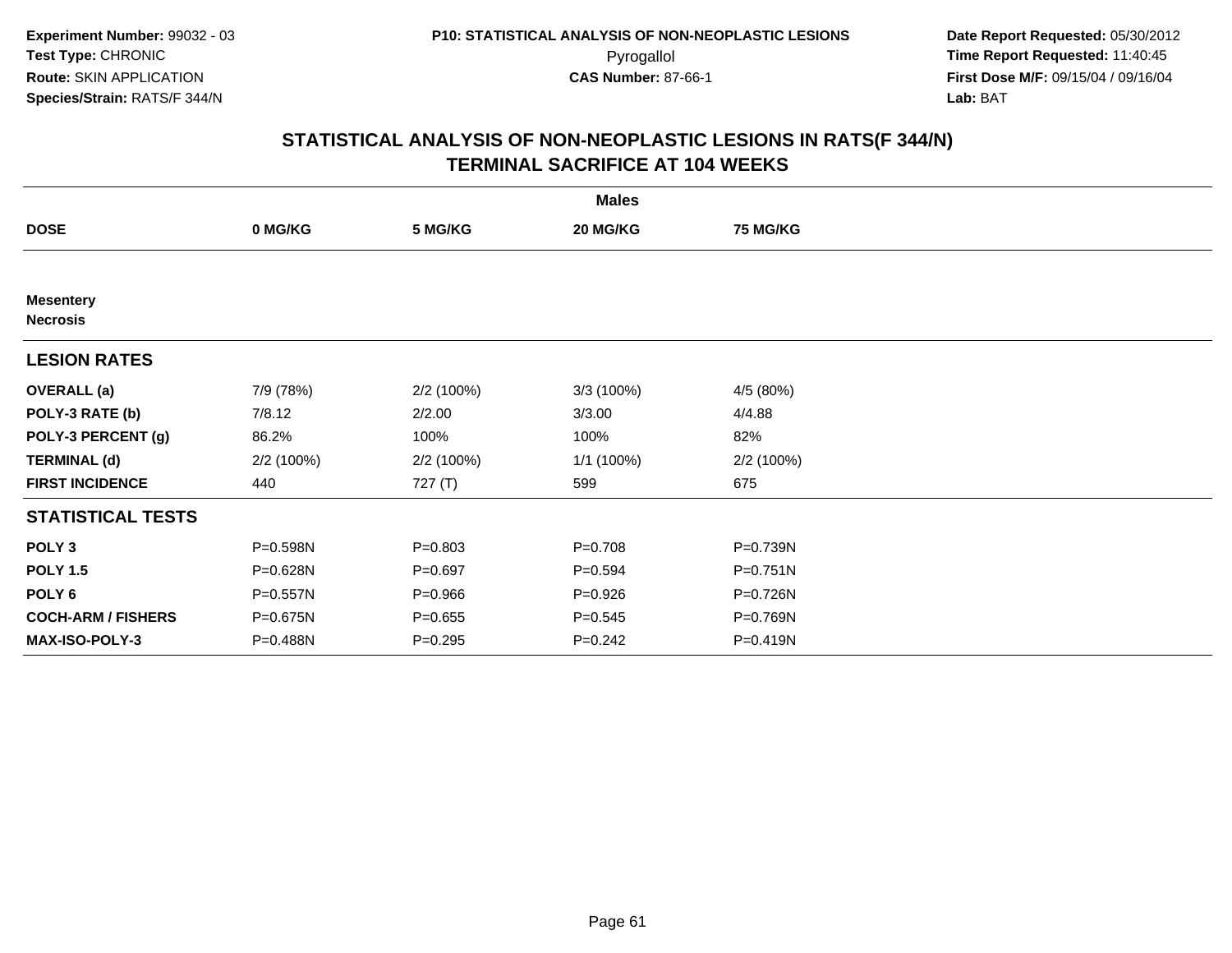| <b>Males</b>                |             |             |              |                 |  |  |  |
|-----------------------------|-------------|-------------|--------------|-----------------|--|--|--|
| <b>DOSE</b>                 | 0 MG/KG     | 5 MG/KG     | 20 MG/KG     | <b>75 MG/KG</b> |  |  |  |
|                             |             |             |              |                 |  |  |  |
| <b>Nose</b><br>Inflammation |             |             |              |                 |  |  |  |
| <b>LESION RATES</b>         |             |             |              |                 |  |  |  |
| <b>OVERALL</b> (a)          | 21/50 (42%) | 28/50 (56%) | 21/50 (42%)  | 18/50 (36%)     |  |  |  |
| POLY-3 RATE (b)             | 21/43.18    | 28/43.95    | 21/44.76     | 18/45.33        |  |  |  |
| POLY-3 PERCENT (g)          | 48.6%       | 63.7%       | 46.9%        | 39.7%           |  |  |  |
| <b>TERMINAL (d)</b>         | 11/23 (48%) | 18/28 (64%) | 13/28 (46%)  | 10/28 (36%)     |  |  |  |
| <b>FIRST INCIDENCE</b>      | 440         | 469         | 466          | 294             |  |  |  |
| <b>STATISTICAL TESTS</b>    |             |             |              |                 |  |  |  |
| POLY <sub>3</sub>           | P=0.056N    | $P = 0.104$ | $P = 0.522N$ | P=0.260N        |  |  |  |
| <b>POLY 1.5</b>             | P=0.070N    | $P = 0.112$ | P=0.532N     | P=0.284N        |  |  |  |
| POLY 6                      | P=0.042N*   | $P = 0.109$ | $P = 0.512N$ | P=0.230N        |  |  |  |
| <b>COCH-ARM / FISHERS</b>   | P=0.105N    | $P = 0.115$ | P=0.580N     | $P = 0.341N$    |  |  |  |
| MAX-ISO-POLY-3              | P=0.090N    | $P = 0.071$ | P=0.434N     | P=0.201N        |  |  |  |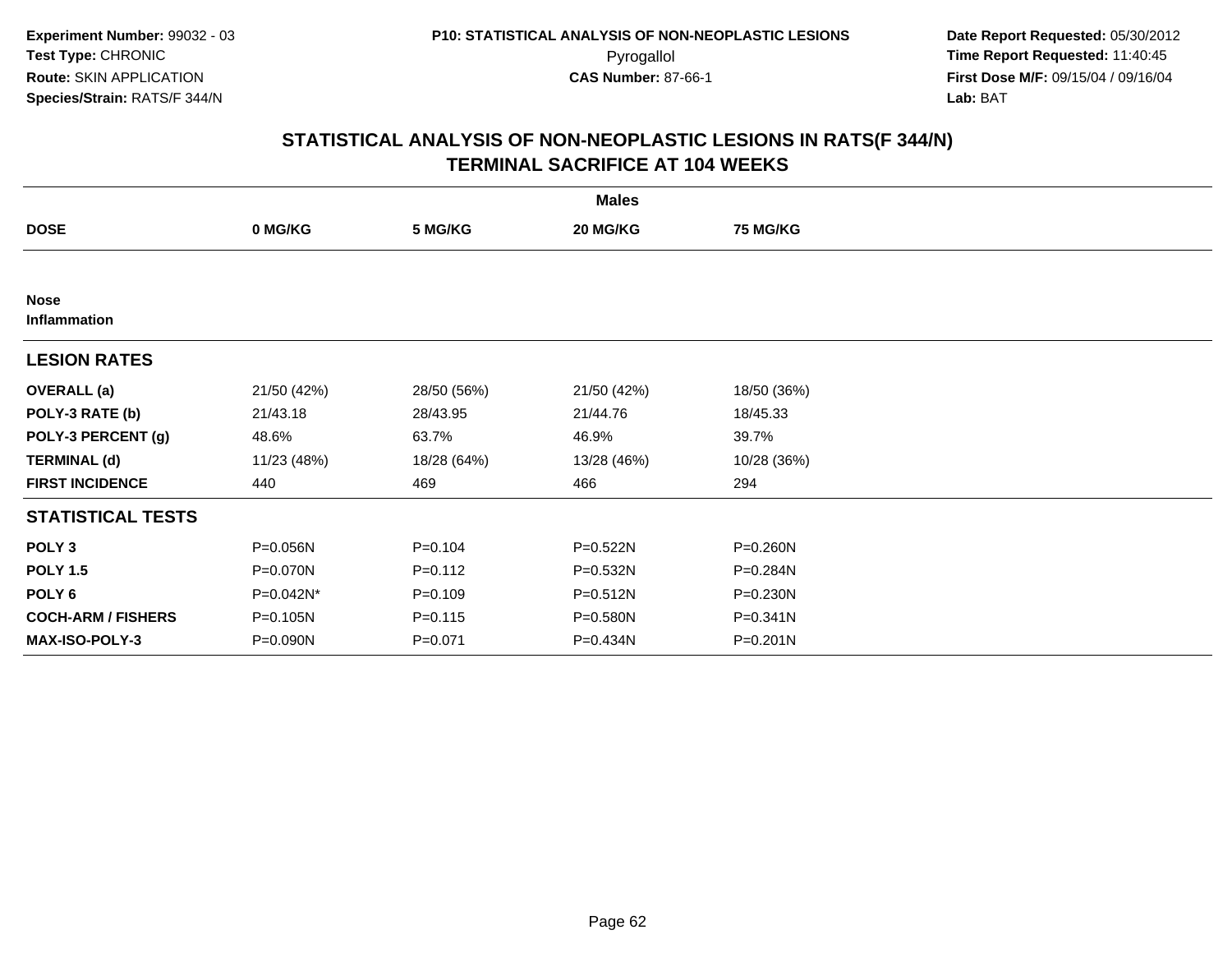| <b>Males</b>                     |              |             |          |                 |  |  |  |
|----------------------------------|--------------|-------------|----------|-----------------|--|--|--|
| <b>DOSE</b>                      | 0 MG/KG      | 5 MG/KG     | 20 MG/KG | <b>75 MG/KG</b> |  |  |  |
|                                  |              |             |          |                 |  |  |  |
| <b>Nose</b><br><b>Thrombosis</b> |              |             |          |                 |  |  |  |
| <b>LESION RATES</b>              |              |             |          |                 |  |  |  |
| <b>OVERALL</b> (a)               | 0/50(0%)     | 2/50(4%)    | 0/50(0%) | 0/50(0%)        |  |  |  |
| POLY-3 RATE (b)                  | 0/38.73      | 2/40.94     | 0/42.13  | 0/43.08         |  |  |  |
| POLY-3 PERCENT (g)               | 0%           | 4.9%        | 0%       | 0%              |  |  |  |
| <b>TERMINAL (d)</b>              | 0/23(0%)     | 0/28(0%)    | 0/28(0%) | 0/28(0%)        |  |  |  |
| <b>FIRST INCIDENCE</b>           | ---          | 678         | $--$     | $--$            |  |  |  |
| <b>STATISTICAL TESTS</b>         |              |             |          |                 |  |  |  |
| POLY <sub>3</sub>                | P=0.363N     | $P = 0.249$ | (e)      | (e)             |  |  |  |
| <b>POLY 1.5</b>                  | $P = 0.371N$ | $P = 0.245$ | (e)      | (e)             |  |  |  |
| POLY 6                           | P=0.350N     | $P = 0.259$ | (e)      | (e)             |  |  |  |
| <b>COCH-ARM / FISHERS</b>        | P=0.383N     | $P = 0.247$ | (e)      | (e)             |  |  |  |
| MAX-ISO-POLY-3                   | P=0.266N     | $P = 0.088$ | (e)      | (e)             |  |  |  |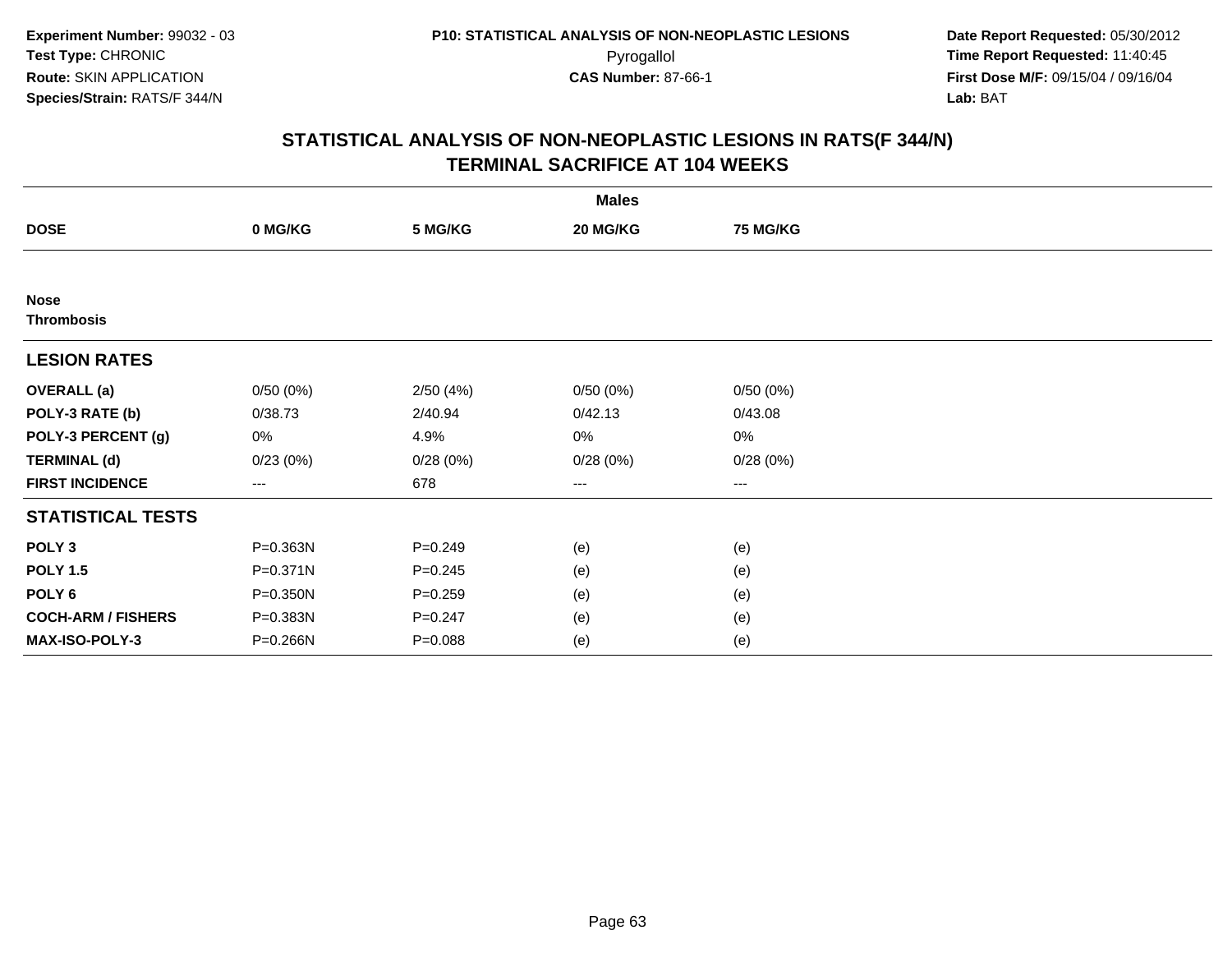| <b>Males</b>                            |                   |          |                        |                 |  |  |  |
|-----------------------------------------|-------------------|----------|------------------------|-----------------|--|--|--|
| <b>DOSE</b>                             | 0 MG/KG           | 5 MG/KG  | 20 MG/KG               | <b>75 MG/KG</b> |  |  |  |
|                                         |                   |          |                        |                 |  |  |  |
| <b>Nose: Goblet Cell</b><br>Hyperplasia |                   |          |                        |                 |  |  |  |
| <b>LESION RATES</b>                     |                   |          |                        |                 |  |  |  |
| <b>OVERALL (a)</b>                      | 0/50(0%)          | 0/50(0%) | 0/50(0%)               | 0/50(0%)        |  |  |  |
| POLY-3 RATE (b)                         | 0/38.73           | 0/40.62  | 0/42.13                | 0/43.08         |  |  |  |
| POLY-3 PERCENT (g)                      | 0%                | 0%       | 0%                     | $0\%$           |  |  |  |
| <b>TERMINAL (d)</b>                     | 0/23(0%)          | 0/28(0%) | 0/28(0%)               | 0/28(0%)        |  |  |  |
| <b>FIRST INCIDENCE</b>                  | $\qquad \qquad -$ | ---      | $\qquad \qquad \cdots$ | ---             |  |  |  |
| <b>STATISTICAL TESTS</b>                |                   |          |                        |                 |  |  |  |
| POLY <sub>3</sub>                       | (n)               | (n)      | (n)                    | (n)             |  |  |  |
| <b>POLY 1.5</b>                         | (n)               | (n)      | (n)                    | (n)             |  |  |  |
| POLY 6                                  | (n)               | (n)      | (n)                    | (n)             |  |  |  |
| <b>COCH-ARM / FISHERS</b>               | (n)               | (n)      | (n)                    | (n)             |  |  |  |
| MAX-ISO-POLY-3                          | (n)               | (n)      | (n)                    | (n)             |  |  |  |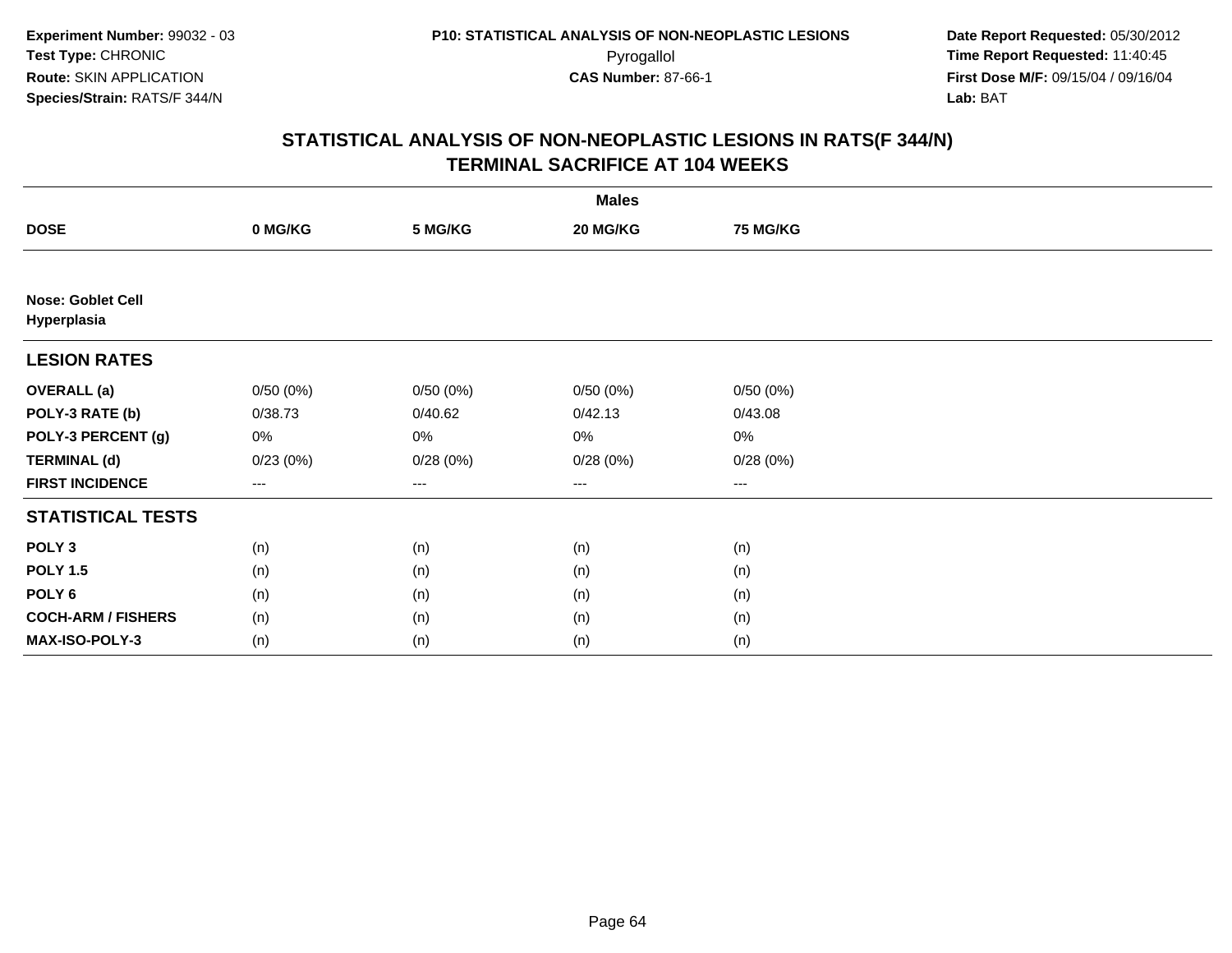| <b>Males</b>                              |          |                        |          |          |  |  |  |  |  |
|-------------------------------------------|----------|------------------------|----------|----------|--|--|--|--|--|
| <b>DOSE</b>                               | 0 MG/KG  | 5 MG/KG                | 20 MG/KG | 75 MG/KG |  |  |  |  |  |
|                                           |          |                        |          |          |  |  |  |  |  |
| Nose: Nasopharyngeal Duct<br>Inflammation |          |                        |          |          |  |  |  |  |  |
| <b>LESION RATES</b>                       |          |                        |          |          |  |  |  |  |  |
| <b>OVERALL (a)</b>                        | 0/50(0%) | 0/50(0%)               | 0/50(0%) | 0/50(0%) |  |  |  |  |  |
| POLY-3 RATE (b)                           | 0/38.73  | 0/40.62                | 0/42.13  | 0/43.08  |  |  |  |  |  |
| POLY-3 PERCENT (g)                        | 0%       | 0%                     | $0\%$    | 0%       |  |  |  |  |  |
| <b>TERMINAL (d)</b>                       | 0/23(0%) | 0/28(0%)               | 0/28(0%) | 0/28(0%) |  |  |  |  |  |
| <b>FIRST INCIDENCE</b>                    | ---      | $\qquad \qquad \cdots$ | $--$     | ---      |  |  |  |  |  |
| <b>STATISTICAL TESTS</b>                  |          |                        |          |          |  |  |  |  |  |
| POLY <sub>3</sub>                         | (n)      | (n)                    | (n)      | (n)      |  |  |  |  |  |
| <b>POLY 1.5</b>                           | (n)      | (n)                    | (n)      | (n)      |  |  |  |  |  |
| POLY <sub>6</sub>                         | (n)      | (n)                    | (n)      | (n)      |  |  |  |  |  |
| <b>COCH-ARM / FISHERS</b>                 | (n)      | (n)                    | (n)      | (n)      |  |  |  |  |  |
| MAX-ISO-POLY-3                            | (n)      | (n)                    | (n)      | (n)      |  |  |  |  |  |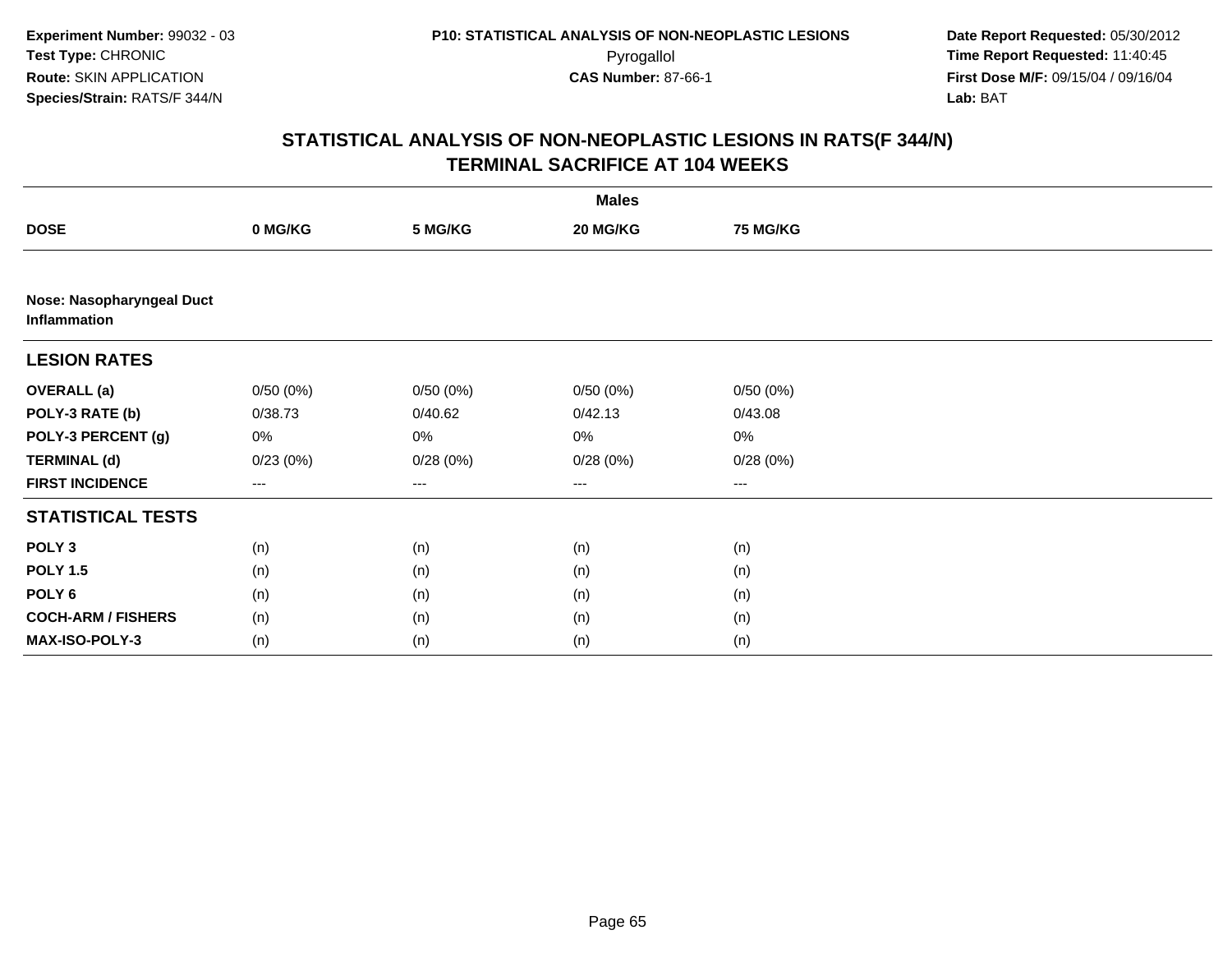| <b>Males</b>                                 |             |            |          |                 |  |  |  |
|----------------------------------------------|-------------|------------|----------|-----------------|--|--|--|
| <b>DOSE</b>                                  | 0 MG/KG     | 5 MG/KG    | 20 MG/KG | <b>75 MG/KG</b> |  |  |  |
|                                              |             |            |          |                 |  |  |  |
| <b>Oral Mucosa: Gingival</b><br>Inflammation |             |            |          |                 |  |  |  |
| <b>LESION RATES</b>                          |             |            |          |                 |  |  |  |
| <b>OVERALL</b> (a)                           | 2/2 (100%)  | 1/1 (100%) | 2/4(50%) | 3/3(100%)       |  |  |  |
| POLY-3 RATE (b)                              | 2/2.00      | 1/1.00     | 2/4.00   | 3/3.00          |  |  |  |
| POLY-3 PERCENT (g)                           | 100%        | 100%       | 50%      | 100%            |  |  |  |
| <b>TERMINAL (d)</b>                          | 2/2 (100%)  | 1/1 (100%) | 2/4(50%) | 3/3 (100%)      |  |  |  |
| <b>FIRST INCIDENCE</b>                       | 727 (T)     | 727 (T)    | 727 (T)  | 727 (T)         |  |  |  |
| <b>STATISTICAL TESTS</b>                     |             |            |          |                 |  |  |  |
| POLY <sub>3</sub>                            | $P = 0.557$ | (e)        | P=0.386N | (e)             |  |  |  |
| <b>POLY 1.5</b>                              | $P = 0.557$ | (e)        | P=0.386N | (e)             |  |  |  |
| POLY <sub>6</sub>                            | $P = 0.557$ | (e)        | P=0.386N | (e)             |  |  |  |
| <b>COCH-ARM / FISHERS</b>                    | $P = 0.558$ | (e)        | P=0.400N | (e)             |  |  |  |
| MAX-ISO-POLY-3                               | $P = 0.393$ | (e)        | P=0.159N | (e)             |  |  |  |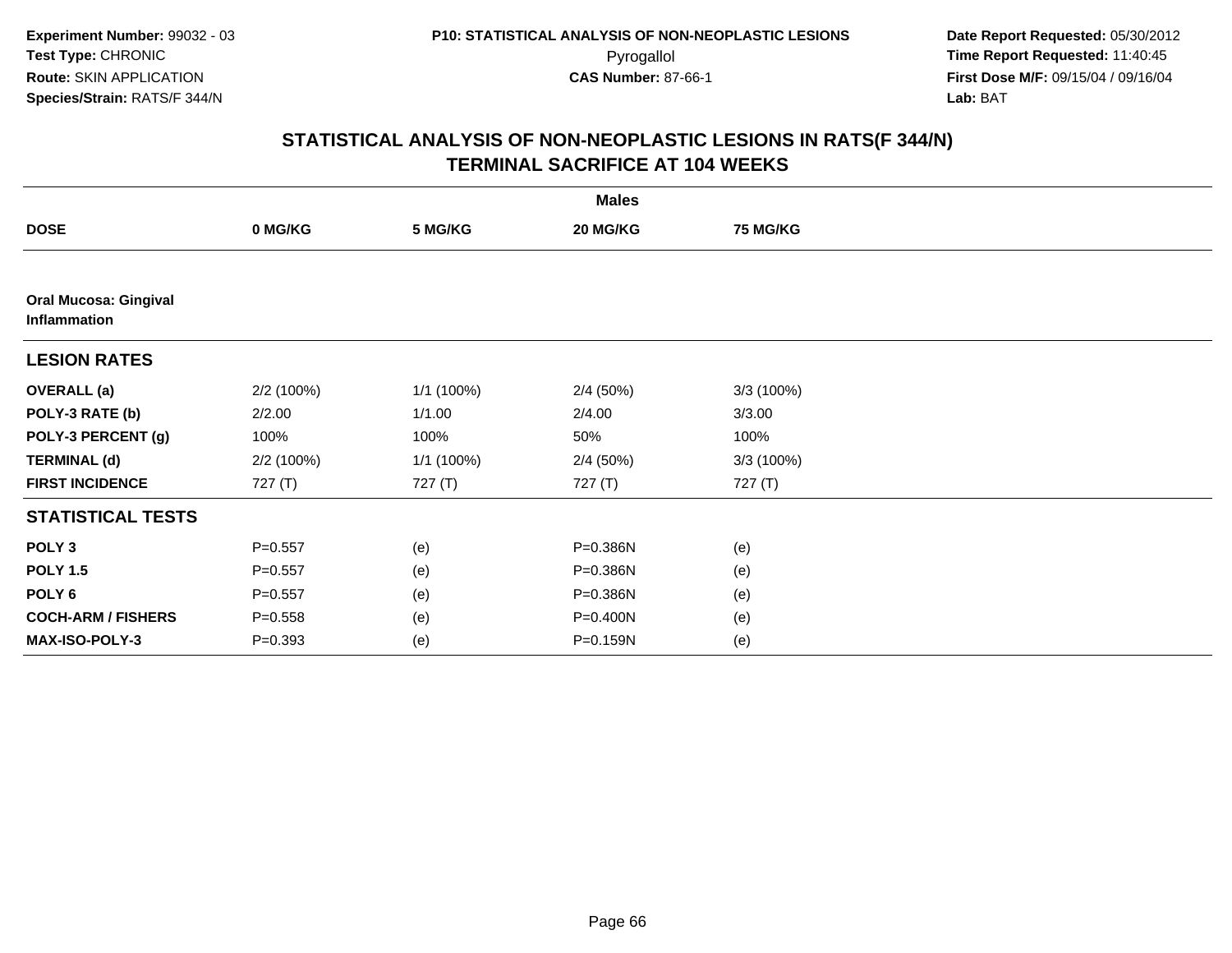| <b>Males</b>                                  |             |                   |             |                   |  |  |  |
|-----------------------------------------------|-------------|-------------------|-------------|-------------------|--|--|--|
| <b>DOSE</b>                                   | 0 MG/KG     | 5 MG/KG           | 20 MG/KG    | <b>75 MG/KG</b>   |  |  |  |
|                                               |             |                   |             |                   |  |  |  |
| <b>Oral Mucosa: Pharyngeal</b><br>Hyperplasia |             |                   |             |                   |  |  |  |
| <b>LESION RATES</b>                           |             |                   |             |                   |  |  |  |
| <b>OVERALL</b> (a)                            | 0/2(0%)     | $0/1$ (0%)        | 2/4(50%)    | $0/3(0\%)$        |  |  |  |
| POLY-3 RATE (b)                               | 0/2.00      | 0/1.00            | 2/4.00      | 0/3.00            |  |  |  |
| POLY-3 PERCENT (g)                            | 0%          | 0%                | 50%         | $0\%$             |  |  |  |
| <b>TERMINAL (d)</b>                           | 0/2(0%)     | $0/1$ (0%)        | 2/4(50%)    | $0/3(0\%)$        |  |  |  |
| <b>FIRST INCIDENCE</b>                        | ---         | $\qquad \qquad -$ | 727 (T)     | $\qquad \qquad -$ |  |  |  |
| <b>STATISTICAL TESTS</b>                      |             |                   |             |                   |  |  |  |
| POLY <sub>3</sub>                             | P=0.557N    | (e)               | $P = 0.386$ | (e)               |  |  |  |
| <b>POLY 1.5</b>                               | P=0.557N    | (e)               | $P = 0.386$ | (e)               |  |  |  |
| POLY <sub>6</sub>                             | P=0.557N    | (e)               | $P = 0.386$ | (e)               |  |  |  |
| <b>COCH-ARM / FISHERS</b>                     | P=0.558N    | (e)               | $P=0.400$   | (e)               |  |  |  |
| MAX-ISO-POLY-3                                | $P = 0.393$ | (e)               | $P = 0.159$ | (e)               |  |  |  |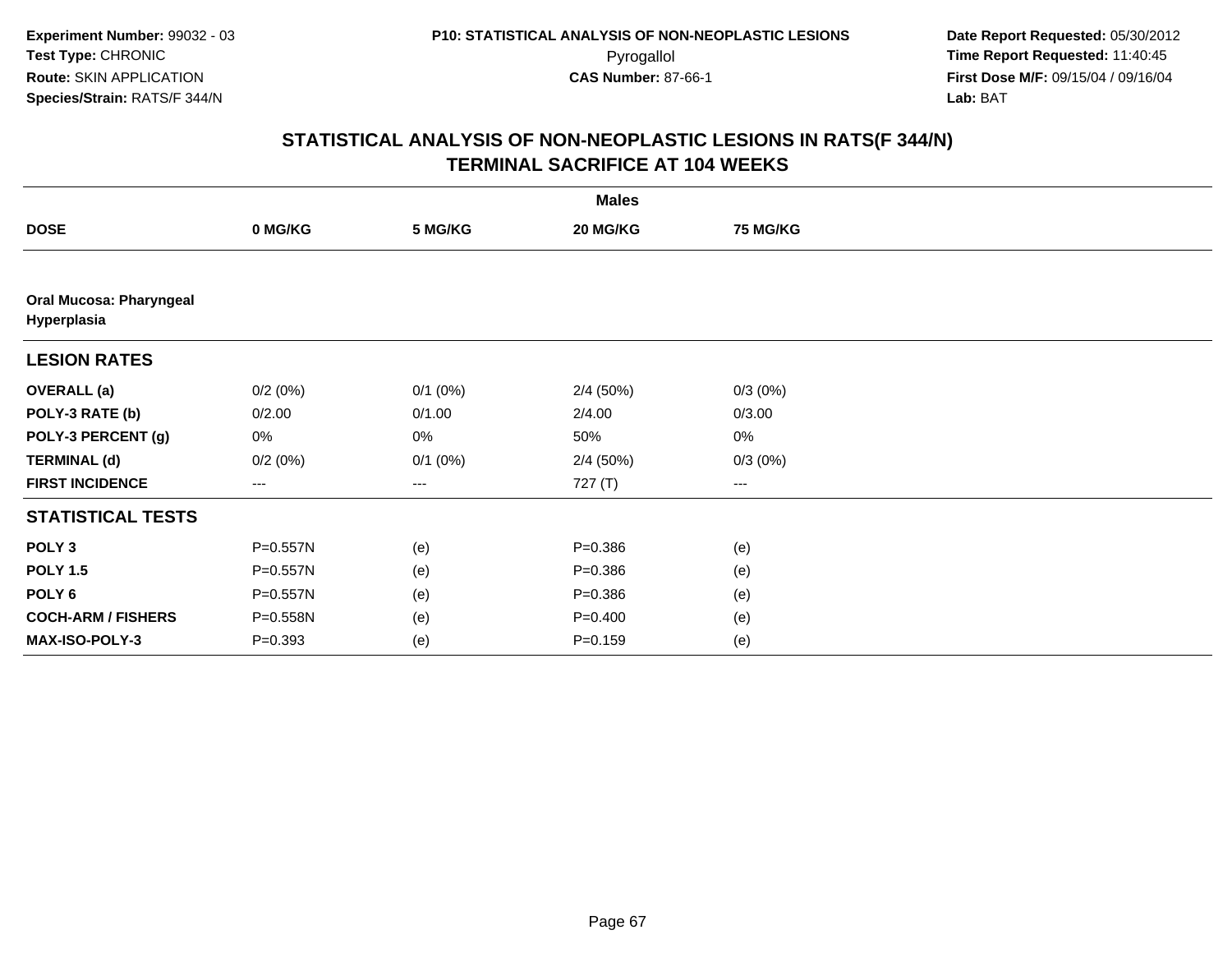| <b>Males</b>                              |             |             |             |                 |  |  |  |
|-------------------------------------------|-------------|-------------|-------------|-----------------|--|--|--|
| <b>DOSE</b>                               | 0 MG/KG     | 5 MG/KG     | 20 MG/KG    | <b>75 MG/KG</b> |  |  |  |
|                                           |             |             |             |                 |  |  |  |
| <b>Pancreas: Acinus</b><br><b>Atrophy</b> |             |             |             |                 |  |  |  |
| <b>LESION RATES</b>                       |             |             |             |                 |  |  |  |
| <b>OVERALL</b> (a)                        | 28/50 (56%) | 31/50 (62%) | 28/50 (56%) | 31/50 (62%)     |  |  |  |
| POLY-3 RATE (b)                           | 28/45.37    | 31/46.28    | 28/47.44    | 31/47.40        |  |  |  |
| POLY-3 PERCENT (g)                        | 61.7%       | 67%         | 59%         | 65.4%           |  |  |  |
| <b>TERMINAL (d)</b>                       | 12/23 (52%) | 17/28 (61%) | 14/28 (50%) | 16/28 (57%)     |  |  |  |
| <b>FIRST INCIDENCE</b>                    | 440         | 449         | 466         | 294             |  |  |  |
| <b>STATISTICAL TESTS</b>                  |             |             |             |                 |  |  |  |
| POLY <sub>3</sub>                         | $P = 0.466$ | $P = 0.376$ | P=0.478N    | $P = 0.438$     |  |  |  |
| <b>POLY 1.5</b>                           | $P = 0.437$ | $P = 0.377$ | P=0.502N    | $P = 0.411$     |  |  |  |
| POLY 6                                    | $P = 0.511$ | $P = 0.384$ | P=0.450N    | $P=0.484$       |  |  |  |
| <b>COCH-ARM / FISHERS</b>                 | $P = 0.381$ | $P = 0.342$ | P=0.580N    | $P = 0.342$     |  |  |  |
| <b>MAX-ISO-POLY-3</b>                     | $P = 0.563$ | $P = 0.296$ | P=0.393N    | $P = 0.355$     |  |  |  |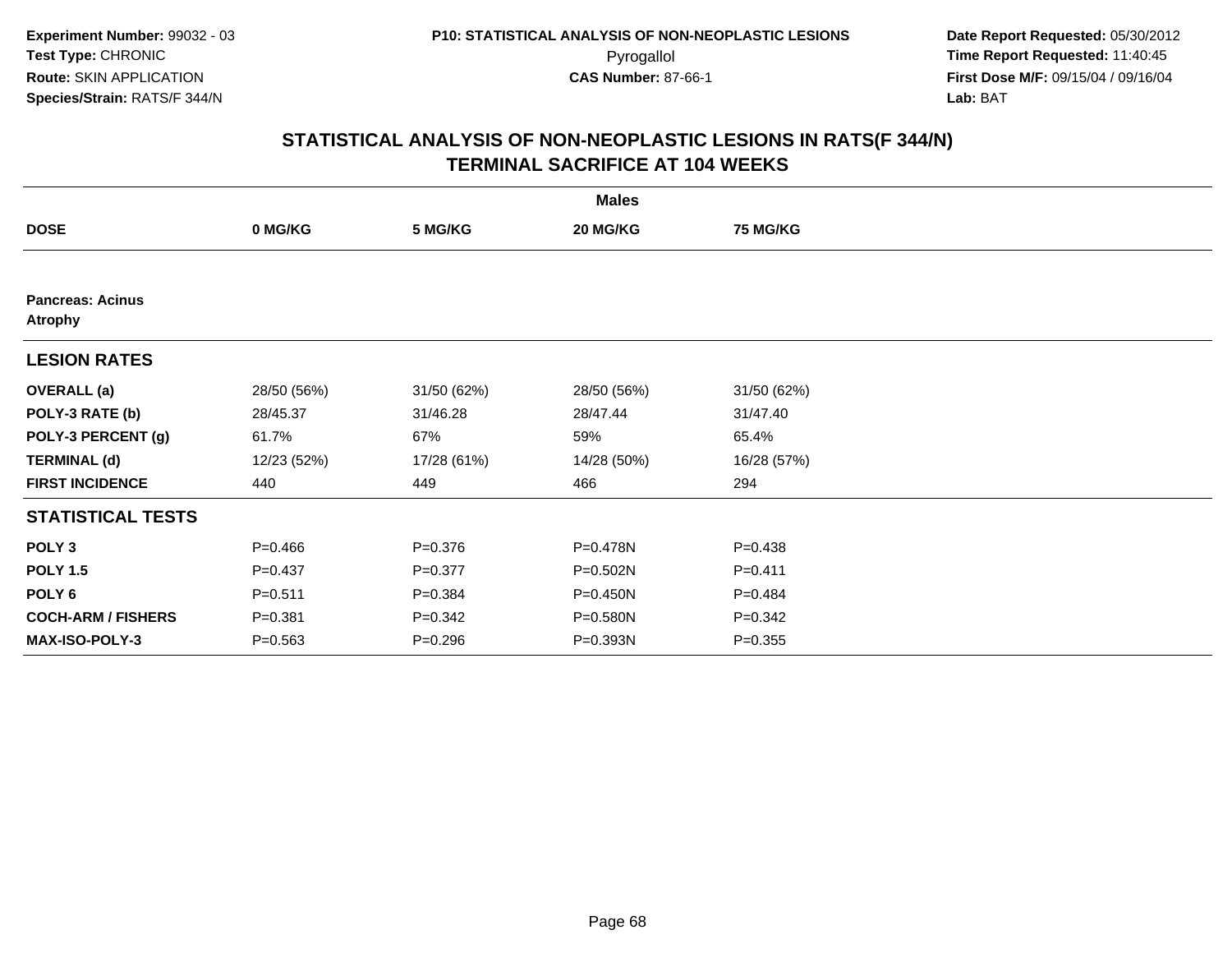| <b>Males</b>                           |           |             |             |                 |  |  |  |
|----------------------------------------|-----------|-------------|-------------|-----------------|--|--|--|
| <b>DOSE</b>                            | 0 MG/KG   | 5 MG/KG     | 20 MG/KG    | <b>75 MG/KG</b> |  |  |  |
|                                        |           |             |             |                 |  |  |  |
| <b>Pancreas: Acinus</b><br>Hyperplasia |           |             |             |                 |  |  |  |
| <b>LESION RATES</b>                    |           |             |             |                 |  |  |  |
| <b>OVERALL</b> (a)                     | 3/50(6%)  | 8/50 (16%)  | 4/50 (8%)   | 1/50(2%)        |  |  |  |
| POLY-3 RATE (b)                        | 3/39.51   | 8/40.99     | 4/42.55     | 1/43.08         |  |  |  |
| POLY-3 PERCENT (g)                     | 7.6%      | 19.5%       | 9.4%        | 2.3%            |  |  |  |
| <b>TERMINAL (d)</b>                    | 2/23(9%)  | 7/28 (25%)  | 3/28(11%)   | 1/28(4%)        |  |  |  |
| <b>FIRST INCIDENCE</b>                 | 440       | 622         | 605         | 727 (T)         |  |  |  |
| <b>STATISTICAL TESTS</b>               |           |             |             |                 |  |  |  |
| POLY <sub>3</sub>                      | P=0.043N* | $P = 0.106$ | $P = 0.541$ | P=0.274N        |  |  |  |
| <b>POLY 1.5</b>                        | P=0.049N* | $P = 0.104$ | $P = 0.527$ | P=0.287N        |  |  |  |
| POLY 6                                 | P=0.035N* | $P = 0.115$ | $P = 0.561$ | P=0.256N        |  |  |  |
| <b>COCH-ARM / FISHERS</b>              | P=0.060N  | $P = 0.100$ | $P = 0.500$ | P=0.309N        |  |  |  |
| MAX-ISO-POLY-3                         | P=0.070N  | $P = 0.061$ | $P = 0.388$ | P=0.143N        |  |  |  |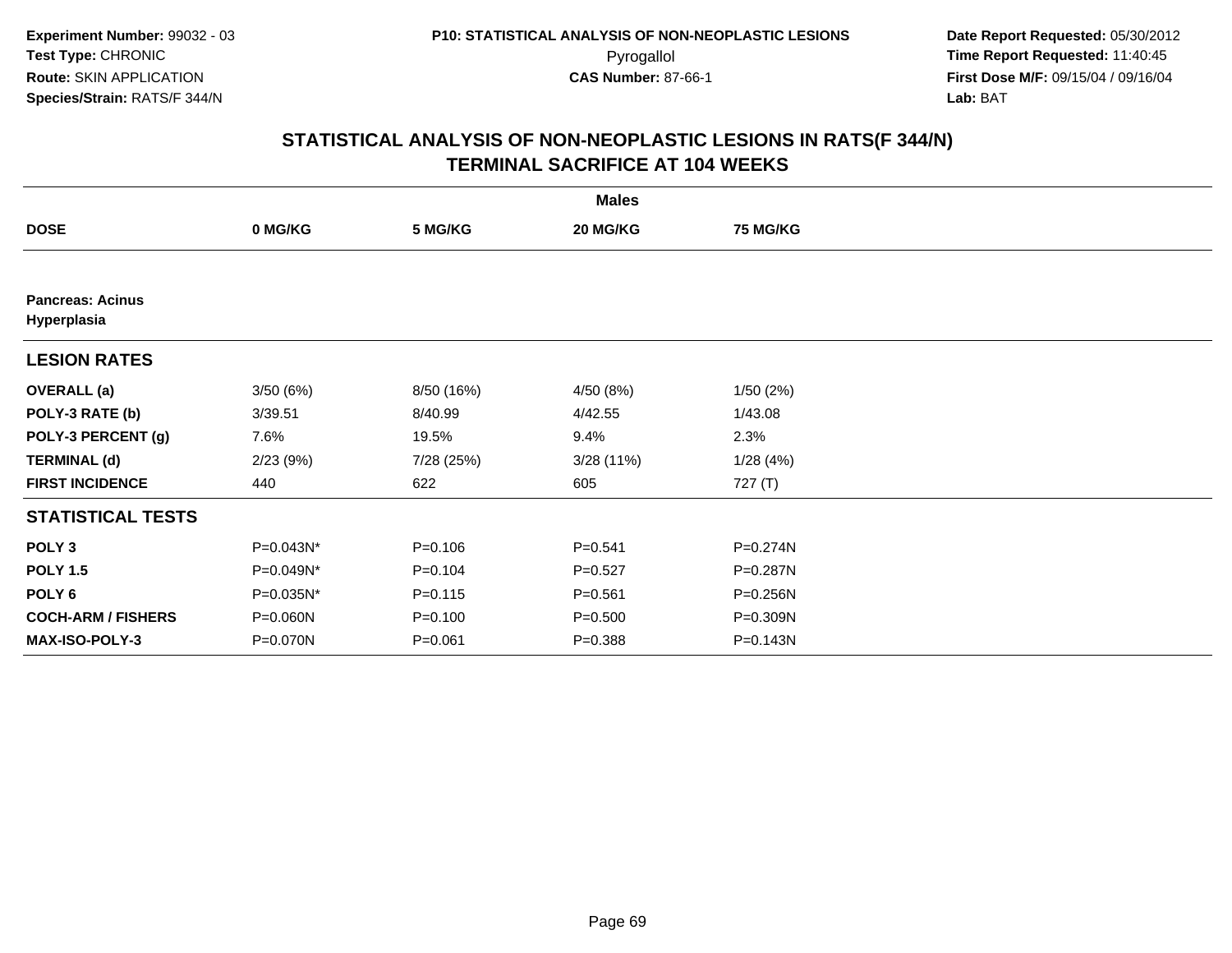| <b>Males</b>                  |            |            |          |                 |  |  |  |
|-------------------------------|------------|------------|----------|-----------------|--|--|--|
| <b>DOSE</b>                   | 0 MG/KG    | 5 MG/KG    | 20 MG/KG | <b>75 MG/KG</b> |  |  |  |
|                               |            |            |          |                 |  |  |  |
| <b>Pancreas: Duct</b><br>Cyst |            |            |          |                 |  |  |  |
| <b>LESION RATES</b>           |            |            |          |                 |  |  |  |
| <b>OVERALL</b> (a)            | 5/50 (10%) | 4/50 (8%)  | 3/50(6%) | 4/50 (8%)       |  |  |  |
| POLY-3 RATE (b)               | 5/39.03    | 4/40.62    | 3/42.78  | 4/43.45         |  |  |  |
| POLY-3 PERCENT (g)            | 12.8%      | 9.9%       | 7%       | 9.2%            |  |  |  |
| <b>TERMINAL (d)</b>           | 4/23 (17%) | 4/28 (14%) | 1/28(4%) | 2/28(7%)        |  |  |  |
| <b>FIRST INCIDENCE</b>        | 645        | 727 $(T)$  | 589      | 654             |  |  |  |
| <b>STATISTICAL TESTS</b>      |            |            |          |                 |  |  |  |
| POLY <sub>3</sub>             | P=0.480N   | P=0.475N   | P=0.306N | P=0.433N        |  |  |  |
| <b>POLY 1.5</b>               | P=0.500N   | P=0.483N   | P=0.323N | P=0.459N        |  |  |  |
| POLY 6                        | P=0.454N   | P=0.458N   | P=0.283N | P=0.395N        |  |  |  |
| <b>COCH-ARM / FISHERS</b>     | P=0.526N   | P=0.500N   | P=0.357N | P=0.500N        |  |  |  |
| <b>MAX-ISO-POLY-3</b>         | P=0.403N   | P=0.341N   | P=0.200N | P=0.310N        |  |  |  |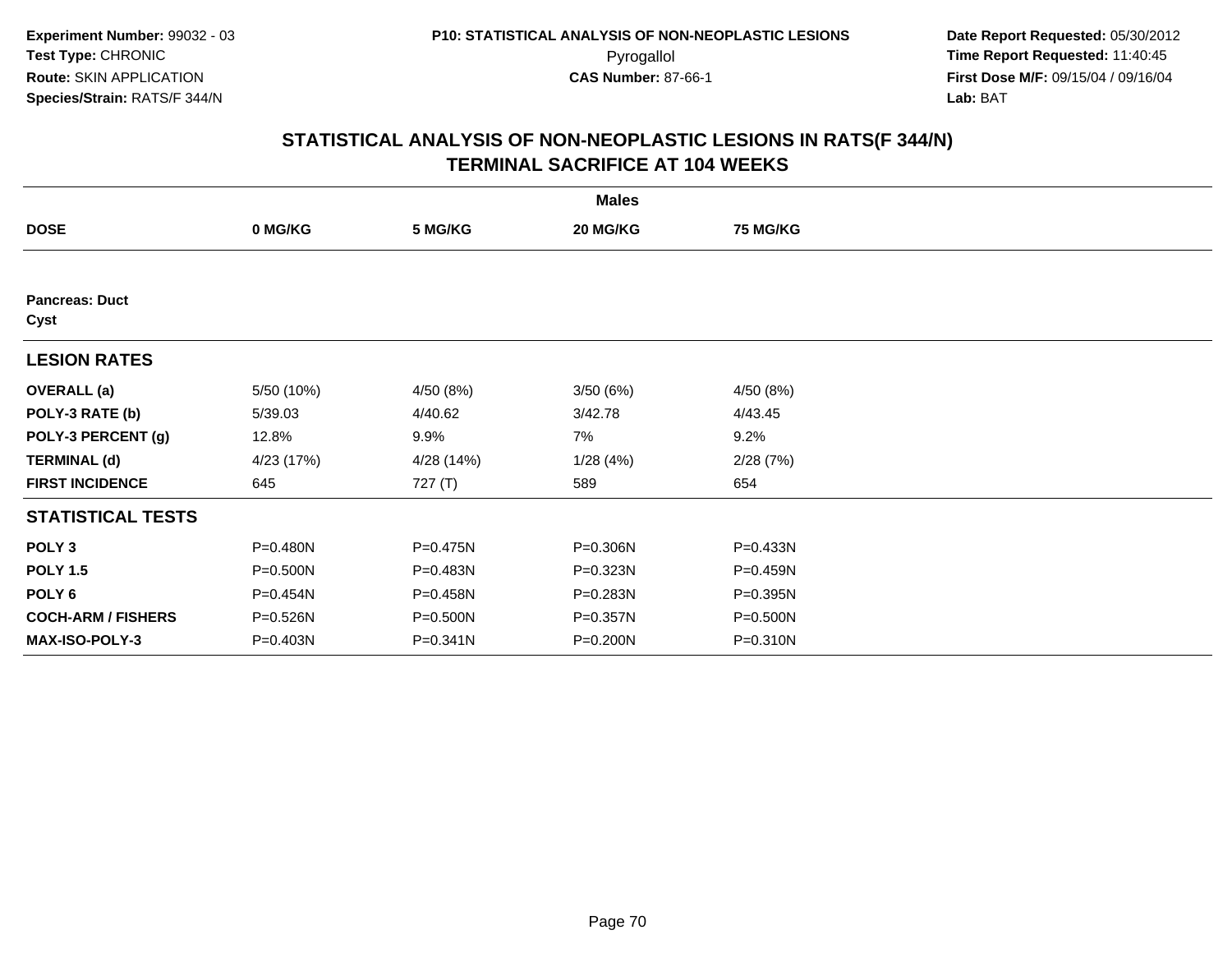| <b>Males</b>                            |          |             |          |                 |  |  |  |
|-----------------------------------------|----------|-------------|----------|-----------------|--|--|--|
| <b>DOSE</b>                             | 0 MG/KG  | 5 MG/KG     | 20 MG/KG | <b>75 MG/KG</b> |  |  |  |
|                                         |          |             |          |                 |  |  |  |
| <b>Parathyroid Gland</b><br>Hyperplasia |          |             |          |                 |  |  |  |
| <b>LESION RATES</b>                     |          |             |          |                 |  |  |  |
| <b>OVERALL</b> (a)                      | 0/50(0%) | 3/49(6%)    | 0/47(0%) | 0/49(0%)        |  |  |  |
| POLY-3 RATE (b)                         | 0/38.73  | 3/40.07     | 0/39.30  | 0/42.08         |  |  |  |
| POLY-3 PERCENT (g)                      | 0%       | 7.5%        | 0%       | $0\%$           |  |  |  |
| <b>TERMINAL (d)</b>                     | 0/23(0%) | 2/28(7%)    | 0/27(0%) | 0/27(0%)        |  |  |  |
| <b>FIRST INCIDENCE</b>                  | $\cdots$ | 711         | $\cdots$ | $\cdots$        |  |  |  |
| <b>STATISTICAL TESTS</b>                |          |             |          |                 |  |  |  |
| POLY <sub>3</sub>                       | P=0.240N | $P = 0.124$ | (e)      | (e)             |  |  |  |
| <b>POLY 1.5</b>                         | P=0.249N | $P=0.121$   | (e)      | (e)             |  |  |  |
| POLY <sub>6</sub>                       | P=0.226N | $P = 0.131$ | (e)      | (e)             |  |  |  |
| <b>COCH-ARM / FISHERS</b>               | P=0.265N | $P = 0.117$ | (e)      | (e)             |  |  |  |
| <b>MAX-ISO-POLY-3</b>                   | P=0.183N | $P=0.043*$  | (e)      | (e)             |  |  |  |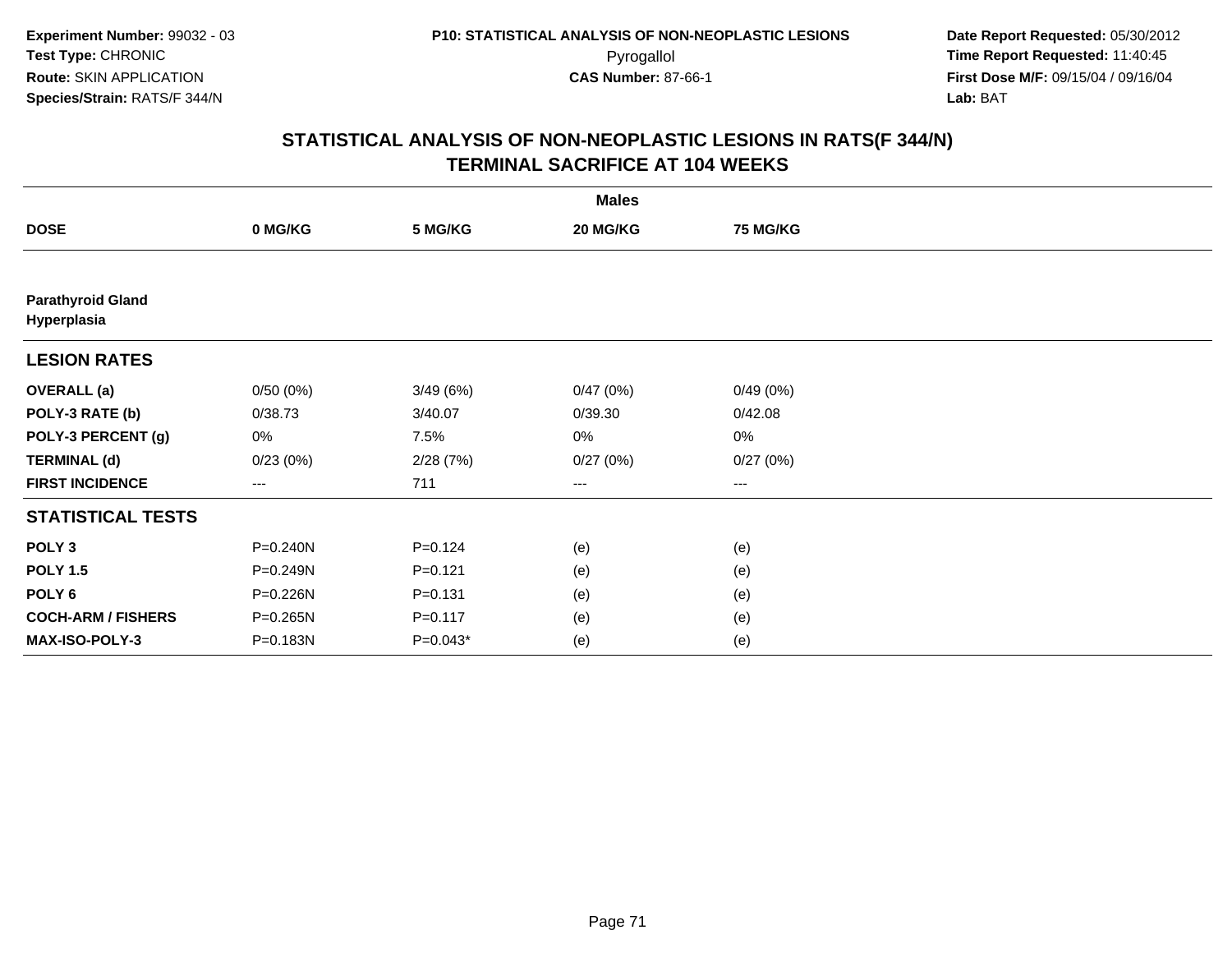|                                      |             |             | <b>Males</b>        |                 |  |
|--------------------------------------|-------------|-------------|---------------------|-----------------|--|
| <b>DOSE</b>                          | 0 MG/KG     | 5 MG/KG     | 20 MG/KG            | <b>75 MG/KG</b> |  |
|                                      |             |             |                     |                 |  |
| <b>Pituitary Gland</b><br>Hemorrhage |             |             |                     |                 |  |
| <b>LESION RATES</b>                  |             |             |                     |                 |  |
| <b>OVERALL</b> (a)                   | 0/50(0%)    | 1/49(2%)    | 0/50(0%)            | 2/50(4%)        |  |
| POLY-3 RATE (b)                      | 0/38.73     | 1/40.06     | 0/42.13             | 2/43.08         |  |
| POLY-3 PERCENT (g)                   | 0%          | 2.5%        | 0%                  | 4.6%            |  |
| <b>TERMINAL (d)</b>                  | 0/23(0%)    | 0/27(0%)    | 0/28(0%)            | 2/28(7%)        |  |
| <b>FIRST INCIDENCE</b>               | ---         | 599         | $\qquad \qquad - -$ | 727 (T)         |  |
| <b>STATISTICAL TESTS</b>             |             |             |                     |                 |  |
| POLY <sub>3</sub>                    | $P = 0.170$ | $P = 0.507$ | (e)                 | $P = 0.261$     |  |
| <b>POLY 1.5</b>                      | $P = 0.164$ | $P = 0.503$ | (e)                 | $P = 0.252$     |  |
| POLY <sub>6</sub>                    | $P = 0.179$ | $P = 0.515$ | (e)                 | $P = 0.276$     |  |
| <b>COCH-ARM / FISHERS</b>            | $P = 0.154$ | $P = 0.495$ | (e)                 | $P = 0.247$     |  |
| MAX-ISO-POLY-3                       | $P = 0.113$ | $P = 0.168$ | (e)                 | $P = 0.099$     |  |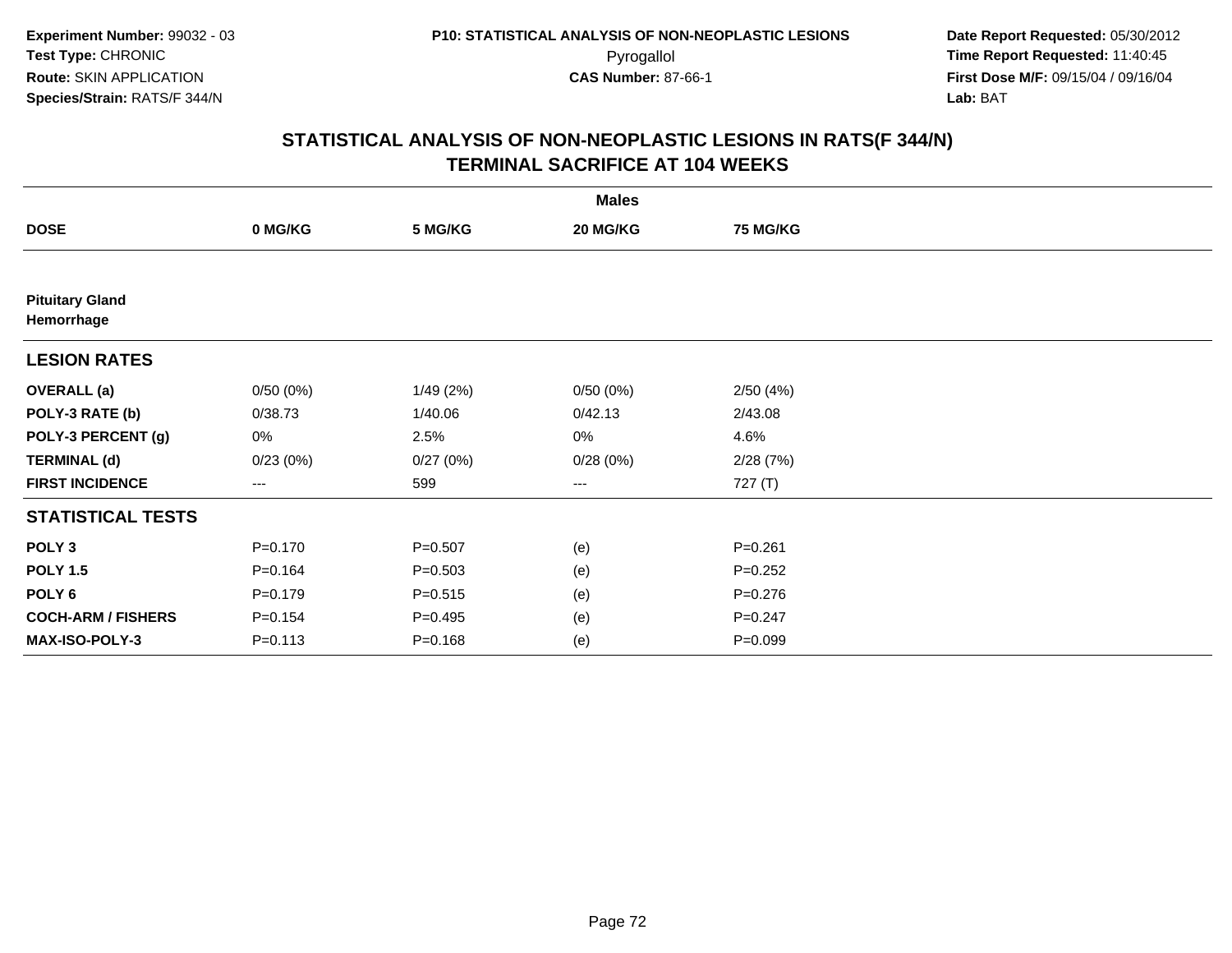|                           |                                       |          | <b>Males</b> |                 |  |  |  |  |  |
|---------------------------|---------------------------------------|----------|--------------|-----------------|--|--|--|--|--|
| <b>DOSE</b>               | 0 MG/KG                               | 5 MG/KG  | 20 MG/KG     | <b>75 MG/KG</b> |  |  |  |  |  |
|                           |                                       |          |              |                 |  |  |  |  |  |
| <b>Atrophy</b>            | <b>Pituitary Gland: Pars Distalis</b> |          |              |                 |  |  |  |  |  |
| <b>LESION RATES</b>       |                                       |          |              |                 |  |  |  |  |  |
| <b>OVERALL</b> (a)        | 1/50(2%)                              | 0/49(0%) | 0/50(0%)     | 3/50(6%)        |  |  |  |  |  |
| POLY-3 RATE (b)           | 1/38.73                               | 0/39.62  | 0/42.13      | 3/43.38         |  |  |  |  |  |
| POLY-3 PERCENT (g)        | 2.6%                                  | 0%       | 0%           | 6.9%            |  |  |  |  |  |
| <b>TERMINAL (d)</b>       | 1/23(4%)                              | 0/27(0%) | 0/28(0%)     | 2/28(7%)        |  |  |  |  |  |
| <b>FIRST INCIDENCE</b>    | 727 (T)                               | ---      | $---$        | 644             |  |  |  |  |  |
| <b>STATISTICAL TESTS</b>  |                                       |          |              |                 |  |  |  |  |  |
| POLY <sub>3</sub>         | $P = 0.054$                           | P=0.495N | P=0.483N     | $P = 0.347$     |  |  |  |  |  |
| <b>POLY 1.5</b>           | $P=0.052$                             | P=0.498N | P=0.489N     | $P = 0.330$     |  |  |  |  |  |
| POLY <sub>6</sub>         | $P = 0.058$                           | P=0.489N | P=0.476N     | $P = 0.372$     |  |  |  |  |  |
| <b>COCH-ARM / FISHERS</b> | $P=0.050*$                            | P=0.505N | P=0.500N     | $P = 0.309$     |  |  |  |  |  |
| <b>MAX-ISO-POLY-3</b>     | $P = 0.074$                           | P=0.159N | P=0.158N     | $P = 0.196$     |  |  |  |  |  |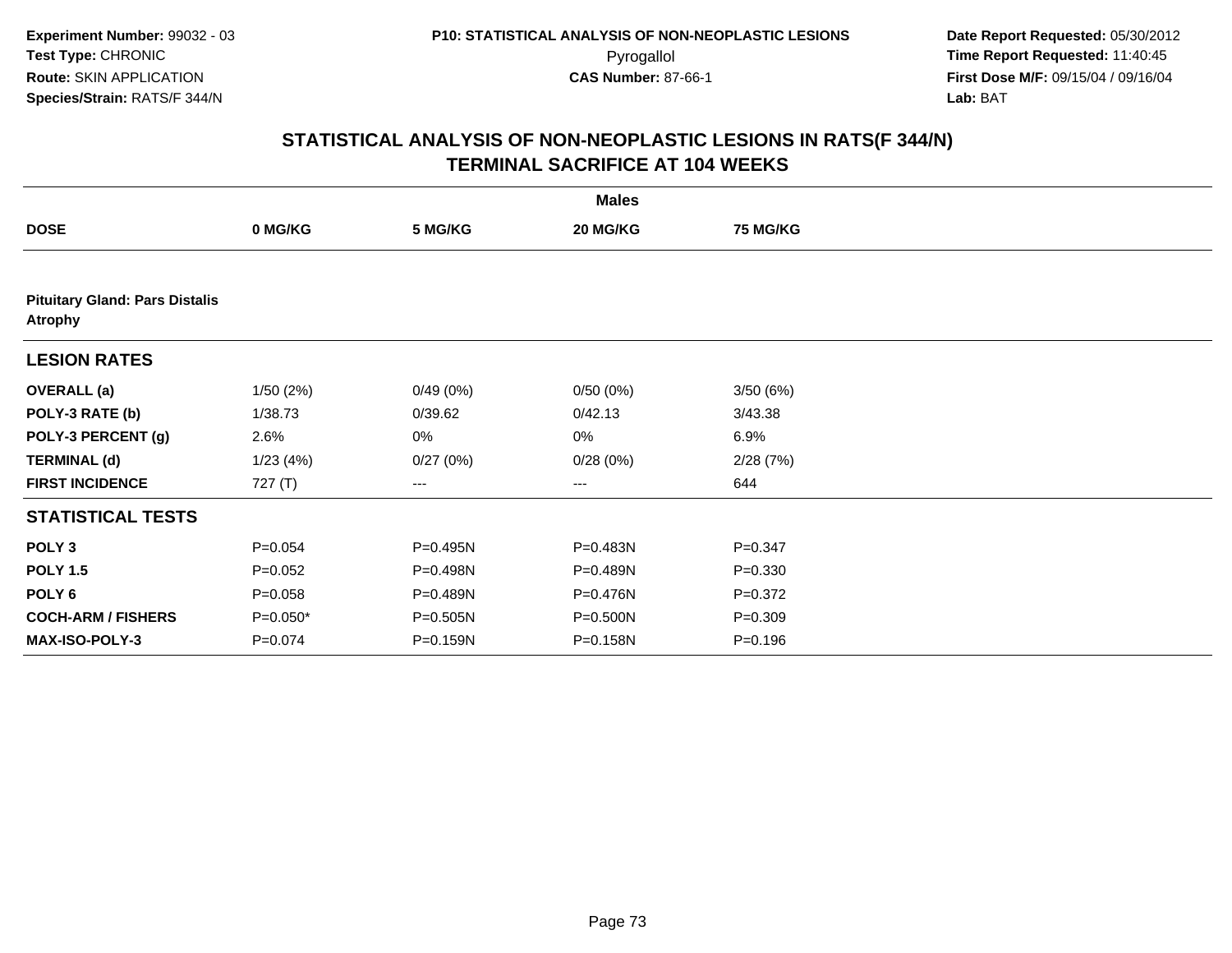|                           |                                       |             | <b>Males</b>           |                 |  |  |  |  |  |
|---------------------------|---------------------------------------|-------------|------------------------|-----------------|--|--|--|--|--|
| <b>DOSE</b>               | 0 MG/KG                               | 5 MG/KG     | 20 MG/KG               | <b>75 MG/KG</b> |  |  |  |  |  |
|                           |                                       |             |                        |                 |  |  |  |  |  |
| Cyst                      | <b>Pituitary Gland: Pars Distalis</b> |             |                        |                 |  |  |  |  |  |
| <b>LESION RATES</b>       |                                       |             |                        |                 |  |  |  |  |  |
| <b>OVERALL</b> (a)        | 0/50(0%)                              | 2/49(4%)    | 0/50(0%)               | 4/50 (8%)       |  |  |  |  |  |
| POLY-3 RATE (b)           | 0/38.73                               | 2/40.83     | 0/42.13                | 4/44.28         |  |  |  |  |  |
| POLY-3 PERCENT (g)        | 0%                                    | 4.9%        | 0%                     | 9%              |  |  |  |  |  |
| <b>TERMINAL (d)</b>       | 0/23(0%)                              | 0/27(0%)    | 0/28(0%)               | 1/28(4%)        |  |  |  |  |  |
| <b>FIRST INCIDENCE</b>    | ---                                   | 469         | $\qquad \qquad \cdots$ | 451             |  |  |  |  |  |
| <b>STATISTICAL TESTS</b>  |                                       |             |                        |                 |  |  |  |  |  |
| POLY <sub>3</sub>         | $P=0.040*$                            | $P = 0.249$ | (e)                    | $P=0.079$       |  |  |  |  |  |
| <b>POLY 1.5</b>           | $P=0.037*$                            | $P = 0.243$ | (e)                    | $P = 0.071$     |  |  |  |  |  |
| POLY <sub>6</sub>         | P=0.046*                              | $P = 0.259$ | (e)                    | $P = 0.091$     |  |  |  |  |  |
| <b>COCH-ARM / FISHERS</b> | $P=0.033*$                            | $P = 0.242$ | (e)                    | $P=0.059$       |  |  |  |  |  |
| MAX-ISO-POLY-3            | $P=0.031*$                            | $P = 0.088$ | (e)                    | $P=0.035*$      |  |  |  |  |  |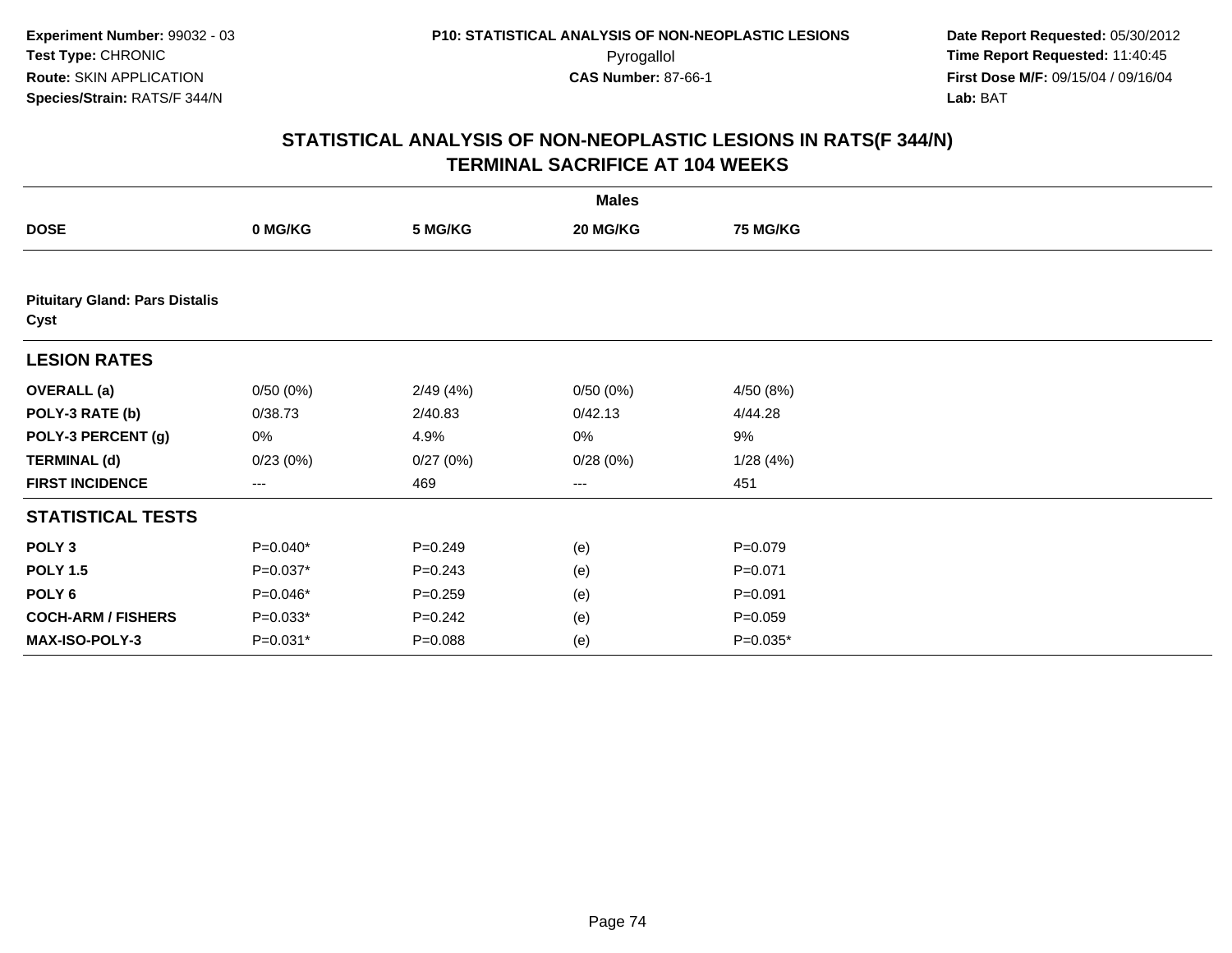| <b>Males</b>                                         |             |             |             |                 |  |  |  |  |  |
|------------------------------------------------------|-------------|-------------|-------------|-----------------|--|--|--|--|--|
| <b>DOSE</b>                                          | 0 MG/KG     | 5 MG/KG     | 20 MG/KG    | <b>75 MG/KG</b> |  |  |  |  |  |
|                                                      |             |             |             |                 |  |  |  |  |  |
| <b>Pituitary Gland: Pars Distalis</b><br>Hyperplasia |             |             |             |                 |  |  |  |  |  |
| <b>LESION RATES</b>                                  |             |             |             |                 |  |  |  |  |  |
| <b>OVERALL</b> (a)                                   | 11/50 (22%) | 10/49 (20%) | 12/50 (24%) | 13/50 (26%)     |  |  |  |  |  |
| POLY-3 RATE (b)                                      | 11/40.88    | 10/41.43    | 12/43.04    | 13/44.40        |  |  |  |  |  |
| POLY-3 PERCENT (g)                                   | 26.9%       | 24.1%       | 27.9%       | 29.3%           |  |  |  |  |  |
| <b>TERMINAL (d)</b>                                  | 7/23 (30%)  | 6/27(22%)   | 10/28 (36%) | 9/28(32%)       |  |  |  |  |  |
| <b>FIRST INCIDENCE</b>                               | 507         | 469         | 580         | 552             |  |  |  |  |  |
| <b>STATISTICAL TESTS</b>                             |             |             |             |                 |  |  |  |  |  |
| POLY <sub>3</sub>                                    | $P = 0.396$ | P=0.486N    | $P = 0.558$ | $P=0.499$       |  |  |  |  |  |
| <b>POLY 1.5</b>                                      | $P = 0.363$ | P=0.496N    | $P = 0.542$ | $P = 0.463$     |  |  |  |  |  |
| POLY <sub>6</sub>                                    | $P=0.444$   | P=0.459N    | $P = 0.581$ | $P = 0.556$     |  |  |  |  |  |
| <b>COCH-ARM / FISHERS</b>                            | $P = 0.320$ | P=0.521N    | $P = 0.500$ | $P = 0.408$     |  |  |  |  |  |
| <b>MAX-ISO-POLY-3</b>                                | $P = 0.557$ | P=0.385N    | $P = 0.460$ | $P = 0.405$     |  |  |  |  |  |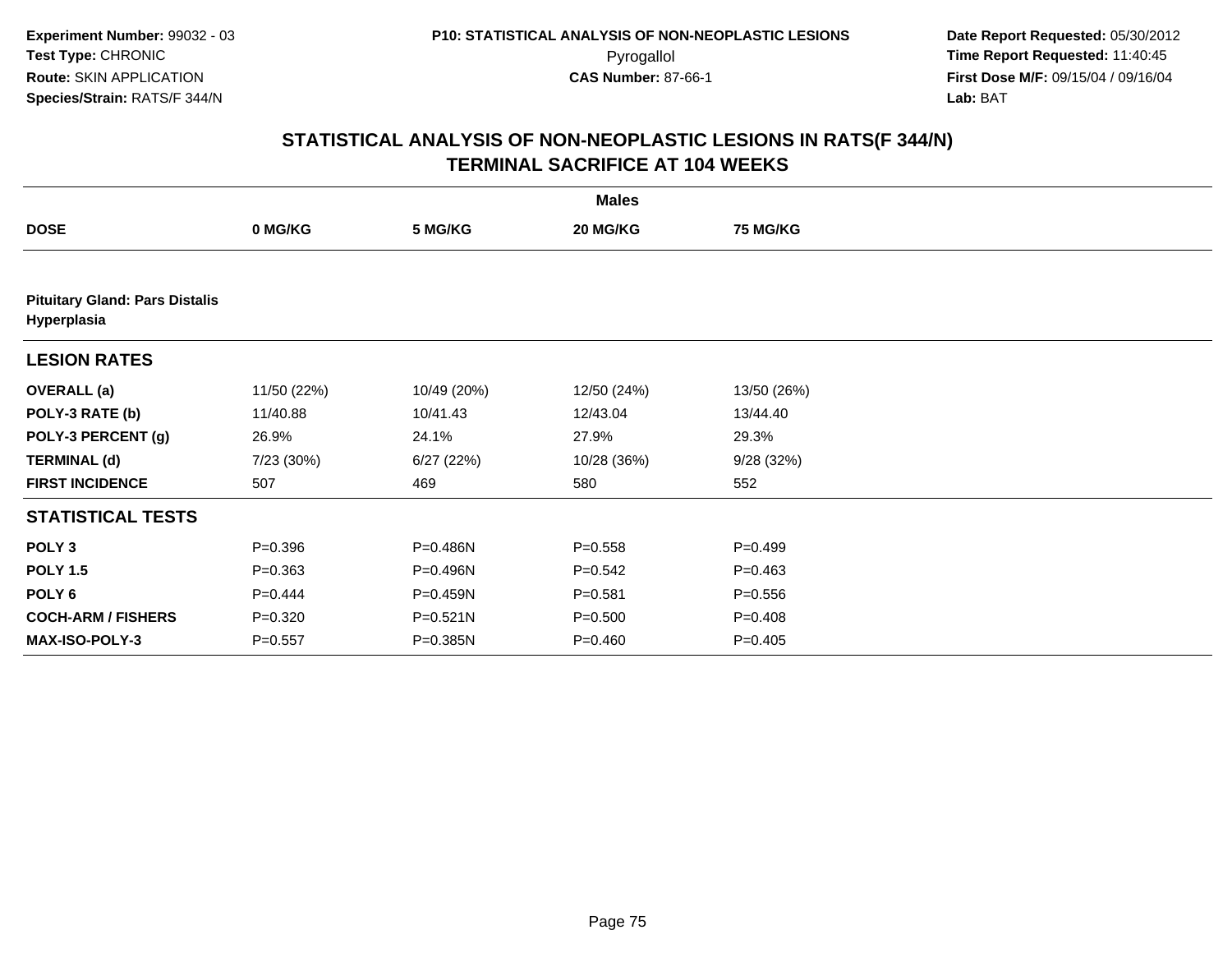|                                        |             |             | <b>Males</b> |                 |  |
|----------------------------------------|-------------|-------------|--------------|-----------------|--|
| <b>DOSE</b>                            | 0 MG/KG     | 5 MG/KG     | 20 MG/KG     | <b>75 MG/KG</b> |  |
|                                        |             |             |              |                 |  |
| <b>Preputial Gland</b><br>Inflammation |             |             |              |                 |  |
| <b>LESION RATES</b>                    |             |             |              |                 |  |
| <b>OVERALL</b> (a)                     | 2/50(4%)    | 8/50 (16%)  | 5/50 (10%)   | 7/50 (14%)      |  |
| POLY-3 RATE (b)                        | 2/38.83     | 8/41.17     | 5/43.25      | 7/43.55         |  |
| POLY-3 PERCENT (g)                     | 5.2%        | 19.4%       | 11.6%        | 16.1%           |  |
| <b>TERMINAL (d)</b>                    | 1/23(4%)    | 6/28(21%)   | 2/28(7%)     | 6/28(21%)       |  |
| <b>FIRST INCIDENCE</b>                 | 702         | 608         | 594          | 589             |  |
| <b>STATISTICAL TESTS</b>               |             |             |              |                 |  |
| POLY <sub>3</sub>                      | $P = 0.318$ | $P = 0.053$ | $P = 0.261$  | $P = 0.107$     |  |
| <b>POLY 1.5</b>                        | $P = 0.291$ | $P=0.050*$  | $P = 0.245$  | $P = 0.096$     |  |
| POLY <sub>6</sub>                      | $P = 0.357$ | $P = 0.059$ | $P = 0.285$  | $P = 0.126$     |  |
| <b>COCH-ARM / FISHERS</b>              | $P = 0.253$ | P=0.046*    | $P = 0.218$  | $P = 0.080$     |  |
| <b>MAX-ISO-POLY-3</b>                  | $P = 0.136$ | $P=0.028*$  | $P = 0.163$  | $P = 0.065$     |  |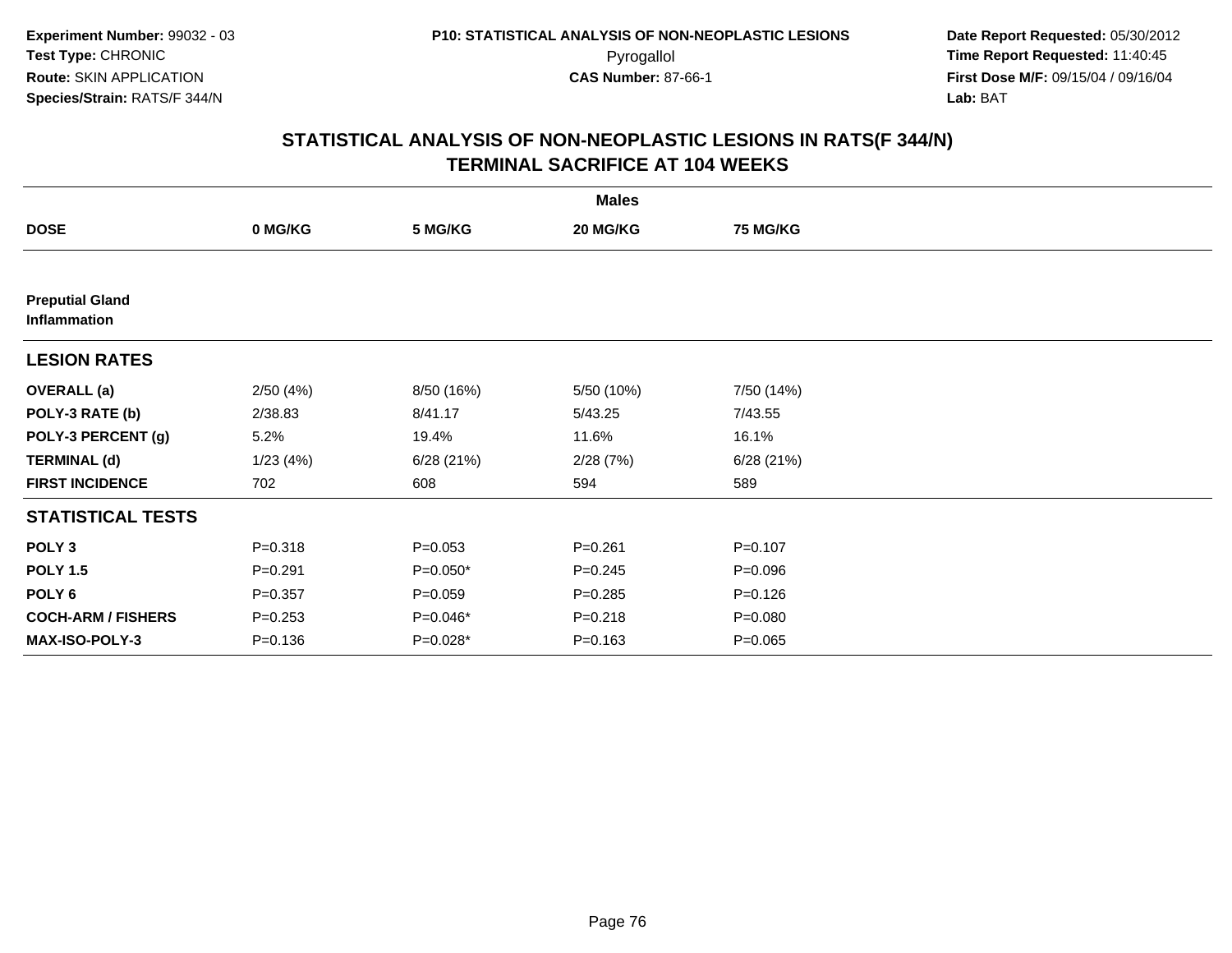| <b>Males</b>                    |              |             |             |                 |  |  |  |
|---------------------------------|--------------|-------------|-------------|-----------------|--|--|--|
| <b>DOSE</b>                     | 0 MG/KG      | 5 MG/KG     | 20 MG/KG    | <b>75 MG/KG</b> |  |  |  |
|                                 |              |             |             |                 |  |  |  |
| <b>Prostate</b><br>Inflammation |              |             |             |                 |  |  |  |
| <b>LESION RATES</b>             |              |             |             |                 |  |  |  |
| <b>OVERALL</b> (a)              | 44/50 (88%)  | 45/50 (90%) | 48/50 (96%) | 44/50 (88%)     |  |  |  |
| POLY-3 RATE (b)                 | 44/47.55     | 45/48.73    | 48/49.51    | 44/48.21        |  |  |  |
| POLY-3 PERCENT (g)              | 92.5%        | 92.4%       | 97%         | 91.3%           |  |  |  |
| <b>TERMINAL (d)</b>             | 22/23 (96%)  | 26/28 (93%) | 27/28 (96%) | 25/28 (89%)     |  |  |  |
| <b>FIRST INCIDENCE</b>          | 15           | 449         | 466         | 496             |  |  |  |
| <b>STATISTICAL TESTS</b>        |              |             |             |                 |  |  |  |
| POLY <sub>3</sub>               | P=0.449N     | P=0.652N    | $P = 0.273$ | P=0.564N        |  |  |  |
| <b>POLY 1.5</b>                 | P=0.492N     | $P = 0.593$ | $P=0.193$   | P=0.625N        |  |  |  |
| POLY <sub>6</sub>               | $P = 0.345N$ | P=0.558N    | $P=0.441$   | $P = 0.430N$    |  |  |  |
| <b>COCH-ARM / FISHERS</b>       | P=0.460N     | $P = 0.500$ | $P = 0.134$ | $P = 0.620N$    |  |  |  |
| <b>MAX-ISO-POLY-3</b>           | P=0.459N     | P=0.483N    | $P = 0.132$ | P=0.400N        |  |  |  |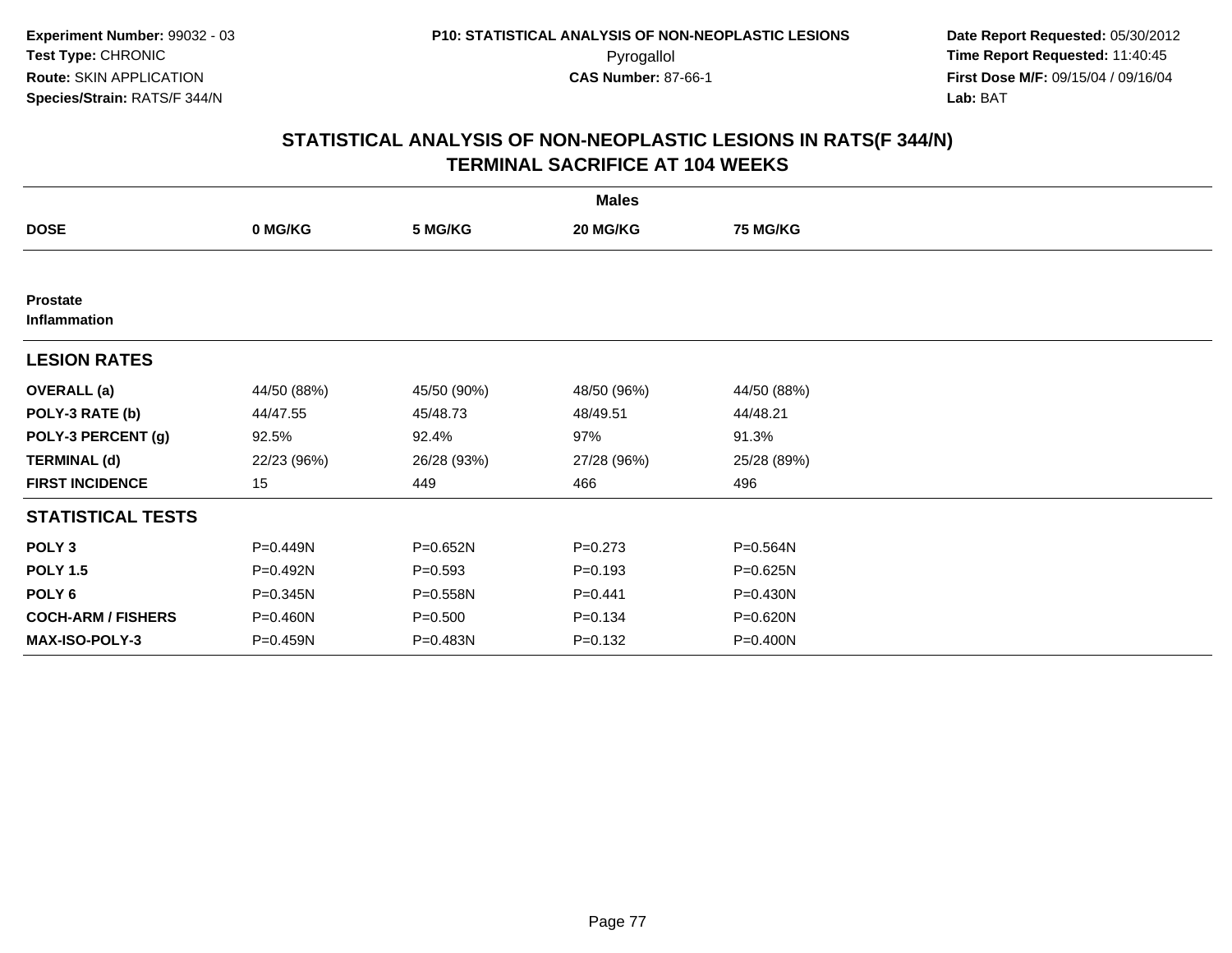|                                            |            |             | <b>Males</b> |                 |  |
|--------------------------------------------|------------|-------------|--------------|-----------------|--|
| <b>DOSE</b>                                | 0 MG/KG    | 5 MG/KG     | 20 MG/KG     | <b>75 MG/KG</b> |  |
|                                            |            |             |              |                 |  |
| <b>Prostate: Epithelium</b><br>Hyperplasia |            |             |              |                 |  |
| <b>LESION RATES</b>                        |            |             |              |                 |  |
| <b>OVERALL</b> (a)                         | 4/50 (8%)  | 8/50 (16%)  | 5/50 (10%)   | 5/50 (10%)      |  |
| POLY-3 RATE (b)                            | 4/38.73    | 8/40.68     | 5/42.26      | 5/43.16         |  |
| POLY-3 PERCENT (g)                         | 10.3%      | 19.7%       | 11.8%        | 11.6%           |  |
| <b>TERMINAL (d)</b>                        | 4/23 (17%) | 7/28 (25%)  | 4/28 (14%)   | 4/28 (14%)      |  |
| <b>FIRST INCIDENCE</b>                     | 727(T)     | 711         | 694          | 706             |  |
| <b>STATISTICAL TESTS</b>                   |            |             |              |                 |  |
| POLY <sub>3</sub>                          | P=0.407N   | $P = 0.197$ | $P = 0.555$  | $P = 0.568$     |  |
| <b>POLY 1.5</b>                            | P=0.436N   | $P = 0.190$ | $P = 0.536$  | $P = 0.541$     |  |
| POLY <sub>6</sub>                          | P=0.368N   | $P = 0.213$ | $P = 0.581$  | $P = 0.607$     |  |
| <b>COCH-ARM / FISHERS</b>                  | P=0.477N   | $P = 0.178$ | $P = 0.500$  | $P = 0.500$     |  |
| <b>MAX-ISO-POLY-3</b>                      | $P=0.495$  | $P = 0.127$ | $P = 0.417$  | $P = 0.430$     |  |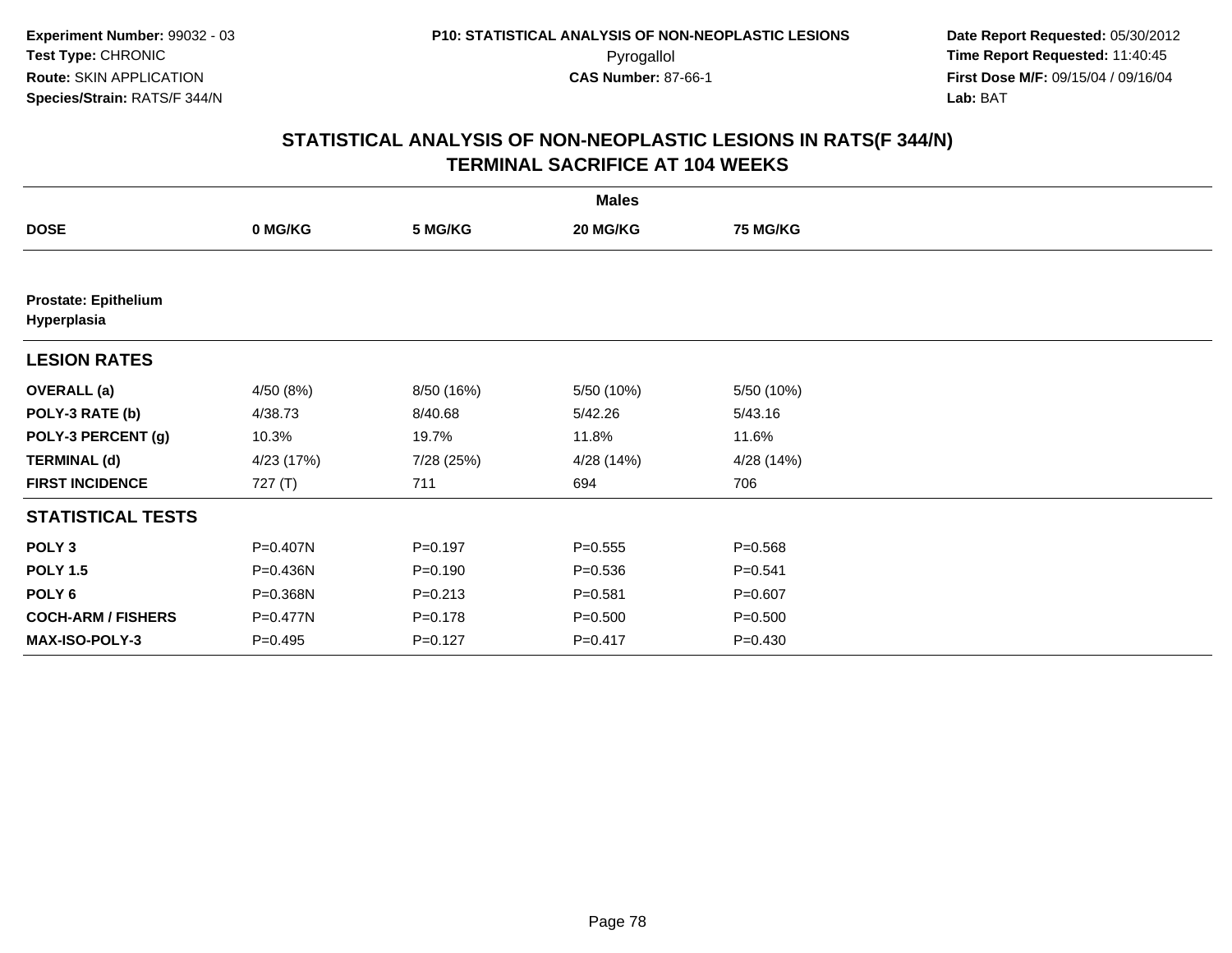|                               |                     |          | <b>Males</b>      |                 |  |
|-------------------------------|---------------------|----------|-------------------|-----------------|--|
| <b>DOSE</b>                   | 0 MG/KG             | 5 MG/KG  | 20 MG/KG          | <b>75 MG/KG</b> |  |
|                               |                     |          |                   |                 |  |
| <b>Skin</b><br>Hyperkeratosis |                     |          |                   |                 |  |
| <b>LESION RATES</b>           |                     |          |                   |                 |  |
| <b>OVERALL (a)</b>            | 0/50(0%)            | 0/50(0%) | 0/50(0%)          | 1/50(2%)        |  |
| POLY-3 RATE (b)               | 0/38.73             | 0/40.62  | 0/42.13           | 1/43.08         |  |
| POLY-3 PERCENT (g)            | $0\%$               | 0%       | 0%                | 2.3%            |  |
| <b>TERMINAL (d)</b>           | 0/23(0%)            | 0/28(0%) | 0/28(0%)          | 1/28(4%)        |  |
| <b>FIRST INCIDENCE</b>        | $\qquad \qquad - -$ | $---$    | $\qquad \qquad -$ | 727 (T)         |  |
| <b>STATISTICAL TESTS</b>      |                     |          |                   |                 |  |
| POLY <sub>3</sub>             | (n)                 | (n)      | (n)               | (n)             |  |
| <b>POLY 1.5</b>               | (n)                 | (n)      | (n)               | (n)             |  |
| POLY <sub>6</sub>             | (n)                 | (n)      | (n)               | (n)             |  |
| <b>COCH-ARM / FISHERS</b>     | (n)                 | (n)      | (n)               | (n)             |  |
| MAX-ISO-POLY-3                | (n)                 | (n)      | (n)               | (n)             |  |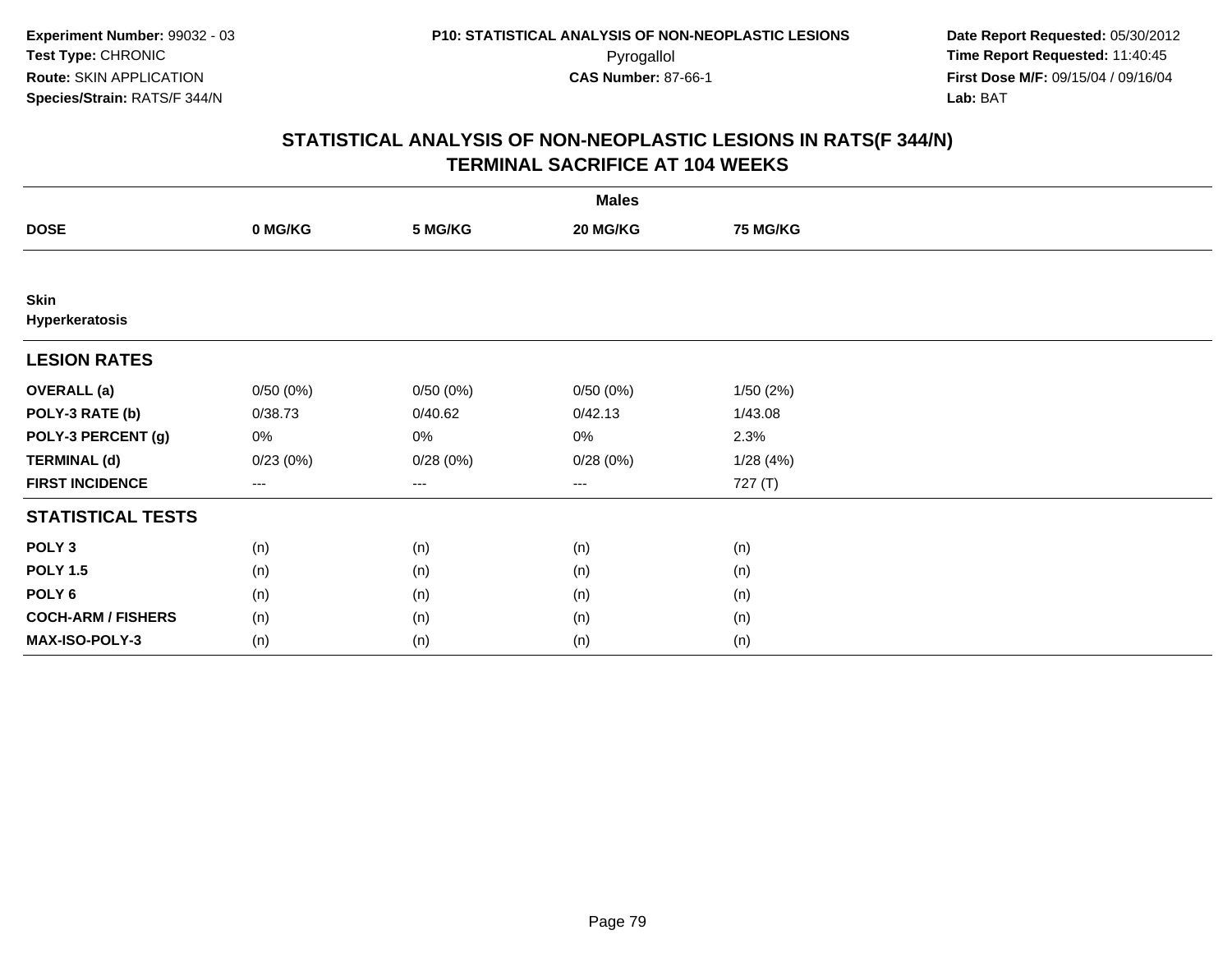|                            |             |          | <b>Males</b> |             |  |
|----------------------------|-------------|----------|--------------|-------------|--|
| <b>DOSE</b>                | 0 MG/KG     | 5 MG/KG  | 20 MG/KG     | 75 MG/KG    |  |
|                            |             |          |              |             |  |
| <b>Skin</b><br>Hyperplasia |             |          |              |             |  |
| <b>LESION RATES</b>        |             |          |              |             |  |
| <b>OVERALL</b> (a)         | 0/50(0%)    | 0/50(0%) | 0/50(0%)     | 2/50(4%)    |  |
| POLY-3 RATE (b)            | 0/38.73     | 0/40.62  | 0/42.13      | 2/43.20     |  |
| POLY-3 PERCENT (g)         | 0%          | 0%       | 0%           | 4.6%        |  |
| <b>TERMINAL (d)</b>        | 0/23(0%)    | 0/28(0%) | 0/28(0%)     | 1/28(4%)    |  |
| <b>FIRST INCIDENCE</b>     | ---         | $---$    | ---          | 696         |  |
| <b>STATISTICAL TESTS</b>   |             |          |              |             |  |
| POLY <sub>3</sub>          | P=0.046*    | (e)      | (e)          | $P = 0.262$ |  |
| <b>POLY 1.5</b>            | P=0.044*    | (e)      | (e)          | $P = 0.252$ |  |
| POLY <sub>6</sub>          | P=0.048*    | (e)      | (e)          | $P=0.277$   |  |
| <b>COCH-ARM / FISHERS</b>  | $P=0.042*$  | (e)      | (e)          | $P = 0.247$ |  |
| MAX-ISO-POLY-3             | $P = 0.057$ | (e)      | (e)          | $P = 0.099$ |  |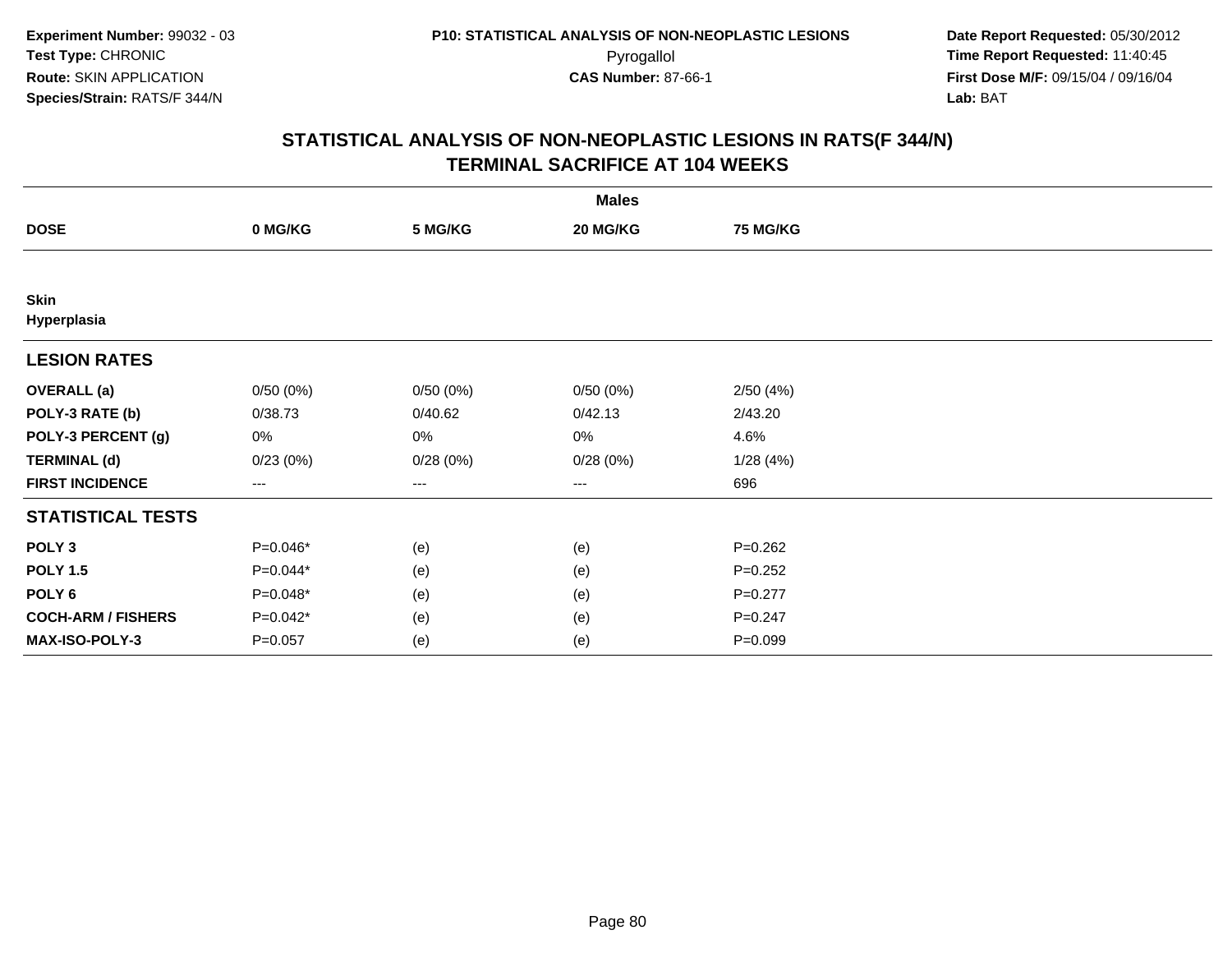|                                                           |           |                   | <b>Males</b> |                 |  |
|-----------------------------------------------------------|-----------|-------------------|--------------|-----------------|--|
| <b>DOSE</b>                                               | 0 MG/KG   | 5 MG/KG           | 20 MG/KG     | <b>75 MG/KG</b> |  |
|                                                           |           |                   |              |                 |  |
| Skin: Sebaceous Gland, Site of Application<br>Hyperplasia |           |                   |              |                 |  |
| <b>LESION RATES</b>                                       |           |                   |              |                 |  |
| <b>OVERALL</b> (a)                                        | 0/50(0%)  | 0/50(0%)          | 12/50 (24%)  | 48/50 (96%)     |  |
| POLY-3 RATE (b)                                           | 0/38.73   | 0/40.62           | 12/44.87     | 48/49.12        |  |
| POLY-3 PERCENT (g)                                        | 0%        | 0%                | 26.8%        | 97.7%           |  |
| <b>TERMINAL (d)</b>                                       | 0/23(0%)  | 0/28(0%)          | 6/28(21%)    | 28/28 (100%)    |  |
| <b>FIRST INCIDENCE</b>                                    | $--$      | $\qquad \qquad -$ | 491          | 294             |  |
| <b>STATISTICAL TESTS</b>                                  |           |                   |              |                 |  |
| POLY <sub>3</sub>                                         | P<0.001** | (e)               | P<0.001**    | P<0.001**       |  |
| <b>POLY 1.5</b>                                           | P<0.001** | (e)               | P<0.001**    | P<0.001**       |  |
| POLY <sub>6</sub>                                         | P<0.001** | (e)               | P<0.001**    | P<0.001**       |  |
| <b>COCH-ARM / FISHERS</b>                                 | P<0.001** | (e)               | P<0.001**    | P<0.001**       |  |
| <b>MAX-ISO-POLY-3</b>                                     | P<0.001** | (e)               | P<0.001**    | P<0.001**       |  |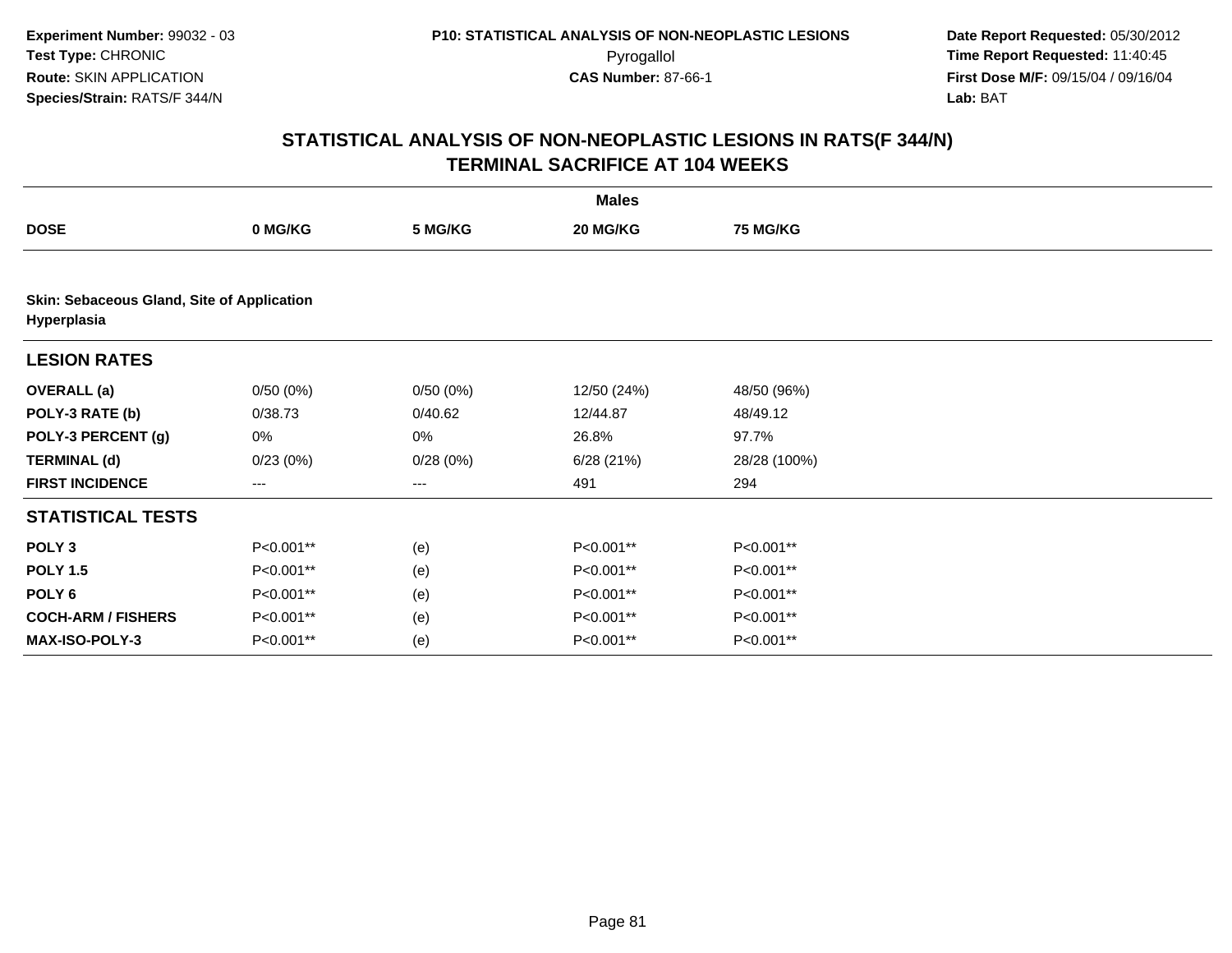|                                                    |           |             | <b>Males</b> |                 |  |
|----------------------------------------------------|-----------|-------------|--------------|-----------------|--|
| <b>DOSE</b>                                        | 0 MG/KG   | 5 MG/KG     | 20 MG/KG     | <b>75 MG/KG</b> |  |
|                                                    |           |             |              |                 |  |
| <b>Skin: Site of Application</b><br>Hyperkeratosis |           |             |              |                 |  |
| <b>LESION RATES</b>                                |           |             |              |                 |  |
| <b>OVERALL</b> (a)                                 | 0/50(0%)  | 2/50(4%)    | 21/50 (42%)  | 48/50 (96%)     |  |
| POLY-3 RATE (b)                                    | 0/38.73   | 2/41.72     | 21/46.52     | 48/49.32        |  |
| POLY-3 PERCENT (g)                                 | 0%        | 4.8%        | 45.2%        | 97.3%           |  |
| <b>TERMINAL (d)</b>                                | 0/23(0%)  | 0/28(0%)    | 11/28 (39%)  | 27/28 (96%)     |  |
| <b>FIRST INCIDENCE</b>                             | $--$      | 478         | 466          | 294             |  |
| <b>STATISTICAL TESTS</b>                           |           |             |              |                 |  |
| POLY <sub>3</sub>                                  | P<0.001** | $P=0.254$   | P<0.001**    | P<0.001**       |  |
| <b>POLY 1.5</b>                                    | P<0.001** | $P=0.248$   | P<0.001**    | P<0.001**       |  |
| POLY <sub>6</sub>                                  | P<0.001** | $P=0.265$   | P<0.001**    | P<0.001**       |  |
| <b>COCH-ARM / FISHERS</b>                          | P<0.001** | $P = 0.247$ | P<0.001**    | P<0.001**       |  |
| <b>MAX-ISO-POLY-3</b>                              | P<0.001** | $P=0.092$   | P<0.001**    | P<0.001**       |  |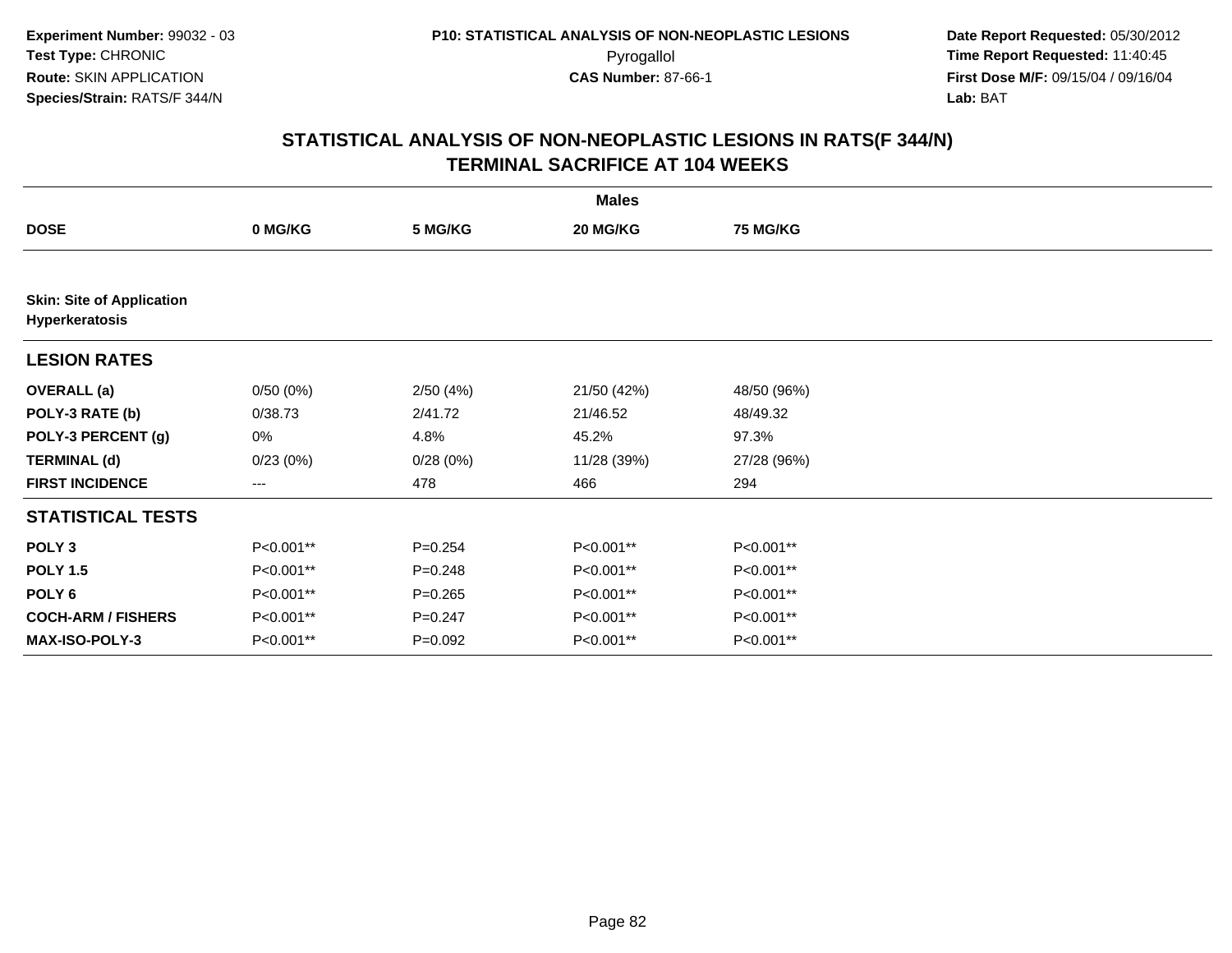| <b>Males</b>                                    |           |            |             |                 |  |  |  |
|-------------------------------------------------|-----------|------------|-------------|-----------------|--|--|--|
| <b>DOSE</b>                                     | 0 MG/KG   | 5 MG/KG    | 20 MG/KG    | <b>75 MG/KG</b> |  |  |  |
|                                                 |           |            |             |                 |  |  |  |
| <b>Skin: Site of Application</b><br>Hyperplasia |           |            |             |                 |  |  |  |
| <b>LESION RATES</b>                             |           |            |             |                 |  |  |  |
| <b>OVERALL (a)</b>                              | 0/50(0%)  | 6/50(12%)  | 20/50 (40%) | 50/50 (100%)    |  |  |  |
| POLY-3 RATE (b)                                 | 0/38.73   | 6/41.38    | 20/47.40    | 50/50.00        |  |  |  |
| POLY-3 PERCENT (g)                              | 0%        | 14.5%      | 42.2%       | 100%            |  |  |  |
| <b>TERMINAL (d)</b>                             | 0/23(0%)  | 5/28 (18%) | 8/28 (29%)  | 28/28 (100%)    |  |  |  |
| <b>FIRST INCIDENCE</b>                          | ---       | 449        | 466         | 294             |  |  |  |
| <b>STATISTICAL TESTS</b>                        |           |            |             |                 |  |  |  |
| POLY <sub>3</sub>                               | P<0.001** | $P=0.018*$ | P<0.001**   | P<0.001**       |  |  |  |
| <b>POLY 1.5</b>                                 | P<0.001** | $P=0.017*$ | P<0.001**   | P<0.001**       |  |  |  |
| POLY <sub>6</sub>                               | P<0.001** | $P=0.020*$ | P<0.001**   | P<0.001**       |  |  |  |
| <b>COCH-ARM / FISHERS</b>                       | P<0.001** | $P=0.013*$ | P<0.001**   | P<0.001**       |  |  |  |
| MAX-ISO-POLY-3                                  | P<0.001** | P=0.007**  | P<0.001**   | P<0.001**       |  |  |  |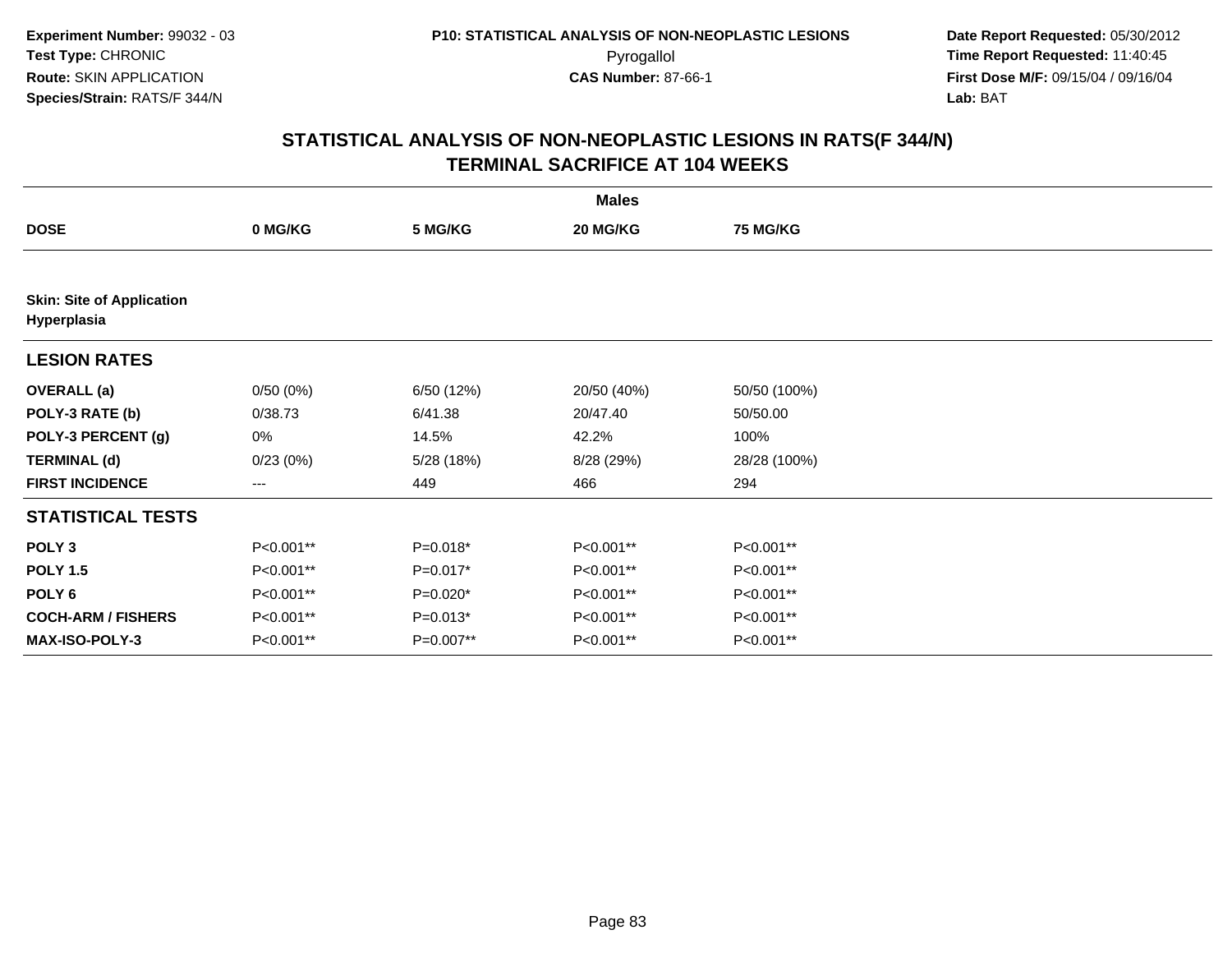|                                                  |           |                   | <b>Males</b>      |                 |  |
|--------------------------------------------------|-----------|-------------------|-------------------|-----------------|--|
| <b>DOSE</b>                                      | 0 MG/KG   | 5 MG/KG           | 20 MG/KG          | <b>75 MG/KG</b> |  |
|                                                  |           |                   |                   |                 |  |
| <b>Skin: Site of Application</b><br>Inflammation |           |                   |                   |                 |  |
| <b>LESION RATES</b>                              |           |                   |                   |                 |  |
| <b>OVERALL (a)</b>                               | 0/50(0%)  | 0/50(0%)          | 0/50(0%)          | 46/50 (92%)     |  |
| POLY-3 RATE (b)                                  | 0/38.73   | 0/40.62           | 0/42.13           | 46/49.23        |  |
| POLY-3 PERCENT (g)                               | 0%        | 0%                | 0%                | 93.4%           |  |
| <b>TERMINAL (d)</b>                              | 0/23(0%)  | 0/28(0%)          | 0/28(0%)          | 26/28 (93%)     |  |
| <b>FIRST INCIDENCE</b>                           | ---       | $\qquad \qquad -$ | $\qquad \qquad -$ | 294             |  |
| <b>STATISTICAL TESTS</b>                         |           |                   |                   |                 |  |
| POLY <sub>3</sub>                                | P<0.001** | (e)               | (e)               | P<0.001**       |  |
| <b>POLY 1.5</b>                                  | P<0.001** | (e)               | (e)               | P<0.001**       |  |
| POLY <sub>6</sub>                                | P<0.001** | (e)               | (e)               | P<0.001**       |  |
| <b>COCH-ARM / FISHERS</b>                        | P<0.001** | (e)               | (e)               | P<0.001**       |  |
| MAX-ISO-POLY-3                                   | P<0.001** | (e)               | (e)               | P<0.001**       |  |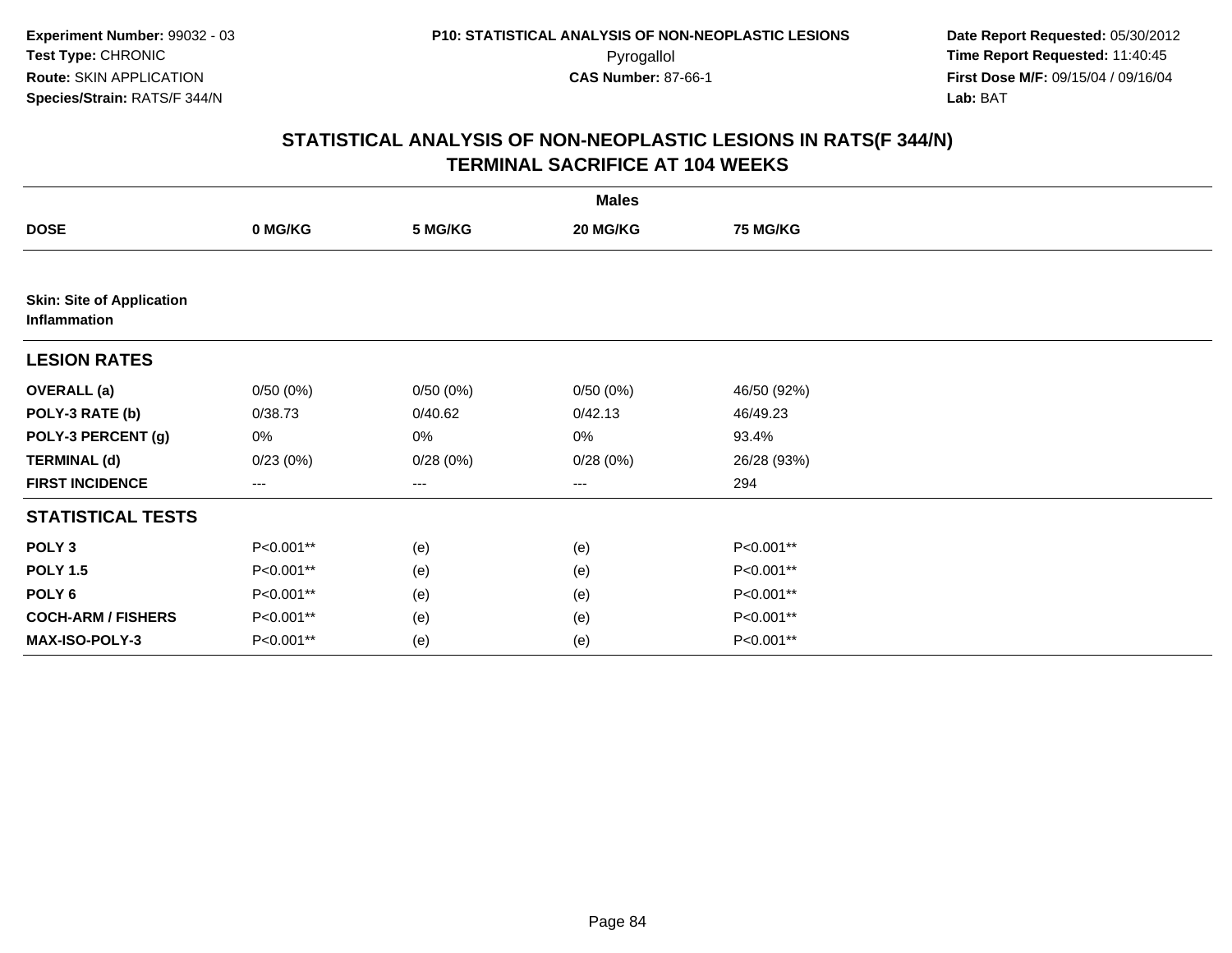|                                                          |          |          | <b>Males</b>      |          |  |
|----------------------------------------------------------|----------|----------|-------------------|----------|--|
| <b>DOSE</b>                                              | 0 MG/KG  | 5 MG/KG  | 20 MG/KG          | 75 MG/KG |  |
|                                                          |          |          |                   |          |  |
| <b>Spleen</b><br><b>Hematopoietic Cell Proliferation</b> |          |          |                   |          |  |
| <b>LESION RATES</b>                                      |          |          |                   |          |  |
| <b>OVERALL</b> (a)                                       | 0/50(0%) | 0/50(0%) | 0/50(0%)          | 1/50(2%) |  |
| POLY-3 RATE (b)                                          | 0/38.73  | 0/40.62  | 0/42.13           | 1/43.20  |  |
| POLY-3 PERCENT (g)                                       | 0%       | 0%       | 0%                | 2.3%     |  |
| <b>TERMINAL (d)</b>                                      | 0/23(0%) | 0/28(0%) | 0/28(0%)          | 0/28(0%) |  |
| <b>FIRST INCIDENCE</b>                                   | $---$    | $--$     | $\qquad \qquad -$ | 696      |  |
| <b>STATISTICAL TESTS</b>                                 |          |          |                   |          |  |
| POLY <sub>3</sub>                                        | (n)      | (n)      | (n)               | (n)      |  |
| <b>POLY 1.5</b>                                          | (n)      | (n)      | (n)               | (n)      |  |
| POLY <sub>6</sub>                                        | (n)      | (n)      | (n)               | (n)      |  |
| <b>COCH-ARM / FISHERS</b>                                | (n)      | (n)      | (n)               | (n)      |  |
| MAX-ISO-POLY-3                                           | (n)      | (n)      | (n)               | (n)      |  |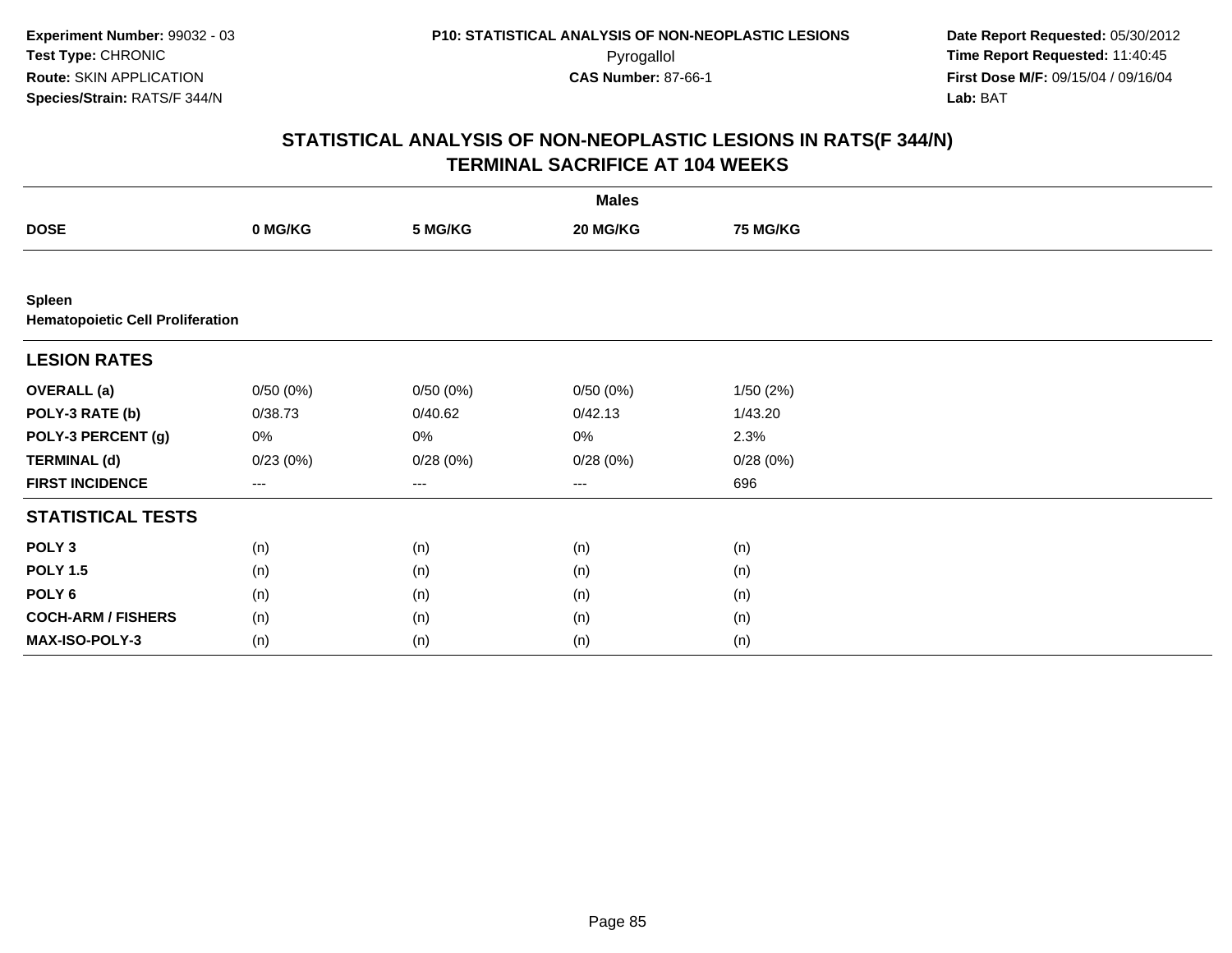|                                       |              |           | <b>Males</b> |                 |  |
|---------------------------------------|--------------|-----------|--------------|-----------------|--|
| <b>DOSE</b>                           | 0 MG/KG      | 5 MG/KG   | 20 MG/KG     | <b>75 MG/KG</b> |  |
|                                       |              |           |              |                 |  |
| <b>Spleen</b><br>Hyperplasia Lymphoid |              |           |              |                 |  |
| <b>LESION RATES</b>                   |              |           |              |                 |  |
| <b>OVERALL</b> (a)                    | 3/50(6%)     | 3/50(6%)  | 1/50(2%)     | 2/50(4%)        |  |
| POLY-3 RATE (b)                       | 3/40.27      | 3/40.62   | 1/42.46      | 2/43.08         |  |
| POLY-3 PERCENT (g)                    | 7.5%         | 7.4%      | 2.4%         | 4.6%            |  |
| <b>TERMINAL (d)</b>                   | 0/23(0%)     | 3/28(11%) | 0/28(0%)     | 2/28(7%)        |  |
| <b>FIRST INCIDENCE</b>                | 527          | 727 (T)   | 637          | 727 (T)         |  |
| <b>STATISTICAL TESTS</b>              |              |           |              |                 |  |
| POLY <sub>3</sub>                     | P=0.422N     | P=0.659N  | P=0.286N     | P=0.469N        |  |
| <b>POLY 1.5</b>                       | P=0.431N     | P=0.658N  | P=0.291N     | P=0.480N        |  |
| POLY 6                                | $P = 0.410N$ | P=0.657N  | P=0.279N     | P=0.454N        |  |
| <b>COCH-ARM / FISHERS</b>             | P=0.443N     | P=0.661N  | P=0.309N     | P=0.500N        |  |
| <b>MAX-ISO-POLY-3</b>                 | P=0.362N     | P=0.495N  | P=0.146N     | P=0.302N        |  |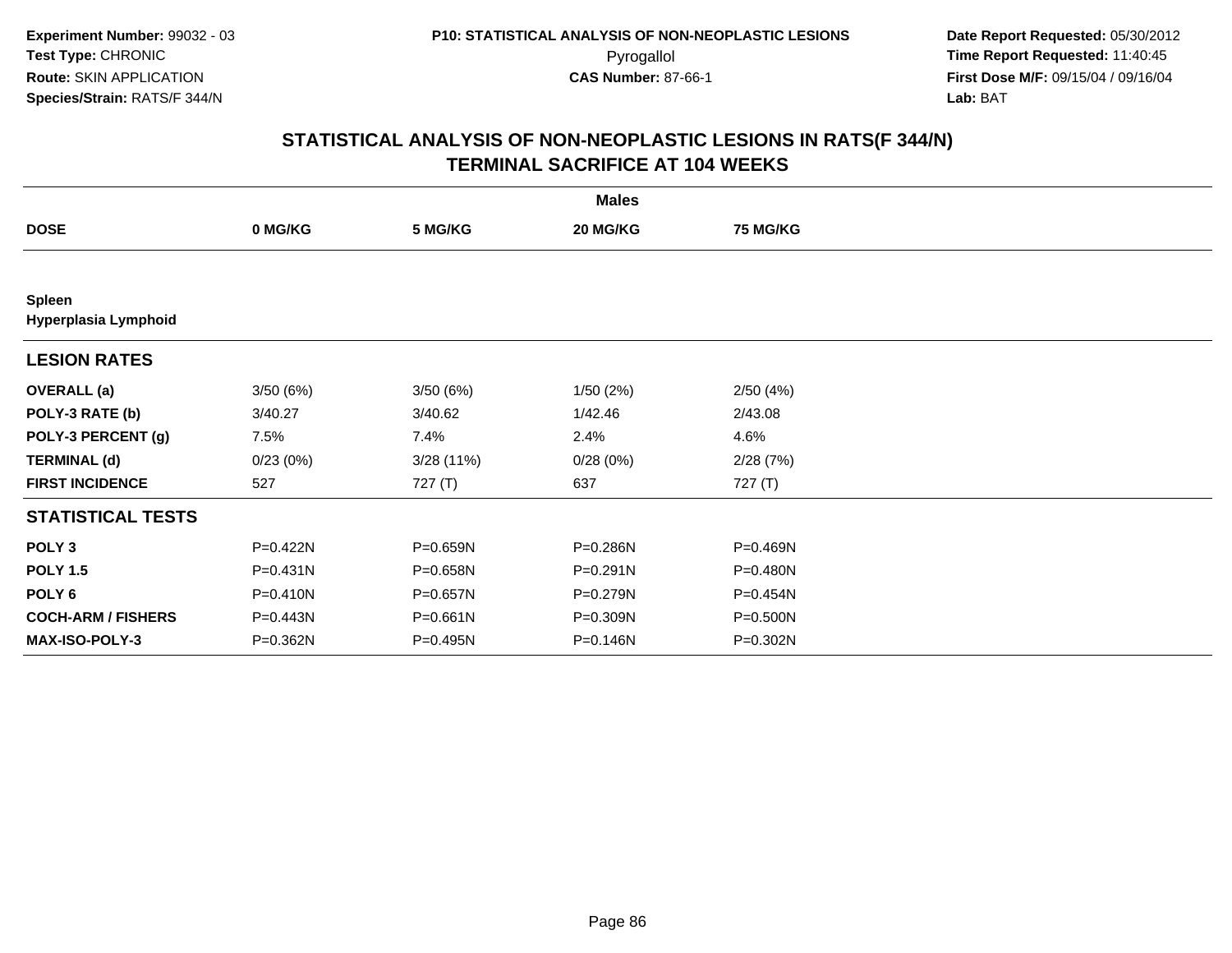|                           |          |          | <b>Males</b> |                 |  |
|---------------------------|----------|----------|--------------|-----------------|--|
| <b>DOSE</b>               | 0 MG/KG  | 5 MG/KG  | 20 MG/KG     | <b>75 MG/KG</b> |  |
|                           |          |          |              |                 |  |
| <b>Spleen</b><br>Infarct  |          |          |              |                 |  |
| <b>LESION RATES</b>       |          |          |              |                 |  |
| <b>OVERALL</b> (a)        | 2/50(4%) | 2/50(4%) | 3/50(6%)     | 1/50(2%)        |  |
| POLY-3 RATE (b)           | 2/39.68  | 2/41.20  | 3/43.18      | 1/43.84         |  |
| POLY-3 PERCENT (g)        | 5%       | 4.9%     | 7%           | 2.3%            |  |
| <b>TERMINAL (d)</b>       | 0/23(0%) | 0/28(0%) | 0/28(0%)     | 0/28(0%)        |  |
| <b>FIRST INCIDENCE</b>    | 507      | 599      | 589          | 451             |  |
| <b>STATISTICAL TESTS</b>  |          |          |              |                 |  |
| POLY <sub>3</sub>         | P=0.333N | P=0.681N | $P = 0.539$  | $P = 0.465N$    |  |
| <b>POLY 1.5</b>           | P=0.348N | P=0.685N | $P = 0.525$  | P=0.478N        |  |
| POLY 6                    | P=0.317N | P=0.671N | $P = 0.557$  | P=0.448N        |  |
| <b>COCH-ARM / FISHERS</b> | P=0.370N | P=0.691N | $P = 0.500$  | $P = 0.500N$    |  |
| <b>MAX-ISO-POLY-3</b>     | P=0.403N | P=0.484N | $P = 0.363$  | $P = 0.261N$    |  |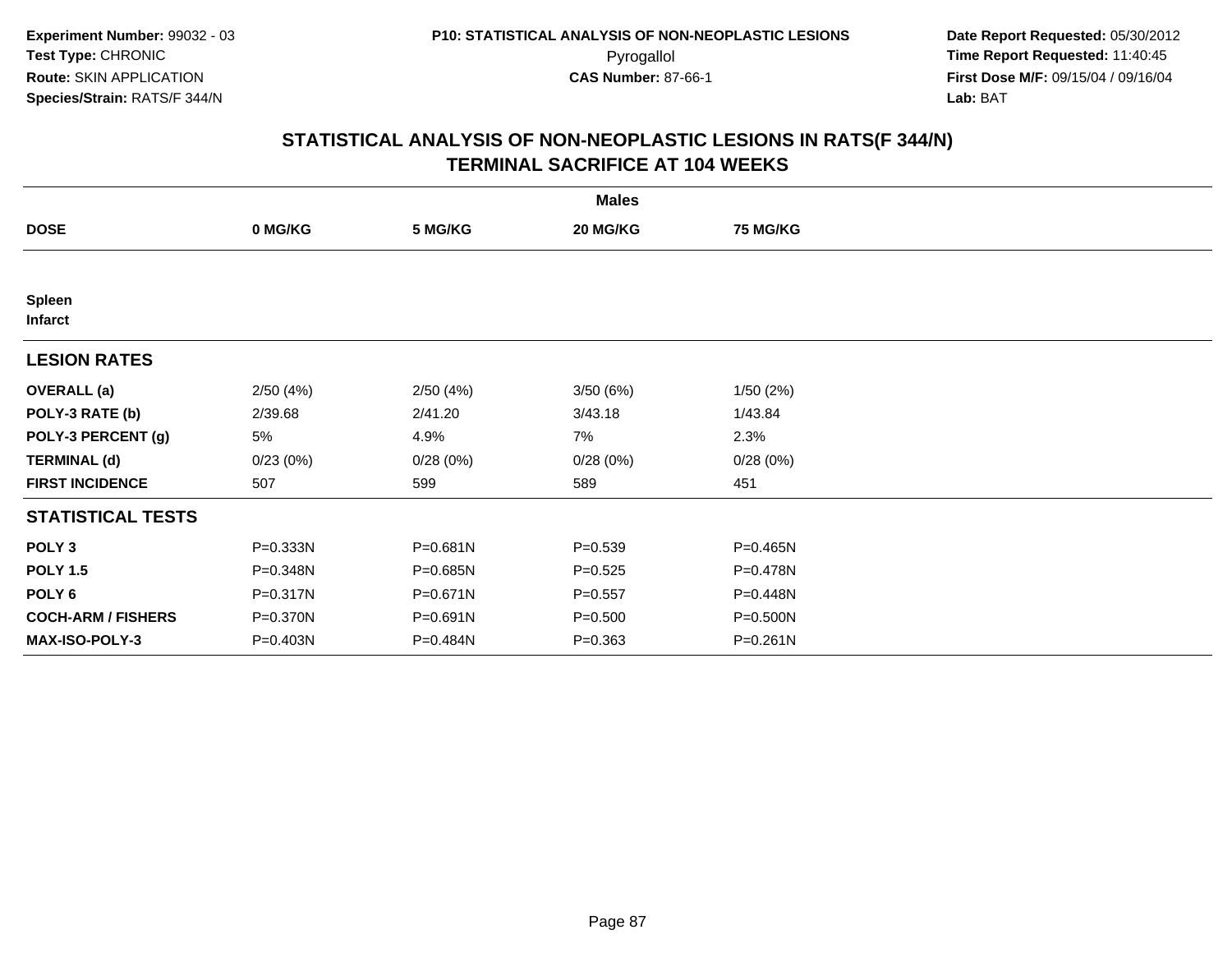|                                                    |          |             | <b>Males</b> |                 |  |
|----------------------------------------------------|----------|-------------|--------------|-----------------|--|
| <b>DOSE</b>                                        | 0 MG/KG  | 5 MG/KG     | 20 MG/KG     | <b>75 MG/KG</b> |  |
|                                                    |          |             |              |                 |  |
| <b>Spleen: Lymphoid Follicle</b><br><b>Atrophy</b> |          |             |              |                 |  |
| <b>LESION RATES</b>                                |          |             |              |                 |  |
| <b>OVERALL</b> (a)                                 | 0/50(0%) | 1/50(2%)    | 2/50(4%)     | 0/50(0%)        |  |
| POLY-3 RATE (b)                                    | 0/38.73  | 1/40.68     | 2/42.41      | 0/43.08         |  |
| POLY-3 PERCENT (g)                                 | 0%       | 2.5%        | 4.7%         | 0%              |  |
| <b>TERMINAL (d)</b>                                | 0/23(0%) | 0/28(0%)    | 0/28(0%)     | 0/28(0%)        |  |
| <b>FIRST INCIDENCE</b>                             | ---      | 711         | 665          | ---             |  |
| <b>STATISTICAL TESTS</b>                           |          |             |              |                 |  |
| POLY <sub>3</sub>                                  | P=0.445N | $P = 0.510$ | $P = 0.258$  | (e)             |  |
| <b>POLY 1.5</b>                                    | P=0.459N | $P = 0.506$ | $P = 0.251$  | (e)             |  |
| POLY <sub>6</sub>                                  | P=0.425N | $P = 0.517$ | $P = 0.268$  | (e)             |  |
| <b>COCH-ARM / FISHERS</b>                          | P=0.481N | $P = 0.500$ | $P=0.247$    | (e)             |  |
| MAX-ISO-POLY-3                                     | P=0.353N | $P = 0.171$ | $P = 0.095$  | (e)             |  |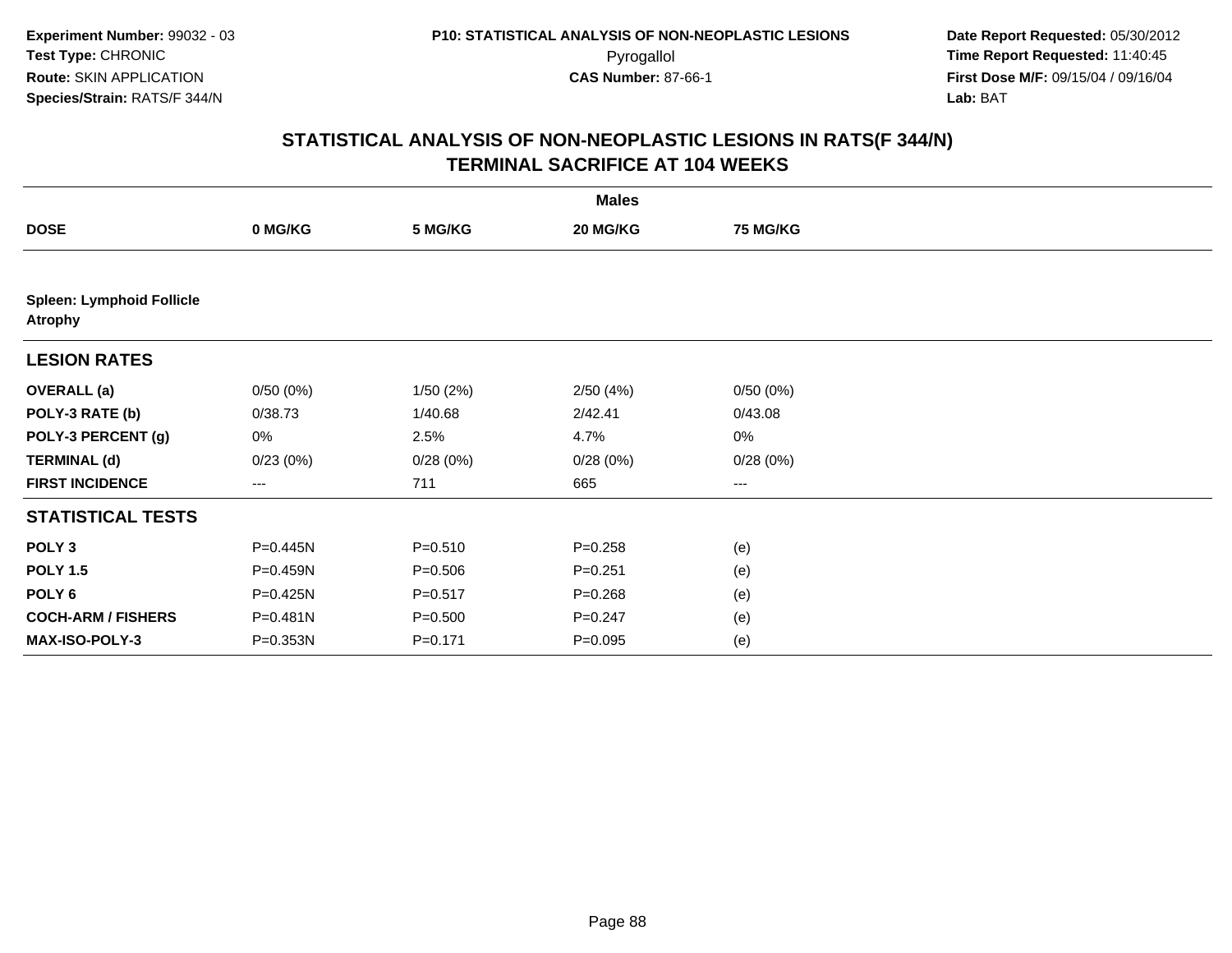|                                      |             |              | <b>Males</b> |                 |  |
|--------------------------------------|-------------|--------------|--------------|-----------------|--|
| <b>DOSE</b>                          | 0 MG/KG     | 5 MG/KG      | 20 MG/KG     | <b>75 MG/KG</b> |  |
|                                      |             |              |              |                 |  |
| Stomach, Forestomach<br>Inflammation |             |              |              |                 |  |
| <b>LESION RATES</b>                  |             |              |              |                 |  |
| <b>OVERALL</b> (a)                   | 2/50(4%)    | 1/50(2%)     | 1/50(2%)     | 5/50 (10%)      |  |
| POLY-3 RATE (b)                      | 2/39.14     | 1/40.90      | 1/42.13      | 5/44.67         |  |
| POLY-3 PERCENT (g)                   | 5.1%        | 2.5%         | 2.4%         | 11.2%           |  |
| <b>TERMINAL (d)</b>                  | 1/23(4%)    | 0/28(0%)     | 1/28(4%)     | 0/28(0%)        |  |
| <b>FIRST INCIDENCE</b>               | 608         | 652          | 727 (T)      | 496             |  |
| <b>STATISTICAL TESTS</b>             |             |              |              |                 |  |
| POLY <sub>3</sub>                    | $P = 0.057$ | P=0.485N     | P=0.474N     | $P=0.272$       |  |
| <b>POLY 1.5</b>                      | $P = 0.051$ | P=0.490N     | P=0.482N     | $P = 0.249$     |  |
| POLY <sub>6</sub>                    | $P = 0.064$ | P=0.474N     | P=0.464N     | $P = 0.306$     |  |
| <b>COCH-ARM / FISHERS</b>            | $P=0.046*$  | P=0.500N     | P=0.500N     | $P = 0.218$     |  |
| <b>MAX-ISO-POLY-3</b>                | $P=0.092$   | $P = 0.271N$ | P=0.266N     | $P = 0.174$     |  |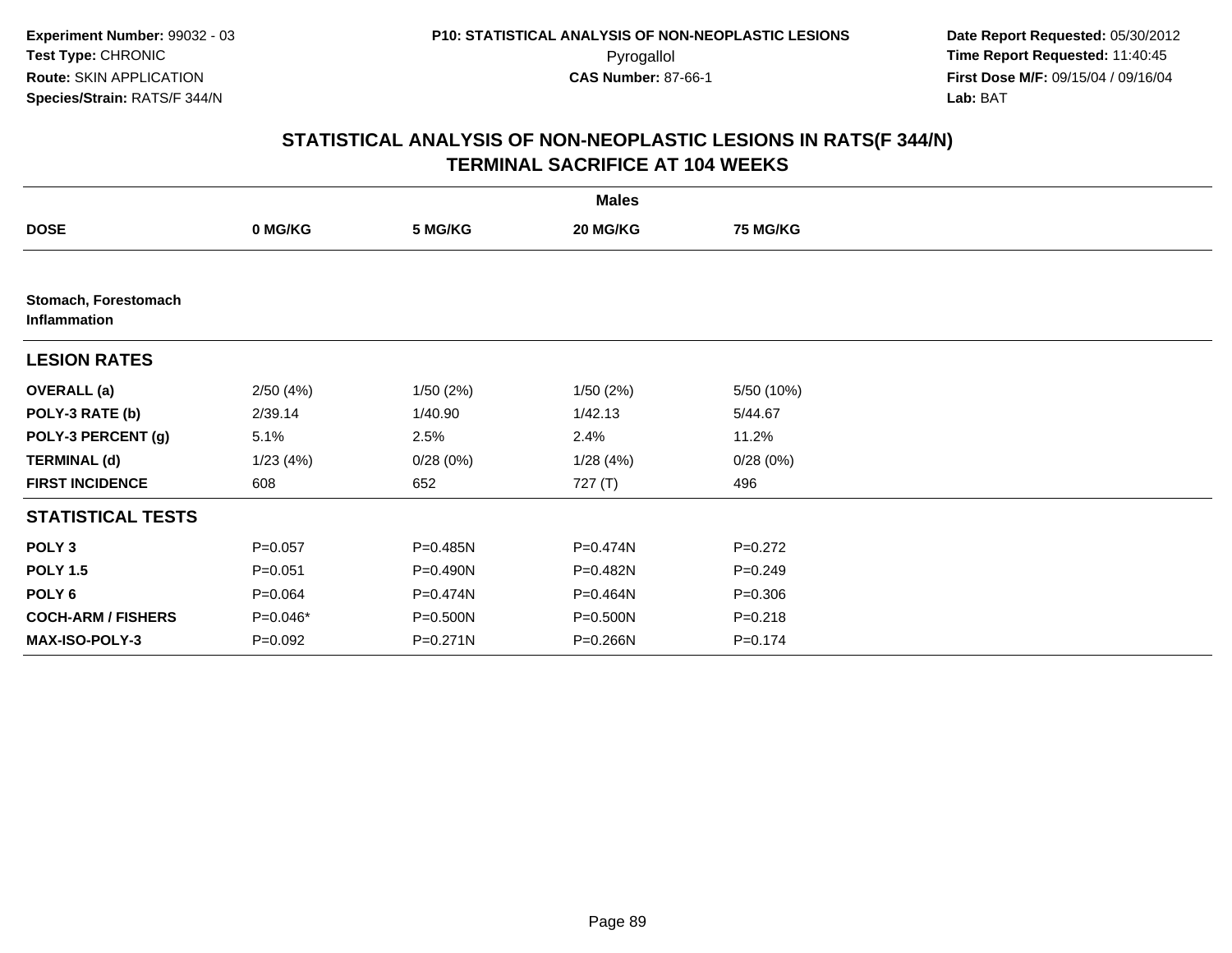|                                      |           |             | <b>Males</b> |                 |  |
|--------------------------------------|-----------|-------------|--------------|-----------------|--|
| <b>DOSE</b>                          | 0 MG/KG   | 5 MG/KG     | 20 MG/KG     | <b>75 MG/KG</b> |  |
|                                      |           |             |              |                 |  |
| Stomach, Forestomach<br><b>Ulcer</b> |           |             |              |                 |  |
| <b>LESION RATES</b>                  |           |             |              |                 |  |
| <b>OVERALL</b> (a)                   | 4/50 (8%) | 6/50 (12%)  | 7/50 (14%)   | 4/50 (8%)       |  |
| POLY-3 RATE (b)                      | 4/40.28   | 6/42.47     | 7/44.16      | 4/44.13         |  |
| POLY-3 PERCENT (g)                   | 9.9%      | 14.1%       | 15.9%        | 9.1%            |  |
| <b>TERMINAL (d)</b>                  | 1/23(4%)  | 0/28(0%)    | 1/28(4%)     | 0/28(0%)        |  |
| <b>FIRST INCIDENCE</b>               | 440       | 469         | 589          | 589             |  |
| <b>STATISTICAL TESTS</b>             |           |             |              |                 |  |
| POLY <sub>3</sub>                    | P=0.360N  | $P=0.402$   | $P = 0.315$  | P=0.593N        |  |
| <b>POLY 1.5</b>                      | P=0.383N  | $P = 0.391$ | $P = 0.295$  | P=0.613N        |  |
| POLY <sub>6</sub>                    | P=0.328N  | $P=0.424$   | $P = 0.346$  | $P = 0.561N$    |  |
| <b>COCH-ARM / FISHERS</b>            | P=0.416N  | $P = 0.370$ | $P = 0.262$  | P=0.643N        |  |
| <b>MAX-ISO-POLY-3</b>                | P=0.456N  | $P = 0.285$ | $P=0.221$    | P=0.447N        |  |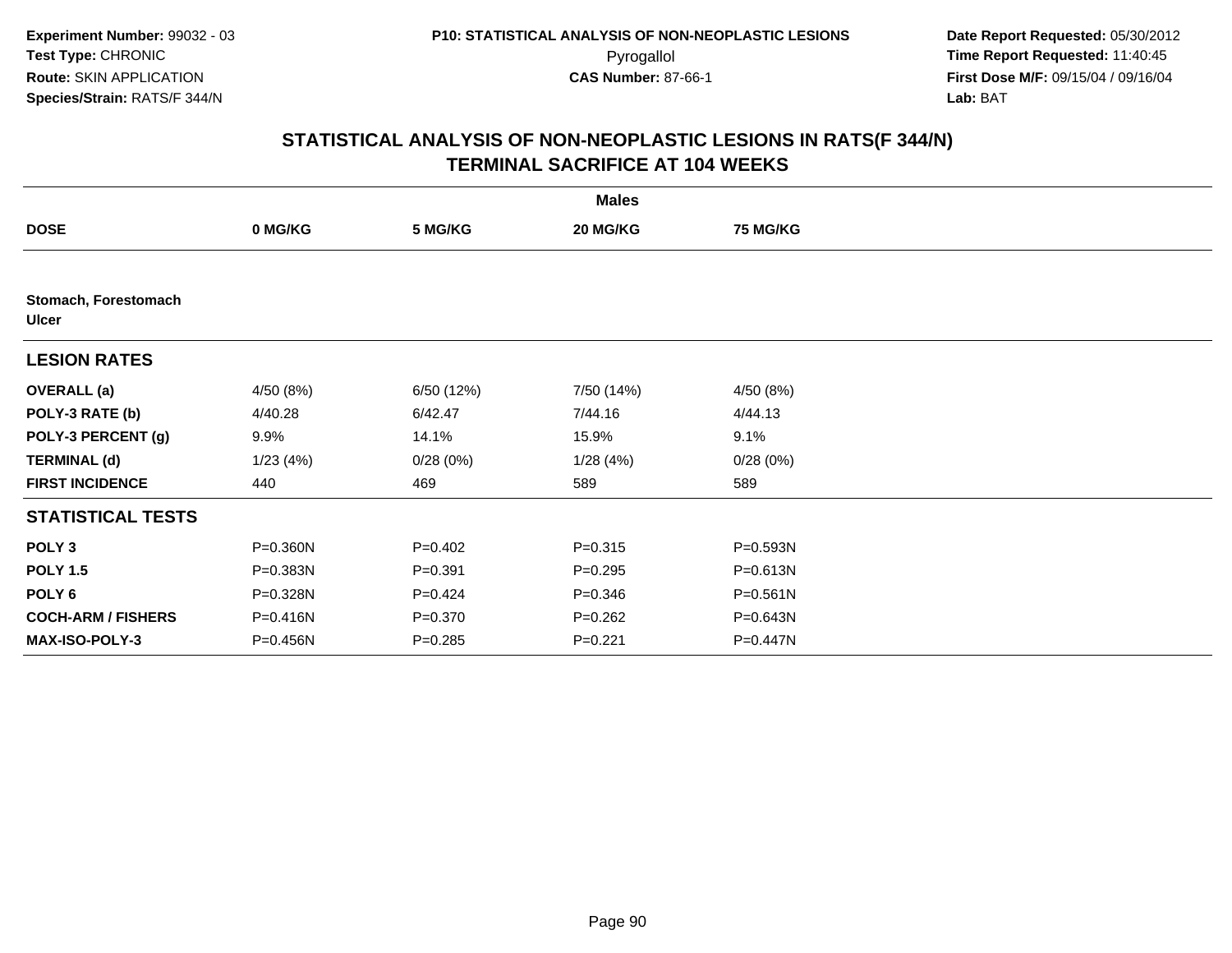|                           |                                  |              | <b>Males</b> |                 |  |  |  |  |  |
|---------------------------|----------------------------------|--------------|--------------|-----------------|--|--|--|--|--|
| <b>DOSE</b>               | 0 MG/KG                          | 5 MG/KG      | 20 MG/KG     | <b>75 MG/KG</b> |  |  |  |  |  |
|                           |                                  |              |              |                 |  |  |  |  |  |
| Hyperplasia               | Stomach, Forestomach: Epithelium |              |              |                 |  |  |  |  |  |
| <b>LESION RATES</b>       |                                  |              |              |                 |  |  |  |  |  |
| <b>OVERALL</b> (a)        | 2/50(4%)                         | 2/50(4%)     | 4/50(8%)     | 6/50 (12%)      |  |  |  |  |  |
| POLY-3 RATE (b)           | 2/38.73                          | 2/40.90      | 4/42.52      | 6/44.67         |  |  |  |  |  |
| POLY-3 PERCENT (g)        | 5.2%                             | 4.9%         | 9.4%         | 13.4%           |  |  |  |  |  |
| <b>TERMINAL (d)</b>       | 2/23(9%)                         | 1/28(4%)     | 2/28(7%)     | 1/28(4%)        |  |  |  |  |  |
| <b>FIRST INCIDENCE</b>    | 727(T)                           | 652          | 673          | 496             |  |  |  |  |  |
| <b>STATISTICAL TESTS</b>  |                                  |              |              |                 |  |  |  |  |  |
| POLY <sub>3</sub>         | $P = 0.093$                      | P=0.675N     | $P = 0.381$  | $P = 0.183$     |  |  |  |  |  |
| <b>POLY 1.5</b>           | $P = 0.080$                      | P=0.682N     | $P = 0.365$  | $P = 0.162$     |  |  |  |  |  |
| POLY <sub>6</sub>         | $P=0.112$                        | $P = 0.661N$ | $P=0.403$    | $P = 0.216$     |  |  |  |  |  |
| <b>COCH-ARM / FISHERS</b> | $P = 0.065$                      | P=0.691N     | $P = 0.339$  | $P = 0.134$     |  |  |  |  |  |
| <b>MAX-ISO-POLY-3</b>     | $P = 0.152$                      | P=0.477N     | $P = 0.244$  | $P = 0.116$     |  |  |  |  |  |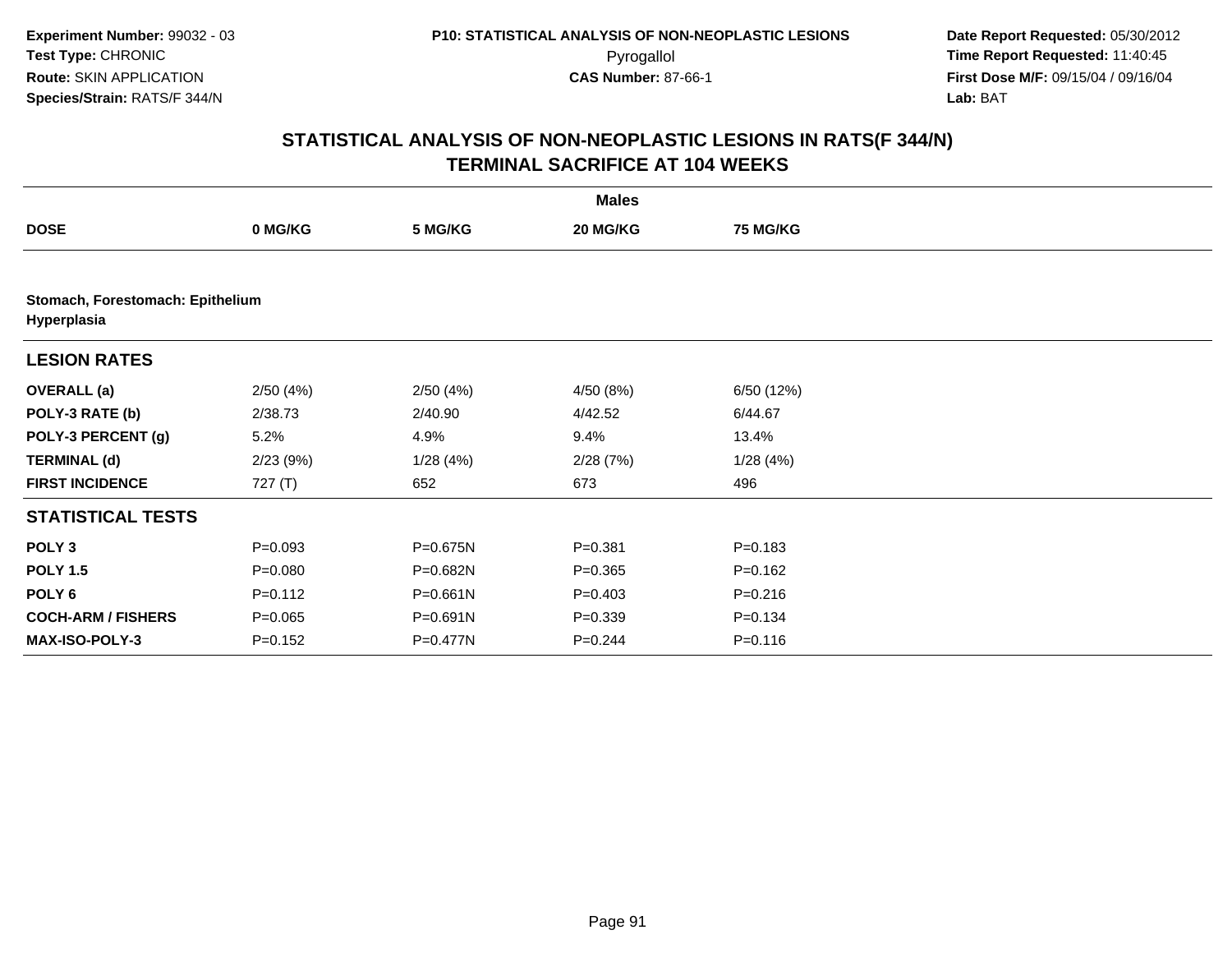|                                      |             |             | <b>Males</b> |                 |  |
|--------------------------------------|-------------|-------------|--------------|-----------------|--|
| <b>DOSE</b>                          | 0 MG/KG     | 5 MG/KG     | 20 MG/KG     | <b>75 MG/KG</b> |  |
|                                      |             |             |              |                 |  |
| Stomach, Glandular<br><b>Erosion</b> |             |             |              |                 |  |
| <b>LESION RATES</b>                  |             |             |              |                 |  |
| <b>OVERALL</b> (a)                   | 2/50(4%)    | 4/50 (8%)   | 0/50(0%)     | 3/50(6%)        |  |
| POLY-3 RATE (b)                      | 2/39.09     | 4/41.24     | 0/42.13      | 3/44.05         |  |
| POLY-3 PERCENT (g)                   | 5.1%        | 9.7%        | 0%           | 6.8%            |  |
| <b>TERMINAL (d)</b>                  | 1/23(4%)    | 1/28(4%)    | 0/28(0%)     | 0/28(0%)        |  |
| <b>FIRST INCIDENCE</b>               | 626         | 608         | $--$         | 451             |  |
| <b>STATISTICAL TESTS</b>             |             |             |              |                 |  |
| POLY <sub>3</sub>                    | $P = 0.576$ | $P = 0.361$ | P=0.220N     | $P = 0.554$     |  |
| <b>POLY 1.5</b>                      | $P = 0.559$ | $P = 0.353$ | P=0.226N     | $P = 0.533$     |  |
| POLY 6                               | $P = 0.599$ | $P = 0.379$ | P=0.214N     | $P = 0.583$     |  |
| <b>COCH-ARM / FISHERS</b>            | $P = 0.534$ | $P = 0.339$ | P=0.247N     | $P = 0.500$     |  |
| MAX-ISO-POLY-3                       | P=0.366N    | $P=0.224$   | P=0.075N     | $P = 0.379$     |  |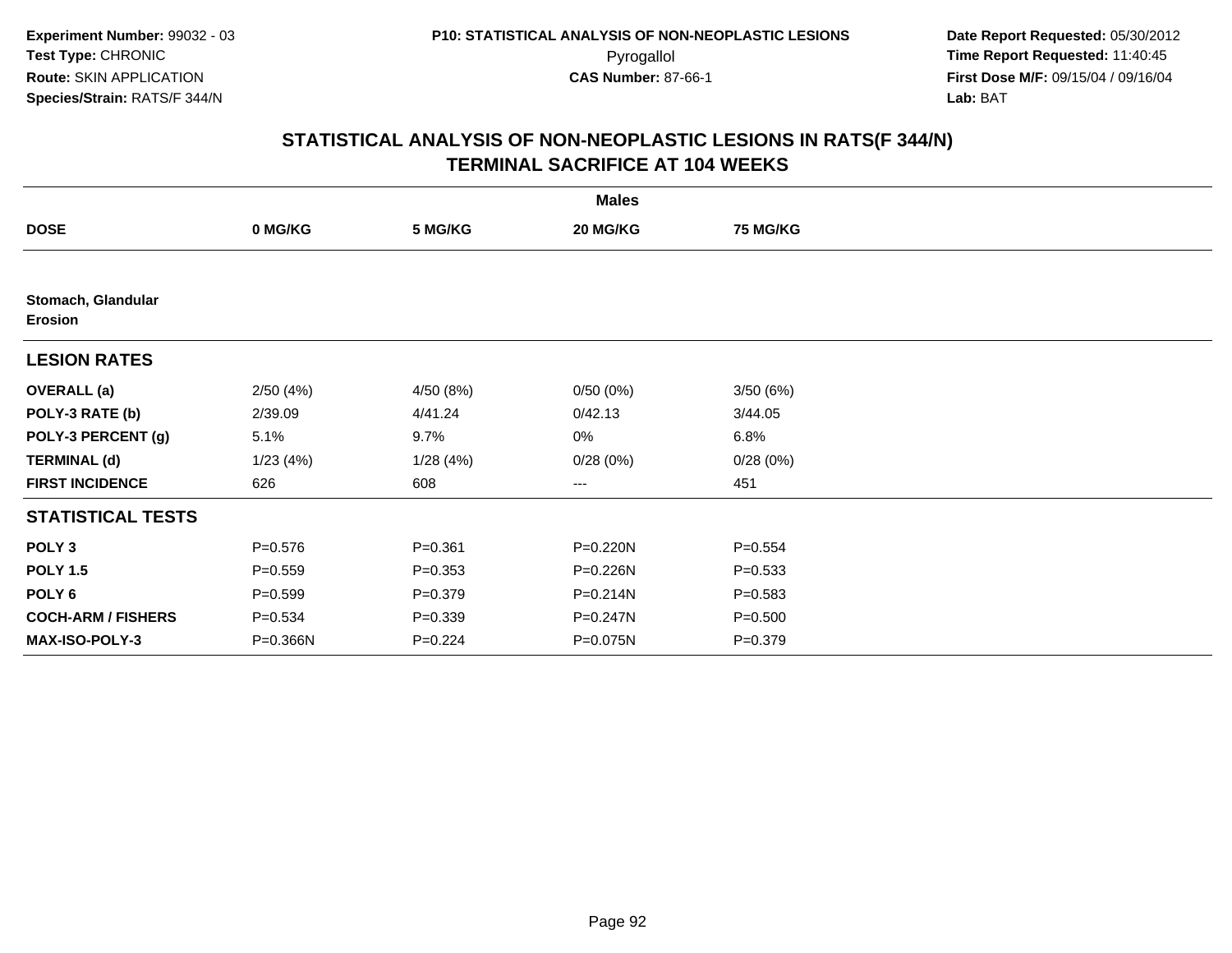|                                    |             |             | <b>Males</b> |                 |  |
|------------------------------------|-------------|-------------|--------------|-----------------|--|
| <b>DOSE</b>                        | 0 MG/KG     | 5 MG/KG     | 20 MG/KG     | <b>75 MG/KG</b> |  |
|                                    |             |             |              |                 |  |
| Stomach, Glandular<br>Inflammation |             |             |              |                 |  |
| <b>LESION RATES</b>                |             |             |              |                 |  |
| <b>OVERALL (a)</b>                 | 0/50(0%)    | 4/50 (8%)   | 0/50(0%)     | 3/50(6%)        |  |
| POLY-3 RATE (b)                    | 0/38.73     | 4/41.13     | 0/42.13      | 3/43.76         |  |
| POLY-3 PERCENT (g)                 | 0%          | 9.7%        | 0%           | 6.9%            |  |
| <b>TERMINAL (d)</b>                | 0/23(0%)    | 1/28(4%)    | 0/28(0%)     | 2/28(7%)        |  |
| <b>FIRST INCIDENCE</b>             | ---         | 652         | $---$        | 496             |  |
| <b>STATISTICAL TESTS</b>           |             |             |              |                 |  |
| POLY <sub>3</sub>                  | $P = 0.332$ | $P = 0.067$ | (e)          | $P = 0.142$     |  |
| <b>POLY 1.5</b>                    | $P = 0.315$ | $P = 0.065$ | (e)          | $P = 0.132$     |  |
| POLY <sub>6</sub>                  | $P = 0.358$ | $P = 0.073$ | (e)          | $P = 0.156$     |  |
| <b>COCH-ARM / FISHERS</b>          | $P = 0.292$ | $P = 0.059$ | (e)          | $P=0.121$       |  |
| MAX-ISO-POLY-3                     | $P = 0.116$ | $P=0.025*$  | (e)          | $P = 0.058$     |  |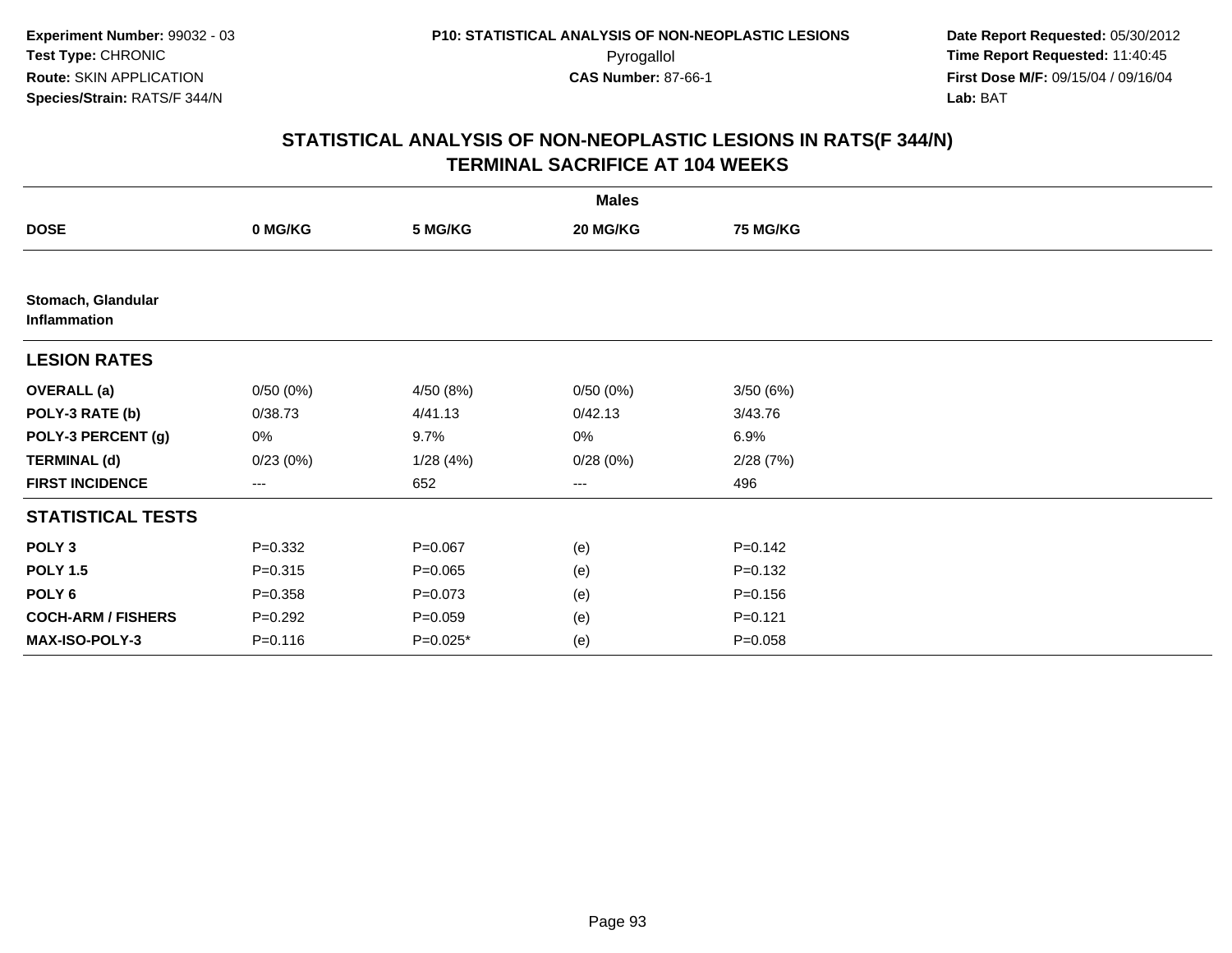|                           |                                |             | <b>Males</b> |                 |  |  |  |  |  |
|---------------------------|--------------------------------|-------------|--------------|-----------------|--|--|--|--|--|
| <b>DOSE</b>               | 0 MG/KG                        | 5 MG/KG     | 20 MG/KG     | <b>75 MG/KG</b> |  |  |  |  |  |
|                           |                                |             |              |                 |  |  |  |  |  |
| Hyperplasia               | Stomach, Glandular: Epithelium |             |              |                 |  |  |  |  |  |
| <b>LESION RATES</b>       |                                |             |              |                 |  |  |  |  |  |
| <b>OVERALL</b> (a)        | 0/50(0%)                       | 2/50(4%)    | 1/50(2%)     | 0/50(0%)        |  |  |  |  |  |
| POLY-3 RATE (b)           | 0/38.73                        | 2/40.62     | 1/42.32      | 0/43.08         |  |  |  |  |  |
| POLY-3 PERCENT (g)        | 0%                             | 4.9%        | 2.4%         | $0\%$           |  |  |  |  |  |
| <b>TERMINAL (d)</b>       | 0/23(0%)                       | 2/28(7%)    | 0/28(0%)     | 0/28(0%)        |  |  |  |  |  |
| <b>FIRST INCIDENCE</b>    | ---                            | 727 (T)     | 678          | ---             |  |  |  |  |  |
| <b>STATISTICAL TESTS</b>  |                                |             |              |                 |  |  |  |  |  |
| POLY <sub>3</sub>         | P=0.338N                       | $P = 0.247$ | $P = 0.518$  | (e)             |  |  |  |  |  |
| <b>POLY 1.5</b>           | P=0.349N                       | $P = 0.244$ | $P = 0.512$  | (e)             |  |  |  |  |  |
| POLY <sub>6</sub>         | P=0.322N                       | $P = 0.255$ | $P = 0.526$  | (e)             |  |  |  |  |  |
| <b>COCH-ARM / FISHERS</b> | P=0.366N                       | $P = 0.247$ | $P = 0.500$  | (e)             |  |  |  |  |  |
| <b>MAX-ISO-POLY-3</b>     | P=0.344N                       | $P = 0.086$ | $P = 0.180$  | (e)             |  |  |  |  |  |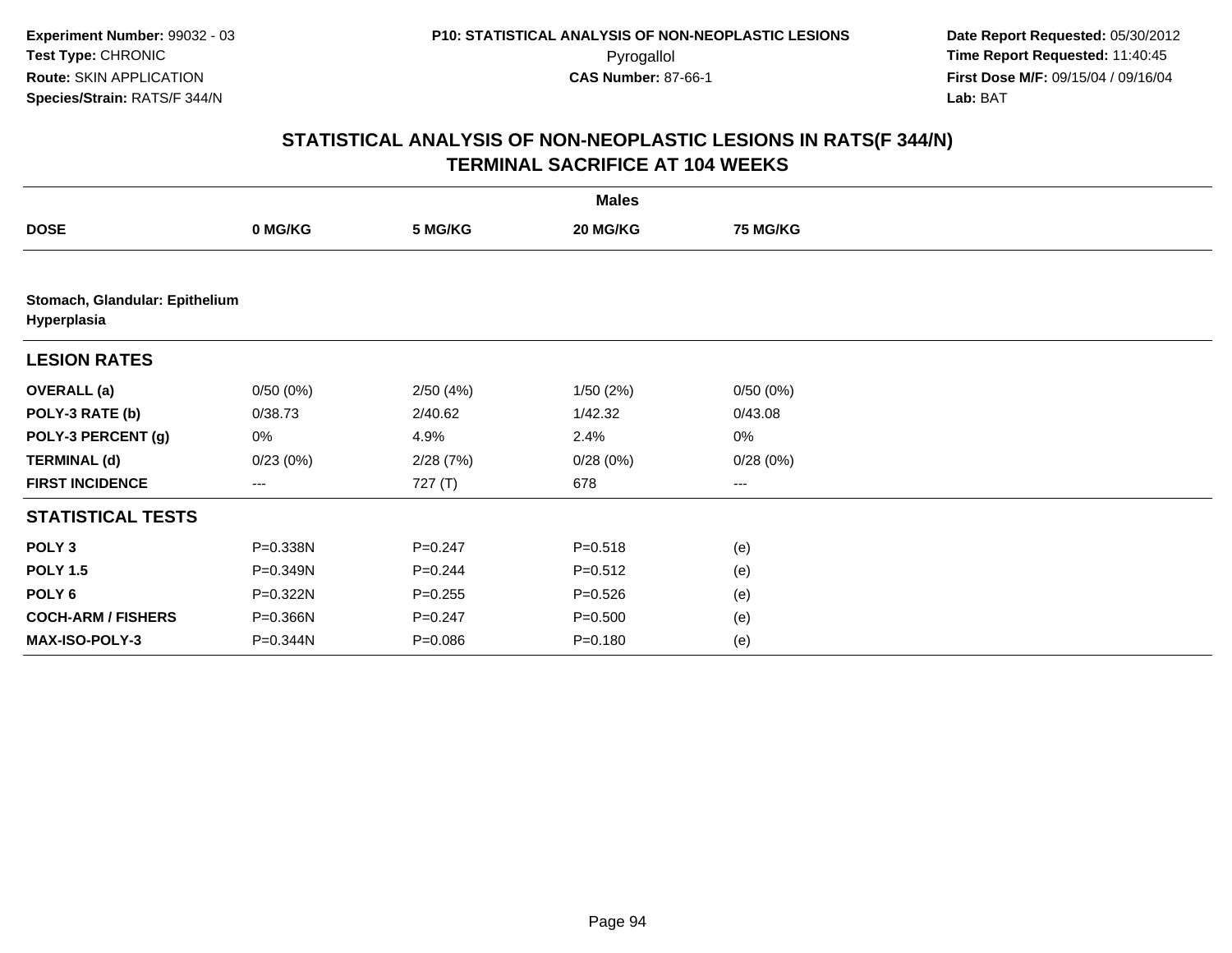|                           |             |          | <b>Males</b> |                 |  |
|---------------------------|-------------|----------|--------------|-----------------|--|
| <b>DOSE</b>               | 0 MG/KG     | 5 MG/KG  | 20 MG/KG     | <b>75 MG/KG</b> |  |
|                           |             |          |              |                 |  |
| <b>Testes</b><br>Cyst     |             |          |              |                 |  |
| <b>LESION RATES</b>       |             |          |              |                 |  |
| <b>OVERALL</b> (a)        | 0/50(0%)    | 0/50(0%) | 2/50(4%)     | 1/50(2%)        |  |
| POLY-3 RATE (b)           | 0/38.73     | 0/40.62  | 2/42.13      | 1/43.08         |  |
| POLY-3 PERCENT (g)        | 0%          | 0%       | 4.8%         | 2.3%            |  |
| <b>TERMINAL (d)</b>       | 0/23(0%)    | 0/28(0%) | 2/28(7%)     | 1/28(4%)        |  |
| <b>FIRST INCIDENCE</b>    | ---         | ---      | 727 (T)      | 727 (T)         |  |
| <b>STATISTICAL TESTS</b>  |             |          |              |                 |  |
| POLY <sub>3</sub>         | $P=0.445$   | (e)      | $P = 0.256$  | $P = 0.521$     |  |
| <b>POLY 1.5</b>           | $P=0.428$   | (e)      | $P = 0.250$  | $P = 0.513$     |  |
| POLY <sub>6</sub>         | $P = 0.466$ | (e)      | $P = 0.264$  | $P = 0.533$     |  |
| <b>COCH-ARM / FISHERS</b> | $P=0.404$   | (e)      | $P = 0.247$  | $P = 0.500$     |  |
| <b>MAX-ISO-POLY-3</b>     | $P = 0.214$ | (e)      | $P = 0.094$  | $P = 0.184$     |  |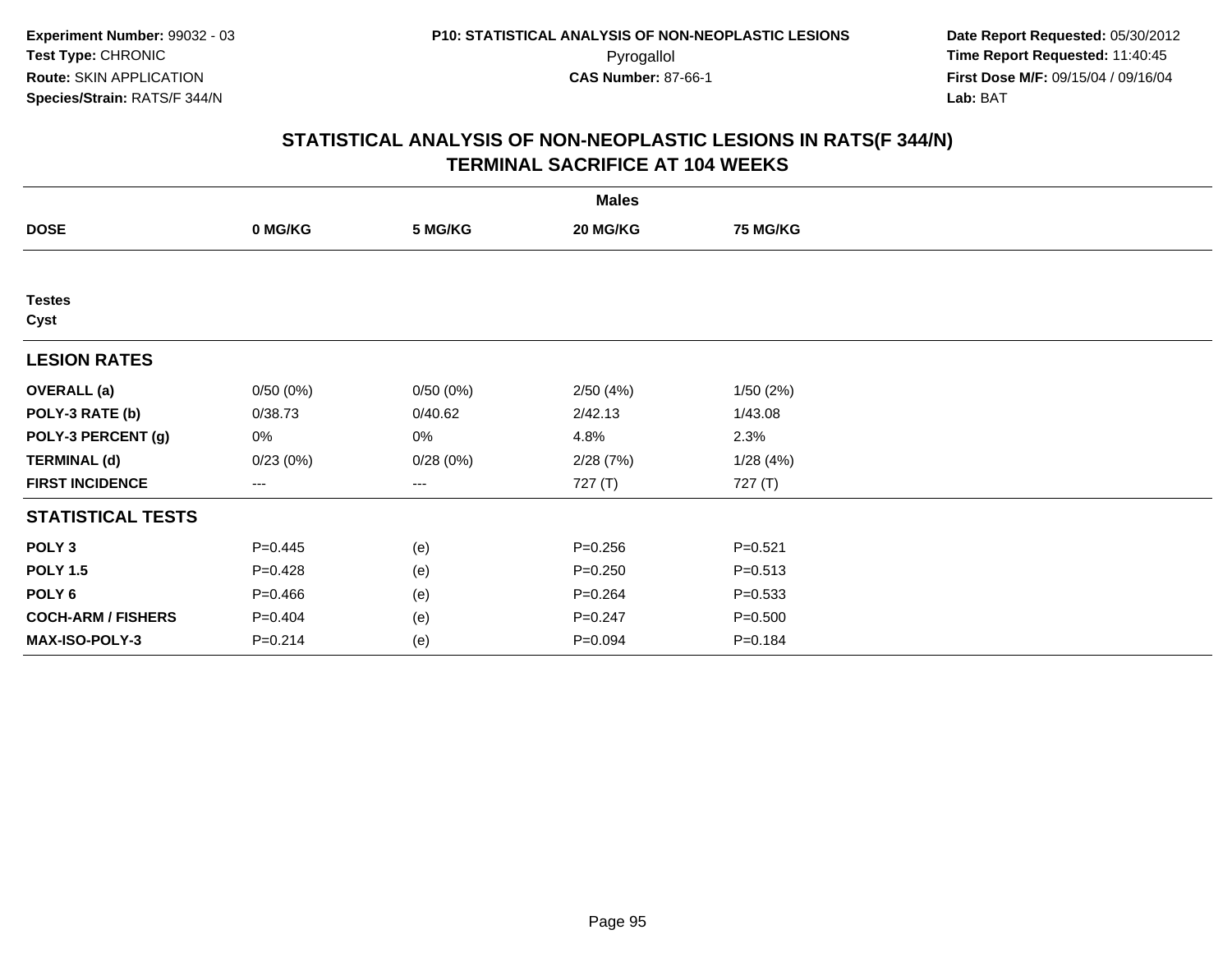|                                        |             |          | <b>Males</b> |                 |  |
|----------------------------------------|-------------|----------|--------------|-----------------|--|
| <b>DOSE</b>                            | 0 MG/KG     | 5 MG/KG  | 20 MG/KG     | <b>75 MG/KG</b> |  |
|                                        |             |          |              |                 |  |
| <b>Testes</b><br><b>Mineralization</b> |             |          |              |                 |  |
| <b>LESION RATES</b>                    |             |          |              |                 |  |
| <b>OVERALL</b> (a)                     | 0/50(0%)    | 0/50(0%) | 2/50(4%)     | 0/50(0%)        |  |
| POLY-3 RATE (b)                        | 0/38.73     | 0/40.62  | 2/42.41      | 0/43.08         |  |
| POLY-3 PERCENT (g)                     | 0%          | 0%       | 4.7%         | 0%              |  |
| <b>TERMINAL (d)</b>                    | 0/23(0%)    | 0/28(0%) | 1/28(4%)     | 0/28(0%)        |  |
| <b>FIRST INCIDENCE</b>                 | ---         | ---      | 652          | $---$           |  |
| <b>STATISTICAL TESTS</b>               |             |          |              |                 |  |
| POLY <sub>3</sub>                      | P=0.633N    | (e)      | $P = 0.258$  | (e)             |  |
| <b>POLY 1.5</b>                        | P=0.645N    | (e)      | $P = 0.251$  | (e)             |  |
| POLY <sub>6</sub>                      | P=0.617N    | (e)      | $P = 0.268$  | (e)             |  |
| <b>COCH-ARM / FISHERS</b>              | P=0.662N    | (e)      | $P = 0.247$  | (e)             |  |
| MAX-ISO-POLY-3                         | $P = 0.294$ | (e)      | $P = 0.095$  | (e)             |  |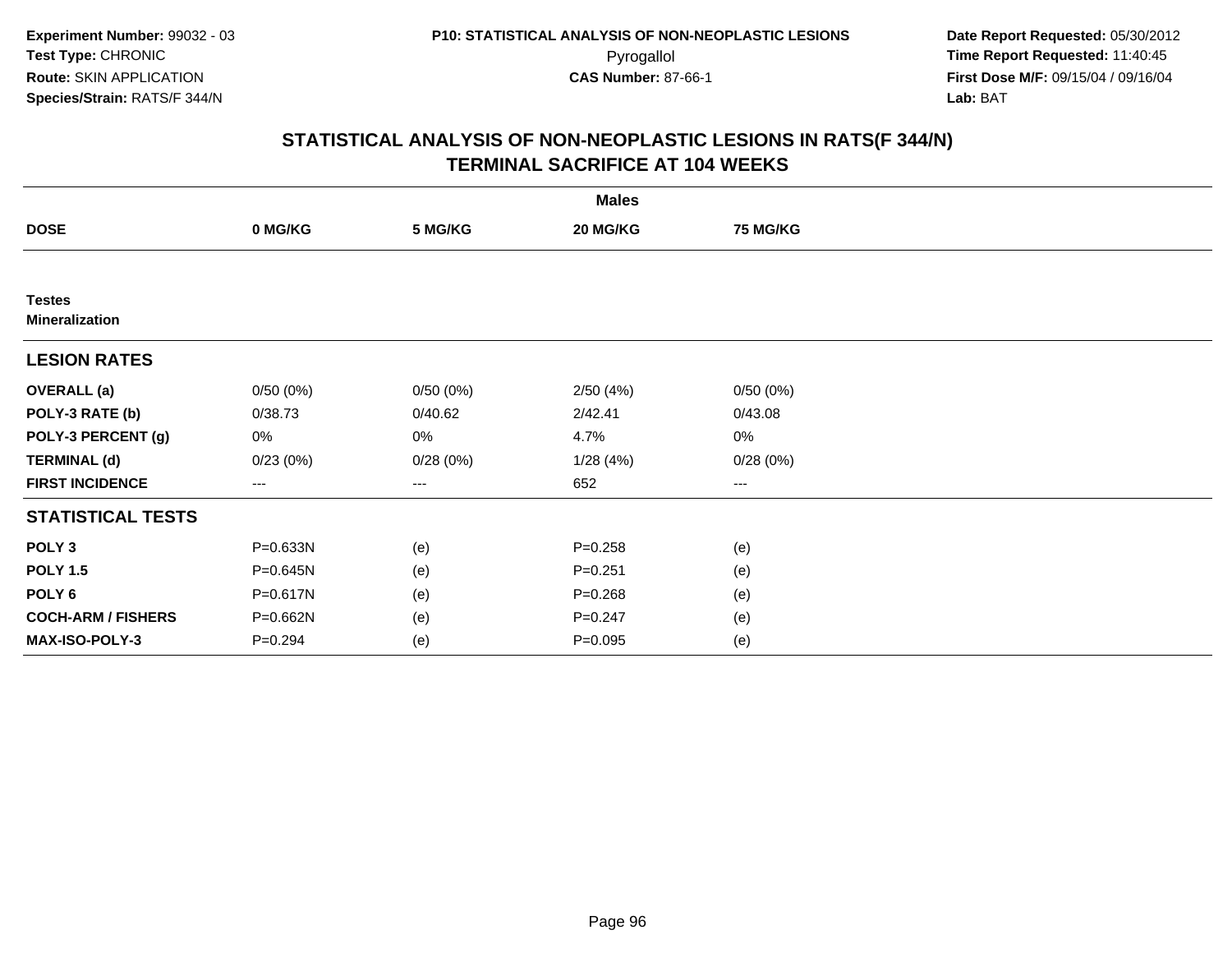|                                                          |             |             | <b>Males</b> |                 |  |
|----------------------------------------------------------|-------------|-------------|--------------|-----------------|--|
| <b>DOSE</b>                                              | 0 MG/KG     | 5 MG/KG     | 20 MG/KG     | <b>75 MG/KG</b> |  |
|                                                          |             |             |              |                 |  |
| Testes: Bilateral, Germinal Epithelium<br><b>Atrophy</b> |             |             |              |                 |  |
| <b>LESION RATES</b>                                      |             |             |              |                 |  |
| <b>OVERALL</b> (a)                                       | 0/50(0%)    | 3/50(6%)    | 0/50(0%)     | 1/50(2%)        |  |
| POLY-3 RATE (b)                                          | 0/38.73     | 3/42.18     | 0/42.13      | 1/43.55         |  |
| POLY-3 PERCENT (g)                                       | 0%          | 7.1%        | 0%           | 2.3%            |  |
| <b>TERMINAL (d)</b>                                      | 0/23(0%)    | 0/28(0%)    | 0/28(0%)     | 0/28(0%)        |  |
| <b>FIRST INCIDENCE</b>                                   | ---         | 478         | ---          | 589             |  |
| <b>STATISTICAL TESTS</b>                                 |             |             |              |                 |  |
| POLY <sub>3</sub>                                        | P=0.584N    | $P = 0.134$ | (e)          | $P = 0.523$     |  |
| <b>POLY 1.5</b>                                          | P=0.598N    | $P = 0.128$ | (e)          | $P = 0.514$     |  |
| POLY 6                                                   | P=0.562N    | $P = 0.145$ | (e)          | $P = 0.537$     |  |
| <b>COCH-ARM / FISHERS</b>                                | P=0.617N    | $P=0.121$   | (e)          | $P = 0.500$     |  |
| MAX-ISO-POLY-3                                           | $P = 0.312$ | $P = 0.051$ | (e)          | $P = 0.187$     |  |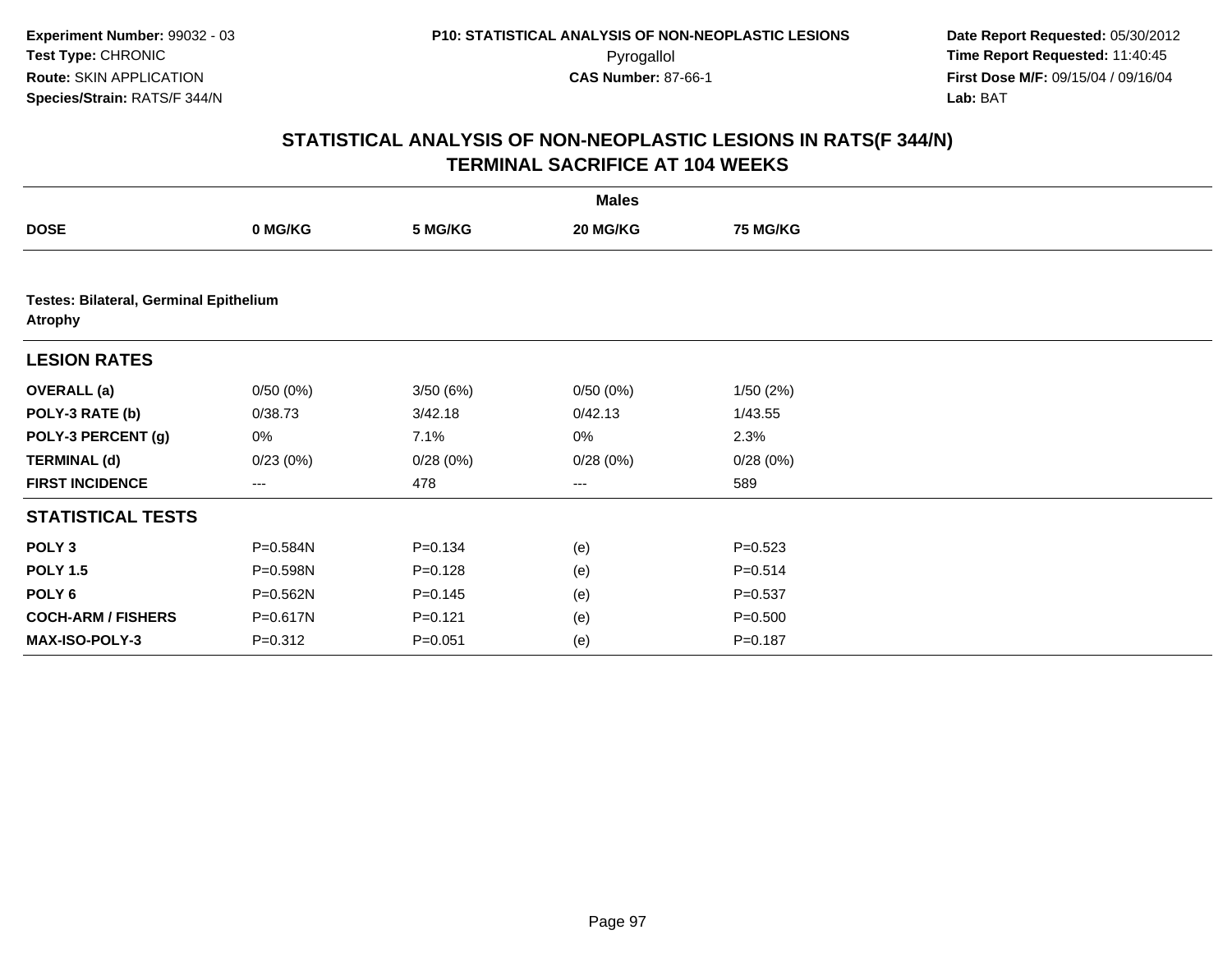|                                                      |             |             | <b>Males</b> |                 |  |  |  |  |  |
|------------------------------------------------------|-------------|-------------|--------------|-----------------|--|--|--|--|--|
| <b>DOSE</b>                                          | 0 MG/KG     | 5 MG/KG     | 20 MG/KG     | <b>75 MG/KG</b> |  |  |  |  |  |
|                                                      |             |             |              |                 |  |  |  |  |  |
| <b>Testes: Germinal Epithelium</b><br><b>Atrophy</b> |             |             |              |                 |  |  |  |  |  |
| <b>LESION RATES</b>                                  |             |             |              |                 |  |  |  |  |  |
| <b>OVERALL</b> (a)                                   | 5/50 (10%)  | 7/50 (14%)  | 7/50 (14%)   | 10/50 (20%)     |  |  |  |  |  |
| POLY-3 RATE (b)                                      | 5/39.61     | 7/42.62     | 7/43.68      | 10/45.10        |  |  |  |  |  |
| POLY-3 PERCENT (g)                                   | 12.6%       | 16.4%       | 16%          | 22.2%           |  |  |  |  |  |
| <b>TERMINAL (d)</b>                                  | 2/23(9%)    | 3/28(11%)   | 3/28(11%)    | 4/28 (14%)      |  |  |  |  |  |
| <b>FIRST INCIDENCE</b>                               | 584         | 478         | 589          | 496             |  |  |  |  |  |
| <b>STATISTICAL TESTS</b>                             |             |             |              |                 |  |  |  |  |  |
| POLY <sub>3</sub>                                    | $P = 0.173$ | $P = 0.431$ | $P=0.449$    | $P = 0.193$     |  |  |  |  |  |
| <b>POLY 1.5</b>                                      | $P = 0.151$ | $P = 0.412$ | $P=0.424$    | $P = 0.167$     |  |  |  |  |  |
| POLY <sub>6</sub>                                    | $P=0.202$   | $P=0.463$   | $P=0.482$    | $P = 0.234$     |  |  |  |  |  |
| <b>COCH-ARM / FISHERS</b>                            | $P=0.122$   | $P = 0.380$ | $P = 0.380$  | $P = 0.131$     |  |  |  |  |  |
| <b>MAX-ISO-POLY-3</b>                                | $P=0.224$   | $P = 0.319$ | $P = 0.336$  | $P = 0.139$     |  |  |  |  |  |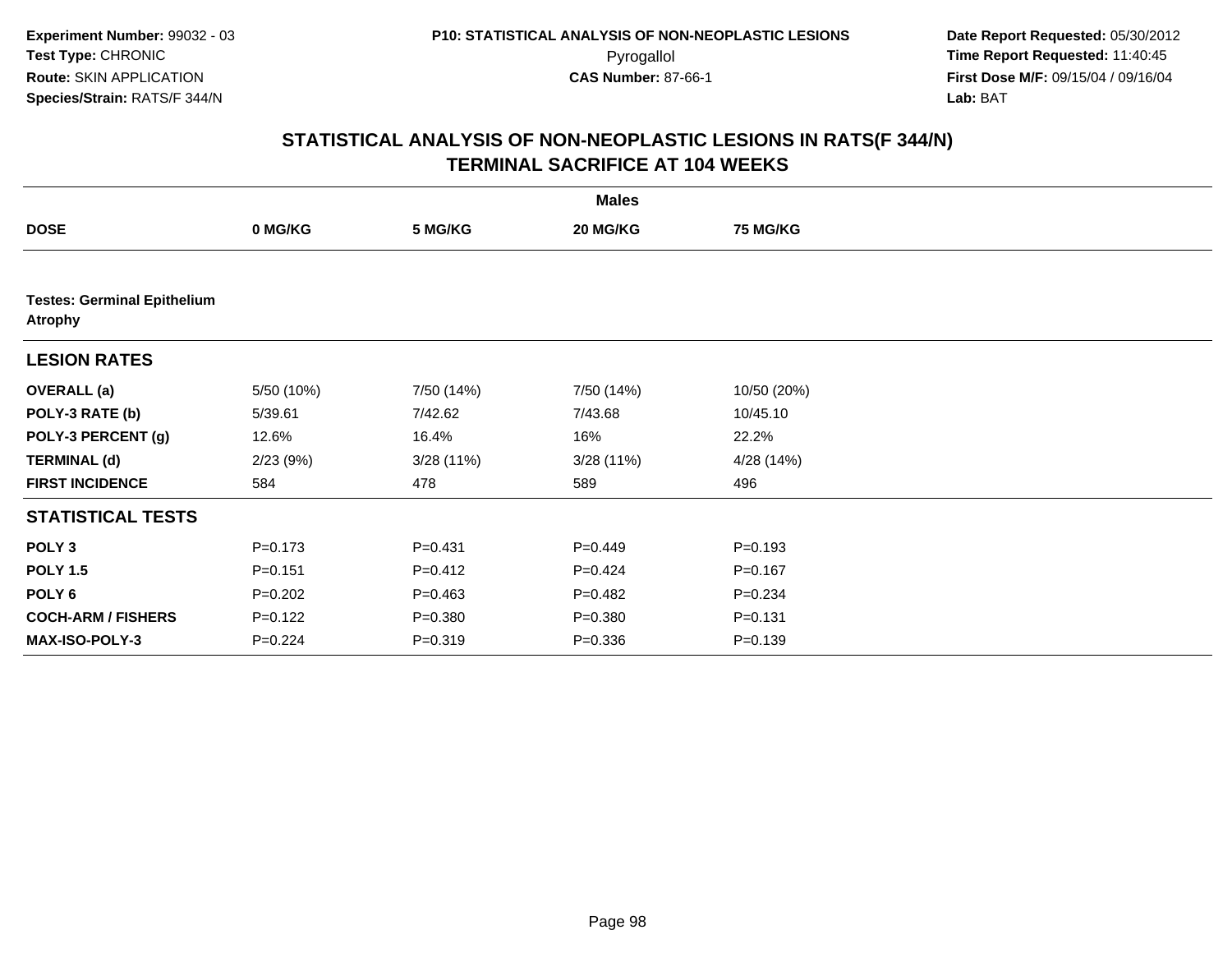|                                                 |             |             | <b>Males</b> |                 |  |
|-------------------------------------------------|-------------|-------------|--------------|-----------------|--|
| <b>DOSE</b>                                     | 0 MG/KG     | 5 MG/KG     | 20 MG/KG     | <b>75 MG/KG</b> |  |
|                                                 |             |             |              |                 |  |
| <b>Testes: Interstitial Cell</b><br>Hyperplasia |             |             |              |                 |  |
| <b>LESION RATES</b>                             |             |             |              |                 |  |
| <b>OVERALL</b> (a)                              | 11/50 (22%) | 13/50 (26%) | 5/50 (10%)   | 8/50 (16%)      |  |
| POLY-3 RATE (b)                                 | 11/40.87    | 13/42.71    | 5/42.42      | 8/44.99         |  |
| POLY-3 PERCENT (g)                              | 26.9%       | 30.4%       | 11.8%        | 17.8%           |  |
| <b>TERMINAL (d)</b>                             | 5/23(22%)   | 8/28 (29%)  | 4/28 (14%)   | 4/28 (14%)      |  |
| <b>FIRST INCIDENCE</b>                          | 527         | 469         | 647          | 451             |  |
| <b>STATISTICAL TESTS</b>                        |             |             |              |                 |  |
| POLY <sub>3</sub>                               | P=0.150N    | $P=0.454$   | P=0.067N     | P=0.223N        |  |
| <b>POLY 1.5</b>                                 | P=0.173N    | $P=0.442$   | P=0.071N     | P=0.253N        |  |
| POLY 6                                          | P=0.125N    | $P = 0.476$ | P=0.063N     | P=0.190N        |  |
| <b>COCH-ARM / FISHERS</b>                       | P=0.209N    | $P = 0.408$ | P=0.086N     | P=0.306N        |  |
| <b>MAX-ISO-POLY-3</b>                           | P=0.106N    | $P = 0.362$ | P=0.040N*    | P=0.165N        |  |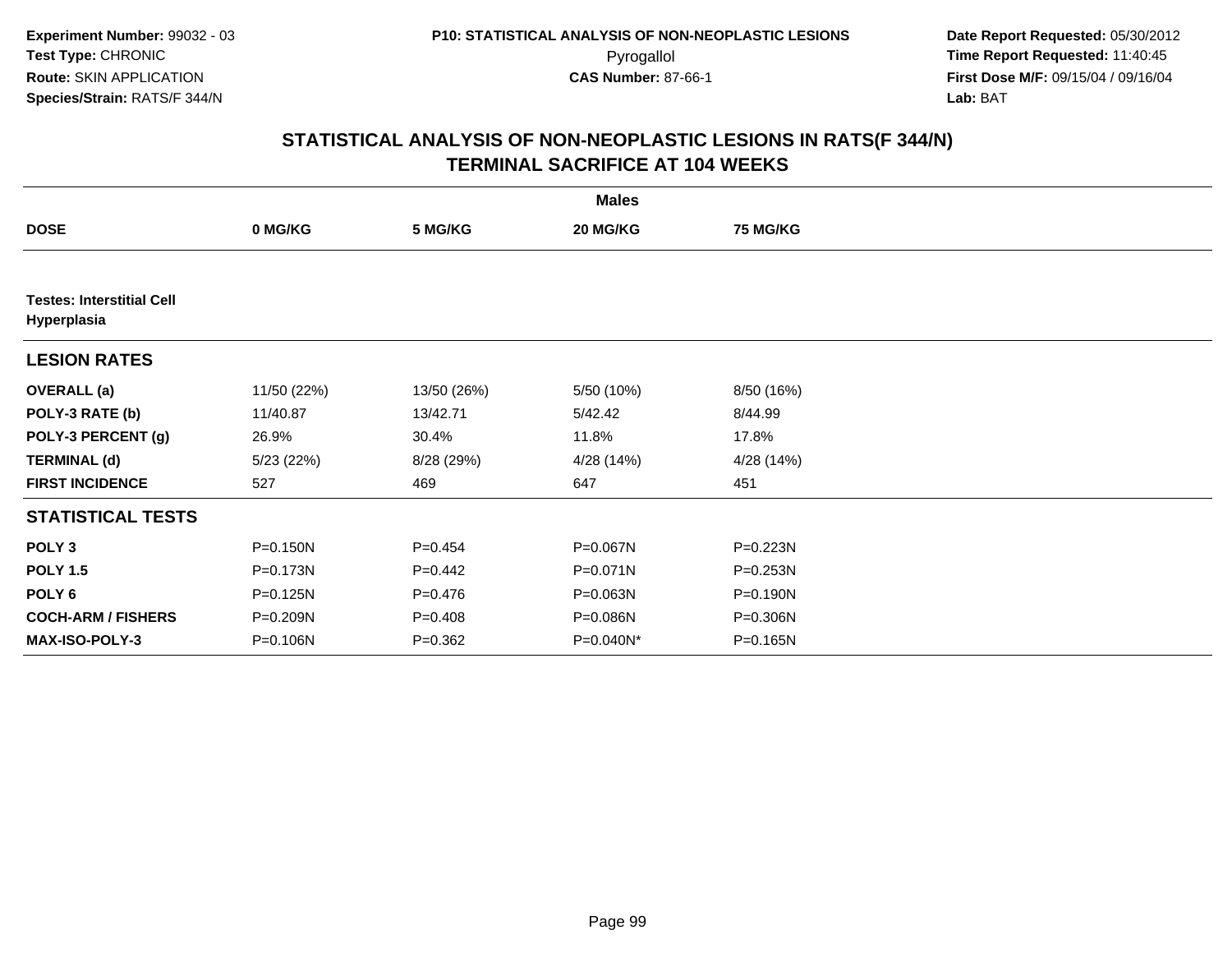|                                             |              |             | <b>Males</b> |                 |  |
|---------------------------------------------|--------------|-------------|--------------|-----------------|--|
| <b>DOSE</b>                                 | 0 MG/KG      | 5 MG/KG     | 20 MG/KG     | <b>75 MG/KG</b> |  |
|                                             |              |             |              |                 |  |
| <b>Thyroid Gland: C-Cell</b><br>Hyperplasia |              |             |              |                 |  |
| <b>LESION RATES</b>                         |              |             |              |                 |  |
| <b>OVERALL</b> (a)                          | 18/50 (36%)  | 19/50 (38%) | 21/50 (42%)  | 18/50 (36%)     |  |
| POLY-3 RATE (b)                             | 18/40.00     | 19/41.82    | 21/45.26     | 18/44.06        |  |
| POLY-3 PERCENT (g)                          | 45%          | 45.4%       | 46.4%        | 40.9%           |  |
| <b>TERMINAL (d)</b>                         | 14/23 (61%)  | 16/28 (57%) | 13/28 (46%)  | 14/28 (50%)     |  |
| <b>FIRST INCIDENCE</b>                      | 555          | 553         | 491          | 639             |  |
| <b>STATISTICAL TESTS</b>                    |              |             |              |                 |  |
| POLY <sub>3</sub>                           | P=0.355N     | $P = 0.575$ | $P = 0.536$  | P=0.434N        |  |
| <b>POLY 1.5</b>                             | P=0.409N     | $P = 0.549$ | $P = 0.460$  | P=0.494N        |  |
| POLY <sub>6</sub>                           | P=0.287N     | P=0.564N    | $P = 0.541N$ | P=0.345N        |  |
| <b>COCH-ARM / FISHERS</b>                   | P=0.485N     | $P = 0.500$ | $P = 0.341$  | P=0.582N        |  |
| <b>MAX-ISO-POLY-3</b>                       | $P = 0.531N$ | $P = 0.483$ | $P = 0.449$  | P=0.352N        |  |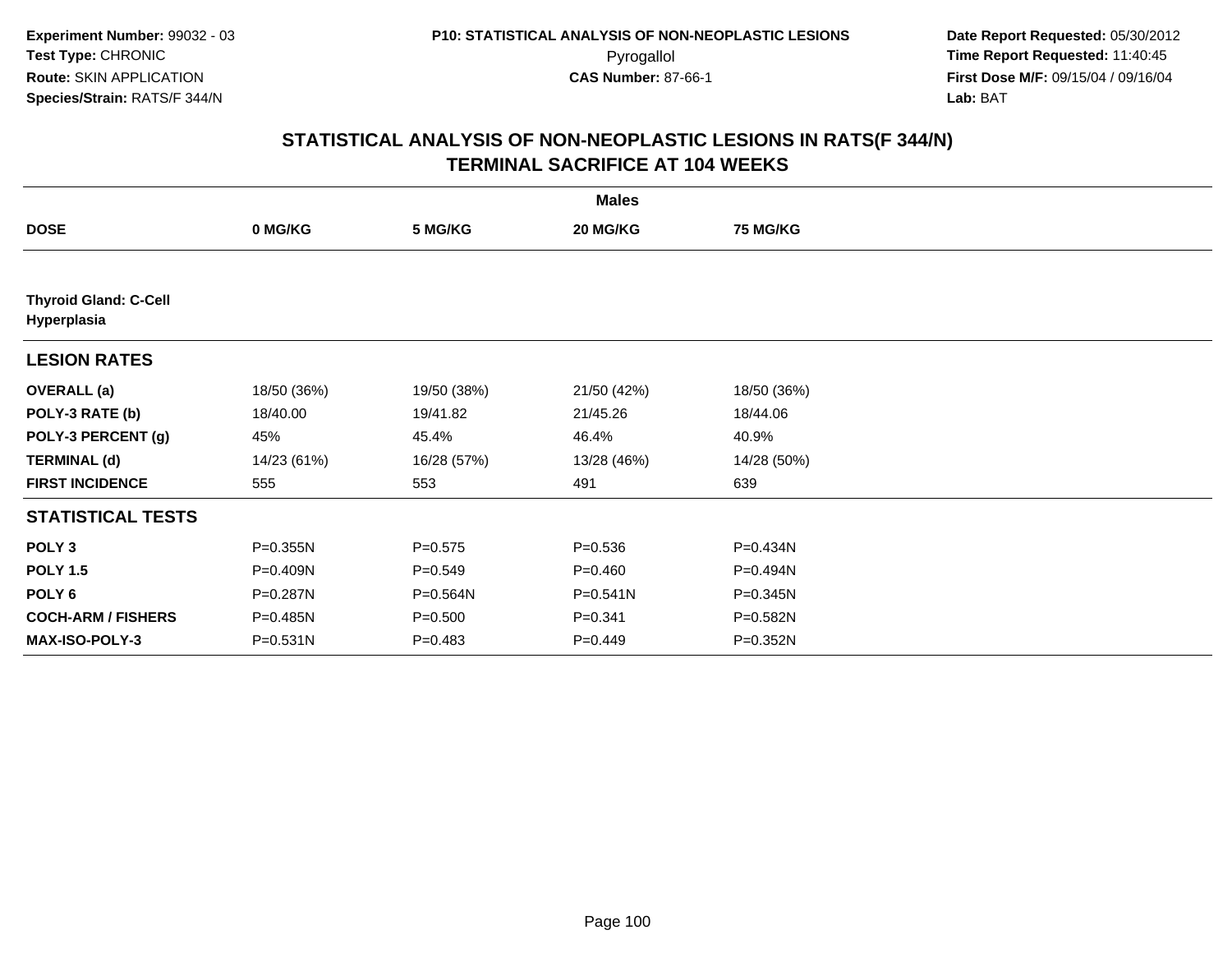|                                |          |          | <b>Males</b> |                 |  |
|--------------------------------|----------|----------|--------------|-----------------|--|
| <b>DOSE</b>                    | 0 MG/KG  | 5 MG/KG  | 20 MG/KG     | <b>75 MG/KG</b> |  |
|                                |          |          |              |                 |  |
| <b>Trachea</b><br>Inflammation |          |          |              |                 |  |
| <b>LESION RATES</b>            |          |          |              |                 |  |
| <b>OVERALL</b> (a)             | 1/50(2%) | 0/50(0%) | 2/50(4%)     | 0/50(0%)        |  |
| POLY-3 RATE (b)                | 1/39.21  | 0/40.62  | 2/42.32      | 0/43.08         |  |
| POLY-3 PERCENT (g)             | 2.6%     | 0%       | 4.7%         | 0%              |  |
| <b>TERMINAL (d)</b>            | 0/23(0%) | 0/28(0%) | 1/28(4%)     | 0/28(0%)        |  |
| <b>FIRST INCIDENCE</b>         | 584      | ---      | 678          | $---$           |  |
| <b>STATISTICAL TESTS</b>       |          |          |              |                 |  |
| POLY <sub>3</sub>              | P=0.418N | P=0.493N | $P = 0.527$  | P=0.481N        |  |
| <b>POLY 1.5</b>                | P=0.428N | P=0.495N | $P = 0.518$  | P=0.488N        |  |
| POLY <sub>6</sub>              | P=0.406N | P=0.488N | $P = 0.538$  | $P = 0.471N$    |  |
| <b>COCH-ARM / FISHERS</b>      | P=0.442N | P=0.500N | $P = 0.500$  | P=0.500N        |  |
| <b>MAX-ISO-POLY-3</b>          | P=0.335N | P=0.158N | $P = 0.309$  | P=0.158N        |  |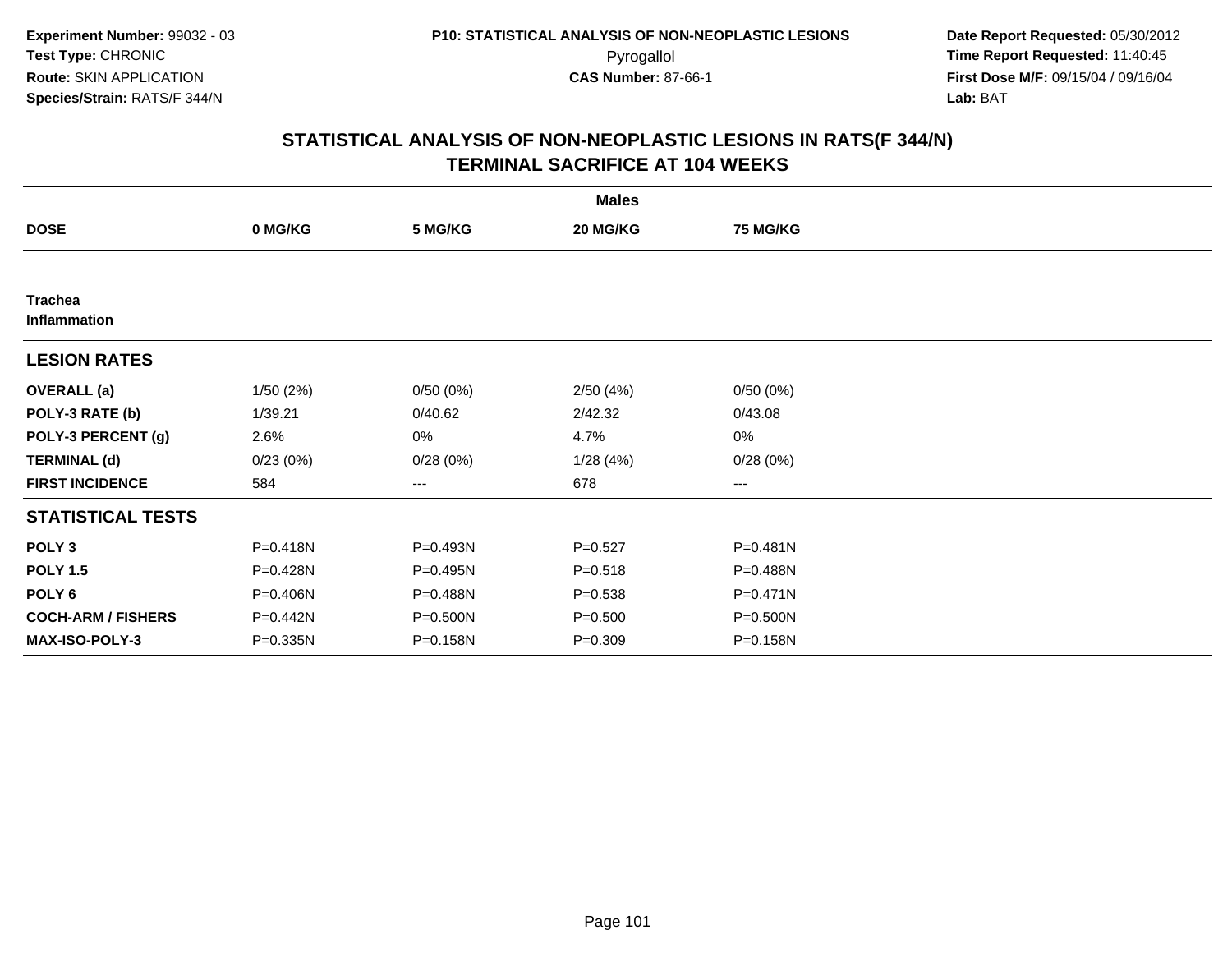|                                                     |            |              | <b>Females</b> |                 |  |
|-----------------------------------------------------|------------|--------------|----------------|-----------------|--|
| <b>DOSE</b>                                         | 0 MG/KG    | 5 MG/KG      | 20 MG/KG       | <b>75 MG/KG</b> |  |
|                                                     |            |              |                |                 |  |
| <b>Adrenal Cortex</b><br><b>Degeneration Cystic</b> |            |              |                |                 |  |
| <b>LESION RATES</b>                                 |            |              |                |                 |  |
| <b>OVERALL</b> (a)                                  | 8/50 (16%) | 4/50 (8%)    | 4/50 (8%)      | 2/50(4%)        |  |
| POLY-3 RATE (b)                                     | 8/41.94    | 4/44.11      | 4/41.18        | 2/43.27         |  |
| POLY-3 PERCENT (g)                                  | 19.1%      | 9.1%         | 9.7%           | 4.6%            |  |
| <b>TERMINAL (d)</b>                                 | 7/29 (24%) | 3/33(9%)     | 3/26 (12%)     | 1/31(3%)        |  |
| <b>FIRST INCIDENCE</b>                              | 636        | 696          | 715            | 602             |  |
| <b>STATISTICAL TESTS</b>                            |            |              |                |                 |  |
| POLY <sub>3</sub>                                   | P=0.072N   | $P = 0.151N$ | P=0.182N       | P=0.039N*       |  |
| <b>POLY 1.5</b>                                     | P=0.074N   | P=0.160N     | P=0.177N       | P=0.041N*       |  |
| POLY <sub>6</sub>                                   | P=0.070N   | P=0.137N     | P=0.189N       | P=0.035N*       |  |
| <b>COCH-ARM / FISHERS</b>                           | P=0.076N   | P=0.178N     | P=0.178N       | P=0.046N*       |  |
| <b>MAX-ISO-POLY-3</b>                               | P=0.026N*  | P=0.095N     | $P = 0.113N$   | $P=0.019N^*$    |  |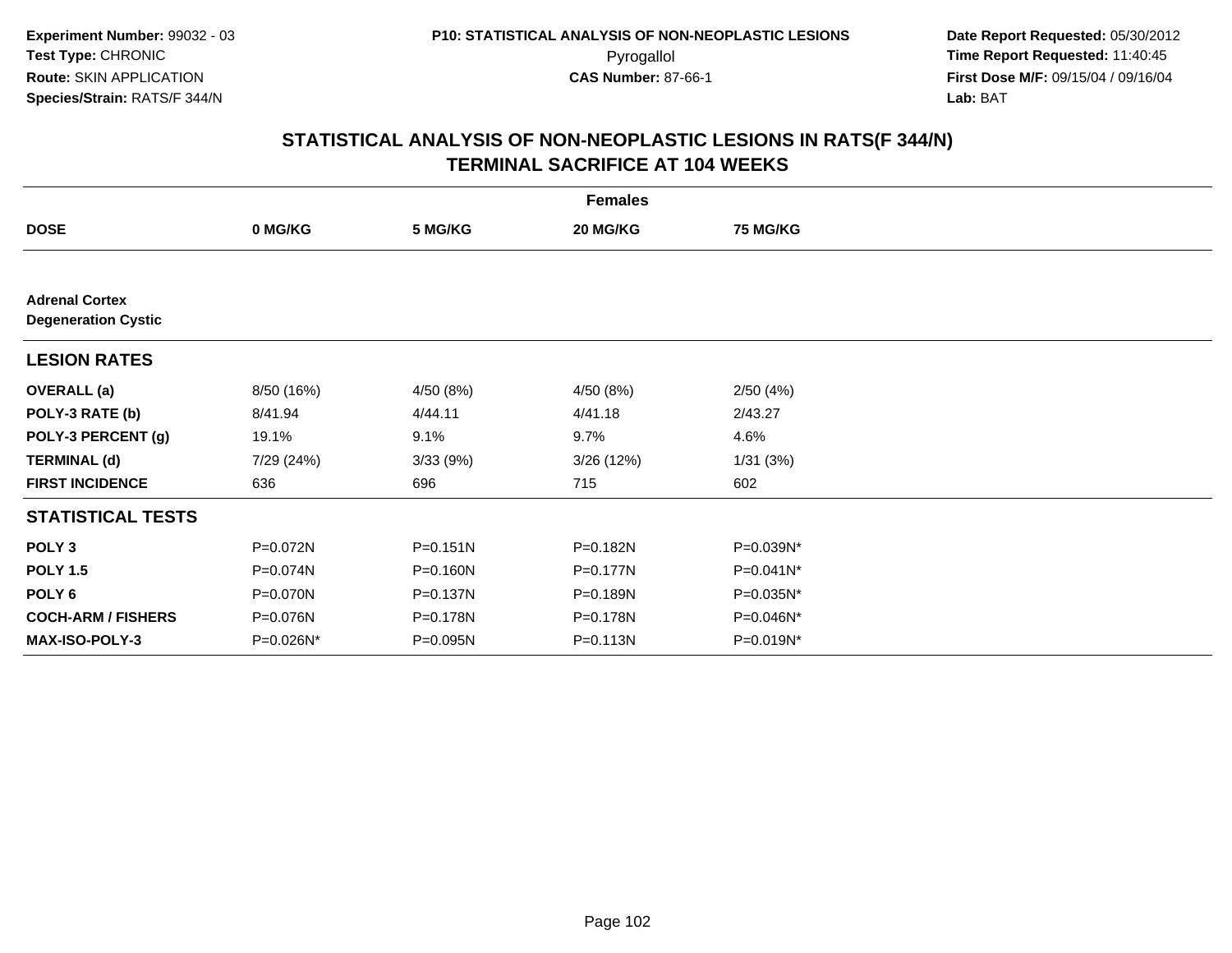|                                     |                     |          | <b>Females</b>    |                 |  |
|-------------------------------------|---------------------|----------|-------------------|-----------------|--|
| <b>DOSE</b>                         | 0 MG/KG             | 5 MG/KG  | 20 MG/KG          | <b>75 MG/KG</b> |  |
|                                     |                     |          |                   |                 |  |
| <b>Adrenal Cortex</b><br>Hemorrhage |                     |          |                   |                 |  |
| <b>LESION RATES</b>                 |                     |          |                   |                 |  |
| <b>OVERALL</b> (a)                  | 0/50(0%)            | 0/50(0%) | 0/50(0%)          | 2/50(4%)        |  |
| POLY-3 RATE (b)                     | 0/41.61             | 0/43.98  | 0/41.13           | 2/43.04         |  |
| POLY-3 PERCENT (g)                  | 0%                  | 0%       | 0%                | 4.7%            |  |
| <b>TERMINAL (d)</b>                 | 0/29(0%)            | 0/33(0%) | 0/26(0%)          | 1/31(3%)        |  |
| <b>FIRST INCIDENCE</b>              | $\qquad \qquad - -$ | ---      | $\qquad \qquad -$ | 672             |  |
| <b>STATISTICAL TESTS</b>            |                     |          |                   |                 |  |
| POLY <sub>3</sub>                   | $P=0.041*$          | (e)      | (e)               | $P = 0.245$     |  |
| <b>POLY 1.5</b>                     | $P=0.041*$          | (e)      | (e)               | $P=0.242$       |  |
| POLY <sub>6</sub>                   | P=0.042*            | (e)      | (e)               | $P = 0.250$     |  |
| <b>COCH-ARM / FISHERS</b>           | $P=0.042*$          | (e)      | (e)               | $P = 0.247$     |  |
| MAX-ISO-POLY-3                      | P=0.041*            | (e)      | (e)               | $P = 0.083$     |  |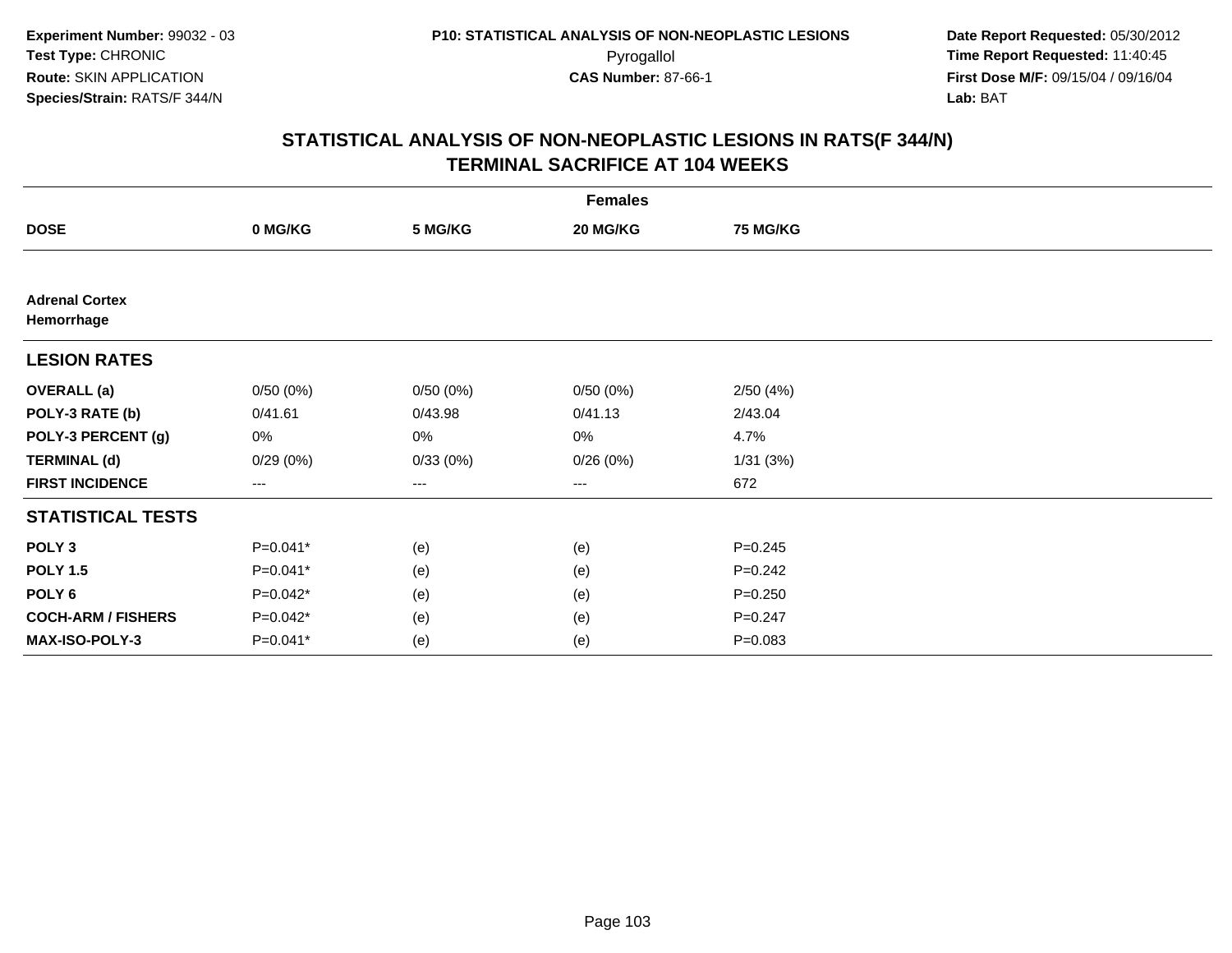|                                      |             |             | <b>Females</b> |                 |  |
|--------------------------------------|-------------|-------------|----------------|-----------------|--|
| <b>DOSE</b>                          | 0 MG/KG     | 5 MG/KG     | 20 MG/KG       | <b>75 MG/KG</b> |  |
|                                      |             |             |                |                 |  |
| <b>Adrenal Cortex</b><br>Hyperplasia |             |             |                |                 |  |
| <b>LESION RATES</b>                  |             |             |                |                 |  |
| <b>OVERALL</b> (a)                   | 29/50 (58%) | 24/50 (48%) | 26/50 (52%)    | 29/50 (58%)     |  |
| POLY-3 RATE (b)                      | 29/43.87    | 24/44.94    | 26/43.83       | 29/45.50        |  |
| POLY-3 PERCENT (g)                   | 66.1%       | 53.4%       | 59.3%          | 63.7%           |  |
| <b>TERMINAL (d)</b>                  | 22/29 (76%) | 19/33 (58%) | 15/26 (58%)    | 21/31 (68%)     |  |
| <b>FIRST INCIDENCE</b>               | 530         | 593         | 590            | 481             |  |
| <b>STATISTICAL TESTS</b>             |             |             |                |                 |  |
| POLY <sub>3</sub>                    | $P = 0.389$ | P=0.149N    | $P = 0.325N$   | P=0.495N        |  |
| <b>POLY 1.5</b>                      | $P = 0.362$ | P=0.166N    | P=0.320N       | P=0.530N        |  |
| POLY 6                               | $P=0.434$   | P=0.123N    | $P = 0.319N$   | P=0.435N        |  |
| <b>COCH-ARM / FISHERS</b>            | $P = 0.338$ | P=0.212N    | P=0.344N       | P=0.580N        |  |
| <b>MAX-ISO-POLY-3</b>                | P=0.386N    | P=0.105N    | P=0.247N       | P=0.404N        |  |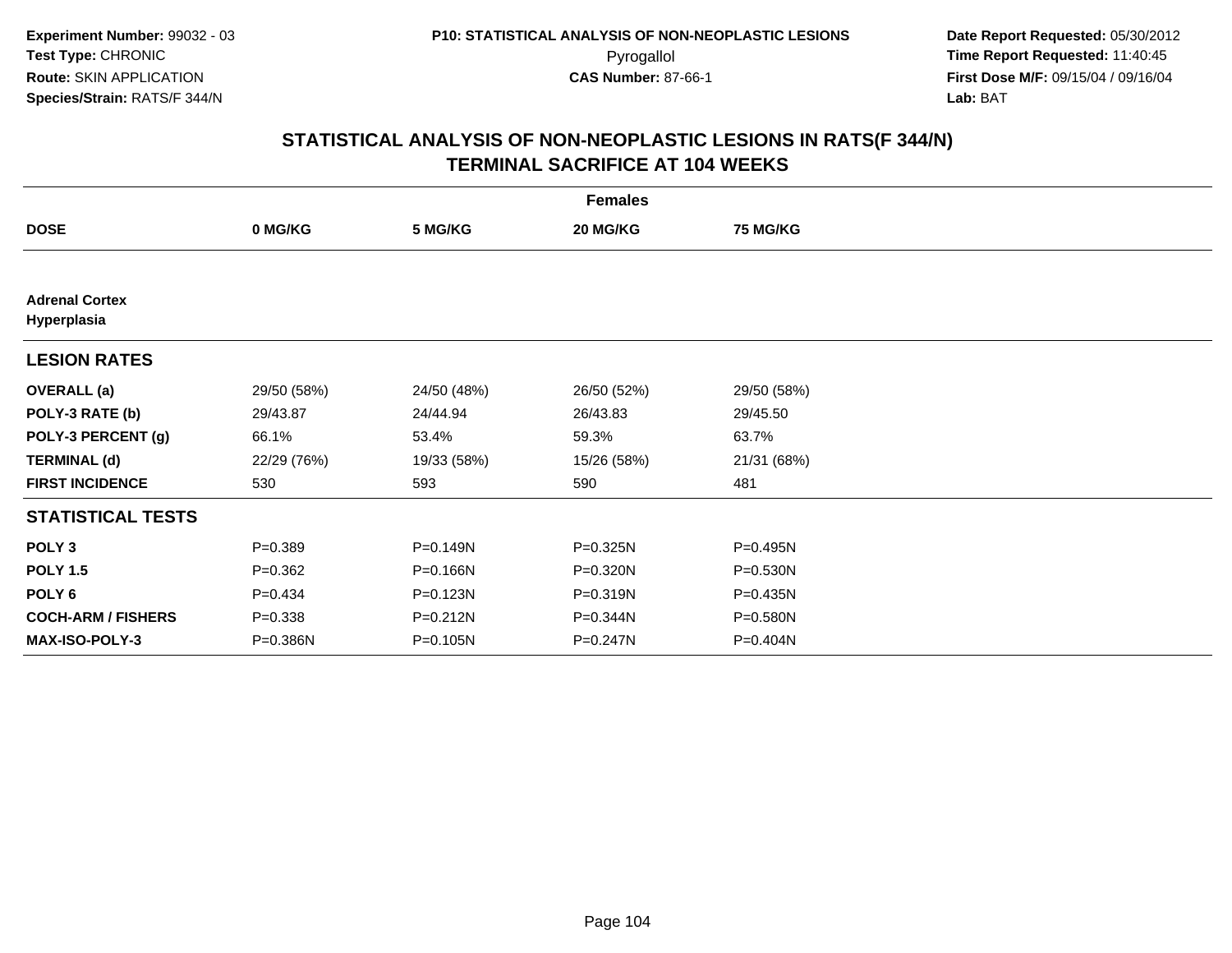|                                      |             |              | <b>Females</b> |                 |  |
|--------------------------------------|-------------|--------------|----------------|-----------------|--|
| <b>DOSE</b>                          | 0 MG/KG     | 5 MG/KG      | 20 MG/KG       | <b>75 MG/KG</b> |  |
|                                      |             |              |                |                 |  |
| <b>Adrenal Cortex</b><br>Hypertrophy |             |              |                |                 |  |
| <b>LESION RATES</b>                  |             |              |                |                 |  |
| <b>OVERALL</b> (a)                   | 17/50 (34%) | 15/50 (30%)  | 24/50 (48%)    | 21/50 (42%)     |  |
| POLY-3 RATE (b)                      | 17/43.08    | 15/44.50     | 24/43.42       | 21/43.82        |  |
| POLY-3 PERCENT (g)                   | 39.5%       | 33.7%        | 55.3%          | 47.9%           |  |
| <b>TERMINAL (d)</b>                  | 12/29 (41%) | 13/33 (39%)  | 14/26 (54%)    | 16/31 (52%)     |  |
| <b>FIRST INCIDENCE</b>               | 551         | 593          | 590            | 602             |  |
| <b>STATISTICAL TESTS</b>             |             |              |                |                 |  |
| POLY <sub>3</sub>                    | $P = 0.178$ | P=0.367N     | $P = 0.097$    | $P = 0.278$     |  |
| <b>POLY 1.5</b>                      | $P = 0.181$ | $P = 0.381N$ | $P = 0.105$    | $P=0.274$       |  |
| POLY 6                               | $P = 0.183$ | $P = 0.343N$ | $P=0.095$      | $P = 0.295$     |  |
| <b>COCH-ARM / FISHERS</b>            | $P = 0.193$ | P=0.415N     | $P = 0.111$    | $P = 0.268$     |  |
| MAX-ISO-POLY-3                       | $P = 0.123$ | P=0.290N     | $P = 0.065$    | $P = 0.211$     |  |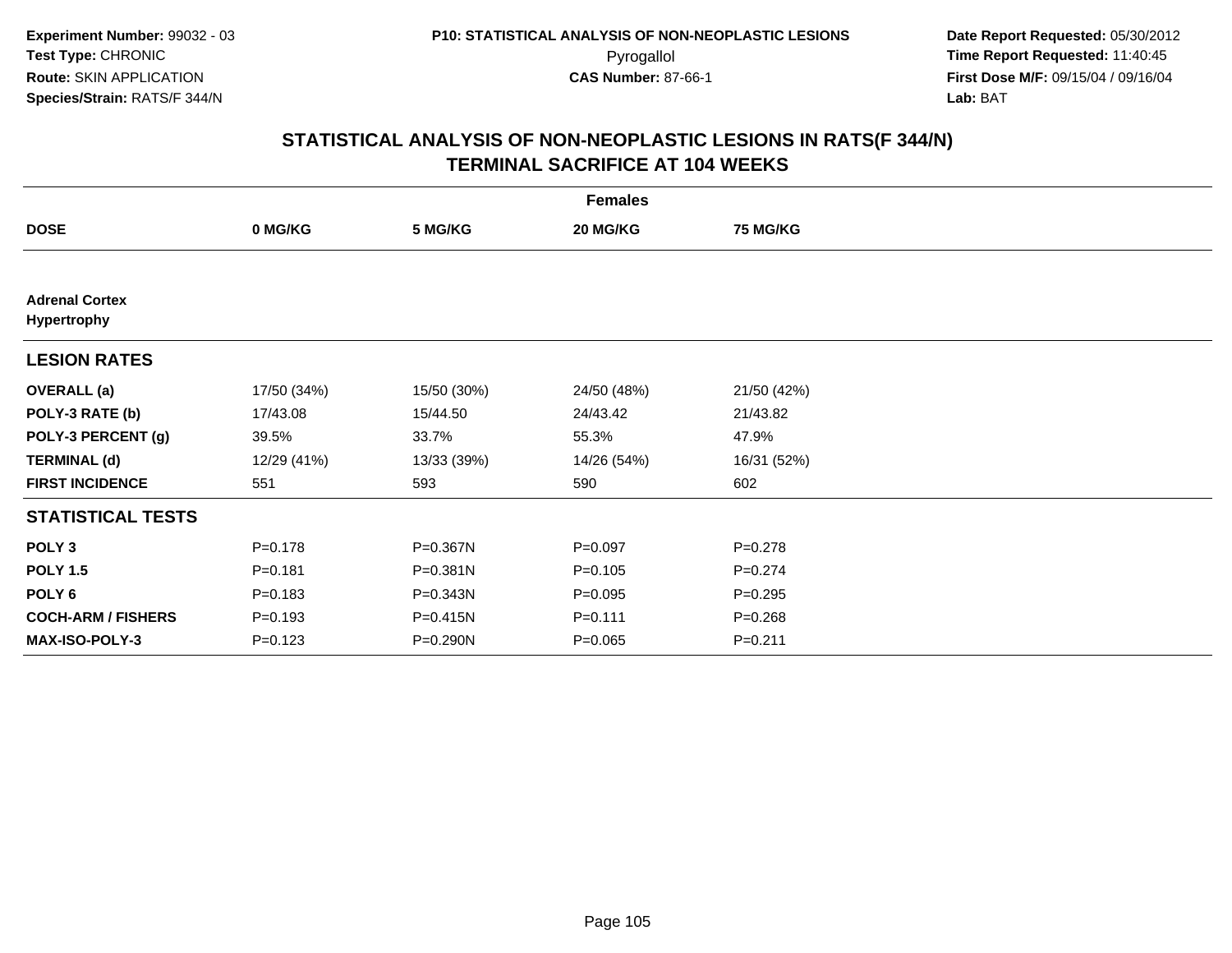|                                                           |             |              | <b>Females</b> |                 |  |
|-----------------------------------------------------------|-------------|--------------|----------------|-----------------|--|
| <b>DOSE</b>                                               | 0 MG/KG     | 5 MG/KG      | 20 MG/KG       | <b>75 MG/KG</b> |  |
|                                                           |             |              |                |                 |  |
| <b>Adrenal Cortex</b><br><b>Vacuolization Cytoplasmic</b> |             |              |                |                 |  |
| <b>LESION RATES</b>                                       |             |              |                |                 |  |
| <b>OVERALL</b> (a)                                        | 14/50 (28%) | 13/50 (26%)  | 13/50 (26%)    | 18/50 (36%)     |  |
| POLY-3 RATE (b)                                           | 14/43.52    | 13/44.43     | 13/43.01       | 18/44.45        |  |
| POLY-3 PERCENT (g)                                        | 32.2%       | 29.3%        | 30.2%          | 40.5%           |  |
| <b>TERMINAL (d)</b>                                       | 7/29 (24%)  | 9/33(27%)    | 6/26(23%)      | 12/31 (39%)     |  |
| <b>FIRST INCIDENCE</b>                                    | 609         | 695          | 468            | 602             |  |
| <b>STATISTICAL TESTS</b>                                  |             |              |                |                 |  |
| POLY <sub>3</sub>                                         | $P = 0.154$ | P=0.474N     | P=0.515N       | $P = 0.276$     |  |
| <b>POLY 1.5</b>                                           | $P = 0.151$ | P=0.478N     | P=0.498N       | $P=0.270$       |  |
| POLY <sub>6</sub>                                         | $P = 0.163$ | $P = 0.469N$ | $P = 0.541N$   | $P = 0.289$     |  |
| <b>COCH-ARM / FISHERS</b>                                 | $P = 0.151$ | P=0.500N     | P=0.500N       | $P = 0.260$     |  |
| MAX-ISO-POLY-3                                            | $P=0.252$   | P=0.383N     | $P = 0.421N$   | $P = 0.209$     |  |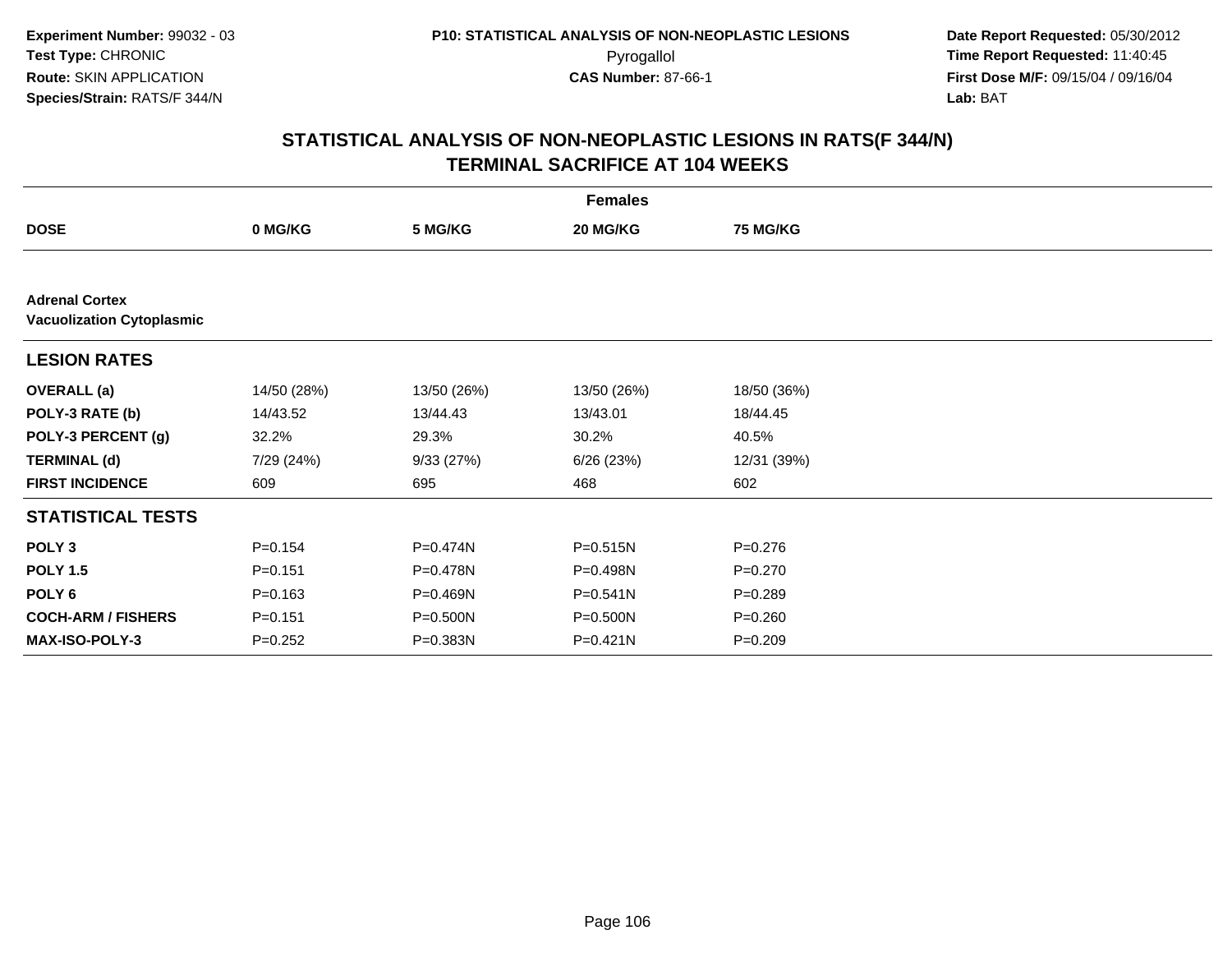|                                       |             |           | <b>Females</b> |                 |  |
|---------------------------------------|-------------|-----------|----------------|-----------------|--|
| <b>DOSE</b>                           | 0 MG/KG     | 5 MG/KG   | 20 MG/KG       | <b>75 MG/KG</b> |  |
|                                       |             |           |                |                 |  |
| <b>Adrenal Medulla</b><br>Hyperplasia |             |           |                |                 |  |
| <b>LESION RATES</b>                   |             |           |                |                 |  |
| <b>OVERALL</b> (a)                    | 5/50 (10%)  | 1/50(2%)  | 6/50 (12%)     | 4/50 (8%)       |  |
| POLY-3 RATE (b)                       | 5/42.58     | 1/43.98   | 6/41.53        | 4/43.29         |  |
| POLY-3 PERCENT (g)                    | 11.7%       | 2.3%      | 14.5%          | 9.2%            |  |
| <b>TERMINAL (d)</b>                   | 1/29(3%)    | 1/33(3%)  | 5/26 (19%)     | 3/31(10%)       |  |
| <b>FIRST INCIDENCE</b>                | 646         | 728 (T)   | 615            | 594             |  |
| <b>STATISTICAL TESTS</b>              |             |           |                |                 |  |
| POLY <sub>3</sub>                     | $P = 0.506$ | P=0.093N  | $P=0.482$      | P=0.490N        |  |
| <b>POLY 1.5</b>                       | $P = 0.506$ | P=0.096N  | $P = 0.496$    | P=0.493N        |  |
| POLY 6                                | $P = 0.507$ | P=0.090N  | $P = 0.463$    | P=0.485N        |  |
| <b>COCH-ARM / FISHERS</b>             | $P = 0.509$ | P=0.102N  | $P = 0.500$    | P=0.500N        |  |
| <b>MAX-ISO-POLY-3</b>                 | $P = 0.359$ | P=0.042N* | $P = 0.357$    | P=0.353N        |  |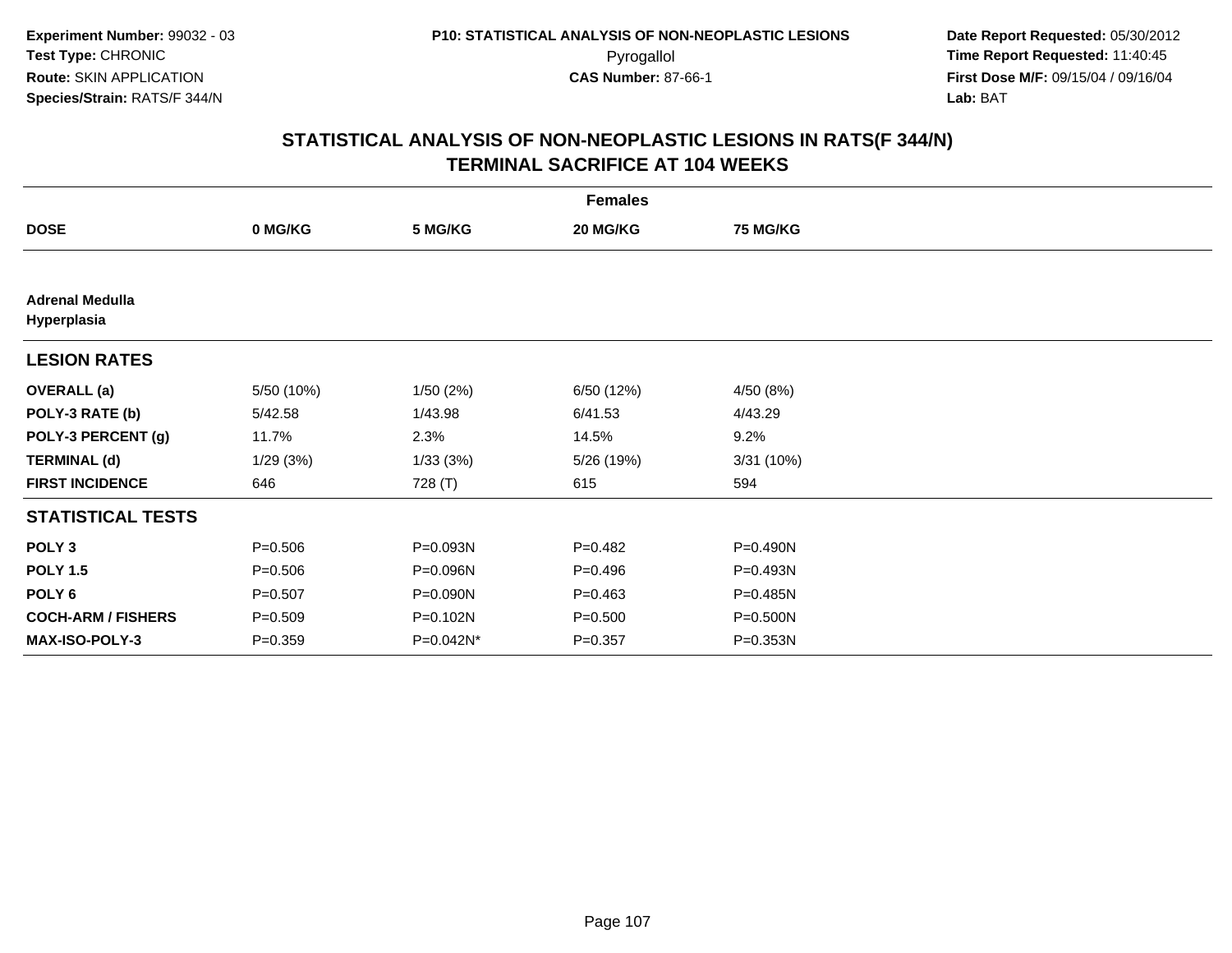|                                   |             |              | <b>Females</b> |                 |  |
|-----------------------------------|-------------|--------------|----------------|-----------------|--|
| <b>DOSE</b>                       | 0 MG/KG     | 5 MG/KG      | 20 MG/KG       | <b>75 MG/KG</b> |  |
|                                   |             |              |                |                 |  |
| <b>Bone Marrow</b><br>Hyperplasia |             |              |                |                 |  |
| <b>LESION RATES</b>               |             |              |                |                 |  |
| <b>OVERALL</b> (a)                | 10/50 (20%) | 6/50 (12%)   | 10/50 (20%)    | 10/50 (20%)     |  |
| POLY-3 RATE (b)                   | 10/42.74    | 6/44.88      | 10/43.42       | 10/45.38        |  |
| POLY-3 PERCENT (g)                | 23.4%       | 13.4%        | 23%            | 22%             |  |
| <b>TERMINAL (d)</b>               | 5/29 (17%)  | 3/33(9%)     | 4/26 (15%)     | 5/31 (16%)      |  |
| <b>FIRST INCIDENCE</b>            | 646         | 572          | 495            | 449             |  |
| <b>STATISTICAL TESTS</b>          |             |              |                |                 |  |
| POLY <sub>3</sub>                 | $P = 0.408$ | P=0.173N     | $P = 0.585N$   | $P = 0.541N$    |  |
| <b>POLY 1.5</b>                   | $P = 0.393$ | P=0.184N     | P=0.583N       | P=0.562N        |  |
| POLY 6                            | $P=0.423$   | P=0.159N     | P=0.590N       | P=0.515N        |  |
| <b>COCH-ARM / FISHERS</b>         | $P = 0.373$ | P=0.207N     | P=0.598N       | P=0.598N        |  |
| MAX-ISO-POLY-3                    | $P = 0.503$ | $P = 0.117N$ | P=0.483N       | P=0.440N        |  |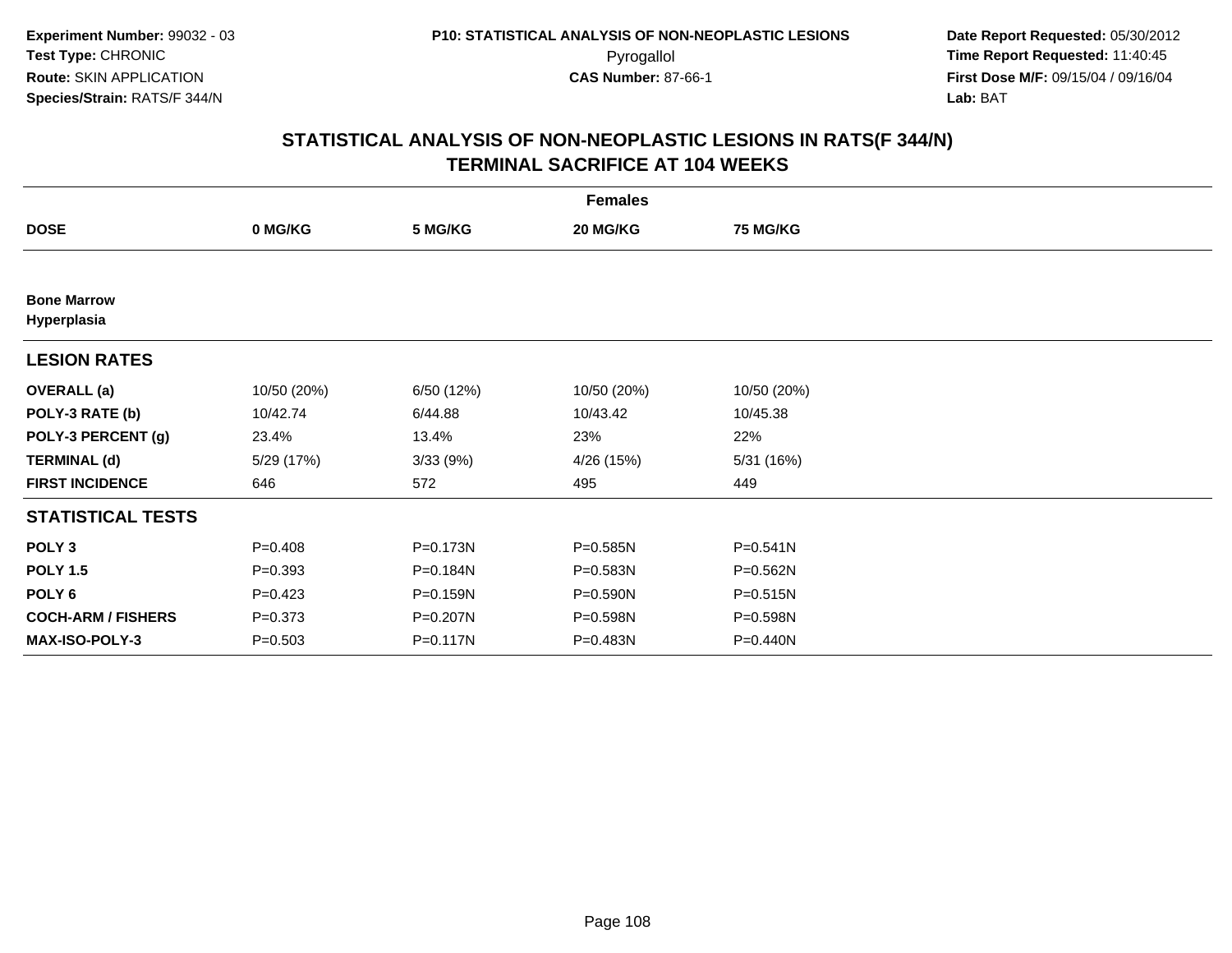| <b>Females</b>                             |                   |          |             |                 |  |  |  |
|--------------------------------------------|-------------------|----------|-------------|-----------------|--|--|--|
| <b>DOSE</b>                                | 0 MG/KG           | 5 MG/KG  | 20 MG/KG    | <b>75 MG/KG</b> |  |  |  |
|                                            |                   |          |             |                 |  |  |  |
| <b>Bone Marrow</b><br><b>Myelofibrosis</b> |                   |          |             |                 |  |  |  |
| <b>LESION RATES</b>                        |                   |          |             |                 |  |  |  |
| <b>OVERALL</b> (a)                         | 0/50(0%)          | 0/50(0%) | 2/50(4%)    | 1/50(2%)        |  |  |  |
| POLY-3 RATE (b)                            | 0/41.61           | 0/43.98  | 2/41.53     | 1/42.83         |  |  |  |
| POLY-3 PERCENT (g)                         | 0%                | 0%       | 4.8%        | 2.3%            |  |  |  |
| <b>TERMINAL (d)</b>                        | 0/29(0%)          | 0/33(0%) | 1/26 (4%)   | 1/31(3%)        |  |  |  |
| <b>FIRST INCIDENCE</b>                     | $\qquad \qquad -$ | ---      | 615         | 728 (T)         |  |  |  |
| <b>STATISTICAL TESTS</b>                   |                   |          |             |                 |  |  |  |
| POLY <sub>3</sub>                          | $P=0.404$         | (e)      | $P=0.236$   | $P = 0.506$     |  |  |  |
| <b>POLY 1.5</b>                            | $P=0.404$         | (e)      | $P = 0.238$ | $P = 0.504$     |  |  |  |
| POLY 6                                     | $P=0.405$         | (e)      | $P = 0.235$ | $P = 0.510$     |  |  |  |
| <b>COCH-ARM / FISHERS</b>                  | $P=0.404$         | (e)      | $P = 0.247$ | $P = 0.500$     |  |  |  |
| MAX-ISO-POLY-3                             | $P = 0.182$       | (e)      | $P = 0.076$ | $P = 0.166$     |  |  |  |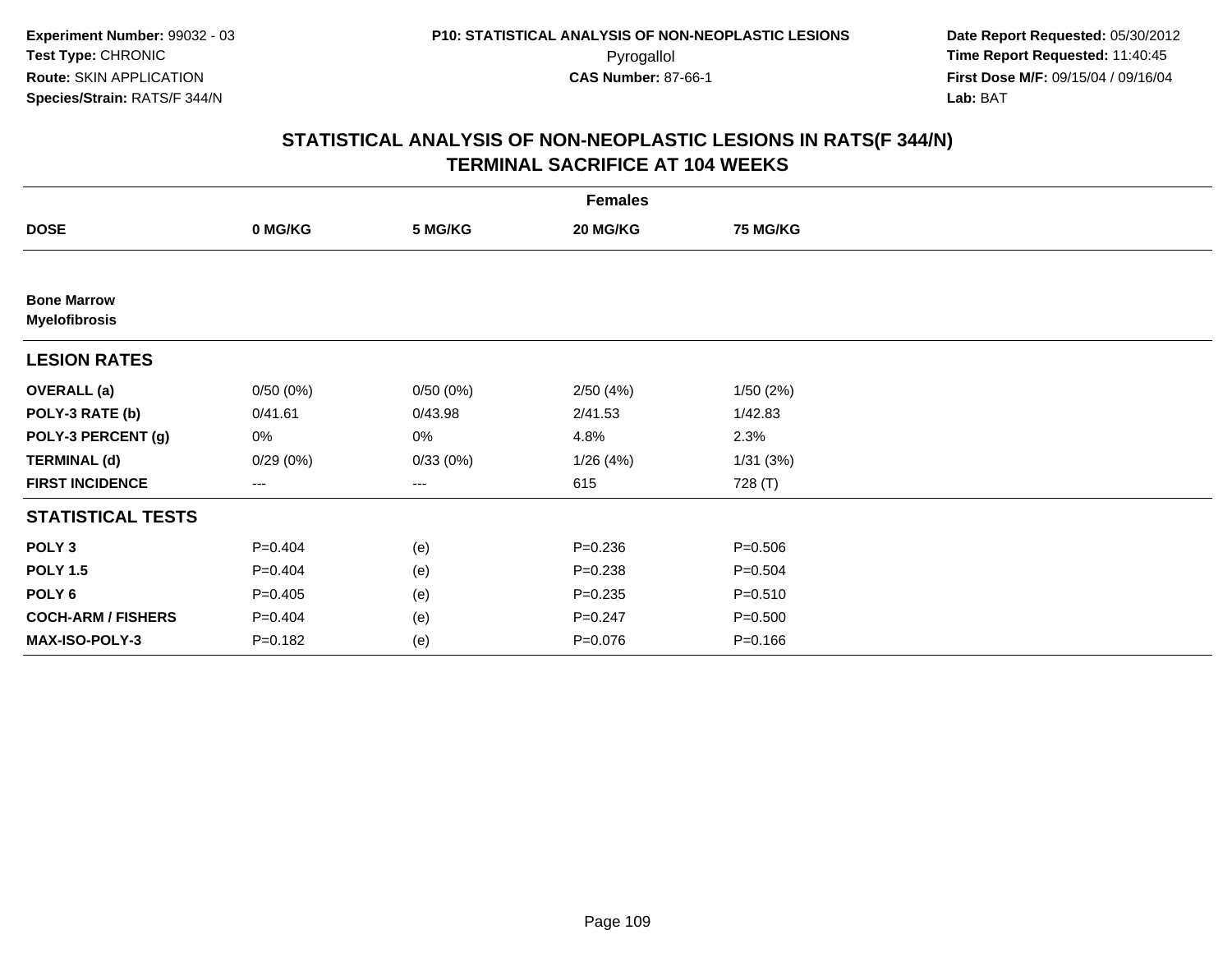| <b>Females</b>             |          |          |                        |                 |  |  |
|----------------------------|----------|----------|------------------------|-----------------|--|--|
| <b>DOSE</b>                | 0 MG/KG  | 5 MG/KG  | 20 MG/KG               | <b>75 MG/KG</b> |  |  |
|                            |          |          |                        |                 |  |  |
| <b>Brain</b><br>Hemorrhage |          |          |                        |                 |  |  |
| <b>LESION RATES</b>        |          |          |                        |                 |  |  |
| <b>OVERALL (a)</b>         | 1/50(2%) | 1/50(2%) | 0/50(0%)               | 1/50(2%)        |  |  |
| POLY-3 RATE (b)            | 1/41.81  | 1/44.11  | 0/41.13                | 1/42.83         |  |  |
| POLY-3 PERCENT (g)         | 2.4%     | 2.3%     | 0%                     | 2.3%            |  |  |
| <b>TERMINAL (d)</b>        | 0/29(0%) | 0/33(0%) | 0/26(0%)               | 1/31(3%)        |  |  |
| <b>FIRST INCIDENCE</b>     | 674      | 695      | $\qquad \qquad \cdots$ | 728 (T)         |  |  |
| <b>STATISTICAL TESTS</b>   |          |          |                        |                 |  |  |
| POLY <sub>3</sub>          | (n)      | (n)      | (n)                    | (n)             |  |  |
| <b>POLY 1.5</b>            | (n)      | (n)      | (n)                    | (n)             |  |  |
| POLY <sub>6</sub>          | (n)      | (n)      | (n)                    | (n)             |  |  |
| <b>COCH-ARM / FISHERS</b>  | (n)      | (n)      | (n)                    | (n)             |  |  |
| MAX-ISO-POLY-3             | (n)      | (n)      | (n)                    | (n)             |  |  |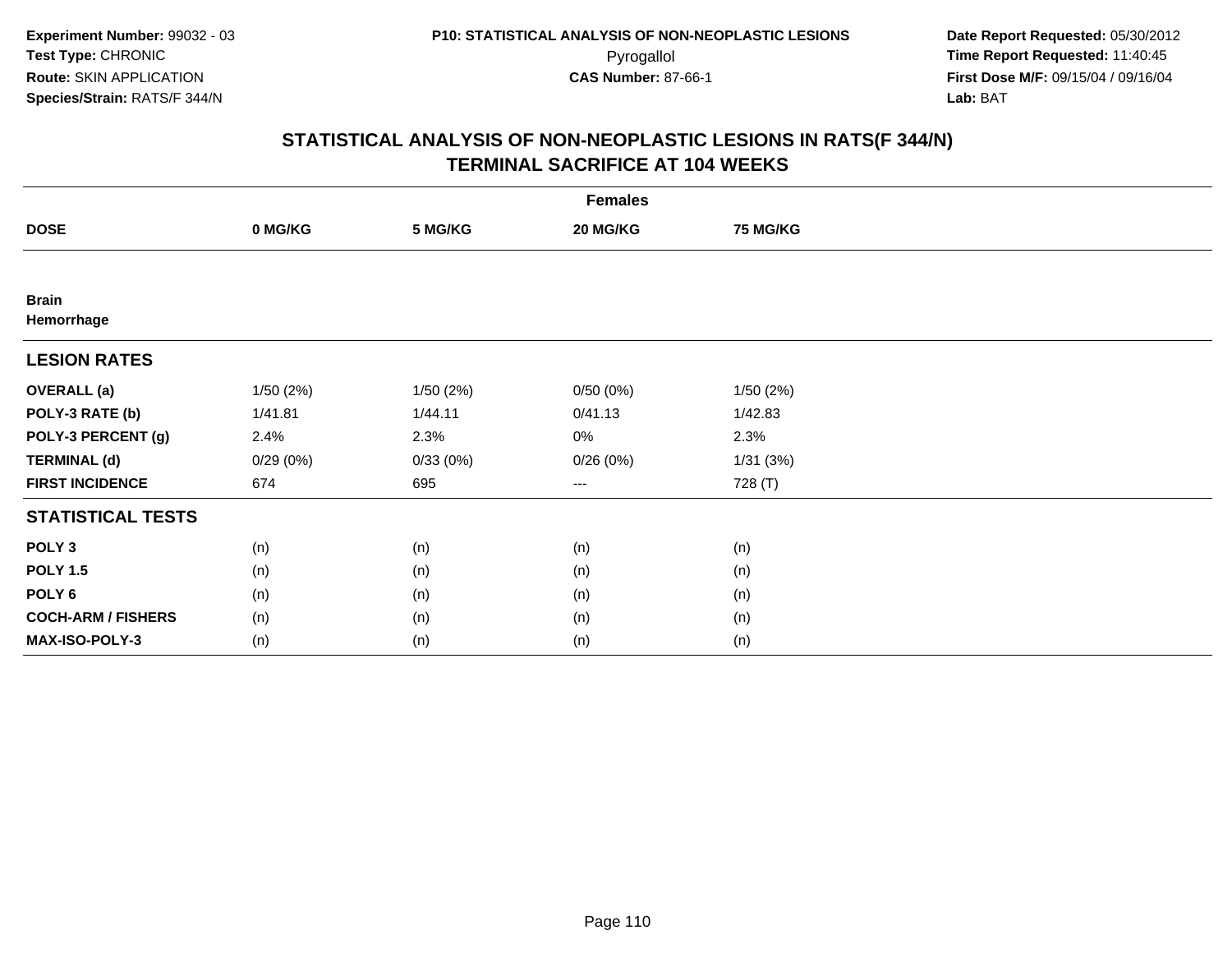| <b>Females</b>                |           |             |             |                 |  |  |
|-------------------------------|-----------|-------------|-------------|-----------------|--|--|
| <b>DOSE</b>                   | 0 MG/KG   | 5 MG/KG     | 20 MG/KG    | <b>75 MG/KG</b> |  |  |
|                               |           |             |             |                 |  |  |
| <b>Brain</b><br>Hydrocephalus |           |             |             |                 |  |  |
| <b>LESION RATES</b>           |           |             |             |                 |  |  |
| <b>OVERALL</b> (a)            | 1/50(2%)  | 3/50(6%)    | 3/50(6%)    | 3/50(6%)        |  |  |
| POLY-3 RATE (b)               | 1/42.22   | 3/45.04     | 3/42.06     | 3/42.90         |  |  |
| POLY-3 PERCENT (g)            | 2.4%      | 6.7%        | 7.1%        | 7%              |  |  |
| <b>TERMINAL (d)</b>           | 0/29(0%)  | 0/33(0%)    | 1/26(4%)    | 2/31(7%)        |  |  |
| <b>FIRST INCIDENCE</b>        | 530       | 561         | 414         | 712             |  |  |
| <b>STATISTICAL TESTS</b>      |           |             |             |                 |  |  |
| POLY <sub>3</sub>             | $P=0.402$ | $P = 0.329$ | $P = 0.303$ | $P = 0.311$     |  |  |
| <b>POLY 1.5</b>               | $P=0.402$ | $P = 0.320$ | $P = 0.307$ | $P = 0.309$     |  |  |
| POLY <sub>6</sub>             | $P=0.403$ | $P = 0.343$ | $P = 0.298$ | $P = 0.316$     |  |  |
| <b>COCH-ARM / FISHERS</b>     | $P=0.403$ | $P = 0.309$ | $P = 0.309$ | $P = 0.309$     |  |  |
| <b>MAX-ISO-POLY-3</b>         | $P=0.297$ | $P = 0.178$ | $P = 0.153$ | $P = 0.159$     |  |  |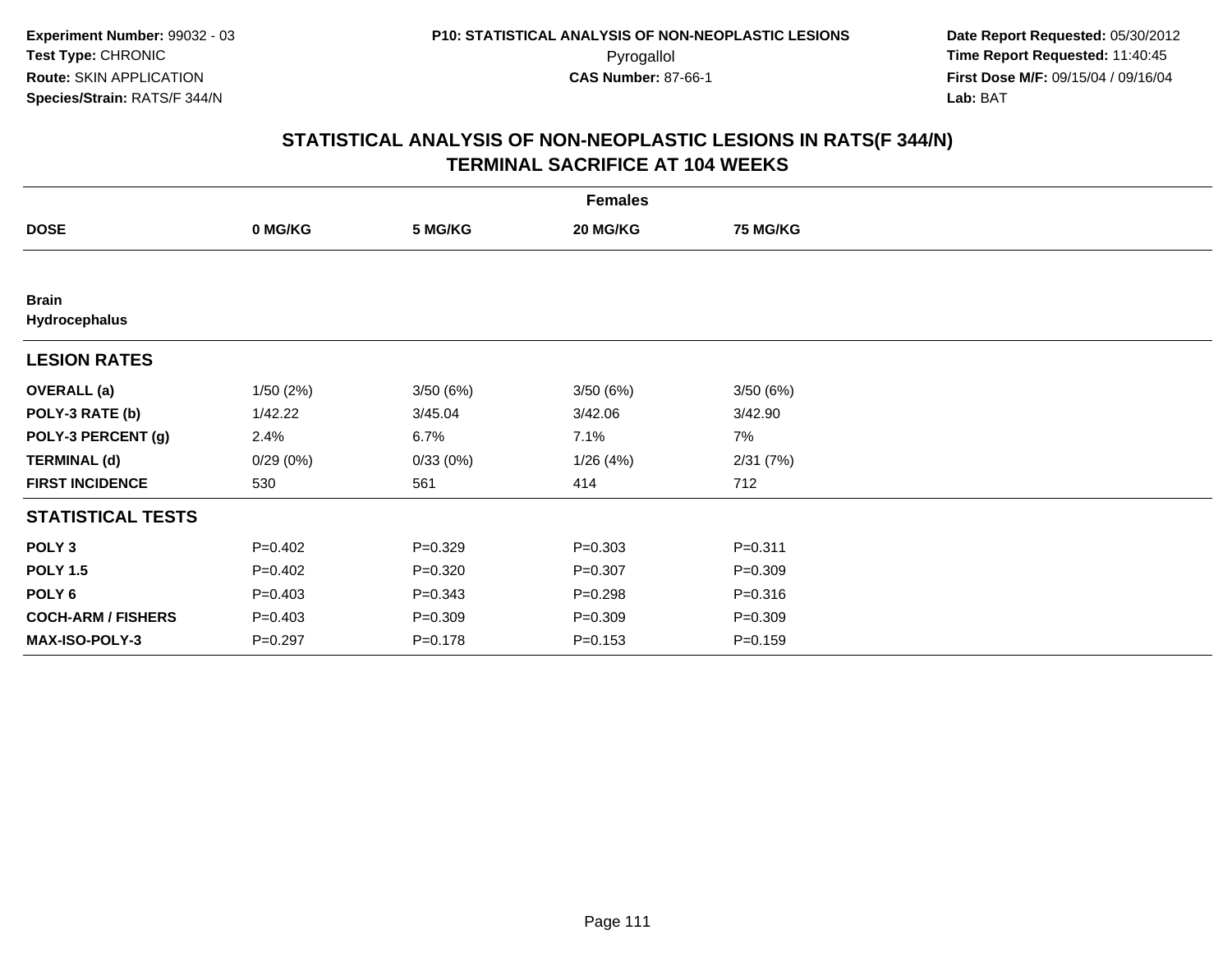| <b>Females</b>                       |            |          |             |                 |  |  |  |
|--------------------------------------|------------|----------|-------------|-----------------|--|--|--|
| <b>DOSE</b>                          | 0 MG/KG    | 5 MG/KG  | 20 MG/KG    | <b>75 MG/KG</b> |  |  |  |
|                                      |            |          |             |                 |  |  |  |
| <b>Clitoral Gland</b><br>Hyperplasia |            |          |             |                 |  |  |  |
| <b>LESION RATES</b>                  |            |          |             |                 |  |  |  |
| <b>OVERALL</b> (a)                   | 3/50(6%)   | 1/50(2%) | 4/50 (8%)   | 1/50(2%)        |  |  |  |
| POLY-3 RATE (b)                      | 3/41.61    | 1/43.98  | 4/41.97     | 1/42.83         |  |  |  |
| POLY-3 PERCENT (g)                   | 7.2%       | 2.3%     | 9.5%        | 2.3%            |  |  |  |
| <b>TERMINAL (d)</b>                  | 3/29 (10%) | 1/33(3%) | 1/26(4%)    | 1/31(3%)        |  |  |  |
| <b>FIRST INCIDENCE</b>               | 728 (T)    | 728 (T)  | 590         | 728 (T)         |  |  |  |
| <b>STATISTICAL TESTS</b>             |            |          |             |                 |  |  |  |
| POLY <sub>3</sub>                    | P=0.336N   | P=0.285N | $P = 0.505$ | P=0.294N        |  |  |  |
| <b>POLY 1.5</b>                      | P=0.336N   | P=0.292N | $P = 0.506$ | P=0.299N        |  |  |  |
| POLY <sub>6</sub>                    | P=0.335N   | P=0.274N | $P = 0.507$ | P=0.286N        |  |  |  |
| <b>COCH-ARM / FISHERS</b>            | P=0.334N   | P=0.309N | $P = 0.500$ | P=0.309N        |  |  |  |
| MAX-ISO-POLY-3                       | P=0.266N   | P=0.146N | $P = 0.351$ | P=0.149N        |  |  |  |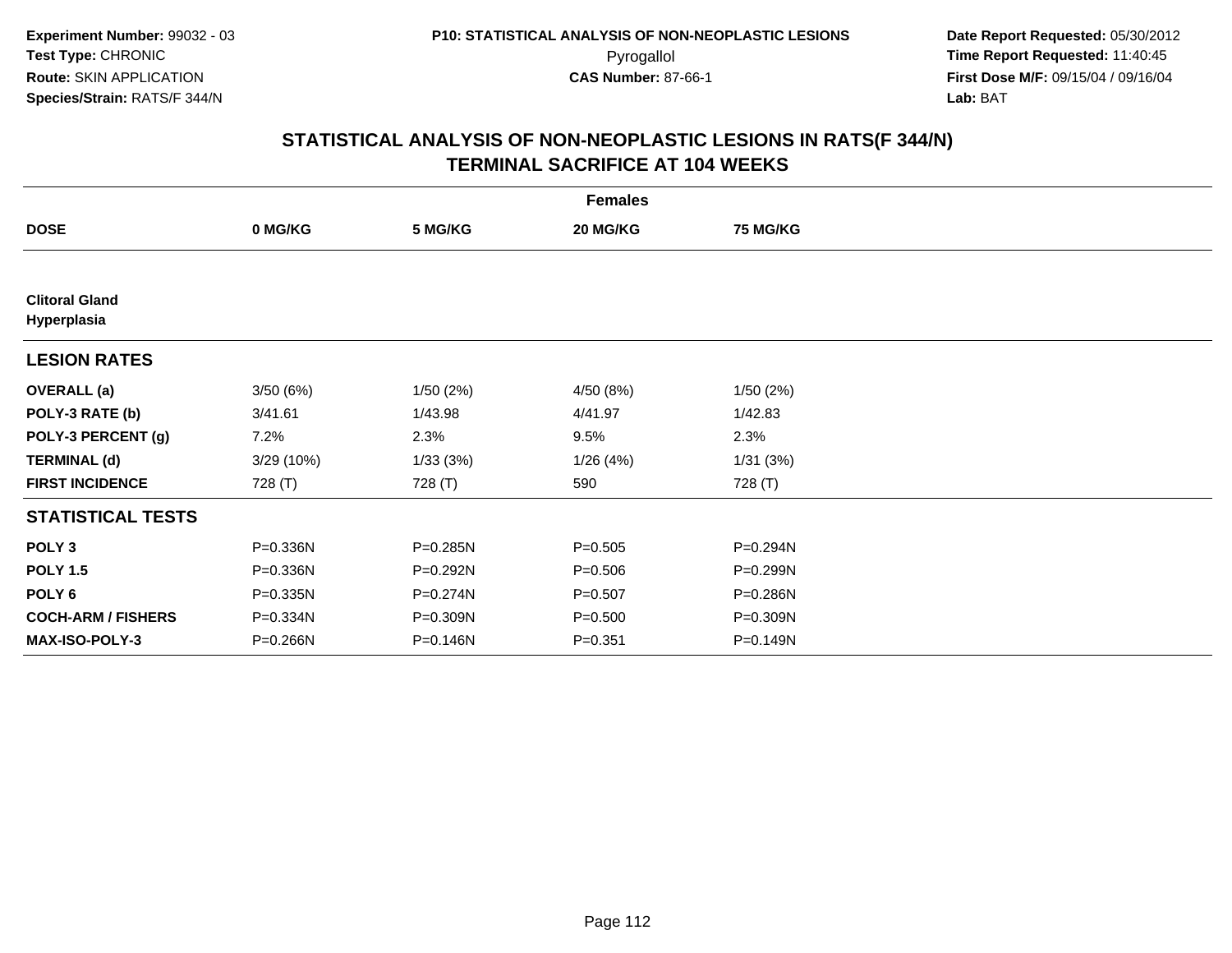| <b>Females</b>                        |             |             |             |                 |  |  |  |
|---------------------------------------|-------------|-------------|-------------|-----------------|--|--|--|
| <b>DOSE</b>                           | 0 MG/KG     | 5 MG/KG     | 20 MG/KG    | <b>75 MG/KG</b> |  |  |  |
|                                       |             |             |             |                 |  |  |  |
| <b>Clitoral Gland</b><br>Inflammation |             |             |             |                 |  |  |  |
| <b>LESION RATES</b>                   |             |             |             |                 |  |  |  |
| <b>OVERALL (a)</b>                    | 3/50(6%)    | 4/50 (8%)   | 6/50 (12%)  | 6/50 (12%)      |  |  |  |
| POLY-3 RATE (b)                       | 3/42.00     | 4/44.24     | 6/42.21     | 6/43.27         |  |  |  |
| POLY-3 PERCENT (g)                    | 7.1%        | 9%          | 14.2%       | 13.9%           |  |  |  |
| <b>TERMINAL (d)</b>                   | 1/29(3%)    | 3/33 (9%)   | 2/26(8%)    | 4/31 (13%)      |  |  |  |
| <b>FIRST INCIDENCE</b>                | 646         | 661         | 615         | 666             |  |  |  |
| <b>STATISTICAL TESTS</b>              |             |             |             |                 |  |  |  |
| POLY <sub>3</sub>                     | $P = 0.244$ | $P = 0.528$ | $P = 0.243$ | $P = 0.256$     |  |  |  |
| <b>POLY 1.5</b>                       | $P = 0.242$ | $P = 0.519$ | $P = 0.246$ | $P = 0.250$     |  |  |  |
| POLY 6                                | $P = 0.249$ | $P = 0.544$ | $P=0.241$   | $P = 0.266$     |  |  |  |
| <b>COCH-ARM / FISHERS</b>             | $P = 0.239$ | $P = 0.500$ | $P = 0.243$ | $P = 0.243$     |  |  |  |
| MAX-ISO-POLY-3                        | $P = 0.261$ | $P = 0.376$ | $P = 0.147$ | $P = 0.160$     |  |  |  |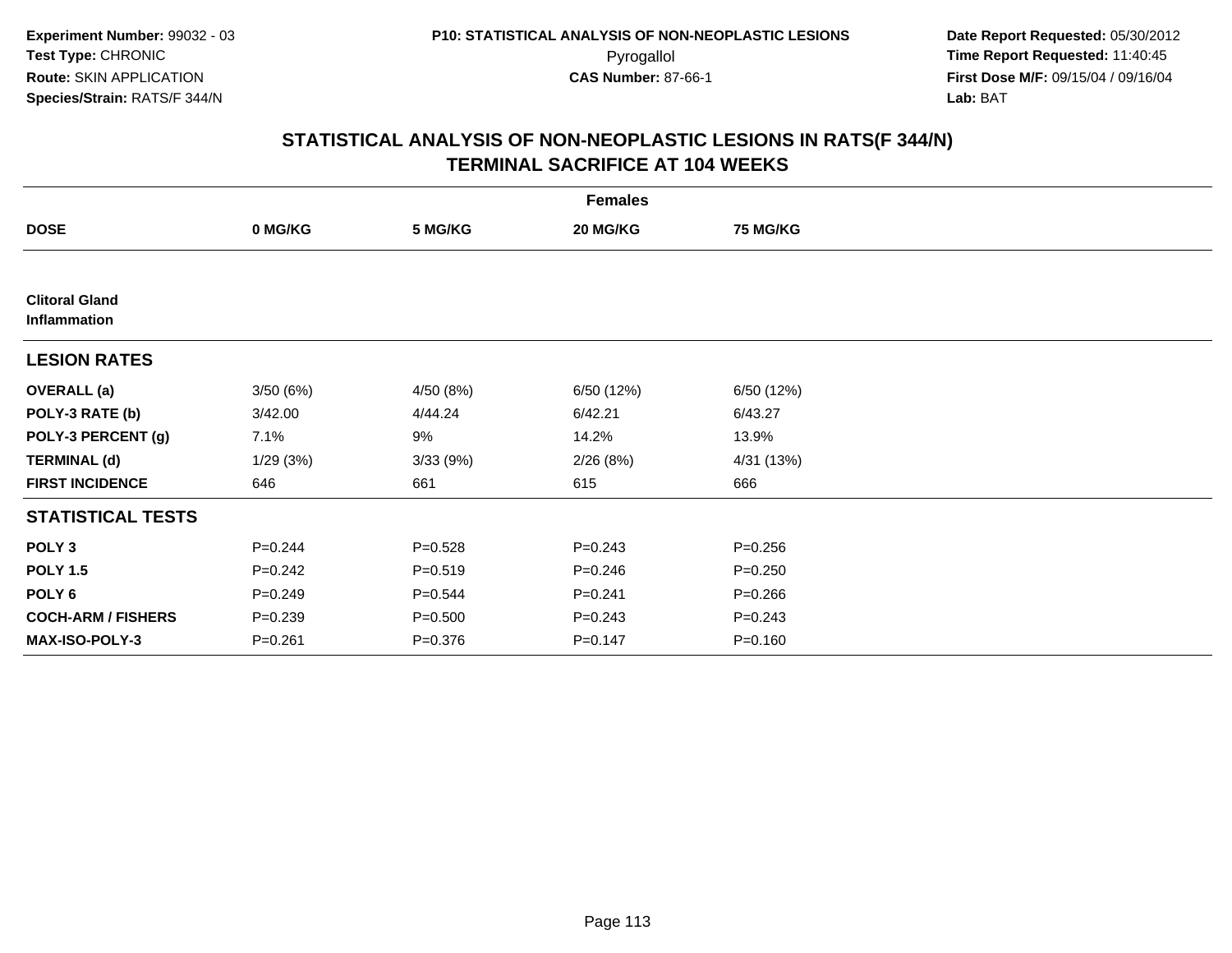| <b>Females</b>                                   |          |          |             |                 |  |  |  |
|--------------------------------------------------|----------|----------|-------------|-----------------|--|--|--|
| <b>DOSE</b>                                      | 0 MG/KG  | 5 MG/KG  | 20 MG/KG    | <b>75 MG/KG</b> |  |  |  |
|                                                  |          |          |             |                 |  |  |  |
| <b>Clitoral Gland: Duct</b><br><b>Dilatation</b> |          |          |             |                 |  |  |  |
| <b>LESION RATES</b>                              |          |          |             |                 |  |  |  |
| <b>OVERALL (a)</b>                               | 1/50(2%) | 0/50(0%) | 2/50(4%)    | 0/50(0%)        |  |  |  |
| POLY-3 RATE (b)                                  | 1/41.61  | 0/43.98  | 2/41.62     | 0/42.83         |  |  |  |
| POLY-3 PERCENT (g)                               | 2.4%     | 0%       | 4.8%        | 0%              |  |  |  |
| <b>TERMINAL (d)</b>                              | 1/29(3%) | 0/33(0%) | 0/26(0%)    | 0/31(0%)        |  |  |  |
| <b>FIRST INCIDENCE</b>                           | 728 (T)  | ---      | 632         | ---             |  |  |  |
| <b>STATISTICAL TESTS</b>                         |          |          |             |                 |  |  |  |
| POLY <sub>3</sub>                                | P=0.445N | P=0.489N | $P = 0.500$ | P=0.494N        |  |  |  |
| <b>POLY 1.5</b>                                  | P=0.444N | P=0.493N | $P=0.502$   | P=0.496N        |  |  |  |
| POLY 6                                           | P=0.446N | P=0.483N | $P = 0.499$ | P=0.490N        |  |  |  |
| <b>COCH-ARM / FISHERS</b>                        | P=0.442N | P=0.500N | $P = 0.500$ | P=0.500N        |  |  |  |
| <b>MAX-ISO-POLY-3</b>                            | P=0.335N | P=0.158N | $P = 0.280$ | P=0.158N        |  |  |  |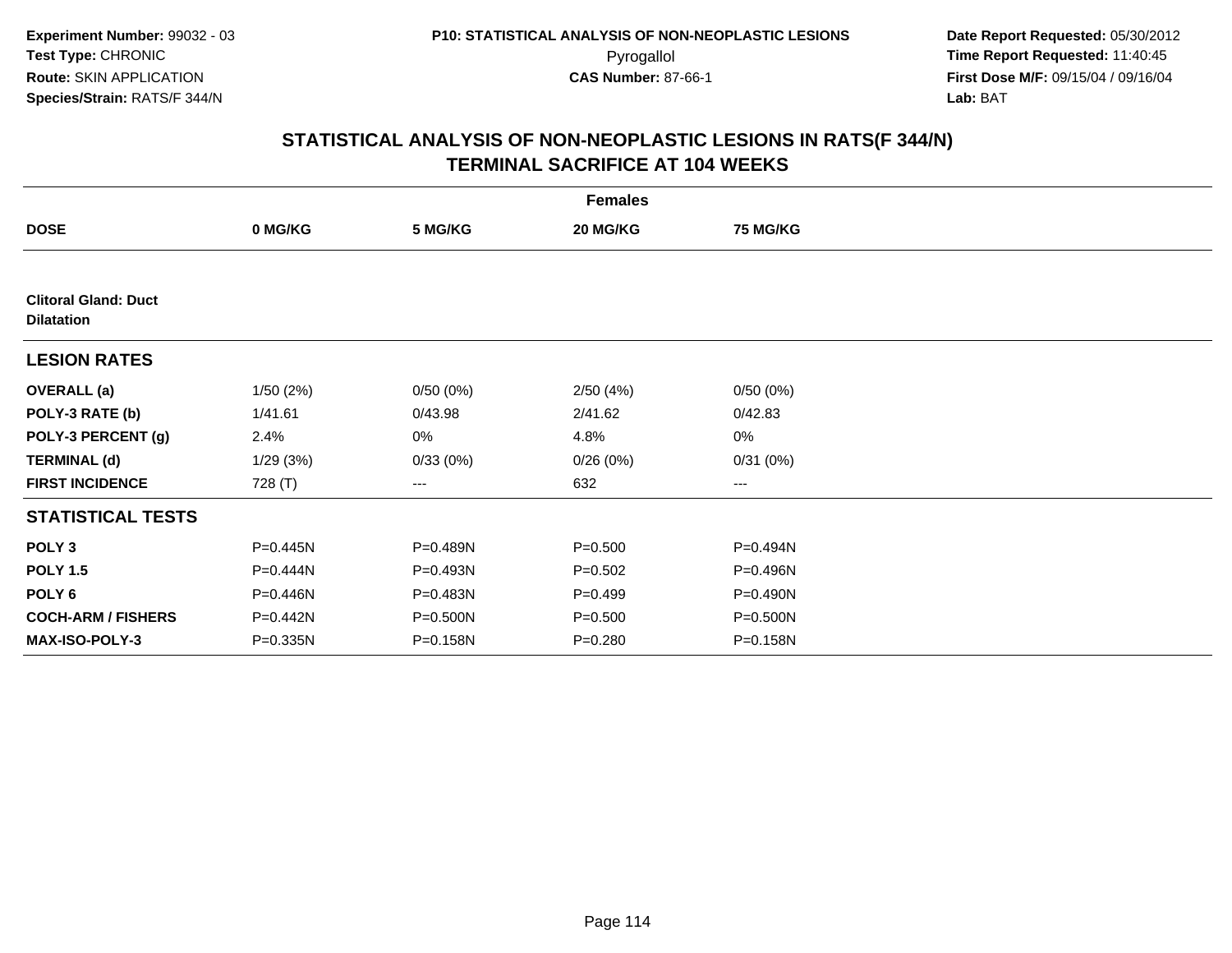| <b>Females</b>            |            |             |          |                 |  |  |  |
|---------------------------|------------|-------------|----------|-----------------|--|--|--|
| <b>DOSE</b>               | 0 MG/KG    | 5 MG/KG     | 20 MG/KG | <b>75 MG/KG</b> |  |  |  |
|                           |            |             |          |                 |  |  |  |
| Eye<br>Cataract           |            |             |          |                 |  |  |  |
| <b>LESION RATES</b>       |            |             |          |                 |  |  |  |
| <b>OVERALL</b> (a)        | 3/50(6%)   | 4/50 (8%)   | 1/50(2%) | 1/50(2%)        |  |  |  |
| POLY-3 RATE (b)           | 3/41.61    | 4/43.98     | 1/41.53  | 1/42.83         |  |  |  |
| POLY-3 PERCENT (g)        | 7.2%       | 9.1%        | 2.4%     | 2.3%            |  |  |  |
| <b>TERMINAL (d)</b>       | 3/29 (10%) | 4/33 (12%)  | 0/26(0%) | 1/31(3%)        |  |  |  |
| <b>FIRST INCIDENCE</b>    | 728 (T)    | 728 (T)     | 615      | 728 (T)         |  |  |  |
| <b>STATISTICAL TESTS</b>  |            |             |          |                 |  |  |  |
| POLY <sub>3</sub>         | P=0.167N   | $P = 0.530$ | P=0.305N | P=0.294N        |  |  |  |
| <b>POLY 1.5</b>           | P=0.170N   | $P = 0.520$ | P=0.303N | P=0.299N        |  |  |  |
| POLY <sub>6</sub>         | P=0.163N   | $P = 0.548$ | P=0.307N | P=0.286N        |  |  |  |
| <b>COCH-ARM / FISHERS</b> | P=0.172N   | $P = 0.500$ | P=0.309N | P=0.309N        |  |  |  |
| <b>MAX-ISO-POLY-3</b>     | P=0.195N   | $P = 0.378$ | P=0.154N | P=0.149N        |  |  |  |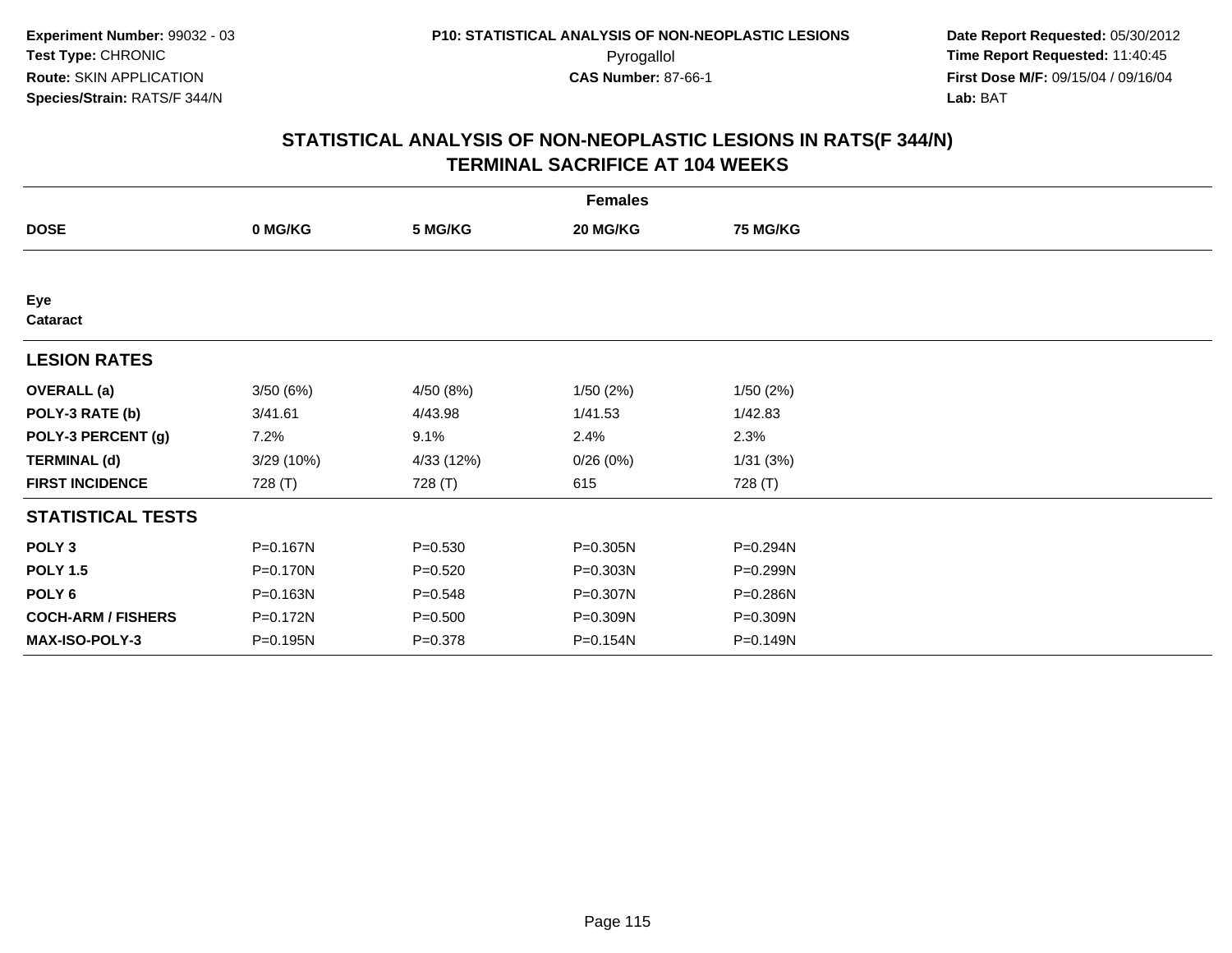| <b>Females</b>                |            |             |          |                   |  |  |  |
|-------------------------------|------------|-------------|----------|-------------------|--|--|--|
| <b>DOSE</b>                   | 0 MG/KG    | 5 MG/KG     | 20 MG/KG | <b>75 MG/KG</b>   |  |  |  |
|                               |            |             |          |                   |  |  |  |
| Eye: Retina<br><b>Atrophy</b> |            |             |          |                   |  |  |  |
| <b>LESION RATES</b>           |            |             |          |                   |  |  |  |
| <b>OVERALL</b> (a)            | 3/50(6%)   | 4/50 (8%)   | 2/50(4%) | 0/50(0%)          |  |  |  |
| POLY-3 RATE (b)               | 3/41.61    | 4/43.98     | 2/41.58  | 0/42.83           |  |  |  |
| POLY-3 PERCENT (g)            | 7.2%       | 9.1%        | 4.8%     | $0\%$             |  |  |  |
| <b>TERMINAL (d)</b>           | 3/29 (10%) | 4/33 (12%)  | 0/26(0%) | 0/31(0%)          |  |  |  |
| <b>FIRST INCIDENCE</b>        | 728 (T)    | 728 (T)     | 615      | $\qquad \qquad -$ |  |  |  |
| <b>STATISTICAL TESTS</b>      |            |             |          |                   |  |  |  |
| POLY <sub>3</sub>             | P=0.055N   | $P = 0.530$ | P=0.500N | P=0.113N          |  |  |  |
| <b>POLY 1.5</b>               | P=0.056N   | $P = 0.520$ | P=0.497N | P=0.115N          |  |  |  |
| POLY <sub>6</sub>             | P=0.053N   | $P = 0.548$ | P=0.502N | P=0.109N          |  |  |  |
| <b>COCH-ARM / FISHERS</b>     | P=0.058N   | $P = 0.500$ | P=0.500N | P=0.121N          |  |  |  |
| MAX-ISO-POLY-3                | P=0.080N   | $P = 0.378$ | P=0.323N | P=0.038N*         |  |  |  |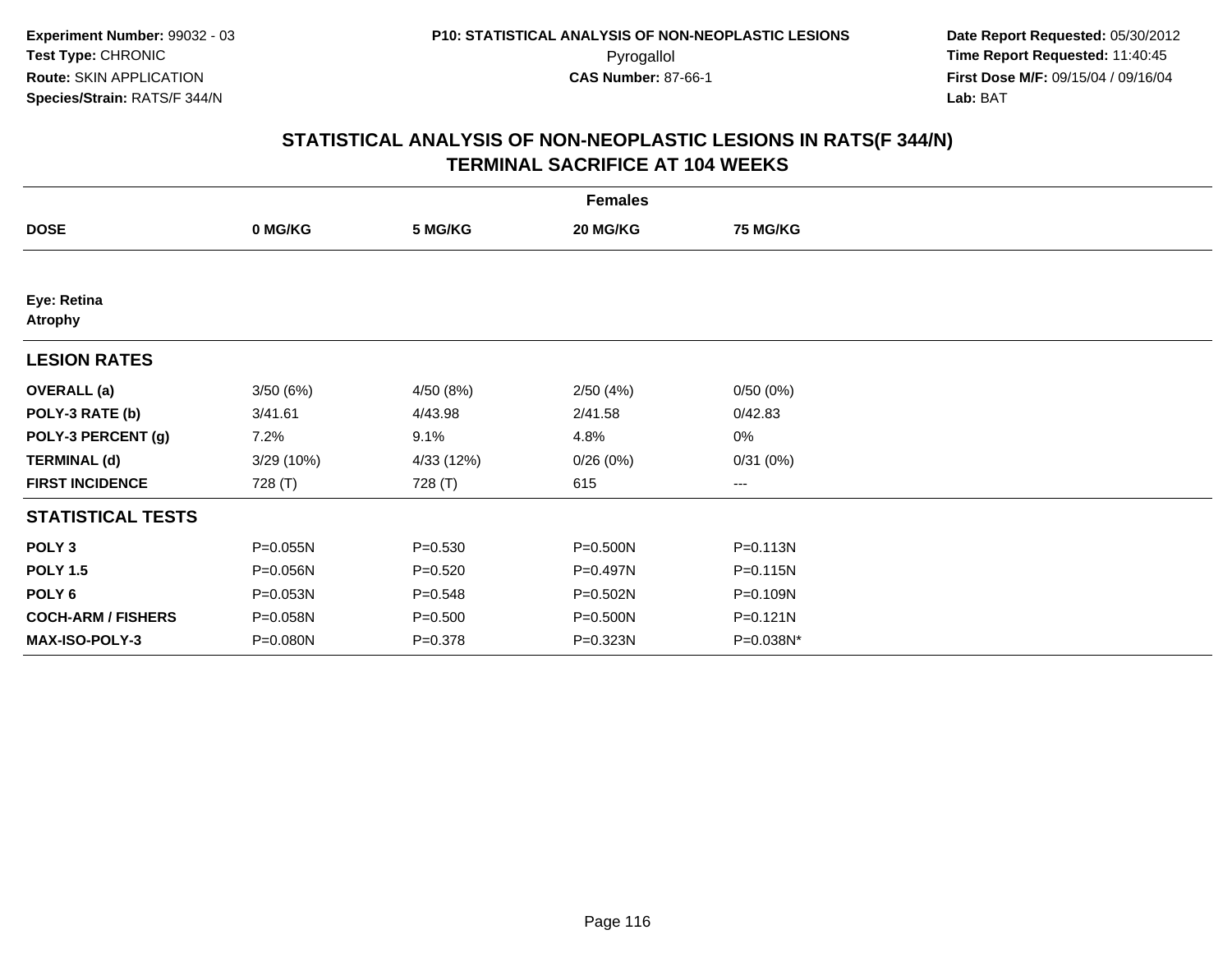| <b>Females</b>                        |             |             |             |                 |  |  |  |
|---------------------------------------|-------------|-------------|-------------|-----------------|--|--|--|
| <b>DOSE</b>                           | 0 MG/KG     | 5 MG/KG     | 20 MG/KG    | <b>75 MG/KG</b> |  |  |  |
|                                       |             |             |             |                 |  |  |  |
| <b>Harderian Gland</b><br>Hyperplasia |             |             |             |                 |  |  |  |
| <b>LESION RATES</b>                   |             |             |             |                 |  |  |  |
| <b>OVERALL</b> (a)                    | 1/50(2%)    | 2/50(4%)    | 4/50(8%)    | 3/50(6%)        |  |  |  |
| POLY-3 RATE (b)                       | 1/41.61     | 2/43.98     | 4/41.13     | 3/43.04         |  |  |  |
| POLY-3 PERCENT (g)                    | 2.4%        | 4.6%        | 9.7%        | 7%              |  |  |  |
| <b>TERMINAL (d)</b>                   | 1/29(3%)    | 2/33(6%)    | 4/26 (15%)  | 2/31(7%)        |  |  |  |
| <b>FIRST INCIDENCE</b>                | 728 (T)     | 728 (T)     | 728 (T)     | 672             |  |  |  |
| <b>STATISTICAL TESTS</b>              |             |             |             |                 |  |  |  |
| POLY <sub>3</sub>                     | $P = 0.349$ | $P = 0.519$ | $P = 0.174$ | $P = 0.317$     |  |  |  |
| <b>POLY 1.5</b>                       | $P = 0.345$ | $P = 0.513$ | $P = 0.178$ | $P = 0.312$     |  |  |  |
| POLY <sub>6</sub>                     | $P = 0.356$ | $P = 0.530$ | $P = 0.169$ | $P = 0.326$     |  |  |  |
| <b>COCH-ARM / FISHERS</b>             | $P = 0.341$ | $P = 0.500$ | $P = 0.181$ | $P = 0.309$     |  |  |  |
| MAX-ISO-POLY-3                        | $P = 0.211$ | $P = 0.302$ | $P = 0.082$ | $P = 0.166$     |  |  |  |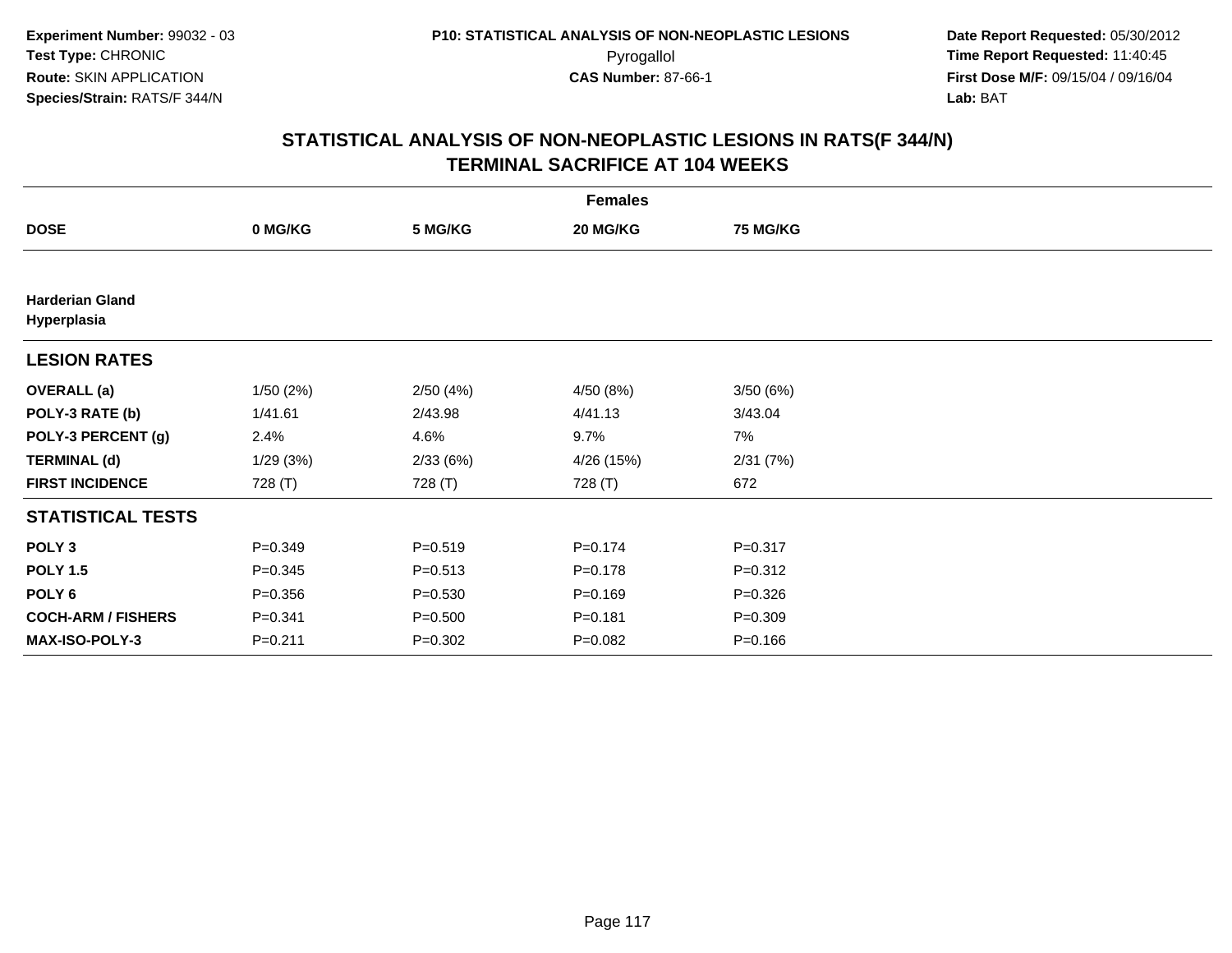| <b>Females</b>                         |             |             |              |                 |  |  |
|----------------------------------------|-------------|-------------|--------------|-----------------|--|--|
| <b>DOSE</b>                            | 0 MG/KG     | 5 MG/KG     | 20 MG/KG     | <b>75 MG/KG</b> |  |  |
|                                        |             |             |              |                 |  |  |
| <b>Harderian Gland</b><br>Inflammation |             |             |              |                 |  |  |
| <b>LESION RATES</b>                    |             |             |              |                 |  |  |
| <b>OVERALL</b> (a)                     | 2/50(4%)    | 4/50 (8%)   | 0/50(0%)     | 4/50 (8%)       |  |  |
| POLY-3 RATE (b)                        | 2/41.61     | 4/45.08     | 0/41.13      | 4/42.83         |  |  |
| POLY-3 PERCENT (g)                     | 4.8%        | 8.9%        | 0%           | 9.3%            |  |  |
| <b>TERMINAL (d)</b>                    | 2/29(7%)    | 2/33(6%)    | 0/26(0%)     | 4/31 (13%)      |  |  |
| <b>FIRST INCIDENCE</b>                 | 728 (T)     | 557         | $--$         | 728 (T)         |  |  |
| <b>STATISTICAL TESTS</b>               |             |             |              |                 |  |  |
| POLY <sub>3</sub>                      | $P = 0.328$ | $P = 0.375$ | P=0.239N     | $P = 0.350$     |  |  |
| <b>POLY 1.5</b>                        | $P = 0.325$ | $P = 0.361$ | P=0.237N     | $P = 0.345$     |  |  |
| POLY <sub>6</sub>                      | $P = 0.333$ | $P = 0.396$ | $P = 0.242N$ | $P = 0.359$     |  |  |
| <b>COCH-ARM / FISHERS</b>              | $P=0.322$   | $P = 0.339$ | P=0.247N     | $P = 0.339$     |  |  |
| <b>MAX-ISO-POLY-3</b>                  | $P = 0.303$ | $P = 0.239$ | P=0.078N     | $P = 0.213$     |  |  |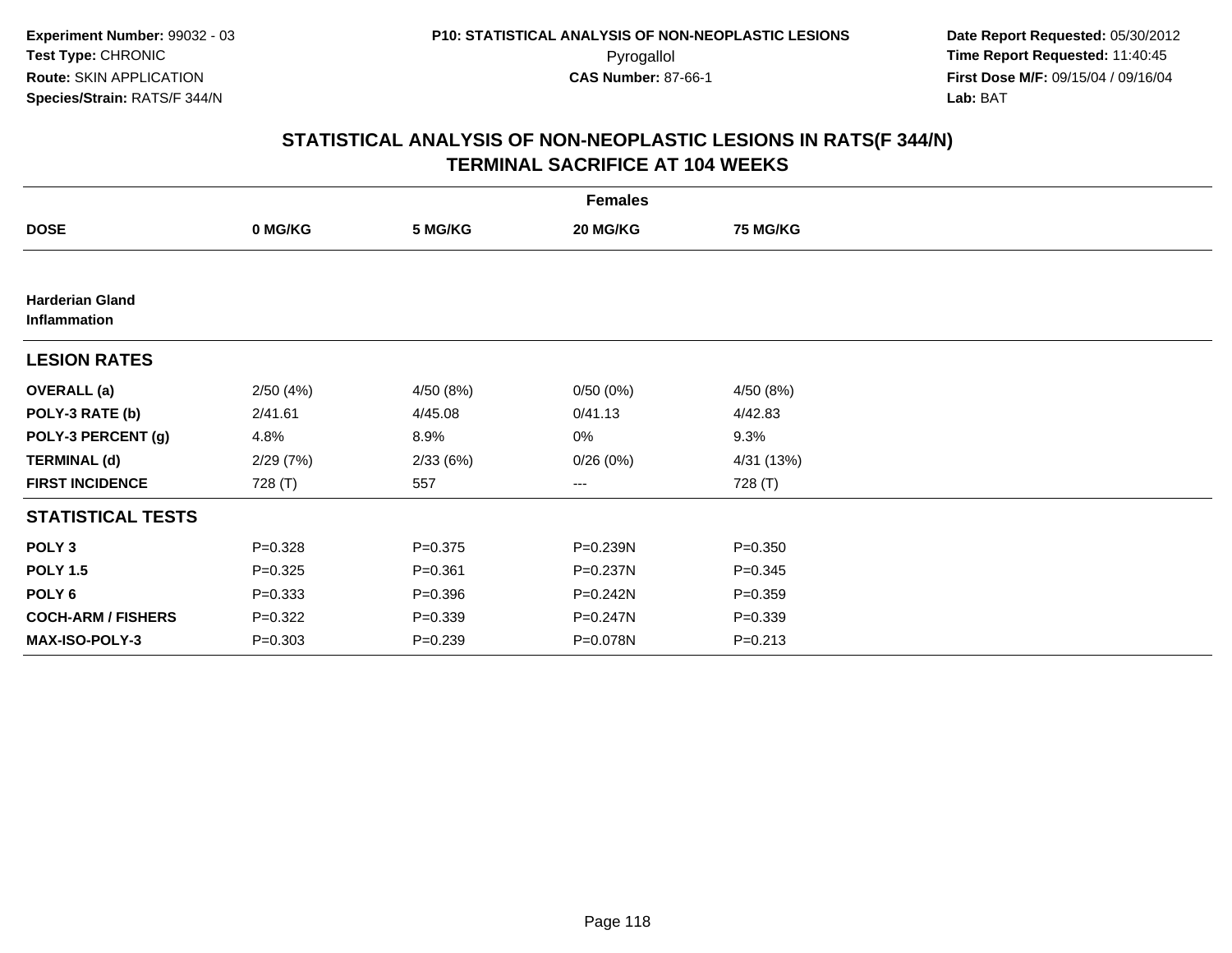| <b>Females</b>                                          |             |             |             |                 |  |  |  |
|---------------------------------------------------------|-------------|-------------|-------------|-----------------|--|--|--|
| <b>DOSE</b>                                             | 0 MG/KG     | 5 MG/KG     | 20 MG/KG    | <b>75 MG/KG</b> |  |  |  |
|                                                         |             |             |             |                 |  |  |  |
| <b>Harderian Gland</b><br><b>Pigmentation Porphyrin</b> |             |             |             |                 |  |  |  |
| <b>LESION RATES</b>                                     |             |             |             |                 |  |  |  |
| <b>OVERALL</b> (a)                                      | 0/50(0%)    | 3/50(6%)    | 6/50 (12%)  | 1/50(2%)        |  |  |  |
| POLY-3 RATE (b)                                         | 0/41.61     | 3/44.24     | 6/42.19     | 1/43.04         |  |  |  |
| POLY-3 PERCENT (g)                                      | 0%          | 6.8%        | 14.2%       | 2.3%            |  |  |  |
| <b>TERMINAL (d)</b>                                     | 0/29(0%)    | 2/33(6%)    | 2/26(8%)    | 0/31(0%)        |  |  |  |
| <b>FIRST INCIDENCE</b>                                  | ---         | 661         | 574         | 674             |  |  |  |
| <b>STATISTICAL TESTS</b>                                |             |             |             |                 |  |  |  |
| POLY <sub>3</sub>                                       | P=0.432N    | $P = 0.130$ | $P=0.016*$  | $P = 0.507$     |  |  |  |
| <b>POLY 1.5</b>                                         | P=0.438N    | $P = 0.126$ | $P=0.016*$  | $P = 0.504$     |  |  |  |
| POLY <sub>6</sub>                                       | P=0.421N    | $P = 0.137$ | $P=0.015*$  | $P = 0.512$     |  |  |  |
| <b>COCH-ARM / FISHERS</b>                               | P=0.446N    | $P = 0.121$ | $P=0.013*$  | $P = 0.500$     |  |  |  |
| <b>MAX-ISO-POLY-3</b>                                   | $P = 0.089$ | $P=0.047*$  | $P=0.005**$ | $P = 0.167$     |  |  |  |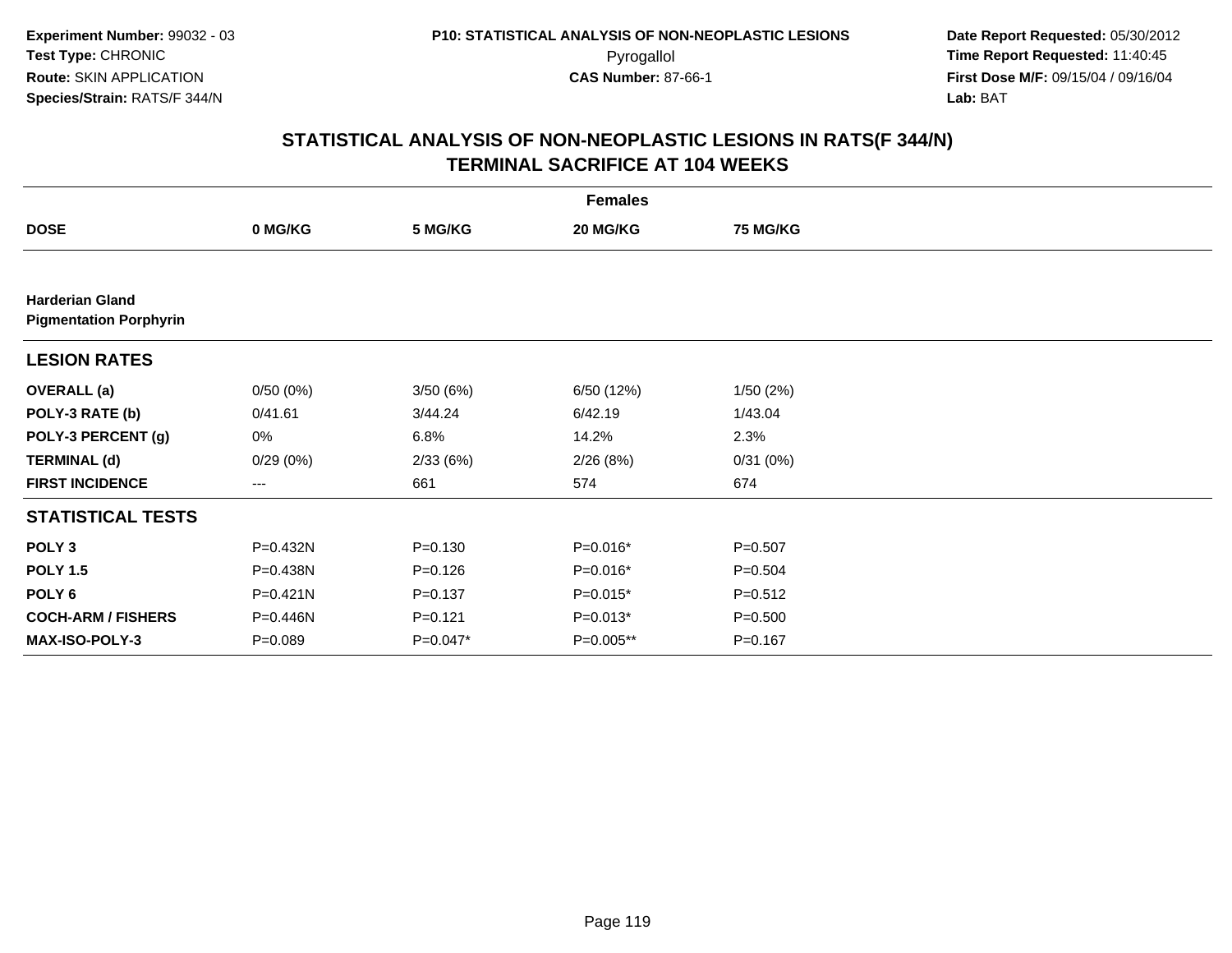| <b>Females</b>            |             |              |             |                 |  |  |  |
|---------------------------|-------------|--------------|-------------|-----------------|--|--|--|
| <b>DOSE</b>               | 0 MG/KG     | 5 MG/KG      | 20 MG/KG    | <b>75 MG/KG</b> |  |  |  |
|                           |             |              |             |                 |  |  |  |
| Heart<br>Cardiomyopathy   |             |              |             |                 |  |  |  |
| <b>LESION RATES</b>       |             |              |             |                 |  |  |  |
| <b>OVERALL</b> (a)        | 44/50 (88%) | 45/50 (90%)  | 46/50 (92%) | 45/50 (90%)     |  |  |  |
| POLY-3 RATE (b)           | 44/46.92    | 45/48.94     | 46/49.41    | 45/48.05        |  |  |  |
| POLY-3 PERCENT (g)        | 93.8%       | 92%          | 93.1%       | 93.7%           |  |  |  |
| <b>TERMINAL (d)</b>       | 28/29 (97%) | 30/33 (91%)  | 25/26 (96%) | 29/31 (94%)     |  |  |  |
| <b>FIRST INCIDENCE</b>    | 505         | 298          | 414         | 419             |  |  |  |
| <b>STATISTICAL TESTS</b>  |             |              |             |                 |  |  |  |
| POLY <sub>3</sub>         | $P = 0.543$ | P=0.522N     | P=0.619N    | P=0.667N        |  |  |  |
| <b>POLY 1.5</b>           | $P = 0.523$ | $P = 0.569N$ | $P = 0.637$ | $P = 0.629$     |  |  |  |
| POLY 6                    | $P = 0.588$ | P=0.489N     | P=0.582N    | P=0.628N        |  |  |  |
| <b>COCH-ARM / FISHERS</b> | $P = 0.524$ | $P = 0.500$  | $P = 0.370$ | $P = 0.500$     |  |  |  |
| <b>MAX-ISO-POLY-3</b>     | P=0.664N    | P=0.357N     | P=0.443N    | P=0.489N        |  |  |  |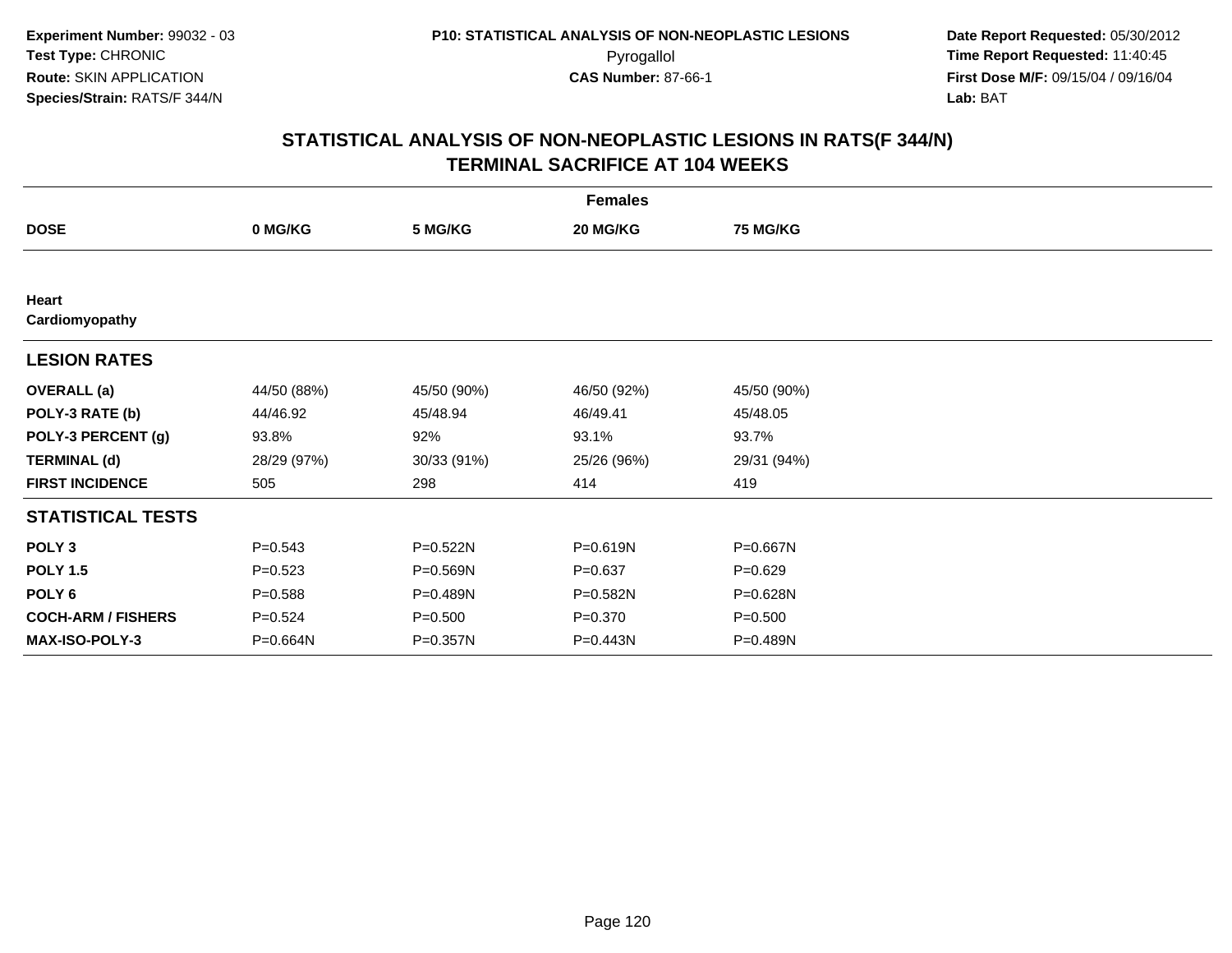| <b>Females</b>                            |          |          |           |                 |  |  |  |
|-------------------------------------------|----------|----------|-----------|-----------------|--|--|--|
| <b>DOSE</b>                               | 0 MG/KG  | 5 MG/KG  | 20 MG/KG  | <b>75 MG/KG</b> |  |  |  |
|                                           |          |          |           |                 |  |  |  |
| <b>Heart: Atrium</b><br><b>Thrombosis</b> |          |          |           |                 |  |  |  |
| <b>LESION RATES</b>                       |          |          |           |                 |  |  |  |
| <b>OVERALL</b> (a)                        | 1/50(2%) | 1/50(2%) | 1/50 (2%) | 0/50(0%)        |  |  |  |
| POLY-3 RATE (b)                           | 1/41.75  | 1/43.98  | 1/41.18   | 0/42.83         |  |  |  |
| POLY-3 PERCENT (g)                        | 2.4%     | 2.3%     | 2.4%      | $0\%$           |  |  |  |
| <b>TERMINAL (d)</b>                       | 0/29(0%) | 1/33(3%) | 0/26(0%)  | 0/31(0%)        |  |  |  |
| <b>FIRST INCIDENCE</b>                    | 691      | 728 (T)  | 715       | $\cdots$        |  |  |  |
| <b>STATISTICAL TESTS</b>                  |          |          |           |                 |  |  |  |
| POLY <sub>3</sub>                         | (n)      | (n)      | (n)       | (n)             |  |  |  |
| <b>POLY 1.5</b>                           | (n)      | (n)      | (n)       | (n)             |  |  |  |
| POLY <sub>6</sub>                         | (n)      | (n)      | (n)       | (n)             |  |  |  |
| <b>COCH-ARM / FISHERS</b>                 | (n)      | (n)      | (n)       | (n)             |  |  |  |
| <b>MAX-ISO-POLY-3</b>                     | (n)      | (n)      | (n)       | (n)             |  |  |  |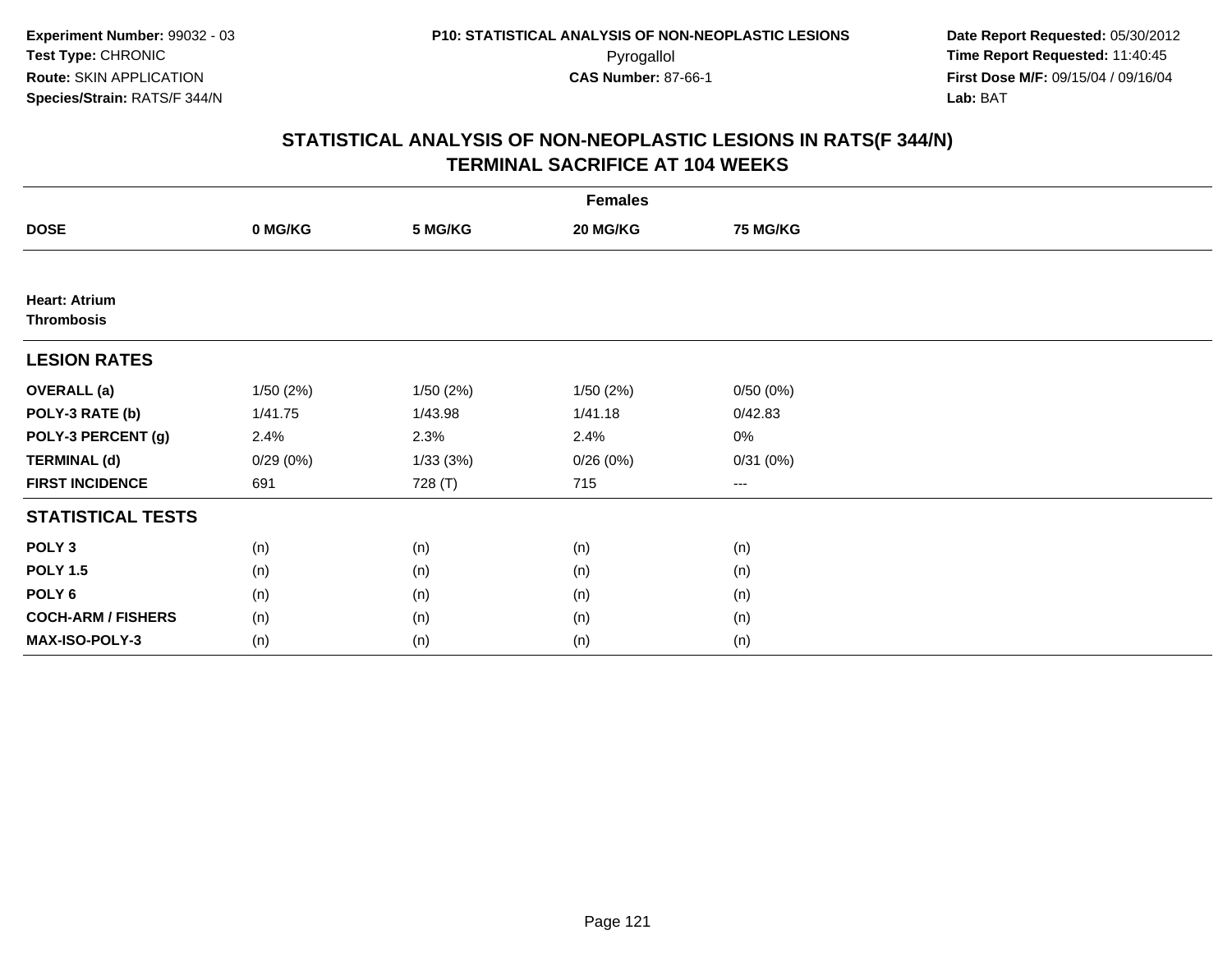| <b>Females</b>                               |                   |          |          |          |  |  |  |
|----------------------------------------------|-------------------|----------|----------|----------|--|--|--|
| <b>DOSE</b>                                  | 0 MG/KG           | 5 MG/KG  | 20 MG/KG | 75 MG/KG |  |  |  |
|                                              |                   |          |          |          |  |  |  |
| <b>Heart: Ventricle</b><br><b>Thrombosis</b> |                   |          |          |          |  |  |  |
| <b>LESION RATES</b>                          |                   |          |          |          |  |  |  |
| <b>OVERALL</b> (a)                           | 0/50(0%)          | 0/50(0%) | 0/50(0%) | 0/50(0%) |  |  |  |
| POLY-3 RATE (b)                              | 0/41.61           | 0/43.98  | 0/41.13  | 0/42.83  |  |  |  |
| POLY-3 PERCENT (g)                           | 0%                | 0%       | 0%       | $0\%$    |  |  |  |
| <b>TERMINAL (d)</b>                          | 0/29(0%)          | 0/33(0%) | 0/26(0%) | 0/31(0%) |  |  |  |
| <b>FIRST INCIDENCE</b>                       | $\qquad \qquad -$ | $---$    | $\cdots$ | $\cdots$ |  |  |  |
| <b>STATISTICAL TESTS</b>                     |                   |          |          |          |  |  |  |
| POLY <sub>3</sub>                            | (n)               | (n)      | (n)      | (n)      |  |  |  |
| <b>POLY 1.5</b>                              | (n)               | (n)      | (n)      | (n)      |  |  |  |
| POLY <sub>6</sub>                            | (n)               | (n)      | (n)      | (n)      |  |  |  |
| <b>COCH-ARM / FISHERS</b>                    | (n)               | (n)      | (n)      | (n)      |  |  |  |
| <b>MAX-ISO-POLY-3</b>                        | (n)               | (n)      | (n)      | (n)      |  |  |  |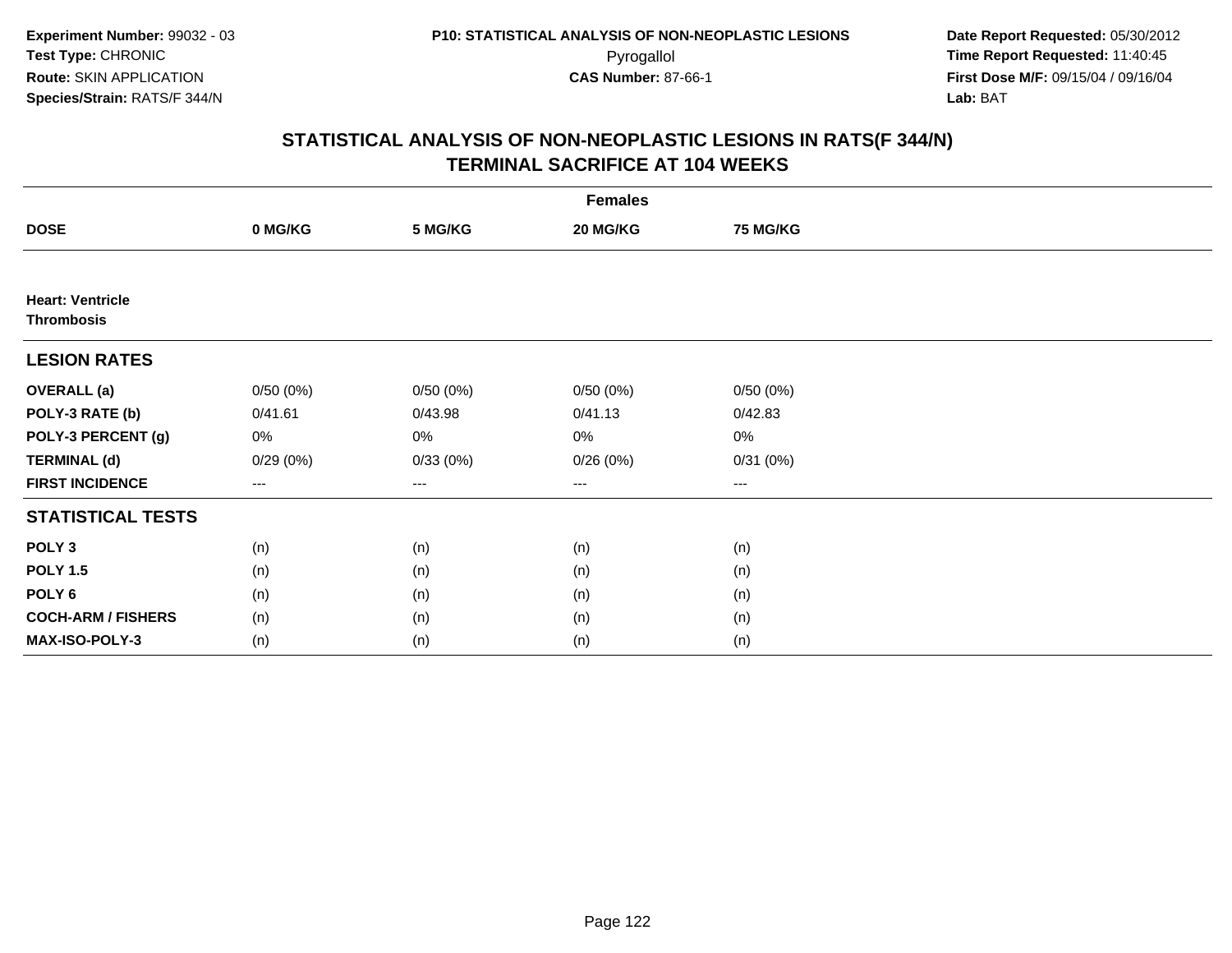| <b>Females</b>                                |             |                        |             |                 |  |  |  |
|-----------------------------------------------|-------------|------------------------|-------------|-----------------|--|--|--|
| <b>DOSE</b>                                   | 0 MG/KG     | 5 MG/KG                | 20 MG/KG    | <b>75 MG/KG</b> |  |  |  |
|                                               |             |                        |             |                 |  |  |  |
| <b>Intestine Large, Cecum</b><br>Inflammation |             |                        |             |                 |  |  |  |
| <b>LESION RATES</b>                           |             |                        |             |                 |  |  |  |
| <b>OVERALL (a)</b>                            | 1/50(2%)    | 0/50(0%)               | 1/50(2%)    | 2/50(4%)        |  |  |  |
| POLY-3 RATE (b)                               | 1/41.75     | 0/43.98                | 1/41.39     | 2/42.83         |  |  |  |
| POLY-3 PERCENT (g)                            | 2.4%        | 0%                     | 2.4%        | 4.7%            |  |  |  |
| <b>TERMINAL (d)</b>                           | 0/29(0%)    | 0/33(0%)               | 0/26(0%)    | 2/31 (7%)       |  |  |  |
| <b>FIRST INCIDENCE</b>                        | 691         | $\qquad \qquad \cdots$ | 659         | 728 (T)         |  |  |  |
| <b>STATISTICAL TESTS</b>                      |             |                        |             |                 |  |  |  |
| POLY <sub>3</sub>                             | $P = 0.234$ | P=0.490N               | $P = 0.759$ | $P = 0.509$     |  |  |  |
| <b>POLY 1.5</b>                               | $P = 0.234$ | P=0.493N               | P=0.760N    | $P = 0.506$     |  |  |  |
| POLY <sub>6</sub>                             | $P = 0.233$ | P=0.484N               | $P = 0.757$ | $P = 0.515$     |  |  |  |
| <b>COCH-ARM / FISHERS</b>                     | $P = 0.236$ | P=0.500N               | P=0.753N    | $P = 0.500$     |  |  |  |
| <b>MAX-ISO-POLY-3</b>                         | $P = 0.243$ | P=0.158N               | $P = 0.497$ | $P = 0.290$     |  |  |  |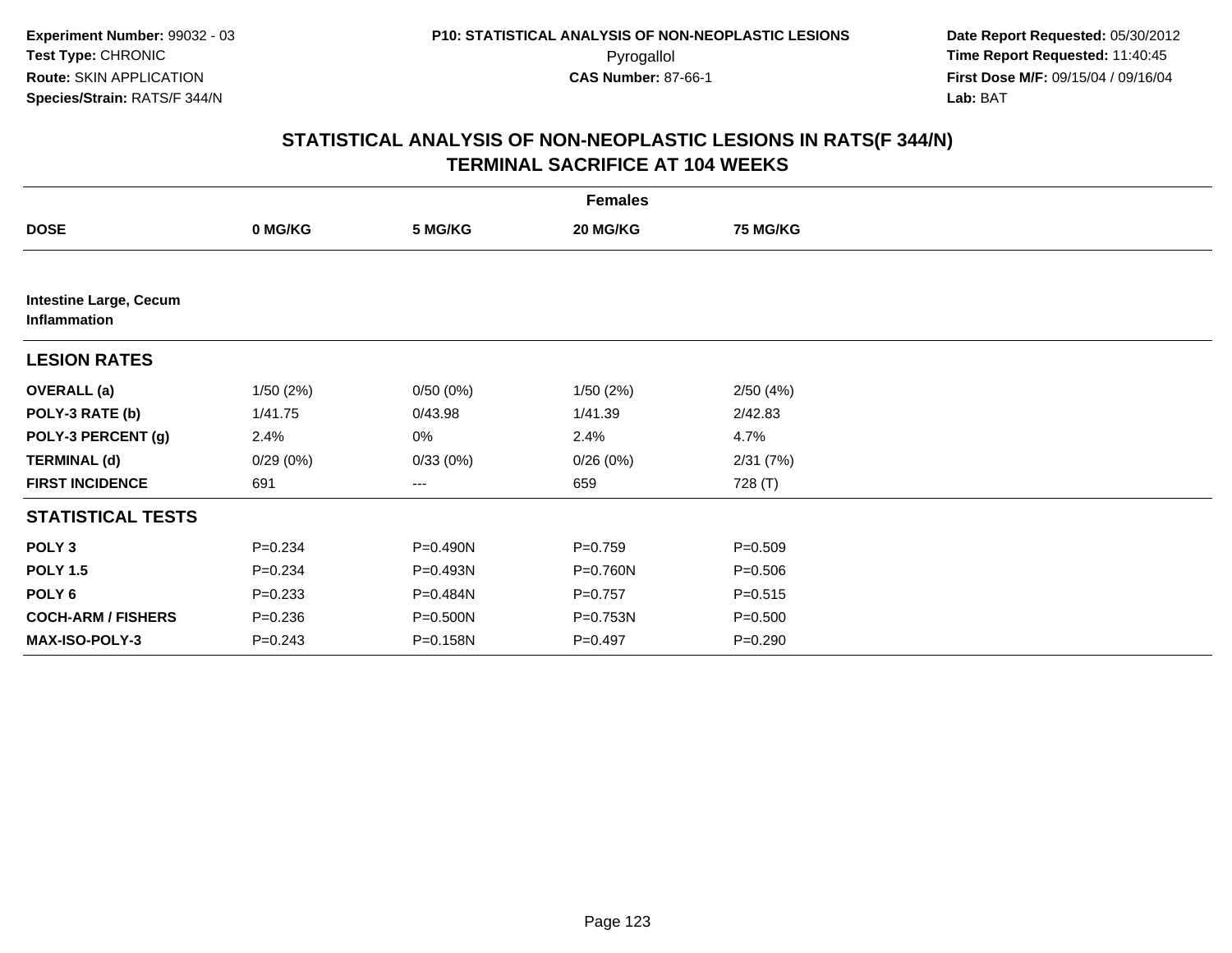| <b>Females</b>                                            |          |             |             |                 |  |  |  |
|-----------------------------------------------------------|----------|-------------|-------------|-----------------|--|--|--|
| <b>DOSE</b>                                               | 0 MG/KG  | 5 MG/KG     | 20 MG/KG    | <b>75 MG/KG</b> |  |  |  |
|                                                           |          |             |             |                 |  |  |  |
| <b>Intestine Large, Colon</b><br><b>Parasite Metazoan</b> |          |             |             |                 |  |  |  |
| <b>LESION RATES</b>                                       |          |             |             |                 |  |  |  |
| <b>OVERALL (a)</b>                                        | 2/50(4%) | 5/50 (10%)  | 2/50(4%)    | 1/50(2%)        |  |  |  |
| POLY-3 RATE (b)                                           | 2/42.79  | 5/44.44     | 2/41.69     | 1/42.83         |  |  |  |
| POLY-3 PERCENT (g)                                        | 4.7%     | 11.3%       | 4.8%        | 2.3%            |  |  |  |
| <b>TERMINAL (d)</b>                                       | 0/29(0%) | 4/33 (12%)  | 0/26(0%)    | 1/31(3%)        |  |  |  |
| <b>FIRST INCIDENCE</b>                                    | 530      | 593         | 574         | 728 (T)         |  |  |  |
| <b>STATISTICAL TESTS</b>                                  |          |             |             |                 |  |  |  |
| POLY <sub>3</sub>                                         | P=0.183N | $P = 0.231$ | $P = 0.685$ | P=0.500N        |  |  |  |
| <b>POLY 1.5</b>                                           | P=0.183N | $P=0.227$   | $P = 0.691$ | P=0.499N        |  |  |  |
| POLY <sub>6</sub>                                         | P=0.180N | $P = 0.240$ | $P = 0.679$ | P=0.498N        |  |  |  |
| <b>COCH-ARM / FISHERS</b>                                 | P=0.184N | $P = 0.218$ | P=0.691N    | P=0.500N        |  |  |  |
| <b>MAX-ISO-POLY-3</b>                                     | P=0.214N | $P = 0.134$ | $P = 0.489$ | P=0.280N        |  |  |  |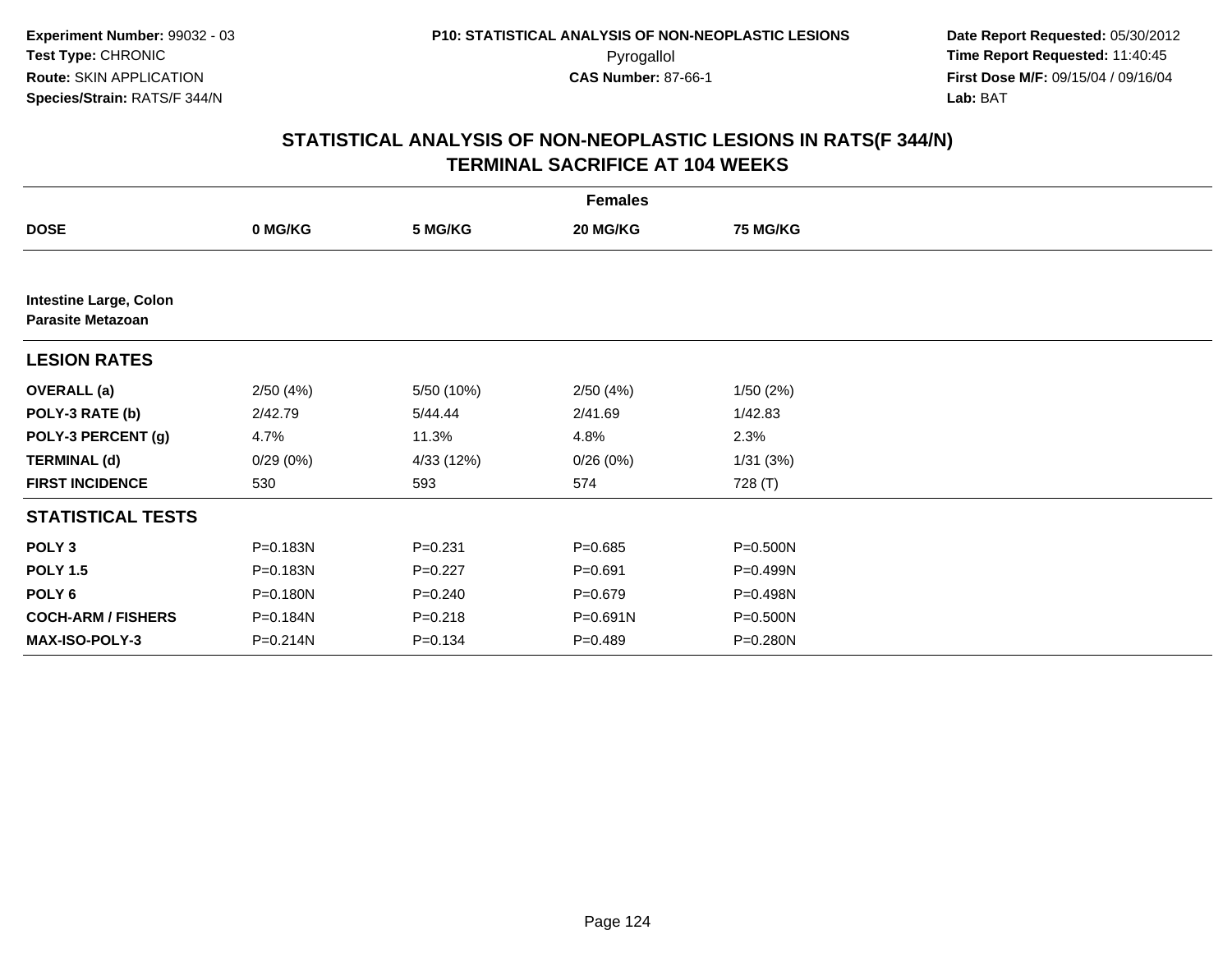|                                                            | <b>Females</b> |             |             |                 |  |  |  |  |
|------------------------------------------------------------|----------------|-------------|-------------|-----------------|--|--|--|--|
| <b>DOSE</b>                                                | 0 MG/KG        | 5 MG/KG     | 20 MG/KG    | <b>75 MG/KG</b> |  |  |  |  |
|                                                            |                |             |             |                 |  |  |  |  |
| <b>Intestine Large, Rectum</b><br><b>Parasite Metazoan</b> |                |             |             |                 |  |  |  |  |
| <b>LESION RATES</b>                                        |                |             |             |                 |  |  |  |  |
| <b>OVERALL</b> (a)                                         | 3/50(6%)       | 8/50 (16%)  | 5/50 (10%)  | 5/50 (10%)      |  |  |  |  |
| POLY-3 RATE (b)                                            | 3/41.61        | 8/44.65     | 5/41.73     | 5/43.04         |  |  |  |  |
| POLY-3 PERCENT (g)                                         | 7.2%           | 17.9%       | 12%         | 11.6%           |  |  |  |  |
| <b>TERMINAL (d)</b>                                        | 3/29 (10%)     | 6/33(18%)   | 4/26 (15%)  | 4/31 (13%)      |  |  |  |  |
| <b>FIRST INCIDENCE</b>                                     | 728 (T)        | 593         | 538         | 672             |  |  |  |  |
| <b>STATISTICAL TESTS</b>                                   |                |             |             |                 |  |  |  |  |
| POLY <sub>3</sub>                                          | P=0.539N       | $P = 0.120$ | $P = 0.357$ | $P = 0.375$     |  |  |  |  |
| <b>POLY 1.5</b>                                            | P=0.546N       | $P = 0.112$ | $P = 0.361$ | $P = 0.367$     |  |  |  |  |
| POLY <sub>6</sub>                                          | P=0.526N       | $P = 0.135$ | $P = 0.353$ | $P = 0.388$     |  |  |  |  |
| <b>COCH-ARM / FISHERS</b>                                  | P=0.554N       | $P = 0.100$ | $P = 0.357$ | $P = 0.357$     |  |  |  |  |
| <b>MAX-ISO-POLY-3</b>                                      | $P = 0.293$    | $P = 0.073$ | $P = 0.231$ | $P = 0.249$     |  |  |  |  |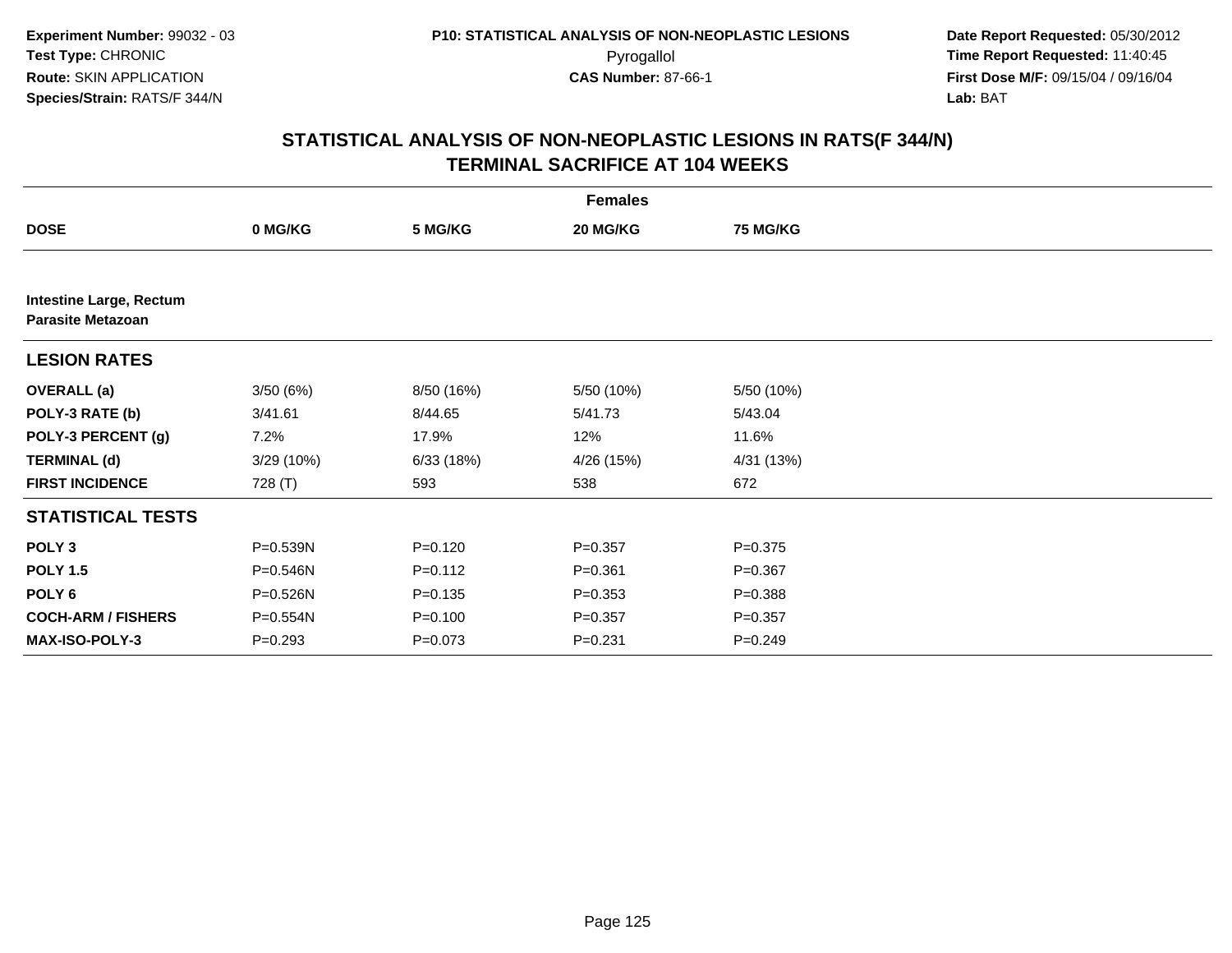| <b>Females</b>                                 |          |             |          |                 |  |  |  |
|------------------------------------------------|----------|-------------|----------|-----------------|--|--|--|
| <b>DOSE</b>                                    | 0 MG/KG  | 5 MG/KG     | 20 MG/KG | <b>75 MG/KG</b> |  |  |  |
|                                                |          |             |          |                 |  |  |  |
| Kidney<br><b>Accumulation, Hyaline Droplet</b> |          |             |          |                 |  |  |  |
| <b>LESION RATES</b>                            |          |             |          |                 |  |  |  |
| <b>OVERALL</b> (a)                             | 0/50(0%) | 2/50(4%)    | 0/50(0%) | 0/50(0%)        |  |  |  |
| POLY-3 RATE (b)                                | 0/41.61  | 2/43.98     | 0/41.13  | 0/42.83         |  |  |  |
| POLY-3 PERCENT (g)                             | 0%       | 4.6%        | 0%       | 0%              |  |  |  |
| <b>TERMINAL (d)</b>                            | 0/29(0%) | 2/33(6%)    | 0/26(0%) | 0/31(0%)        |  |  |  |
| <b>FIRST INCIDENCE</b>                         | $---$    | 728 (T)     | $--$     | ---             |  |  |  |
| <b>STATISTICAL TESTS</b>                       |          |             |          |                 |  |  |  |
| POLY <sub>3</sub>                              | P=0.368N | $P = 0.250$ | (e)      | (e)             |  |  |  |
| <b>POLY 1.5</b>                                | P=0.373N | $P = 0.245$ | (e)      | (e)             |  |  |  |
| POLY <sub>6</sub>                              | P=0.358N | $P=0.257$   | (e)      | (e)             |  |  |  |
| <b>COCH-ARM / FISHERS</b>                      | P=0.383N | $P = 0.247$ | (e)      | (e)             |  |  |  |
| MAX-ISO-POLY-3                                 | P=0.266N | $P = 0.088$ | (e)      | (e)             |  |  |  |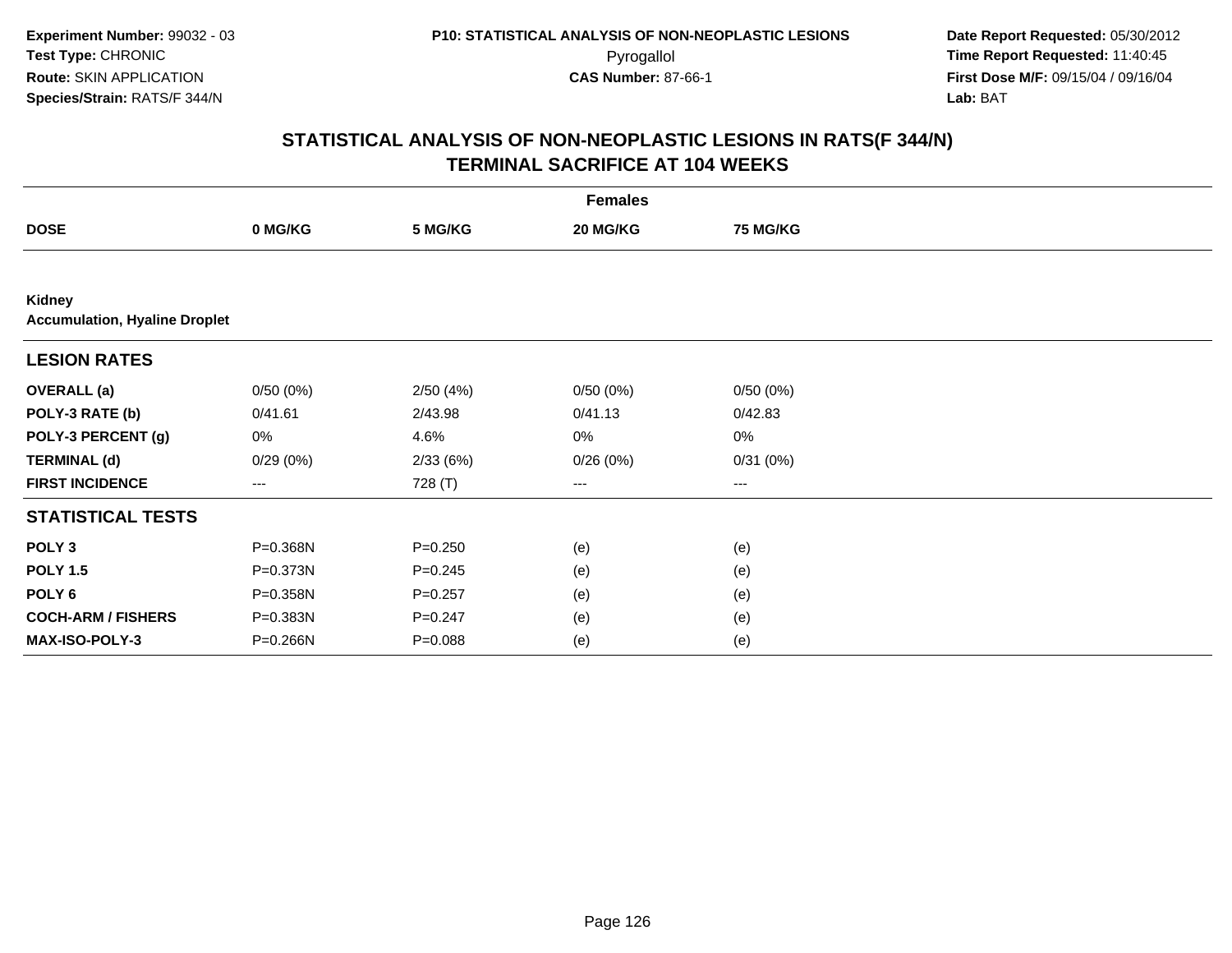| <b>Females</b>            |                   |          |                   |                 |  |  |  |
|---------------------------|-------------------|----------|-------------------|-----------------|--|--|--|
| <b>DOSE</b>               | 0 MG/KG           | 5 MG/KG  | 20 MG/KG          | <b>75 MG/KG</b> |  |  |  |
|                           |                   |          |                   |                 |  |  |  |
| Kidney<br>Hyperplasia     |                   |          |                   |                 |  |  |  |
| <b>LESION RATES</b>       |                   |          |                   |                 |  |  |  |
| <b>OVERALL</b> (a)        | 0/50(0%)          | 0/50(0%) | 0/50(0%)          | 0/50(0%)        |  |  |  |
| POLY-3 RATE (b)           | 0/41.61           | 0/43.98  | 0/41.13           | 0/42.83         |  |  |  |
| POLY-3 PERCENT (g)        | 0%                | 0%       | 0%                | $0\%$           |  |  |  |
| <b>TERMINAL (d)</b>       | 0/29(0%)          | 0/33(0%) | 0/26(0%)          | 0/31(0%)        |  |  |  |
| <b>FIRST INCIDENCE</b>    | $\qquad \qquad -$ | $---$    | $\qquad \qquad -$ | $\cdots$        |  |  |  |
| <b>STATISTICAL TESTS</b>  |                   |          |                   |                 |  |  |  |
| POLY <sub>3</sub>         | (n)               | (n)      | (n)               | (n)             |  |  |  |
| <b>POLY 1.5</b>           | (n)               | (n)      | (n)               | (n)             |  |  |  |
| POLY <sub>6</sub>         | (n)               | (n)      | (n)               | (n)             |  |  |  |
| <b>COCH-ARM / FISHERS</b> | (n)               | (n)      | (n)               | (n)             |  |  |  |
| MAX-ISO-POLY-3            | (n)               | (n)      | (n)               | (n)             |  |  |  |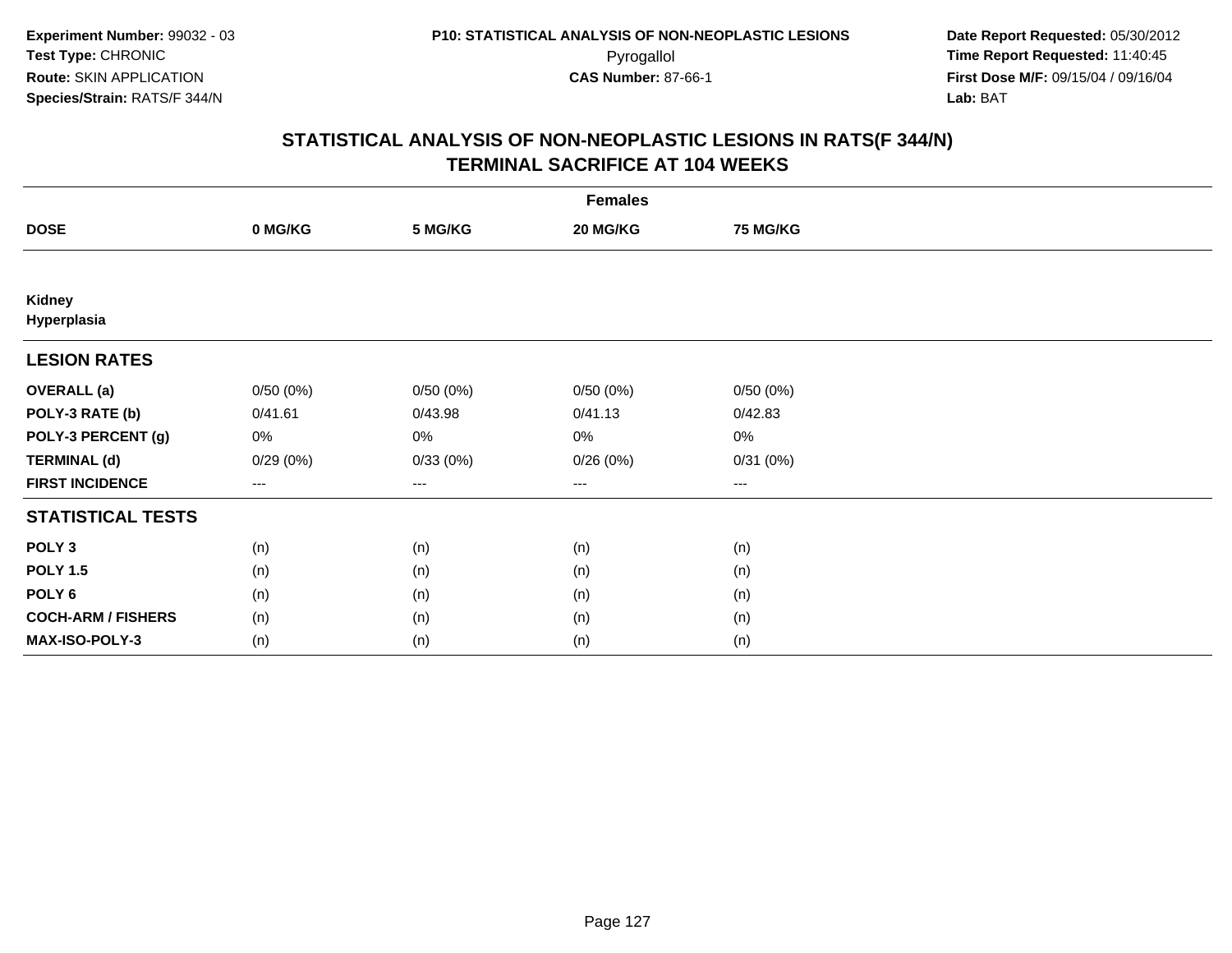|                           | <b>Females</b> |          |             |                 |  |  |  |  |
|---------------------------|----------------|----------|-------------|-----------------|--|--|--|--|
| <b>DOSE</b>               | 0 MG/KG        | 5 MG/KG  | 20 MG/KG    | <b>75 MG/KG</b> |  |  |  |  |
|                           |                |          |             |                 |  |  |  |  |
| Kidney<br>Inflammation    |                |          |             |                 |  |  |  |  |
| <b>LESION RATES</b>       |                |          |             |                 |  |  |  |  |
| <b>OVERALL (a)</b>        | 1/50(2%)       | 0/50(0%) | 3/50(6%)    | 0/50(0%)        |  |  |  |  |
| POLY-3 RATE (b)           | 1/41.61        | 0/43.98  | 3/42.02     | 0/42.83         |  |  |  |  |
| POLY-3 PERCENT (g)        | 2.4%           | 0%       | 7.1%        | $0\%$           |  |  |  |  |
| <b>TERMINAL (d)</b>       | 1/29(3%)       | 0/33(0%) | 0/26(0%)    | 0/31(0%)        |  |  |  |  |
| <b>FIRST INCIDENCE</b>    | 728 (T)        | ---      | 574         | ---             |  |  |  |  |
| <b>STATISTICAL TESTS</b>  |                |          |             |                 |  |  |  |  |
| POLY <sub>3</sub>         | P=0.418N       | P=0.489N | $P = 0.308$ | P=0.494N        |  |  |  |  |
| <b>POLY 1.5</b>           | P=0.418N       | P=0.493N | $P = 0.309$ | P=0.496N        |  |  |  |  |
| POLY <sub>6</sub>         | P=0.418N       | P=0.483N | $P = 0.308$ | P=0.490N        |  |  |  |  |
| <b>COCH-ARM / FISHERS</b> | P=0.416N       | P=0.500N | $P = 0.309$ | P=0.500N        |  |  |  |  |
| MAX-ISO-POLY-3            | P=0.284N       | P=0.158N | $P = 0.157$ | P=0.158N        |  |  |  |  |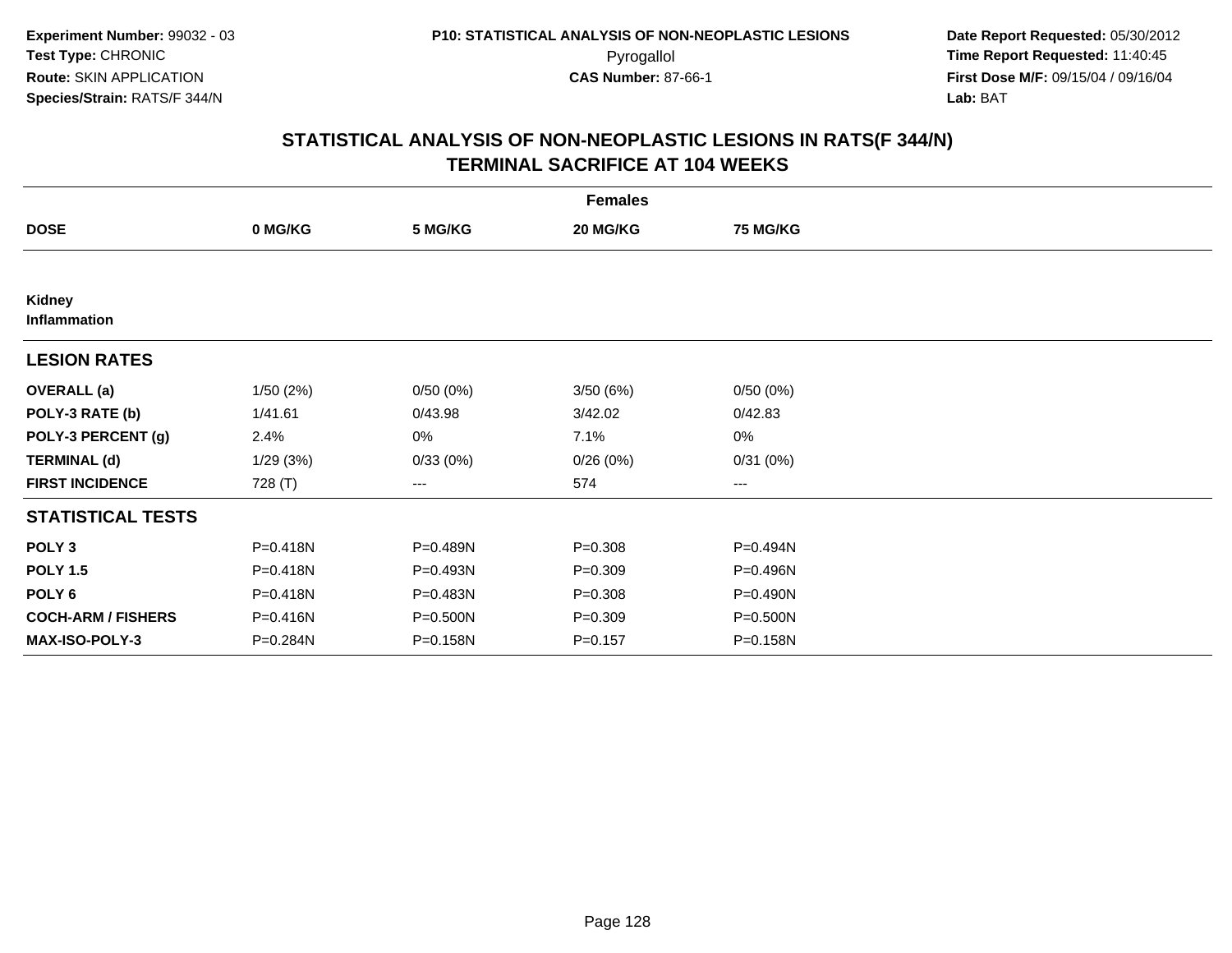| <b>Females</b>            |             |              |              |                 |  |  |  |
|---------------------------|-------------|--------------|--------------|-----------------|--|--|--|
| <b>DOSE</b>               | 0 MG/KG     | 5 MG/KG      | 20 MG/KG     | <b>75 MG/KG</b> |  |  |  |
|                           |             |              |              |                 |  |  |  |
| Kidney<br>Nephropathy     |             |              |              |                 |  |  |  |
| <b>LESION RATES</b>       |             |              |              |                 |  |  |  |
| <b>OVERALL</b> (a)        | 46/50 (92%) | 42/50 (84%)  | 42/50 (84%)  | 44/50 (88%)     |  |  |  |
| POLY-3 RATE (b)           | 46/48.76    | 42/46.95     | 42/47.01     | 44/46.40        |  |  |  |
| POLY-3 PERCENT (g)        | 94.3%       | 89.5%        | 89.3%        | 94.8%           |  |  |  |
| <b>TERMINAL (d)</b>       | 28/29 (97%) | 32/33 (97%)  | 24/26 (92%)  | 31/31 (100%)    |  |  |  |
| <b>FIRST INCIDENCE</b>    | 199         | 439          | 414          | 574             |  |  |  |
| <b>STATISTICAL TESTS</b>  |             |              |              |                 |  |  |  |
| POLY <sub>3</sub>         | $P = 0.347$ | P=0.286N     | P=0.277N     | $P = 0.656$     |  |  |  |
| <b>POLY 1.5</b>           | $P=0.405$   | $P = 0.242N$ | P=0.227N     | P=0.626N        |  |  |  |
| POLY 6                    | $P = 0.329$ | P=0.346N     | $P = 0.360N$ | $P = 0.631$     |  |  |  |
| <b>COCH-ARM / FISHERS</b> | $P = 0.577$ | P=0.178N     | P=0.178N     | P=0.370N        |  |  |  |
| <b>MAX-ISO-POLY-3</b>     | $P = 0.368$ | P=0.167N     | P=0.159N     | $P = 0.451$     |  |  |  |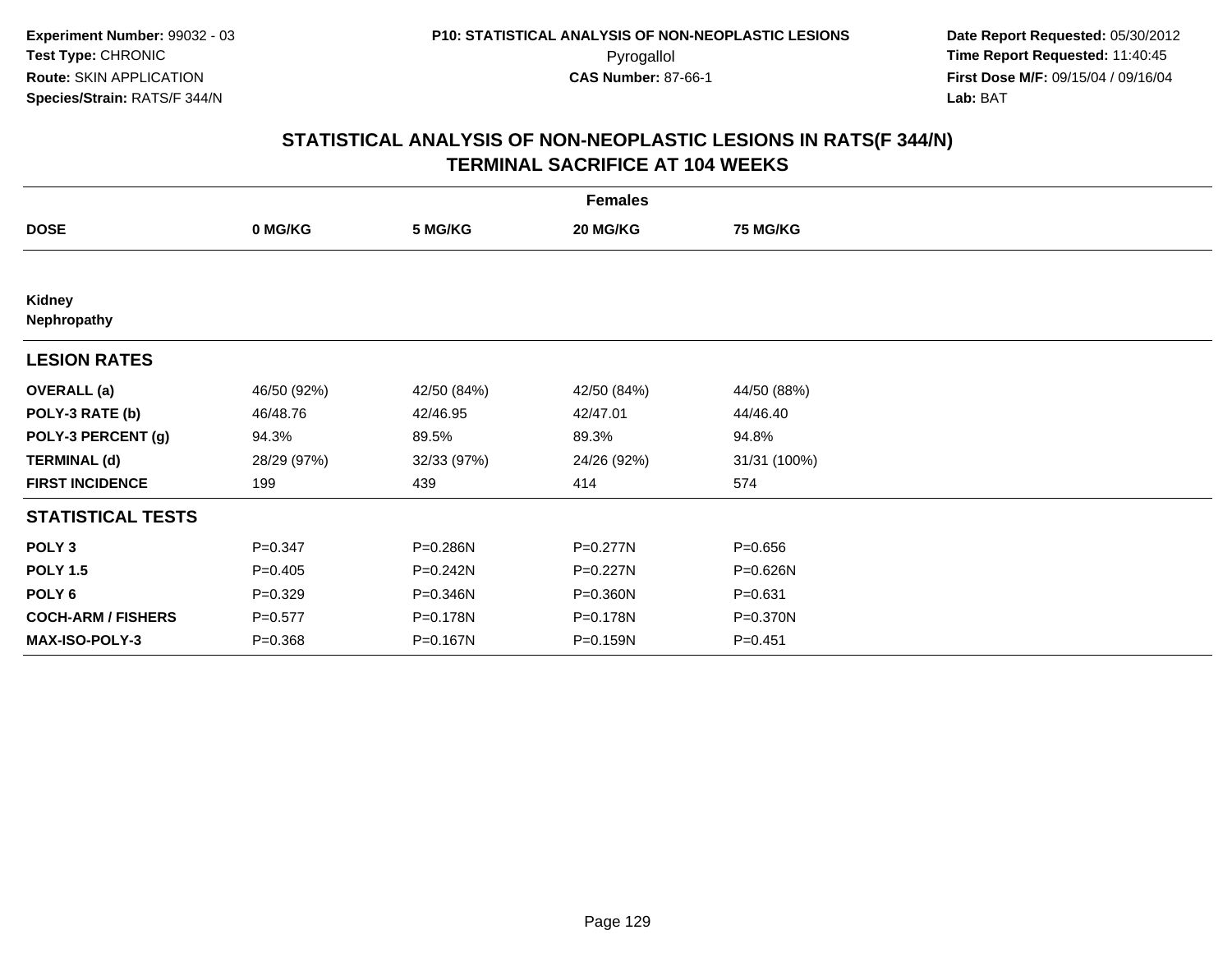|                           | <b>Females</b> |             |              |                 |  |  |  |  |
|---------------------------|----------------|-------------|--------------|-----------------|--|--|--|--|
| <b>DOSE</b>               | 0 MG/KG        | 5 MG/KG     | 20 MG/KG     | <b>75 MG/KG</b> |  |  |  |  |
|                           |                |             |              |                 |  |  |  |  |
| Liver<br>Angiectasis      |                |             |              |                 |  |  |  |  |
| <b>LESION RATES</b>       |                |             |              |                 |  |  |  |  |
| <b>OVERALL (a)</b>        | 1/50(2%)       | 2/50(4%)    | 0/50(0%)     | 3/50(6%)        |  |  |  |  |
| POLY-3 RATE (b)           | 1/41.89        | 2/43.98     | 0/41.13      | 3/42.83         |  |  |  |  |
| POLY-3 PERCENT (g)        | 2.4%           | 4.6%        | 0%           | 7%              |  |  |  |  |
| <b>TERMINAL (d)</b>       | 0/29(0%)       | 2/33(6%)    | 0/26(0%)     | 3/31(10%)       |  |  |  |  |
| <b>FIRST INCIDENCE</b>    | 652            | 728 (T)     | $\cdots$     | 728 (T)         |  |  |  |  |
| <b>STATISTICAL TESTS</b>  |                |             |              |                 |  |  |  |  |
| POLY <sub>3</sub>         | $P = 0.215$    | $P = 0.517$ | P=0.504N     | $P = 0.313$     |  |  |  |  |
| <b>POLY 1.5</b>           | $P = 0.214$    | $P = 0.511$ | $P = 0.501N$ | $P = 0.310$     |  |  |  |  |
| POLY <sub>6</sub>         | $P = 0.218$    | $P = 0.526$ | P=0.508N     | $P = 0.318$     |  |  |  |  |
| <b>COCH-ARM / FISHERS</b> | $P = 0.212$    | $P = 0.500$ | P=0.500N     | $P = 0.309$     |  |  |  |  |
| MAX-ISO-POLY-3            | $P = 0.207$    | $P=0.299$   | P=0.163N     | $P = 0.162$     |  |  |  |  |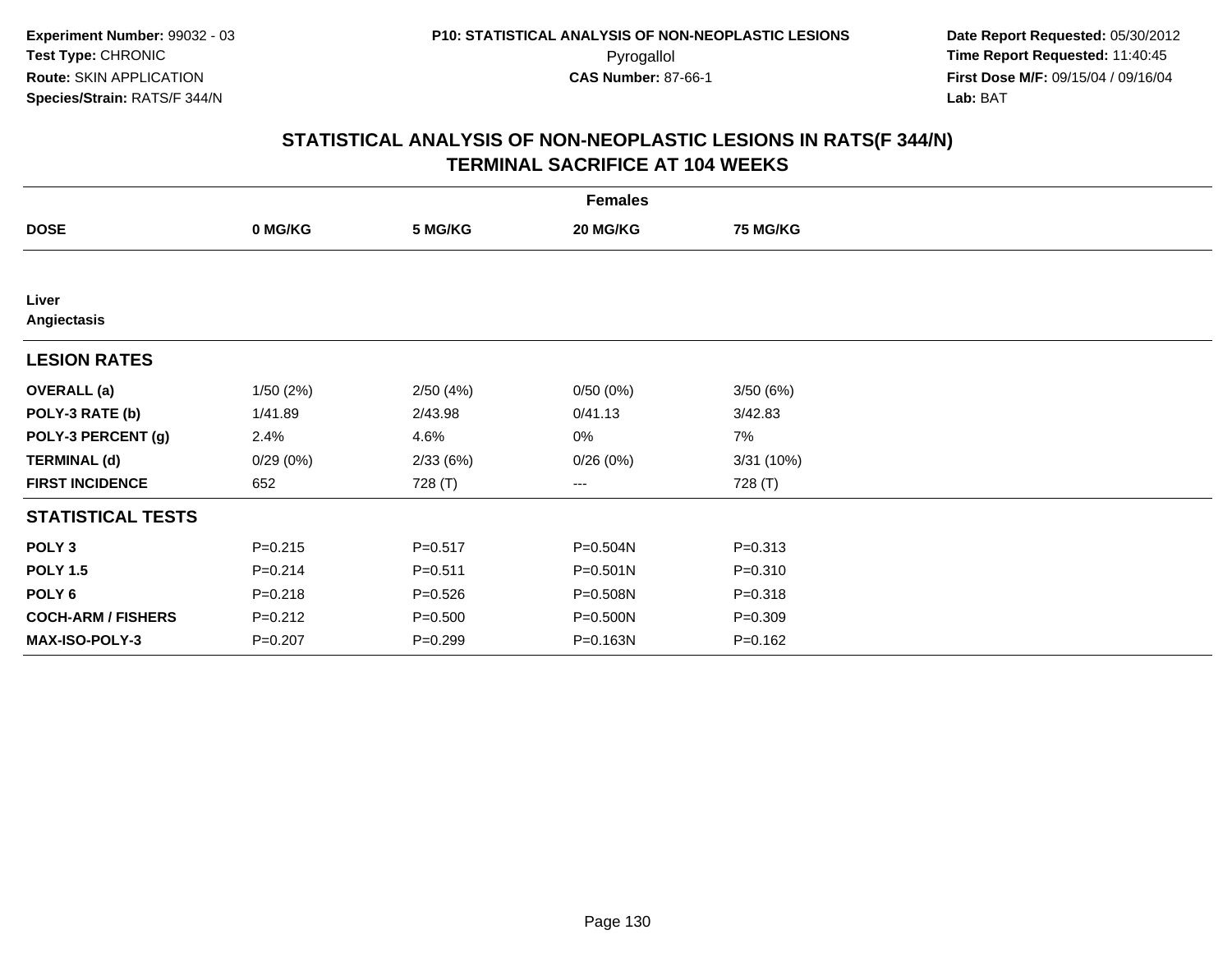| <b>Females</b>                   |             |             |             |                 |  |  |  |
|----------------------------------|-------------|-------------|-------------|-----------------|--|--|--|
| <b>DOSE</b>                      | 0 MG/KG     | 5 MG/KG     | 20 MG/KG    | <b>75 MG/KG</b> |  |  |  |
|                                  |             |             |             |                 |  |  |  |
| Liver<br><b>Basophilic Focus</b> |             |             |             |                 |  |  |  |
| <b>LESION RATES</b>              |             |             |             |                 |  |  |  |
| <b>OVERALL</b> (a)               | 31/50 (62%) | 34/50 (68%) | 28/50 (56%) | 34/50 (68%)     |  |  |  |
| POLY-3 RATE (b)                  | 31/44.88    | 34/46.71    | 28/42.81    | 34/45.80        |  |  |  |
| POLY-3 PERCENT (g)               | 69.1%       | 72.8%       | 65.4%       | 74.2%           |  |  |  |
| <b>TERMINAL (d)</b>              | 22/29 (76%) | 25/33 (76%) | 23/26 (89%) | 25/31 (81%)     |  |  |  |
| <b>FIRST INCIDENCE</b>           | 505         | 534         | 414         | 419             |  |  |  |
| <b>STATISTICAL TESTS</b>         |             |             |             |                 |  |  |  |
| POLY <sub>3</sub>                | $P = 0.360$ | $P = 0.433$ | P=0.442N    | $P=0.372$       |  |  |  |
| <b>POLY 1.5</b>                  | $P=0.353$   | $P=0.400$   | P=0.371N    | $P = 0.360$     |  |  |  |
| POLY 6                           | $P = 0.379$ | $P=0.498$   | P=0.558N    | $P=0.405$       |  |  |  |
| <b>COCH-ARM / FISHERS</b>        | $P = 0.351$ | $P = 0.338$ | P=0.342N    | $P = 0.338$     |  |  |  |
| MAX-ISO-POLY-3                   | $P = 0.461$ | $P = 0.344$ | P=0.351N    | $P = 0.287$     |  |  |  |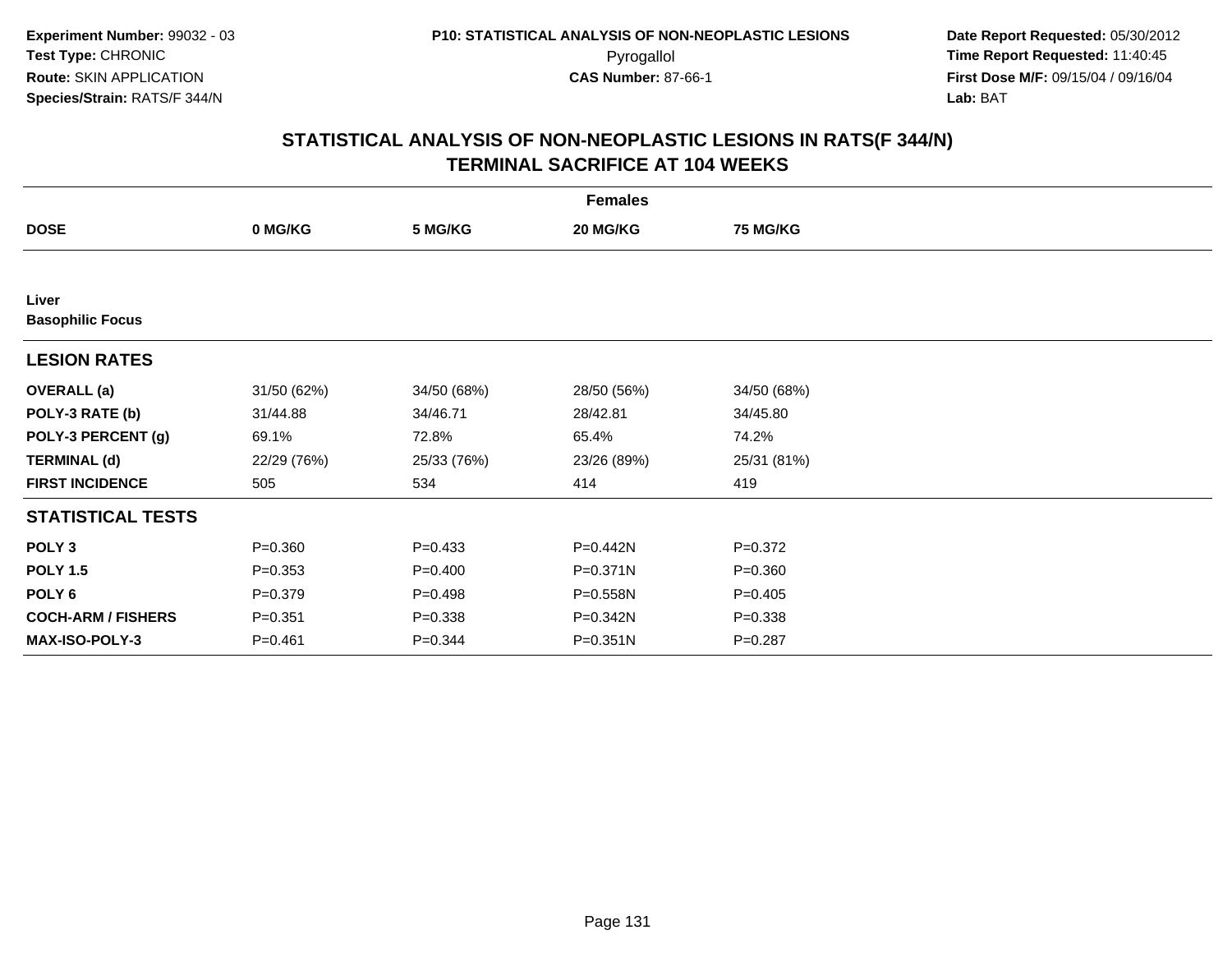|                                  | <b>Females</b> |            |           |                 |  |  |  |  |
|----------------------------------|----------------|------------|-----------|-----------------|--|--|--|--|
| <b>DOSE</b>                      | 0 MG/KG        | 5 MG/KG    | 20 MG/KG  | <b>75 MG/KG</b> |  |  |  |  |
|                                  |                |            |           |                 |  |  |  |  |
| Liver<br><b>Clear Cell Focus</b> |                |            |           |                 |  |  |  |  |
| <b>LESION RATES</b>              |                |            |           |                 |  |  |  |  |
| <b>OVERALL</b> (a)               | 9/50(18%)      | 1/50(2%)   | 2/50(4%)  | 4/50 (8%)       |  |  |  |  |
| POLY-3 RATE (b)                  | 9/42.17        | 1/44.11    | 2/41.13   | 4/42.90         |  |  |  |  |
| POLY-3 PERCENT (g)               | 21.3%          | 2.3%       | 4.9%      | 9.3%            |  |  |  |  |
| <b>TERMINAL (d)</b>              | 8/29 (28%)     | 0/33(0%)   | 2/26(8%)  | 3/31(10%)       |  |  |  |  |
| <b>FIRST INCIDENCE</b>           | 551            | 695        | 728 (T)   | 712             |  |  |  |  |
| <b>STATISTICAL TESTS</b>         |                |            |           |                 |  |  |  |  |
| POLY <sub>3</sub>                | P=0.413N       | P=0.006N** | P=0.026N* | P=0.106N        |  |  |  |  |
| <b>POLY 1.5</b>                  | $P = 0.411N$   | P=0.007N** | P=0.025N* | $P = 0.110N$    |  |  |  |  |
| POLY 6                           | P=0.417N       | P=0.005N** | P=0.027N* | P=0.098N        |  |  |  |  |
| <b>COCH-ARM / FISHERS</b>        | $P = 0.405N$   | P=0.008N** | P=0.026N* | P=0.117N        |  |  |  |  |
| <b>MAX-ISO-POLY-3</b>            | P=0.009N**     | P=0.002N** | P=0.012N* | $P = 0.061N$    |  |  |  |  |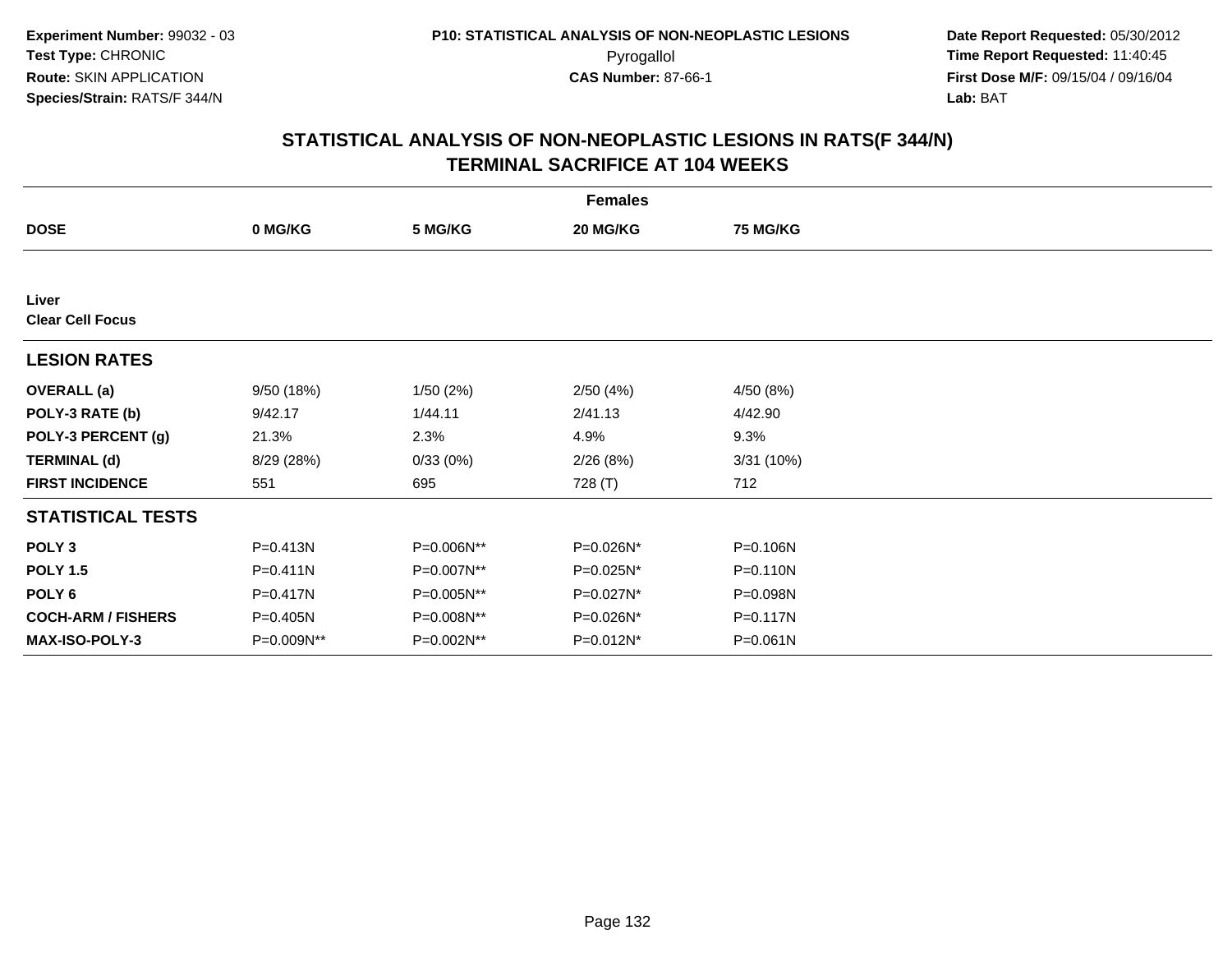| <b>Females</b>                      |                   |          |           |                 |  |  |  |
|-------------------------------------|-------------------|----------|-----------|-----------------|--|--|--|
| <b>DOSE</b>                         | 0 MG/KG           | 5 MG/KG  | 20 MG/KG  | <b>75 MG/KG</b> |  |  |  |
|                                     |                   |          |           |                 |  |  |  |
| Liver<br><b>Degeneration Cystic</b> |                   |          |           |                 |  |  |  |
| <b>LESION RATES</b>                 |                   |          |           |                 |  |  |  |
| <b>OVERALL (a)</b>                  | 0/50(0%)          | 1/50(2%) | 1/50 (2%) | 0/50(0%)        |  |  |  |
| POLY-3 RATE (b)                     | 0/41.61           | 1/43.98  | 1/41.13   | 0/42.83         |  |  |  |
| POLY-3 PERCENT (g)                  | 0%                | 2.3%     | 2.4%      | $0\%$           |  |  |  |
| <b>TERMINAL (d)</b>                 | 0/29(0%)          | 1/33(3%) | 1/26(4%)  | 0/31(0%)        |  |  |  |
| <b>FIRST INCIDENCE</b>              | $\qquad \qquad -$ | 728 (T)  | 728 (T)   | $---$           |  |  |  |
| <b>STATISTICAL TESTS</b>            |                   |          |           |                 |  |  |  |
| POLY <sub>3</sub>                   | (n)               | (n)      | (n)       | (n)             |  |  |  |
| <b>POLY 1.5</b>                     | (n)               | (n)      | (n)       | (n)             |  |  |  |
| POLY <sub>6</sub>                   | (n)               | (n)      | (n)       | (n)             |  |  |  |
| <b>COCH-ARM / FISHERS</b>           | (n)               | (n)      | (n)       | (n)             |  |  |  |
| MAX-ISO-POLY-3                      | (n)               | (n)      | (n)       | (n)             |  |  |  |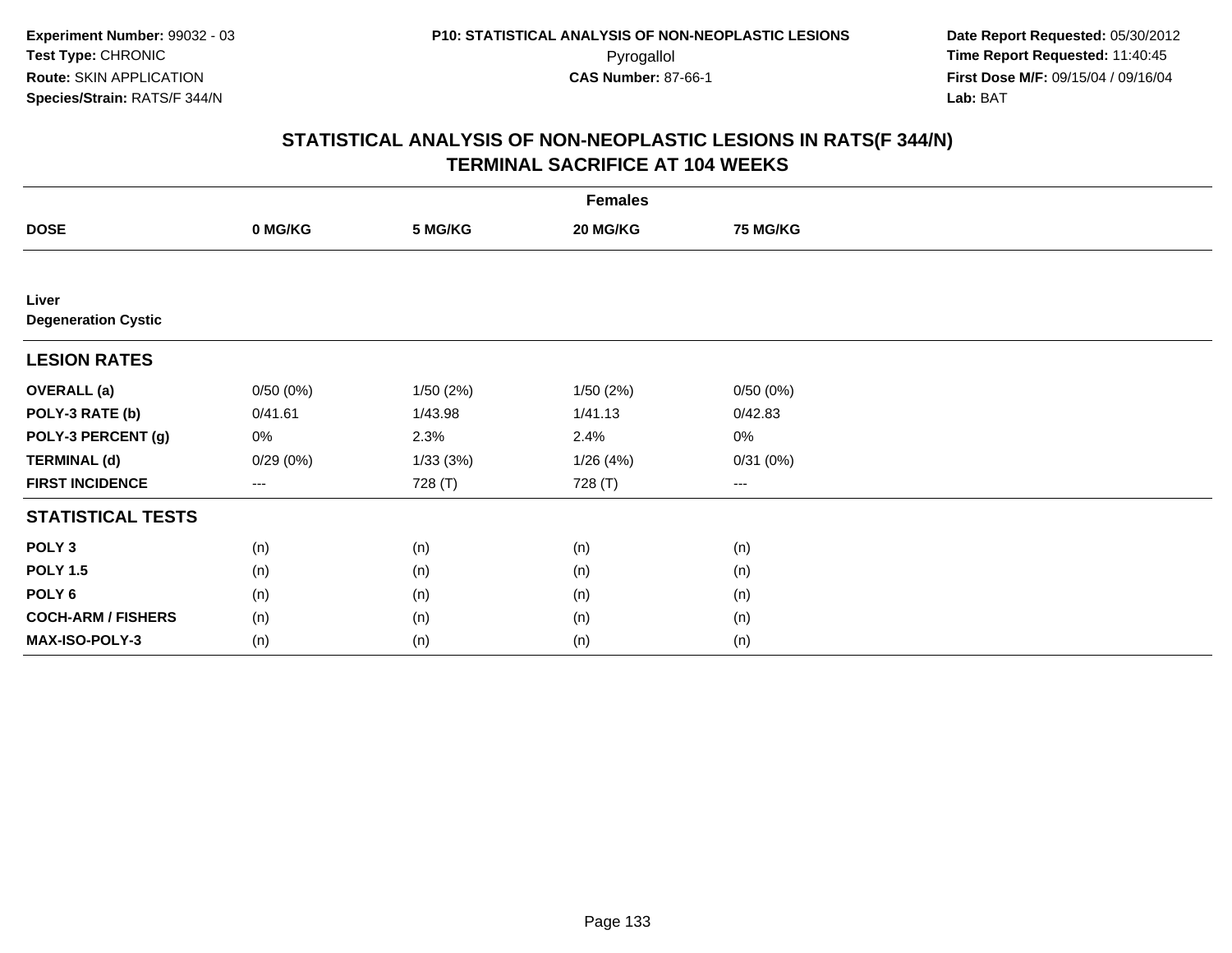| <b>Females</b>                     |          |             |             |                 |  |  |  |
|------------------------------------|----------|-------------|-------------|-----------------|--|--|--|
| <b>DOSE</b>                        | 0 MG/KG  | 5 MG/KG     | 20 MG/KG    | <b>75 MG/KG</b> |  |  |  |
|                                    |          |             |             |                 |  |  |  |
| Liver<br><b>Eosinophilic Focus</b> |          |             |             |                 |  |  |  |
| <b>LESION RATES</b>                |          |             |             |                 |  |  |  |
| <b>OVERALL</b> (a)                 | 2/50(4%) | 4/50 (8%)   | 2/50(4%)    | 1/50(2%)        |  |  |  |
| POLY-3 RATE (b)                    | 2/41.61  | 4/44.44     | 2/41.53     | 1/42.83         |  |  |  |
| POLY-3 PERCENT (g)                 | 4.8%     | 9%          | 4.8%        | 2.3%            |  |  |  |
| <b>TERMINAL (d)</b>                | 2/29(7%) | 3/33 (9%)   | 1/26(4%)    | 1/31(3%)        |  |  |  |
| <b>FIRST INCIDENCE</b>             | 728 (T)  | 593         | 615         | 728 (T)         |  |  |  |
| <b>STATISTICAL TESTS</b>           |          |             |             |                 |  |  |  |
| POLY <sub>3</sub>                  | P=0.230N | $P = 0.368$ | $P = 0.694$ | P=0.490N        |  |  |  |
| <b>POLY 1.5</b>                    | P=0.234N | $P = 0.357$ | P=0.692N    | P=0.494N        |  |  |  |
| POLY <sub>6</sub>                  | P=0.225N | $P = 0.386$ | $P = 0.692$ | P=0.482N        |  |  |  |
| <b>COCH-ARM / FISHERS</b>          | P=0.237N | $P = 0.339$ | P=0.691N    | P=0.500N        |  |  |  |
| MAX-ISO-POLY-3                     | P=0.287N | $P = 0.231$ | $P = 0.498$ | P=0.274N        |  |  |  |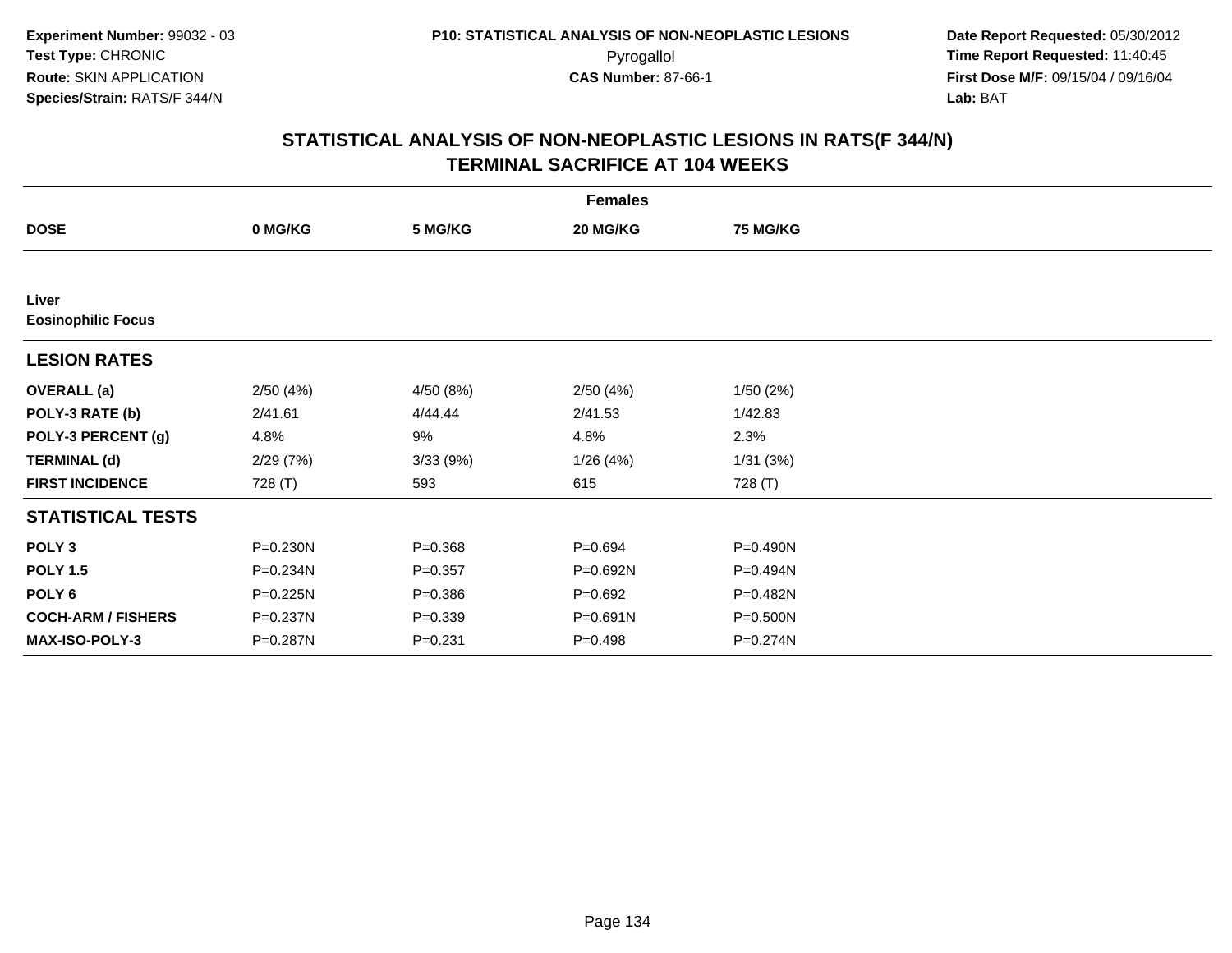| <b>Females</b>               |             |          |             |                 |  |  |  |
|------------------------------|-------------|----------|-------------|-----------------|--|--|--|
| <b>DOSE</b>                  | 0 MG/KG     | 5 MG/KG  | 20 MG/KG    | <b>75 MG/KG</b> |  |  |  |
|                              |             |          |             |                 |  |  |  |
| Liver<br><b>Fatty Change</b> |             |          |             |                 |  |  |  |
| <b>LESION RATES</b>          |             |          |             |                 |  |  |  |
| <b>OVERALL</b> (a)           | 4/50 (8%)   | 1/50(2%) | 6/50 (12%)  | 4/50 (8%)       |  |  |  |
| POLY-3 RATE (b)              | 4/42.88     | 1/44.04  | 6/42.83     | 4/43.29         |  |  |  |
| POLY-3 PERCENT (g)           | 9.3%        | 2.3%     | 14%         | 9.2%            |  |  |  |
| <b>TERMINAL (d)</b>          | 0/29(0%)    | 0/33(0%) | 0/26(0%)    | 2/31(7%)        |  |  |  |
| <b>FIRST INCIDENCE</b>       | 602         | 715      | 599         | 617             |  |  |  |
| <b>STATISTICAL TESTS</b>     |             |          |             |                 |  |  |  |
| POLY <sub>3</sub>            | $P = 0.414$ | P=0.170N | $P = 0.368$ | P=0.639N        |  |  |  |
| <b>POLY 1.5</b>              | $P = 0.415$ | P=0.172N | $P = 0.373$ | P=0.639N        |  |  |  |
| POLY <sub>6</sub>            | $P = 0.414$ | P=0.167N | $P = 0.364$ | P=0.636N        |  |  |  |
| <b>COCH-ARM / FISHERS</b>    | $P=0.420$   | P=0.181N | $P = 0.370$ | P=0.643N        |  |  |  |
| <b>MAX-ISO-POLY-3</b>        | $P = 0.274$ | P=0.081N | $P = 0.251$ | P=0.494N        |  |  |  |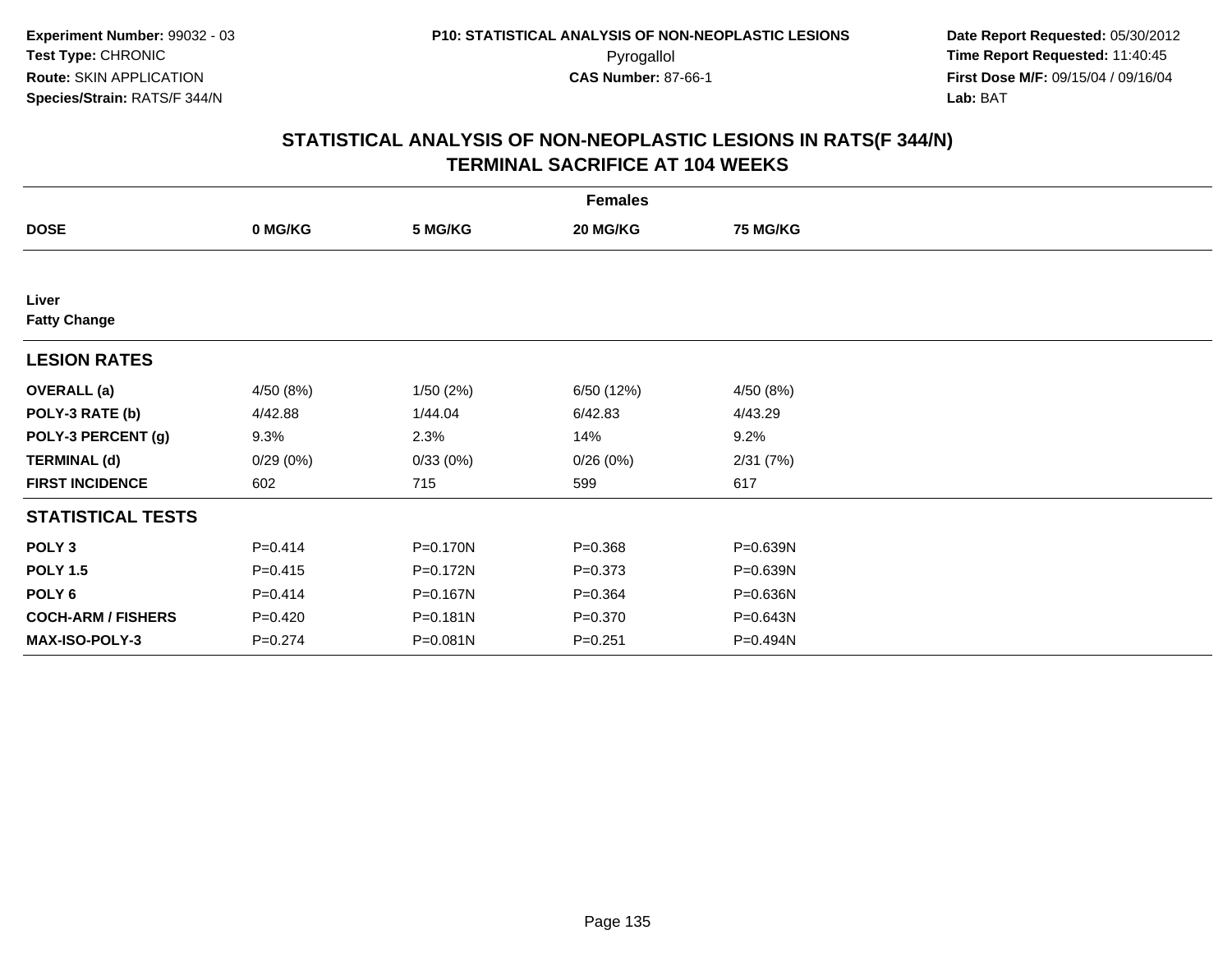| <b>Females</b>                                   |          |          |                        |                 |  |  |  |
|--------------------------------------------------|----------|----------|------------------------|-----------------|--|--|--|
| <b>DOSE</b>                                      | 0 MG/KG  | 5 MG/KG  | 20 MG/KG               | <b>75 MG/KG</b> |  |  |  |
|                                                  |          |          |                        |                 |  |  |  |
| Liver<br><b>Hematopoietic Cell Proliferation</b> |          |          |                        |                 |  |  |  |
| <b>LESION RATES</b>                              |          |          |                        |                 |  |  |  |
| <b>OVERALL</b> (a)                               | 0/50(0%) | 1/50(2%) | 0/50(0%)               | 0/50(0%)        |  |  |  |
| POLY-3 RATE (b)                                  | 0/41.61  | 1/44.11  | 0/41.13                | 0/42.83         |  |  |  |
| POLY-3 PERCENT (g)                               | 0%       | 2.3%     | 0%                     | $0\%$           |  |  |  |
| <b>TERMINAL (d)</b>                              | 0/29(0%) | 0/33(0%) | 0/26(0%)               | 0/31(0%)        |  |  |  |
| <b>FIRST INCIDENCE</b>                           | $---$    | 695      | $\qquad \qquad \cdots$ | $---$           |  |  |  |
| <b>STATISTICAL TESTS</b>                         |          |          |                        |                 |  |  |  |
| POLY <sub>3</sub>                                | (n)      | (n)      | (n)                    | (n)             |  |  |  |
| <b>POLY 1.5</b>                                  | (n)      | (n)      | (n)                    | (n)             |  |  |  |
| POLY <sub>6</sub>                                | (n)      | (n)      | (n)                    | (n)             |  |  |  |
| <b>COCH-ARM / FISHERS</b>                        | (n)      | (n)      | (n)                    | (n)             |  |  |  |
| MAX-ISO-POLY-3                                   | (n)      | (n)      | (n)                    | (n)             |  |  |  |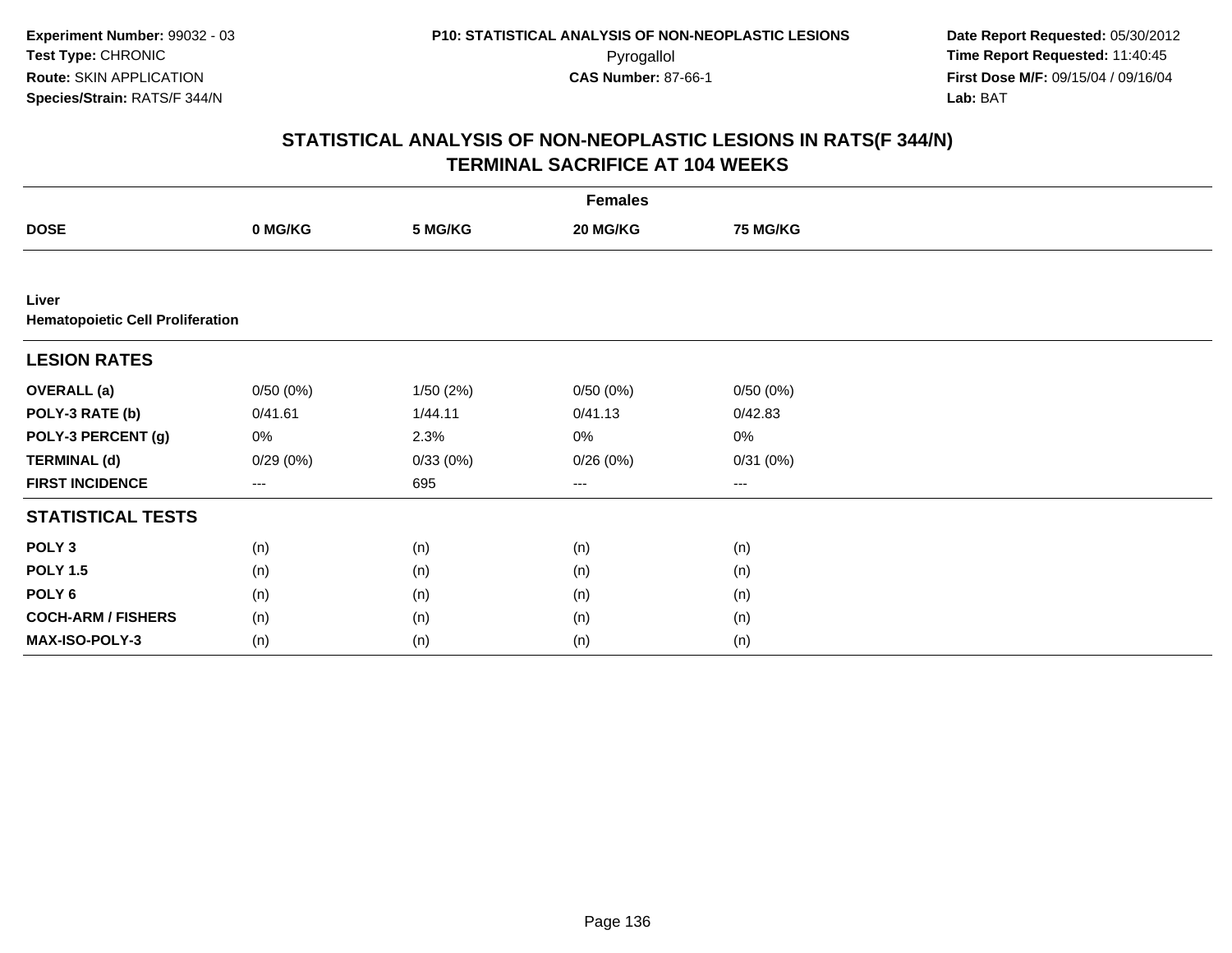|                                     | <b>Females</b> |             |             |                 |  |  |  |  |
|-------------------------------------|----------------|-------------|-------------|-----------------|--|--|--|--|
| <b>DOSE</b>                         | 0 MG/KG        | 5 MG/KG     | 20 MG/KG    | <b>75 MG/KG</b> |  |  |  |  |
|                                     |                |             |             |                 |  |  |  |  |
| Liver<br>Hepatodiaphragmatic Nodule |                |             |             |                 |  |  |  |  |
| <b>LESION RATES</b>                 |                |             |             |                 |  |  |  |  |
| <b>OVERALL</b> (a)                  | 1/50(2%)       | 6/50 (12%)  | 3/50(6%)    | 7/50 (14%)      |  |  |  |  |
| POLY-3 RATE (b)                     | 1/41.61        | 6/45.05     | 3/41.27     | 7/43.39         |  |  |  |  |
| POLY-3 PERCENT (g)                  | 2.4%           | 13.3%       | 7.3%        | 16.1%           |  |  |  |  |
| <b>TERMINAL (d)</b>                 | 1/29(3%)       | 4/33 (12%)  | 2/26(8%)    | 4/31 (13%)      |  |  |  |  |
| <b>FIRST INCIDENCE</b>              | 728 (T)        | 534         | 691         | 672             |  |  |  |  |
| <b>STATISTICAL TESTS</b>            |                |             |             |                 |  |  |  |  |
| POLY <sub>3</sub>                   | $P = 0.088$    | $P = 0.069$ | $P = 0.302$ | P=0.034*        |  |  |  |  |
| <b>POLY 1.5</b>                     | $P = 0.085$    | $P = 0.064$ | $P = 0.306$ | P=0.032*        |  |  |  |  |
| POLY 6                              | $P = 0.095$    | $P = 0.077$ | $P = 0.298$ | P=0.037*        |  |  |  |  |
| <b>COCH-ARM / FISHERS</b>           | $P = 0.083$    | $P = 0.056$ | $P = 0.309$ | $P=0.030*$      |  |  |  |  |
| <b>MAX-ISO-POLY-3</b>               | P=0.031*       | P=0.035*    | $P = 0.152$ | $P=0.015*$      |  |  |  |  |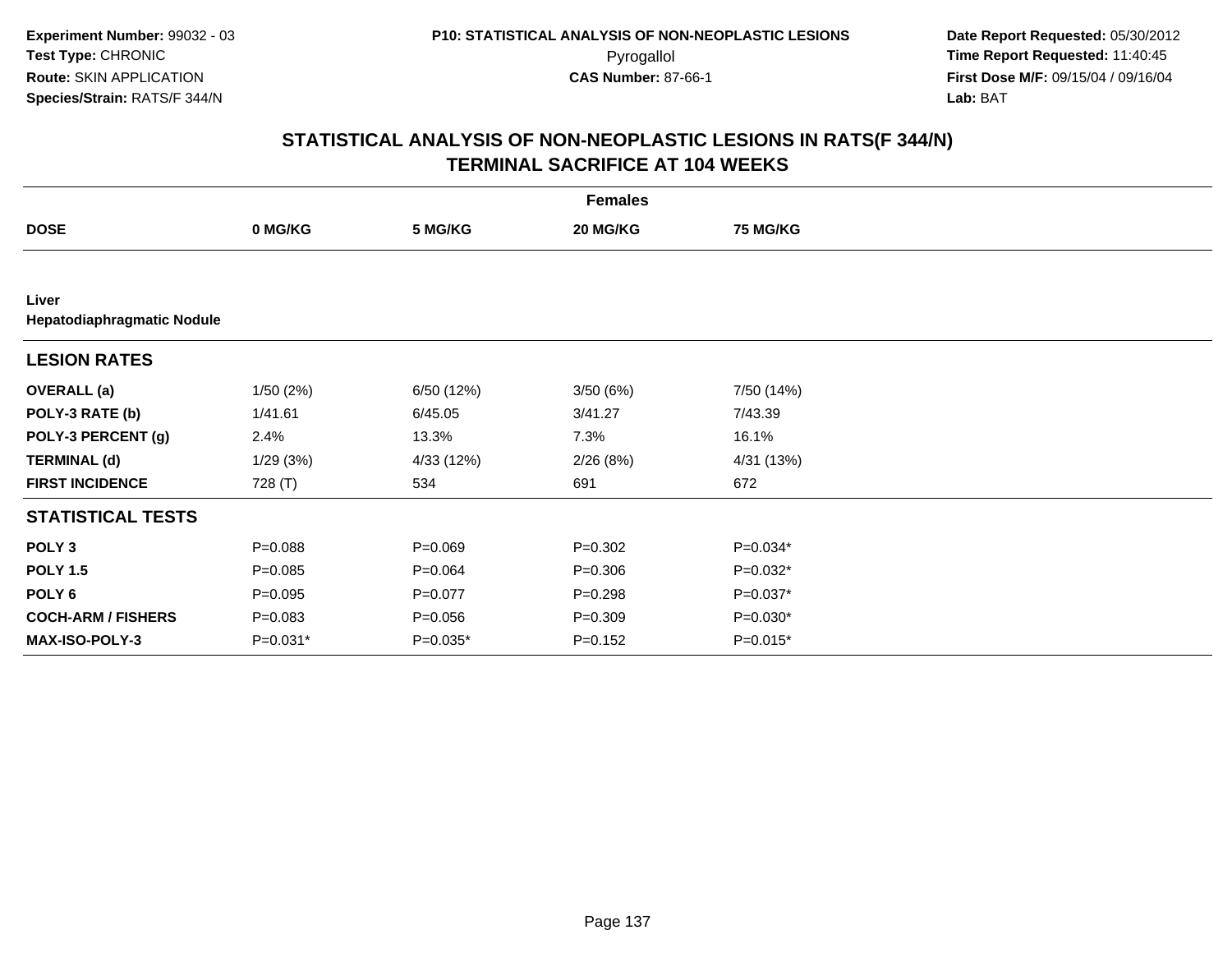| <b>Females</b>            |             |             |             |                 |  |  |  |
|---------------------------|-------------|-------------|-------------|-----------------|--|--|--|
| <b>DOSE</b>               | 0 MG/KG     | 5 MG/KG     | 20 MG/KG    | <b>75 MG/KG</b> |  |  |  |
|                           |             |             |             |                 |  |  |  |
| Liver<br>Inflammation     |             |             |             |                 |  |  |  |
| <b>LESION RATES</b>       |             |             |             |                 |  |  |  |
| <b>OVERALL</b> (a)        | 23/50 (46%) | 26/50 (52%) | 10/50 (20%) | 16/50 (32%)     |  |  |  |
| POLY-3 RATE (b)           | 23/46.40    | 26/49.01    | 10/42.78    | 16/43.85        |  |  |  |
| POLY-3 PERCENT (g)        | 49.6%       | 53.1%       | 23.4%       | 36.5%           |  |  |  |
| <b>TERMINAL (d)</b>       | 12/29 (41%) | 13/33 (39%) | 7/26 (27%)  | 14/31 (45%)     |  |  |  |
| <b>FIRST INCIDENCE</b>    | 199         | 298         | 414         | 419             |  |  |  |
| <b>STATISTICAL TESTS</b>  |             |             |             |                 |  |  |  |
| POLY <sub>3</sub>         | P=0.084N    | $P = 0.446$ | P=0.007N**  | P=0.145N        |  |  |  |
| <b>POLY 1.5</b>           | P=0.071N    | $P=0.409$   | P=0.005N**  | P=0.129N        |  |  |  |
| POLY 6                    | P=0.105N    | $P=0.498$   | P=0.011N*   | P=0.166N        |  |  |  |
| <b>COCH-ARM / FISHERS</b> | P=0.060N    | $P = 0.345$ | P=0.005N**  | P=0.109N        |  |  |  |
| <b>MAX-ISO-POLY-3</b>     | P=0.032N*   | $P = 0.369$ | P=0.005N**  | P=0.107N        |  |  |  |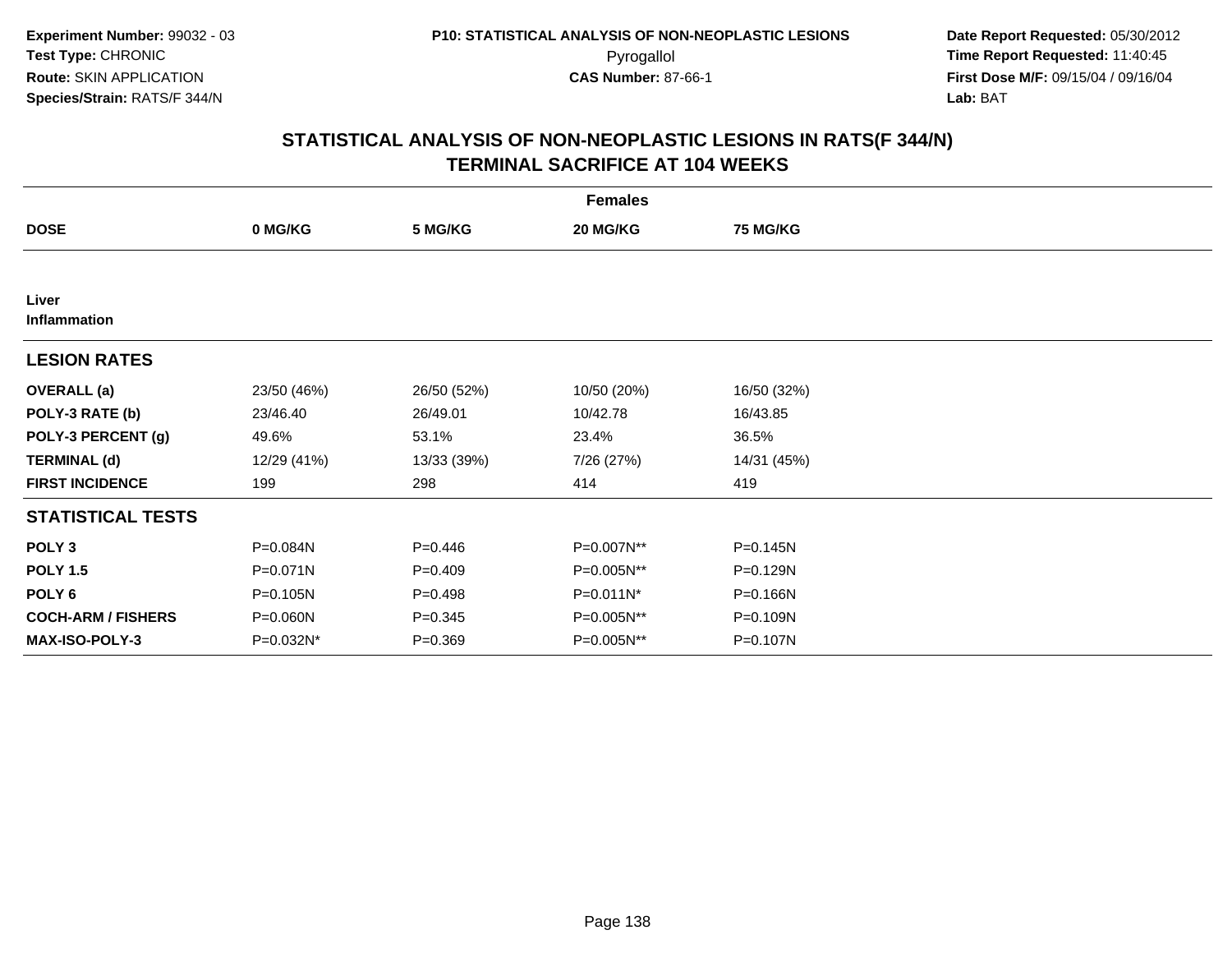| <b>Females</b>                   |              |              |              |                 |  |  |  |
|----------------------------------|--------------|--------------|--------------|-----------------|--|--|--|
| <b>DOSE</b>                      | 0 MG/KG      | 5 MG/KG      | 20 MG/KG     | <b>75 MG/KG</b> |  |  |  |
|                                  |              |              |              |                 |  |  |  |
| Liver<br><b>Mixed Cell Focus</b> |              |              |              |                 |  |  |  |
| <b>LESION RATES</b>              |              |              |              |                 |  |  |  |
| <b>OVERALL (a)</b>               | 5/50 (10%)   | 5/50 (10%)   | 3/50(6%)     | 4/50 (8%)       |  |  |  |
| POLY-3 RATE (b)                  | 5/42.17      | 5/44.05      | 3/41.13      | 4/43.22         |  |  |  |
| POLY-3 PERCENT (g)               | 11.9%        | 11.4%        | 7.3%         | 9.3%            |  |  |  |
| <b>TERMINAL (d)</b>              | 4/29 (14%)   | 4/33 (12%)   | 3/26(12%)    | 3/31(10%)       |  |  |  |
| <b>FIRST INCIDENCE</b>           | 551          | 711          | 728 (T)      | 617             |  |  |  |
| <b>STATISTICAL TESTS</b>         |              |              |              |                 |  |  |  |
| POLY <sub>3</sub>                | P=0.450N     | P=0.603N     | P=0.369N     | P=0.485N        |  |  |  |
| <b>POLY 1.5</b>                  | $P = 0.455N$ | $P = 0.612N$ | P=0.360N     | $P = 0.491N$    |  |  |  |
| POLY 6                           | $P = 0.441N$ | P=0.587N     | $P = 0.381N$ | P=0.472N        |  |  |  |
| <b>COCH-ARM / FISHERS</b>        | P=0.458N     | P=0.630N     | P=0.357N     | $P = 0.500N$    |  |  |  |
| MAX-ISO-POLY-3                   | P=0.473N     | P=0.470N     | P=0.244N     | P=0.349N        |  |  |  |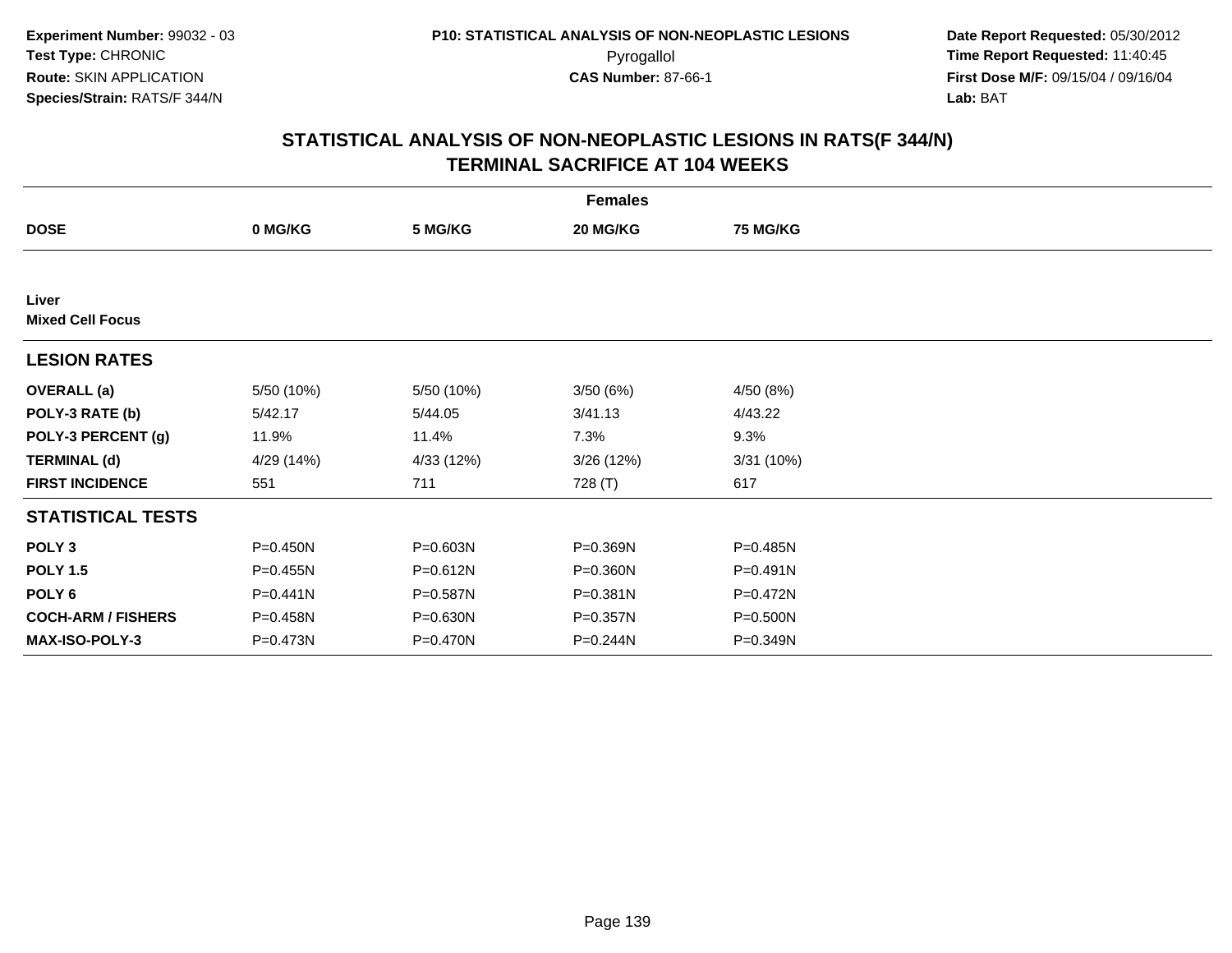| <b>Females</b>                  |              |              |            |                 |  |  |  |  |
|---------------------------------|--------------|--------------|------------|-----------------|--|--|--|--|
| <b>DOSE</b>                     | 0 MG/KG      | 5 MG/KG      | 20 MG/KG   | <b>75 MG/KG</b> |  |  |  |  |
|                                 |              |              |            |                 |  |  |  |  |
| Liver: Bile Duct<br>Hyperplasia |              |              |            |                 |  |  |  |  |
| <b>LESION RATES</b>             |              |              |            |                 |  |  |  |  |
| <b>OVERALL</b> (a)              | 10/50 (20%)  | 7/50 (14%)   | 7/50 (14%) | 7/50 (14%)      |  |  |  |  |
| POLY-3 RATE (b)                 | 10/42.93     | 7/44.89      | 7/41.96    | 7/43.14         |  |  |  |  |
| POLY-3 PERCENT (g)              | 23.3%        | 15.6%        | 16.7%      | 16.2%           |  |  |  |  |
| <b>TERMINAL (d)</b>             | 6/29(21%)    | 5/33 (15%)   | 5/26 (19%) | 4/31 (13%)      |  |  |  |  |
| <b>FIRST INCIDENCE</b>          | 608          | 439          | 600        | 672             |  |  |  |  |
| <b>STATISTICAL TESTS</b>        |              |              |            |                 |  |  |  |  |
| POLY <sub>3</sub>               | P=0.390N     | P=0.260N     | P=0.312N   | P=0.290N        |  |  |  |  |
| <b>POLY 1.5</b>                 | P=0.387N     | $P = 0.271N$ | P=0.299N   | P=0.292N        |  |  |  |  |
| POLY <sub>6</sub>               | $P = 0.391N$ | P=0.247N     | P=0.329N   | P=0.285N        |  |  |  |  |
| <b>COCH-ARM / FISHERS</b>       | P=0.378N     | P=0.298N     | P=0.298N   | P=0.298N        |  |  |  |  |
| <b>MAX-ISO-POLY-3</b>           | P=0.318N     | P=0.186N     | P=0.226N   | P=0.206N        |  |  |  |  |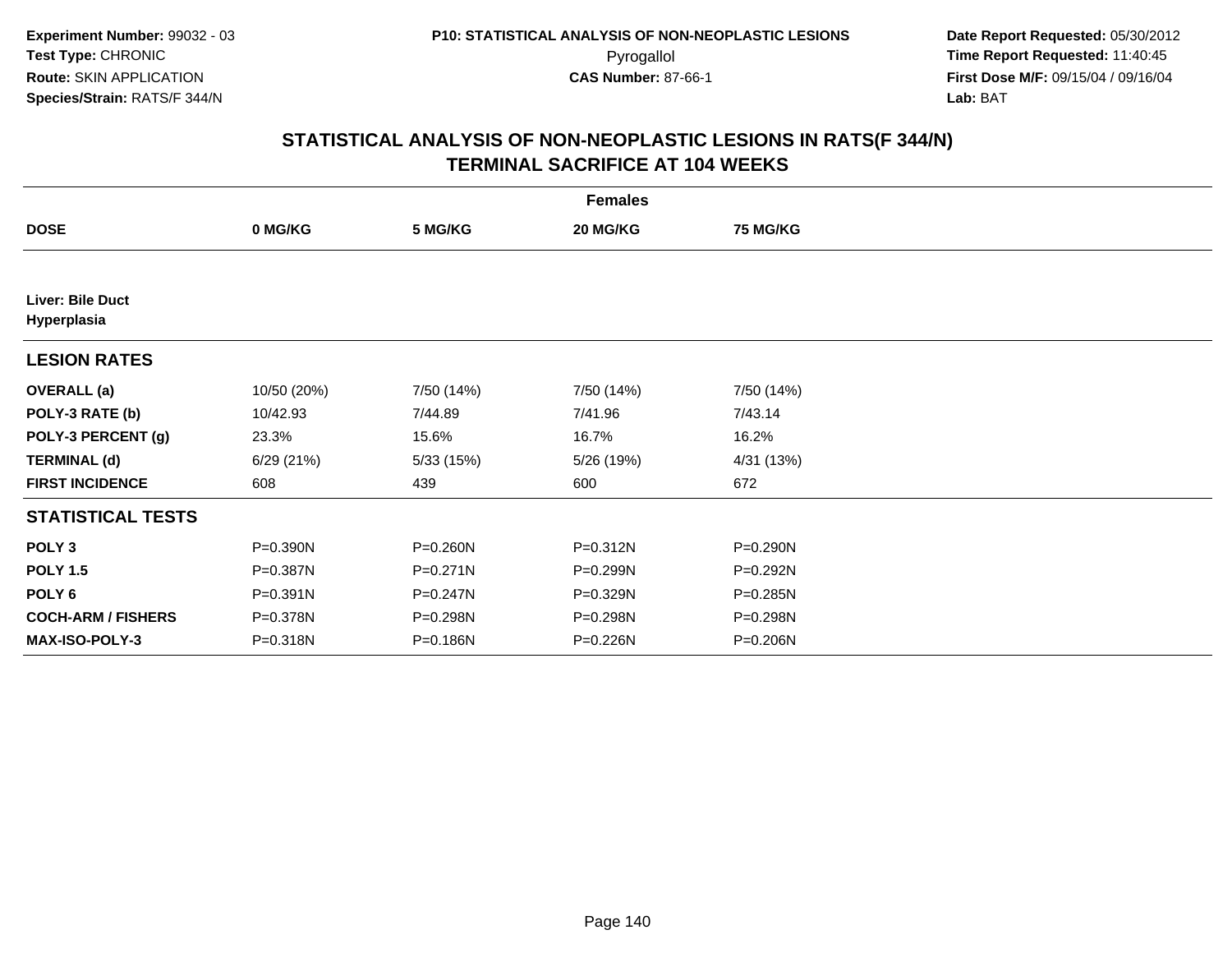| <b>Females</b>                       |          |              |             |                 |  |  |  |
|--------------------------------------|----------|--------------|-------------|-----------------|--|--|--|
| <b>DOSE</b>                          | 0 MG/KG  | 5 MG/KG      | 20 MG/KG    | <b>75 MG/KG</b> |  |  |  |
|                                      |          |              |             |                 |  |  |  |
| Liver: Hepatocyte<br><b>Necrosis</b> |          |              |             |                 |  |  |  |
| <b>LESION RATES</b>                  |          |              |             |                 |  |  |  |
| <b>OVERALL</b> (a)                   | 1/50(2%) | 1/50(2%)     | 3/50(6%)    | 0/50(0%)        |  |  |  |
| POLY-3 RATE (b)                      | 1/41.61  | 1/43.98      | 3/41.74     | 0/42.83         |  |  |  |
| POLY-3 PERCENT (g)                   | 2.4%     | 2.3%         | 7.2%        | 0%              |  |  |  |
| <b>TERMINAL (d)</b>                  | 1/29(3%) | 1/33(3%)     | 1/26(4%)    | 0/31(0%)        |  |  |  |
| <b>FIRST INCIDENCE</b>               | 728 (T)  | 728 (T)      | 590         | $--$            |  |  |  |
| <b>STATISTICAL TESTS</b>             |          |              |             |                 |  |  |  |
| POLY <sub>3</sub>                    | P=0.308N | P=0.748N     | $P = 0.306$ | P=0.494N        |  |  |  |
| <b>POLY 1.5</b>                      | P=0.310N | P=0.753N     | $P = 0.308$ | P=0.496N        |  |  |  |
| POLY 6                               | P=0.306N | $P = 0.741N$ | $P = 0.305$ | P=0.490N        |  |  |  |
| <b>COCH-ARM / FISHERS</b>            | P=0.311N | P=0.753N     | $P = 0.309$ | P=0.500N        |  |  |  |
| MAX-ISO-POLY-3                       | P=0.240N | P=0.484N     | $P = 0.154$ | P=0.158N        |  |  |  |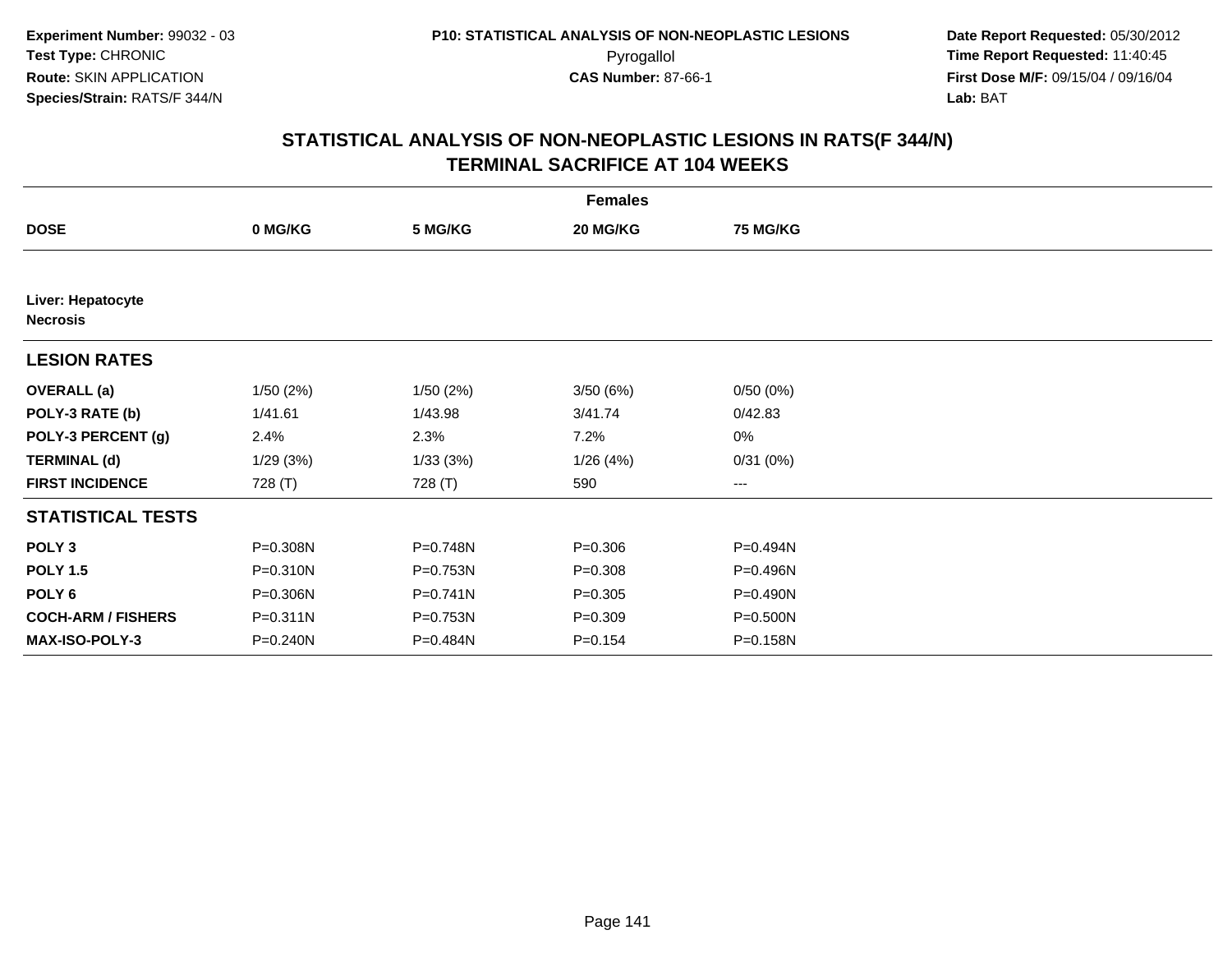|                                                       |             |             | <b>Females</b> |                 |  |
|-------------------------------------------------------|-------------|-------------|----------------|-----------------|--|
| <b>DOSE</b>                                           | 0 MG/KG     | 5 MG/KG     | 20 MG/KG       | <b>75 MG/KG</b> |  |
|                                                       |             |             |                |                 |  |
| Liver: Hepatocyte<br><b>Vacuolization Cytoplasmic</b> |             |             |                |                 |  |
| <b>LESION RATES</b>                                   |             |             |                |                 |  |
| <b>OVERALL (a)</b>                                    | 12/50 (24%) | 15/50 (30%) | 8/50 (16%)     | 6/50 (12%)      |  |
| POLY-3 RATE (b)                                       | 12/42.85    | 15/44.44    | 8/42.21        | 6/43.55         |  |
| POLY-3 PERCENT (g)                                    | 28%         | 33.8%       | 19%            | 13.8%           |  |
| <b>TERMINAL (d)</b>                                   | 7/29 (24%)  | 11/33 (33%) | 6/26(23%)      | 3/31 (10%)      |  |
| <b>FIRST INCIDENCE</b>                                | 551         | 695         | 468            | 574             |  |
| <b>STATISTICAL TESTS</b>                              |             |             |                |                 |  |
| POLY <sub>3</sub>                                     | P=0.027N*   | $P = 0.363$ | $P = 0.232N$   | P=0.084N        |  |
| <b>POLY 1.5</b>                                       | P=0.029N*   | $P = 0.352$ | $P = 0.223N$   | P=0.088N        |  |
| POLY <sub>6</sub>                                     | P=0.024N*   | $P = 0.383$ | $P = 0.246N$   | P=0.078N        |  |
| <b>COCH-ARM / FISHERS</b>                             | P=0.033N*   | $P = 0.326$ | P=0.227N       | P=0.096N        |  |
| <b>MAX-ISO-POLY-3</b>                                 | P=0.044N*   | $P = 0.283$ | P=0.163N       | $P = 0.051N$    |  |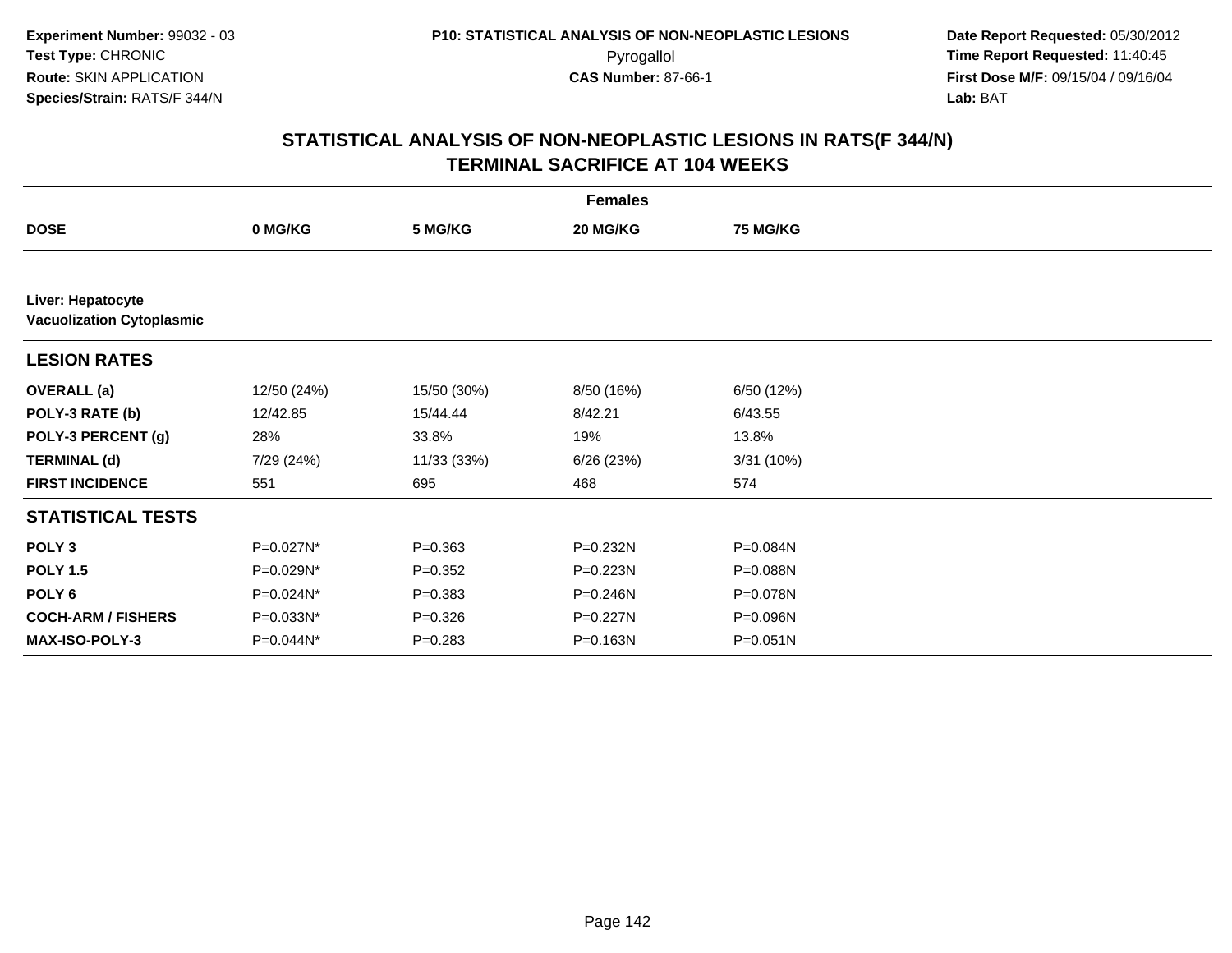| <b>Females</b>                   |              |          |              |                 |  |  |  |
|----------------------------------|--------------|----------|--------------|-----------------|--|--|--|
| <b>DOSE</b>                      | 0 MG/KG      | 5 MG/KG  | 20 MG/KG     | <b>75 MG/KG</b> |  |  |  |
|                                  |              |          |              |                 |  |  |  |
| Liver: Portal<br><b>Fibrosis</b> |              |          |              |                 |  |  |  |
| <b>LESION RATES</b>              |              |          |              |                 |  |  |  |
| <b>OVERALL (a)</b>               | 4/50 (8%)    | 1/50(2%) | 3/50(6%)     | 1/50(2%)        |  |  |  |
| POLY-3 RATE (b)                  | 4/42.10      | 1/43.98  | 3/41.13      | 1/42.83         |  |  |  |
| POLY-3 PERCENT (g)               | 9.5%         | 2.3%     | 7.3%         | 2.3%            |  |  |  |
| <b>TERMINAL (d)</b>              | 2/29(7%)     | 1/33(3%) | 3/26(12%)    | 1/31(3%)        |  |  |  |
| <b>FIRST INCIDENCE</b>           | 652          | 728 (T)  | 728 (T)      | 728 (T)         |  |  |  |
| <b>STATISTICAL TESTS</b>         |              |          |              |                 |  |  |  |
| POLY <sub>3</sub>                | P=0.259N     | P=0.165N | P=0.513N     | P=0.173N        |  |  |  |
| <b>POLY 1.5</b>                  | P=0.258N     | P=0.170N | P=0.503N     | $P = 0.175N$    |  |  |  |
| POLY 6                           | P=0.260N     | P=0.158N | P=0.526N     | P=0.169N        |  |  |  |
| <b>COCH-ARM / FISHERS</b>        | $P = 0.255N$ | P=0.181N | P=0.500N     | $P = 0.181N$    |  |  |  |
| MAX-ISO-POLY-3                   | P=0.117N     | P=0.080N | $P = 0.359N$ | P=0.081N        |  |  |  |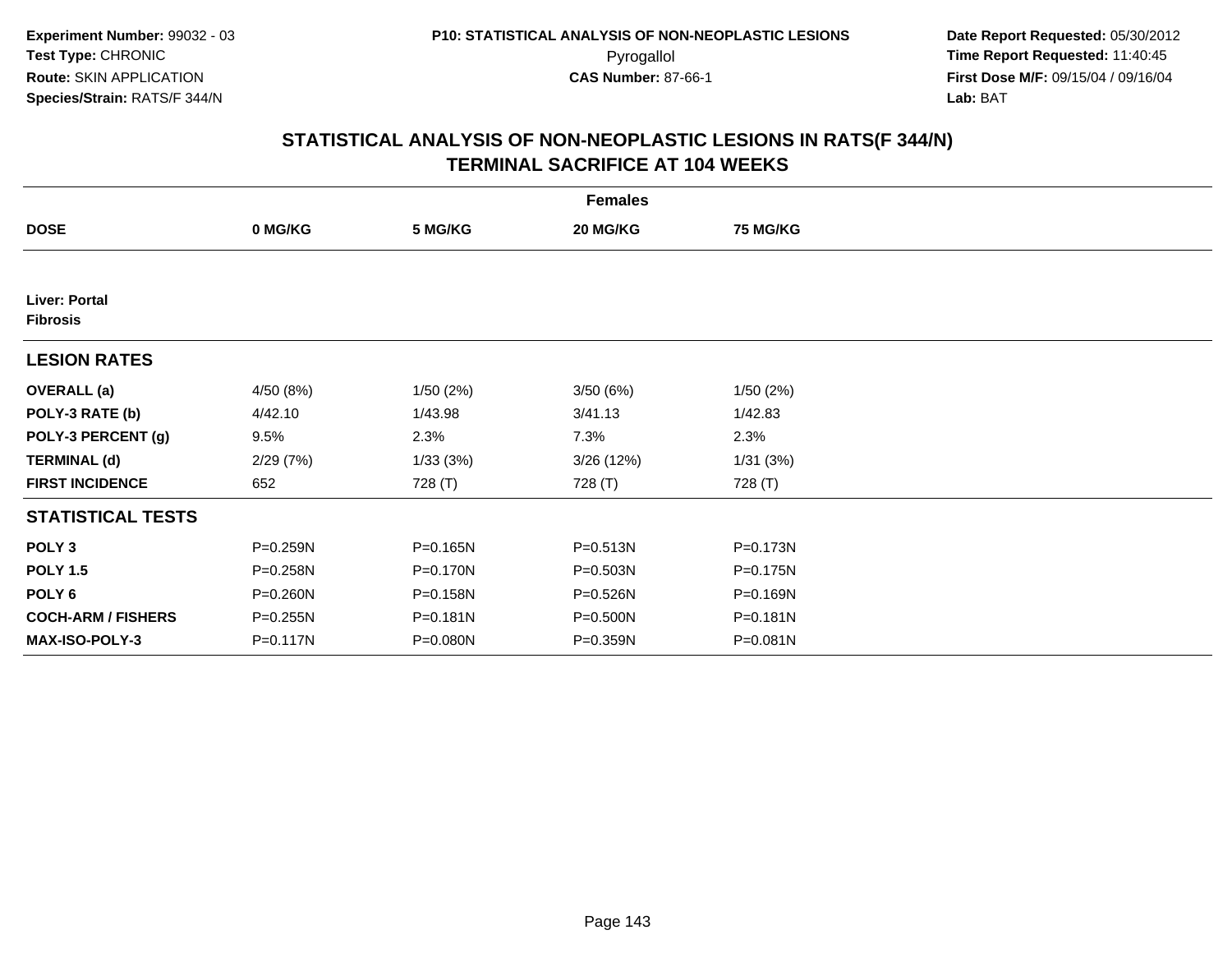| <b>Females</b>            |              |          |              |                 |  |  |  |
|---------------------------|--------------|----------|--------------|-----------------|--|--|--|
| <b>DOSE</b>               | 0 MG/KG      | 5 MG/KG  | 20 MG/KG     | <b>75 MG/KG</b> |  |  |  |
|                           |              |          |              |                 |  |  |  |
| Lung<br><b>Fibrosis</b>   |              |          |              |                 |  |  |  |
| <b>LESION RATES</b>       |              |          |              |                 |  |  |  |
| <b>OVERALL (a)</b>        | 2/50(4%)     | 0/50(0%) | 0/50(0%)     | 0/50(0%)        |  |  |  |
| POLY-3 RATE (b)           | 2/41.82      | 0/43.98  | 0/41.13      | 0/42.83         |  |  |  |
| POLY-3 PERCENT (g)        | 4.8%         | 0%       | 0%           | $0\%$           |  |  |  |
| <b>TERMINAL (d)</b>       | 1/29(3%)     | 0/33(0%) | 0/26(0%)     | 0/31(0%)        |  |  |  |
| <b>FIRST INCIDENCE</b>    | 672          | $\cdots$ | $\cdots$     | $\cdots$        |  |  |  |
| <b>STATISTICAL TESTS</b>  |              |          |              |                 |  |  |  |
| POLY <sub>3</sub>         | $P = 0.301N$ | P=0.226N | $P = 0.240N$ | P=0.232N        |  |  |  |
| <b>POLY 1.5</b>           | P=0.300N     | P=0.230N | P=0.237N     | P=0.234N        |  |  |  |
| POLY 6                    | P=0.304N     | P=0.220N | P=0.244N     | P=0.228N        |  |  |  |
| <b>COCH-ARM / FISHERS</b> | P=0.296N     | P=0.247N | P=0.247N     | $P = 0.247N$    |  |  |  |
| MAX-ISO-POLY-3            | P=0.035N*    | P=0.076N | P=0.079N     | P=0.076N        |  |  |  |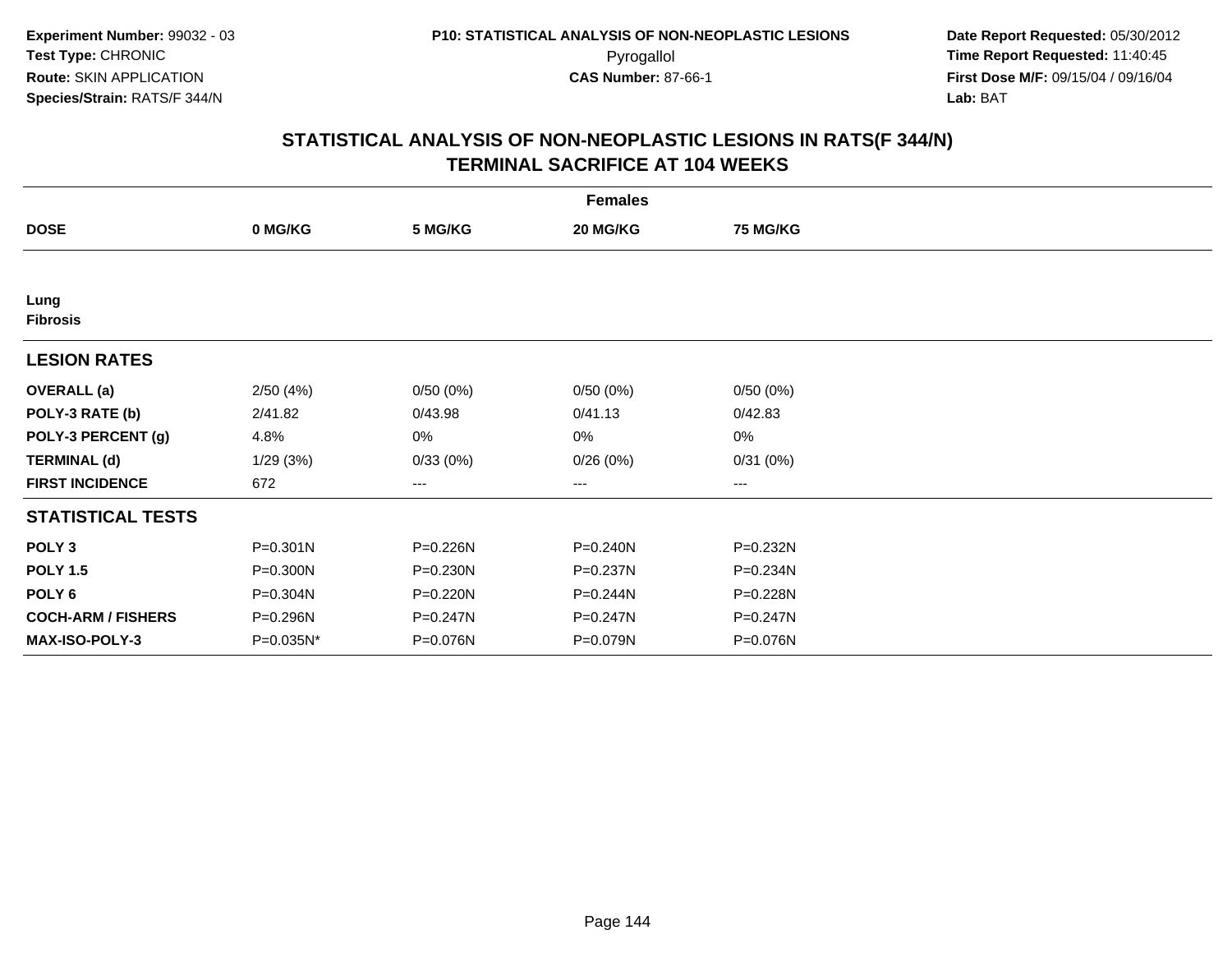| <b>Females</b>            |          |             |          |                 |  |  |  |
|---------------------------|----------|-------------|----------|-----------------|--|--|--|
| <b>DOSE</b>               | 0 MG/KG  | 5 MG/KG     | 20 MG/KG | <b>75 MG/KG</b> |  |  |  |
|                           |          |             |          |                 |  |  |  |
| Lung<br>Hemorrhage        |          |             |          |                 |  |  |  |
| <b>LESION RATES</b>       |          |             |          |                 |  |  |  |
| <b>OVERALL (a)</b>        | 0/50(0%) | 2/50(4%)    | 0/50(0%) | 0/50(0%)        |  |  |  |
| POLY-3 RATE (b)           | 0/41.61  | 2/44.50     | 0/41.13  | 0/42.83         |  |  |  |
| POLY-3 PERCENT (g)        | 0%       | 4.5%        | 0%       | $0\%$           |  |  |  |
| <b>TERMINAL (d)</b>       | 0/29(0%) | 1/33(3%)    | 0/26(0%) | 0/31(0%)        |  |  |  |
| <b>FIRST INCIDENCE</b>    | $\cdots$ | 572         | $\cdots$ | $\cdots$        |  |  |  |
| <b>STATISTICAL TESTS</b>  |          |             |          |                 |  |  |  |
| POLY <sub>3</sub>         | P=0.366N | $P = 0.252$ | (e)      | (e)             |  |  |  |
| <b>POLY 1.5</b>           | P=0.372N | $P = 0.247$ | (e)      | (e)             |  |  |  |
| POLY <sub>6</sub>         | P=0.356N | $P = 0.261$ | (e)      | (e)             |  |  |  |
| <b>COCH-ARM / FISHERS</b> | P=0.383N | $P = 0.247$ | (e)      | (e)             |  |  |  |
| MAX-ISO-POLY-3            | P=0.268N | $P = 0.091$ | (e)      | (e)             |  |  |  |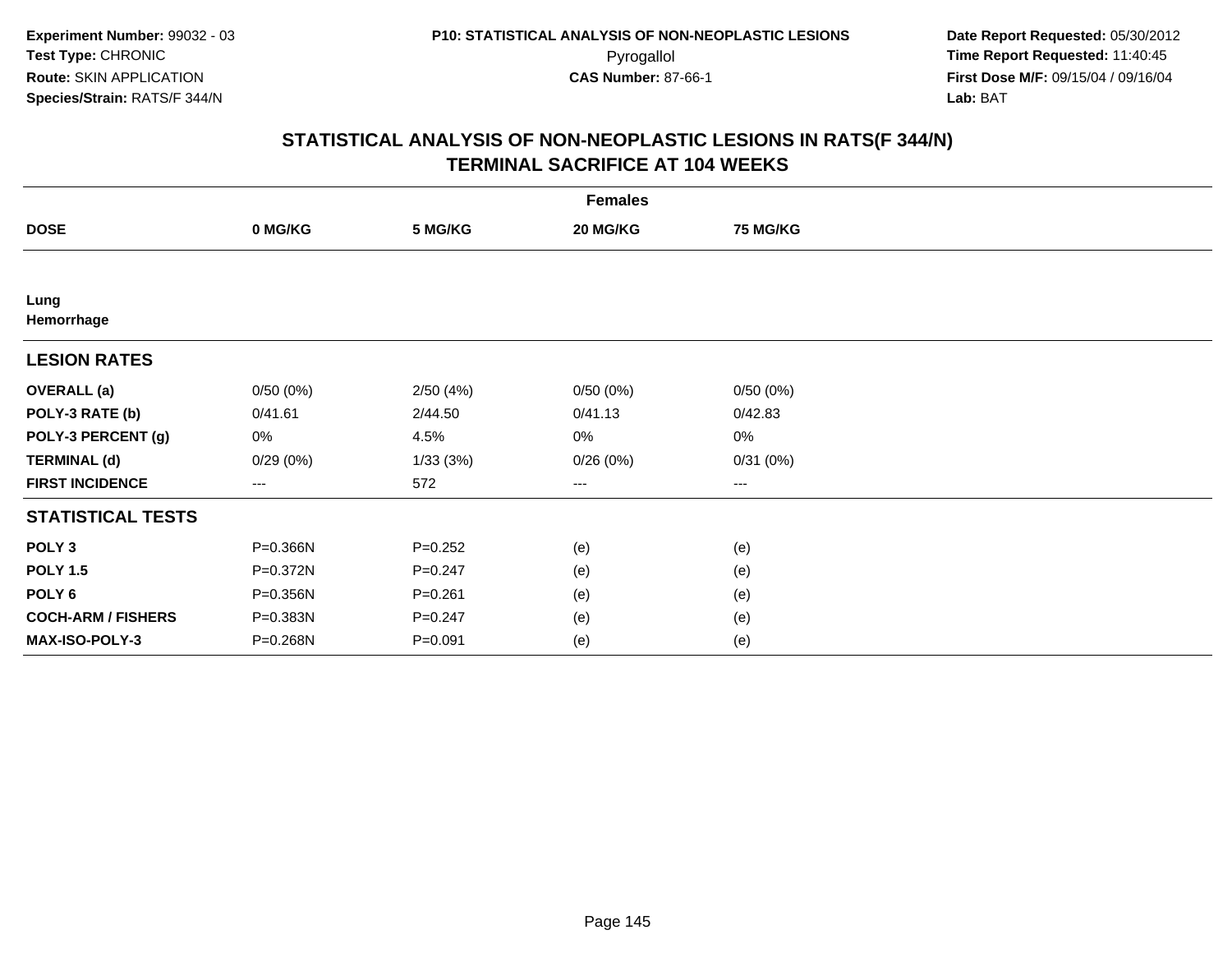| <b>Females</b>            |             |             |              |                 |  |  |  |
|---------------------------|-------------|-------------|--------------|-----------------|--|--|--|
| <b>DOSE</b>               | 0 MG/KG     | 5 MG/KG     | 20 MG/KG     | <b>75 MG/KG</b> |  |  |  |
|                           |             |             |              |                 |  |  |  |
| Lung<br>Inflammation      |             |             |              |                 |  |  |  |
| <b>LESION RATES</b>       |             |             |              |                 |  |  |  |
| <b>OVERALL</b> (a)        | 8/50 (16%)  | 9/50 (18%)  | 2/50(4%)     | 10/50 (20%)     |  |  |  |
| POLY-3 RATE (b)           | 8/41.89     | 9/44.72     | 2/41.48      | 10/43.11        |  |  |  |
| POLY-3 PERCENT (g)        | 19.1%       | 20.1%       | 4.8%         | 23.2%           |  |  |  |
| <b>TERMINAL (d)</b>       | 7/29 (24%)  | 6/33(18%)   | 1/26(4%)     | 8/31 (26%)      |  |  |  |
| <b>FIRST INCIDENCE</b>    | 652         | 557         | 630          | 672             |  |  |  |
| <b>STATISTICAL TESTS</b>  |             |             |              |                 |  |  |  |
| POLY <sub>3</sub>         | $P = 0.289$ | $P = 0.560$ | $P=0.045N^*$ | $P=0.422$       |  |  |  |
| <b>POLY 1.5</b>           | $P=0.287$   | $P = 0.538$ | $P=0.044N^*$ | $P=0.412$       |  |  |  |
| POLY <sub>6</sub>         | $P = 0.295$ | $P = 0.593$ | P=0.046N*    | $P=0.441$       |  |  |  |
| <b>COCH-ARM / FISHERS</b> | $P = 0.289$ | $P = 0.500$ | P=0.046N*    | $P = 0.398$     |  |  |  |
| MAX-ISO-POLY-3            | $P = 0.251$ | $P=0.452$   | P=0.021N*    | $P = 0.324$     |  |  |  |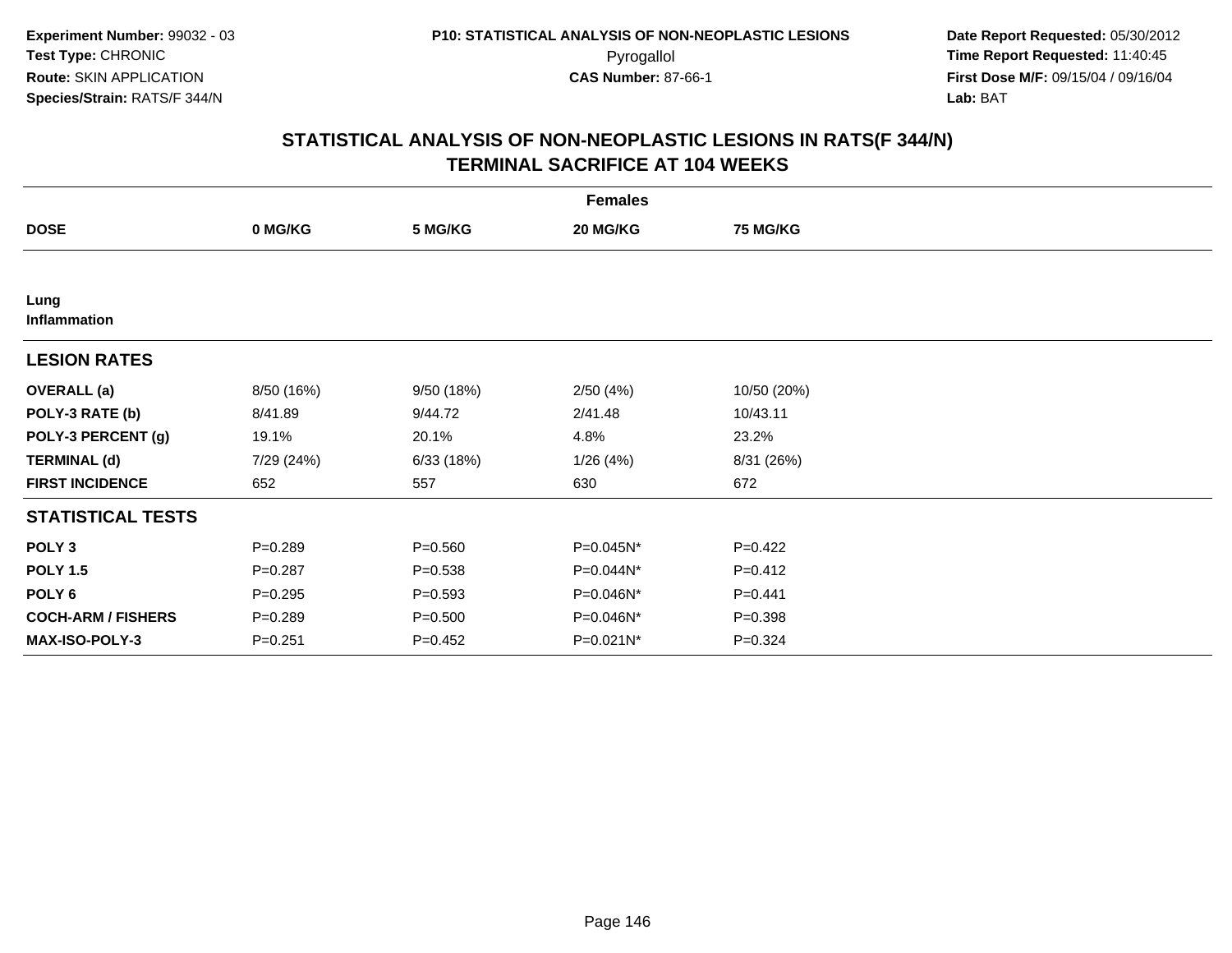| <b>Females</b>            |          |          |          |                 |  |  |  |
|---------------------------|----------|----------|----------|-----------------|--|--|--|
| <b>DOSE</b>               | 0 MG/KG  | 5 MG/KG  | 20 MG/KG | <b>75 MG/KG</b> |  |  |  |
|                           |          |          |          |                 |  |  |  |
| Lung<br><b>Thrombosis</b> |          |          |          |                 |  |  |  |
| <b>LESION RATES</b>       |          |          |          |                 |  |  |  |
| <b>OVERALL (a)</b>        | 1/50(2%) | 0/50(0%) | 0/50(0%) | 0/50(0%)        |  |  |  |
| POLY-3 RATE (b)           | 1/41.82  | 0/43.98  | 0/41.13  | 0/42.83         |  |  |  |
| POLY-3 PERCENT (g)        | 2.4%     | 0%       | 0%       | $0\%$           |  |  |  |
| <b>TERMINAL (d)</b>       | 0/29(0%) | 0/33(0%) | 0/26(0%) | 0/31(0%)        |  |  |  |
| <b>FIRST INCIDENCE</b>    | 672      | ---      | $\cdots$ | $\cdots$        |  |  |  |
| <b>STATISTICAL TESTS</b>  |          |          |          |                 |  |  |  |
| POLY <sub>3</sub>         | (n)      | (n)      | (n)      | (n)             |  |  |  |
| <b>POLY 1.5</b>           | (n)      | (n)      | (n)      | (n)             |  |  |  |
| POLY <sub>6</sub>         | (n)      | (n)      | (n)      | (n)             |  |  |  |
| <b>COCH-ARM / FISHERS</b> | (n)      | (n)      | (n)      | (n)             |  |  |  |
| <b>MAX-ISO-POLY-3</b>     | (n)      | (n)      | (n)      | (n)             |  |  |  |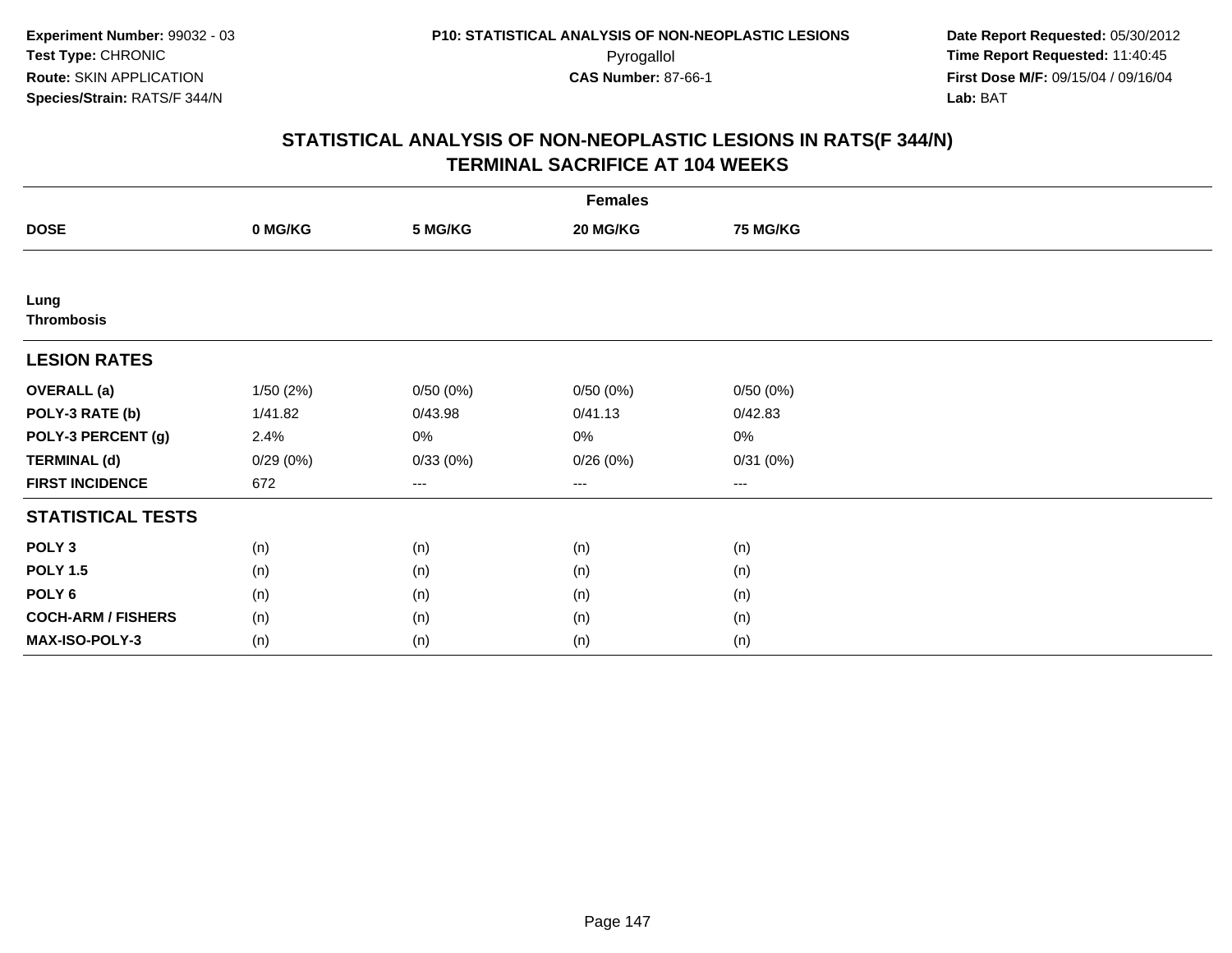| <b>Females</b>                           |             |             |              |                 |  |  |  |
|------------------------------------------|-------------|-------------|--------------|-----------------|--|--|--|
| <b>DOSE</b>                              | 0 MG/KG     | 5 MG/KG     | 20 MG/KG     | <b>75 MG/KG</b> |  |  |  |
|                                          |             |             |              |                 |  |  |  |
| Lung: Alveolar Epithelium<br>Hyperplasia |             |             |              |                 |  |  |  |
| <b>LESION RATES</b>                      |             |             |              |                 |  |  |  |
| <b>OVERALL</b> (a)                       | 6/50 (12%)  | 11/50 (22%) | 5/50 (10%)   | 12/50 (24%)     |  |  |  |
| POLY-3 RATE (b)                          | 6/41.89     | 11/44.11    | 5/41.99      | 12/43.11        |  |  |  |
| POLY-3 PERCENT (g)                       | 14.3%       | 24.9%       | 11.9%        | 27.8%           |  |  |  |
| <b>TERMINAL (d)</b>                      | 5/29 (17%)  | 10/33 (30%) | 3/26(12%)    | 10/31 (32%)     |  |  |  |
| <b>FIRST INCIDENCE</b>                   | 652         | 695         | 590          | 672             |  |  |  |
| <b>STATISTICAL TESTS</b>                 |             |             |              |                 |  |  |  |
| POLY <sub>3</sub>                        | $P = 0.132$ | $P = 0.166$ | P=0.498N     | $P = 0.101$     |  |  |  |
| <b>POLY 1.5</b>                          | $P = 0.130$ | $P = 0.158$ | P=0.494N     | $P = 0.099$     |  |  |  |
| POLY <sub>6</sub>                        | $P = 0.137$ | $P = 0.180$ | $P = 0.501N$ | $P = 0.108$     |  |  |  |
| <b>COCH-ARM / FISHERS</b>                | $P = 0.131$ | $P = 0.143$ | P=0.500N     | $P = 0.096$     |  |  |  |
| MAX-ISO-POLY-3                           | $P = 0.098$ | $P = 0.112$ | $P = 0.371N$ | $P = 0.064$     |  |  |  |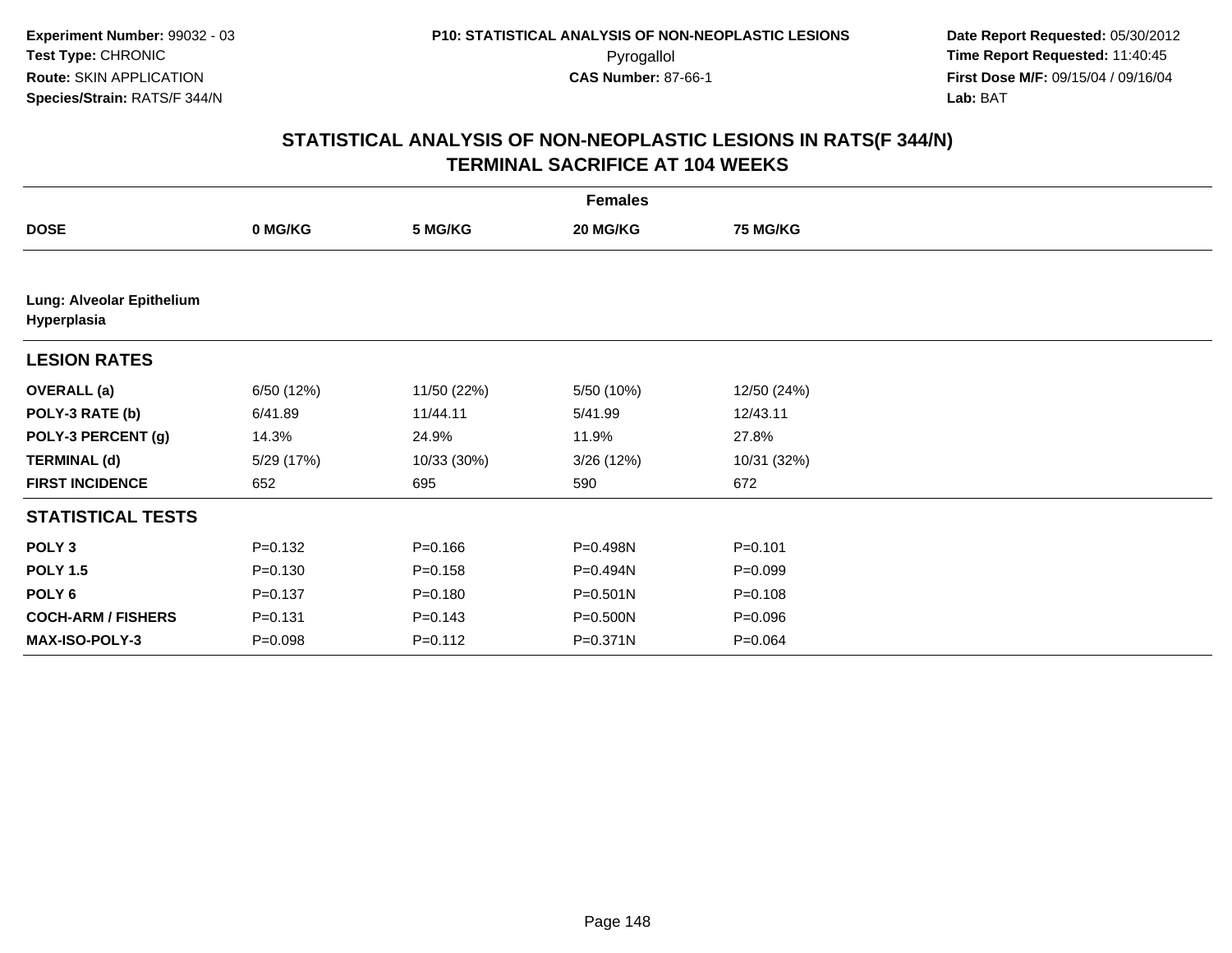|                                                                  | <b>Females</b> |             |              |                 |  |  |  |  |
|------------------------------------------------------------------|----------------|-------------|--------------|-----------------|--|--|--|--|
| <b>DOSE</b>                                                      | 0 MG/KG        | 5 MG/KG     | 20 MG/KG     | <b>75 MG/KG</b> |  |  |  |  |
|                                                                  |                |             |              |                 |  |  |  |  |
| <b>Lung: Alveolus</b><br><b>Infiltration Cellular Histiocyte</b> |                |             |              |                 |  |  |  |  |
| <b>LESION RATES</b>                                              |                |             |              |                 |  |  |  |  |
| <b>OVERALL</b> (a)                                               | 2/50(4%)       | 3/50(6%)    | 2/50(4%)     | 6/50 (12%)      |  |  |  |  |
| POLY-3 RATE (b)                                                  | 2/41.89        | 3/44.05     | 2/41.13      | 6/42.83         |  |  |  |  |
| POLY-3 PERCENT (g)                                               | 4.8%           | 6.8%        | 4.9%         | 14%             |  |  |  |  |
| <b>TERMINAL (d)</b>                                              | 1/29(3%)       | 2/33(6%)    | 2/26(8%)     | 6/31(19%)       |  |  |  |  |
| <b>FIRST INCIDENCE</b>                                           | 652            | 711         | 728 (T)      | 728 (T)         |  |  |  |  |
| <b>STATISTICAL TESTS</b>                                         |                |             |              |                 |  |  |  |  |
| POLY <sub>3</sub>                                                | $P = 0.071$    | $P = 0.523$ | $P = 0.688$  | $P = 0.139$     |  |  |  |  |
| <b>POLY 1.5</b>                                                  | $P = 0.071$    | $P = 0.515$ | $P = 0.693$  | $P = 0.137$     |  |  |  |  |
| POLY <sub>6</sub>                                                | $P = 0.071$    | $P = 0.535$ | $P = 0.681$  | $P = 0.142$     |  |  |  |  |
| <b>COCH-ARM / FISHERS</b>                                        | $P = 0.071$    | $P = 0.500$ | $P = 0.691N$ | $P = 0.134$     |  |  |  |  |
| <b>MAX-ISO-POLY-3</b>                                            | $P = 0.093$    | $P = 0.347$ | P=0.492      | $P = 0.074$     |  |  |  |  |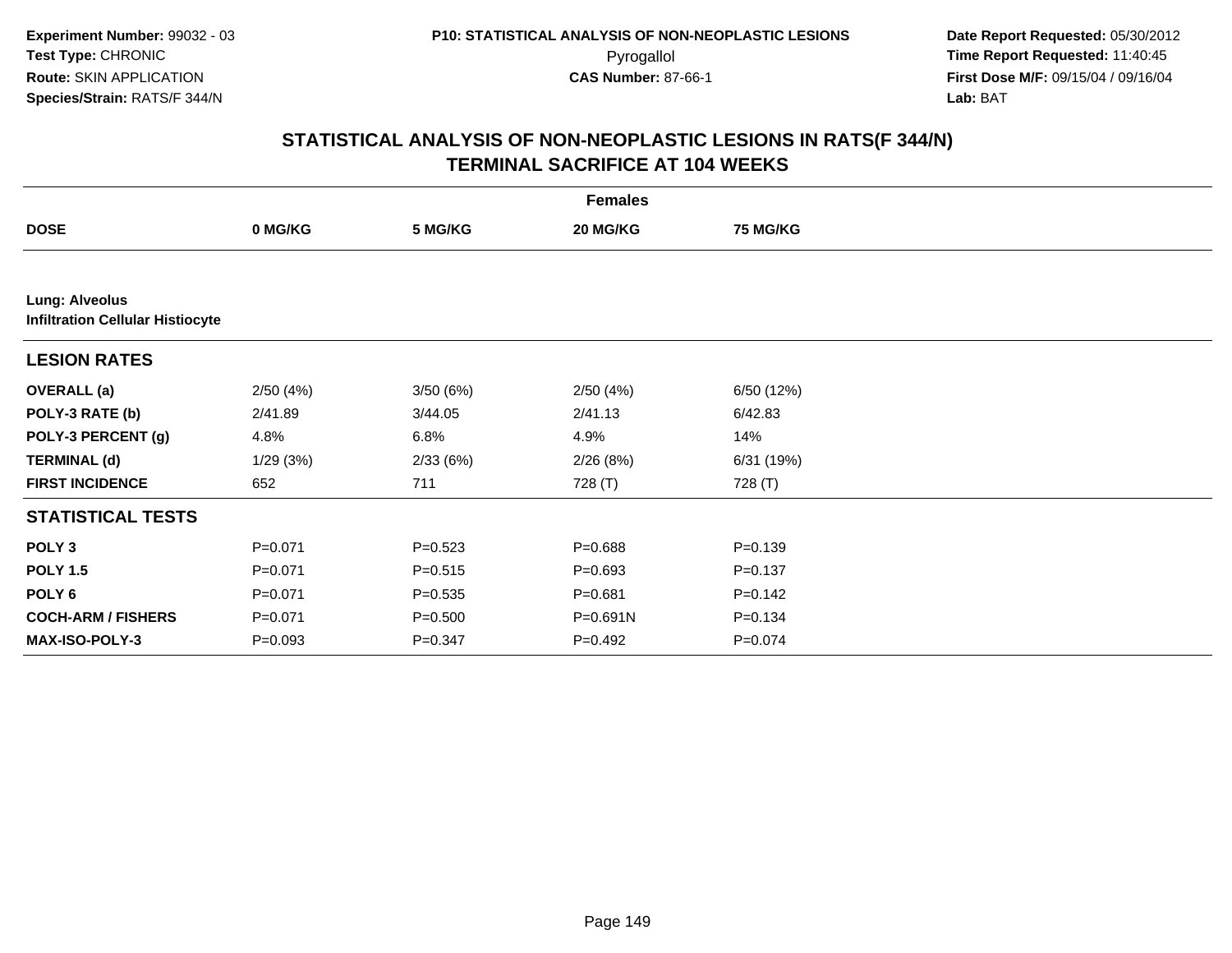|                                                      | <b>Females</b> |              |              |              |  |  |  |  |
|------------------------------------------------------|----------------|--------------|--------------|--------------|--|--|--|--|
| <b>DOSE</b>                                          | 0 MG/KG        | 5 MG/KG      | 20 MG/KG     | 75 MG/KG     |  |  |  |  |
|                                                      |                |              |              |              |  |  |  |  |
| Lymph Node, Mesenteric<br><b>Degeneration Cystic</b> |                |              |              |              |  |  |  |  |
| <b>LESION RATES</b>                                  |                |              |              |              |  |  |  |  |
| <b>OVERALL (a)</b>                                   | 3/50 (6%)      | 0/50(0%)     | 0/50(0%)     | 1/50(2%)     |  |  |  |  |
| POLY-3 RATE (b)                                      | 3/42.17        | 0/43.98      | 0/41.13      | 1/42.83      |  |  |  |  |
| POLY-3 PERCENT (g)                                   | 7.1%           | 0%           | $0\%$        | 2.3%         |  |  |  |  |
| <b>TERMINAL (d)</b>                                  | 2/29(7%)       | 0/33(0%)     | 0/26(0%)     | 1/31(3%)     |  |  |  |  |
| <b>FIRST INCIDENCE</b>                               | 551            | $---$        | ---          | 728 (T)      |  |  |  |  |
| <b>STATISTICAL TESTS</b>                             |                |              |              |              |  |  |  |  |
| POLY <sub>3</sub>                                    | P=0.524N       | $P = 0.111N$ | P=0.123N     | P=0.299N     |  |  |  |  |
| <b>POLY 1.5</b>                                      | $P = 0.522N$   | $P = 0.114N$ | P=0.120N     | P=0.302N     |  |  |  |  |
| POLY <sub>6</sub>                                    | P=0.526N       | P=0.107N     | P=0.126N     | P=0.294N     |  |  |  |  |
| <b>COCH-ARM / FISHERS</b>                            | P=0.517N       | $P = 0.121N$ | $P = 0.121N$ | P=0.309N     |  |  |  |  |
| <b>MAX-ISO-POLY-3</b>                                | P=0.045N*      | P=0.038N*    | P=0.041N*    | $P = 0.151N$ |  |  |  |  |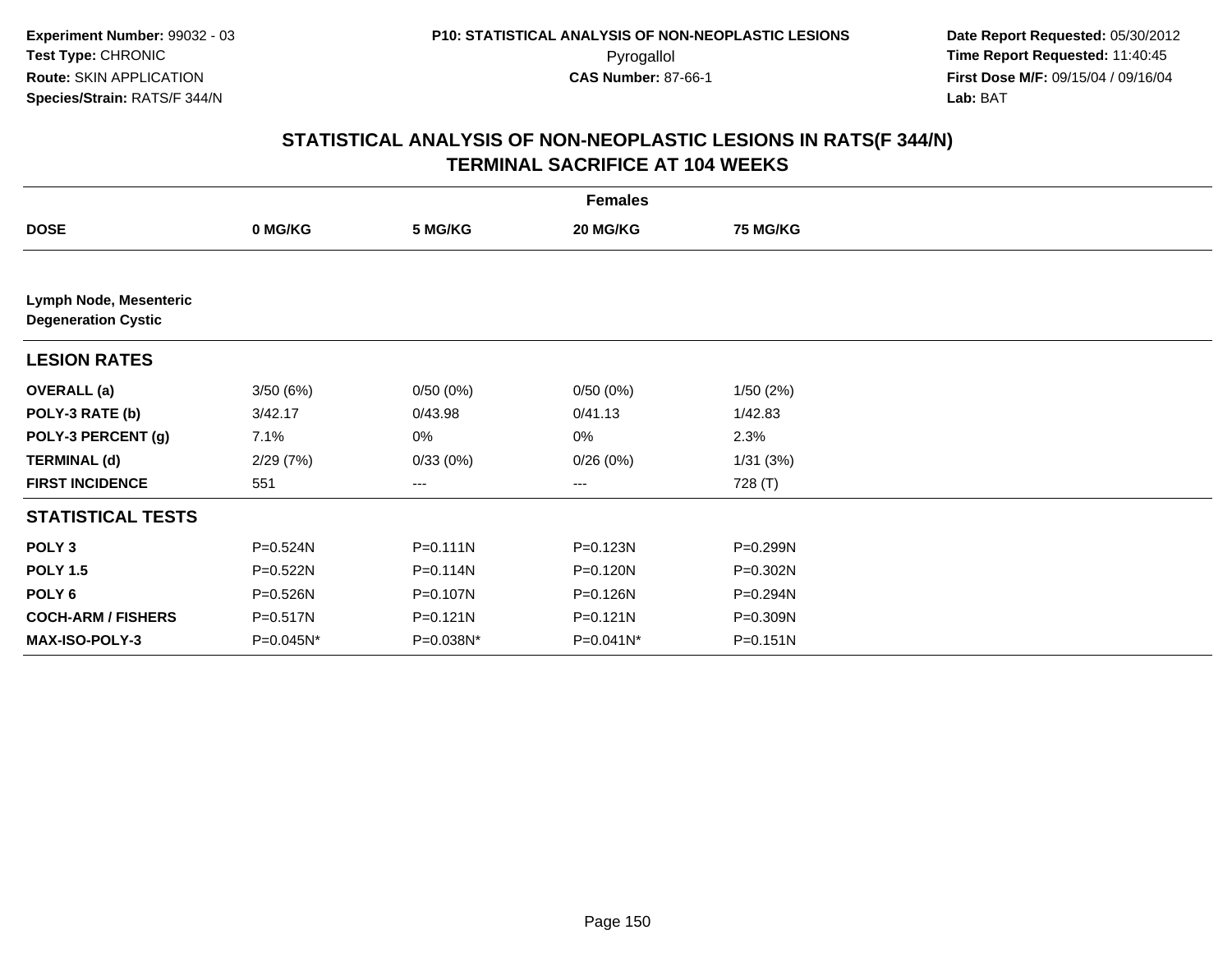| <b>Females</b>                       |          |                        |          |          |  |  |  |
|--------------------------------------|----------|------------------------|----------|----------|--|--|--|
| <b>DOSE</b>                          | 0 MG/KG  | 5 MG/KG                | 20 MG/KG | 75 MG/KG |  |  |  |
|                                      |          |                        |          |          |  |  |  |
| Lymph Node, Mesenteric<br>Hemorrhage |          |                        |          |          |  |  |  |
| <b>LESION RATES</b>                  |          |                        |          |          |  |  |  |
| <b>OVERALL (a)</b>                   | 0/50(0%) | 0/50(0%)               | 0/50(0%) | 0/50(0%) |  |  |  |
| POLY-3 RATE (b)                      | 0/41.61  | 0/43.98                | 0/41.13  | 0/42.83  |  |  |  |
| POLY-3 PERCENT (g)                   | 0%       | 0%                     | $0\%$    | 0%       |  |  |  |
| <b>TERMINAL (d)</b>                  | 0/29(0%) | 0/33(0%)               | 0/26(0%) | 0/31(0%) |  |  |  |
| <b>FIRST INCIDENCE</b>               | ---      | $\qquad \qquad \cdots$ | $--$     | ---      |  |  |  |
| <b>STATISTICAL TESTS</b>             |          |                        |          |          |  |  |  |
| POLY <sub>3</sub>                    | (n)      | (n)                    | (n)      | (n)      |  |  |  |
| <b>POLY 1.5</b>                      | (n)      | (n)                    | (n)      | (n)      |  |  |  |
| POLY <sub>6</sub>                    | (n)      | (n)                    | (n)      | (n)      |  |  |  |
| <b>COCH-ARM / FISHERS</b>            | (n)      | (n)                    | (n)      | (n)      |  |  |  |
| MAX-ISO-POLY-3                       | (n)      | (n)                    | (n)      | (n)      |  |  |  |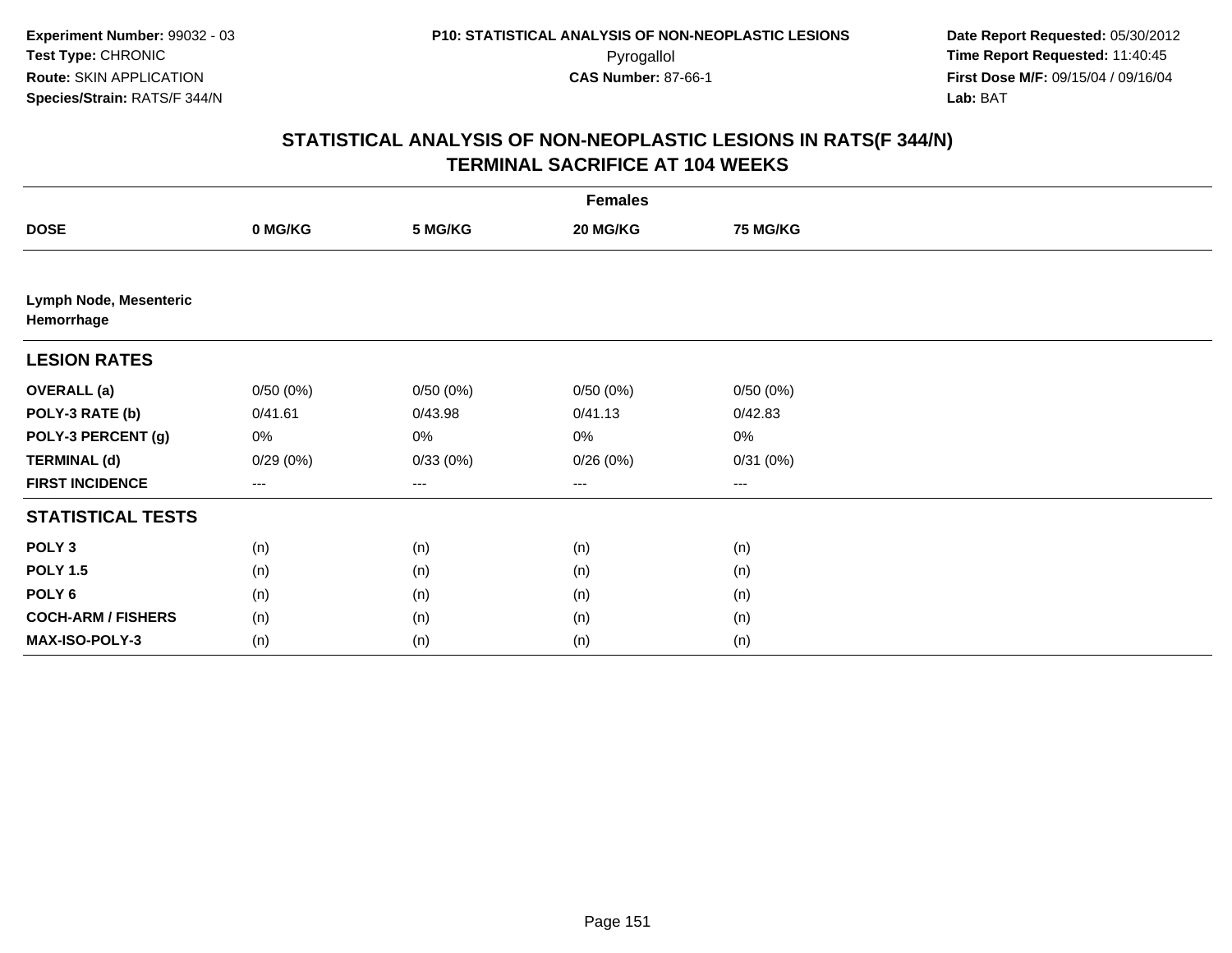| <b>Females</b>                        |          |                        |          |                 |  |  |  |
|---------------------------------------|----------|------------------------|----------|-----------------|--|--|--|
| <b>DOSE</b>                           | 0 MG/KG  | 5 MG/KG                | 20 MG/KG | <b>75 MG/KG</b> |  |  |  |
|                                       |          |                        |          |                 |  |  |  |
| Lymph Node, Mesenteric<br>Hyperplasia |          |                        |          |                 |  |  |  |
| <b>LESION RATES</b>                   |          |                        |          |                 |  |  |  |
| <b>OVERALL (a)</b>                    | 0/50(0%) | 0/50(0%)               | 1/50(2%) | 1/50(2%)        |  |  |  |
| POLY-3 RATE (b)                       | 0/41.61  | 0/43.98                | 1/41.13  | 1/42.83         |  |  |  |
| POLY-3 PERCENT (g)                    | 0%       | 0%                     | 2.4%     | 2.3%            |  |  |  |
| <b>TERMINAL (d)</b>                   | 0/29(0%) | 0/33(0%)               | 1/26(4%) | 1/31(3%)        |  |  |  |
| <b>FIRST INCIDENCE</b>                | ---      | $\qquad \qquad \cdots$ | 728 (T)  | 728 (T)         |  |  |  |
| <b>STATISTICAL TESTS</b>              |          |                        |          |                 |  |  |  |
| POLY <sub>3</sub>                     | (n)      | (n)                    | (n)      | (n)             |  |  |  |
| <b>POLY 1.5</b>                       | (n)      | (n)                    | (n)      | (n)             |  |  |  |
| POLY <sub>6</sub>                     | (n)      | (n)                    | (n)      | (n)             |  |  |  |
| <b>COCH-ARM / FISHERS</b>             | (n)      | (n)                    | (n)      | (n)             |  |  |  |
| MAX-ISO-POLY-3                        | (n)      | (n)                    | (n)      | (n)             |  |  |  |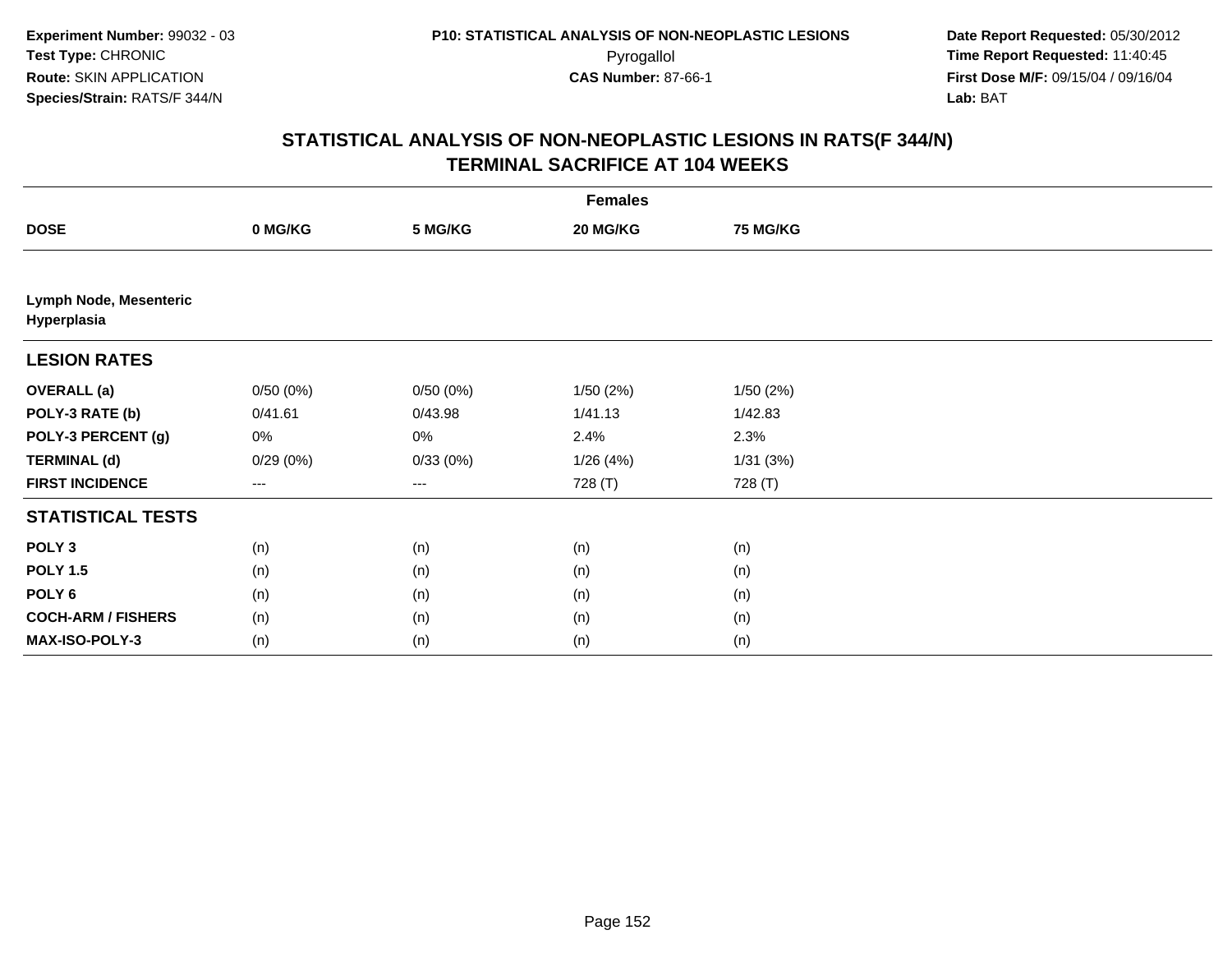|                                        | <b>Females</b> |             |          |          |  |  |  |  |
|----------------------------------------|----------------|-------------|----------|----------|--|--|--|--|
| <b>DOSE</b>                            | 0 MG/KG        | 5 MG/KG     | 20 MG/KG | 75 MG/KG |  |  |  |  |
|                                        |                |             |          |          |  |  |  |  |
| Lymph Node, Mesenteric<br>Inflammation |                |             |          |          |  |  |  |  |
| <b>LESION RATES</b>                    |                |             |          |          |  |  |  |  |
| <b>OVERALL</b> (a)                     | 0/50(0%)       | 2/50(4%)    | 0/50(0%) | 0/50(0%) |  |  |  |  |
| POLY-3 RATE (b)                        | 0/41.61        | 2/43.98     | 0/41.13  | 0/42.83  |  |  |  |  |
| POLY-3 PERCENT (g)                     | 0%             | 4.6%        | $0\%$    | 0%       |  |  |  |  |
| <b>TERMINAL (d)</b>                    | 0/29(0%)       | 2/33(6%)    | 0/26(0%) | 0/31(0%) |  |  |  |  |
| <b>FIRST INCIDENCE</b>                 | ---            | 728 (T)     | ---      | ---      |  |  |  |  |
| <b>STATISTICAL TESTS</b>               |                |             |          |          |  |  |  |  |
| POLY <sub>3</sub>                      | P=0.368N       | $P = 0.250$ | (e)      | (e)      |  |  |  |  |
| <b>POLY 1.5</b>                        | P=0.373N       | $P = 0.245$ | (e)      | (e)      |  |  |  |  |
| POLY <sub>6</sub>                      | P=0.358N       | $P = 0.257$ | (e)      | (e)      |  |  |  |  |
| <b>COCH-ARM / FISHERS</b>              | P=0.383N       | $P = 0.247$ | (e)      | (e)      |  |  |  |  |
| MAX-ISO-POLY-3                         | P=0.266N       | $P = 0.088$ | (e)      | (e)      |  |  |  |  |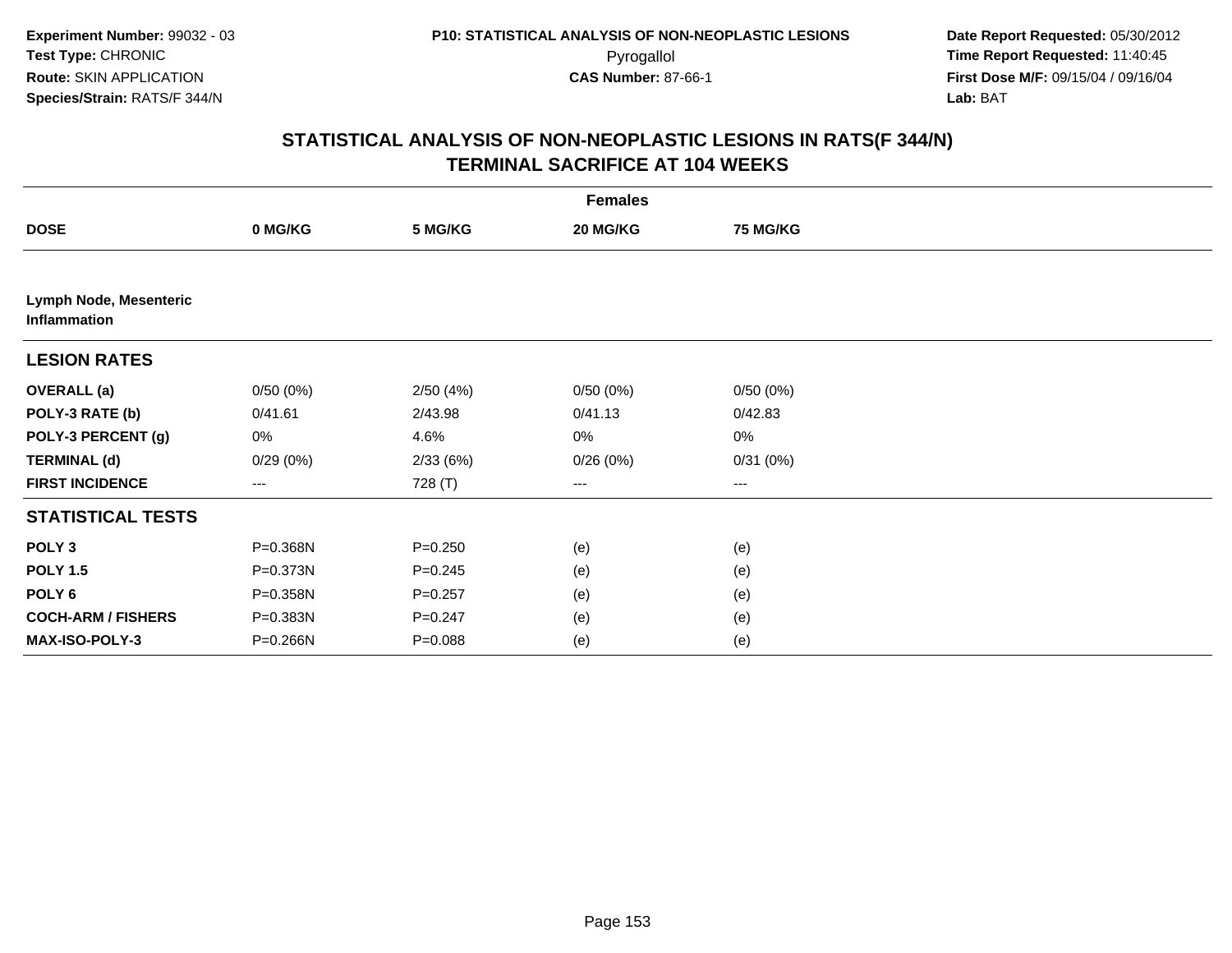| <b>Females</b>                                     |          |                        |          |                 |  |  |  |
|----------------------------------------------------|----------|------------------------|----------|-----------------|--|--|--|
| <b>DOSE</b>                                        | 0 MG/KG  | 5 MG/KG                | 20 MG/KG | <b>75 MG/KG</b> |  |  |  |
|                                                    |          |                        |          |                 |  |  |  |
| Lymph Node, Mesenteric<br><b>Necrosis Lymphoid</b> |          |                        |          |                 |  |  |  |
| <b>LESION RATES</b>                                |          |                        |          |                 |  |  |  |
| <b>OVERALL (a)</b>                                 | 0/50(0%) | 0/50(0%)               | 0/50(0%) | 0/50(0%)        |  |  |  |
| POLY-3 RATE (b)                                    | 0/41.61  | 0/43.98                | 0/41.13  | 0/42.83         |  |  |  |
| POLY-3 PERCENT (g)                                 | 0%       | 0%                     | $0\%$    | 0%              |  |  |  |
| <b>TERMINAL (d)</b>                                | 0/29(0%) | 0/33(0%)               | 0/26(0%) | 0/31(0%)        |  |  |  |
| <b>FIRST INCIDENCE</b>                             | ---      | $\qquad \qquad \cdots$ | $\cdots$ | ---             |  |  |  |
| <b>STATISTICAL TESTS</b>                           |          |                        |          |                 |  |  |  |
| POLY <sub>3</sub>                                  | (n)      | (n)                    | (n)      | (n)             |  |  |  |
| <b>POLY 1.5</b>                                    | (n)      | (n)                    | (n)      | (n)             |  |  |  |
| POLY <sub>6</sub>                                  | (n)      | (n)                    | (n)      | (n)             |  |  |  |
| <b>COCH-ARM / FISHERS</b>                          | (n)      | (n)                    | (n)      | (n)             |  |  |  |
| MAX-ISO-POLY-3                                     | (n)      | (n)                    | (n)      | (n)             |  |  |  |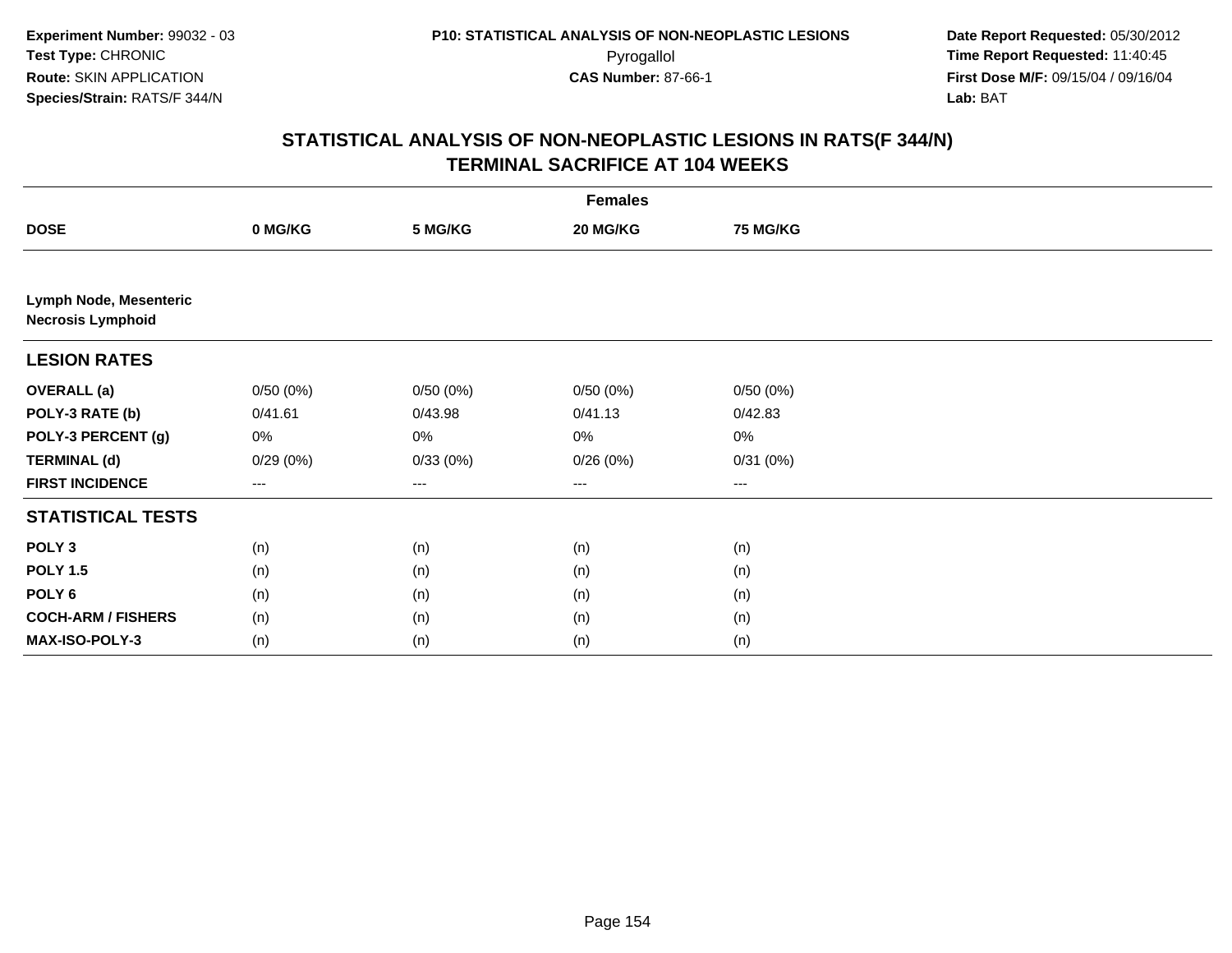|                                                | <b>Females</b> |              |              |                 |  |  |  |  |
|------------------------------------------------|----------------|--------------|--------------|-----------------|--|--|--|--|
| <b>DOSE</b>                                    | 0 MG/KG        | 5 MG/KG      | 20 MG/KG     | <b>75 MG/KG</b> |  |  |  |  |
|                                                |                |              |              |                 |  |  |  |  |
| <b>Lymph Node: Deep Cervical</b><br>Hemorrhage |                |              |              |                 |  |  |  |  |
| <b>LESION RATES</b>                            |                |              |              |                 |  |  |  |  |
| <b>OVERALL</b> (a)                             | $0/3(0\%)$     | 0/2(0%)      | 0/4(0%)      | 0/2(0%)         |  |  |  |  |
| POLY-3 RATE (b)                                | 0/2.15         | 0/1.07       | 0/3.25       | 0/1.08          |  |  |  |  |
| POLY-3 PERCENT (g)                             | 0%             | 0%           | $0\%$        | $0\%$           |  |  |  |  |
| <b>TERMINAL (d)</b>                            | $0/1$ (0%)     | $0/1$ $(0%)$ | $0/1$ $(0%)$ | $0/0 (0\%)$     |  |  |  |  |
| <b>FIRST INCIDENCE</b>                         | $--$           | $\cdots$     | $---$        | ---             |  |  |  |  |
| <b>STATISTICAL TESTS</b>                       |                |              |              |                 |  |  |  |  |
| POLY <sub>3</sub>                              | (n)            | (n)          | (n)          | (n)             |  |  |  |  |
| <b>POLY 1.5</b>                                | (n)            | (n)          | (n)          | (n)             |  |  |  |  |
| POLY <sub>6</sub>                              | (n)            | (n)          | (n)          | (n)             |  |  |  |  |
| <b>COCH-ARM / FISHERS</b>                      | (n)            | (n)          | (n)          | (n)             |  |  |  |  |
| <b>MAX-ISO-POLY-3</b>                          | (n)            | (n)          | (n)          | (n)             |  |  |  |  |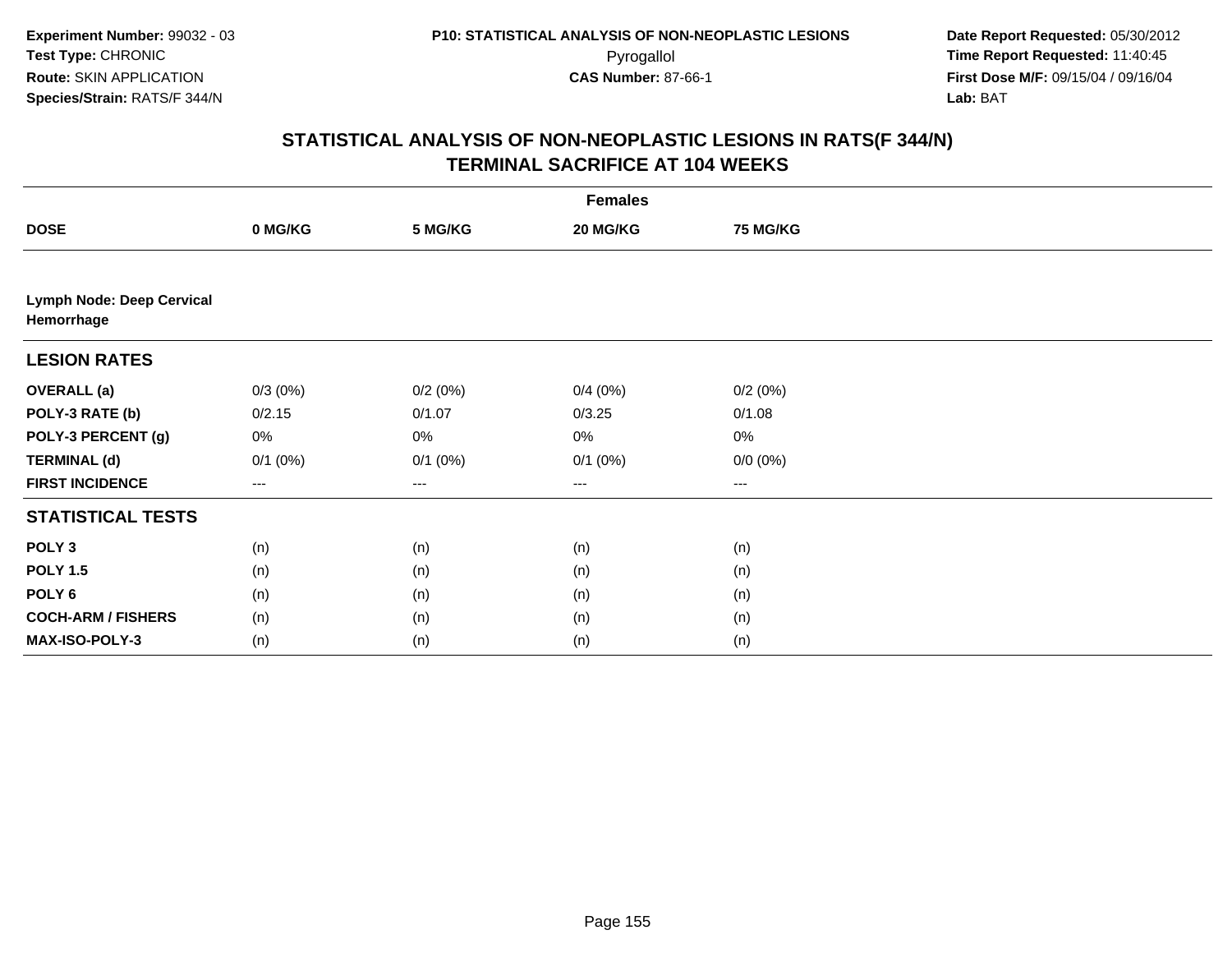| <b>Females</b>                                               |              |                        |              |                 |  |  |  |
|--------------------------------------------------------------|--------------|------------------------|--------------|-----------------|--|--|--|
| <b>DOSE</b>                                                  | 0 MG/KG      | 5 MG/KG                | 20 MG/KG     | <b>75 MG/KG</b> |  |  |  |
|                                                              |              |                        |              |                 |  |  |  |
| <b>Lymph Node: Mediastinal</b><br><b>Degeneration Cystic</b> |              |                        |              |                 |  |  |  |
| <b>LESION RATES</b>                                          |              |                        |              |                 |  |  |  |
| <b>OVERALL</b> (a)                                           | $0/3(0\%)$   | 0/2(0%)                | 0/4(0%)      | 0/2(0%)         |  |  |  |
| POLY-3 RATE (b)                                              | 0/2.15       | 0/1.07                 | 0/3.25       | 0/1.08          |  |  |  |
| POLY-3 PERCENT (g)                                           | 0%           | 0%                     | $0\%$        | 0%              |  |  |  |
| <b>TERMINAL (d)</b>                                          | $0/1$ $(0%)$ | $0/1$ $(0%)$           | $0/1$ $(0%)$ | $0/0 (0\%)$     |  |  |  |
| <b>FIRST INCIDENCE</b>                                       | ---          | $\qquad \qquad \cdots$ | $--$         | ---             |  |  |  |
| <b>STATISTICAL TESTS</b>                                     |              |                        |              |                 |  |  |  |
| POLY <sub>3</sub>                                            | (n)          | (n)                    | (n)          | (n)             |  |  |  |
| <b>POLY 1.5</b>                                              | (n)          | (n)                    | (n)          | (n)             |  |  |  |
| POLY <sub>6</sub>                                            | (n)          | (n)                    | (n)          | (n)             |  |  |  |
| <b>COCH-ARM / FISHERS</b>                                    | (n)          | (n)                    | (n)          | (n)             |  |  |  |
| MAX-ISO-POLY-3                                               | (n)          | (n)                    | (n)          | (n)             |  |  |  |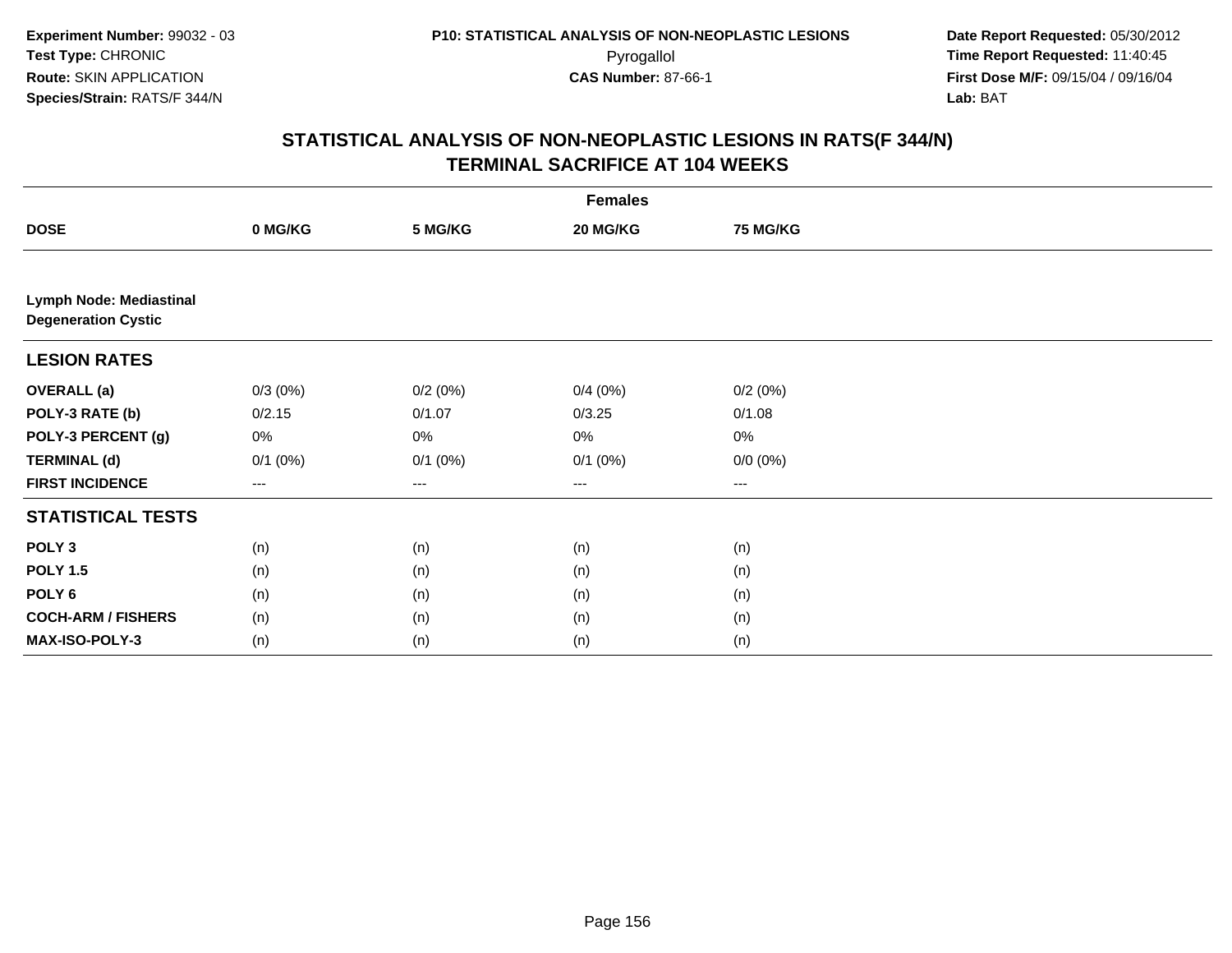| <b>Females</b>                        |            |                        |              |                 |  |  |  |
|---------------------------------------|------------|------------------------|--------------|-----------------|--|--|--|
| <b>DOSE</b>                           | 0 MG/KG    | 5 MG/KG                | 20 MG/KG     | <b>75 MG/KG</b> |  |  |  |
|                                       |            |                        |              |                 |  |  |  |
| Lymph Node: Mediastinal<br>Hemorrhage |            |                        |              |                 |  |  |  |
| <b>LESION RATES</b>                   |            |                        |              |                 |  |  |  |
| <b>OVERALL (a)</b>                    | 2/3 (67%)  | 0/2(0%)                | $1/4$ (25%)  | 0/2(0%)         |  |  |  |
| POLY-3 RATE (b)                       | 2/3.00     | 0/1.07                 | 1/3.30       | 0/1.08          |  |  |  |
| POLY-3 PERCENT (g)                    | 66.7%      | 0%                     | 30.3%        | $0\%$           |  |  |  |
| <b>TERMINAL (d)</b>                   | $0/1$ (0%) | $0/1$ (0%)             | $0/1$ $(0%)$ | $0/0 (0\%)$     |  |  |  |
| <b>FIRST INCIDENCE</b>                | 602        | $\qquad \qquad \cdots$ | 715          | ---             |  |  |  |
| <b>STATISTICAL TESTS</b>              |            |                        |              |                 |  |  |  |
| POLY <sub>3</sub>                     | P=0.324N   | P=0.483N               | P=0.457N     | P=0.478N        |  |  |  |
| <b>POLY 1.5</b>                       | P=0.309N   | P=0.434N               | P=0.419N     | P=0.392N        |  |  |  |
| POLY <sub>6</sub>                     | P=0.348N   | P=0.499N               | $P = 0.521N$ | P=0.579N        |  |  |  |
| <b>COCH-ARM / FISHERS</b>             | P=0.323N   | P=0.300N               | $P = 0.371N$ | P=0.300N        |  |  |  |
| MAX-ISO-POLY-3                        | P=0.340N   | P=0.242N               | $P = 0.201N$ | P=0.228N        |  |  |  |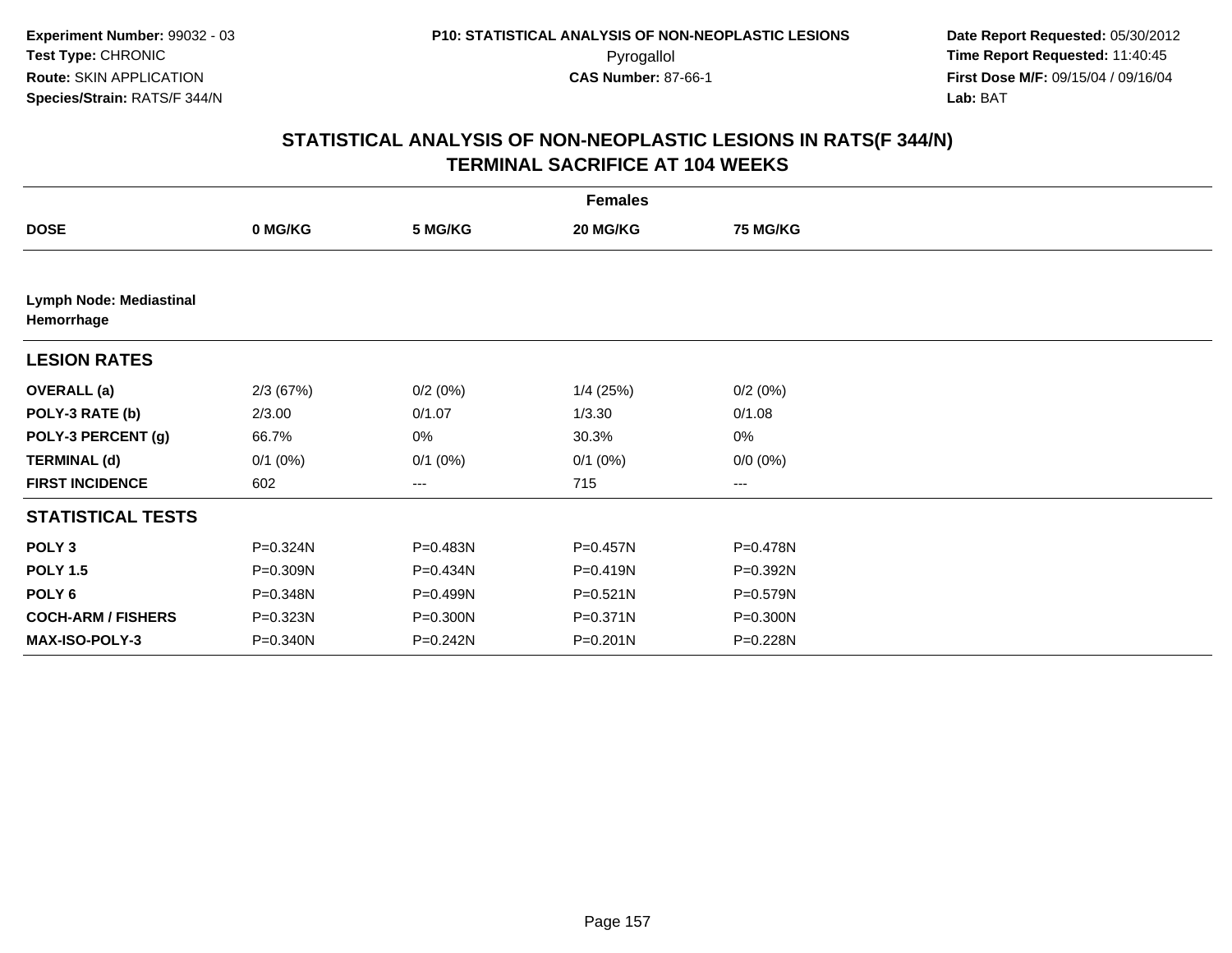|                                        | <b>Females</b> |            |              |                   |  |  |  |  |
|----------------------------------------|----------------|------------|--------------|-------------------|--|--|--|--|
| <b>DOSE</b>                            | 0 MG/KG        | 5 MG/KG    | 20 MG/KG     | <b>75 MG/KG</b>   |  |  |  |  |
|                                        |                |            |              |                   |  |  |  |  |
| Lymph Node: Mediastinal<br>Hyperplasia |                |            |              |                   |  |  |  |  |
| <b>LESION RATES</b>                    |                |            |              |                   |  |  |  |  |
| <b>OVERALL (a)</b>                     | 1/3(33%)       | 1/2(50%)   | 1/4(25%)     | 0/2(0%)           |  |  |  |  |
| POLY-3 RATE (b)                        | 1/2.59         | 1/1.07     | 1/3.25       | 0/1.08            |  |  |  |  |
| POLY-3 PERCENT (g)                     | 38.7%          | 93.6%      | 30.8%        | $0\%$             |  |  |  |  |
| <b>TERMINAL (d)</b>                    | $0/1$ $(0%)$   | 1/1 (100%) | $1/1$ (100%) | $0/0 (0\%)$       |  |  |  |  |
| <b>FIRST INCIDENCE</b>                 | 602            | 728 (T)    | 728 (T)      | $\qquad \qquad -$ |  |  |  |  |
| <b>STATISTICAL TESTS</b>               |                |            |              |                   |  |  |  |  |
| POLY <sub>3</sub>                      | (n)            | (n)        | (n)          | (n)               |  |  |  |  |
| <b>POLY 1.5</b>                        | (n)            | (n)        | (n)          | (n)               |  |  |  |  |
| POLY <sub>6</sub>                      | (n)            | (n)        | (n)          | (n)               |  |  |  |  |
| <b>COCH-ARM / FISHERS</b>              | (n)            | (n)        | (n)          | (n)               |  |  |  |  |
| MAX-ISO-POLY-3                         | (n)            | (n)        | (n)          | (n)               |  |  |  |  |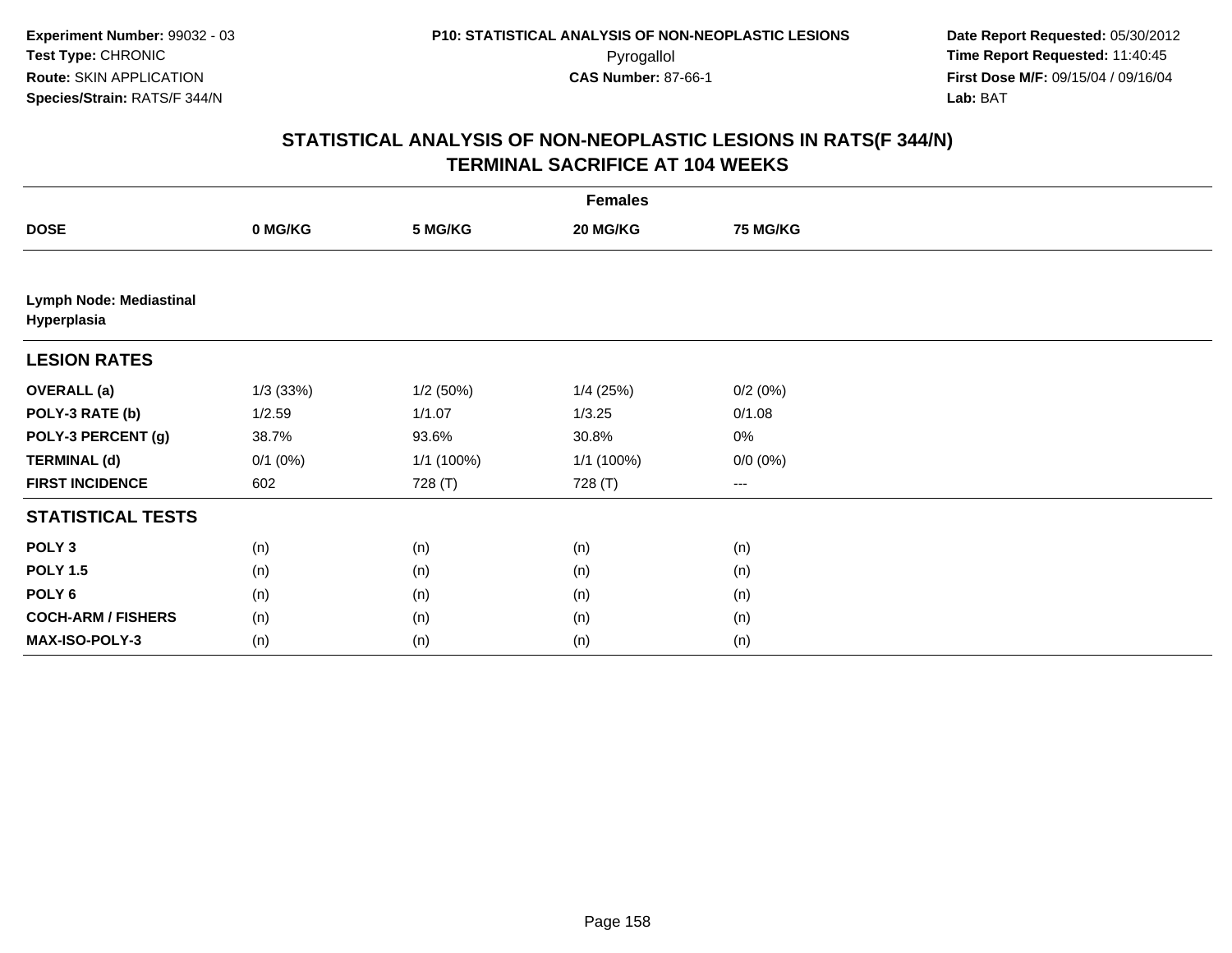| <b>Females</b>                       |              |             |              |                 |  |  |  |
|--------------------------------------|--------------|-------------|--------------|-----------------|--|--|--|
| <b>DOSE</b>                          | 0 MG/KG      | 5 MG/KG     | 20 MG/KG     | <b>75 MG/KG</b> |  |  |  |
|                                      |              |             |              |                 |  |  |  |
| <b>Mammary Gland</b><br>Inflammation |              |             |              |                 |  |  |  |
| <b>LESION RATES</b>                  |              |             |              |                 |  |  |  |
| <b>OVERALL</b> (a)                   | 1/50(2%)     | 4/50 (8%)   | 0/50(0%)     | 1/50(2%)        |  |  |  |
| POLY-3 RATE (b)                      | 1/42.03      | 4/43.98     | 0/41.13      | 1/42.83         |  |  |  |
| POLY-3 PERCENT (g)                   | 2.4%         | 9.1%        | 0%           | 2.3%            |  |  |  |
| <b>TERMINAL (d)</b>                  | 0/29(0%)     | 4/33 (12%)  | 0/26(0%)     | 1/31(3%)        |  |  |  |
| <b>FIRST INCIDENCE</b>               | 608          | 728 (T)     | ---          | 728 (T)         |  |  |  |
| <b>STATISTICAL TESTS</b>             |              |             |              |                 |  |  |  |
| POLY <sub>3</sub>                    | P=0.339N     | $P = 0.192$ | P=0.504N     | P=0.757N        |  |  |  |
| <b>POLY 1.5</b>                      | P=0.343N     | $P = 0.188$ | $P = 0.501N$ | P=0.758N        |  |  |  |
| POLY 6                               | $P = 0.331N$ | $P = 0.199$ | P=0.508N     | P=0.754N        |  |  |  |
| <b>COCH-ARM / FISHERS</b>            | P=0.351N     | $P = 0.181$ | P=0.500N     | P=0.753N        |  |  |  |
| MAX-ISO-POLY-3                       | P=0.205N     | $P = 0.096$ | P=0.164N     | P=0.494N        |  |  |  |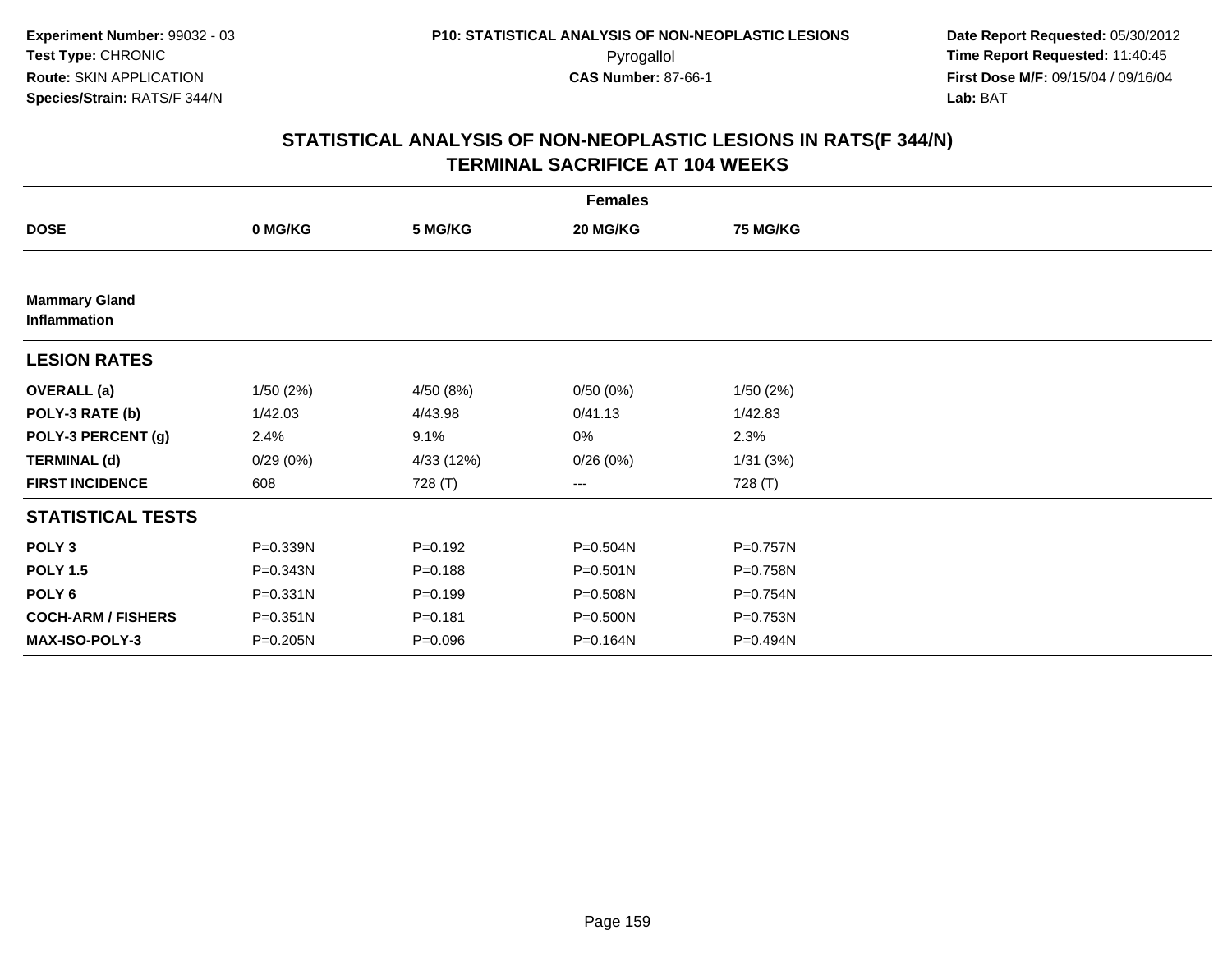|                                    | <b>Females</b> |              |             |                 |  |  |  |
|------------------------------------|----------------|--------------|-------------|-----------------|--|--|--|
| <b>DOSE</b>                        | 0 MG/KG        | 5 MG/KG      | 20 MG/KG    | <b>75 MG/KG</b> |  |  |  |
|                                    |                |              |             |                 |  |  |  |
| <b>Mammary Gland: Duct</b><br>Cyst |                |              |             |                 |  |  |  |
| <b>LESION RATES</b>                |                |              |             |                 |  |  |  |
| <b>OVERALL</b> (a)                 | 1/50(2%)       | 1/50(2%)     | 1/50(2%)    | 5/50 (10%)      |  |  |  |
| POLY-3 RATE (b)                    | 1/42.03        | 1/43.98      | 1/41.13     | 5/43.10         |  |  |  |
| POLY-3 PERCENT (g)                 | 2.4%           | 2.3%         | 2.4%        | 11.6%           |  |  |  |
| <b>TERMINAL (d)</b>                | 0/29(0%)       | 1/33(3%)     | 1/26(4%)    | 3/31(10%)       |  |  |  |
| <b>FIRST INCIDENCE</b>             | 608            | 728 (T)      | 728 (T)     | 674             |  |  |  |
| <b>STATISTICAL TESTS</b>           |                |              |             |                 |  |  |  |
| POLY <sub>3</sub>                  | $P=0.018*$     | $P = 0.751N$ | $P = 0.756$ | $P = 0.106$     |  |  |  |
| <b>POLY 1.5</b>                    | $P=0.018*$     | P=0.754N     | $P = 0.760$ | $P = 0.105$     |  |  |  |
| POLY <sub>6</sub>                  | $P=0.018*$     | P=0.745N     | $P=0.752$   | $P = 0.110$     |  |  |  |
| <b>COCH-ARM / FISHERS</b>          | $P=0.018*$     | P=0.753N     | P=0.753N    | $P = 0.102$     |  |  |  |
| <b>MAX-ISO-POLY-3</b>              | $P=0.029*$     | P=0.487N     | $P = 0.493$ | $P=0.049*$      |  |  |  |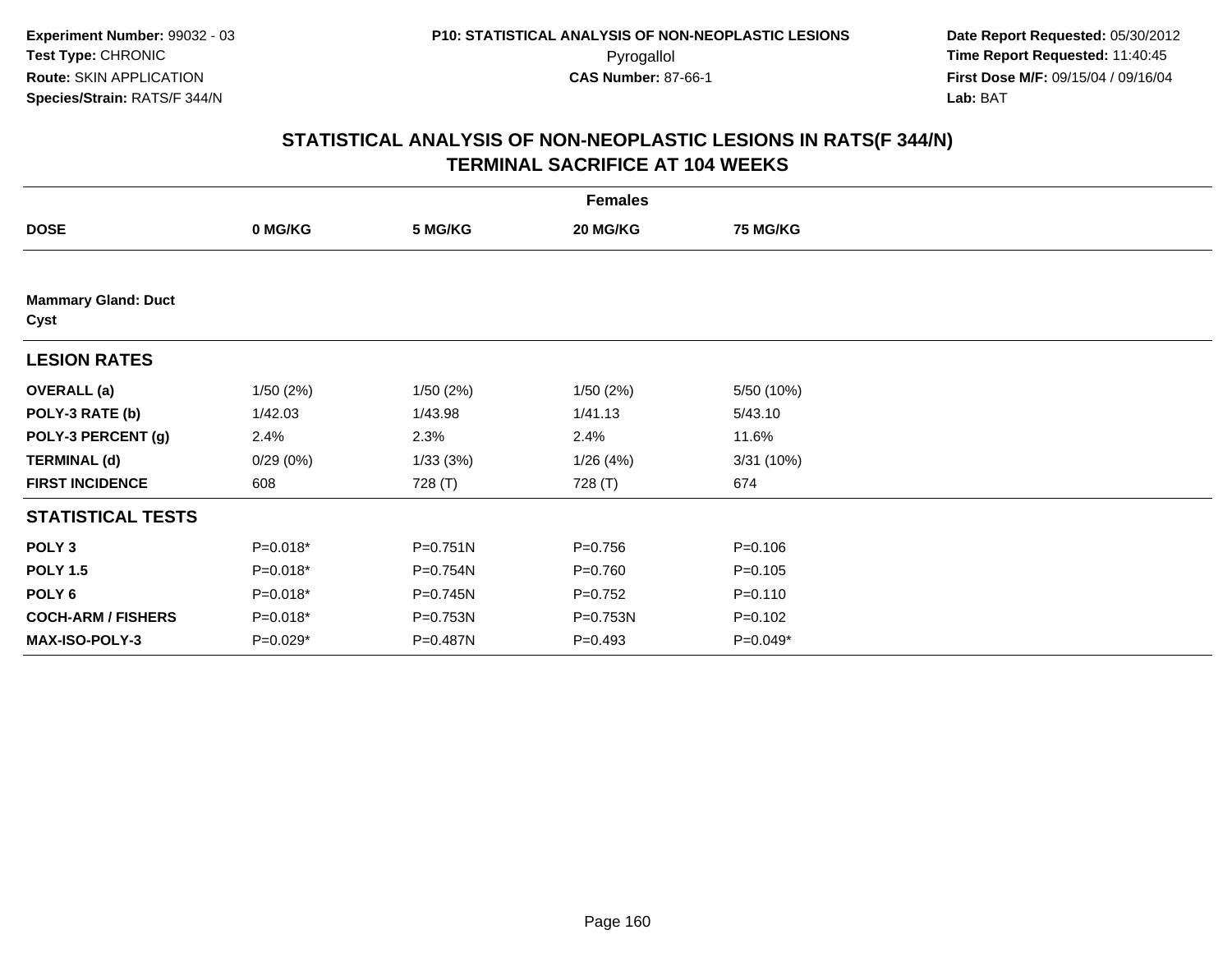| <b>Females</b>                      |             |              |              |                 |  |  |  |
|-------------------------------------|-------------|--------------|--------------|-----------------|--|--|--|
| <b>DOSE</b>                         | 0 MG/KG     | 5 MG/KG      | 20 MG/KG     | <b>75 MG/KG</b> |  |  |  |
|                                     |             |              |              |                 |  |  |  |
| <b>Mesentery</b><br><b>Necrosis</b> |             |              |              |                 |  |  |  |
| <b>LESION RATES</b>                 |             |              |              |                 |  |  |  |
| <b>OVERALL</b> (a)                  | 6/8 (75%)   | 11/11 (100%) | 13/13 (100%) | 10/10 (100%)    |  |  |  |
| POLY-3 RATE (b)                     | 6/7.55      | 11/11.00     | 13/13.00     | 10/10.00        |  |  |  |
| POLY-3 PERCENT (g)                  | 79.5%       | 100%         | 100%         | 100%            |  |  |  |
| <b>TERMINAL (d)</b>                 | 4/4 (100%)  | 10/10 (100%) | 5/5 (100%)   | 4/4 (100%)      |  |  |  |
| <b>FIRST INCIDENCE</b>              | 646         | 593          | 414          | 481             |  |  |  |
| <b>STATISTICAL TESTS</b>            |             |              |              |                 |  |  |  |
| POLY <sub>3</sub>                   | $P = 0.360$ | $P = 0.205$  | $P = 0.167$  | $P=0.229$       |  |  |  |
| <b>POLY 1.5</b>                     | $P = 0.309$ | $P = 0.176$  | $P = 0.140$  | $P = 0.197$     |  |  |  |
| POLY <sub>6</sub>                   | $P = 0.486$ | $P = 0.289$  | $P = 0.245$  | $P = 0.315$     |  |  |  |
| <b>COCH-ARM / FISHERS</b>           | $P = 0.279$ | $P = 0.164$  | $P = 0.133$  | $P = 0.183$     |  |  |  |
| <b>MAX-ISO-POLY-3</b>               | $P=0.011*$  | $P=0.050*$   | $P=0.040*$   | $P = 0.055$     |  |  |  |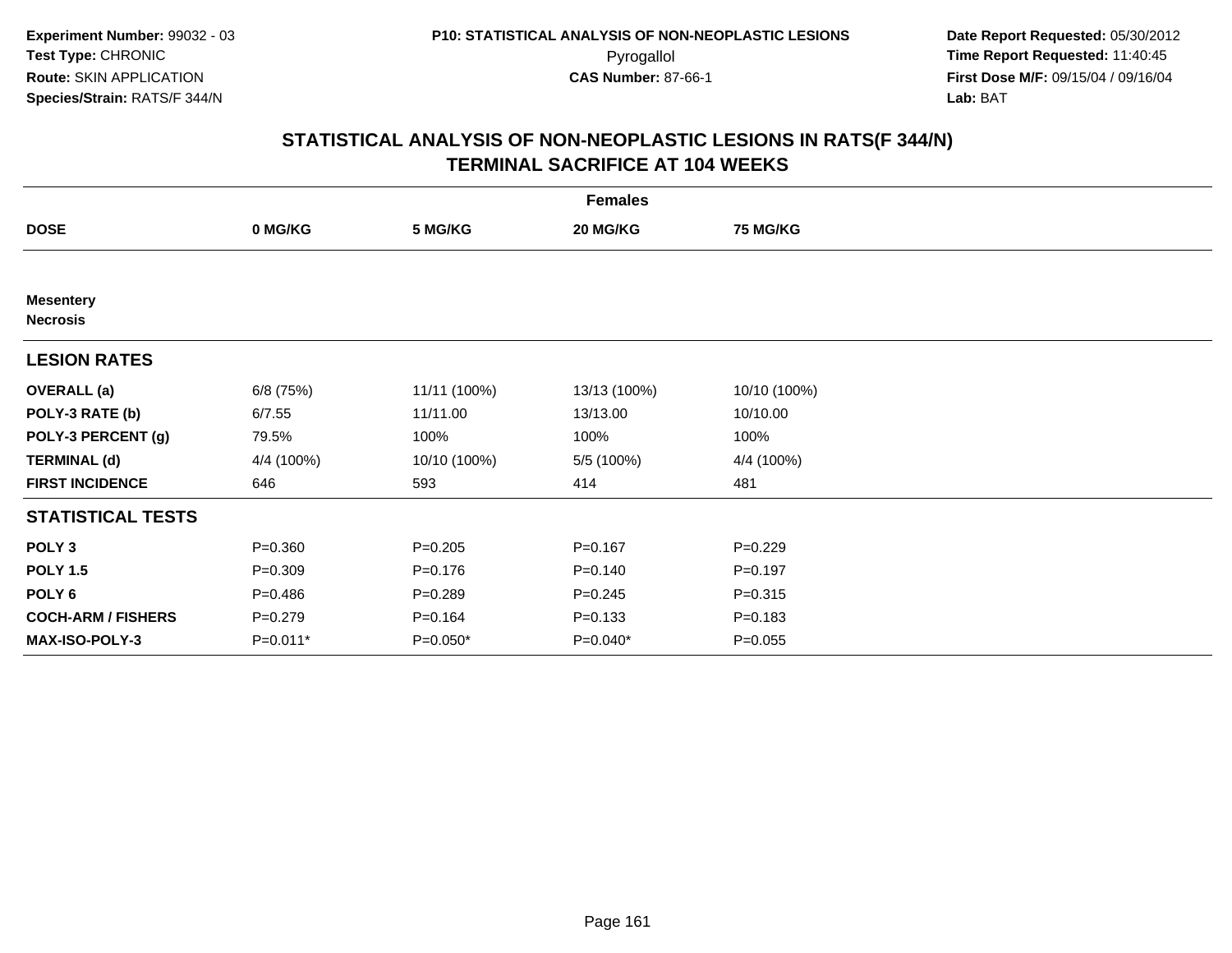|                             |             |              | <b>Females</b> |                 |  |
|-----------------------------|-------------|--------------|----------------|-----------------|--|
| <b>DOSE</b>                 | 0 MG/KG     | 5 MG/KG      | 20 MG/KG       | <b>75 MG/KG</b> |  |
|                             |             |              |                |                 |  |
| <b>Nose</b><br>Inflammation |             |              |                |                 |  |
| <b>LESION RATES</b>         |             |              |                |                 |  |
| <b>OVERALL</b> (a)          | 11/50 (22%) | 10/50 (20%)  | 12/50 (24%)    | 8/50 (16%)      |  |
| POLY-3 RATE (b)             | 11/42.25    | 10/44.51     | 12/41.59       | 8/43.53         |  |
| POLY-3 PERCENT (g)          | 26%         | 22.5%        | 28.9%          | 18.4%           |  |
| <b>TERMINAL (d)</b>         | 8/29 (28%)  | 8/33 (24%)   | 9/26(35%)      | 6/31(19%)       |  |
| <b>FIRST INCIDENCE</b>      | 646         | 593          | 659            | 590             |  |
| <b>STATISTICAL TESTS</b>    |             |              |                |                 |  |
| POLY <sub>3</sub>           | P=0.250N    | P=0.445N     | $P = 0.482$    | P=0.275N        |  |
| <b>POLY 1.5</b>             | P=0.257N    | P=0.464N     | $P = 0.498$    | P=0.287N        |  |
| POLY 6                      | P=0.238N    | P=0.418N     | $P = 0.463$    | P=0.258N        |  |
| <b>COCH-ARM / FISHERS</b>   | P=0.264N    | P=0.500N     | $P = 0.500$    | P=0.306N        |  |
| <b>MAX-ISO-POLY-3</b>       | P=0.335N    | $P = 0.351N$ | $P = 0.385$    | P=0.199N        |  |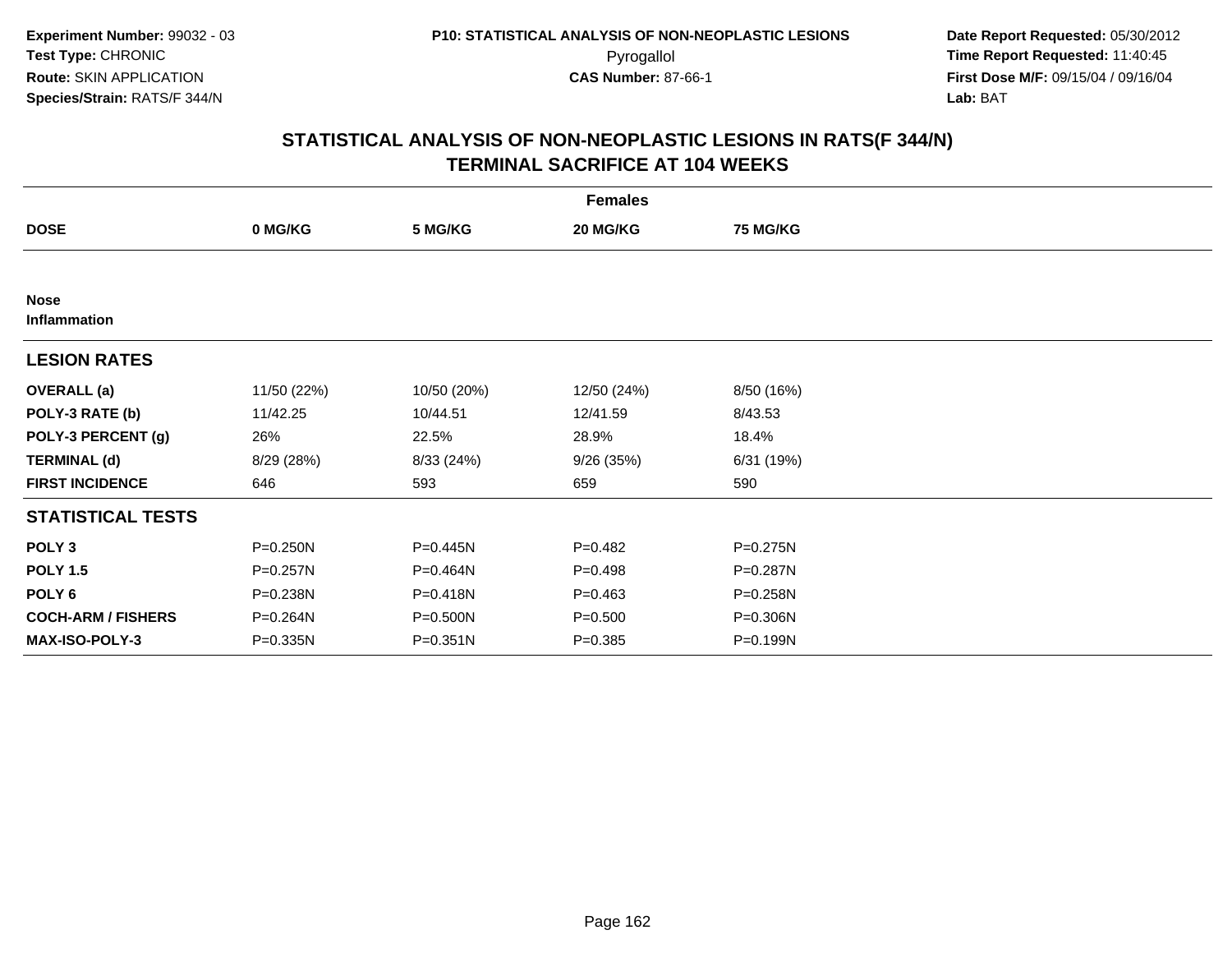| <b>Females</b>                   |          |          |           |                 |  |  |  |
|----------------------------------|----------|----------|-----------|-----------------|--|--|--|
| <b>DOSE</b>                      | 0 MG/KG  | 5 MG/KG  | 20 MG/KG  | <b>75 MG/KG</b> |  |  |  |
|                                  |          |          |           |                 |  |  |  |
| <b>Nose</b><br><b>Thrombosis</b> |          |          |           |                 |  |  |  |
| <b>LESION RATES</b>              |          |          |           |                 |  |  |  |
| <b>OVERALL</b> (a)               | 1/50(2%) | 1/50(2%) | 1/50 (2%) | 0/50(0%)        |  |  |  |
| POLY-3 RATE (b)                  | 1/41.75  | 1/44.05  | 1/41.27   | 0/42.83         |  |  |  |
| POLY-3 PERCENT (g)               | 2.4%     | 2.3%     | 2.4%      | $0\%$           |  |  |  |
| <b>TERMINAL (d)</b>              | 0/29(0%) | 0/33(0%) | 0/26(0%)  | 0/31(0%)        |  |  |  |
| <b>FIRST INCIDENCE</b>           | 691      | 712      | 691       | $\cdots$        |  |  |  |
| <b>STATISTICAL TESTS</b>         |          |          |           |                 |  |  |  |
| POLY <sub>3</sub>                | (n)      | (n)      | (n)       | (n)             |  |  |  |
| <b>POLY 1.5</b>                  | (n)      | (n)      | (n)       | (n)             |  |  |  |
| POLY <sub>6</sub>                | (n)      | (n)      | (n)       | (n)             |  |  |  |
| <b>COCH-ARM / FISHERS</b>        | (n)      | (n)      | (n)       | (n)             |  |  |  |
| <b>MAX-ISO-POLY-3</b>            | (n)      | (n)      | (n)       | (n)             |  |  |  |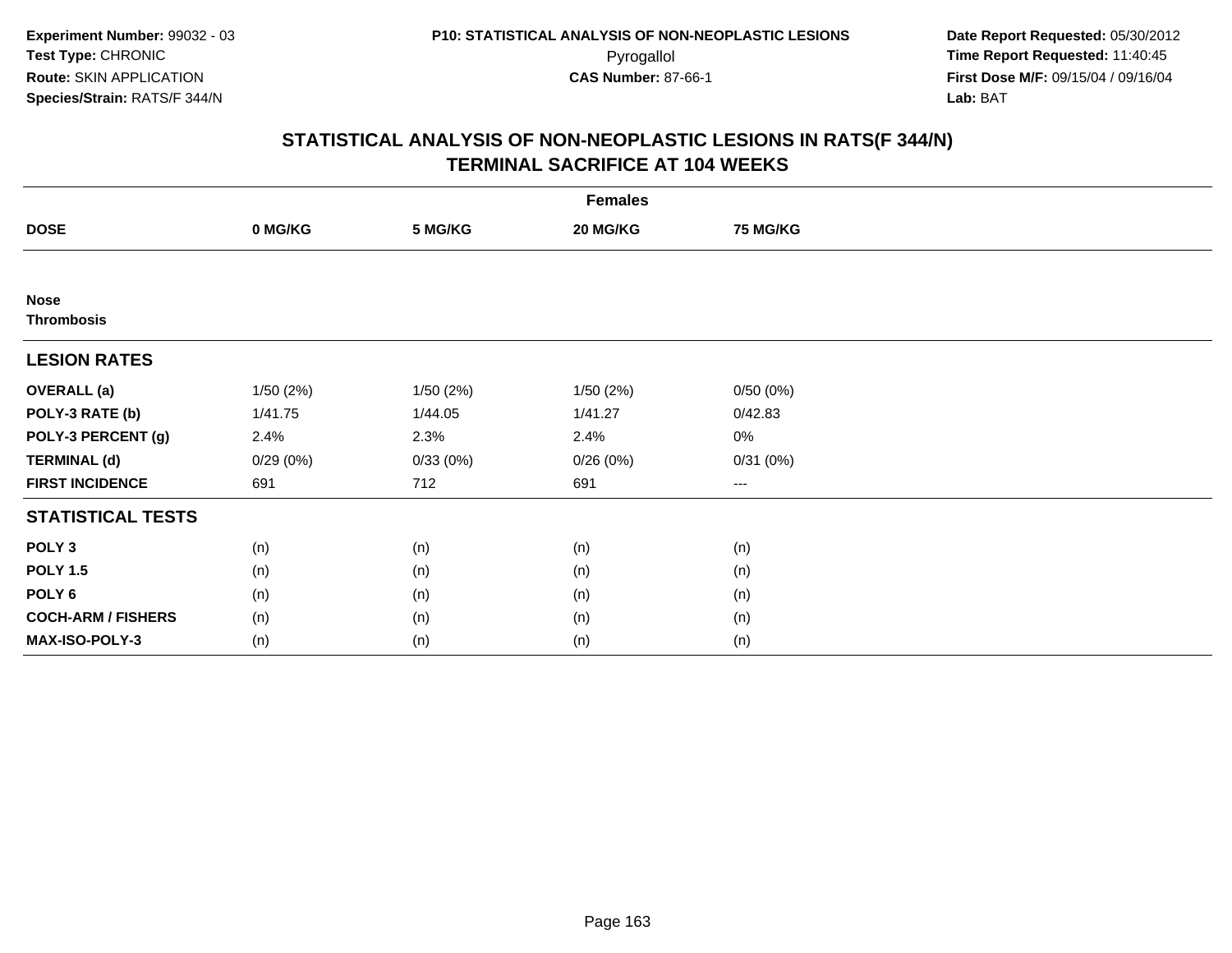|                                         | <b>Females</b> |          |                        |                 |  |  |  |  |
|-----------------------------------------|----------------|----------|------------------------|-----------------|--|--|--|--|
| <b>DOSE</b>                             | 0 MG/KG        | 5 MG/KG  | 20 MG/KG               | <b>75 MG/KG</b> |  |  |  |  |
|                                         |                |          |                        |                 |  |  |  |  |
| <b>Nose: Goblet Cell</b><br>Hyperplasia |                |          |                        |                 |  |  |  |  |
| <b>LESION RATES</b>                     |                |          |                        |                 |  |  |  |  |
| <b>OVERALL</b> (a)                      | 2/50(4%)       | 2/50(4%) | 0/50(0%)               | 0/50(0%)        |  |  |  |  |
| POLY-3 RATE (b)                         | 2/41.61        | 2/44.99  | 0/41.13                | 0/42.83         |  |  |  |  |
| POLY-3 PERCENT (g)                      | 4.8%           | 4.5%     | 0%                     | $0\%$           |  |  |  |  |
| <b>TERMINAL (d)</b>                     | 2/29(7%)       | 0/33(0%) | 0/26(0%)               | 0/31(0%)        |  |  |  |  |
| <b>FIRST INCIDENCE</b>                  | 728 (T)        | 561      | $\qquad \qquad \cdots$ | ---             |  |  |  |  |
| <b>STATISTICAL TESTS</b>                |                |          |                        |                 |  |  |  |  |
| POLY <sub>3</sub>                       | P=0.143N       | P=0.666N | P=0.239N               | P=0.230N        |  |  |  |  |
| <b>POLY 1.5</b>                         | P=0.144N       | P=0.676N | P=0.237N               | P=0.233N        |  |  |  |  |
| POLY <sub>6</sub>                       | $P = 0.141N$   | P=0.649N | $P = 0.242N$           | P=0.226N        |  |  |  |  |
| <b>COCH-ARM / FISHERS</b>               | P=0.145N       | P=0.691N | P=0.247N               | P=0.247N        |  |  |  |  |
| <b>MAX-ISO-POLY-3</b>                   | P=0.124N       | P=0.468N | P=0.078N               | P=0.076N        |  |  |  |  |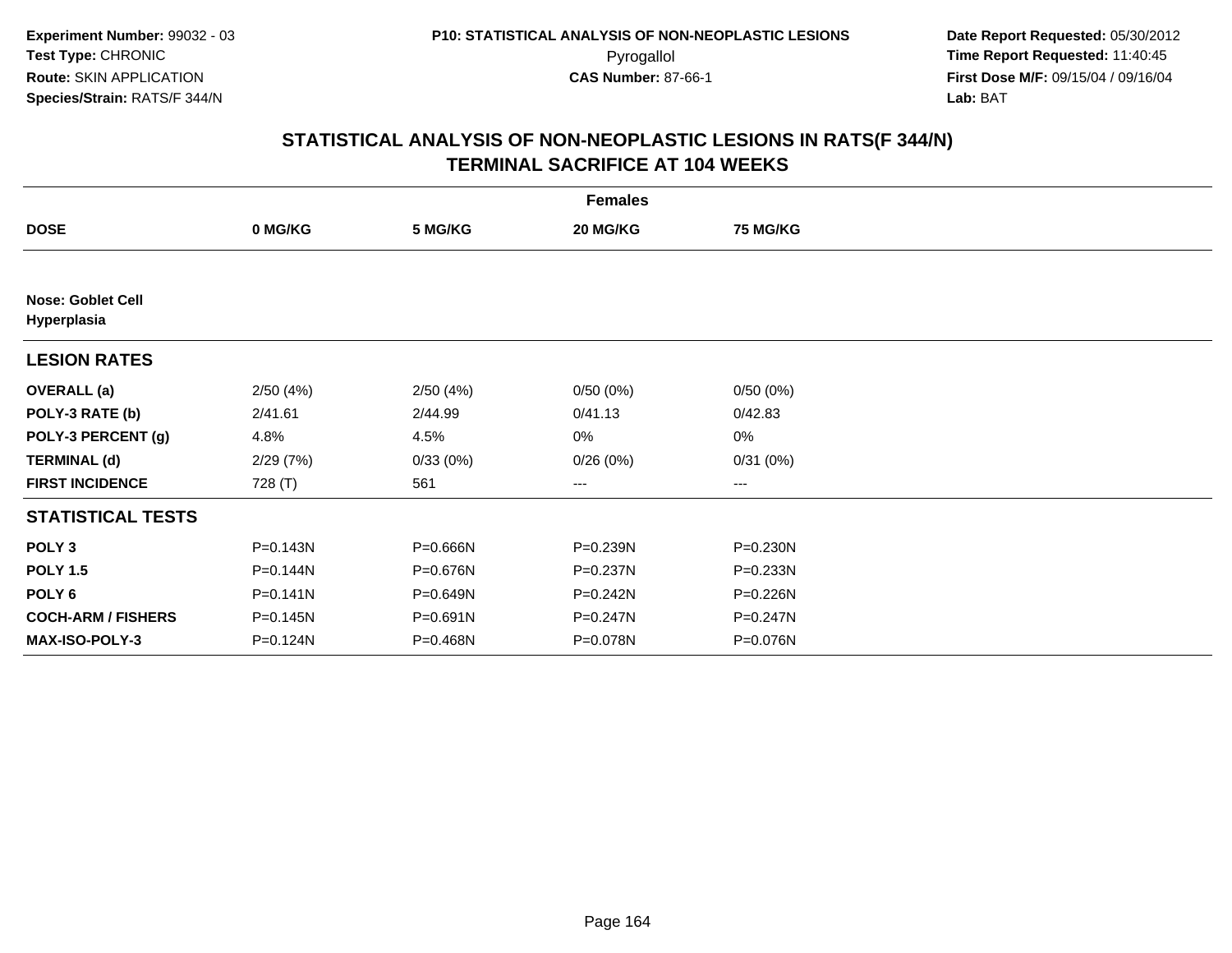|                                           | <b>Females</b> |          |             |          |  |  |  |
|-------------------------------------------|----------------|----------|-------------|----------|--|--|--|
| <b>DOSE</b>                               | 0 MG/KG        | 5 MG/KG  | 20 MG/KG    | 75 MG/KG |  |  |  |
|                                           |                |          |             |          |  |  |  |
| Nose: Nasopharyngeal Duct<br>Inflammation |                |          |             |          |  |  |  |
| <b>LESION RATES</b>                       |                |          |             |          |  |  |  |
| <b>OVERALL</b> (a)                        | 0/50(0%)       | 0/50(0%) | 2/50(4%)    | 0/50(0%) |  |  |  |
| POLY-3 RATE (b)                           | 0/41.61        | 0/43.98  | 2/41.18     | 0/42.83  |  |  |  |
| POLY-3 PERCENT (g)                        | 0%             | 0%       | 4.9%        | $0\%$    |  |  |  |
| <b>TERMINAL (d)</b>                       | 0/29(0%)       | 0/33(0%) | 1/26(4%)    | 0/31(0%) |  |  |  |
| <b>FIRST INCIDENCE</b>                    | $--$           | $\cdots$ | 715         | $\cdots$ |  |  |  |
| <b>STATISTICAL TESTS</b>                  |                |          |             |          |  |  |  |
| POLY <sub>3</sub>                         | P=0.663N       | (e)      | $P = 0.234$ | (e)      |  |  |  |
| <b>POLY 1.5</b>                           | P=0.663N       | (e)      | $P = 0.237$ | (e)      |  |  |  |
| POLY 6                                    | P=0.662N       | (e)      | $P = 0.231$ | (e)      |  |  |  |
| <b>COCH-ARM / FISHERS</b>                 | P=0.662N       | (e)      | $P = 0.247$ | (e)      |  |  |  |
| MAX-ISO-POLY-3                            | $P = 0.258$    | (e)      | $P = 0.076$ | (e)      |  |  |  |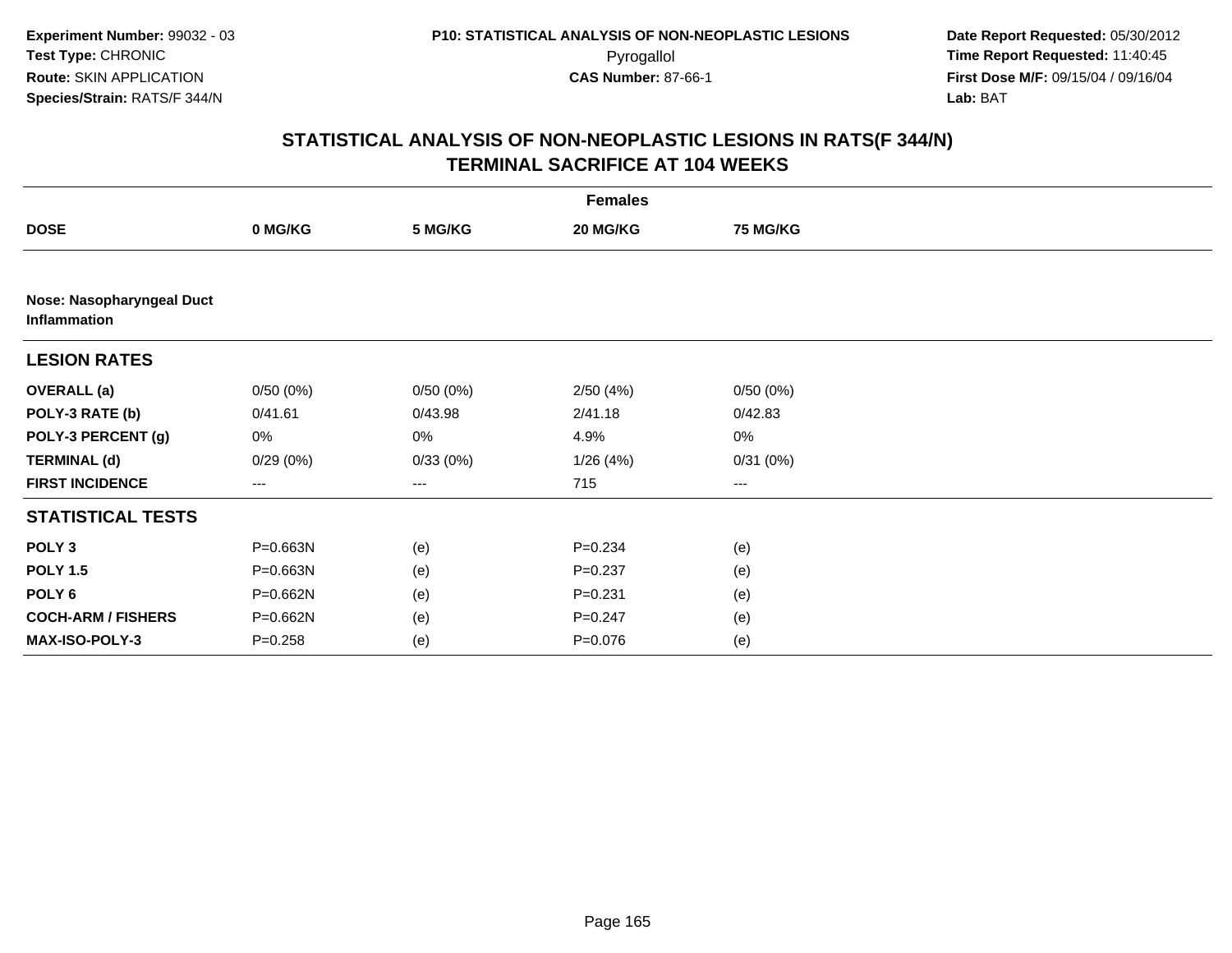| <b>Females</b>                               |          |          |             |             |  |  |  |
|----------------------------------------------|----------|----------|-------------|-------------|--|--|--|
| <b>DOSE</b>                                  | 0 MG/KG  | 5 MG/KG  | 20 MG/KG    | 75 MG/KG    |  |  |  |
|                                              |          |          |             |             |  |  |  |
| <b>Oral Mucosa: Gingival</b><br>Inflammation |          |          |             |             |  |  |  |
| <b>LESION RATES</b>                          |          |          |             |             |  |  |  |
| <b>OVERALL</b> (a)                           | 1/2(50%) | 1/2(50%) | $0/0 (0\%)$ | $0/0 (0\%)$ |  |  |  |
| POLY-3 RATE (b)                              | 1/2.00   | 1/2.00   | 0/0.00      | 0/0.00      |  |  |  |
| POLY-3 PERCENT (g)                           | 50%      | 50%      | 0%          | $0\%$       |  |  |  |
| <b>TERMINAL (d)</b>                          | 1/2(50%) | 1/2(50%) | $0/0 (0\%)$ | $0/0 (0\%)$ |  |  |  |
| <b>FIRST INCIDENCE</b>                       | 728 (T)  | 728 (T)  | $--$        | ---         |  |  |  |
| <b>STATISTICAL TESTS</b>                     |          |          |             |             |  |  |  |
| POLY <sub>3</sub>                            | (n)      | (n)      | (n)         | (n)         |  |  |  |
| <b>POLY 1.5</b>                              | (n)      | (n)      | (n)         | (n)         |  |  |  |
| POLY <sub>6</sub>                            | (n)      | (n)      | (n)         | (n)         |  |  |  |
| <b>COCH-ARM / FISHERS</b>                    | (n)      | (n)      | (n)         | (n)         |  |  |  |
| MAX-ISO-POLY-3                               | (n)      | (n)      | (n)         | (n)         |  |  |  |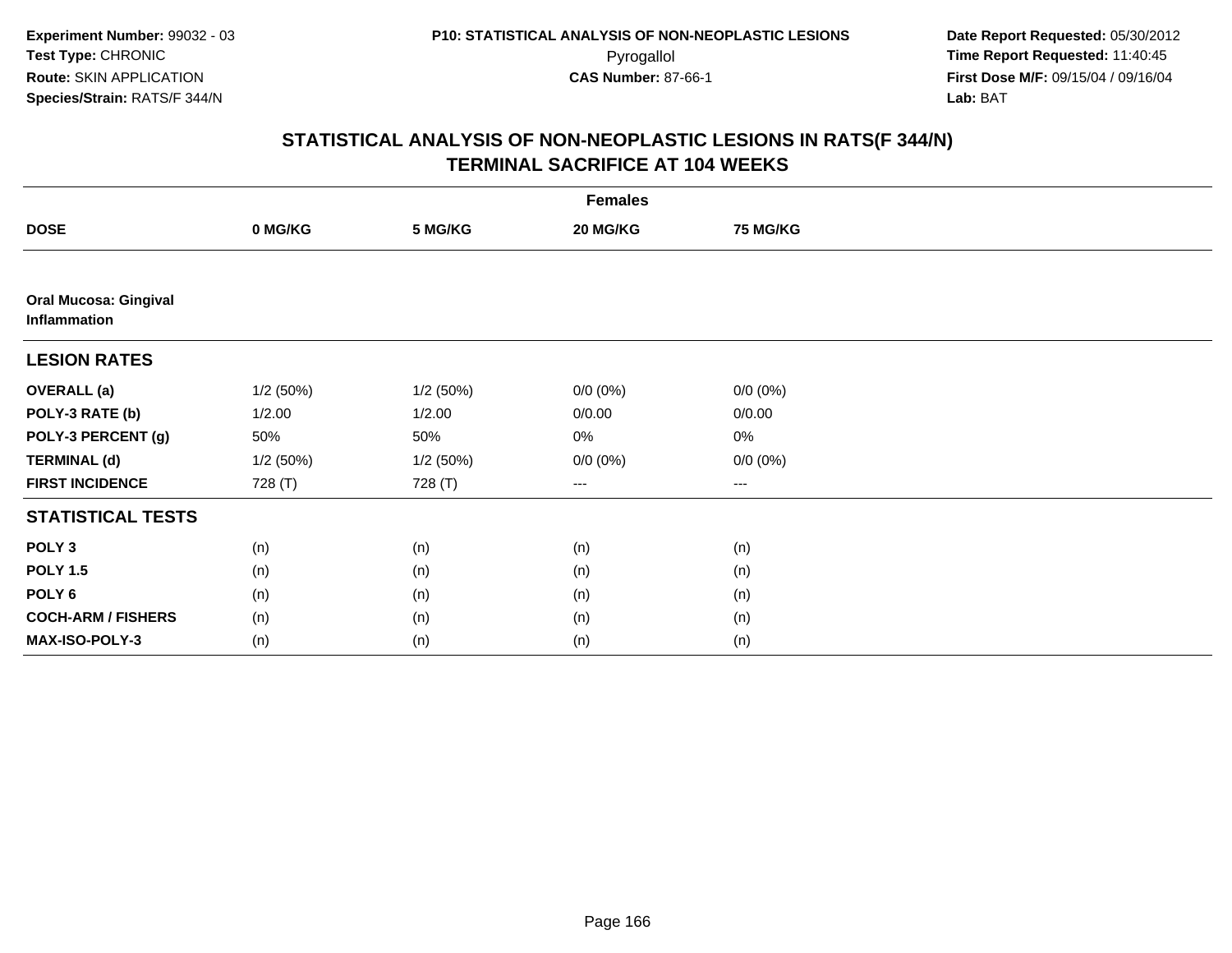| <b>Females</b>                                |         |                        |             |                 |  |  |  |
|-----------------------------------------------|---------|------------------------|-------------|-----------------|--|--|--|
| <b>DOSE</b>                                   | 0 MG/KG | 5 MG/KG                | 20 MG/KG    | <b>75 MG/KG</b> |  |  |  |
|                                               |         |                        |             |                 |  |  |  |
| <b>Oral Mucosa: Pharyngeal</b><br>Hyperplasia |         |                        |             |                 |  |  |  |
| <b>LESION RATES</b>                           |         |                        |             |                 |  |  |  |
| <b>OVERALL (a)</b>                            | 0/2(0%) | 0/2(0%)                | $0/0 (0\%)$ | $0/0 (0\%)$     |  |  |  |
| POLY-3 RATE (b)                               | 0/2.00  | 0/2.00                 | 0/0.00      | 0/0.00          |  |  |  |
| POLY-3 PERCENT (g)                            | 0%      | 0%                     | $0\%$       | 0%              |  |  |  |
| <b>TERMINAL (d)</b>                           | 0/2(0%) | 0/2(0%)                | $0/0 (0\%)$ | $0/0 (0\%)$     |  |  |  |
| <b>FIRST INCIDENCE</b>                        | ---     | $\qquad \qquad \cdots$ | $\cdots$    | ---             |  |  |  |
| <b>STATISTICAL TESTS</b>                      |         |                        |             |                 |  |  |  |
| POLY <sub>3</sub>                             | (n)     | (n)                    | (n)         | (n)             |  |  |  |
| <b>POLY 1.5</b>                               | (n)     | (n)                    | (n)         | (n)             |  |  |  |
| POLY <sub>6</sub>                             | (n)     | (n)                    | (n)         | (n)             |  |  |  |
| <b>COCH-ARM / FISHERS</b>                     | (n)     | (n)                    | (n)         | (n)             |  |  |  |
| MAX-ISO-POLY-3                                | (n)     | (n)                    | (n)         | (n)             |  |  |  |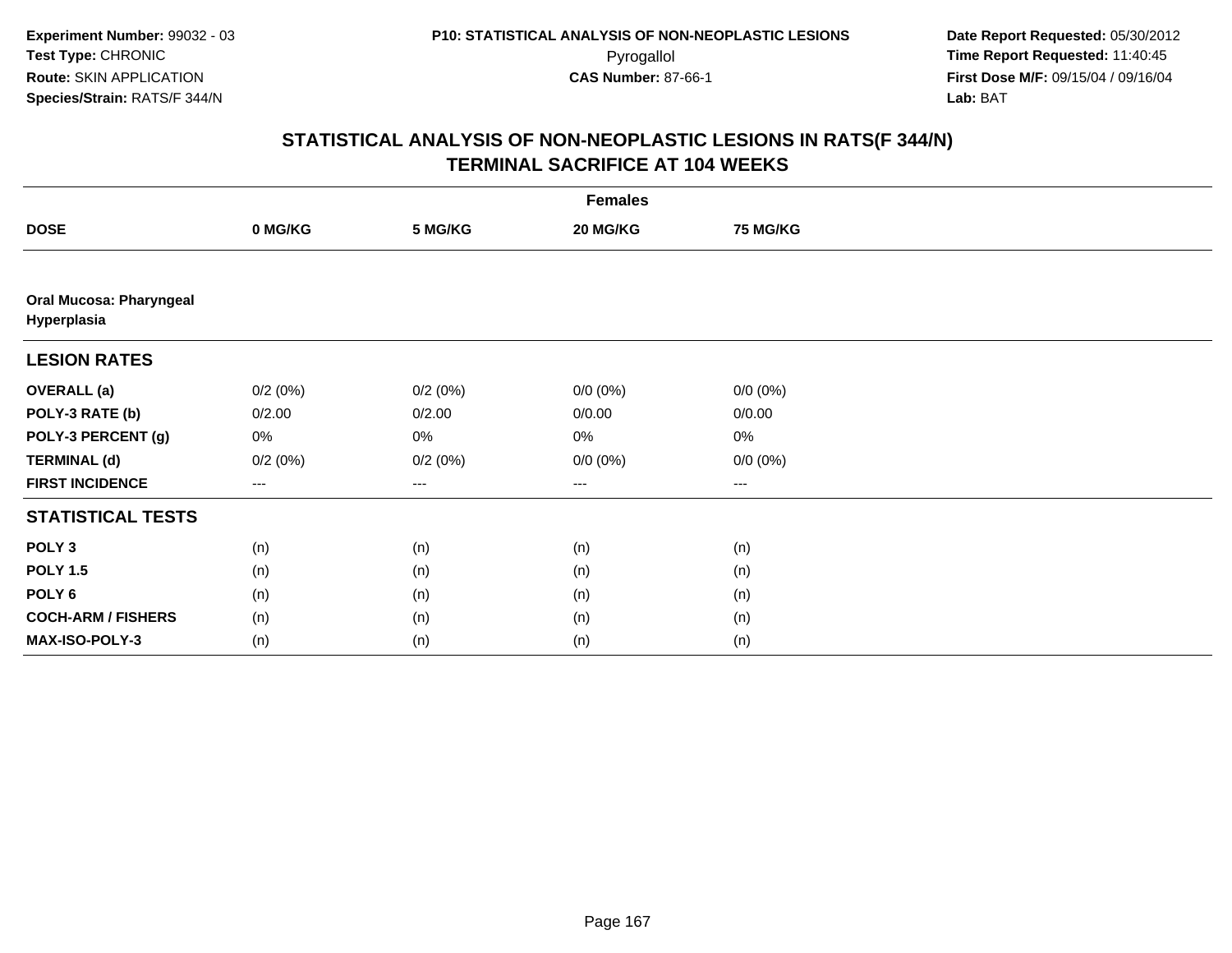| <b>Females</b>            |          |          |             |                 |  |  |  |
|---------------------------|----------|----------|-------------|-----------------|--|--|--|
| <b>DOSE</b>               | 0 MG/KG  | 5 MG/KG  | 20 MG/KG    | <b>75 MG/KG</b> |  |  |  |
|                           |          |          |             |                 |  |  |  |
| Ovary<br>Cyst             |          |          |             |                 |  |  |  |
| <b>LESION RATES</b>       |          |          |             |                 |  |  |  |
| <b>OVERALL</b> (a)        | 3/50(6%) | 3/50(6%) | 6/50 (12%)  | 1/50(2%)        |  |  |  |
| POLY-3 RATE (b)           | 3/42.84  | 3/44.89  | 6/43.21     | 1/42.96         |  |  |  |
| POLY-3 PERCENT (g)        | 7%       | 6.7%     | 13.9%       | 2.3%            |  |  |  |
| <b>TERMINAL (d)</b>       | 1/29(3%) | 1/33(3%) | 2/26(8%)    | 0/31(0%)        |  |  |  |
| <b>FIRST INCIDENCE</b>    | 505      | 439      | 414         | 695             |  |  |  |
| <b>STATISTICAL TESTS</b>  |          |          |             |                 |  |  |  |
| POLY <sub>3</sub>         | P=0.207N | P=0.641N | $P = 0.245$ | P=0.304N        |  |  |  |
| <b>POLY 1.5</b>           | P=0.205N | P=0.648N | $P = 0.248$ | P=0.304N        |  |  |  |
| POLY <sub>6</sub>         | P=0.207N | P=0.630N | $P = 0.242$ | P=0.300N        |  |  |  |
| <b>COCH-ARM / FISHERS</b> | P=0.200N | P=0.661N | $P = 0.243$ | P=0.309N        |  |  |  |
| <b>MAX-ISO-POLY-3</b>     | P=0.188N | P=0.476N | $P = 0.149$ | P=0.153N        |  |  |  |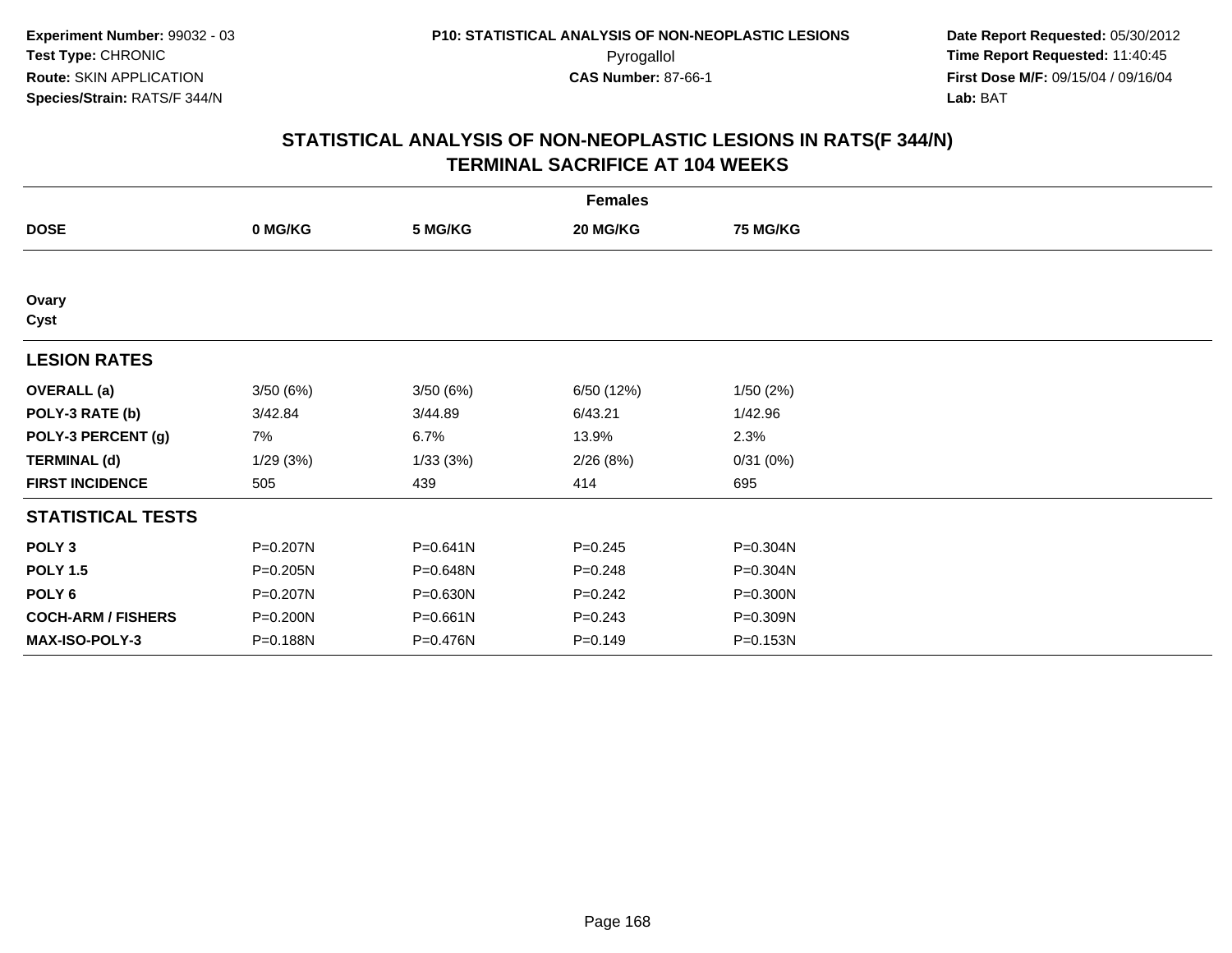|                                           |             |             | <b>Females</b> |                 |  |
|-------------------------------------------|-------------|-------------|----------------|-----------------|--|
| <b>DOSE</b>                               | 0 MG/KG     | 5 MG/KG     | 20 MG/KG       | <b>75 MG/KG</b> |  |
|                                           |             |             |                |                 |  |
| <b>Pancreas: Acinus</b><br><b>Atrophy</b> |             |             |                |                 |  |
| <b>LESION RATES</b>                       |             |             |                |                 |  |
| <b>OVERALL</b> (a)                        | 16/50 (32%) | 13/50 (26%) | 17/50 (34%)    | 15/50 (30%)     |  |
| POLY-3 RATE (b)                           | 16/44.47    | 13/44.69    | 17/43.25       | 15/44.65        |  |
| POLY-3 PERCENT (g)                        | 36%         | 29.1%       | 39.3%          | 33.6%           |  |
| <b>TERMINAL (d)</b>                       | 10/29 (35%) | 11/33 (33%) | 11/26 (42%)    | 10/31 (32%)     |  |
| <b>FIRST INCIDENCE</b>                    | 230         | 593         | 538            | 449             |  |
| <b>STATISTICAL TESTS</b>                  |             |             |                |                 |  |
| POLY <sub>3</sub>                         | $P = 0.554$ | P=0.319N    | $P = 0.459$    | P=0.495N        |  |
| <b>POLY 1.5</b>                           | $P = 0.546$ | P=0.324N    | $P=0.478$      | P=0.501N        |  |
| POLY 6                                    | P=0.550N    | P=0.302N    | $P = 0.445$    | P=0.477N        |  |
| <b>COCH-ARM / FISHERS</b>                 | $P = 0.546$ | P=0.330N    | $P = 0.500$    | P=0.500N        |  |
| <b>MAX-ISO-POLY-3</b>                     | $P = 0.551$ | P=0.243N    | $P = 0.372$    | P=0.404N        |  |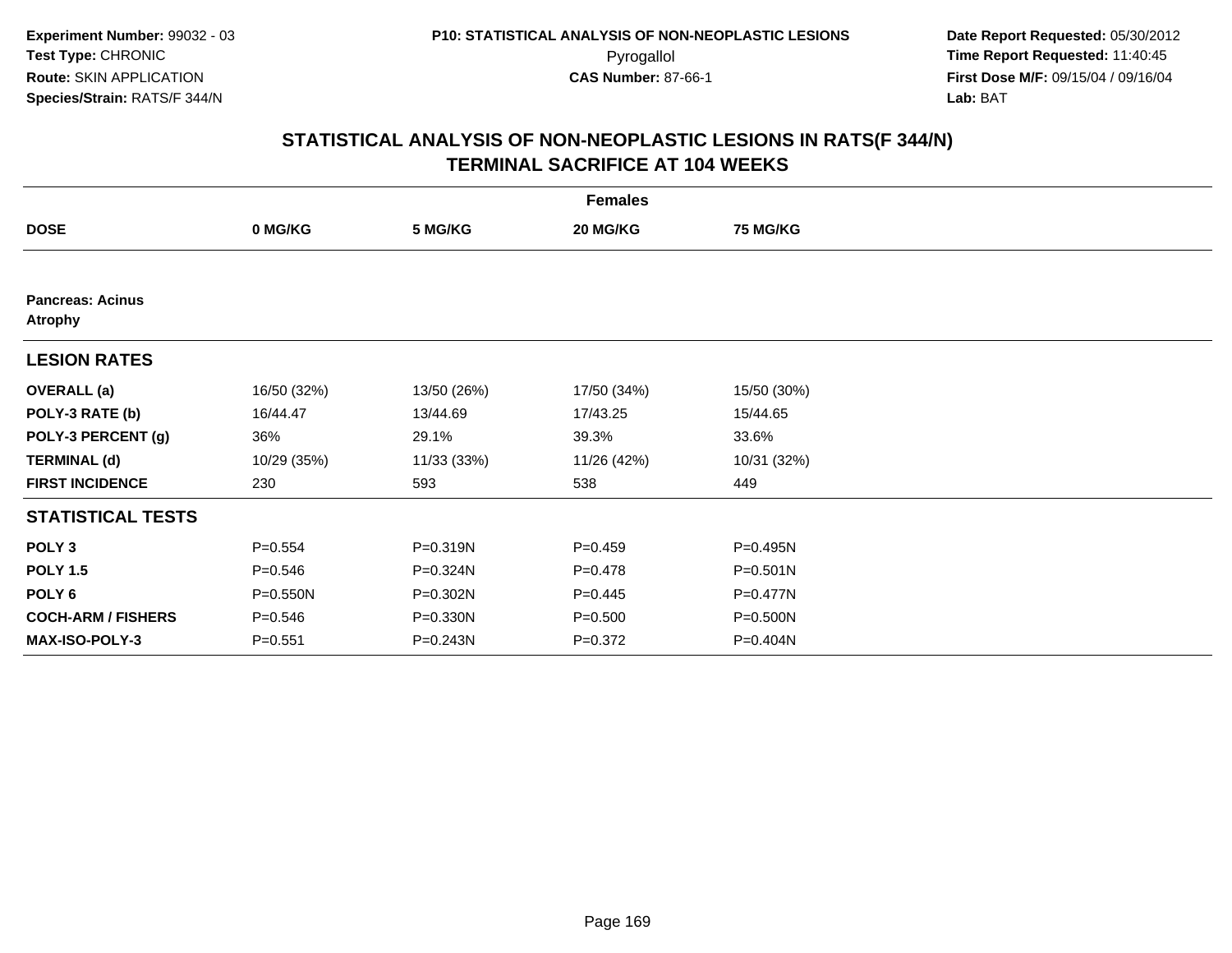|                                        |             |             | <b>Females</b> |                 |  |
|----------------------------------------|-------------|-------------|----------------|-----------------|--|
| <b>DOSE</b>                            | 0 MG/KG     | 5 MG/KG     | 20 MG/KG       | <b>75 MG/KG</b> |  |
|                                        |             |             |                |                 |  |
| <b>Pancreas: Acinus</b><br>Hyperplasia |             |             |                |                 |  |
| <b>LESION RATES</b>                    |             |             |                |                 |  |
| <b>OVERALL (a)</b>                     | 3/50(6%)    | 8/50 (16%)  | 1/50(2%)       | 5/50 (10%)      |  |
| POLY-3 RATE (b)                        | 3/42.15     | 8/44.22     | 1/41.19        | 5/42.90         |  |
| POLY-3 PERCENT (g)                     | 7.1%        | 18.1%       | 2.4%           | 11.7%           |  |
| <b>TERMINAL (d)</b>                    | 2/29(7%)    | 7/33 (21%)  | 0/26(0%)       | 4/31 (13%)      |  |
| <b>FIRST INCIDENCE</b>                 | 561         | 666         | 712            | 712             |  |
| <b>STATISTICAL TESTS</b>               |             |             |                |                 |  |
| POLY <sub>3</sub>                      | $P=0.572$   | $P = 0.112$ | P=0.313N       | $P = 0.365$     |  |
| <b>POLY 1.5</b>                        | $P = 0.566$ | $P = 0.108$ | P=0.307N       | $P = 0.362$     |  |
| POLY 6                                 | $P = 0.582$ | $P = 0.121$ | P=0.320N       | $P = 0.373$     |  |
| <b>COCH-ARM / FISHERS</b>              | $P = 0.559$ | $P = 0.100$ | P=0.309N       | $P = 0.357$     |  |
| MAX-ISO-POLY-3                         | P=0.317N    | $P = 0.066$ | P=0.162N       | $P = 0.240$     |  |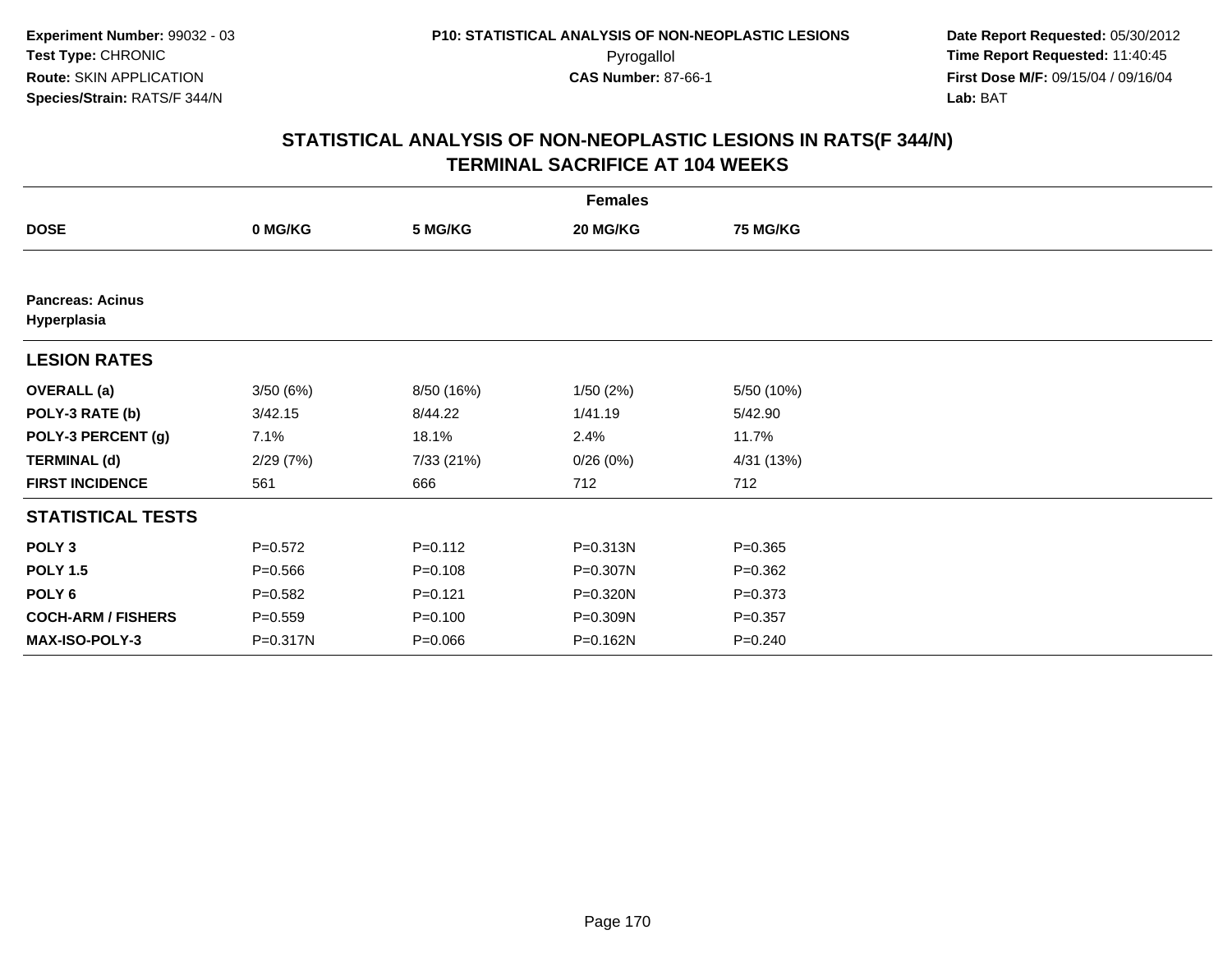|                               |           |          | <b>Females</b> |                 |  |
|-------------------------------|-----------|----------|----------------|-----------------|--|
| <b>DOSE</b>                   | 0 MG/KG   | 5 MG/KG  | 20 MG/KG       | <b>75 MG/KG</b> |  |
|                               |           |          |                |                 |  |
| <b>Pancreas: Duct</b><br>Cyst |           |          |                |                 |  |
| <b>LESION RATES</b>           |           |          |                |                 |  |
| <b>OVERALL (a)</b>            | 4/50 (8%) | 2/50(4%) | 2/50(4%)       | 2/50(4%)        |  |
| POLY-3 RATE (b)               | 4/42.23   | 2/43.98  | 2/41.86        | 2/42.83         |  |
| POLY-3 PERCENT (g)            | 9.5%      | 4.6%     | 4.8%           | 4.7%            |  |
| <b>TERMINAL (d)</b>           | 1/29(3%)  | 2/33(6%) | 1/26(4%)       | 2/31(7%)        |  |
| <b>FIRST INCIDENCE</b>        | 641       | 728 (T)  | 468            | 728 (T)         |  |
| <b>STATISTICAL TESTS</b>      |           |          |                |                 |  |
| POLY <sub>3</sub>             | P=0.407N  | P=0.318N | P=0.340N       | P=0.330N        |  |
| <b>POLY 1.5</b>               | P=0.407N  | P=0.324N | P=0.335N       | P=0.332N        |  |
| POLY 6                        | P=0.407N  | P=0.309N | P=0.349N       | P=0.326N        |  |
| <b>COCH-ARM / FISHERS</b>     | P=0.403N  | P=0.339N | P=0.339N       | P=0.339N        |  |
| <b>MAX-ISO-POLY-3</b>         | P=0.287N  | P=0.190N | P=0.204N       | P=0.196N        |  |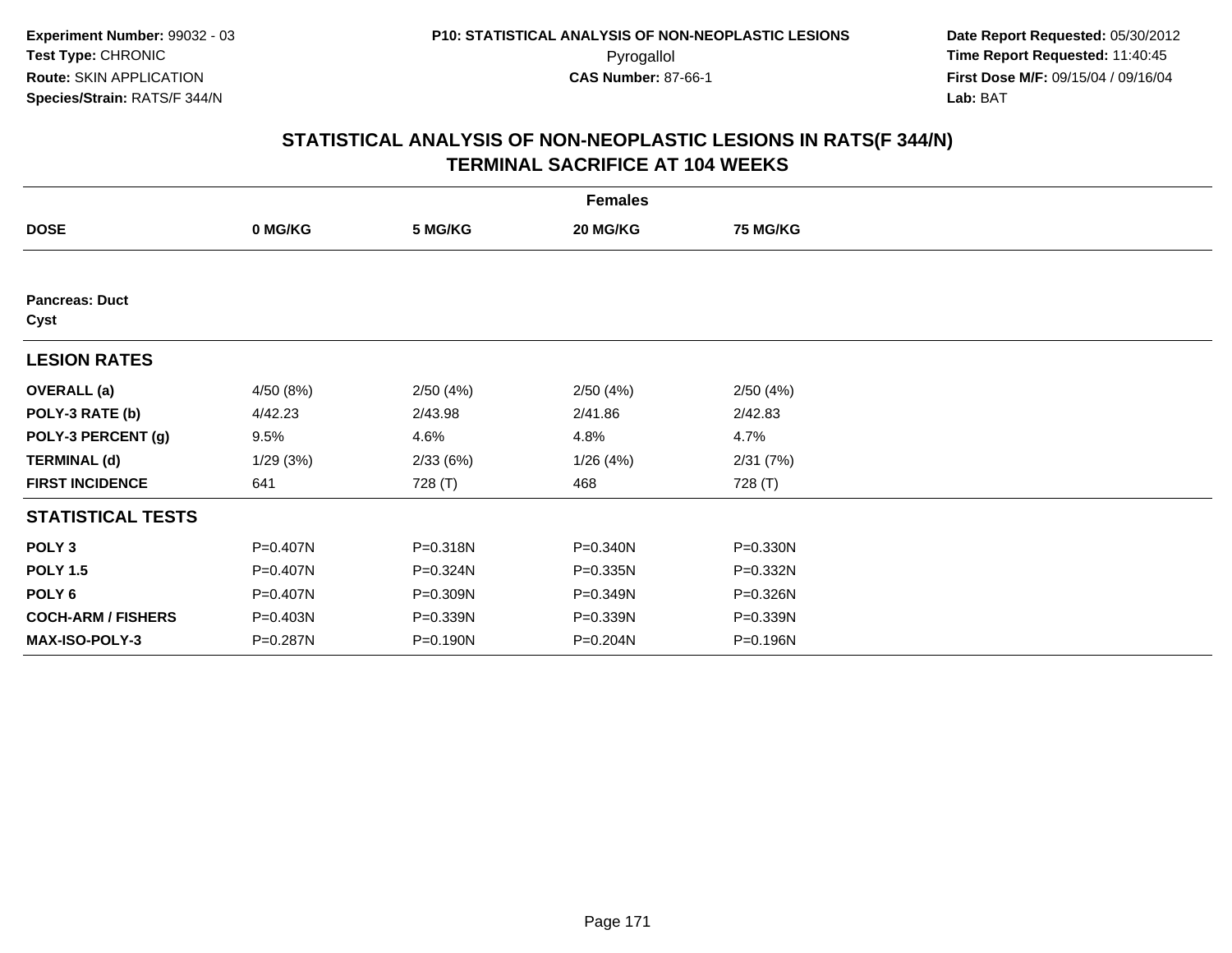|                                         |                        |          | <b>Females</b> |                 |  |
|-----------------------------------------|------------------------|----------|----------------|-----------------|--|
| <b>DOSE</b>                             | 0 MG/KG                | 5 MG/KG  | 20 MG/KG       | <b>75 MG/KG</b> |  |
|                                         |                        |          |                |                 |  |
| <b>Parathyroid Gland</b><br>Hyperplasia |                        |          |                |                 |  |
| <b>LESION RATES</b>                     |                        |          |                |                 |  |
| <b>OVERALL (a)</b>                      | 0/49(0%)               | 0/49(0%) | 2/50(4%)       | 0/49(0%)        |  |
| POLY-3 RATE (b)                         | 0/41.27                | 0/42.98  | 2/41.13        | 0/42.81         |  |
| POLY-3 PERCENT (g)                      | 0%                     | 0%       | 4.9%           | $0\%$           |  |
| <b>TERMINAL (d)</b>                     | 0/29(0%)               | 0/32(0%) | 2/26(8%)       | 0/31(0%)        |  |
| <b>FIRST INCIDENCE</b>                  | $\qquad \qquad \cdots$ | ---      | 728 (T)        | ---             |  |
| <b>STATISTICAL TESTS</b>                |                        |          |                |                 |  |
| POLY <sub>3</sub>                       | P=0.659N               | (e)      | $P = 0.236$    | (e)             |  |
| <b>POLY 1.5</b>                         | P=0.659N               | (e)      | $P = 0.240$    | (e)             |  |
| POLY 6                                  | P=0.658N               | (e)      | $P = 0.231$    | (e)             |  |
| <b>COCH-ARM / FISHERS</b>               | P=0.663N               | (e)      | $P = 0.253$    | (e)             |  |
| MAX-ISO-POLY-3                          | $P = 0.260$            | (e)      | $P=0.077$      | (e)             |  |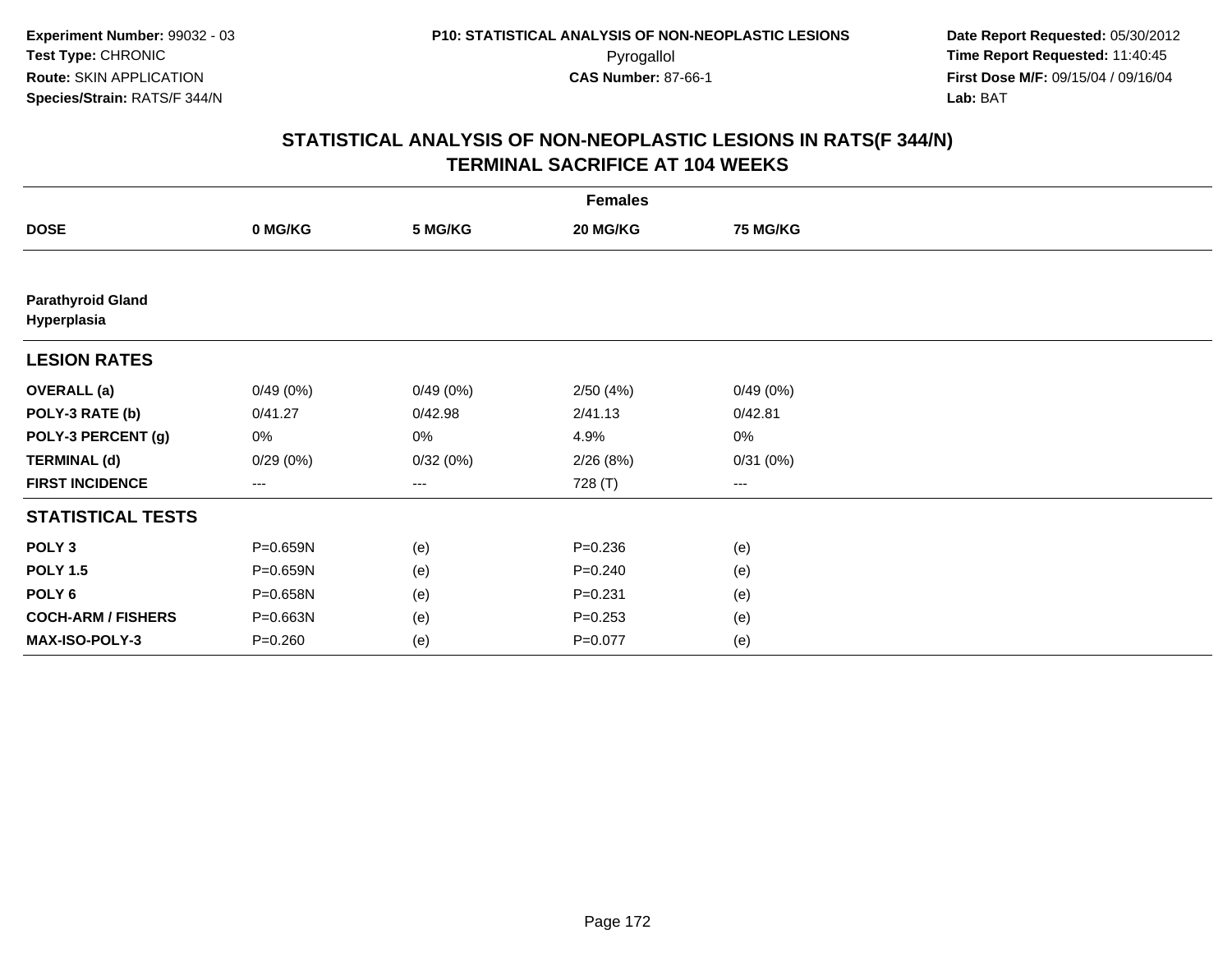|                                      |             |          | <b>Females</b> |                 |  |
|--------------------------------------|-------------|----------|----------------|-----------------|--|
| <b>DOSE</b>                          | 0 MG/KG     | 5 MG/KG  | 20 MG/KG       | <b>75 MG/KG</b> |  |
|                                      |             |          |                |                 |  |
| <b>Pituitary Gland</b><br>Hemorrhage |             |          |                |                 |  |
| <b>LESION RATES</b>                  |             |          |                |                 |  |
| <b>OVERALL (a)</b>                   | 1/50(2%)    | 0/50(0%) | 0/50(0%)       | 2/50(4%)        |  |
| POLY-3 RATE (b)                      | 1/41.61     | 0/43.98  | 0/41.13        | 2/43.17         |  |
| POLY-3 PERCENT (g)                   | 2.4%        | 0%       | 0%             | 4.6%            |  |
| <b>TERMINAL (d)</b>                  | 1/29(3%)    | 0/33(0%) | 0/26(0%)       | 0/31(0%)        |  |
| <b>FIRST INCIDENCE</b>               | 728 (T)     | ---      | ---            | 674             |  |
| <b>STATISTICAL TESTS</b>             |             |          |                |                 |  |
| POLY <sub>3</sub>                    | $P = 0.176$ | P=0.489N | $P = 0.502N$   | $P = 0.513$     |  |
| <b>POLY 1.5</b>                      | $P = 0.176$ | P=0.493N | P=0.500N       | $P = 0.507$     |  |
| POLY <sub>6</sub>                    | $P = 0.177$ | P=0.483N | $P = 0.505N$   | $P = 0.523$     |  |
| <b>COCH-ARM / FISHERS</b>            | $P=0.177$   | P=0.500N | P=0.500N       | $P = 0.500$     |  |
| MAX-ISO-POLY-3                       | $P = 0.153$ | P=0.158N | $P = 0.161N$   | $P = 0.294$     |  |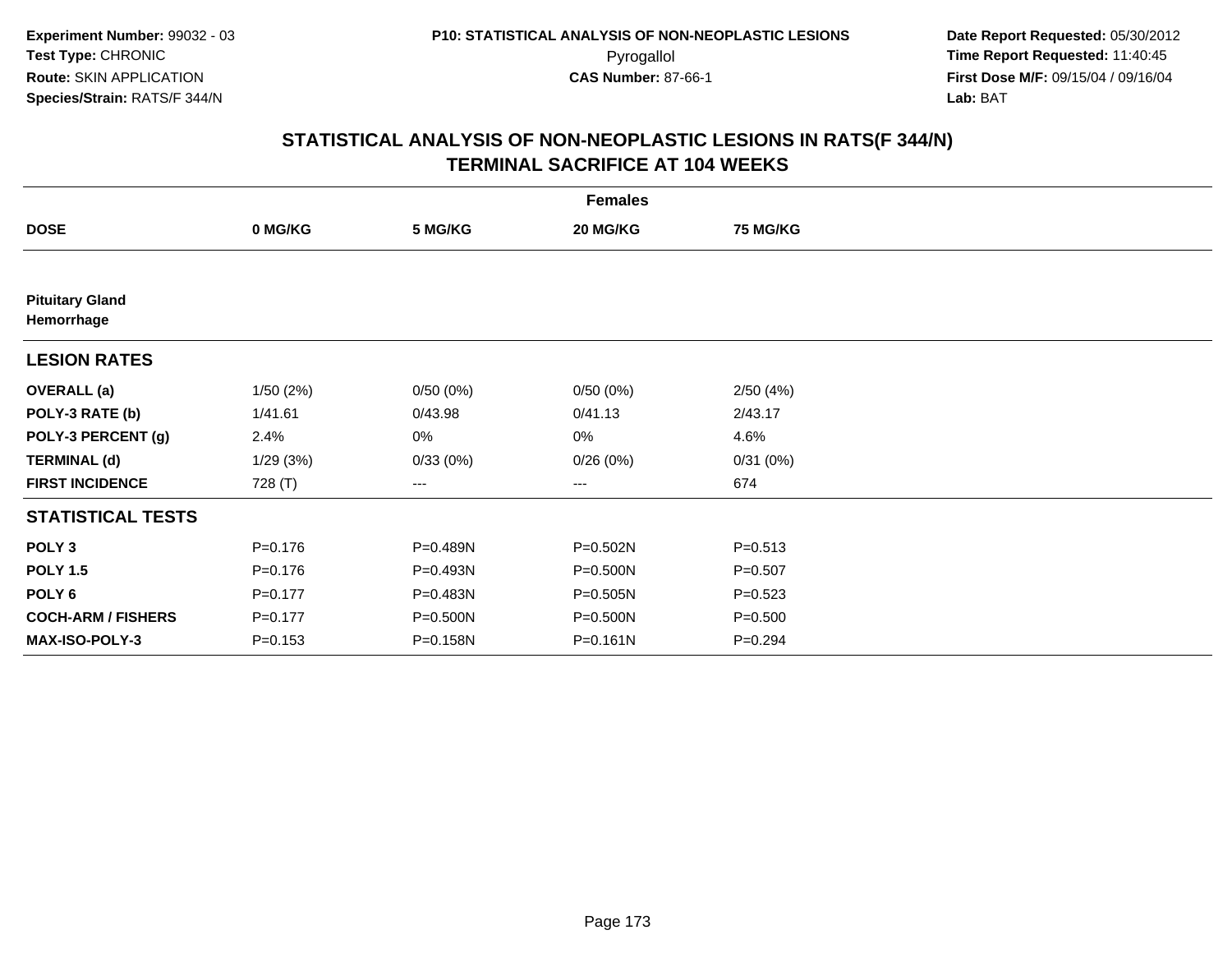|                                                         | <b>Females</b> |          |          |                 |  |  |  |
|---------------------------------------------------------|----------------|----------|----------|-----------------|--|--|--|
| <b>DOSE</b>                                             | 0 MG/KG        | 5 MG/KG  | 20 MG/KG | <b>75 MG/KG</b> |  |  |  |
|                                                         |                |          |          |                 |  |  |  |
| <b>Pituitary Gland: Pars Distalis</b><br><b>Atrophy</b> |                |          |          |                 |  |  |  |
| <b>LESION RATES</b>                                     |                |          |          |                 |  |  |  |
| <b>OVERALL</b> (a)                                      | 0/50(0%)       | 0/50(0%) | 0/50(0%) | 0/50(0%)        |  |  |  |
| POLY-3 RATE (b)                                         | 0/41.61        | 0/43.98  | 0/41.13  | 0/42.83         |  |  |  |
| POLY-3 PERCENT (g)                                      | 0%             | 0%       | 0%       | $0\%$           |  |  |  |
| <b>TERMINAL (d)</b>                                     | 0/29(0%)       | 0/33(0%) | 0/26(0%) | 0/31(0%)        |  |  |  |
| <b>FIRST INCIDENCE</b>                                  | ---            | $--$     | $--$     | ---             |  |  |  |
| <b>STATISTICAL TESTS</b>                                |                |          |          |                 |  |  |  |
| POLY <sub>3</sub>                                       | (n)            | (n)      | (n)      | (n)             |  |  |  |
| <b>POLY 1.5</b>                                         | (n)            | (n)      | (n)      | (n)             |  |  |  |
| POLY <sub>6</sub>                                       | (n)            | (n)      | (n)      | (n)             |  |  |  |
| <b>COCH-ARM / FISHERS</b>                               | (n)            | (n)      | (n)      | (n)             |  |  |  |
| MAX-ISO-POLY-3                                          | (n)            | (n)      | (n)      | (n)             |  |  |  |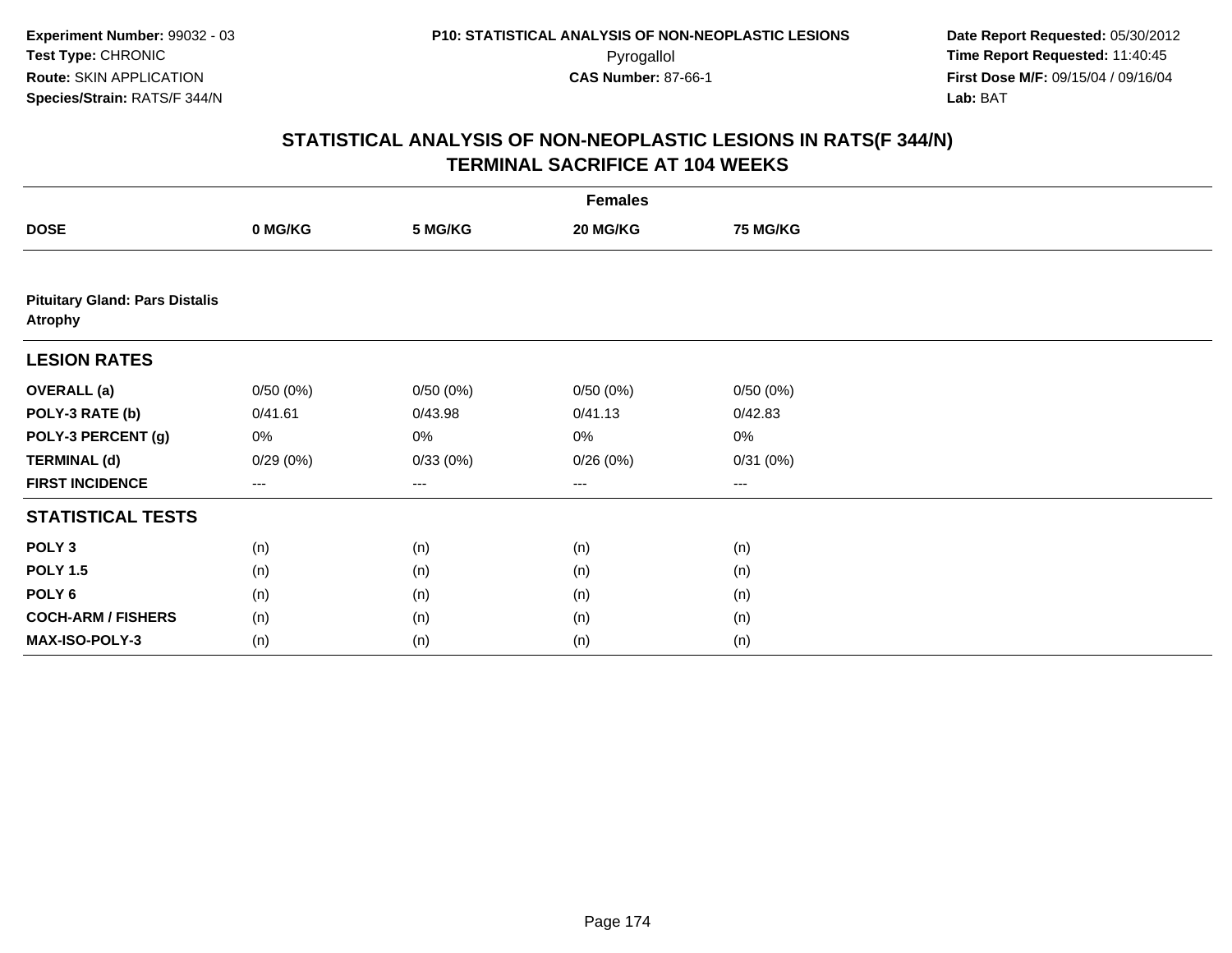|                                               |             |             | <b>Females</b> |                 |  |  |  |  |  |
|-----------------------------------------------|-------------|-------------|----------------|-----------------|--|--|--|--|--|
| <b>DOSE</b>                                   | 0 MG/KG     | 5 MG/KG     | 20 MG/KG       | <b>75 MG/KG</b> |  |  |  |  |  |
|                                               |             |             |                |                 |  |  |  |  |  |
| <b>Pituitary Gland: Pars Distalis</b><br>Cyst |             |             |                |                 |  |  |  |  |  |
| <b>LESION RATES</b>                           |             |             |                |                 |  |  |  |  |  |
| <b>OVERALL (a)</b>                            | 4/50 (8%)   | 8/50 (16%)  | 7/50 (14%)     | 7/50 (14%)      |  |  |  |  |  |
| POLY-3 RATE (b)                               | 4/42.02     | 8/44.56     | 7/42.62        | 7/43.55         |  |  |  |  |  |
| POLY-3 PERCENT (g)                            | 9.5%        | 18%         | 16.4%          | 16.1%           |  |  |  |  |  |
| <b>TERMINAL (d)</b>                           | 3/29 (10%)  | 6/33(18%)   | 3/26(12%)      | 5/31 (16%)      |  |  |  |  |  |
| <b>FIRST INCIDENCE</b>                        | 609         | 572         | 590            | 574             |  |  |  |  |  |
| <b>STATISTICAL TESTS</b>                      |             |             |                |                 |  |  |  |  |  |
| POLY <sub>3</sub>                             | $P=0.439$   | $P = 0.205$ | $P = 0.267$    | $P = 0.280$     |  |  |  |  |  |
| <b>POLY 1.5</b>                               | $P = 0.431$ | $P = 0.195$ | $P = 0.268$    | $P = 0.273$     |  |  |  |  |  |
| POLY <sub>6</sub>                             | $P=0.452$   | $P = 0.221$ | $P = 0.269$    | $P = 0.294$     |  |  |  |  |  |
| <b>COCH-ARM / FISHERS</b>                     | $P=0.423$   | $P = 0.178$ | $P = 0.262$    | $P=0.262$       |  |  |  |  |  |
| <b>MAX-ISO-POLY-3</b>                         | $P = 0.291$ | $P = 0.134$ | $P = 0.174$    | $P = 0.187$     |  |  |  |  |  |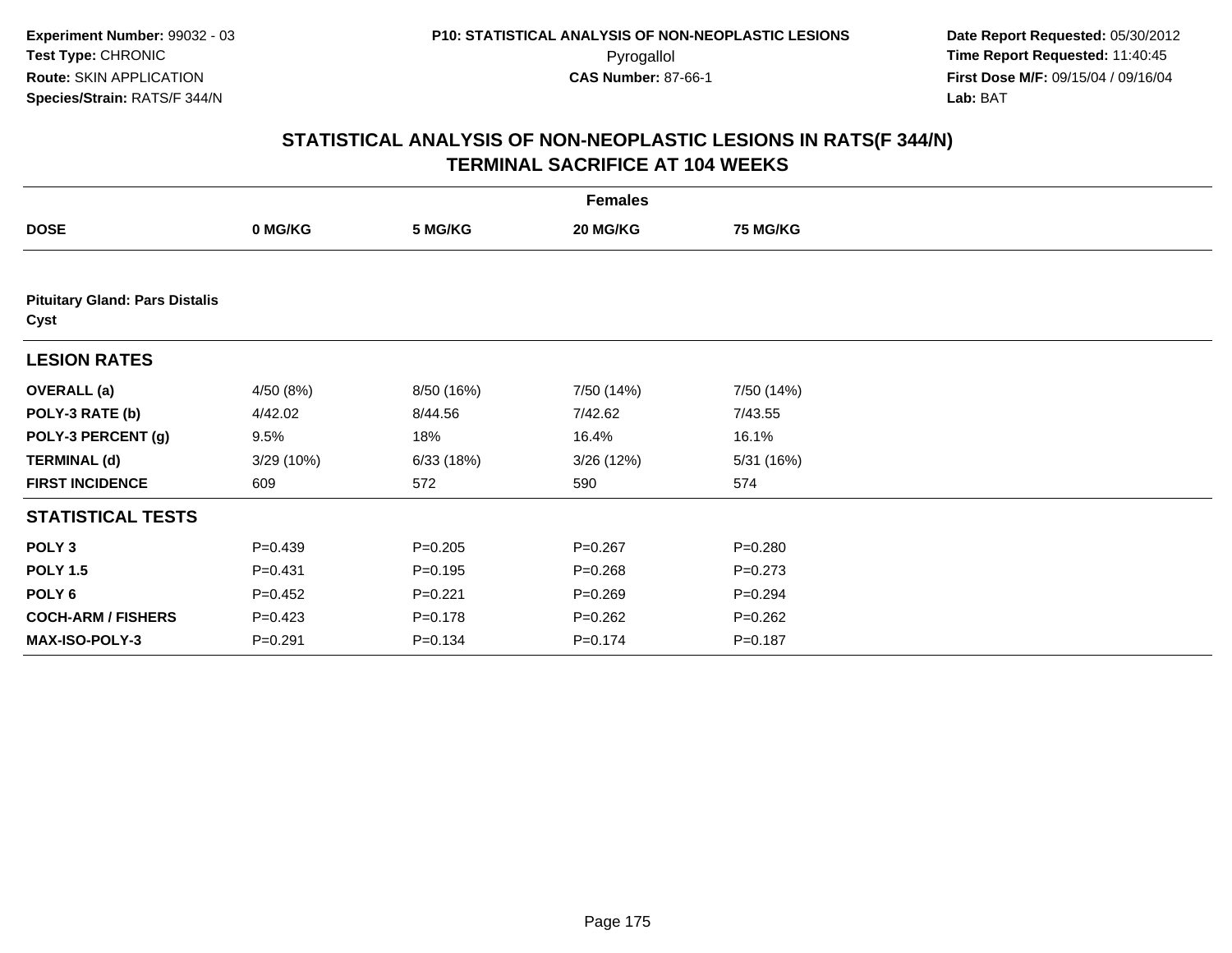|                                                      |              |             | <b>Females</b> |                 |  |  |  |  |  |
|------------------------------------------------------|--------------|-------------|----------------|-----------------|--|--|--|--|--|
| <b>DOSE</b>                                          | 0 MG/KG      | 5 MG/KG     | 20 MG/KG       | <b>75 MG/KG</b> |  |  |  |  |  |
|                                                      |              |             |                |                 |  |  |  |  |  |
| <b>Pituitary Gland: Pars Distalis</b><br>Hyperplasia |              |             |                |                 |  |  |  |  |  |
| <b>LESION RATES</b>                                  |              |             |                |                 |  |  |  |  |  |
| <b>OVERALL (a)</b>                                   | 19/50 (38%)  | 16/50 (32%) | 17/50 (34%)    | 19/50 (38%)     |  |  |  |  |  |
| POLY-3 RATE (b)                                      | 19/43.41     | 16/44.49    | 17/43.84       | 19/46.14        |  |  |  |  |  |
| POLY-3 PERCENT (g)                                   | 43.8%        | 36%         | 38.8%          | 41.2%           |  |  |  |  |  |
| <b>TERMINAL (d)</b>                                  | 14/29 (48%)  | 13/33 (39%) | 8/26 (31%)     | 10/31 (32%)     |  |  |  |  |  |
| <b>FIRST INCIDENCE</b>                               | 505          | 624         | 574            | 449             |  |  |  |  |  |
| <b>STATISTICAL TESTS</b>                             |              |             |                |                 |  |  |  |  |  |
| POLY <sub>3</sub>                                    | $P = 0.503$  | P=0.296N    | P=0.397N       | P=0.486N        |  |  |  |  |  |
| <b>POLY 1.5</b>                                      | $P=0.462$    | P=0.307N    | P=0.398N       | P=0.526N        |  |  |  |  |  |
| POLY <sub>6</sub>                                    | $P = 0.553N$ | P=0.276N    | P=0.387N       | P=0.423N        |  |  |  |  |  |
| <b>COCH-ARM / FISHERS</b>                            | $P = 0.417$  | P=0.338N    | P=0.418N       | P=0.582N        |  |  |  |  |  |
| <b>MAX-ISO-POLY-3</b>                                | P=0.502N     | P=0.228N    | P=0.316N       | P=0.402N        |  |  |  |  |  |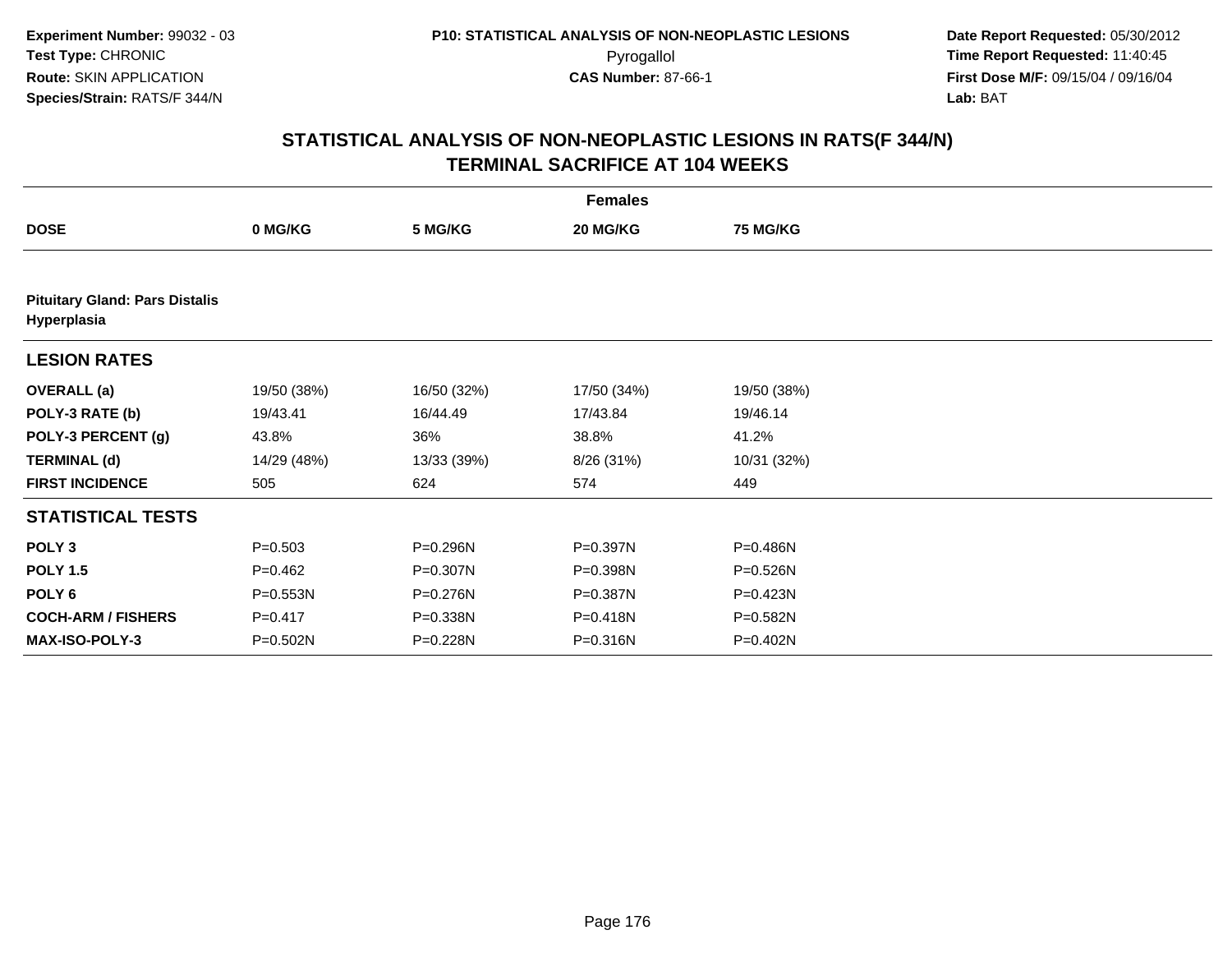|                               |          |             | <b>Females</b> |                 |  |
|-------------------------------|----------|-------------|----------------|-----------------|--|
| <b>DOSE</b>                   | 0 MG/KG  | 5 MG/KG     | 20 MG/KG       | <b>75 MG/KG</b> |  |
|                               |          |             |                |                 |  |
| <b>Skin</b><br>Hyperkeratosis |          |             |                |                 |  |
| <b>LESION RATES</b>           |          |             |                |                 |  |
| <b>OVERALL (a)</b>            | 0/50(0%) | 2/50(4%)    | 0/50(0%)       | 0/50(0%)        |  |
| POLY-3 RATE (b)               | 0/41.61  | 2/44.17     | 0/41.13        | 0/42.83         |  |
| POLY-3 PERCENT (g)            | 0%       | 4.5%        | 0%             | $0\%$           |  |
| <b>TERMINAL (d)</b>           | 0/29(0%) | 0/33(0%)    | 0/26(0%)       | 0/31(0%)        |  |
| <b>FIRST INCIDENCE</b>        | ---      | 696         | $\cdots$       | $\cdots$        |  |
| <b>STATISTICAL TESTS</b>      |          |             |                |                 |  |
| POLY <sub>3</sub>             | P=0.367N | $P = 0.251$ | (e)            | (e)             |  |
| <b>POLY 1.5</b>               | P=0.373N | $P = 0.246$ | (e)            | (e)             |  |
| POLY <sub>6</sub>             | P=0.357N | $P = 0.259$ | (e)            | (e)             |  |
| <b>COCH-ARM / FISHERS</b>     | P=0.383N | $P = 0.247$ | (e)            | (e)             |  |
| MAX-ISO-POLY-3                | P=0.267N | $P = 0.089$ | (e)            | (e)             |  |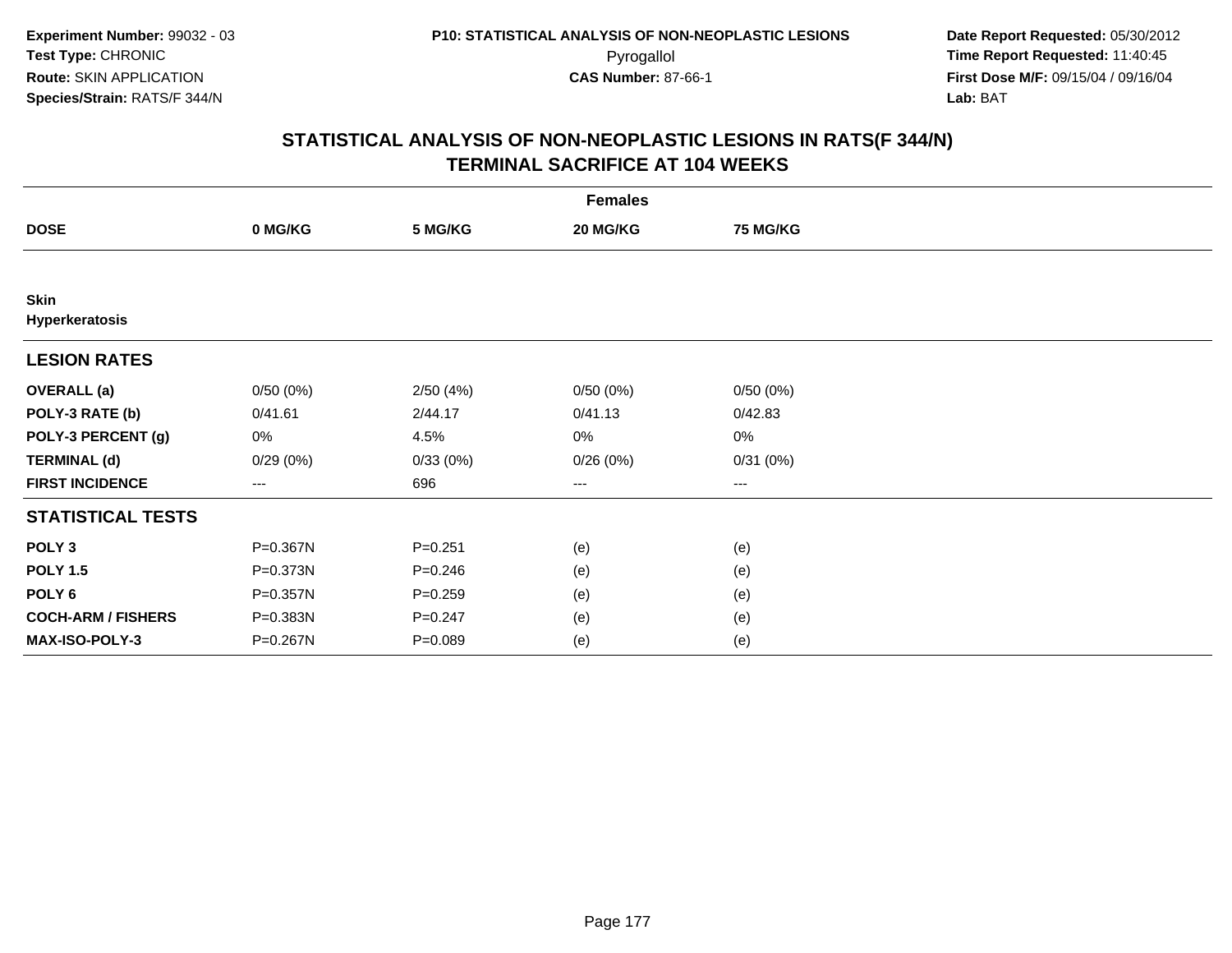| <b>Females</b>             |                   |          |          |          |  |  |
|----------------------------|-------------------|----------|----------|----------|--|--|
| <b>DOSE</b>                | 0 MG/KG           | 5 MG/KG  | 20 MG/KG | 75 MG/KG |  |  |
|                            |                   |          |          |          |  |  |
| <b>Skin</b><br>Hyperplasia |                   |          |          |          |  |  |
| <b>LESION RATES</b>        |                   |          |          |          |  |  |
| <b>OVERALL</b> (a)         | 0/50(0%)          | 0/50(0%) | 0/50(0%) | 1/50(2%) |  |  |
| POLY-3 RATE (b)            | 0/41.61           | 0/43.98  | 0/41.13  | 1/42.83  |  |  |
| POLY-3 PERCENT (g)         | 0%                | 0%       | 0%       | 2.3%     |  |  |
| <b>TERMINAL (d)</b>        | 0/29(0%)          | 0/33(0%) | 0/26(0%) | 1/31(3%) |  |  |
| <b>FIRST INCIDENCE</b>     | $\qquad \qquad -$ | $---$    | $\cdots$ | 728 (T)  |  |  |
| <b>STATISTICAL TESTS</b>   |                   |          |          |          |  |  |
| POLY <sub>3</sub>          | (n)               | (n)      | (n)      | (n)      |  |  |
| <b>POLY 1.5</b>            | (n)               | (n)      | (n)      | (n)      |  |  |
| POLY <sub>6</sub>          | (n)               | (n)      | (n)      | (n)      |  |  |
| <b>COCH-ARM / FISHERS</b>  | (n)               | (n)      | (n)      | (n)      |  |  |
| <b>MAX-ISO-POLY-3</b>      | (n)               | (n)      | (n)      | (n)      |  |  |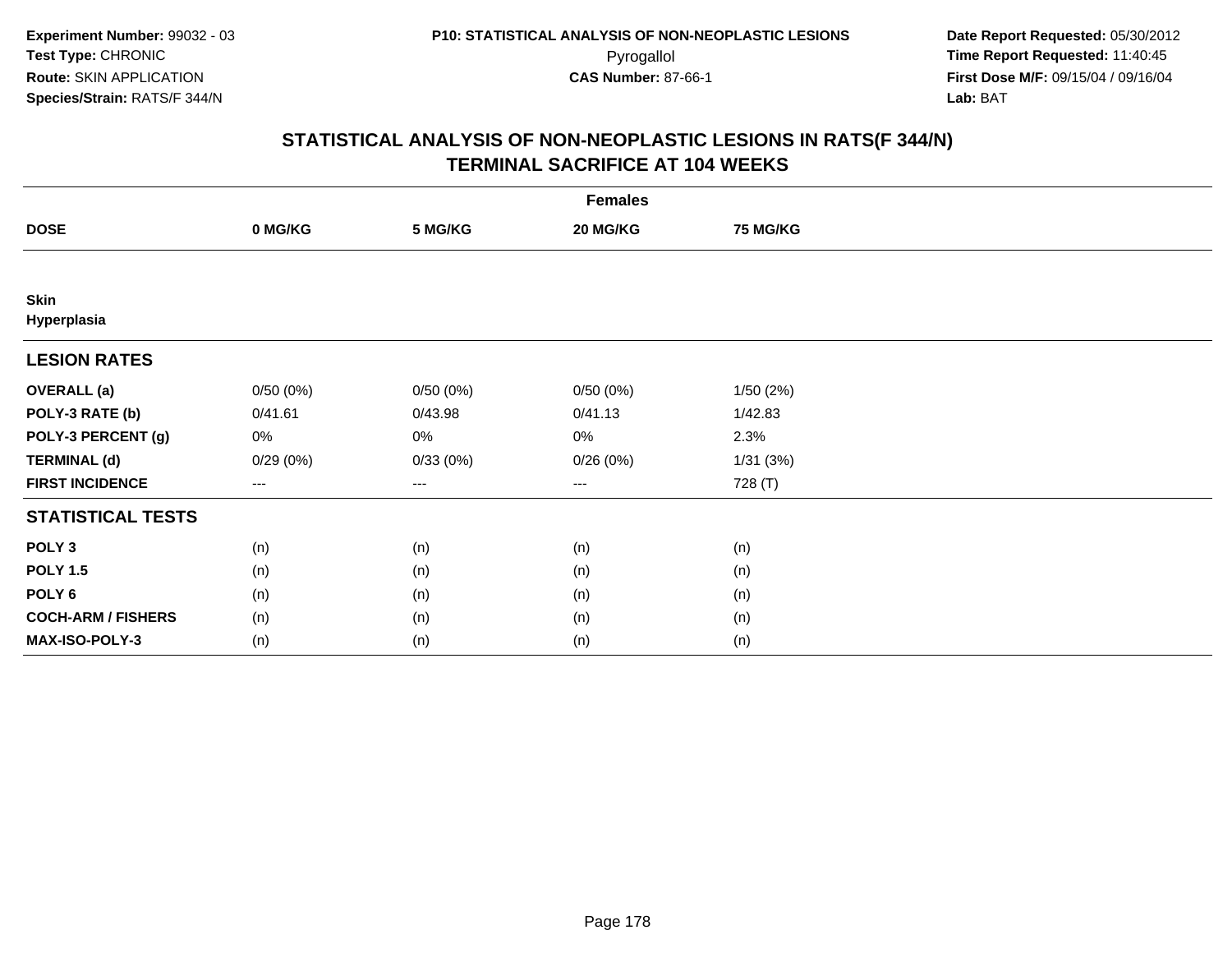|                                                           |           |          | <b>Females</b> |                 |  |
|-----------------------------------------------------------|-----------|----------|----------------|-----------------|--|
| <b>DOSE</b>                                               | 0 MG/KG   | 5 MG/KG  | 20 MG/KG       | <b>75 MG/KG</b> |  |
|                                                           |           |          |                |                 |  |
| Skin: Sebaceous Gland, Site of Application<br>Hyperplasia |           |          |                |                 |  |
| <b>LESION RATES</b>                                       |           |          |                |                 |  |
| <b>OVERALL</b> (a)                                        | 0/50(0%)  | 0/50(0%) | 5/50 (10%)     | 41/50 (82%)     |  |
| POLY-3 RATE (b)                                           | 0/41.61   | 0/43.98  | 5/42.44        | 41/48.30        |  |
| POLY-3 PERCENT (g)                                        | 0%        | 0%       | 11.8%          | 84.9%           |  |
| <b>TERMINAL (d)</b>                                       | 0/29(0%)  | 0/33(0%) | 2/26(8%)       | 27/31 (87%)     |  |
| <b>FIRST INCIDENCE</b>                                    | ---       | $---$    | 414            | 197             |  |
| <b>STATISTICAL TESTS</b>                                  |           |          |                |                 |  |
| POLY <sub>3</sub>                                         | P<0.001** | (e)      | P=0.032*       | P<0.001**       |  |
| <b>POLY 1.5</b>                                           | P<0.001** | (e)      | P=0.032*       | P<0.001**       |  |
| POLY <sub>6</sub>                                         | P<0.001** | (e)      | P=0.031*       | P<0.001**       |  |
| <b>COCH-ARM / FISHERS</b>                                 | P<0.001** | (e)      | P=0.028*       | P<0.001**       |  |
| MAX-ISO-POLY-3                                            | P<0.001** | (e)      | P=0.011*       | P<0.001**       |  |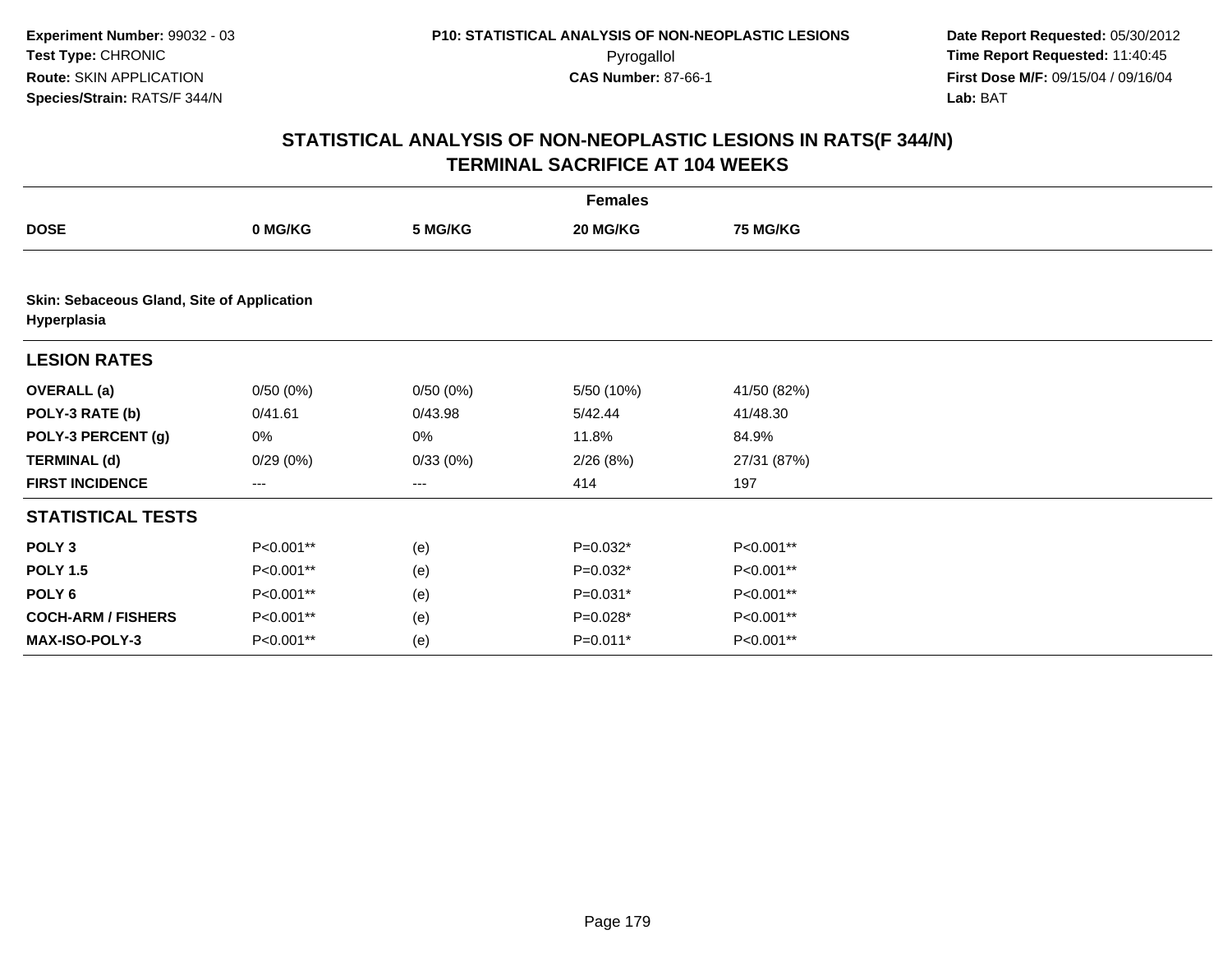|                                                    |           |             | <b>Females</b> |                 |  |
|----------------------------------------------------|-----------|-------------|----------------|-----------------|--|
| <b>DOSE</b>                                        | 0 MG/KG   | 5 MG/KG     | 20 MG/KG       | <b>75 MG/KG</b> |  |
|                                                    |           |             |                |                 |  |
| <b>Skin: Site of Application</b><br>Hyperkeratosis |           |             |                |                 |  |
| <b>LESION RATES</b>                                |           |             |                |                 |  |
| <b>OVERALL (a)</b>                                 | 0/50(0%)  | 6/50 (12%)  | 23/50 (46%)    | 49/50 (98%)     |  |
| POLY-3 RATE (b)                                    | 0/41.61   | 6/44.65     | 23/46.36       | 49/50.00        |  |
| POLY-3 PERCENT (g)                                 | 0%        | 13.4%       | 49.6%          | 98%             |  |
| <b>TERMINAL (d)</b>                                | 0/29(0%)  | 4/33 (12%)  | 8/26 (31%)     | 30/31 (97%)     |  |
| <b>FIRST INCIDENCE</b>                             | $--$      | 593         | 414            | 197             |  |
| <b>STATISTICAL TESTS</b>                           |           |             |                |                 |  |
| POLY <sub>3</sub>                                  | P<0.001** | $P=0.019*$  | P<0.001**      | P<0.001**       |  |
| <b>POLY 1.5</b>                                    | P<0.001** | $P=0.018*$  | P<0.001**      | P<0.001**       |  |
| POLY <sub>6</sub>                                  | P<0.001** | $P=0.022*$  | P<0.001**      | P<0.001**       |  |
| <b>COCH-ARM / FISHERS</b>                          | P<0.001** | $P=0.013*$  | P<0.001**      | P<0.001**       |  |
| <b>MAX-ISO-POLY-3</b>                              | P<0.001** | $P=0.008**$ | P<0.001**      | P<0.001**       |  |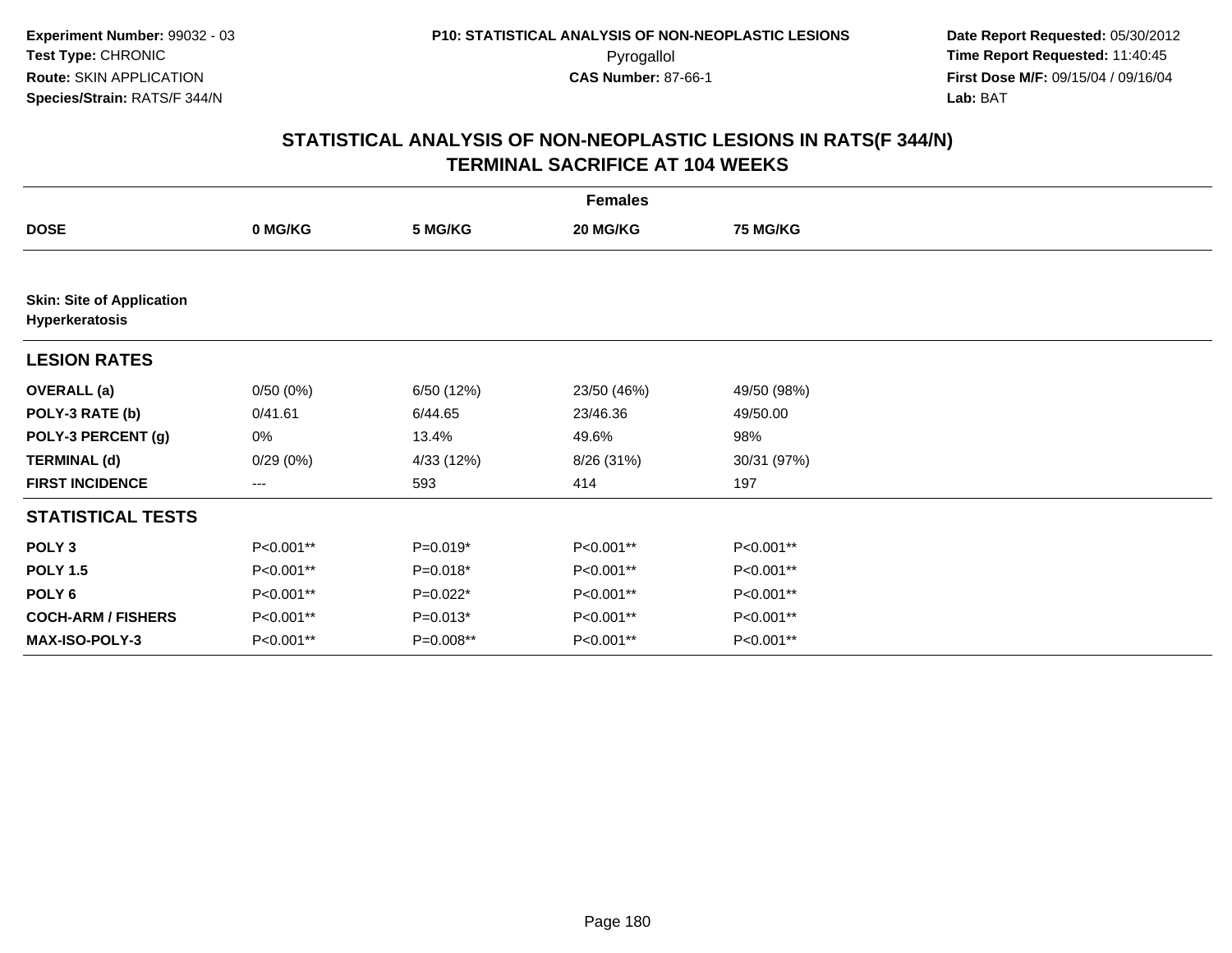| <b>Females</b>                                  |           |             |             |                 |  |  |
|-------------------------------------------------|-----------|-------------|-------------|-----------------|--|--|
| <b>DOSE</b>                                     | 0 MG/KG   | 5 MG/KG     | 20 MG/KG    | <b>75 MG/KG</b> |  |  |
|                                                 |           |             |             |                 |  |  |
| <b>Skin: Site of Application</b><br>Hyperplasia |           |             |             |                 |  |  |
| <b>LESION RATES</b>                             |           |             |             |                 |  |  |
| <b>OVERALL (a)</b>                              | 0/50(0%)  | 9/50(18%)   | 11/50 (22%) | 49/50 (98%)     |  |  |
| POLY-3 RATE (b)                                 | 0/41.61   | 9/45.16     | 11/42.75    | 49/49.87        |  |  |
| POLY-3 PERCENT (g)                              | 0%        | 19.9%       | 25.7%       | 98.3%           |  |  |
| <b>TERMINAL (d)</b>                             | 0/29(0%)  | 6/33(18%)   | 6/26(23%)   | 31/31 (100%)    |  |  |
| <b>FIRST INCIDENCE</b>                          | ---       | 572         | 414         | 197             |  |  |
| <b>STATISTICAL TESTS</b>                        |           |             |             |                 |  |  |
| POLY <sub>3</sub>                               | P<0.001** | P=0.003**   | P<0.001**   | P<0.001**       |  |  |
| <b>POLY 1.5</b>                                 | P<0.001** | P=0.002**   | P<0.001**   | P<0.001**       |  |  |
| POLY <sub>6</sub>                               | P<0.001** | $P=0.003**$ | P<0.001**   | P<0.001**       |  |  |
| <b>COCH-ARM / FISHERS</b>                       | P<0.001** | P<0.001**   | P<0.001**   | P<0.001**       |  |  |
| <b>MAX-ISO-POLY-3</b>                           | P<0.001** | P<0.001**   | P<0.001**   | P<0.001**       |  |  |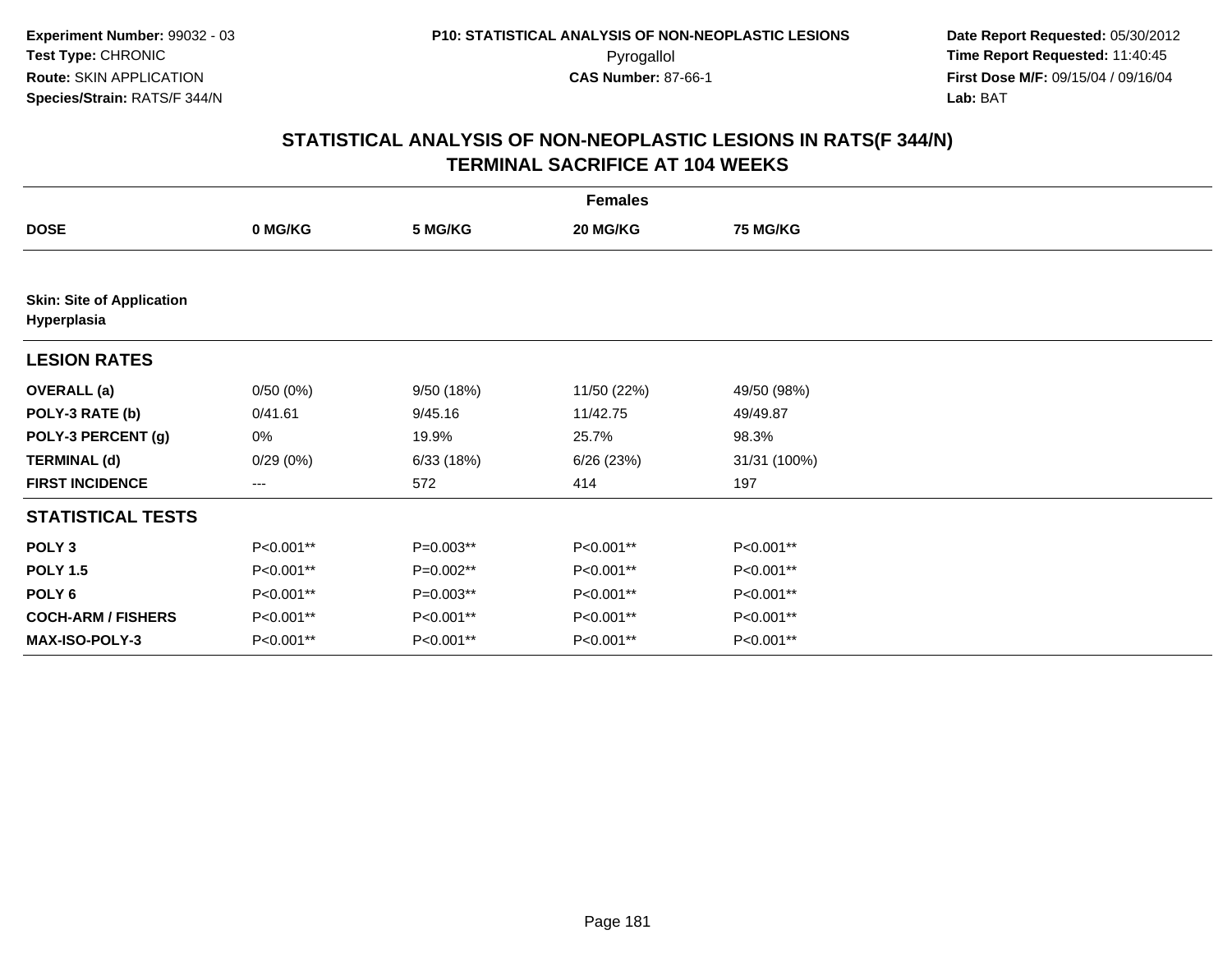|                                                  |           |             | <b>Females</b> |                 |  |
|--------------------------------------------------|-----------|-------------|----------------|-----------------|--|
| <b>DOSE</b>                                      | 0 MG/KG   | 5 MG/KG     | 20 MG/KG       | <b>75 MG/KG</b> |  |
|                                                  |           |             |                |                 |  |
| <b>Skin: Site of Application</b><br>Inflammation |           |             |                |                 |  |
| <b>LESION RATES</b>                              |           |             |                |                 |  |
| <b>OVERALL (a)</b>                               | 0/50(0%)  | 3/50(6%)    | 6/50 (12%)     | 49/50 (98%)     |  |
| POLY-3 RATE (b)                                  | 0/41.61   | 3/44.54     | 6/42.44        | 49/49.87        |  |
| POLY-3 PERCENT (g)                               | 0%        | 6.7%        | 14.1%          | 98.3%           |  |
| <b>TERMINAL (d)</b>                              | 0/29(0%)  | 2/33(6%)    | 3/26(12%)      | 31/31 (100%)    |  |
| <b>FIRST INCIDENCE</b>                           | ---       | 557         | 414            | 197             |  |
| <b>STATISTICAL TESTS</b>                         |           |             |                |                 |  |
| POLY <sub>3</sub>                                | P<0.001** | $P = 0.131$ | $P=0.016*$     | P<0.001**       |  |
| <b>POLY 1.5</b>                                  | P<0.001** | $P = 0.127$ | P=0.016*       | P<0.001**       |  |
| POLY <sub>6</sub>                                | P<0.001** | $P = 0.138$ | $P=0.016*$     | P<0.001**       |  |
| <b>COCH-ARM / FISHERS</b>                        | P<0.001** | $P = 0.121$ | $P=0.013*$     | P<0.001**       |  |
| MAX-ISO-POLY-3                                   | P<0.001** | $P=0.048*$  | P=0.005**      | P<0.001**       |  |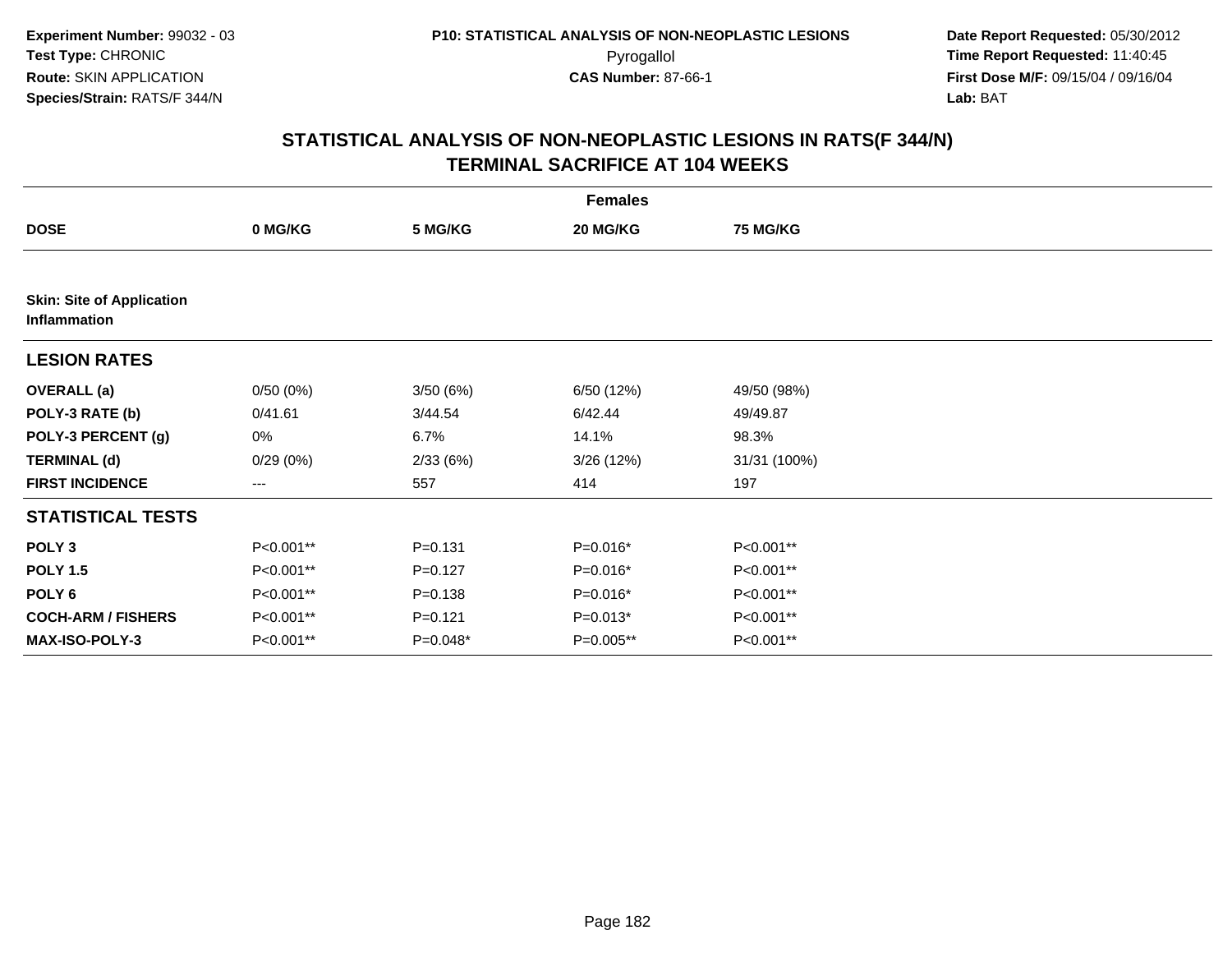|                                                          |          |             | <b>Females</b> |                 |  |
|----------------------------------------------------------|----------|-------------|----------------|-----------------|--|
| <b>DOSE</b>                                              | 0 MG/KG  | 5 MG/KG     | 20 MG/KG       | <b>75 MG/KG</b> |  |
|                                                          |          |             |                |                 |  |
| <b>Spleen</b><br><b>Hematopoietic Cell Proliferation</b> |          |             |                |                 |  |
| <b>LESION RATES</b>                                      |          |             |                |                 |  |
| <b>OVERALL</b> (a)                                       | 0/50(0%) | 3/50 (6%)   | 1/50(2%)       | 0/50(0%)        |  |
| POLY-3 RATE (b)                                          | 0/41.61  | 3/44.11     | 1/41.27        | 0/42.83         |  |
| POLY-3 PERCENT (g)                                       | 0%       | 6.8%        | 2.4%           | $0\%$           |  |
| <b>TERMINAL (d)</b>                                      | 0/29(0%) | 2/33(6%)    | 0/26(0%)       | 0/31(0%)        |  |
| <b>FIRST INCIDENCE</b>                                   | ---      | 695         | 691            | $\cdots$        |  |
| <b>STATISTICAL TESTS</b>                                 |          |             |                |                 |  |
| POLY <sub>3</sub>                                        | P=0.248N | $P = 0.129$ | $P = 0.498$    | (e)             |  |
| <b>POLY 1.5</b>                                          | P=0.253N | $P=0.125$   | $P = 0.500$    | (e)             |  |
| POLY <sub>6</sub>                                        | P=0.239N | $P = 0.136$ | $P = 0.496$    | (e)             |  |
| <b>COCH-ARM / FISHERS</b>                                | P=0.262N | $P = 0.121$ | $P = 0.500$    | (e)             |  |
| MAX-ISO-POLY-3                                           | P=0.241N | $P=0.047*$  | $P = 0.158$    | (e)             |  |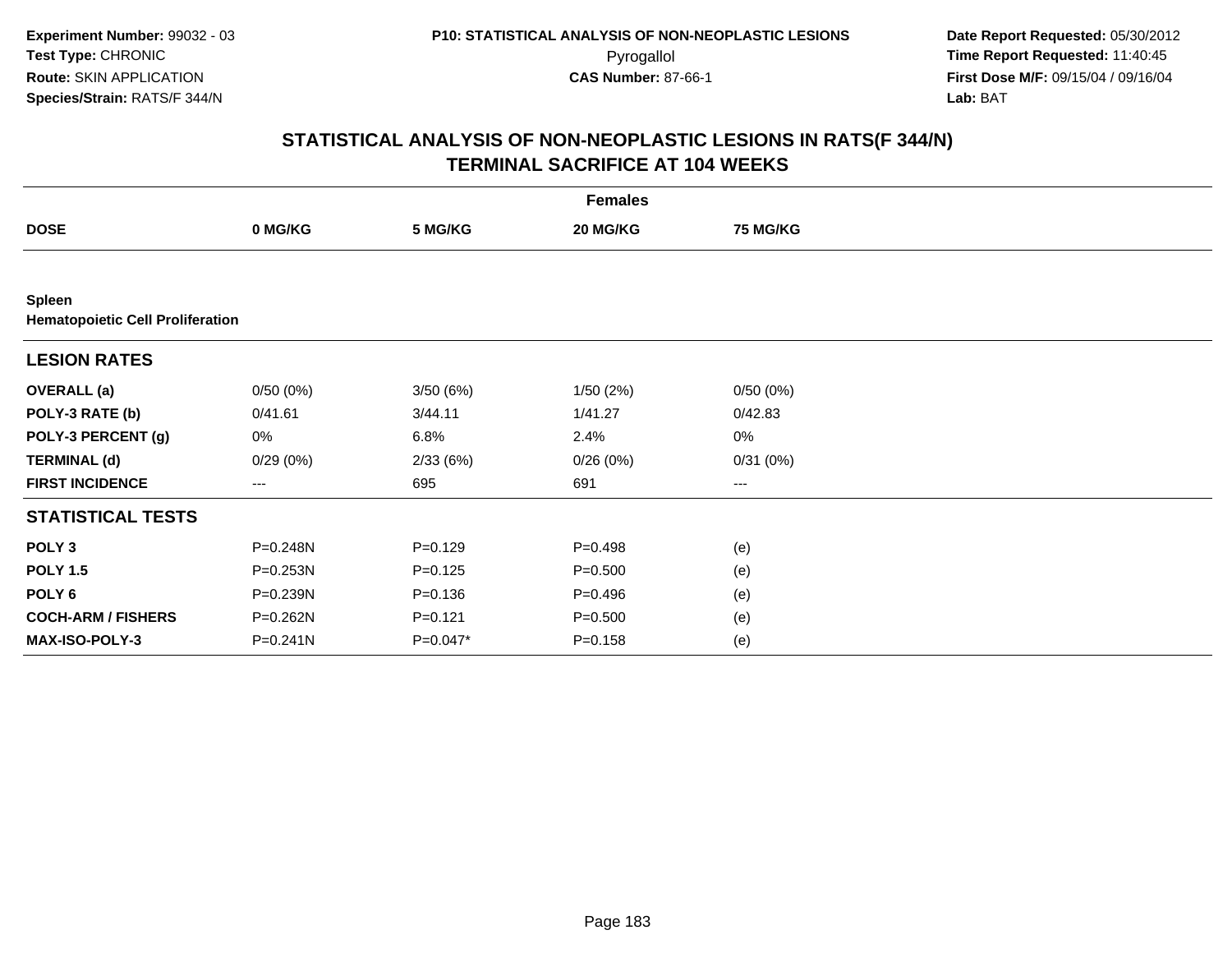|                                       |             |             | <b>Females</b> |                 |  |
|---------------------------------------|-------------|-------------|----------------|-----------------|--|
| <b>DOSE</b>                           | 0 MG/KG     | 5 MG/KG     | 20 MG/KG       | <b>75 MG/KG</b> |  |
|                                       |             |             |                |                 |  |
| <b>Spleen</b><br>Hyperplasia Lymphoid |             |             |                |                 |  |
| <b>LESION RATES</b>                   |             |             |                |                 |  |
| <b>OVERALL</b> (a)                    | 0/50(0%)    | 1/50(2%)    | 1/50(2%)       | 2/50(4%)        |  |
| POLY-3 RATE (b)                       | 0/41.61     | 1/44.11     | 1/41.27        | 2/42.83         |  |
| POLY-3 PERCENT (g)                    | 0%          | 2.3%        | 2.4%           | 4.7%            |  |
| <b>TERMINAL (d)</b>                   | 0/29(0%)    | 0/33(0%)    | 0/26(0%)       | 2/31(7%)        |  |
| <b>FIRST INCIDENCE</b>                | ---         | 695         | 691            | 728 (T)         |  |
| <b>STATISTICAL TESTS</b>              |             |             |                |                 |  |
| POLY <sub>3</sub>                     | $P = 0.215$ | $P = 0.512$ | $P = 0.498$    | $P = 0.243$     |  |
| <b>POLY 1.5</b>                       | $P = 0.213$ | $P = 0.507$ | $P = 0.500$    | $P = 0.241$     |  |
| POLY <sub>6</sub>                     | $P = 0.218$ | $P = 0.518$ | $P = 0.496$    | $P = 0.248$     |  |
| <b>COCH-ARM / FISHERS</b>             | $P = 0.210$ | $P = 0.500$ | $P = 0.500$    | $P = 0.247$     |  |
| <b>MAX-ISO-POLY-3</b>                 | $P = 0.136$ | $P = 0.173$ | $P = 0.158$    | P=0.082         |  |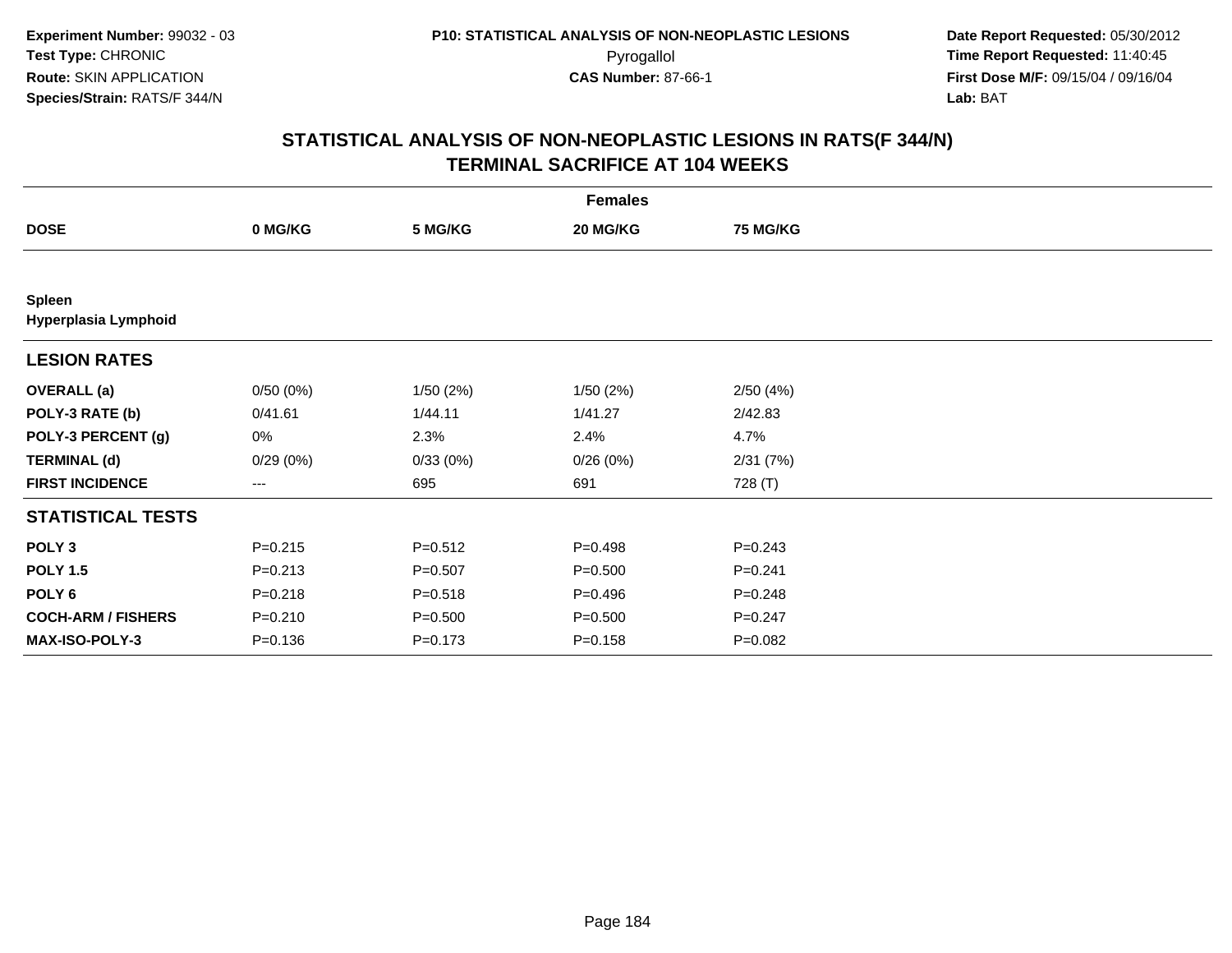|                                 |             |             | <b>Females</b> |                 |  |
|---------------------------------|-------------|-------------|----------------|-----------------|--|
| <b>DOSE</b>                     | 0 MG/KG     | 5 MG/KG     | 20 MG/KG       | <b>75 MG/KG</b> |  |
|                                 |             |             |                |                 |  |
| <b>Spleen</b><br><b>Infarct</b> |             |             |                |                 |  |
| <b>LESION RATES</b>             |             |             |                |                 |  |
| <b>OVERALL</b> (a)              | 0/50(0%)    | 2/50(4%)    | 4/50 (8%)      | 1/50(2%)        |  |
| POLY-3 RATE (b)                 | 0/41.61     | 2/44.24     | 4/41.92        | 1/42.83         |  |
| POLY-3 PERCENT (g)              | 0%          | 4.5%        | 9.5%           | 2.3%            |  |
| <b>TERMINAL (d)</b>             | 0/29(0%)    | 1/33(3%)    | 1/26(4%)       | 1/31(3%)        |  |
| <b>FIRST INCIDENCE</b>          | ---         | 661         | 574            | 728 (T)         |  |
| <b>STATISTICAL TESTS</b>        |             |             |                |                 |  |
| POLY <sub>3</sub>               | P=0.583N    | $P = 0.251$ | $P = 0.061$    | $P = 0.506$     |  |
| <b>POLY 1.5</b>                 | P=0.586N    | $P = 0.246$ | $P = 0.061$    | $P = 0.504$     |  |
| POLY <sub>6</sub>               | P=0.577N    | $P = 0.259$ | $P = 0.060$    | $P = 0.510$     |  |
| <b>COCH-ARM / FISHERS</b>       | P=0.589N    | $P = 0.247$ | $P = 0.059$    | $P = 0.500$     |  |
| MAX-ISO-POLY-3                  | $P = 0.146$ | $P = 0.089$ | P=0.020*       | $P = 0.166$     |  |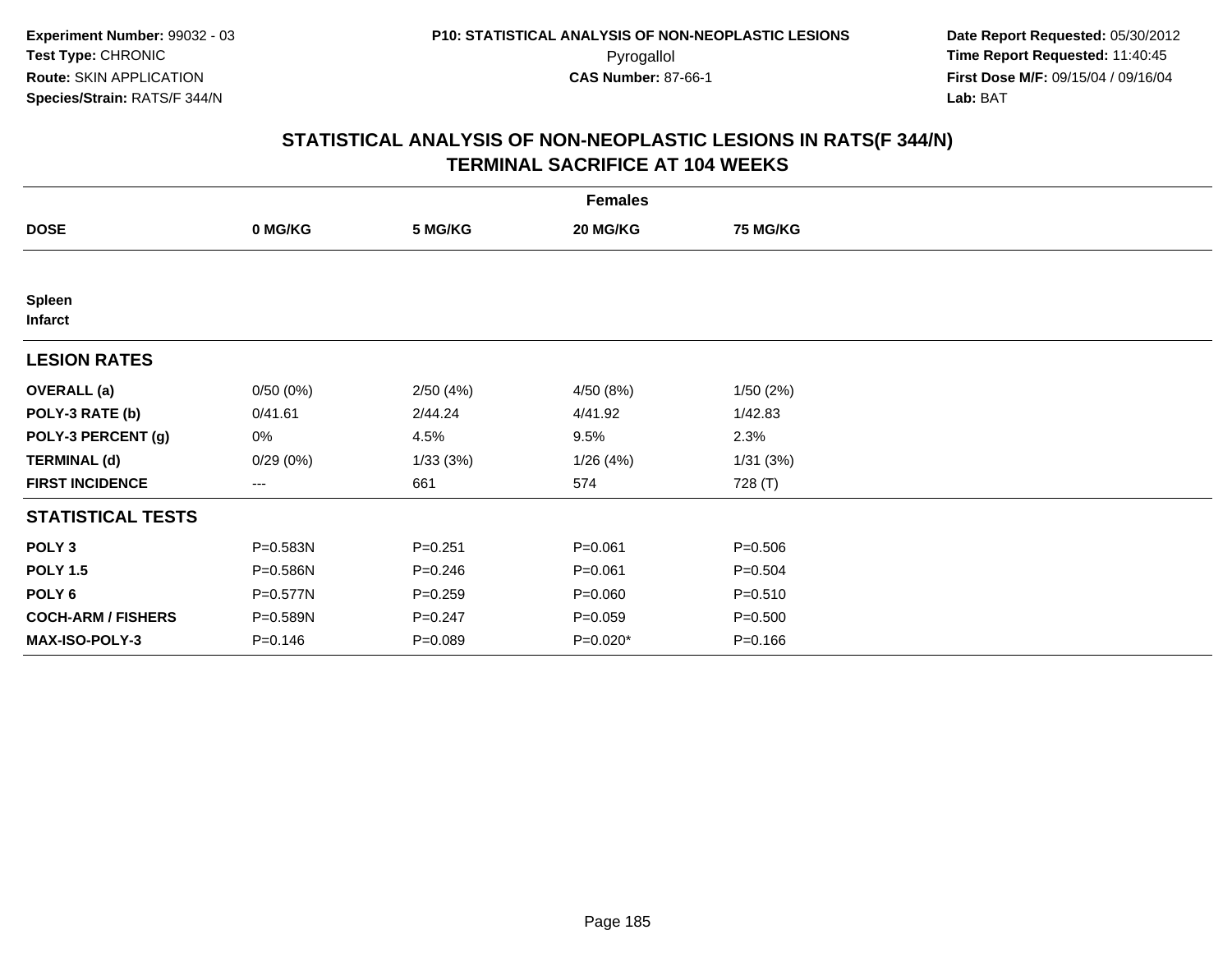|                                                    | <b>Females</b> |          |          |          |  |  |  |
|----------------------------------------------------|----------------|----------|----------|----------|--|--|--|
| <b>DOSE</b>                                        | 0 MG/KG        | 5 MG/KG  | 20 MG/KG | 75 MG/KG |  |  |  |
|                                                    |                |          |          |          |  |  |  |
| <b>Spleen: Lymphoid Follicle</b><br><b>Atrophy</b> |                |          |          |          |  |  |  |
| <b>LESION RATES</b>                                |                |          |          |          |  |  |  |
| <b>OVERALL (a)</b>                                 | 0/50(0%)       | 1/50(2%) | 1/50(2%) | 1/50(2%) |  |  |  |
| POLY-3 RATE (b)                                    | 0/41.61        | 1/44.05  | 1/41.16  | 1/43.29  |  |  |  |
| POLY-3 PERCENT (g)                                 | 0%             | 2.3%     | 2.4%     | 2.3%     |  |  |  |
| <b>TERMINAL (d)</b>                                | 0/29(0%)       | 0/33(0%) | 0/26(0%) | 0/31(0%) |  |  |  |
| <b>FIRST INCIDENCE</b>                             | ---            | 711      | 720      | 594      |  |  |  |
| <b>STATISTICAL TESTS</b>                           |                |          |          |          |  |  |  |
| POLY <sub>3</sub>                                  | (n)            | (n)      | (n)      | (n)      |  |  |  |
| <b>POLY 1.5</b>                                    | (n)            | (n)      | (n)      | (n)      |  |  |  |
| POLY <sub>6</sub>                                  | (n)            | (n)      | (n)      | (n)      |  |  |  |
| <b>COCH-ARM / FISHERS</b>                          | (n)            | (n)      | (n)      | (n)      |  |  |  |
| MAX-ISO-POLY-3                                     | (n)            | (n)      | (n)      | (n)      |  |  |  |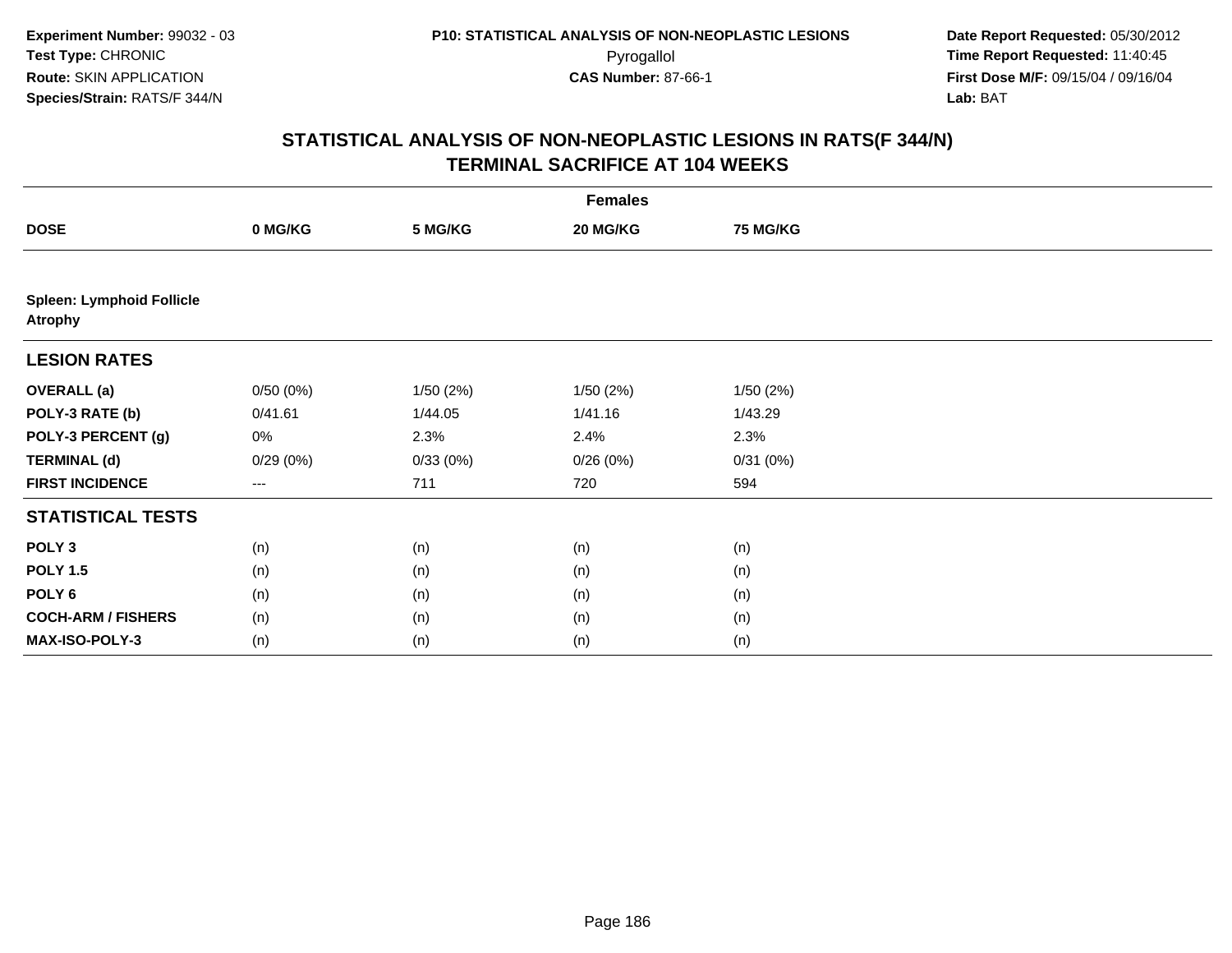|                                      |             |          | <b>Females</b> |                 |  |
|--------------------------------------|-------------|----------|----------------|-----------------|--|
| <b>DOSE</b>                          | 0 MG/KG     | 5 MG/KG  | 20 MG/KG       | <b>75 MG/KG</b> |  |
|                                      |             |          |                |                 |  |
| Stomach, Forestomach<br>Inflammation |             |          |                |                 |  |
| <b>LESION RATES</b>                  |             |          |                |                 |  |
| <b>OVERALL</b> (a)                   | 1/50(2%)    | 0/50(0%) | 2/50(4%)       | 3/50(6%)        |  |
| POLY-3 RATE (b)                      | 1/41.91     | 0/43.98  | 2/41.78        | 3/43.04         |  |
| POLY-3 PERCENT (g)                   | 2.4%        | 0%       | 4.8%           | 7%              |  |
| <b>TERMINAL (d)</b>                  | 0/29(0%)    | 0/33(0%) | 0/26(0%)       | 2/31(7%)        |  |
| <b>FIRST INCIDENCE</b>               | 646         | $--$     | 617            | 674             |  |
| <b>STATISTICAL TESTS</b>             |             |          |                |                 |  |
| POLY <sub>3</sub>                    | $P = 0.111$ | P=0.490N | $P=0.499$      | $P = 0.314$     |  |
| <b>POLY 1.5</b>                      | $P = 0.111$ | P=0.494N | $P = 0.502$    | $P = 0.311$     |  |
| POLY <sub>6</sub>                    | $P = 0.111$ | P=0.485N | $P=0.497$      | $P = 0.321$     |  |
| <b>COCH-ARM / FISHERS</b>            | $P = 0.112$ | P=0.500N | $P = 0.500$    | $P = 0.309$     |  |
| <b>MAX-ISO-POLY-3</b>                | $P = 0.124$ | P=0.158N | $P=0.279$      | $P = 0.164$     |  |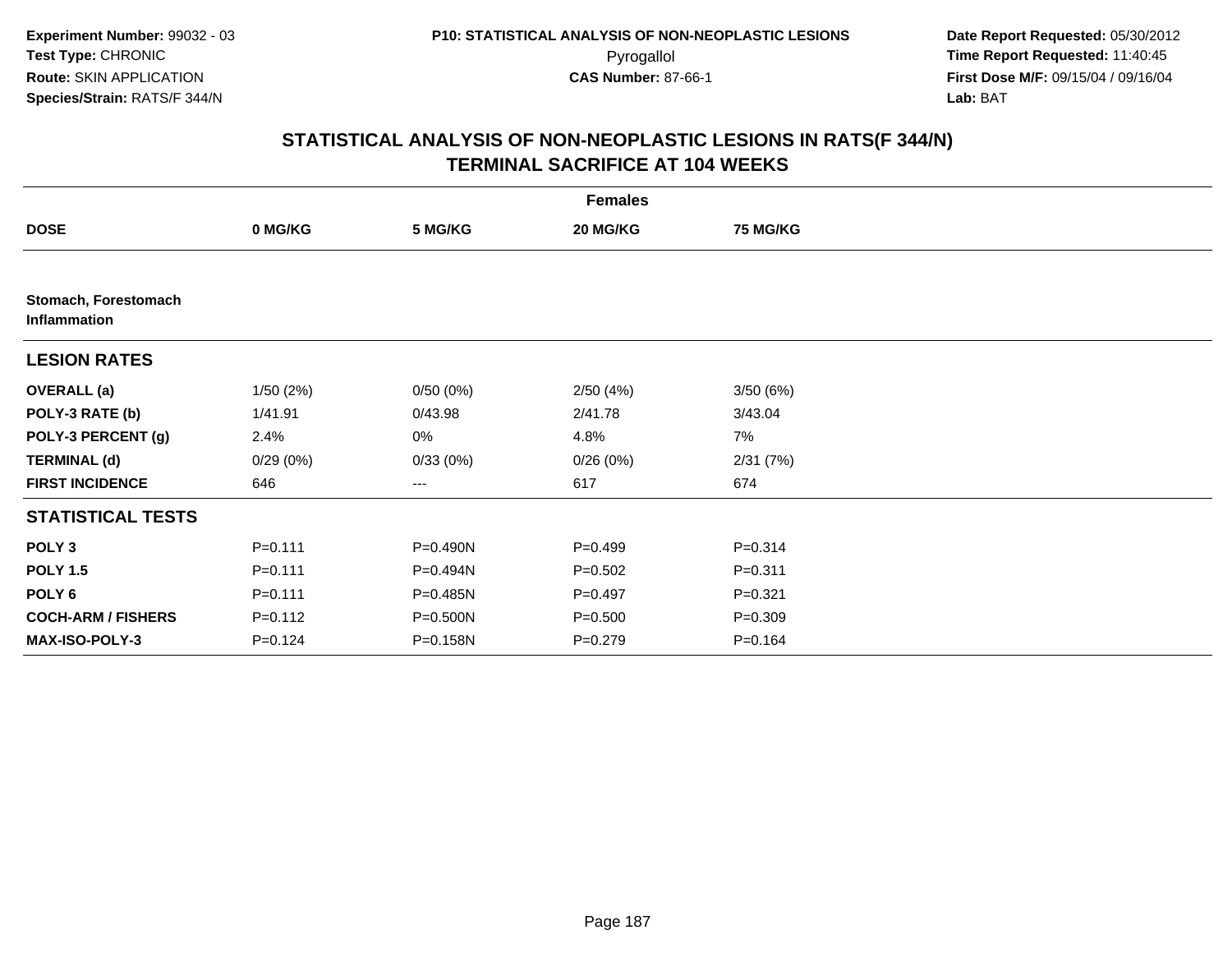|                                      |            |          | <b>Females</b> |                 |  |
|--------------------------------------|------------|----------|----------------|-----------------|--|
| <b>DOSE</b>                          | 0 MG/KG    | 5 MG/KG  | 20 MG/KG       | <b>75 MG/KG</b> |  |
|                                      |            |          |                |                 |  |
| Stomach, Forestomach<br><b>Ulcer</b> |            |          |                |                 |  |
| <b>LESION RATES</b>                  |            |          |                |                 |  |
| <b>OVERALL</b> (a)                   | 5/50 (10%) | 3/50(6%) | 7/50 (14%)     | 3/50(6%)        |  |
| POLY-3 RATE (b)                      | 5/43.08    | 3/44.17  | 7/42.71        | 3/43.10         |  |
| POLY-3 PERCENT (g)                   | 11.6%      | 6.8%     | 16.4%          | 7%              |  |
| <b>TERMINAL (d)</b>                  | 1/29(3%)   | 1/33(3%) | 0/26(0%)       | 1/31(3%)        |  |
| <b>FIRST INCIDENCE</b>               | 551        | 695      | 574            | 674             |  |
| <b>STATISTICAL TESTS</b>             |            |          |                |                 |  |
| POLY <sub>3</sub>                    | P=0.370N   | P=0.342N | $P = 0.372$    | P=0.356N        |  |
| <b>POLY 1.5</b>                      | P=0.368N   | P=0.346N | $P = 0.380$    | P=0.355N        |  |
| POLY <sub>6</sub>                    | P=0.372N   | P=0.336N | $P = 0.365$    | P=0.353N        |  |
| <b>COCH-ARM / FISHERS</b>            | P=0.362N   | P=0.357N | $P = 0.380$    | P=0.357N        |  |
| <b>MAX-ISO-POLY-3</b>                | P=0.391N   | P=0.222N | $P = 0.263$    | P=0.230N        |  |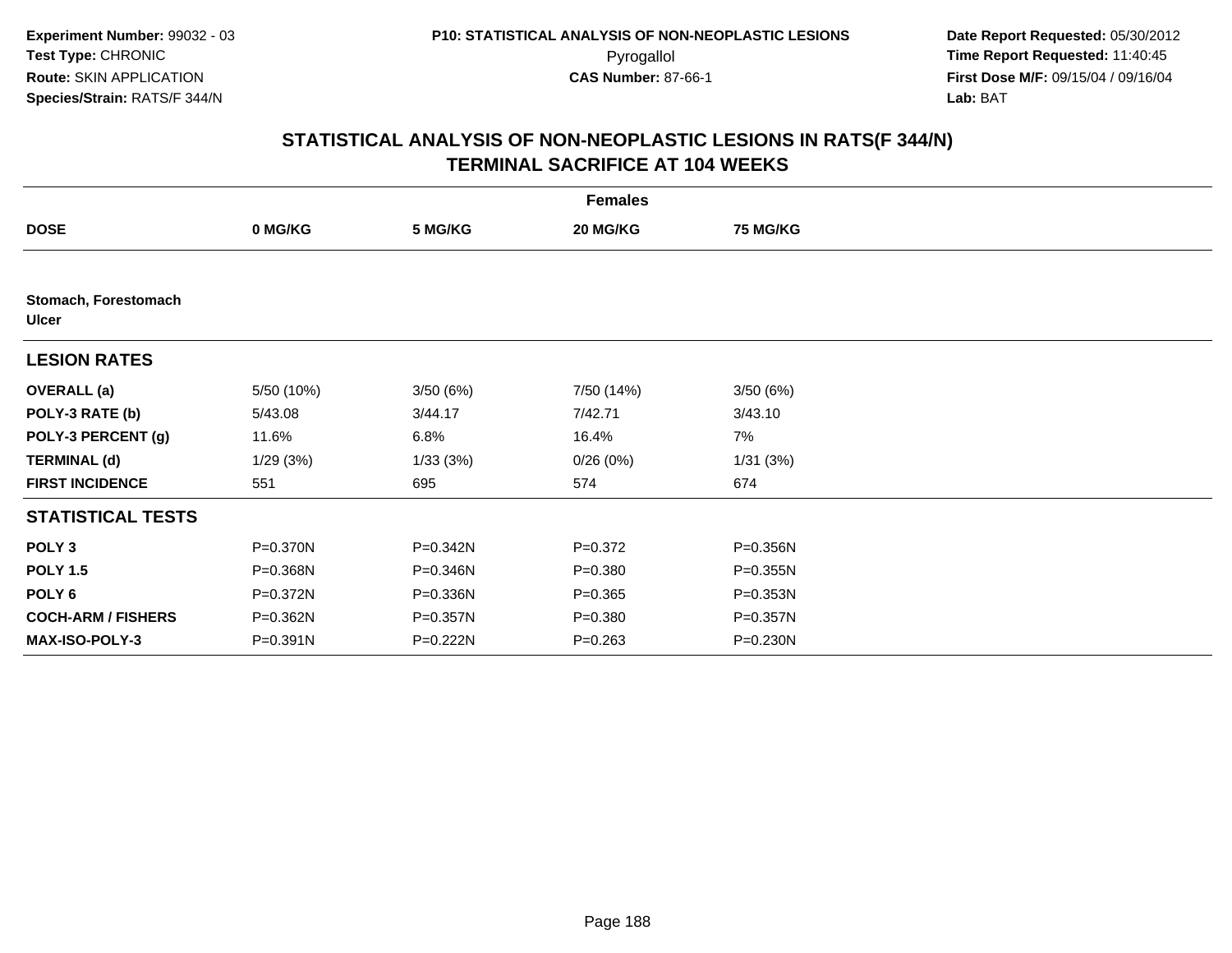|                           |                                  |                   | <b>Females</b> |                 |  |  |  |  |  |
|---------------------------|----------------------------------|-------------------|----------------|-----------------|--|--|--|--|--|
| <b>DOSE</b>               | 0 MG/KG                          | 5 MG/KG           | 20 MG/KG       | <b>75 MG/KG</b> |  |  |  |  |  |
|                           |                                  |                   |                |                 |  |  |  |  |  |
| Hyperplasia               | Stomach, Forestomach: Epithelium |                   |                |                 |  |  |  |  |  |
| <b>LESION RATES</b>       |                                  |                   |                |                 |  |  |  |  |  |
| <b>OVERALL (a)</b>        | 3/50(6%)                         | 0/50(0%)          | 1/50(2%)       | 3/50(6%)        |  |  |  |  |  |
| POLY-3 RATE (b)           | 3/42.25                          | 0/43.98           | 1/41.52        | 3/42.96         |  |  |  |  |  |
| POLY-3 PERCENT (g)        | 7.1%                             | 0%                | 2.4%           | 7%              |  |  |  |  |  |
| <b>TERMINAL (d)</b>       | 1/29(3%)                         | 0/33(0%)          | 0/26(0%)       | 2/31(7%)        |  |  |  |  |  |
| <b>FIRST INCIDENCE</b>    | 633                              | $\qquad \qquad -$ | 617            | 695             |  |  |  |  |  |
| <b>STATISTICAL TESTS</b>  |                                  |                   |                |                 |  |  |  |  |  |
| POLY <sub>3</sub>         | $P = 0.285$                      | $P = 0.111N$      | $P = 0.311N$   | $P = 0.655N$    |  |  |  |  |  |
| <b>POLY 1.5</b>           | $P = 0.287$                      | $P = 0.114N$      | P=0.306N       | P=0.657N        |  |  |  |  |  |
| POLY <sub>6</sub>         | $P = 0.284$                      | P=0.108N          | P=0.317N       | $P = 0.650N$    |  |  |  |  |  |
| <b>COCH-ARM / FISHERS</b> | $P=0.292$                        | $P = 0.121N$      | P=0.309N       | $P = 0.661N$    |  |  |  |  |  |
| <b>MAX-ISO-POLY-3</b>     | P=0.292N                         | P=0.038N*         | P=0.160N       | $P = 0.491N$    |  |  |  |  |  |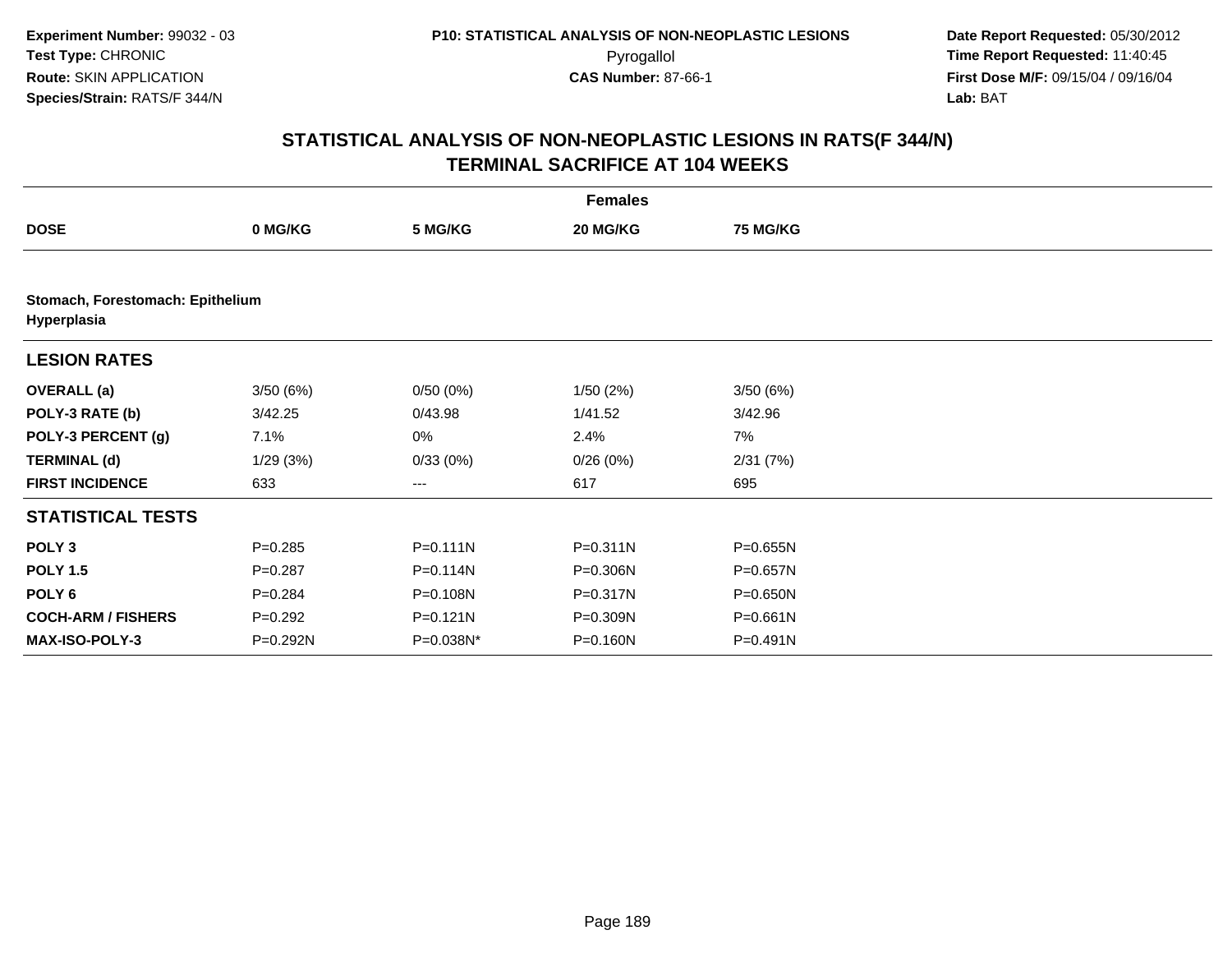|                                      |          |          | <b>Females</b> |                 |  |
|--------------------------------------|----------|----------|----------------|-----------------|--|
| <b>DOSE</b>                          | 0 MG/KG  | 5 MG/KG  | 20 MG/KG       | <b>75 MG/KG</b> |  |
|                                      |          |          |                |                 |  |
| Stomach, Glandular<br><b>Erosion</b> |          |          |                |                 |  |
| <b>LESION RATES</b>                  |          |          |                |                 |  |
| <b>OVERALL (a)</b>                   | 1/50(2%) | 1/50(2%) | 1/50(2%)       | 0/50(0%)        |  |
| POLY-3 RATE (b)                      | 1/41.85  | 1/43.98  | 1/41.27        | 0/42.83         |  |
| POLY-3 PERCENT (g)                   | 2.4%     | 2.3%     | 2.4%           | $0\%$           |  |
| <b>TERMINAL (d)</b>                  | 0/29(0%) | 1/33(3%) | 0/26(0%)       | 0/31(0%)        |  |
| <b>FIRST INCIDENCE</b>               | 664      | 728 (T)  | 691            | ---             |  |
| <b>STATISTICAL TESTS</b>             |          |          |                |                 |  |
| POLY <sub>3</sub>                    | (n)      | (n)      | (n)            | (n)             |  |
| <b>POLY 1.5</b>                      | (n)      | (n)      | (n)            | (n)             |  |
| POLY <sub>6</sub>                    | (n)      | (n)      | (n)            | (n)             |  |
| <b>COCH-ARM / FISHERS</b>            | (n)      | (n)      | (n)            | (n)             |  |
| MAX-ISO-POLY-3                       | (n)      | (n)      | (n)            | (n)             |  |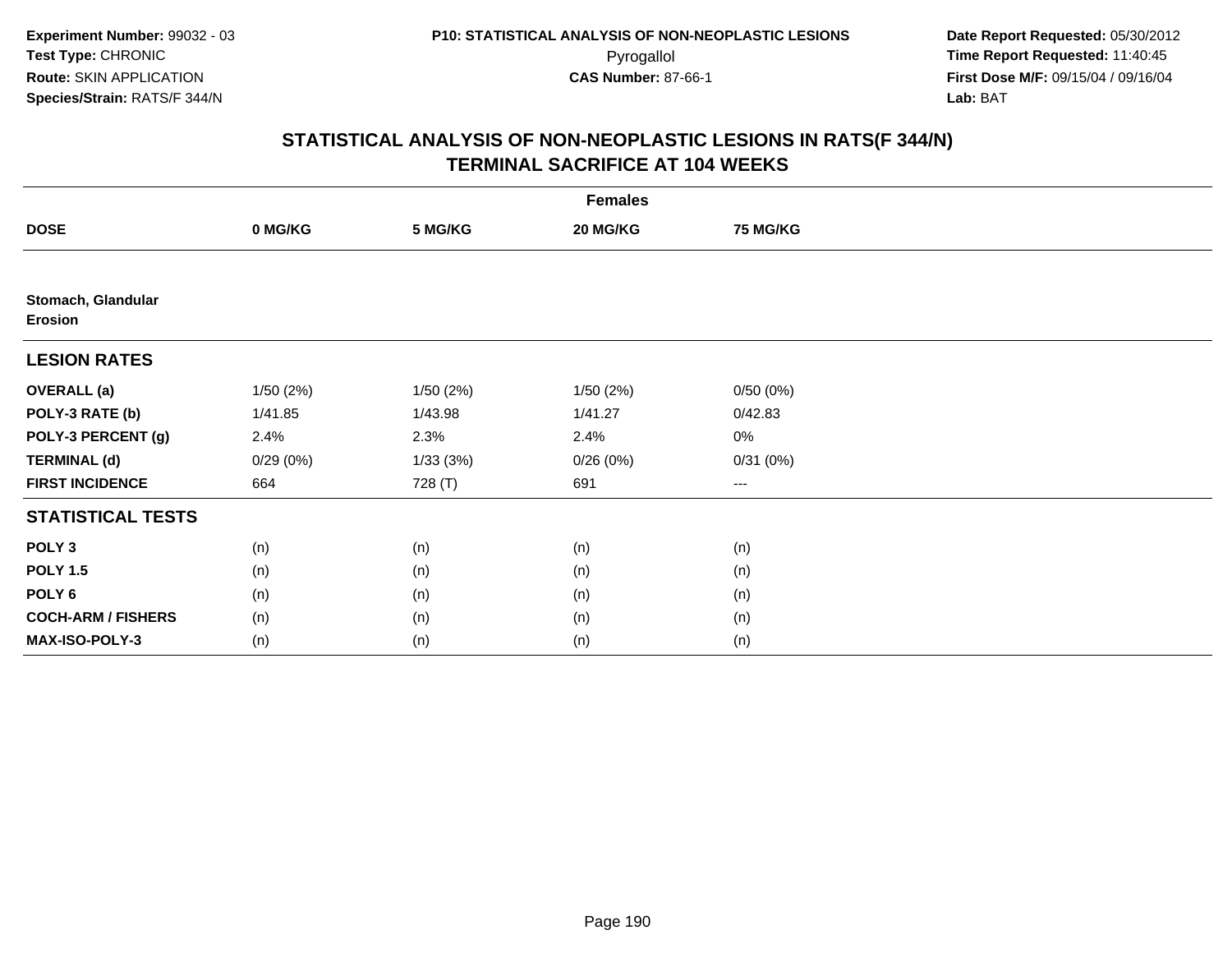|                                    |             |                   | <b>Females</b> |                 |  |
|------------------------------------|-------------|-------------------|----------------|-----------------|--|
| <b>DOSE</b>                        | 0 MG/KG     | 5 MG/KG           | 20 MG/KG       | <b>75 MG/KG</b> |  |
|                                    |             |                   |                |                 |  |
| Stomach, Glandular<br>Inflammation |             |                   |                |                 |  |
| <b>LESION RATES</b>                |             |                   |                |                 |  |
| <b>OVERALL</b> (a)                 | 2/50(4%)    | 0/50(0%)          | 1/50(2%)       | 2/50(4%)        |  |
| POLY-3 RATE (b)                    | 2/41.95     | 0/43.98           | 1/41.57        | 2/43.04         |  |
| POLY-3 PERCENT (g)                 | 4.8%        | 0%                | 2.4%           | 4.7%            |  |
| <b>TERMINAL (d)</b>                | 1/29(3%)    | 0/33(0%)          | 0/26(0%)       | 1/31(3%)        |  |
| <b>FIRST INCIDENCE</b>             | 633         | $\qquad \qquad -$ | 601            | 674             |  |
| <b>STATISTICAL TESTS</b>           |             |                   |                |                 |  |
| POLY <sub>3</sub>                  | $P = 0.391$ | P=0.227N          | P=0.503N       | P=0.685N        |  |
| <b>POLY 1.5</b>                    | $P = 0.392$ | $P = 0.230N$      | P=0.499N       | P=0.688N        |  |
| POLY <sub>6</sub>                  | $P = 0.391$ | $P = 0.221N$      | P=0.508N       | P=0.679N        |  |
| <b>COCH-ARM / FISHERS</b>          | $P = 0.395$ | P=0.247N          | P=0.500N       | P=0.691N        |  |
| <b>MAX-ISO-POLY-3</b>              | P=0.416N    | P=0.076N          | P=0.283N       | P=0.489N        |  |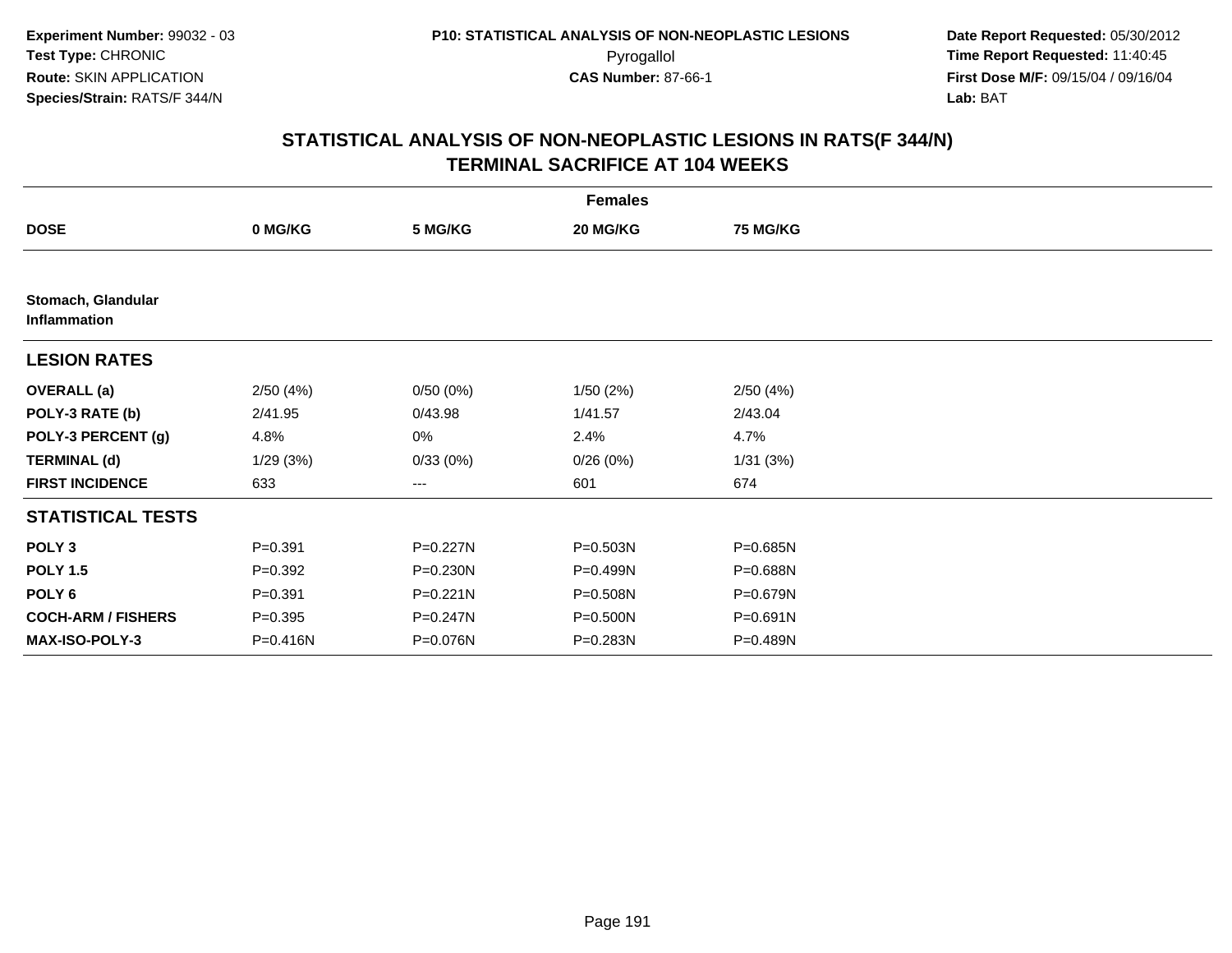|                                               | <b>Females</b> |                        |          |          |  |  |  |
|-----------------------------------------------|----------------|------------------------|----------|----------|--|--|--|
| <b>DOSE</b>                                   | 0 MG/KG        | 5 MG/KG                | 20 MG/KG | 75 MG/KG |  |  |  |
|                                               |                |                        |          |          |  |  |  |
| Stomach, Glandular: Epithelium<br>Hyperplasia |                |                        |          |          |  |  |  |
| <b>LESION RATES</b>                           |                |                        |          |          |  |  |  |
| <b>OVERALL (a)</b>                            | 0/50(0%)       | 0/50(0%)               | 0/50(0%) | 0/50(0%) |  |  |  |
| POLY-3 RATE (b)                               | 0/41.61        | 0/43.98                | 0/41.13  | 0/42.83  |  |  |  |
| POLY-3 PERCENT (g)                            | 0%             | 0%                     | $0\%$    | 0%       |  |  |  |
| <b>TERMINAL (d)</b>                           | 0/29(0%)       | 0/33(0%)               | 0/26(0%) | 0/31(0%) |  |  |  |
| <b>FIRST INCIDENCE</b>                        | ---            | $\qquad \qquad \cdots$ | $--$     | ---      |  |  |  |
| <b>STATISTICAL TESTS</b>                      |                |                        |          |          |  |  |  |
| POLY <sub>3</sub>                             | (n)            | (n)                    | (n)      | (n)      |  |  |  |
| <b>POLY 1.5</b>                               | (n)            | (n)                    | (n)      | (n)      |  |  |  |
| POLY <sub>6</sub>                             | (n)            | (n)                    | (n)      | (n)      |  |  |  |
| <b>COCH-ARM / FISHERS</b>                     | (n)            | (n)                    | (n)      | (n)      |  |  |  |
| MAX-ISO-POLY-3                                | (n)            | (n)                    | (n)      | (n)      |  |  |  |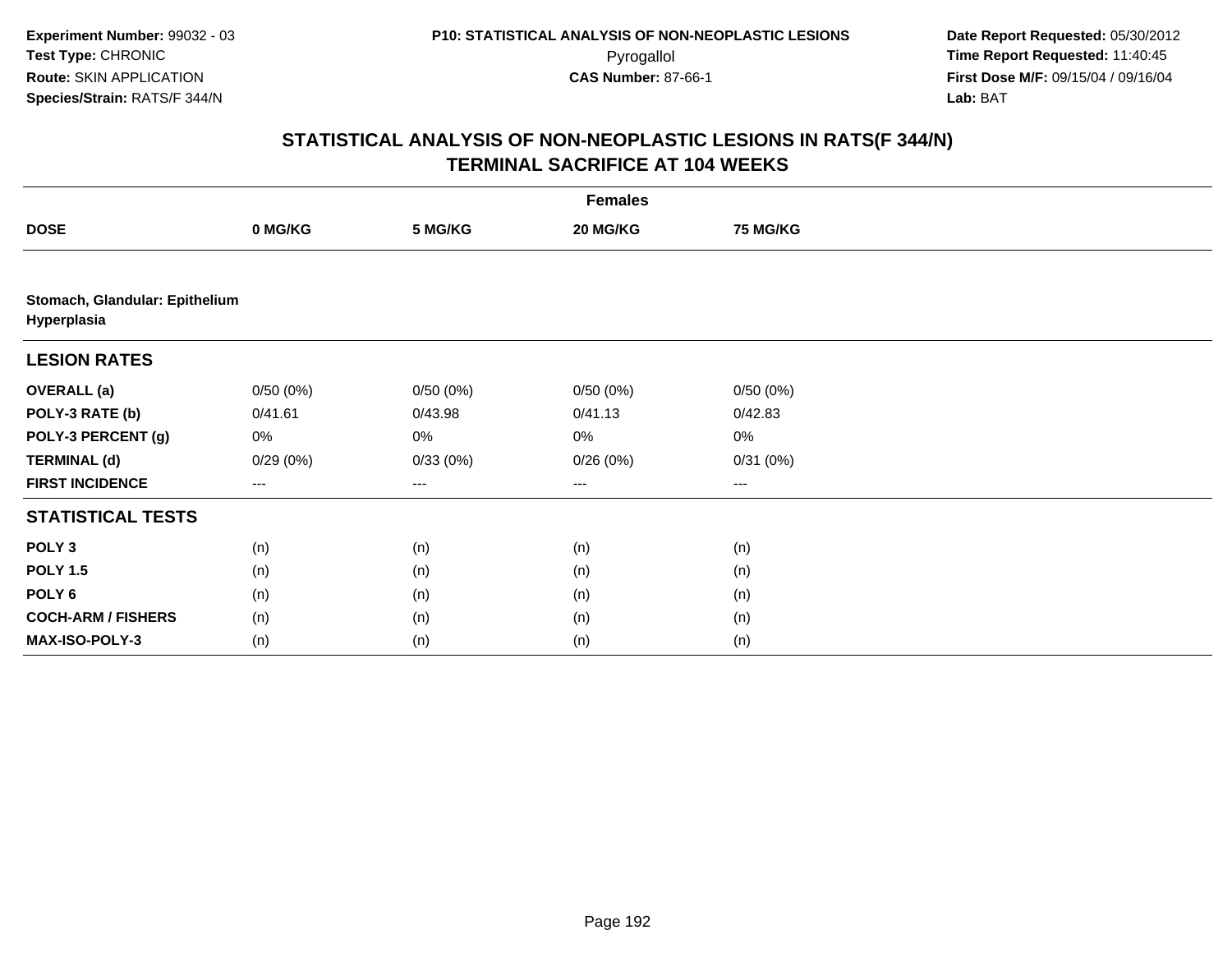| <b>Females</b>                              |             |             |             |                 |  |
|---------------------------------------------|-------------|-------------|-------------|-----------------|--|
| <b>DOSE</b>                                 | 0 MG/KG     | 5 MG/KG     | 20 MG/KG    | <b>75 MG/KG</b> |  |
|                                             |             |             |             |                 |  |
| <b>Thyroid Gland: C-Cell</b><br>Hyperplasia |             |             |             |                 |  |
| <b>LESION RATES</b>                         |             |             |             |                 |  |
| <b>OVERALL</b> (a)                          | 22/50 (44%) | 31/50 (62%) | 23/50 (46%) | 31/50 (62%)     |  |
| POLY-3 RATE (b)                             | 22/42.56    | 31/44.69    | 23/42.72    | 31/44.12        |  |
| POLY-3 PERCENT (g)                          | 51.7%       | 69.4%       | 53.8%       | 70.3%           |  |
| <b>TERMINAL (d)</b>                         | 19/29 (66%) | 27/33 (82%) | 17/26 (65%) | 27/31 (87%)     |  |
| <b>FIRST INCIDENCE</b>                      | 602         | 593         | 590         | 574             |  |
| <b>STATISTICAL TESTS</b>                    |             |             |             |                 |  |
| POLY <sub>3</sub>                           | $P = 0.120$ | $P = 0.060$ | $P = 0.508$ | P=0.050*        |  |
| <b>POLY 1.5</b>                             | $P=0.120$   | $P = 0.058$ | $P = 0.516$ | $P=0.050*$      |  |
| POLY <sub>6</sub>                           | $P=0.127$   | $P = 0.067$ | $P = 0.504$ | $P = 0.054$     |  |
| <b>COCH-ARM / FISHERS</b>                   | $P=0.129$   | $P = 0.054$ | $P = 0.500$ | $P = 0.054$     |  |
| MAX-ISO-POLY-3                              | $P = 0.053$ | $P=0.040*$  | $P=0.417$   | $P=0.032*$      |  |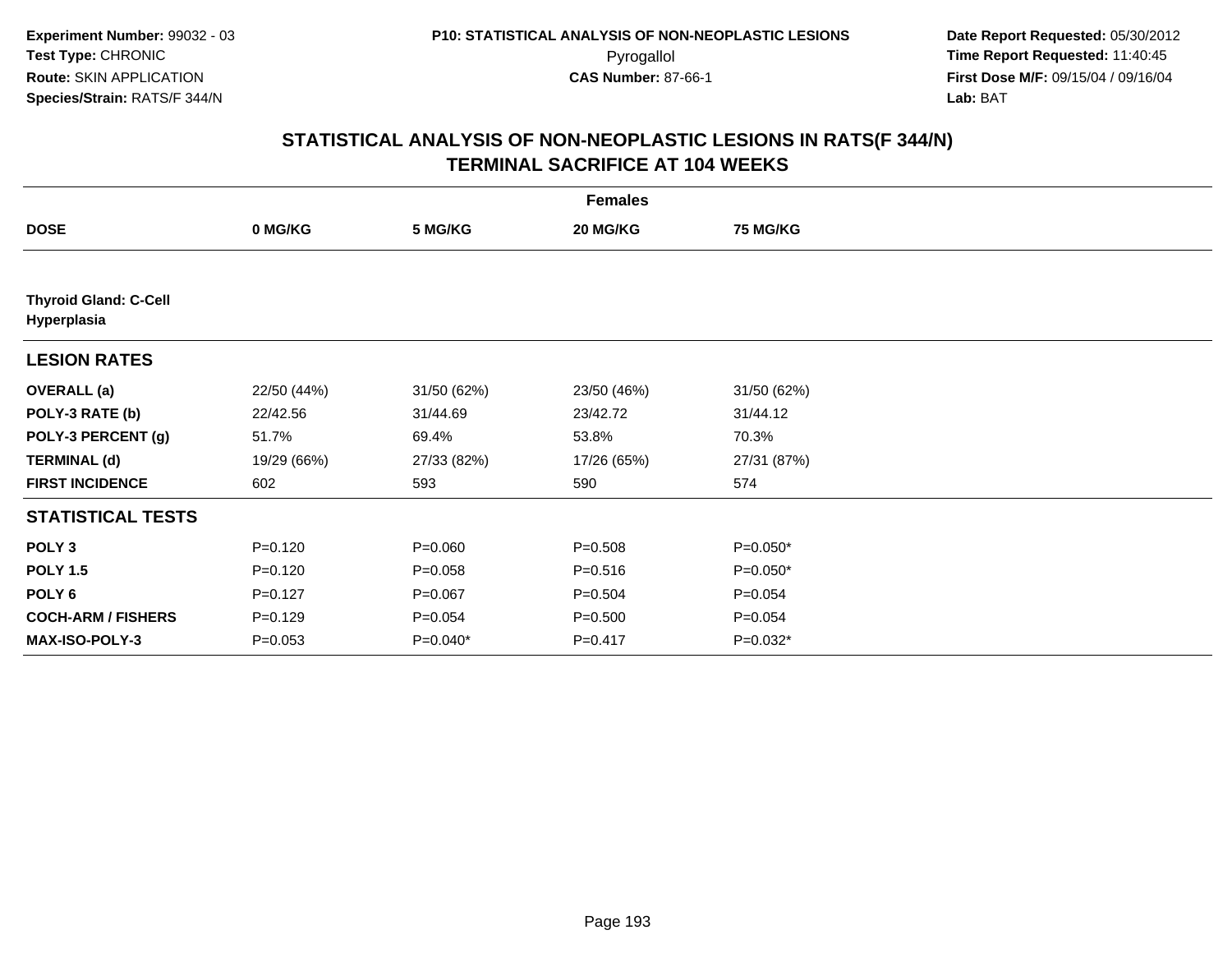| <b>Females</b>                 |          |          |          |                 |  |
|--------------------------------|----------|----------|----------|-----------------|--|
| <b>DOSE</b>                    | 0 MG/KG  | 5 MG/KG  | 20 MG/KG | <b>75 MG/KG</b> |  |
|                                |          |          |          |                 |  |
| <b>Trachea</b><br>Inflammation |          |          |          |                 |  |
| <b>LESION RATES</b>            |          |          |          |                 |  |
| <b>OVERALL (a)</b>             | 1/50(2%) | 0/50(0%) | 1/50(2%) | 0/50(0%)        |  |
| POLY-3 RATE (b)                | 1/41.79  | 0/43.98  | 1/41.57  | 0/42.83         |  |
| POLY-3 PERCENT (g)             | 2.4%     | 0%       | 2.4%     | 0%              |  |
| <b>TERMINAL (d)</b>            | 0/29(0%) | 0/33(0%) | 0/26(0%) | 0/31(0%)        |  |
| <b>FIRST INCIDENCE</b>         | 680      | ---      | 600      | ---             |  |
| <b>STATISTICAL TESTS</b>       |          |          |          |                 |  |
| POLY <sub>3</sub>              | (n)      | (n)      | (n)      | (n)             |  |
| <b>POLY 1.5</b>                | (n)      | (n)      | (n)      | (n)             |  |
| POLY <sub>6</sub>              | (n)      | (n)      | (n)      | (n)             |  |
| <b>COCH-ARM / FISHERS</b>      | (n)      | (n)      | (n)      | (n)             |  |
| <b>MAX-ISO-POLY-3</b>          | (n)      | (n)      | (n)      | (n)             |  |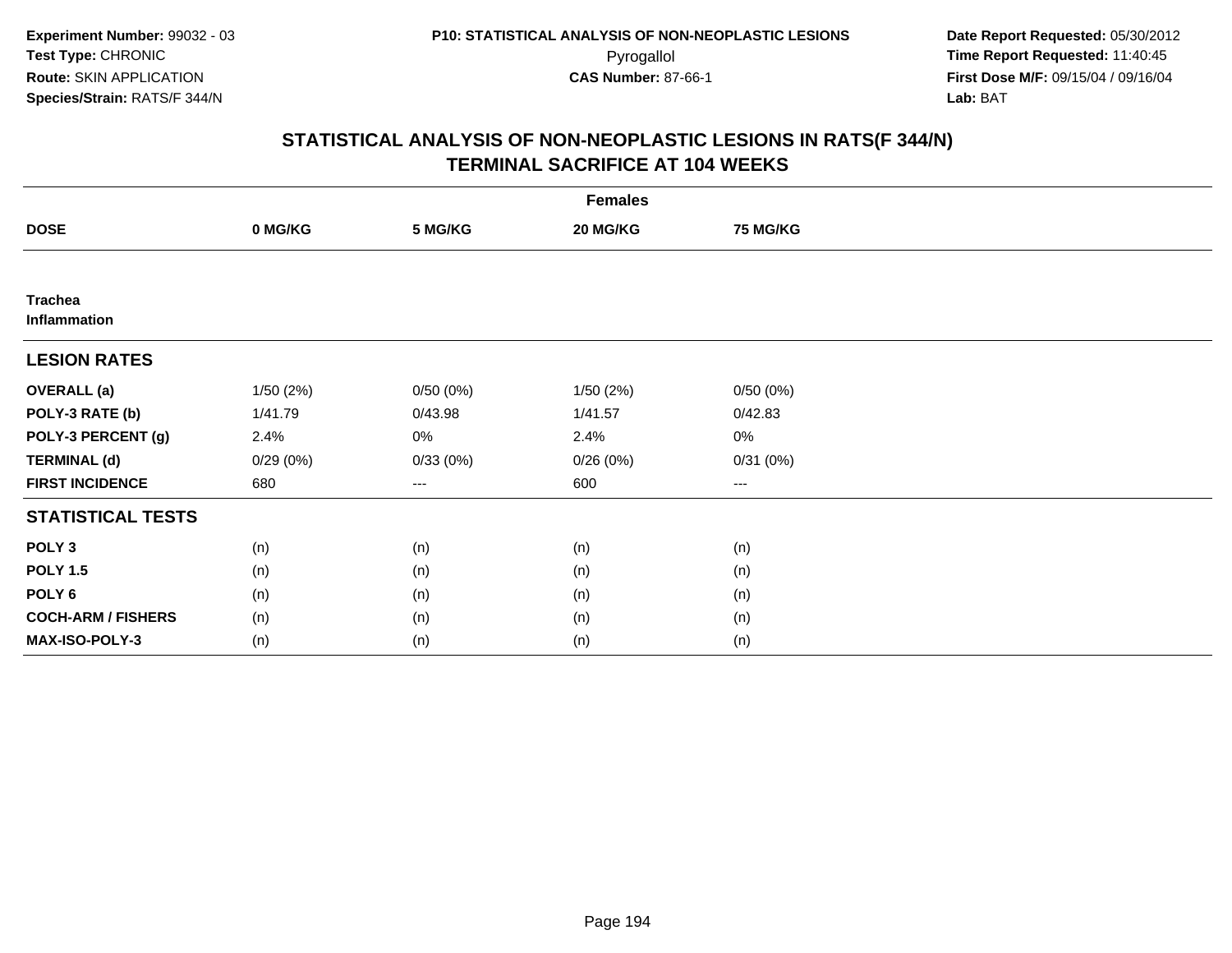|                               |              |              | <b>Females</b> |                 |  |
|-------------------------------|--------------|--------------|----------------|-----------------|--|
| <b>DOSE</b>                   | 0 MG/KG      | 5 MG/KG      | 20 MG/KG       | <b>75 MG/KG</b> |  |
|                               |              |              |                |                 |  |
| <b>Uterus</b><br>Inflammation |              |              |                |                 |  |
| <b>LESION RATES</b>           |              |              |                |                 |  |
| <b>OVERALL</b> (a)            | 3/50(6%)     | 0/50(0%)     | 0/50(0%)       | 1/50(2%)        |  |
| POLY-3 RATE (b)               | 3/42.19      | 0/43.98      | 0/41.13        | 1/42.83         |  |
| POLY-3 PERCENT (g)            | 7.1%         | 0%           | 0%             | 2.3%            |  |
| <b>TERMINAL (d)</b>           | 1/29(3%)     | 0/33(0%)     | 0/26(0%)       | 1/31(3%)        |  |
| <b>FIRST INCIDENCE</b>        | 646          | $\cdots$     | $\cdots$       | 728 (T)         |  |
| <b>STATISTICAL TESTS</b>      |              |              |                |                 |  |
| POLY <sub>3</sub>             | P=0.524N     | $P = 0.111N$ | P=0.123N       | P=0.299N        |  |
| <b>POLY 1.5</b>               | $P = 0.522N$ | P=0.114N     | P=0.120N       | P=0.301N        |  |
| POLY 6                        | P=0.526N     | P=0.107N     | P=0.127N       | P=0.296N        |  |
| <b>COCH-ARM / FISHERS</b>     | P=0.517N     | P=0.121N     | $P = 0.121N$   | P=0.309N        |  |
| MAX-ISO-POLY-3                | P=0.045N*    | P=0.038N*    | $P = 0.041N^*$ | $P = 0.151N$    |  |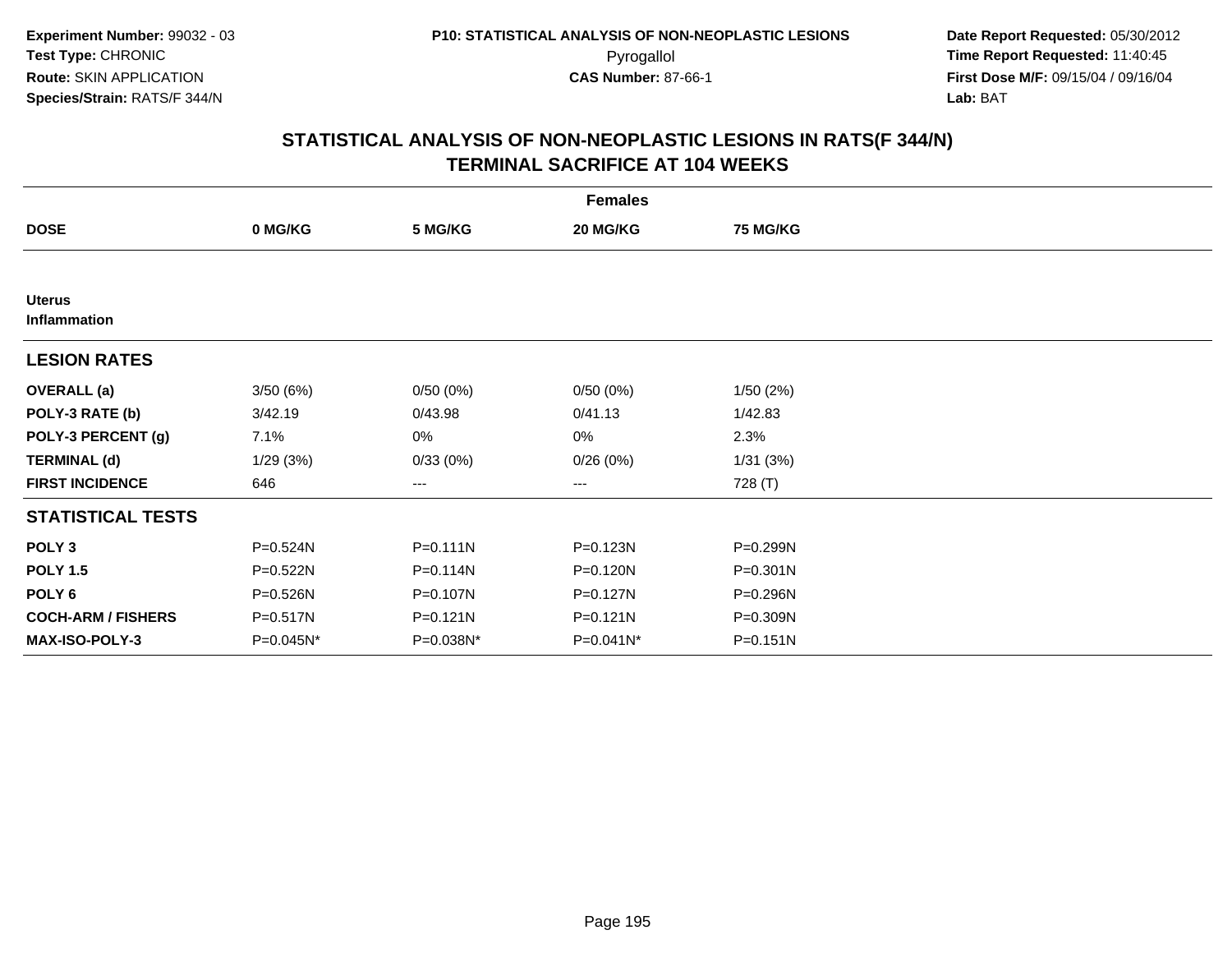| <b>Females</b>                                   |            |            |            |                 |  |
|--------------------------------------------------|------------|------------|------------|-----------------|--|
| <b>DOSE</b>                                      | 0 MG/KG    | 5 MG/KG    | 20 MG/KG   | <b>75 MG/KG</b> |  |
|                                                  |            |            |            |                 |  |
| Uterus: Endometrium<br><b>Hyperplasia Cystic</b> |            |            |            |                 |  |
| <b>LESION RATES</b>                              |            |            |            |                 |  |
| <b>OVERALL (a)</b>                               | 5/50 (10%) | 5/50 (10%) | 4/50 (8%)  | 0/50(0%)        |  |
| POLY-3 RATE (b)                                  | 5/41.61    | 5/43.98    | 4/41.13    | 0/42.83         |  |
| POLY-3 PERCENT (g)                               | 12%        | 11.4%      | 9.7%       | 0%              |  |
| <b>TERMINAL (d)</b>                              | 5/29 (17%) | 5/33(15%)  | 4/26 (15%) | 0/31(0%)        |  |
| <b>FIRST INCIDENCE</b>                           | 728 (T)    | 728 (T)    | 728 (T)    | ---             |  |
| <b>STATISTICAL TESTS</b>                         |            |            |            |                 |  |
| POLY <sub>3</sub>                                | P=0.019N*  | P=0.596N   | P=0.507N   | P=0.028N*       |  |
| <b>POLY 1.5</b>                                  | P=0.020N*  | P=0.608N   | P=0.500N   | P=0.029N*       |  |
| POLY <sub>6</sub>                                | P=0.018N*  | P=0.576N   | P=0.516N   | P=0.026N*       |  |
| <b>COCH-ARM / FISHERS</b>                        | P=0.022N*  | P=0.630N   | P=0.500N   | P=0.028N*       |  |
| <b>MAX-ISO-POLY-3</b>                            | P=0.032N*  | P=0.463N   | P=0.369N   | P=0.009N**      |  |